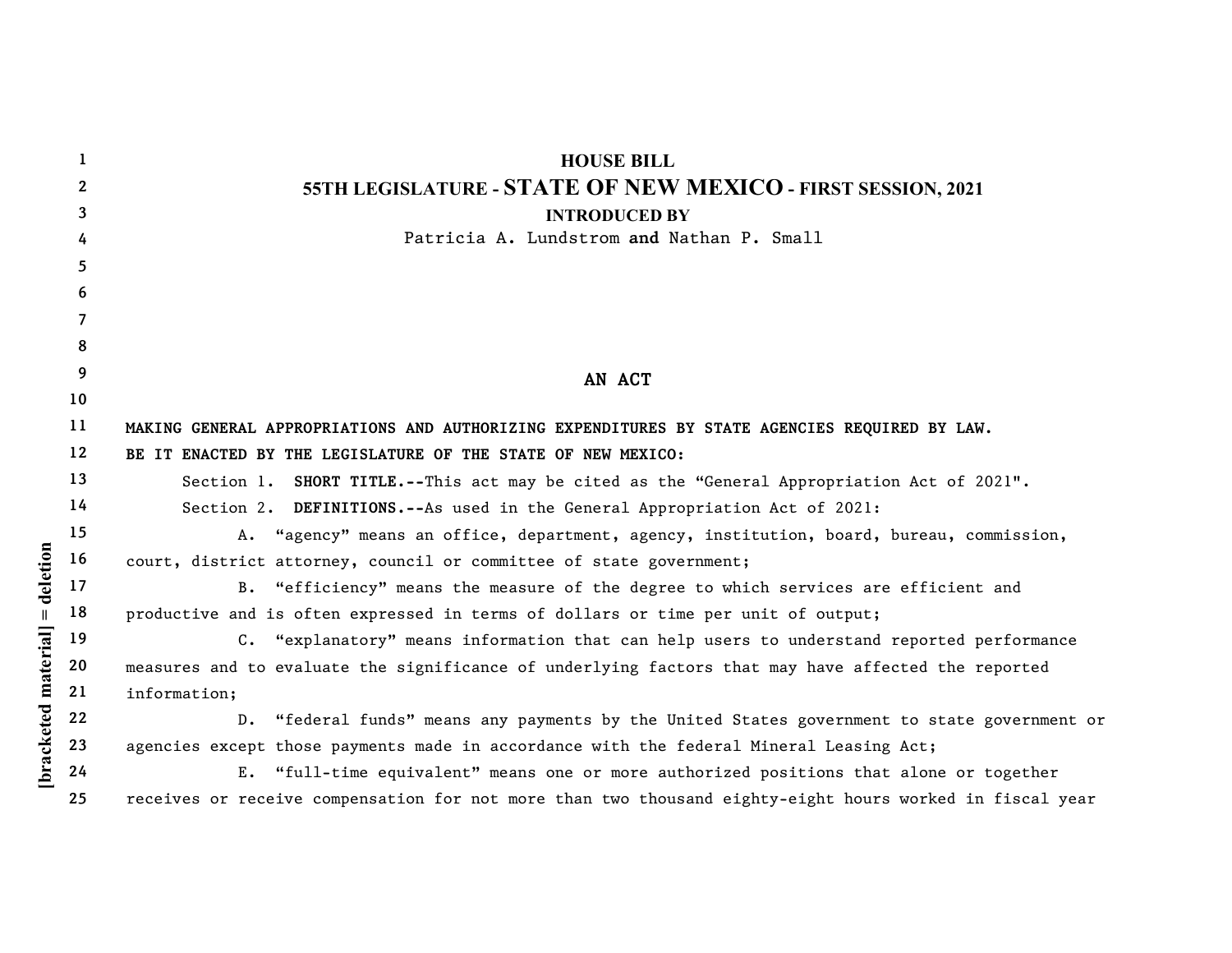**1 2 3 4 5 6 7 8 9 10 11 12** 2022. The calculation of hours worked includes compensated absences but does not include overtime, compensatory time or sick leave paid pursuant to Section 10-7-10 NMSA 1978; F. "general fund" means that fund created by Section 6-4-2 NMSA 1978 and includes federal Mineral Leasing Act receipts and those payments made in accordance with the federal block grant and the federal Workforce Investment Act but excludes the general fund operating reserve, the appropriation contingency fund, the tax stabilization reserve and any other fund, reserve or account from which general appropriations are restricted by law; G. "interagency transfers" means revenue, other than internal service funds, legally transferred from one agency to another; H. "internal service funds" means: (1) revenue transferred to an agency for the financing of goods or services to another agency on a cost-reimbursement basis; and

**13 14** (2) balances in agency internal service fund accounts appropriated by the General Appropriation Act of 2021;

I. "other state funds" means:

**15**

**20 21**

[bracketed material] = deletion

**16 17** (1) nonreverting balances in agency accounts, other than in internal service funds accounts, appropriated by the General Appropriation Act of 2021;

**18 19** (2) all revenue available to agencies from sources other than the general fund, internal service funds, interagency transfers and federal funds; and

(3) all revenue, the use of which is restricted by statute or agreement;

J. "outcome" means the measure of the actual impact or public benefit of a program;

**22 23** K. "output" means the measure of the volume of work completed or the level of actual services or products delivered by a program;

**[bracketed material] = deletion 24 25** L. "performance measure" means a quantitative or qualitative indicator used to assess a program;

**- 2 -**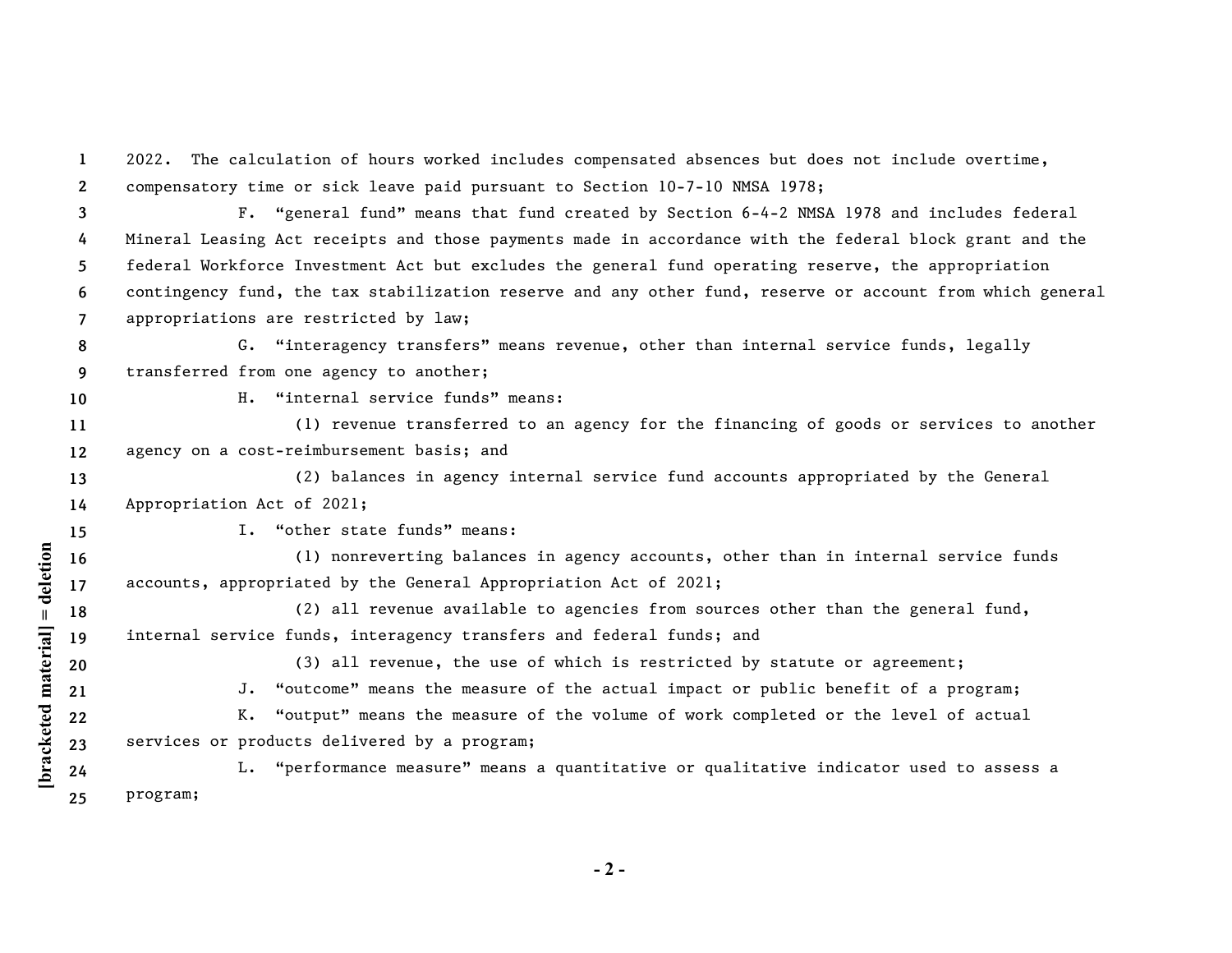**1 2**

M. "quality" means the measure of the quality of a good or service produced and is often an indicator of the timeliness, reliability or safety of services or products produced by a program;

**3 4 5** N. "revenue" means all money received by an agency from sources external to that agency, net of refunds and other correcting transactions, other than from issue of debt, liquidation of investments or as agent or trustee for other governmental entities or private persons; and

**6 7** O. "target" means the expected level of performance of a program's performance measures. Section 3. **GENERAL PROVISIONS.--**

**8**

**[bracketed material] = deletion**

[bracketed material] = deletion

A*.* Amounts set out under column headings are expressed in thousands of dollars.

**9 10 11 12 13** B. Amounts set out under column headings are appropriated from the source indicated by the column heading. All amounts set out under the column heading "Internal Service Funds/Interagency Transfers" are intergovernmental transfers and do not represent a portion of total state government appropriations. All information designated as "Total" or "Subtotal" is provided for information and amounts are not appropriations.

**14 15 16** C. Amounts set out in Section 4 of the General Appropriation Act of 2021, or so much as may be necessary, are appropriated from the indicated source for expenditure in fiscal year 2022 for the objects expressed.

D. Unexpended balances in agency accounts remaining at the end of fiscal year 2021 shall revert to the general fund by October 1, 2021 unless otherwise indicated in the General Appropriation Act of 2021 or otherwise provided by law.

E. Unexpended balances in agency accounts remaining at the end of fiscal year 2022 shall revert to the general fund by October 1, 2022 unless otherwise indicated in the General Appropriation Act of 2021 or otherwise provided by law.

F. The state budget division shall monitor revenue received by agencies from sources other than the general fund and shall reduce the operating budget of any agency whose revenue from such sources is not meeting projections. The state budget division shall notify the legislative finance committee of

**- 3 -**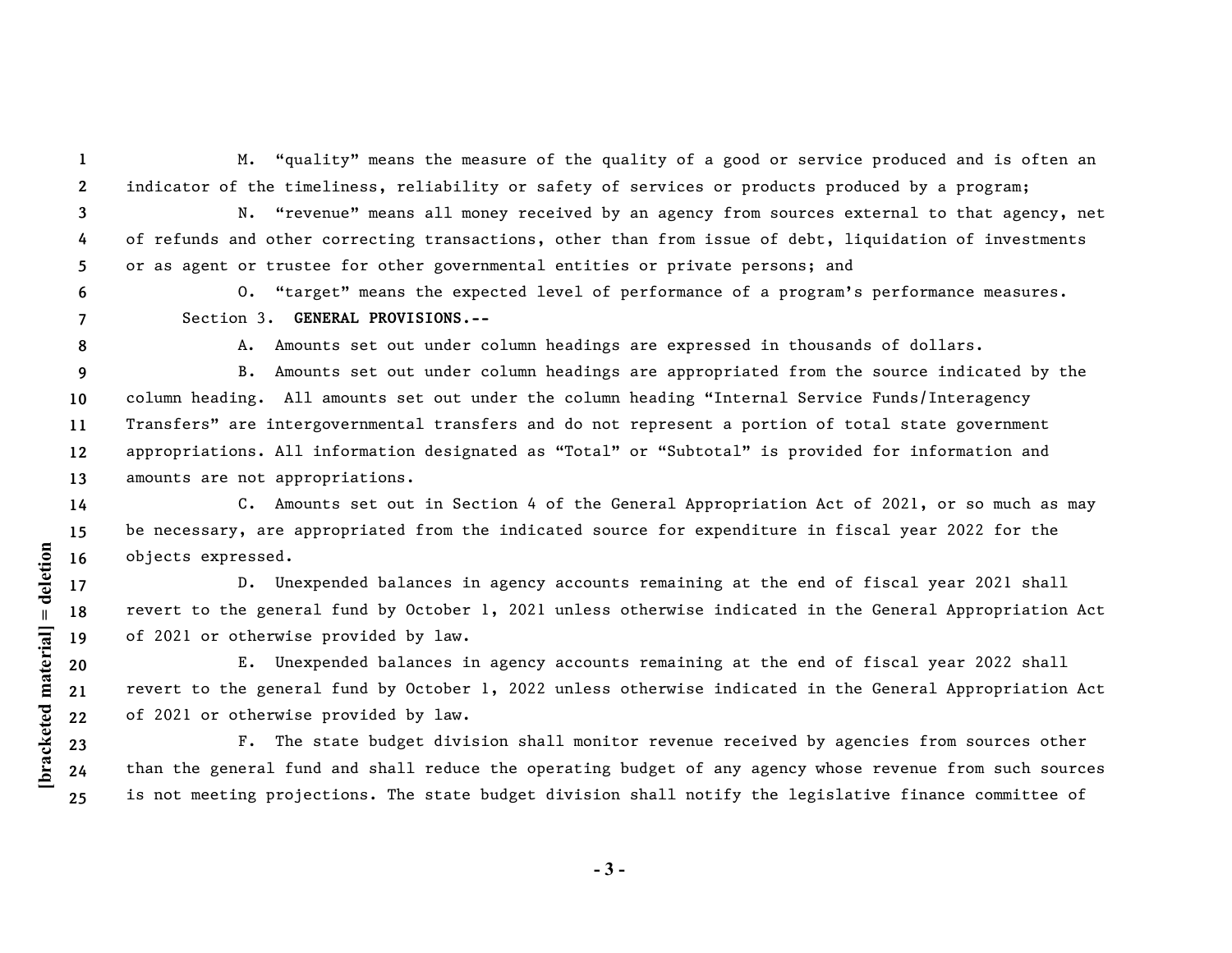**1** any operating budget reduced pursuant to this subsection.

**2 3 4 5 6 7 8** G. Except as otherwise specifically stated in the General Appropriation Act of 2021, appropriations are made in this act for the expenditures of agencies and for other purposes as required by existing law for fiscal year 2022. If any other act of the first session of the fifty-fifth legislature changes existing law with regard to the name or responsibilities of an agency or the name or purpose of a fund or distribution, the appropriation made in the General Appropriation Act of 2021 shall be transferred from the agency, fund or distribution to which an appropriation has been made as required by existing law to the appropriate agency, fund or distribution provided by the new law.

**9 10 11 12 13** H. The department of finance and administration will regularly consult with the legislative finance committee staff to compare fiscal year 2022 revenue collections with the revenue estimate. If the analyses indicate that revenues and transfers to the general fund are not expected to meet appropriations, then the department shall present a plan to the legislative finance committee that outlines the methods by which the administration proposes to address the deficit.

I. Pursuant to Sections 6-3-23 through 6-3-25 NMSA 1978, agencies whose revenue from state board of finance loans, from revenue appropriated by other acts of the legislature, or from gifts, grants, donations, bequests, insurance settlements, refunds or payments into revolving funds exceeds specifically appropriated amounts may request budget increases from the state budget division. If approved by the state budget division, such money is appropriated.

J. Except for gasoline credit cards used solely for operation of official vehicles, telephone credit cards used solely for official business and procurement cards used as authorized by Section 6-5-9.1 NMSA 1978, none of the appropriations contained in the General Appropriation Act of 2021 may be expended for payment of agency-issued credit card invoices.

K. For the purpose of administering the General Appropriation Act of 2021, the state of New Mexico shall follow the modified accrual basis of accounting for governmental funds in accordance with the manual of model accounting practices issued by the department of finance and administration.

[bracketed material] = deletion **[bracketed material] = deletion 16 17 18 19 20 21 22 23 24**

**25**

**14 15**

**- 4 -**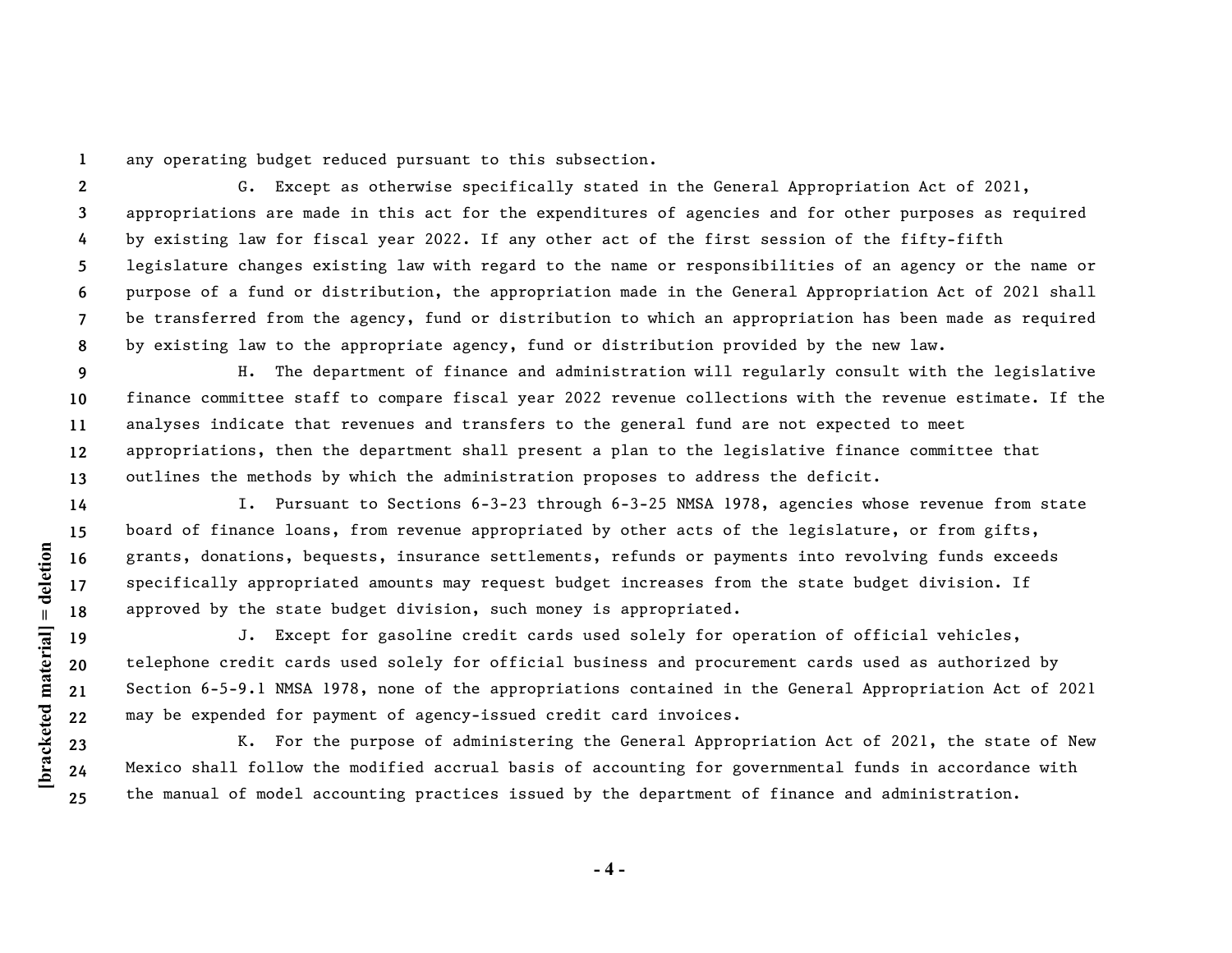|                            |              |                                                                                                     | Item                                                                                                          | General<br>Fund | Other<br>State<br>Funds | Intrnl Svc<br>Funds/Inter-<br>Agency Trnsf | Federal<br>Funds | Total/Target |  |  |
|----------------------------|--------------|-----------------------------------------------------------------------------------------------------|---------------------------------------------------------------------------------------------------------------|-----------------|-------------------------|--------------------------------------------|------------------|--------------|--|--|
|                            | $\mathbf{1}$ | Section 4. FISCAL YEAR 2022 APPROPRIATIONS.--                                                       |                                                                                                               |                 |                         |                                            |                  |              |  |  |
|                            | $\mathbf{2}$ |                                                                                                     |                                                                                                               |                 | A. LEGISLATIVE          |                                            |                  |              |  |  |
|                            | 3            |                                                                                                     | LEGISLATIVE COUNCIL SERVICE:                                                                                  |                 |                         |                                            |                  |              |  |  |
|                            | 4            | Legislative building services:                                                                      |                                                                                                               |                 |                         |                                            |                  |              |  |  |
|                            | 5            | Appropriations:                                                                                     |                                                                                                               |                 |                         |                                            |                  |              |  |  |
|                            | 6            | (a)                                                                                                 | Personal services and                                                                                         |                 |                         |                                            |                  |              |  |  |
|                            | 7            |                                                                                                     | employee benefits                                                                                             | 3, 156.7        |                         |                                            |                  | 3, 156.7     |  |  |
|                            | 8            | (b)                                                                                                 | Contractual services                                                                                          | 142.5           |                         |                                            |                  | 142.5        |  |  |
|                            | 9            | (c)                                                                                                 | Other                                                                                                         | 1,016.6         |                         |                                            |                  | 1,016.6      |  |  |
|                            | 10           | Subtotal                                                                                            |                                                                                                               | [4, 315.8]      |                         |                                            |                  | 4,315.8      |  |  |
|                            | 11           | TOTAL LEGISLATIVE                                                                                   |                                                                                                               | 4,315.8         |                         |                                            |                  | 4,315.8      |  |  |
|                            | 12           | <b>B. JUDICIAL</b>                                                                                  |                                                                                                               |                 |                         |                                            |                  |              |  |  |
|                            | 13           | NEW MEXICO COMPILATION COMMISSION:                                                                  |                                                                                                               |                 |                         |                                            |                  |              |  |  |
|                            | 14           | The purpose of the New Mexico compilation commission is to publish in print and electronic format,  |                                                                                                               |                 |                         |                                            |                  |              |  |  |
|                            | 15           |                                                                                                     | distribute and sell (1) laws enacted by the legislature, (2) opinions of the supreme court and court of       |                 |                         |                                            |                  |              |  |  |
| deletion                   | 16           |                                                                                                     | appeals, $(3)$ rules approved by the supreme court, $(4)$ attorney general opinions and $(5)$ other state and |                 |                         |                                            |                  |              |  |  |
|                            | 17           |                                                                                                     | federal rules and opinions. The commission ensures the accuracy and reliability of its publications.          |                 |                         |                                            |                  |              |  |  |
| $\ensuremath{\mathsf{II}}$ | 18           |                                                                                                     | Appropriations:                                                                                               |                 |                         |                                            |                  |              |  |  |
|                            | 19           | (a)                                                                                                 | Operations                                                                                                    | 504.0           | 642.0                   | 400.0                                      |                  | 1,546.0      |  |  |
|                            | 20           | Subtotal                                                                                            |                                                                                                               | [504.0]         | [642.0]                 | [400.0]                                    |                  | 1,546.0      |  |  |
|                            | 21           |                                                                                                     | JUDICIAL STANDARDS COMMISSION:                                                                                |                 |                         |                                            |                  |              |  |  |
| bracketed material         | 22           |                                                                                                     | The purpose of the judicial standards commission program is to provide a public review process addressing     |                 |                         |                                            |                  |              |  |  |
|                            | 23           | complaints involving judicial misconduct to preserve the integrity and impartiality of the judicial |                                                                                                               |                 |                         |                                            |                  |              |  |  |
|                            | 24           | process.                                                                                            |                                                                                                               |                 |                         |                                            |                  |              |  |  |
|                            | 25           |                                                                                                     | Appropriations:                                                                                               |                 |                         |                                            |                  |              |  |  |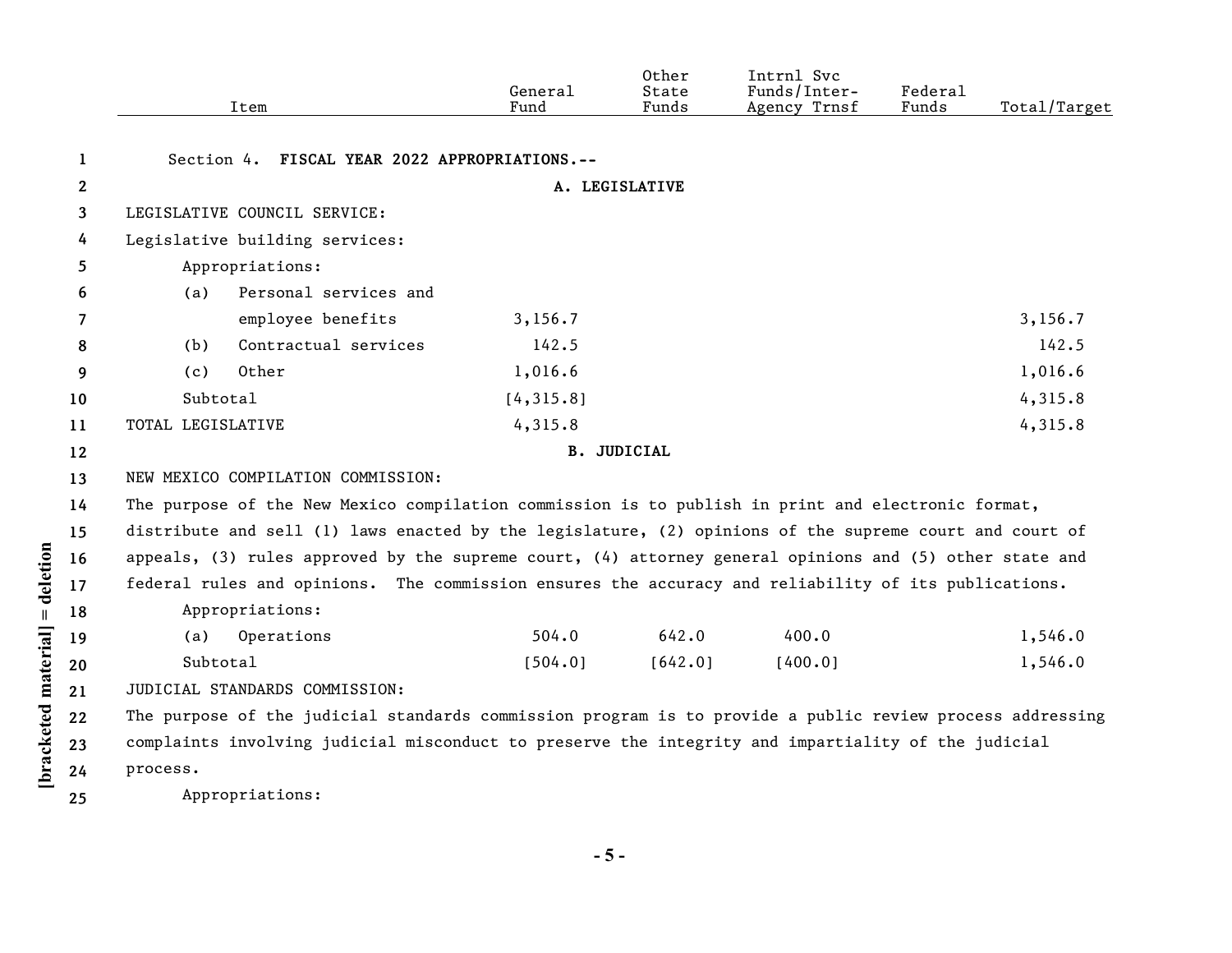|              | Item                                                                                                     | General<br>Fund | Other<br>State<br>Funds | Intrnl Svc<br>Funds/Inter-<br>Agency Trnsf | Federal<br>Funds | Total/Target |
|--------------|----------------------------------------------------------------------------------------------------------|-----------------|-------------------------|--------------------------------------------|------------------|--------------|
|              |                                                                                                          |                 |                         |                                            |                  |              |
| 1            | Operations<br>(a)                                                                                        | 857.6           |                         |                                            |                  | 857.6        |
| $\mathbf{2}$ | Subtotal                                                                                                 | [857.6]         |                         |                                            |                  | 857.6        |
| 3            | <b>COURT OF APPEALS:</b>                                                                                 |                 |                         |                                            |                  |              |
| 4            | The purpose of the court of appeals program is to provide access to justice, resolve disputes justly and |                 |                         |                                            |                  |              |
| 5.           | timely and maintain accurate records of legal proceedings that affect rights and legal status to         |                 |                         |                                            |                  |              |
| 6            | independently protect the rights and liberties guaranteed by the constitutions of New Mexico and the     |                 |                         |                                            |                  |              |
| 7            | United States.                                                                                           |                 |                         |                                            |                  |              |
| 8            | Appropriations:                                                                                          |                 |                         |                                            |                  |              |
| 9            | Operations<br>(a)                                                                                        | 6,569.6         | 1.0                     |                                            |                  | 6,570.6      |
| 10           | Subtotal                                                                                                 | [6, 569.6]      | [1.0]                   |                                            |                  | 6,570.6      |
| 11           | SUPREME COURT:                                                                                           |                 |                         |                                            |                  |              |
| $12 \,$      | The purpose of the supreme court program is to provide access to justice, resolve disputes justly and    |                 |                         |                                            |                  |              |
| 13           | timely and maintain accurate records of legal proceedings that affect rights and legal status to         |                 |                         |                                            |                  |              |
| 14           | independently protect the rights and liberties guaranteed by the constitutions of New Mexico and the     |                 |                         |                                            |                  |              |
| 15           | United States.                                                                                           |                 |                         |                                            |                  |              |
| 16           | Appropriations:                                                                                          |                 |                         |                                            |                  |              |
| 17           | Operations<br>(a)                                                                                        | 6, 267.7        | 1.5                     |                                            |                  | 6, 269.2     |
| 18           | Subtotal                                                                                                 | [6, 267.7]      | [1.5]                   |                                            |                  | 6, 269.2     |
| 19           | ADMINISTRATIVE OFFICE OF THE COURTS:                                                                     |                 |                         |                                            |                  |              |
| 20           | (1) Administrative support:                                                                              |                 |                         |                                            |                  |              |
| 21           | The purpose of the administrative support program is to provide administrative support to the chief      |                 |                         |                                            |                  |              |
| 22           | justice, all judicial branch units and the administrative office of the courts so that they can          |                 |                         |                                            |                  |              |
| 23           | effectively administer the New Mexico court system.                                                      |                 |                         |                                            |                  |              |
| 24           | Appropriations:                                                                                          |                 |                         |                                            |                  |              |
| 25           | Personal services and<br>(a)                                                                             |                 |                         |                                            |                  |              |

[bracketed material] = deletion **[bracketed material] = deletion**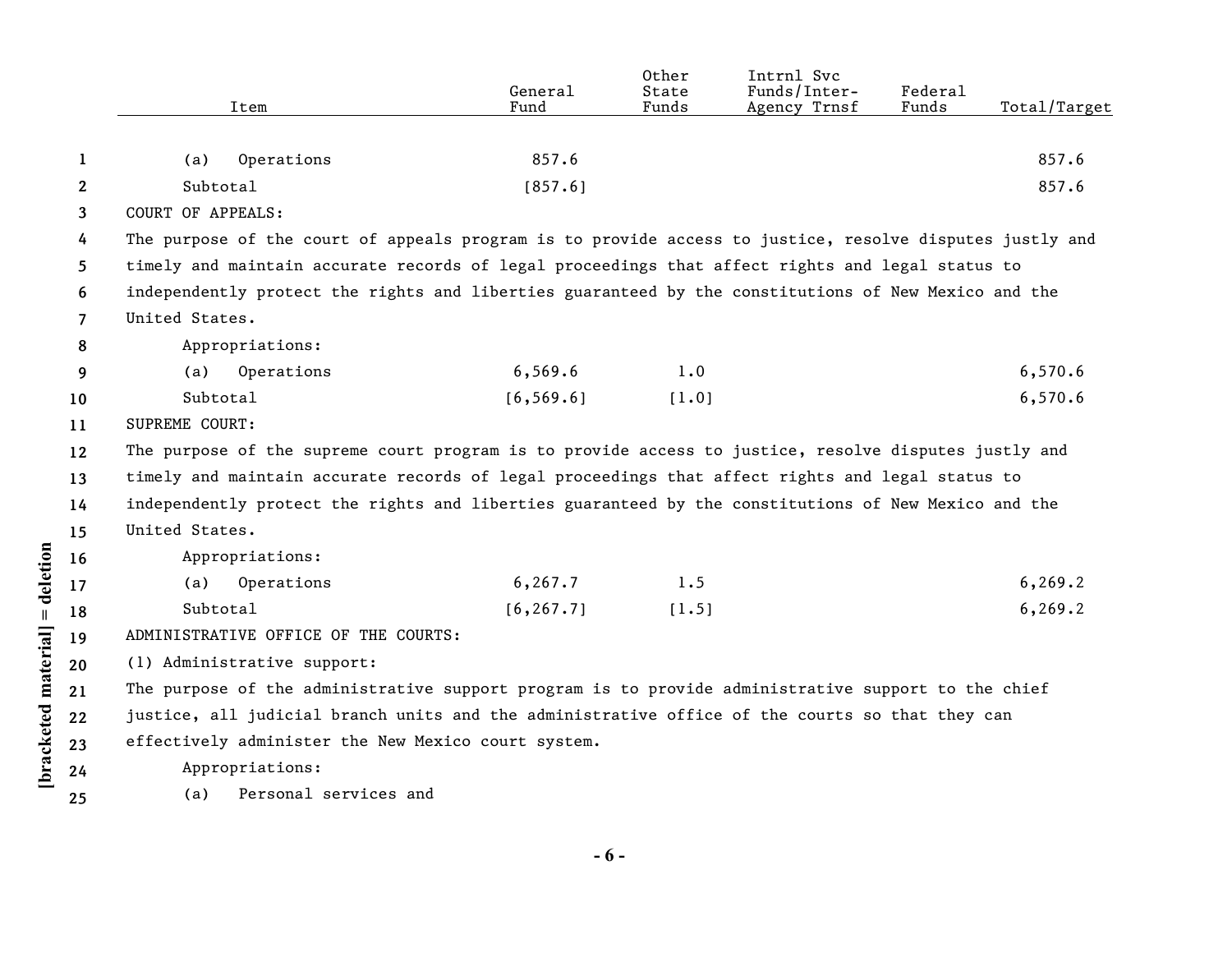|                |                                                                                                        | Item                                                                                                     | General<br>Fund | Other<br>State<br>Funds | Intrnl Svc<br>Funds/Inter-<br>Agency Trnsf | Federal<br>Funds | Total/Target |  |
|----------------|--------------------------------------------------------------------------------------------------------|----------------------------------------------------------------------------------------------------------|-----------------|-------------------------|--------------------------------------------|------------------|--------------|--|
|                |                                                                                                        |                                                                                                          |                 |                         |                                            |                  |              |  |
| 1              |                                                                                                        | employee benefits                                                                                        | 5, 514.1        |                         |                                            | 404.9            | 5,919.0      |  |
| $\mathbf{2}$   | (b)                                                                                                    | Contractual services                                                                                     | 1,492.0         | 143.5                   | 313.6                                      | 1,521.8          | 3,470.9      |  |
| 3              | (c)                                                                                                    | Other                                                                                                    | 2,875.5         | 5,115.2                 | 500.0                                      | 403.9            | 8,894.6      |  |
| 4              |                                                                                                        | (2) Statewide judiciary automation:                                                                      |                 |                         |                                            |                  |              |  |
| 5              |                                                                                                        | The purpose of the statewide judicial automation program is to provide development, enhancement,         |                 |                         |                                            |                  |              |  |
| 6              | maintenance and support for core court automation and usage skills for appellate, district, magistrate |                                                                                                          |                 |                         |                                            |                  |              |  |
| $\overline{7}$ | and municipal courts and ancillary judicial agencies.                                                  |                                                                                                          |                 |                         |                                            |                  |              |  |
| 8              |                                                                                                        | Appropriations:                                                                                          |                 |                         |                                            |                  |              |  |
| 9              | (a)                                                                                                    | Personal services and                                                                                    |                 |                         |                                            |                  |              |  |
| 10             |                                                                                                        | employee benefits                                                                                        | 4,507.0         | 2,355.8                 |                                            |                  | 6,862.8      |  |
| 11             | (b)                                                                                                    | Contractual services                                                                                     |                 | 907.5                   |                                            |                  | 907.5        |  |
| 12             | (c)                                                                                                    | Other                                                                                                    | 693.7           | 2,028.1                 |                                            |                  | 2,721.8      |  |
| 13             | (3) Magistrate court:                                                                                  |                                                                                                          |                 |                         |                                            |                  |              |  |
| 14             |                                                                                                        | The purpose of the magistrate court and warrant enforcement program is to provide access to justice,     |                 |                         |                                            |                  |              |  |
| 15             |                                                                                                        | resolve disputes justly and timely and maintain accurate records of legal proceedings that affect rights |                 |                         |                                            |                  |              |  |
| 16             |                                                                                                        | and legal status in order to independently protect the rights and liberties guaranteed by the            |                 |                         |                                            |                  |              |  |
| 17             |                                                                                                        | constitutions of New Mexico and the United States.                                                       |                 |                         |                                            |                  |              |  |
| 18             |                                                                                                        | Appropriations:                                                                                          |                 |                         |                                            |                  |              |  |
| 19             | (a)                                                                                                    | Personal services and                                                                                    |                 |                         |                                            |                  |              |  |
| 20             |                                                                                                        | employee benefits                                                                                        | 984.8           | 2,636.4                 |                                            |                  | 3,621.2      |  |
| 21             | (b)                                                                                                    | Contractual services                                                                                     | 250.0           | 275.9                   |                                            |                  | 525.9        |  |
| 22             | (c)                                                                                                    | Other                                                                                                    | 9,070.6         | 1,094.5                 |                                            |                  | 10, 165.1    |  |
| 23             |                                                                                                        | (4) Special court services:                                                                              |                 |                         |                                            |                  |              |  |
| 24             |                                                                                                        | The purpose of the special court services program is to provide court advocates, legal counsel and safe  |                 |                         |                                            |                  |              |  |
| 25             |                                                                                                        | exchanges for children and families; to provide judges pro tem; and to adjudicate water rights disputes  |                 |                         |                                            |                  |              |  |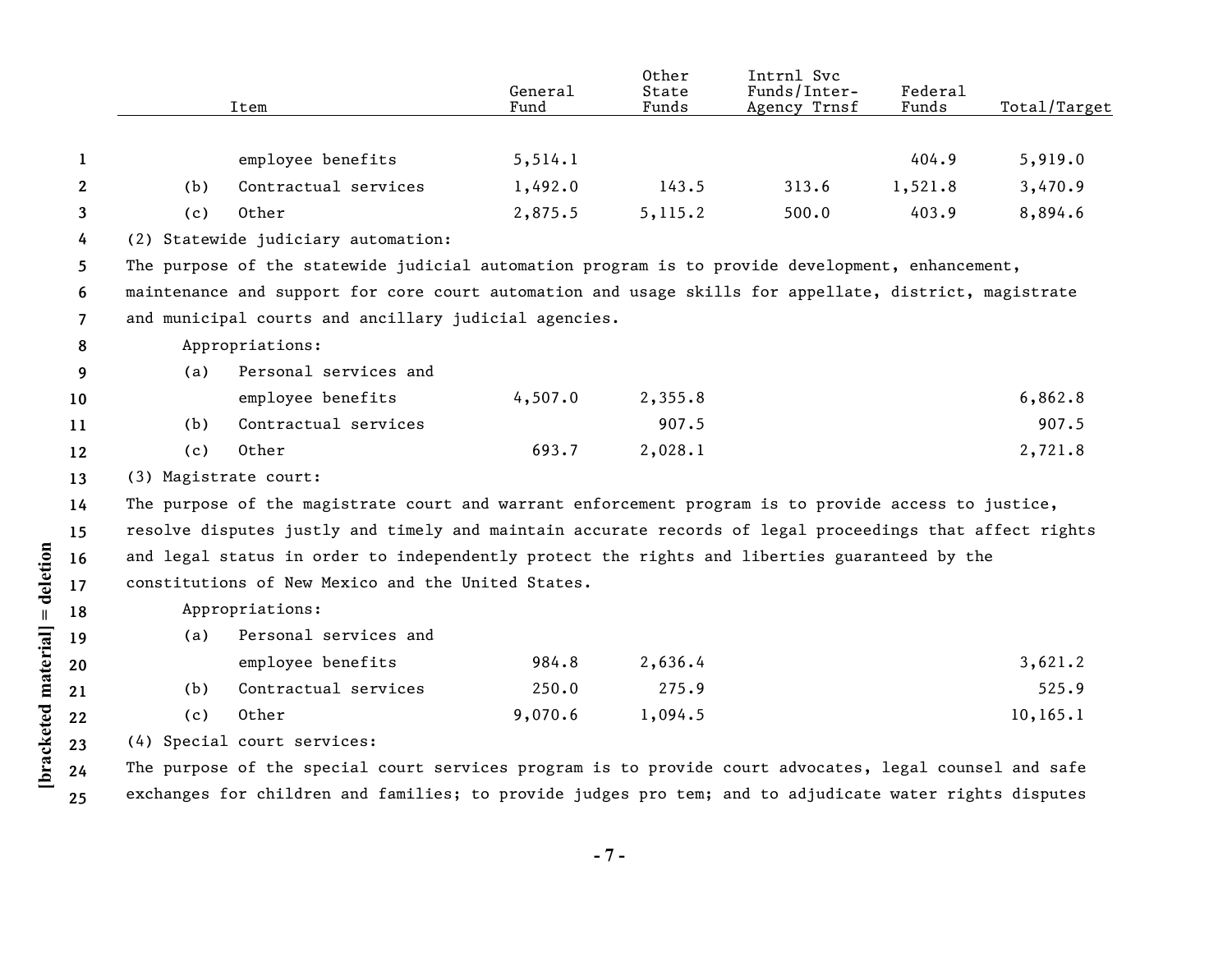|    |                  | Item                                                                                                      | General<br>Fund | Other<br>State<br>Funds | Intrnl Svc<br>Funds/Inter-<br>Agency Trnsf | Federal<br>Funds | Total/Target |
|----|------------------|-----------------------------------------------------------------------------------------------------------|-----------------|-------------------------|--------------------------------------------|------------------|--------------|
| 1  |                  | so the constitutional rights and safety of citizens, especially children and families, are protected.     |                 |                         |                                            |                  |              |
| 2  |                  | Appropriations:                                                                                           |                 |                         |                                            |                  |              |
| 3  | (a)              | Pre-trial services                                                                                        | 914.3           |                         |                                            |                  | 914.3        |
| 4  | (b)              | Court-appointed special                                                                                   |                 |                         |                                            |                  |              |
| 5  |                  | advocate                                                                                                  | 1,398.4         |                         |                                            |                  | 1,398.4      |
| 6  | (c)              | Supervised visitation                                                                                     | 849.2           |                         |                                            |                  | 849.2        |
| 7  | (d)              | Water rights                                                                                              |                 | 501.0                   | 423.0                                      |                  | 924.0        |
| 8  | (e)              | Court-appointed attorneys                                                                                 | 6, 213.5        |                         |                                            |                  | 6, 213.5     |
| 9  | (f)              | Children's mediation                                                                                      | 275.7           |                         |                                            |                  | 275.7        |
| 10 | (g)              | Judges pro tem                                                                                            | 29.1            | 70.0                    |                                            |                  | 99.1         |
| 11 | (h)              | Access to justice                                                                                         | 124.8           |                         |                                            |                  | 124.8        |
| 12 | (i)              | Statewide alternative                                                                                     |                 |                         |                                            |                  |              |
| 13 |                  | dispute resolution                                                                                        | 195.4           |                         |                                            |                  | 195.4        |
| 14 | (j)              | Drug court                                                                                                | 1,433.8         |                         |                                            |                  | 1,433.8      |
| 15 | (k)              | Drug court fund                                                                                           |                 | 400.0                   | 2,519.5                                    |                  | 2,919.5      |
| 16 | Subtotal         |                                                                                                           | [36, 821.9]     | [15, 527.9]             | [3, 756.1]                                 | [2, 330.6]       | 58,436.5     |
| 17 | DISTRICT COURTS: |                                                                                                           |                 |                         |                                            |                  |              |
| 18 |                  | (1) First judicial district:                                                                              |                 |                         |                                            |                  |              |
| 19 |                  | The purpose of the first judicial district court program, statutorily created in Santa Fe, Rio Arriba,    |                 |                         |                                            |                  |              |
| 20 |                  | and Los Alamos counties, is to provide access to justice, resolve disputes justly and timely and maintain |                 |                         |                                            |                  |              |
| 21 |                  | accurate records of legal proceedings that affect rights and legal status to independently protect the    |                 |                         |                                            |                  |              |
| 22 |                  | rights and liberties guaranteed by the constitutions of New Mexico and the United States.                 |                 |                         |                                            |                  |              |
| 23 |                  | Appropriations:                                                                                           |                 |                         |                                            |                  |              |
| 24 | (a)              | Operations                                                                                                | 10,586.6        | 533.7                   | 716.0                                      |                  | 11,836.3     |
| 25 |                  | (2) Second judicial district:                                                                             |                 |                         |                                            |                  |              |

**- 8 -** 

**[bracketed material] = deletion**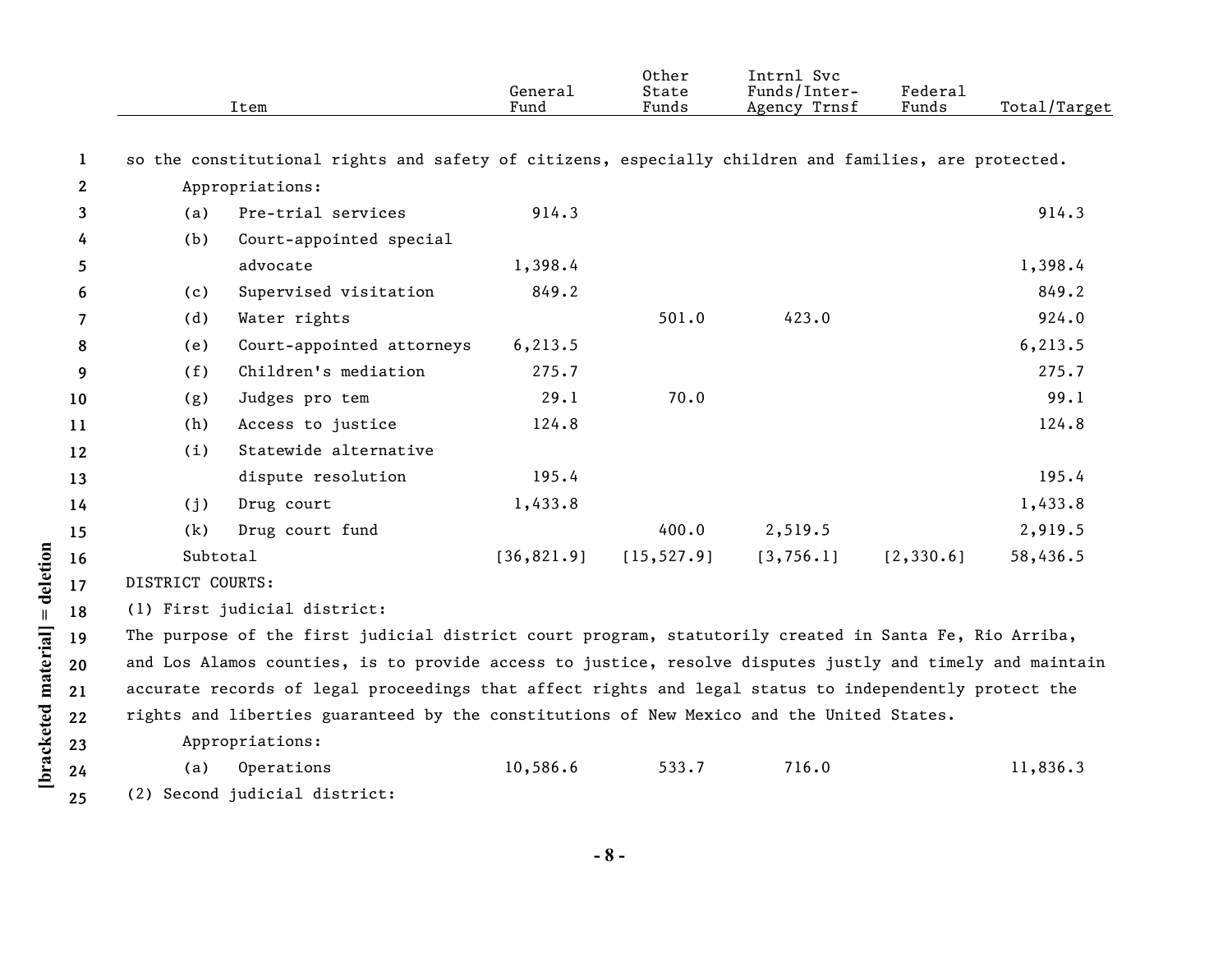|      |         | Other | lntrni<br>Svc   |         |                   |
|------|---------|-------|-----------------|---------|-------------------|
|      | General | State | Funds/Inter-    | Federai |                   |
| ltem | Fund    | Funds | Trnsf<br>Agency | Funds   | Total,<br>'Target |

**1 2 3 4** The purpose of the second judicial district court program, statutorily created in Bernalillo county, is to provide access to justice, resolve disputes justly and timely and maintain accurate records of legal proceedings that affect rights and legal status to independently protect the rights and liberties guaranteed by the constitutions of New Mexico and the United States.

**5**

Appropriations:

**6 7 8 9 10** (a) Operations 26,304.3 3,508.5 1,773.3 220.2 31,806.3 The internal service funds/interagency transfers appropriation to the second judicial district court includes three hundred thousand dollars (\$300,000) from the mortgage regulatory fund of the regulation and licensing department for foreclosure mediation. Any unexpended balance from the mortgage regulatory fund shall revert to the mortgage regulatory fund.

**11** (3) Third judicial district:

**12 13 14 15** The purpose of the third judicial district court program, statutorily created in Dona Ana county, is to provide access to justice, resolve disputes justly and timely and maintain accurate records of legal proceedings that affect rights and legal status to independently protect the rights and liberties guaranteed by the constitutions of New Mexico and the United States.

 $[\text{bracketed material}] = \text{detection}$ **[bracketed material] = deletion**

Appropriations:

(a) Operations 10,164.3 248.6 1,030.5 125.0 11,568.4

(4) Fourth judicial district:

The purpose of the fourth judicial district court program, statutorily created in Mora, San Miguel and Guadalupe counties, is to provide access to justice, resolve disputes justly and timely and maintain accurate records of legal proceedings that affect rights and legal status to independently protect the rights and liberties guaranteed by the constitutions of New Mexico and the United States.

Appropriations:

(a) Operations 3,889.7 48.3 259.2 4,197.2 (5) Fifth judicial district: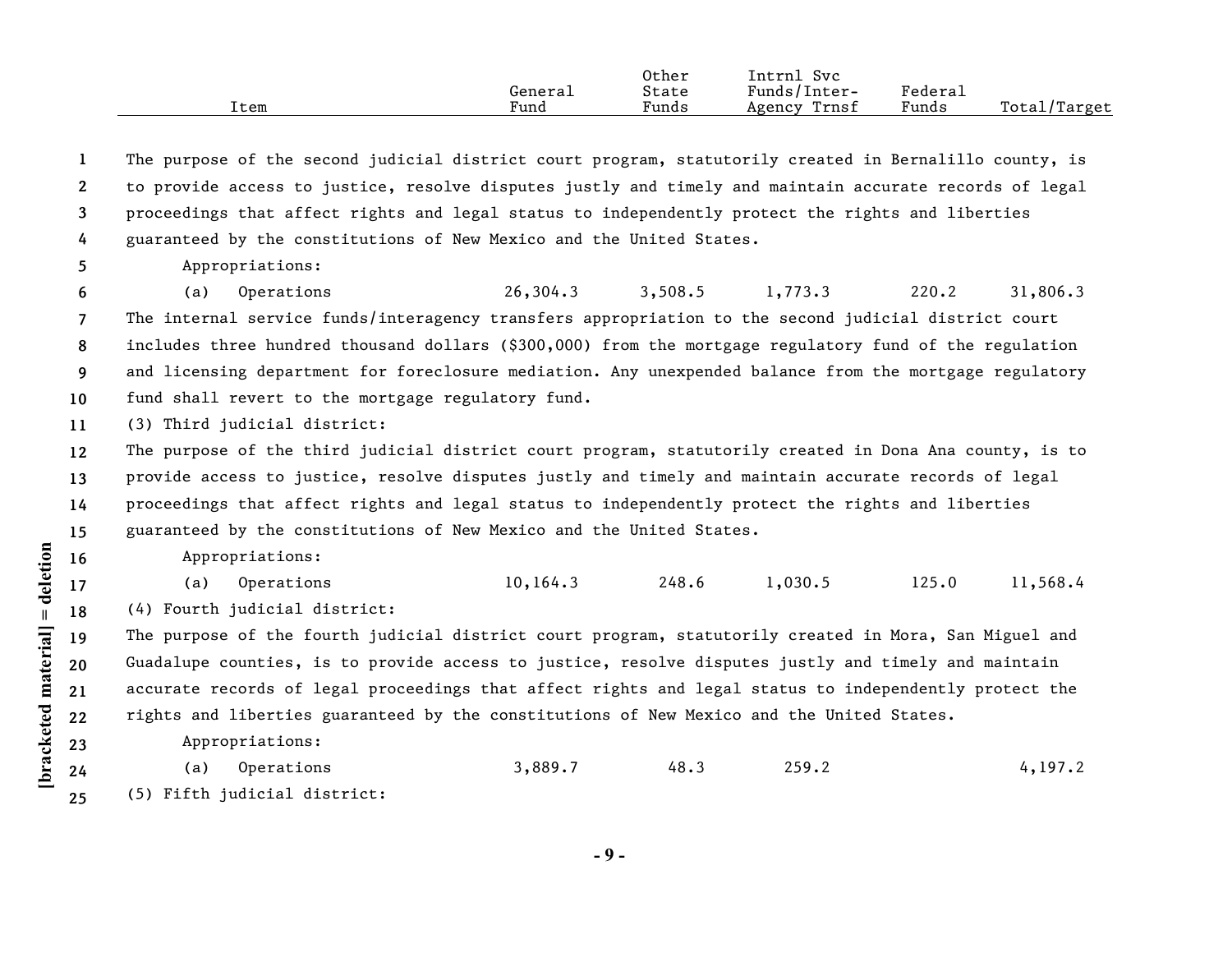|      |         | Other | Intrnl<br>Svc                  |                     |                   |
|------|---------|-------|--------------------------------|---------------------|-------------------|
|      | Genera⊥ | State | $\mathbf{r}$ 1<br>Funds/Inter- | Federa <sub>1</sub> |                   |
| ltem | Fund    | Funds | Trnsf<br>Agency                | Funds               | Total,<br>/Target |

**1 2 3 4 5 6 7 8 9 10 11 12 13 14 15 16 17 18 19 20 21 22 23 24 25** The purpose of the fifth judicial district court program, statutorily created in Eddy, Chaves and Lea counties, is to provide access to justice, resolve disputes justly and timely and maintain accurate records of legal proceedings that affect rights and legal status to independently protect the rights and liberties guaranteed by the constitutions of New Mexico and the United States. Appropriations: (a) Operations 10,528.0 283.4 567.2 11,378.6 (6) Sixth judicial district: The purpose of the sixth judicial district court program, statutorily created in Grant, Luna and Hidalgo counties, is to provide access to justice, resolve disputes justly and timely and maintain accurate records of legal proceedings that affect rights and legal status to independently protect the rights and liberties guaranteed by the constitutions of New Mexico and the United States. Appropriations: (a) Operations 5,457.6 84.0 244.1 5,785.7 (7) Seventh judicial district: The purpose of the seventh judicial district court program, statutorily created in Torrance, Socorro, Catron and Sierra counties, is to provide access to justice, resolve disputes justly and timely and maintain accurate records of legal proceedings that affect rights and legal status to independently protect the rights and liberties guaranteed by the constitutions of New Mexico and the United States. Appropriations: (a) Operations 4,042.1 36.0 483.6 4,561.7 (8) Eighth judicial district: The purpose of the eighth judicial district court program, statutorily created in Taos, Colfax and Union counties, is to provide access to justice, resolve disputes justly and timely and maintain accurate records of legal proceedings that affect rights and legal status to independently protect the rights and liberties guaranteed by the constitutions of New Mexico and the United States.

**[bracketed material] = deletion**

 $[\text{bracketed material}] = \text{detection}$ 

**- 10 -**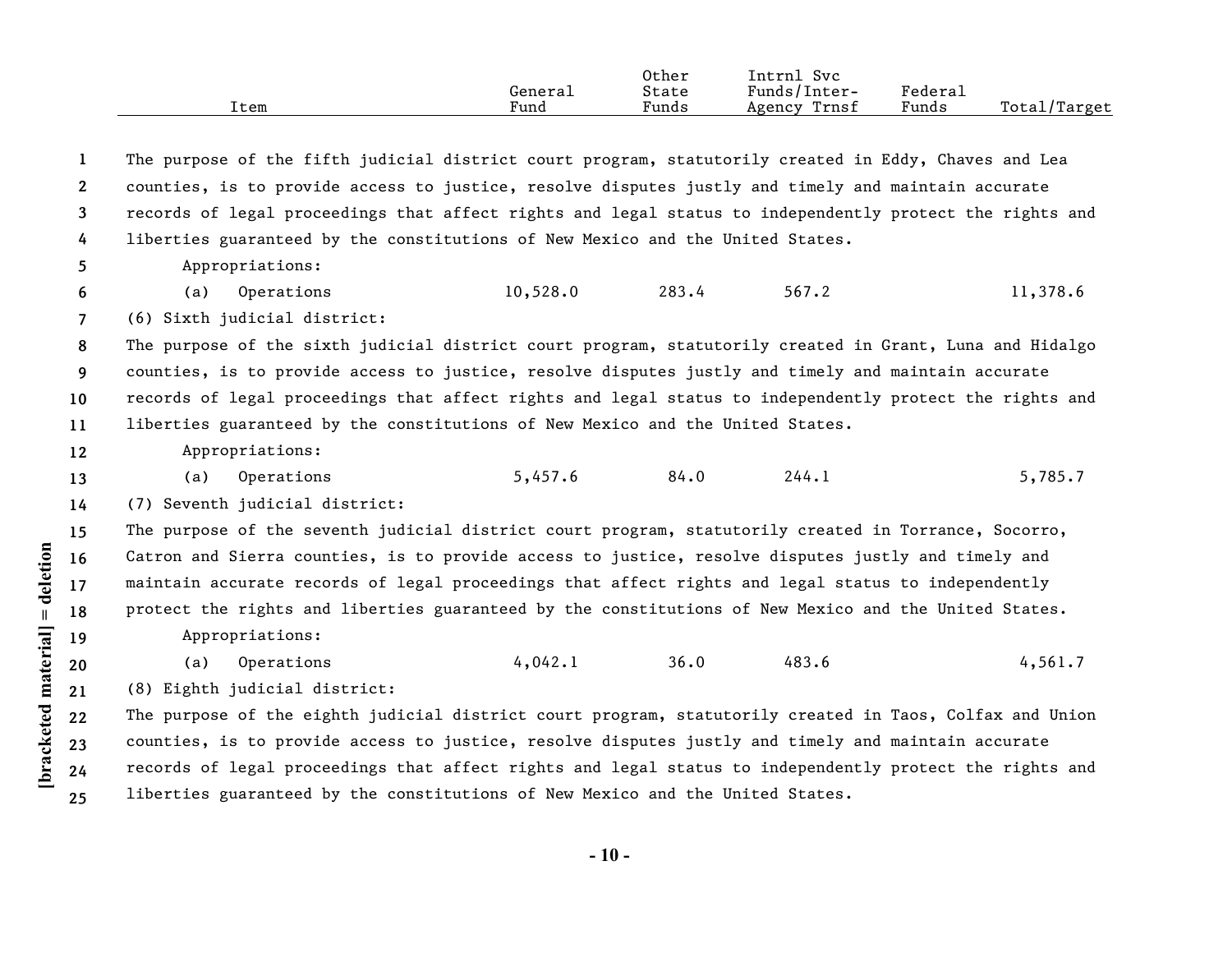|                      |              | Item                                                                                                      | General<br>Fund | Other<br>State<br>Funds | Intrnl Svc<br>Funds/Inter-<br>Agency Trnsf | Federal<br>Funds | Total/Target |  |  |  |
|----------------------|--------------|-----------------------------------------------------------------------------------------------------------|-----------------|-------------------------|--------------------------------------------|------------------|--------------|--|--|--|
|                      | $\mathbf{1}$ | Appropriations:                                                                                           |                 |                         |                                            |                  |              |  |  |  |
|                      | $\mathbf{2}$ | (a)<br>Operations                                                                                         | 4,675.2         | 139.7                   | 177.9                                      |                  | 4,992.8      |  |  |  |
|                      | 3            | (9) Ninth judicial district:                                                                              |                 |                         |                                            |                  |              |  |  |  |
|                      | 4            | The purpose of the ninth judicial district court program, statutorily created in Curry and Roosevelt      |                 |                         |                                            |                  |              |  |  |  |
|                      | 5            | counties, is to provide access to justice, resolve disputes justly and timely and maintain accurate       |                 |                         |                                            |                  |              |  |  |  |
|                      | 6            | records of legal proceedings that affect rights and legal status to independently protect the rights and  |                 |                         |                                            |                  |              |  |  |  |
|                      | 7            | liberties guaranteed by the constitutions of New Mexico and the United States.                            |                 |                         |                                            |                  |              |  |  |  |
|                      | 8            | Appropriations:                                                                                           |                 |                         |                                            |                  |              |  |  |  |
|                      | 9            | (a)<br>Operations                                                                                         | 5,070.6         | 103.1                   | 682.7                                      |                  | 5,856.4      |  |  |  |
|                      | 10           | (10) Tenth judicial district:                                                                             |                 |                         |                                            |                  |              |  |  |  |
|                      | 11           | The purpose of the tenth judicial district court program, statutorily created in Quay, De Baca and        |                 |                         |                                            |                  |              |  |  |  |
|                      | 12           | Harding counties, is to provide access to justice, resolve disputes justly and timely and maintain        |                 |                         |                                            |                  |              |  |  |  |
|                      | 13           | accurate records of legal proceedings that affect rights and legal status to independently protect the    |                 |                         |                                            |                  |              |  |  |  |
|                      | 14           | rights and liberties guaranteed by the constitutions of New Mexico and the United States.                 |                 |                         |                                            |                  |              |  |  |  |
|                      | 15           | Appropriations:                                                                                           |                 |                         |                                            |                  |              |  |  |  |
|                      | 16           | Operations<br>(a)                                                                                         | 1,833.9         |                         |                                            |                  | 1,833.9      |  |  |  |
|                      | 17           | (11) Eleventh judicial district:                                                                          |                 |                         |                                            |                  |              |  |  |  |
| = deletion           | 18           | The purpose of the eleventh judicial district court program, statutorily created in San Juan and McKinley |                 |                         |                                            |                  |              |  |  |  |
|                      | 19           | counties, is to provide access to justice, resolve disputes justly and timely and maintain accurate       |                 |                         |                                            |                  |              |  |  |  |
|                      | 20           | records of legal proceedings that affect rights and legal status to independently protect the rights and  |                 |                         |                                            |                  |              |  |  |  |
|                      | 21           | liberties guaranteed by the constitutions of New Mexico and the United States.                            |                 |                         |                                            |                  |              |  |  |  |
|                      | 22           | Appropriations:                                                                                           |                 |                         |                                            |                  |              |  |  |  |
| [bracketed material] | 23           | Operations<br>(a)                                                                                         | 10,532.7        | 409.0                   | 904.4                                      |                  | 11,846.1     |  |  |  |
|                      | 24           | (12) Twelfth judicial district:                                                                           |                 |                         |                                            |                  |              |  |  |  |
|                      | 25           | The purpose of the twelfth judicial district court program, statutorily created in Otero and Lincoln      |                 |                         |                                            |                  |              |  |  |  |

**- 11 -**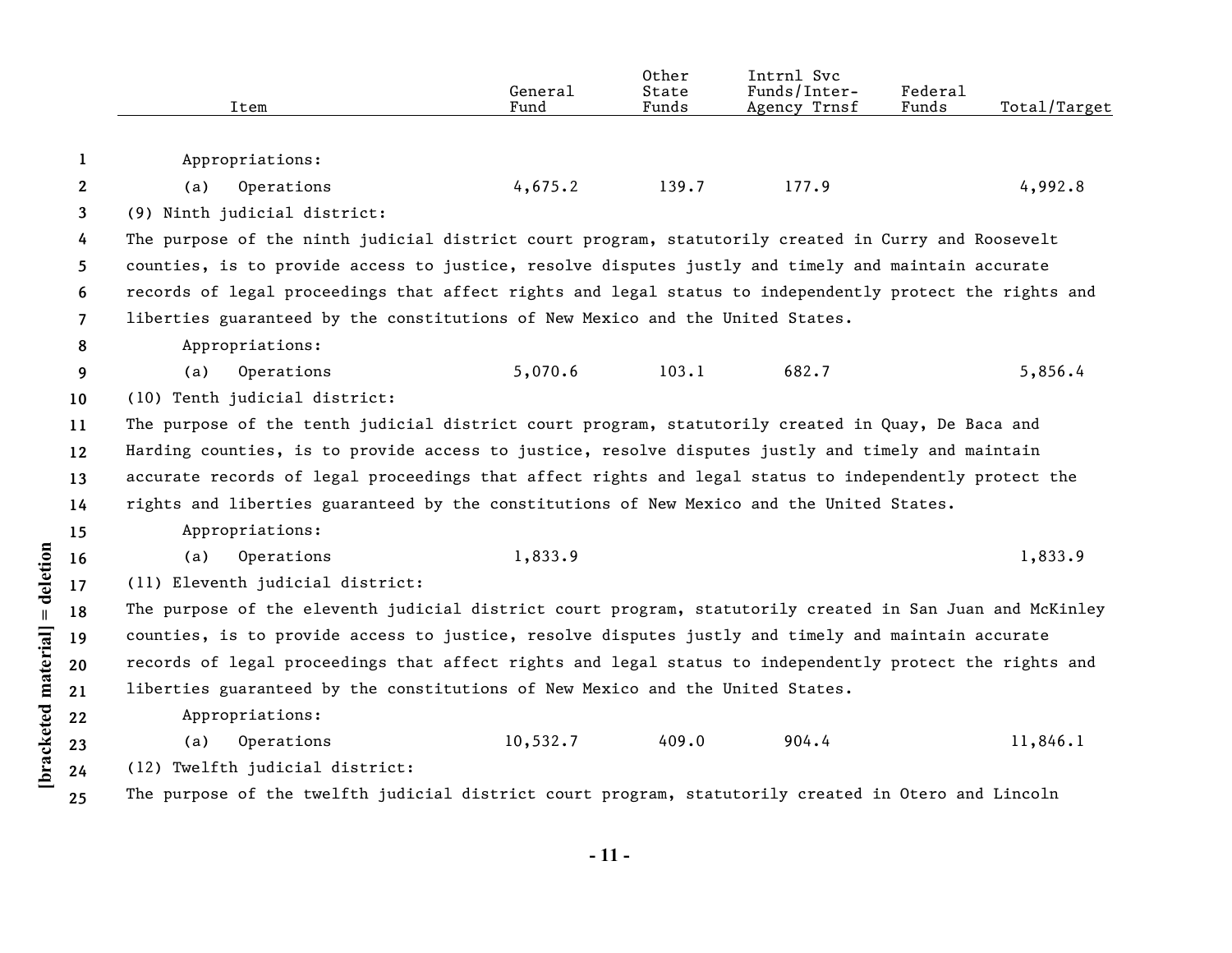|                | Item                                                                                                     | General<br>Fund | Other<br>State<br>Funds | Intrnl Svc<br>Funds/Inter-<br>Agency Trnsf | Federal<br>Funds | Total/Target |  |  |
|----------------|----------------------------------------------------------------------------------------------------------|-----------------|-------------------------|--------------------------------------------|------------------|--------------|--|--|
| $\mathbf{1}$   | counties, is to provide access to justice, resolve disputes justly and timely and maintain accurate      |                 |                         |                                            |                  |              |  |  |
| $\mathbf{2}$   | records of legal proceedings that affect rights and legal status to independently protect the rights and |                 |                         |                                            |                  |              |  |  |
| 3              | liberties guaranteed by the constitutions of New Mexico and the United States.                           |                 |                         |                                            |                  |              |  |  |
| 4              | Appropriations:                                                                                          |                 |                         |                                            |                  |              |  |  |
| 5.             | Operations<br>(a)                                                                                        | 5,242.5         | 137.0                   | 125.4                                      | 52.1             | 5,557.0      |  |  |
| 6              | (13) Thirteenth judicial district:                                                                       |                 |                         |                                            |                  |              |  |  |
| $\overline{7}$ | The purpose of the thirteenth judicial district court program, statutorily created in Valencia, Sandoval |                 |                         |                                            |                  |              |  |  |
| 8              | and Cibola counties, is to provide access to justice, resolve disputes justly and timely and maintain    |                 |                         |                                            |                  |              |  |  |
| 9              | accurate records of legal proceedings that affect rights and legal status to independently protect the   |                 |                         |                                            |                  |              |  |  |
| 10             | rights and liberties guaranteed by the constitutions of New Mexico and the United States.                |                 |                         |                                            |                  |              |  |  |
| 11             | Appropriations:                                                                                          |                 |                         |                                            |                  |              |  |  |
| 12             | Operations<br>(a)                                                                                        | 10,797.2        | 445.9                   | 1,089.0                                    |                  | 12,332.1     |  |  |
| 13             | The internal service funds/interagency transfers appropriation to the thirteenth judicial district court |                 |                         |                                            |                  |              |  |  |
| 14             | includes one hundred fifty-five thousand seven hundred dollars (\$155,700) from the mortgage regulatory  |                 |                         |                                            |                  |              |  |  |
| 15             | fund of the regulation and licensing department for foreclosure mediation. Any unexpended balance from   |                 |                         |                                            |                  |              |  |  |
| 16             | the mortgage regulatory fund shall revert to the mortgage regulatory fund.                               |                 |                         |                                            |                  |              |  |  |
| 17             | Subtotal                                                                                                 | [109, 124.7]    | [5, 977.2]              | [8,053.3]                                  | [397.3]          | 123,552.5    |  |  |
| 18             | BERNALILLO COUNTY METROPOLITAN COURT:                                                                    |                 |                         |                                            |                  |              |  |  |
| 19             | The purpose of the Bernalillo county metropolitan court program is to provide access to justice, resolve |                 |                         |                                            |                  |              |  |  |
| 20             | disputes justly and timely and maintain accurate records of legal proceedings that affect rights and     |                 |                         |                                            |                  |              |  |  |

**21 22** legal status to independently protect the rights and liberties guaranteed by the constitutions of New Mexico and the United States.

Appropriations:

**[bracketed material] = deletion**

[bracketed material] = deletion

**23 24 25**

| (a) Operations | 25,115.0    | 2,626.6   | 546.8   | 405.1   | 28,693.5 |
|----------------|-------------|-----------|---------|---------|----------|
| Subtotal       | [25, 115.0] | 12,626.61 | 1546.81 | [405.1] | 28,693.5 |

**- 12 -**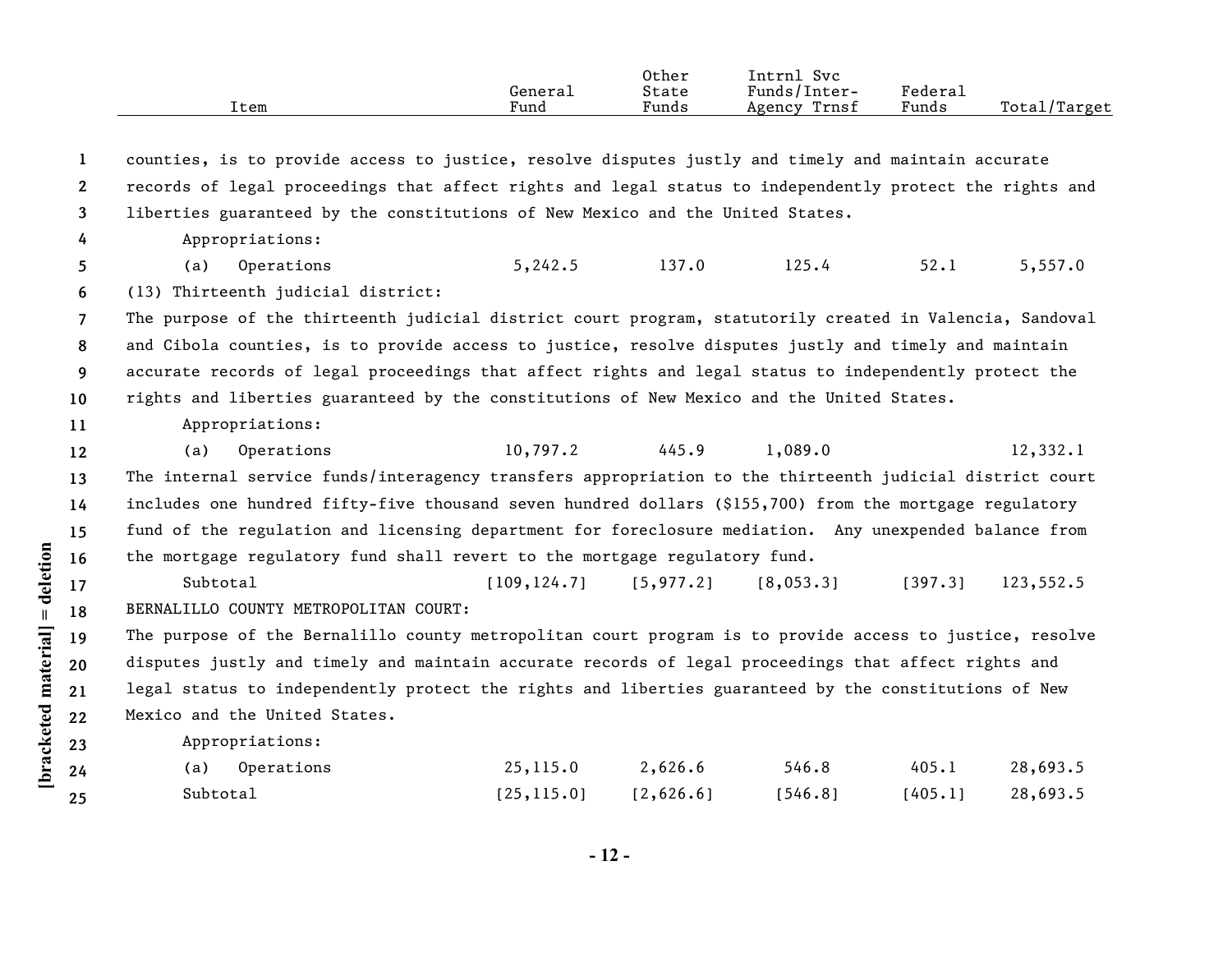|                       |                                                                                                       | Item                                                                                                  | General<br>Fund                               | Other<br>State<br>Funds | Intrnl Svc<br>Funds/Inter-<br>Agency Trnsf | Federal<br>Funds | Total/Target |  |  |  |
|-----------------------|-------------------------------------------------------------------------------------------------------|-------------------------------------------------------------------------------------------------------|-----------------------------------------------|-------------------------|--------------------------------------------|------------------|--------------|--|--|--|
|                       |                                                                                                       |                                                                                                       |                                               |                         |                                            |                  |              |  |  |  |
| 1                     |                                                                                                       | DISTRICT ATTORNEYS:                                                                                   |                                               |                         |                                            |                  |              |  |  |  |
| $\mathbf{2}^{\prime}$ | (1) First judicial district:                                                                          |                                                                                                       |                                               |                         |                                            |                  |              |  |  |  |
| 3                     |                                                                                                       | The purpose of the prosecution program is to provide litigation, special programs and administrative  |                                               |                         |                                            |                  |              |  |  |  |
| 4                     | support for the enforcement of state laws as they pertain to the district attorney and to improve and |                                                                                                       |                                               |                         |                                            |                  |              |  |  |  |
| 5.                    | ensure the protection, safety, welfare and health of the citizens within Santa Fe, Rio Arriba and Los |                                                                                                       |                                               |                         |                                            |                  |              |  |  |  |
| 6                     | Alamos counties.                                                                                      |                                                                                                       |                                               |                         |                                            |                  |              |  |  |  |
| 7                     |                                                                                                       | Appropriations:                                                                                       |                                               |                         |                                            |                  |              |  |  |  |
| 8                     | (a)                                                                                                   | Personal services and                                                                                 |                                               |                         |                                            |                  |              |  |  |  |
| 9                     |                                                                                                       | employee benefits                                                                                     | 5,649.9                                       | 10.0                    | 183.7                                      | 120.1            | 5,963.7      |  |  |  |
| 10                    | (b)                                                                                                   | Contractual services                                                                                  | 22.8                                          |                         |                                            |                  | 22.8         |  |  |  |
| 11                    | (c)                                                                                                   | Other                                                                                                 | 403.0                                         |                         |                                            |                  | 403.0        |  |  |  |
| 12                    |                                                                                                       | Performance measures:                                                                                 |                                               |                         |                                            |                  |              |  |  |  |
| 13                    |                                                                                                       | (a) Explanatory:                                                                                      | Percent of pretrial detention motions granted |                         |                                            |                  |              |  |  |  |
| 14                    |                                                                                                       | (b) Explanatory:                                                                                      | Number of pretrial detention motions made     |                         |                                            |                  |              |  |  |  |
| 15                    |                                                                                                       | (2) Second judicial district:                                                                         |                                               |                         |                                            |                  |              |  |  |  |
| 16                    |                                                                                                       | The purpose of the prosecution program is to provide litigation, special programs and administrative  |                                               |                         |                                            |                  |              |  |  |  |
| 17                    |                                                                                                       | support for the enforcement of state laws as they pertain to the district attorney and to improve and |                                               |                         |                                            |                  |              |  |  |  |
| 18                    |                                                                                                       | ensure the protection, safety, welfare and health of the citizens within Bernalillo county.           |                                               |                         |                                            |                  |              |  |  |  |
| 19                    |                                                                                                       | Appropriations:                                                                                       |                                               |                         |                                            |                  |              |  |  |  |
| 20                    | (a)                                                                                                   | Personal services and                                                                                 |                                               |                         |                                            |                  |              |  |  |  |
| 21                    |                                                                                                       | employee benefits                                                                                     | 22,040.0                                      | 439.1                   | 894.1                                      | 401.6            | 23,774.8     |  |  |  |
| 22                    | (b)                                                                                                   | Contractual services                                                                                  | 694.9                                         |                         |                                            | 15.4             | 710.3        |  |  |  |
| 23                    | (c)                                                                                                   | Other                                                                                                 | 1,875.0                                       |                         |                                            |                  | 1,875.0      |  |  |  |
| 24                    |                                                                                                       | Performance measures:                                                                                 |                                               |                         |                                            |                  |              |  |  |  |
| 25                    |                                                                                                       | (a) Explanatory:                                                                                      | Number of pretrial detention motions made     |                         |                                            |                  |              |  |  |  |

[bracketed material] = deletion

**- 13 -**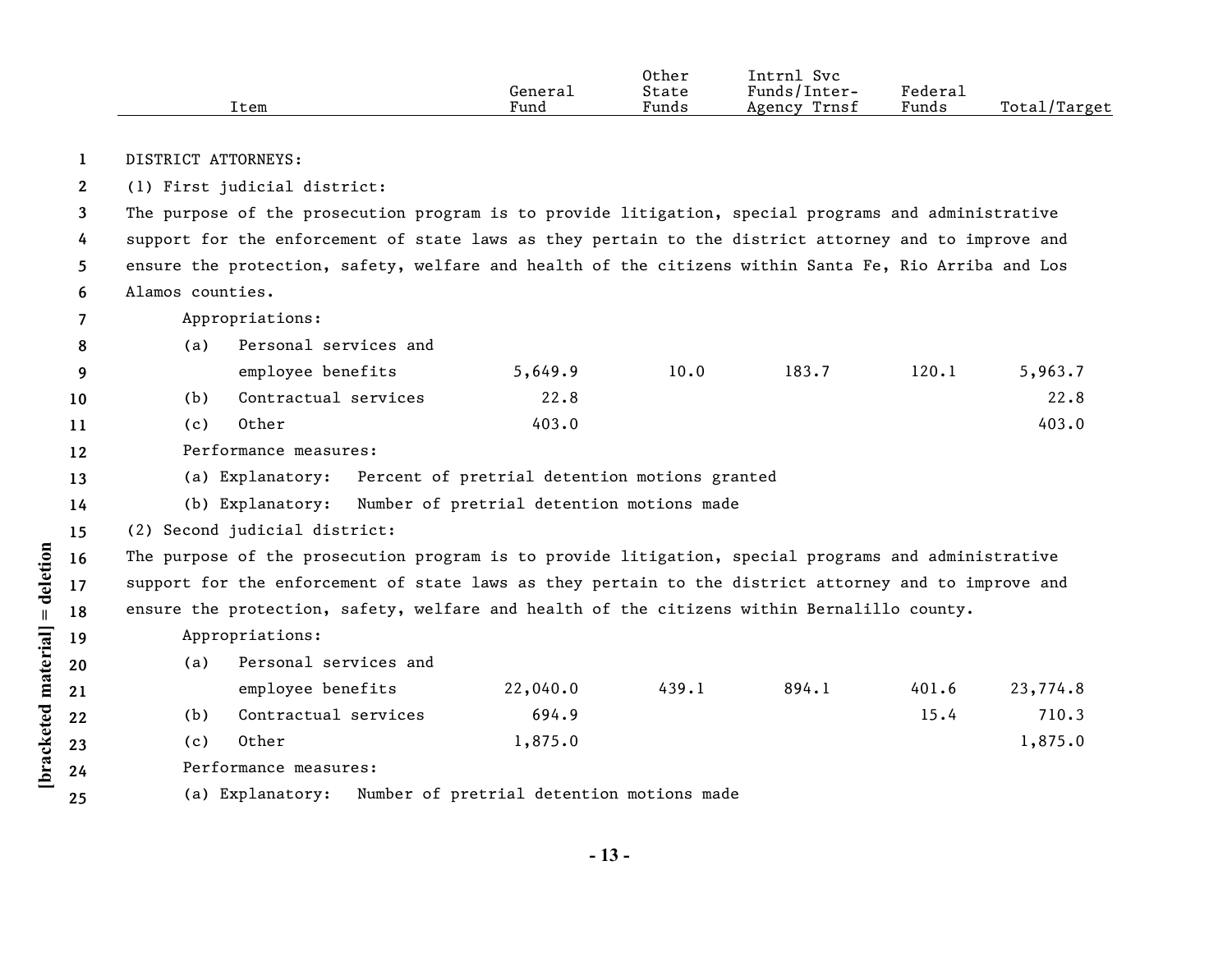|              | Item                          |                                                                                                         | General<br>Fund                               | Other<br>State<br>Funds | Intrnl Svc<br>Funds/Inter-<br>Agency Trnsf | Federal<br>Funds | Total/Target |  |
|--------------|-------------------------------|---------------------------------------------------------------------------------------------------------|-----------------------------------------------|-------------------------|--------------------------------------------|------------------|--------------|--|
| 1            |                               | (b) Explanatory: Percent of pretrial detention motions granted                                          |                                               |                         |                                            |                  |              |  |
| $\mathbf{2}$ | (3) Third judicial district:  |                                                                                                         |                                               |                         |                                            |                  |              |  |
| 3            |                               | The purpose of the prosecution program is to provide litigation, special programs and administrative    |                                               |                         |                                            |                  |              |  |
| 4            |                               | support for the enforcement of state laws as they pertain to the district attorney and to improve and   |                                               |                         |                                            |                  |              |  |
| 5.           |                               | ensure the protection, safety, welfare and health of the citizens within Dona Ana county.               |                                               |                         |                                            |                  |              |  |
| 6            | Appropriations:               |                                                                                                         |                                               |                         |                                            |                  |              |  |
| 7            | (a)                           | Personal services and                                                                                   |                                               |                         |                                            |                  |              |  |
| 8            |                               | employee benefits                                                                                       | 5,091.9                                       | 200.0                   | 161.7                                      | 340.9            | 5,794.5      |  |
| 9            | (b)                           | Contractual services                                                                                    | 20.7                                          |                         |                                            |                  | 20.7         |  |
| 10           | Other<br>(c)                  |                                                                                                         | 269.2                                         |                         |                                            |                  | 269.2        |  |
| 11           | Performance measures:         |                                                                                                         |                                               |                         |                                            |                  |              |  |
| 12           | (a) Explanatory:              |                                                                                                         | Percent of pretrial detention motions granted |                         |                                            |                  |              |  |
| 13           | (b) Explanatory:              |                                                                                                         | Number of pretrial detention motions made     |                         |                                            |                  |              |  |
| 14           | (4) Fourth judicial district: |                                                                                                         |                                               |                         |                                            |                  |              |  |
| 15           |                               | The purpose of the prosecution program is to provide litigation, special programs and administrative    |                                               |                         |                                            |                  |              |  |
| 16           |                               | support for the enforcement of state laws as they pertain to the district attorney and to improve and   |                                               |                         |                                            |                  |              |  |
| 17           |                               | ensure the protection, safety, welfare and health of the citizens within Mora, San Miguel and Guadalupe |                                               |                         |                                            |                  |              |  |
| 18           | counties.                     |                                                                                                         |                                               |                         |                                            |                  |              |  |
| 19           | Appropriations:               |                                                                                                         |                                               |                         |                                            |                  |              |  |
| 20           | (a)                           | Personal services and                                                                                   |                                               |                         |                                            |                  |              |  |
| 21           |                               | employee benefits                                                                                       | 3,428.4                                       |                         |                                            |                  | 3,428.4      |  |
| 22           | (b)                           | Contractual services                                                                                    | 29.3                                          |                         |                                            |                  | 29.3         |  |
| 23           | Other<br>(c)                  |                                                                                                         | 89.3                                          | 69.1                    |                                            |                  | 158.4        |  |
| 24           | Performance measures:         |                                                                                                         |                                               |                         |                                            |                  |              |  |
| 25           | (a) Explanatory:              |                                                                                                         | Number of pretrial detention motions made     |                         |                                            |                  |              |  |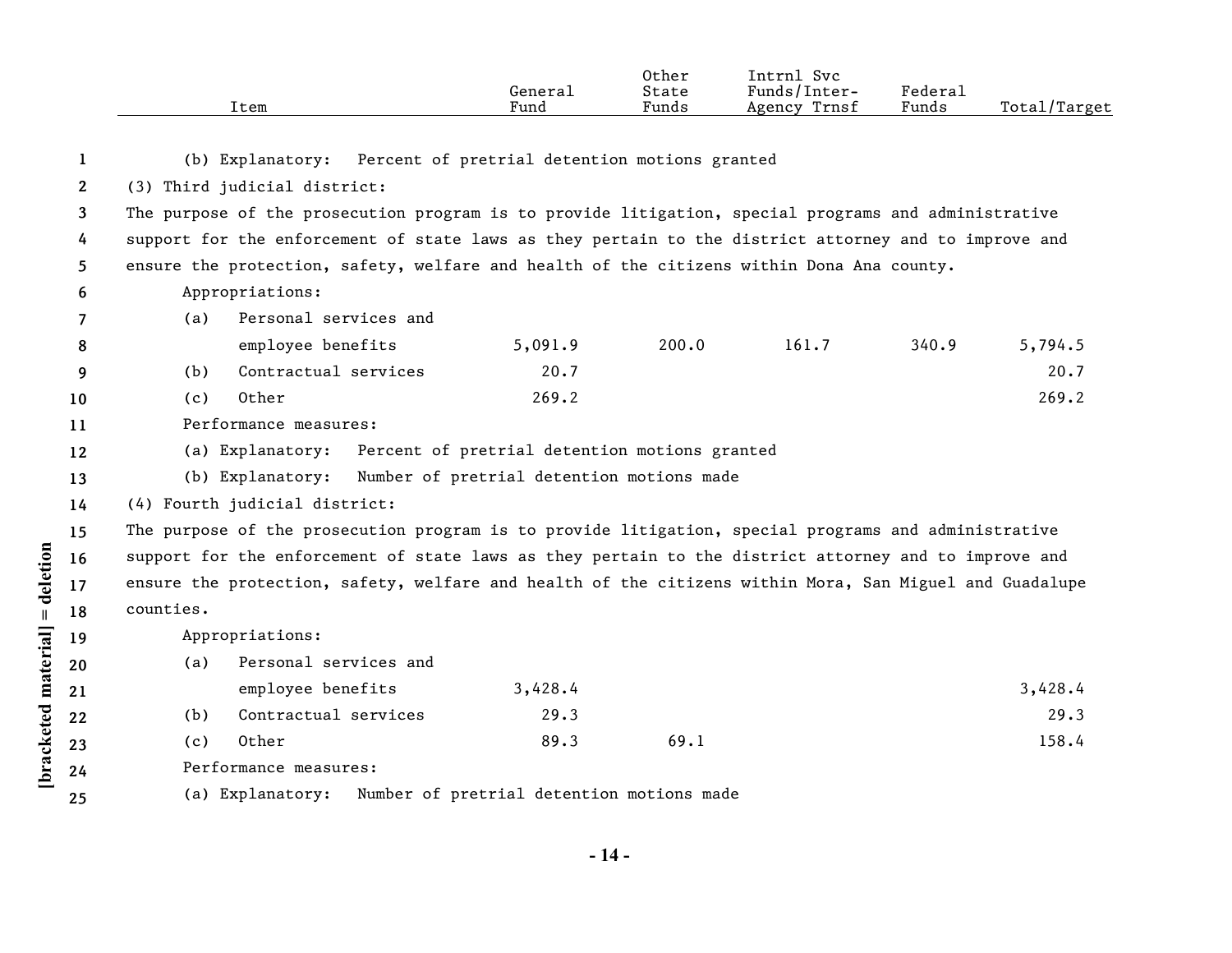|              | Item                                                                                                    | General<br>Fund                               | Other<br>State<br>Funds | Intrnl Svc<br>Funds/Inter-<br>Agency Trnsf | Federal<br>Funds | Total/Target |
|--------------|---------------------------------------------------------------------------------------------------------|-----------------------------------------------|-------------------------|--------------------------------------------|------------------|--------------|
| 1            | (b) Explanatory: Percent of pretrial motions granted                                                    |                                               |                         |                                            |                  |              |
| $\mathbf{2}$ | (5) Fifth judicial district:                                                                            |                                               |                         |                                            |                  |              |
| 3            | The purpose of the prosecution program is to provide litigation, special programs and administrative    |                                               |                         |                                            |                  |              |
| 4            | support for the enforcement of state laws as they pertain to the district attorney and to improve and   |                                               |                         |                                            |                  |              |
| 5            | ensure the protection, safety, welfare and health of the citizens within Eddy, Lea and Chaves counties. |                                               |                         |                                            |                  |              |
| 6            | Appropriations:                                                                                         |                                               |                         |                                            |                  |              |
| 7            | Personal services and<br>(a)                                                                            |                                               |                         |                                            |                  |              |
| 8            | employee benefits                                                                                       | 5,738.6                                       |                         | 128.3                                      | 287.7            | 6, 154.6     |
| 9            | Contractual services<br>(b)                                                                             | 25.6                                          |                         |                                            |                  | 25.6         |
| 10           | Other<br>(c)                                                                                            | 229.4                                         | 10.0                    |                                            |                  | 239.4        |
| 11           | Performance measures:                                                                                   |                                               |                         |                                            |                  |              |
| 12           | (a) Explanatory:                                                                                        | Percent of detention motions granted          |                         |                                            |                  |              |
| 13           | (b) Explanatory:                                                                                        | Number of pretrial detention motions made     |                         |                                            |                  |              |
| 14           | (6) Sixth judicial district:                                                                            |                                               |                         |                                            |                  |              |
| 15           | The purpose of the prosecution program is to provide litigation, special programs and administrative    |                                               |                         |                                            |                  |              |
| 16           | support for the enforcement of state laws as they pertain to the district attorney and to improve and   |                                               |                         |                                            |                  |              |
| 17           | ensure the protection, safety, welfare and health of the citizens within Grant, Hidalgo and Luna        |                                               |                         |                                            |                  |              |
| 18           | counties.                                                                                               |                                               |                         |                                            |                  |              |
| 19           | Appropriations:                                                                                         |                                               |                         |                                            |                  |              |
| 20           | Personal services and<br>(a)                                                                            |                                               |                         |                                            |                  |              |
| 21           | employee benefits                                                                                       | 3,058.0                                       | 20.0                    | 113.1                                      | 93.6             | 3,284.7      |
| 22           | Contractual services<br>(b)                                                                             | 13.8                                          |                         |                                            |                  | 13.8         |
| 23           | Other<br>(c)                                                                                            | 184.6                                         |                         |                                            |                  | 184.6        |
| 24           | Performance measures:                                                                                   |                                               |                         |                                            |                  |              |
| 25           | (a) Explanatory:                                                                                        | Percent of pretrial detention motions granted |                         |                                            |                  |              |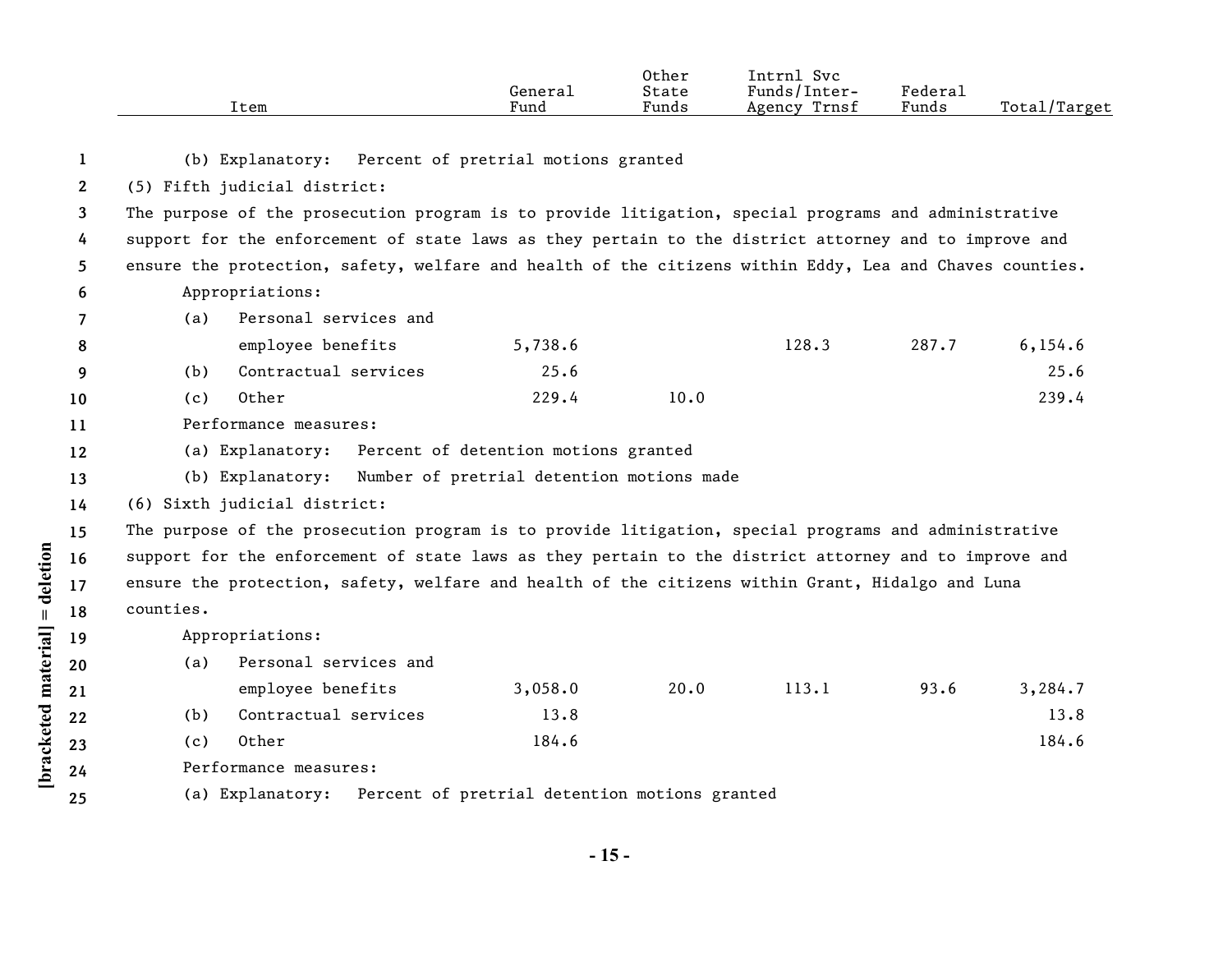|      |         | Other | Svc<br>Intrnl   |         |              |
|------|---------|-------|-----------------|---------|--------------|
|      | General | State | Funds/Inter-    | Federal |              |
| Item | Fund    | Funds | Trnsf<br>Agency | Funds   | Total/Target |

| 1            |                    | (b) Explanatory: Number of pretrial detention motions made     |         |     |                                                                                                           |
|--------------|--------------------|----------------------------------------------------------------|---------|-----|-----------------------------------------------------------------------------------------------------------|
| $\mathbf{2}$ |                    | (7) Seventh judicial district:                                 |         |     |                                                                                                           |
| 3            |                    |                                                                |         |     | The purpose of the prosecution program is to provide litigation, special programs and administrative      |
| 4            |                    |                                                                |         |     | support for the enforcement of state laws as they pertain to the district attorney and to improve and     |
| 5            |                    |                                                                |         |     | ensure the protection, safety, welfare and health of the citizens within Catron, Sierra, Socorro and      |
| 6            | Torrance counties. |                                                                |         |     |                                                                                                           |
| 7            |                    | Appropriations:                                                |         |     |                                                                                                           |
| 8            | (a)                | Personal services and                                          |         |     |                                                                                                           |
| 9            |                    | employee benefits                                              | 2,707.0 | 3.8 | 2,710.8                                                                                                   |
| 10           | (b)                | Contractual services                                           | 14.0    |     | 14.0                                                                                                      |
| 11           | (c)                | Other                                                          | 140.0   | 6.2 | 146.2                                                                                                     |
| 12           |                    | Performance measures:                                          |         |     |                                                                                                           |
| 13           |                    | (a) Explanatory: Number of pretrial detention motions made     |         |     |                                                                                                           |
| 14           |                    | (b) Explanatory: Percent of pretrial detention motions granted |         |     |                                                                                                           |
| 15           |                    | (8) Eighth judicial district:                                  |         |     |                                                                                                           |
| 16           |                    |                                                                |         |     | The purpose of the prosecution program is to provide litigation, special programs and administrative      |
| 17           |                    |                                                                |         |     | support for the enforcement of state laws as they pertain to the district attorney and to improve and     |
| 18           |                    |                                                                |         |     | ensure the protection, safety, welfare and health of the citizens within Taos, Colfax and Union counties. |
| 19           |                    | Appropriations:                                                |         |     |                                                                                                           |
| 20           | (a)                | Personal services and                                          |         |     |                                                                                                           |
| 21           |                    | employee benefits                                              | 3,025.3 |     | 3,025.3                                                                                                   |
| 22           | (b)                | Contractual services                                           | 16.8    |     | 16.8                                                                                                      |
| 23           | (c)                | Other                                                          | 140.1   |     | 140.1                                                                                                     |
| 24           |                    | Performance measures:                                          |         |     |                                                                                                           |
| 25           |                    | (a) Explanatory: Number of pretrial detention motions made     |         |     |                                                                                                           |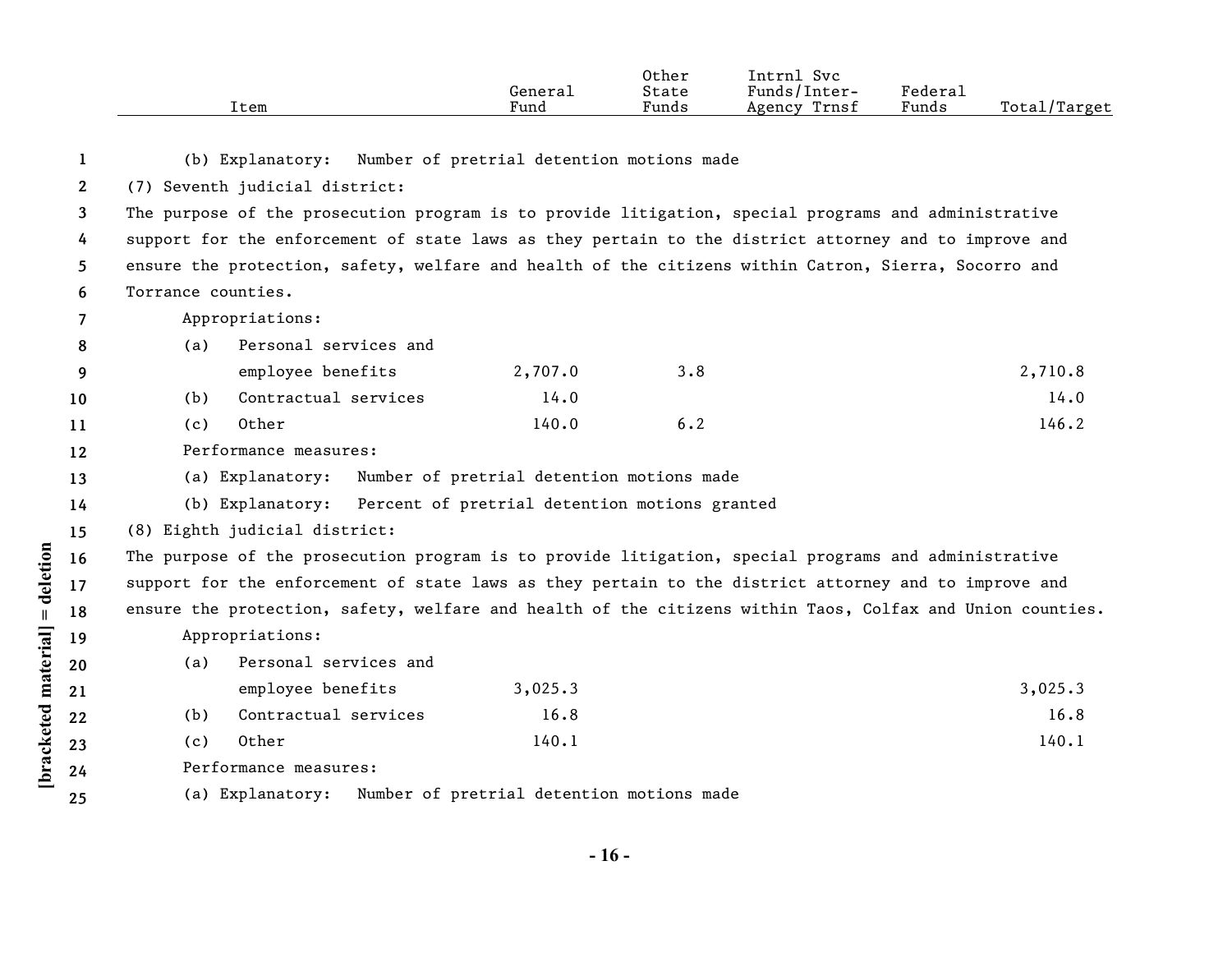|                | Item                                                                                                   | General<br>Fund                               | Other<br>State<br>Funds | Intrnl Svc<br>Funds/Inter-<br>Agency Trnsf | Federal<br>Funds | Total/Target |
|----------------|--------------------------------------------------------------------------------------------------------|-----------------------------------------------|-------------------------|--------------------------------------------|------------------|--------------|
| 1              | (b) Explanatory: Percent of pretrial detention motions granted                                         |                                               |                         |                                            |                  |              |
| $\overline{2}$ | (9) Ninth judicial district:                                                                           |                                               |                         |                                            |                  |              |
| 3              | The purpose of the prosecution program is to provide litigation, special programs and administrative   |                                               |                         |                                            |                  |              |
| 4              | support for the enforcement of state laws as they pertain to the district attorney and to improve and  |                                               |                         |                                            |                  |              |
| 5              | ensure the protection, safety, welfare and health of the citizens within Curry and Roosevelt counties. |                                               |                         |                                            |                  |              |
| 6              | Appropriations:                                                                                        |                                               |                         |                                            |                  |              |
| 7              | Personal services and<br>(a)                                                                           |                                               |                         |                                            |                  |              |
| 8              | employee benefits                                                                                      | 3,360.9                                       |                         |                                            |                  | 3,360.9      |
| 9              | Contractual services<br>(b)                                                                            | 12.5                                          |                         |                                            |                  | 12.5         |
| 10             | Other<br>(c)                                                                                           | 151.0                                         |                         |                                            |                  | 151.0        |
| 11             | Performance measures:                                                                                  |                                               |                         |                                            |                  |              |
| 12             | (a) Explanatory:                                                                                       | Percent of pretrial detention motions granted |                         |                                            |                  |              |
| 13             | (b) Explanatory: Number of pretrial detention motions made                                             |                                               |                         |                                            |                  |              |
| 14             | (10) Tenth judicial district:                                                                          |                                               |                         |                                            |                  |              |
| 15             | The purpose of the prosecution program is to provide litigation, special programs and administrative   |                                               |                         |                                            |                  |              |
| 16             | support for the enforcement of state laws as they pertain to the district attorney and to improve and  |                                               |                         |                                            |                  |              |
| 17             | ensure the protection, safety, welfare and health of the citizens within Quay, Harding and De Baca     |                                               |                         |                                            |                  |              |
| 18             | counties.                                                                                              |                                               |                         |                                            |                  |              |
| 19             | Appropriations:                                                                                        |                                               |                         |                                            |                  |              |
| 20             | Personal services and<br>(a)                                                                           |                                               |                         |                                            |                  |              |
| 21             | employee benefits                                                                                      | 1,366.0                                       |                         |                                            |                  | 1,366.0      |
| 22             | Contractual services<br>(b)                                                                            | 25.0                                          |                         |                                            |                  | 25.0         |
| 23             | Other<br>(c)                                                                                           | 163.9                                         |                         |                                            |                  | 163.9        |
| 24             | Performance measures:                                                                                  |                                               |                         |                                            |                  |              |
| 25             | (a) Explanatory:                                                                                       | Number of pretrial detention motions made     |                         |                                            |                  |              |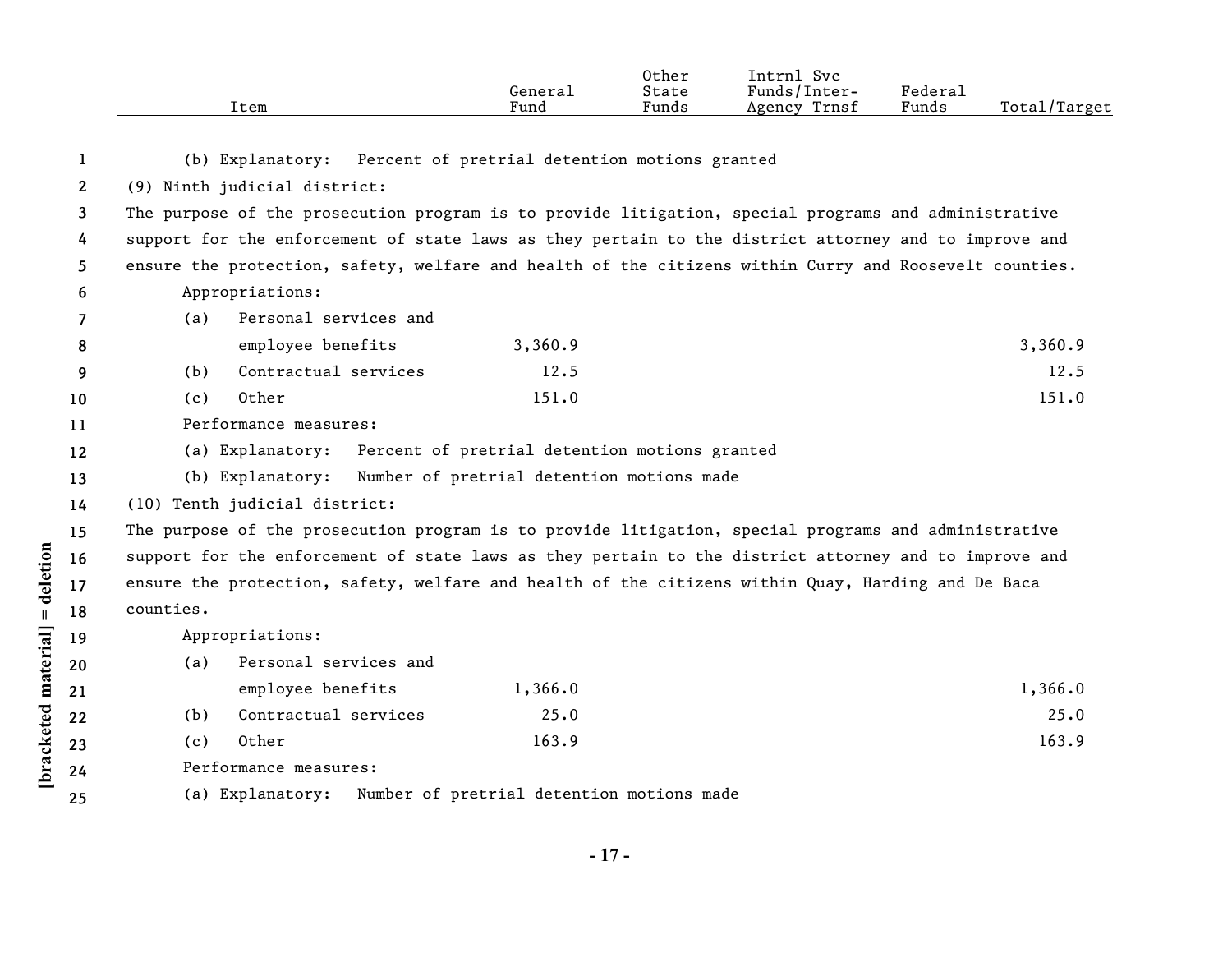|                       | Item                                                                                                  | General<br>Fund                               | Other<br>State<br>Funds | Intrnl Svc<br>Funds/Inter-<br>Agency Trnsf | Federal<br>Funds | Total/Target |
|-----------------------|-------------------------------------------------------------------------------------------------------|-----------------------------------------------|-------------------------|--------------------------------------------|------------------|--------------|
| 1                     | (b) Explanatory:                                                                                      | Percent of pretrial detention motions granted |                         |                                            |                  |              |
| $\mathbf{2}^{\prime}$ | (11) Eleventh judicial district, division I:                                                          |                                               |                         |                                            |                  |              |
| 3                     | The purpose of the prosecution program is to provide litigation, special programs and administrative  |                                               |                         |                                            |                  |              |
| 4                     | support for the enforcement of state laws as they pertain to the district attorney and to improve and |                                               |                         |                                            |                  |              |
| 5.                    | ensure the protection, safety, welfare and health of the citizens within San Juan county.             |                                               |                         |                                            |                  |              |
| 6                     | Appropriations:                                                                                       |                                               |                         |                                            |                  |              |
| 7                     | Personal services and<br>(a)                                                                          |                                               |                         |                                            |                  |              |
| 8                     | employee benefits                                                                                     | 4,598.7                                       | 55.8                    | 98.4                                       | 233.3            | 4,986.2      |
| 9                     | Contractual services<br>(b)                                                                           | 153.0                                         |                         |                                            |                  | 153.0        |
| 10                    | Other<br>(c)                                                                                          | 257.8                                         |                         | 39.3                                       | 1.0              | 298.1        |
| 11                    | Performance measures:                                                                                 |                                               |                         |                                            |                  |              |
| 12                    | (a) Explanatory:                                                                                      | Percent of pretrial detention motions granted |                         |                                            |                  |              |
| 13                    | (b) Explanatory:                                                                                      | Number of pretrial detention motions made     |                         |                                            |                  |              |
| 14                    | (12) Eleventh judicial district, division II:                                                         |                                               |                         |                                            |                  |              |
| 15                    | The purpose of the prosecution program is to provide litigation, special programs and administrative  |                                               |                         |                                            |                  |              |
| 16                    | support for the enforcement of state laws as they pertain to the district attorney and to improve and |                                               |                         |                                            |                  |              |
| 17                    | ensure the protection, safety, welfare and health of the citizens within McKinley county.             |                                               |                         |                                            |                  |              |
| 18                    | Appropriations:                                                                                       |                                               |                         |                                            |                  |              |
| 19                    | Personal services and<br>(a)                                                                          |                                               |                         |                                            |                  |              |
| 20                    | employee benefits                                                                                     | 2,559.8                                       | 236.4                   |                                            |                  | 2,796.2      |
| 21                    | Contractual services<br>(b)                                                                           | 105.9                                         |                         |                                            |                  | 105.9        |
| 22                    | Other<br>(c)                                                                                          | 145.5                                         |                         |                                            |                  | 145.5        |
| 23                    | Performance measures:                                                                                 |                                               |                         |                                            |                  |              |
| 24                    | (a) Explanatory:                                                                                      | Number of pretrial detention motions made     |                         |                                            |                  |              |
| 25                    | (b) Explanatory:                                                                                      | Percent of pretrial detention motions granted |                         |                                            |                  |              |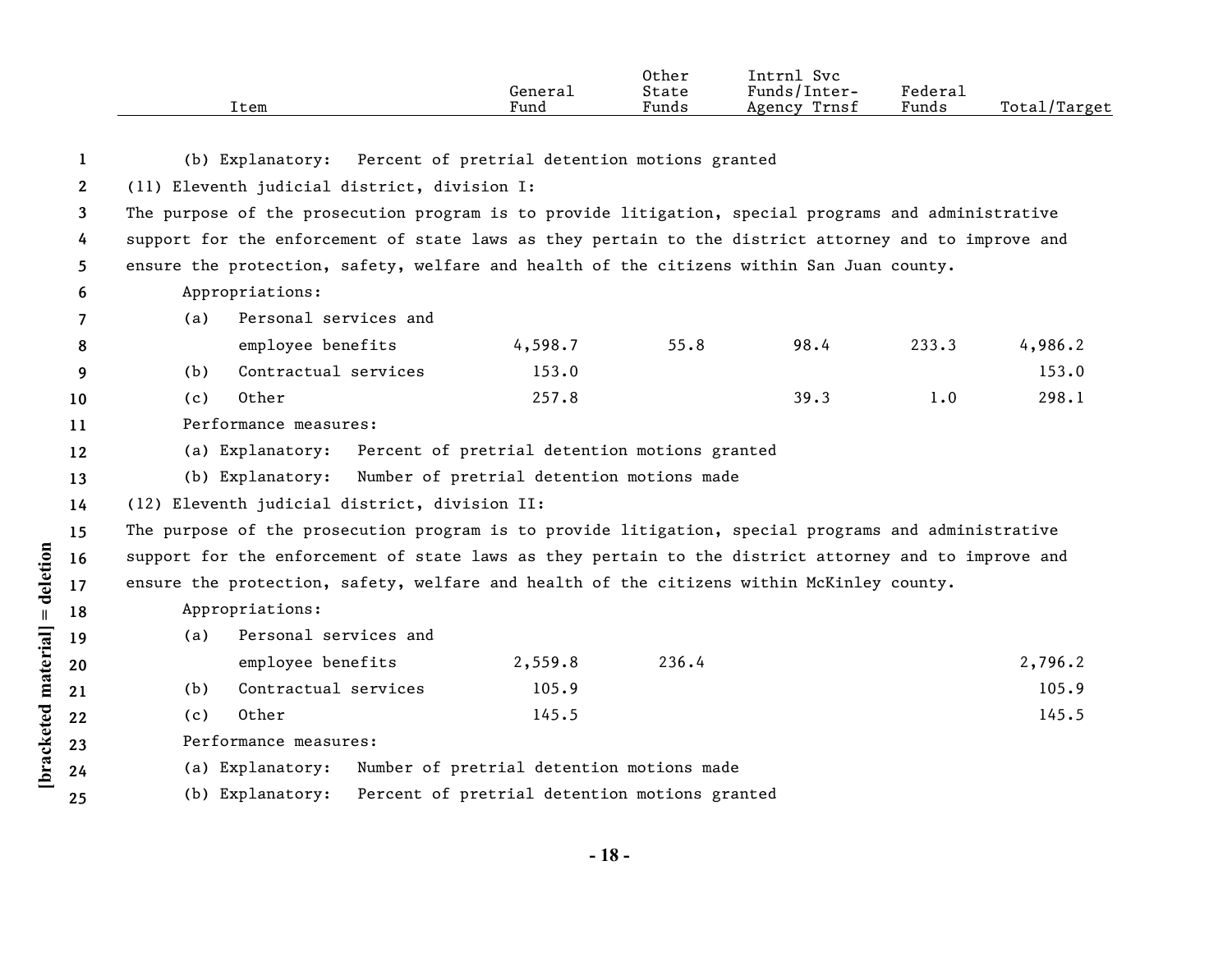|           |                   | General<br>Fund                                                                                                                                                                                                                                                                                                                                                                                 | Other<br>State<br>Funds  | Intrnl Svc<br>Funds/Inter-<br>Agency Trnsf | Federal<br>Funds                                                                                                                                                                                                   | Total/Target                                                                                                                                                                                                                                                                                                                                                                                                                                                                                                                                                                                                                                              |  |
|-----------|-------------------|-------------------------------------------------------------------------------------------------------------------------------------------------------------------------------------------------------------------------------------------------------------------------------------------------------------------------------------------------------------------------------------------------|--------------------------|--------------------------------------------|--------------------------------------------------------------------------------------------------------------------------------------------------------------------------------------------------------------------|-----------------------------------------------------------------------------------------------------------------------------------------------------------------------------------------------------------------------------------------------------------------------------------------------------------------------------------------------------------------------------------------------------------------------------------------------------------------------------------------------------------------------------------------------------------------------------------------------------------------------------------------------------------|--|
|           |                   |                                                                                                                                                                                                                                                                                                                                                                                                 |                          |                                            |                                                                                                                                                                                                                    |                                                                                                                                                                                                                                                                                                                                                                                                                                                                                                                                                                                                                                                           |  |
|           |                   |                                                                                                                                                                                                                                                                                                                                                                                                 |                          |                                            |                                                                                                                                                                                                                    |                                                                                                                                                                                                                                                                                                                                                                                                                                                                                                                                                                                                                                                           |  |
|           |                   |                                                                                                                                                                                                                                                                                                                                                                                                 |                          |                                            |                                                                                                                                                                                                                    |                                                                                                                                                                                                                                                                                                                                                                                                                                                                                                                                                                                                                                                           |  |
|           |                   |                                                                                                                                                                                                                                                                                                                                                                                                 |                          |                                            |                                                                                                                                                                                                                    |                                                                                                                                                                                                                                                                                                                                                                                                                                                                                                                                                                                                                                                           |  |
|           |                   |                                                                                                                                                                                                                                                                                                                                                                                                 |                          |                                            |                                                                                                                                                                                                                    |                                                                                                                                                                                                                                                                                                                                                                                                                                                                                                                                                                                                                                                           |  |
|           |                   |                                                                                                                                                                                                                                                                                                                                                                                                 |                          |                                            |                                                                                                                                                                                                                    |                                                                                                                                                                                                                                                                                                                                                                                                                                                                                                                                                                                                                                                           |  |
|           |                   |                                                                                                                                                                                                                                                                                                                                                                                                 |                          |                                            |                                                                                                                                                                                                                    |                                                                                                                                                                                                                                                                                                                                                                                                                                                                                                                                                                                                                                                           |  |
|           |                   |                                                                                                                                                                                                                                                                                                                                                                                                 |                          |                                            |                                                                                                                                                                                                                    | 3,884.0                                                                                                                                                                                                                                                                                                                                                                                                                                                                                                                                                                                                                                                   |  |
|           |                   |                                                                                                                                                                                                                                                                                                                                                                                                 |                          |                                            |                                                                                                                                                                                                                    | 50.0                                                                                                                                                                                                                                                                                                                                                                                                                                                                                                                                                                                                                                                      |  |
|           |                   |                                                                                                                                                                                                                                                                                                                                                                                                 |                          |                                            |                                                                                                                                                                                                                    | 227.3                                                                                                                                                                                                                                                                                                                                                                                                                                                                                                                                                                                                                                                     |  |
|           |                   |                                                                                                                                                                                                                                                                                                                                                                                                 |                          |                                            |                                                                                                                                                                                                                    |                                                                                                                                                                                                                                                                                                                                                                                                                                                                                                                                                                                                                                                           |  |
|           |                   |                                                                                                                                                                                                                                                                                                                                                                                                 |                          |                                            |                                                                                                                                                                                                                    |                                                                                                                                                                                                                                                                                                                                                                                                                                                                                                                                                                                                                                                           |  |
|           |                   |                                                                                                                                                                                                                                                                                                                                                                                                 |                          |                                            |                                                                                                                                                                                                                    |                                                                                                                                                                                                                                                                                                                                                                                                                                                                                                                                                                                                                                                           |  |
|           |                   |                                                                                                                                                                                                                                                                                                                                                                                                 |                          |                                            |                                                                                                                                                                                                                    |                                                                                                                                                                                                                                                                                                                                                                                                                                                                                                                                                                                                                                                           |  |
|           |                   |                                                                                                                                                                                                                                                                                                                                                                                                 |                          |                                            |                                                                                                                                                                                                                    |                                                                                                                                                                                                                                                                                                                                                                                                                                                                                                                                                                                                                                                           |  |
|           |                   |                                                                                                                                                                                                                                                                                                                                                                                                 |                          |                                            |                                                                                                                                                                                                                    |                                                                                                                                                                                                                                                                                                                                                                                                                                                                                                                                                                                                                                                           |  |
|           |                   |                                                                                                                                                                                                                                                                                                                                                                                                 |                          |                                            |                                                                                                                                                                                                                    |                                                                                                                                                                                                                                                                                                                                                                                                                                                                                                                                                                                                                                                           |  |
| counties. |                   |                                                                                                                                                                                                                                                                                                                                                                                                 |                          |                                            |                                                                                                                                                                                                                    |                                                                                                                                                                                                                                                                                                                                                                                                                                                                                                                                                                                                                                                           |  |
|           |                   |                                                                                                                                                                                                                                                                                                                                                                                                 |                          |                                            |                                                                                                                                                                                                                    |                                                                                                                                                                                                                                                                                                                                                                                                                                                                                                                                                                                                                                                           |  |
| (a)       |                   |                                                                                                                                                                                                                                                                                                                                                                                                 |                          |                                            |                                                                                                                                                                                                                    |                                                                                                                                                                                                                                                                                                                                                                                                                                                                                                                                                                                                                                                           |  |
|           |                   | 5,363.3                                                                                                                                                                                                                                                                                                                                                                                         | 198.3                    |                                            |                                                                                                                                                                                                                    | 5,561.6                                                                                                                                                                                                                                                                                                                                                                                                                                                                                                                                                                                                                                                   |  |
| (b)       |                   | 100.0                                                                                                                                                                                                                                                                                                                                                                                           | 16.3                     |                                            |                                                                                                                                                                                                                    | 116.3                                                                                                                                                                                                                                                                                                                                                                                                                                                                                                                                                                                                                                                     |  |
| (c)       |                   | 390.0                                                                                                                                                                                                                                                                                                                                                                                           | 31.9                     |                                            |                                                                                                                                                                                                                    | 421.9                                                                                                                                                                                                                                                                                                                                                                                                                                                                                                                                                                                                                                                     |  |
|           |                   |                                                                                                                                                                                                                                                                                                                                                                                                 |                          |                                            |                                                                                                                                                                                                                    |                                                                                                                                                                                                                                                                                                                                                                                                                                                                                                                                                                                                                                                           |  |
|           |                   |                                                                                                                                                                                                                                                                                                                                                                                                 |                          |                                            |                                                                                                                                                                                                                    |                                                                                                                                                                                                                                                                                                                                                                                                                                                                                                                                                                                                                                                           |  |
|           |                   |                                                                                                                                                                                                                                                                                                                                                                                                 |                          |                                            |                                                                                                                                                                                                                    |                                                                                                                                                                                                                                                                                                                                                                                                                                                                                                                                                                                                                                                           |  |
|           | (a)<br>(b)<br>(c) | Item<br>(13) Twelfth judicial district:<br>Appropriations:<br>Personal services and<br>employee benefits<br>Contractual services<br>Other<br>Performance measures:<br>(a) Explanatory:<br>(14) Thirteenth judicial district:<br>Appropriations:<br>Personal services and<br>employee benefits<br>Contractual services<br>Other<br>Performance measures:<br>(a) Explanatory:<br>(b) Explanatory: | 3,454.0<br>50.0<br>227.3 |                                            | 235.2<br>Number of pretrial detention motions made<br>(b) Explanatory: Percent of pretrial detention motions granted<br>Number of pretrial detention motions made<br>Percent of pretrial detention motions granted | The purpose of the prosecution program is to provide litigation, special programs and administrative<br>support for the enforcement of state laws as they pertain to the district attorney and to improve and<br>ensure the protection, safety, welfare and health of the citizens within Lincoln and Otero counties.<br>194.8<br>The purpose of the prosecution program is to provide litigation, special programs and administrative<br>support for the enforcement of state laws as they pertain to the district attorney and to improve and<br>ensure the protection, safety, welfare and health of the citizens within Cibola, Sandoval and Valencia |  |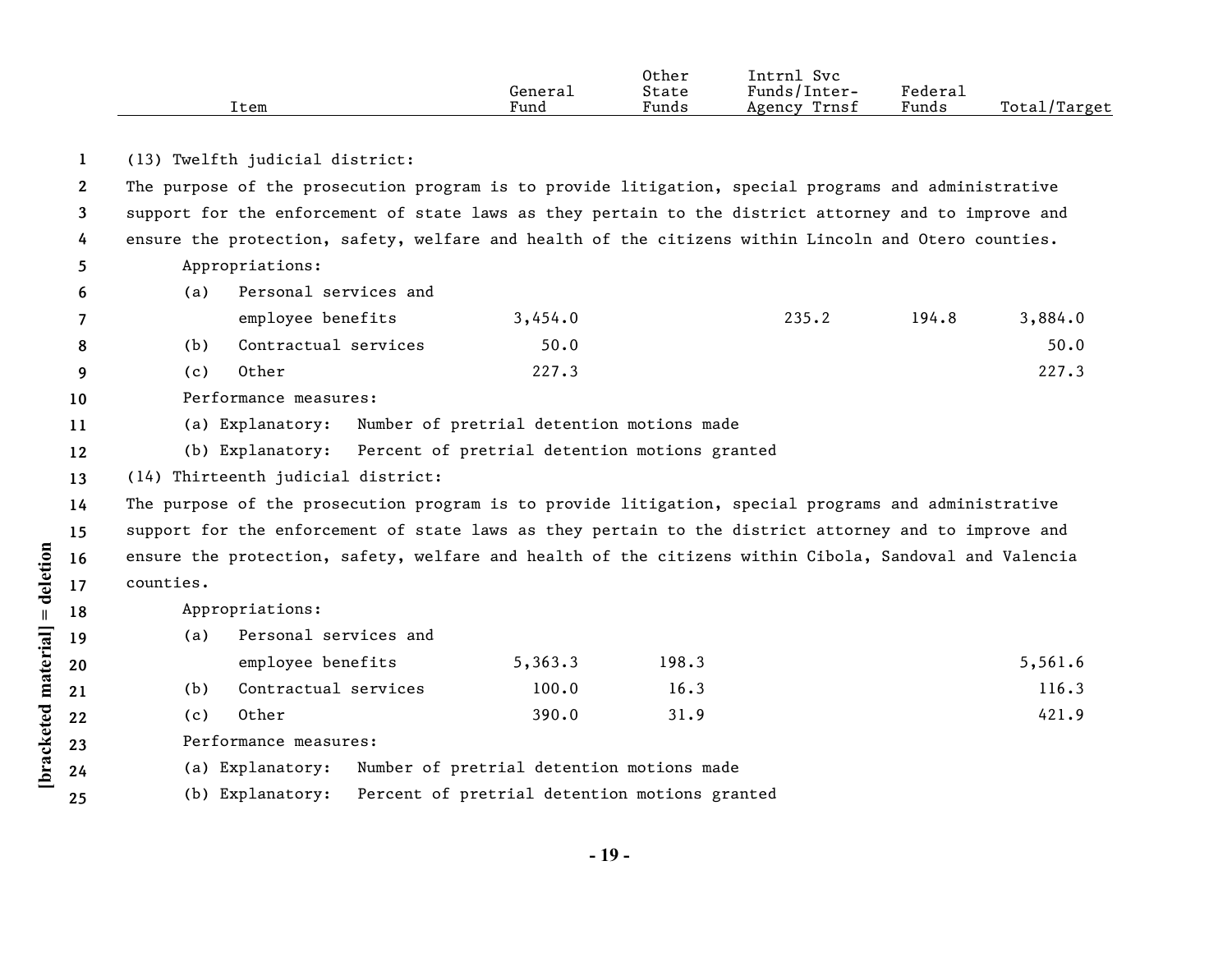|              |          | Item                                                                                                    | General<br>Fund | Other<br>State<br>Funds | Intrnl Svc<br>Funds/Inter-<br>Agency Trnsf | Federal<br>Funds | Total/Target |
|--------------|----------|---------------------------------------------------------------------------------------------------------|-----------------|-------------------------|--------------------------------------------|------------------|--------------|
|              |          |                                                                                                         |                 |                         |                                            |                  |              |
| 1            | Subtotal |                                                                                                         | [77, 392.2]     | [1, 296.9]              | [1, 853.8]                                 | [1,688.4]        | 82,231.3     |
| $\mathbf{2}$ |          | ADMINISTRATIVE OFFICE OF THE DISTRICT ATTORNEYS:                                                        |                 |                         |                                            |                  |              |
| 3            |          | (1) Administrative support:                                                                             |                 |                         |                                            |                  |              |
| 4            |          | The purpose of the administrative support program is to provide fiscal, human resource, staff           |                 |                         |                                            |                  |              |
| 5.           |          | development, automation, victim program services and support to all district attorneys' offices in New  |                 |                         |                                            |                  |              |
| 6            |          | Mexico and to members of the New Mexico children's safe house network so they may obtain and access the |                 |                         |                                            |                  |              |
| $\mathbf{7}$ |          | necessary resources to effectively and efficiently carry out their prosecutorial, investigative and     |                 |                         |                                            |                  |              |
| 8            |          | programmatic functions.                                                                                 |                 |                         |                                            |                  |              |
| 9            |          | Appropriations:                                                                                         |                 |                         |                                            |                  |              |
| 10           | (a)      | Personal services and                                                                                   |                 |                         |                                            |                  |              |
| 11           |          | employee benefits                                                                                       | 1,523.0         | 100.2                   |                                            |                  | 1,623.2      |
| 12           | (b)      | Contractual services                                                                                    | 280.4           | 16.9                    |                                            |                  | 297.3        |
| 13           | (c)      | Other                                                                                                   | 590.5           | 187.8                   |                                            |                  | 778.3        |
| 14           | Subtotal |                                                                                                         | [2, 393.9]      | [304.9]                 |                                            |                  | 2,698.8      |
| 15           |          | PUBLIC DEFENDER DEPARTMENT:                                                                             |                 |                         |                                            |                  |              |
| 16           |          | (1) Criminal legal services:                                                                            |                 |                         |                                            |                  |              |
| 17           |          | The purpose of the criminal legal services program is to provide effective legal representation and     |                 |                         |                                            |                  |              |
| 18           |          | advocacy for eligible clients so their liberty and constitutional rights are protected and to serve the |                 |                         |                                            |                  |              |
| 19           |          | community as a partner in assuring a fair and efficient criminal justice system that sustains New       |                 |                         |                                            |                  |              |
| 20           |          | Mexico's statutory and constitutional mandate to adequately fund a statewide indigent defense system.   |                 |                         |                                            |                  |              |
| 21           |          | Appropriations:                                                                                         |                 |                         |                                            |                  |              |
| 22           | (a)      | Personal services and                                                                                   |                 |                         |                                            |                  |              |
| 23           |          | employee benefits                                                                                       | 35,861.5        |                         |                                            |                  | 35,861.5     |
| 24           | (b)      | Contractual services                                                                                    | 14,537.2        | 393.6                   |                                            |                  | 14,930.8     |
| 25           | (c)      | Other                                                                                                   | 5,792.7         | 200.0                   |                                            |                  | 5,992.7      |

[bracketed material] = deletion **[bracketed material] = deletion**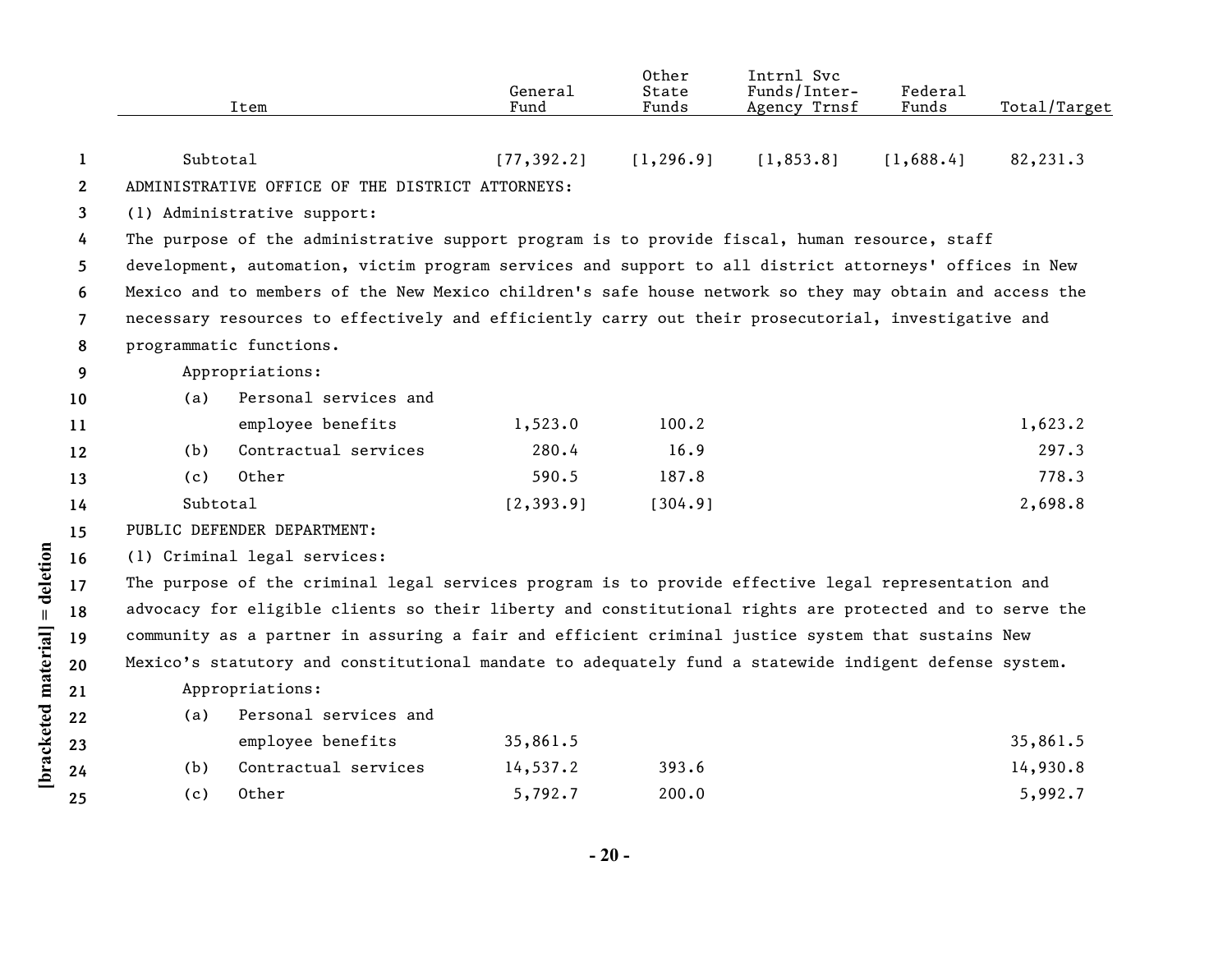|              |                                                                                                          | Item                                                                                                      | General<br>Fund                            | Other<br>State<br>Funds | Intrnl Svc<br>Funds/Inter-<br>Agency Trnsf | Federal<br>Funds | Total/Target |  |  |  |
|--------------|----------------------------------------------------------------------------------------------------------|-----------------------------------------------------------------------------------------------------------|--------------------------------------------|-------------------------|--------------------------------------------|------------------|--------------|--|--|--|
| $\mathbf{1}$ |                                                                                                          | Performance measures:                                                                                     |                                            |                         |                                            |                  |              |  |  |  |
| $\mathbf{2}$ |                                                                                                          | (a) Output:                                                                                               | Average cases assigned to attorneys yearly |                         |                                            |                  | 330          |  |  |  |
| 3            | Subtotal                                                                                                 |                                                                                                           | [56, 191.4]                                | [593.6]                 |                                            |                  | 56,785.0     |  |  |  |
| 4            | TOTAL JUDICIAL                                                                                           |                                                                                                           | 321,238.0                                  | 26,971.6                | 14,610.0                                   | 4,821.4          | 367,641.0    |  |  |  |
| 5            |                                                                                                          |                                                                                                           |                                            | C. GENERAL CONTROL      |                                            |                  |              |  |  |  |
| 6            | ATTORNEY GENERAL:                                                                                        |                                                                                                           |                                            |                         |                                            |                  |              |  |  |  |
| 7            | (1) Legal services:                                                                                      |                                                                                                           |                                            |                         |                                            |                  |              |  |  |  |
| 8            |                                                                                                          | The purpose of the legal services program is to deliver quality legal services, including opinions,       |                                            |                         |                                            |                  |              |  |  |  |
| 9            | counsel and representation to state government entities and to enforce state law on behalf of the public |                                                                                                           |                                            |                         |                                            |                  |              |  |  |  |
| 10           |                                                                                                          | so New Mexicans have an open, honest, efficient government and enjoy the protection of state law.         |                                            |                         |                                            |                  |              |  |  |  |
| 11           |                                                                                                          | Appropriations:                                                                                           |                                            |                         |                                            |                  |              |  |  |  |
| 12           | (a)                                                                                                      | Personal services and                                                                                     |                                            |                         |                                            |                  |              |  |  |  |
| 13           |                                                                                                          | employee benefits                                                                                         | 10,687.9                                   |                         | 6, 547.0                                   | 989.4            | 18,224.3     |  |  |  |
| 14           | (b)                                                                                                      | Contractual services                                                                                      | 619.6                                      |                         | 396.1                                      | 12.3             | 1,028.0      |  |  |  |
| 15           | (c)                                                                                                      | Other                                                                                                     | 1,855.0                                    |                         | 1,186.0                                    | 427.7            | 3,468.7      |  |  |  |
| 16           |                                                                                                          | The internal service funds/interagency transfers appropriations to the legal services program of the      |                                            |                         |                                            |                  |              |  |  |  |
| 17           |                                                                                                          | attorney general include eight million one hundred twenty-nine thousand one hundred dollars (\$8,129,100) |                                            |                         |                                            |                  |              |  |  |  |
| 18           |                                                                                                          | from the consumer settlement fund of the office of the attorney general.                                  |                                            |                         |                                            |                  |              |  |  |  |
| 19           | (2) Medicaid fraud:                                                                                      |                                                                                                           |                                            |                         |                                            |                  |              |  |  |  |
| 20           |                                                                                                          | The purpose of the medicaid fraud program is to investigate and prosecute medicaid provider fraud,        |                                            |                         |                                            |                  |              |  |  |  |
| 21           |                                                                                                          | recipient abuse and neglect in the medicaid program.                                                      |                                            |                         |                                            |                  |              |  |  |  |
| 22           |                                                                                                          | Appropriations:                                                                                           |                                            |                         |                                            |                  |              |  |  |  |
| 23           | (a)                                                                                                      | Personal services and                                                                                     |                                            |                         |                                            |                  |              |  |  |  |
| 24           |                                                                                                          | employee benefits                                                                                         | 594.3                                      |                         | 105.5                                      | 2,099.5          | 2,799.3      |  |  |  |
| 25           | (b)                                                                                                      | Contractual services                                                                                      | 54.8                                       |                         | 9.8                                        | 193.6            | 258.2        |  |  |  |

[bracketed material] = deletion

**- 21 -**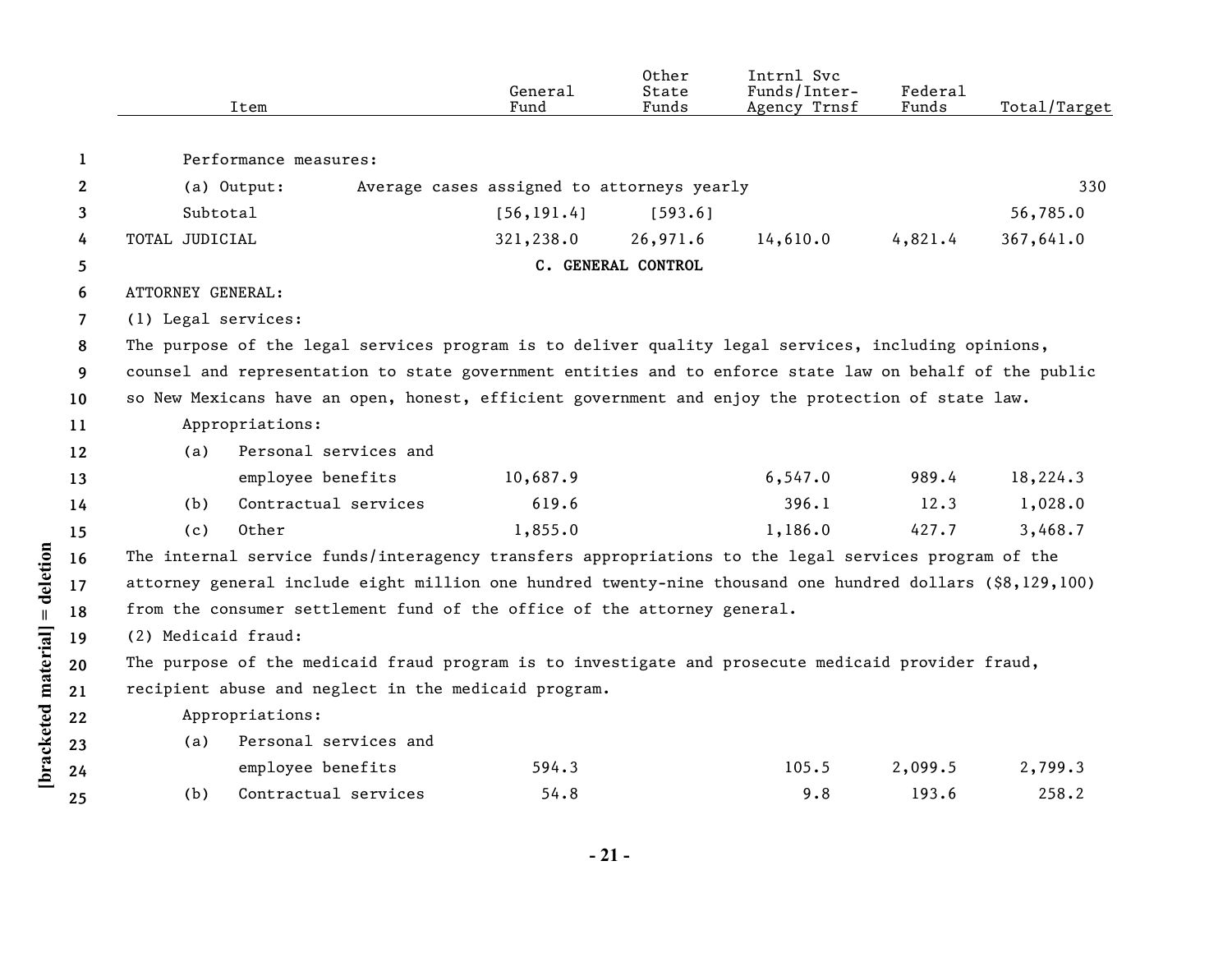|              |                                                                                                           | Item                                                                                                    | General<br>Fund | Other<br>State<br>Funds | Intrnl Svc<br>Funds/Inter-<br>Agency Trnsf | Federal<br>Funds                                                                                    | Total/Target |  |  |
|--------------|-----------------------------------------------------------------------------------------------------------|---------------------------------------------------------------------------------------------------------|-----------------|-------------------------|--------------------------------------------|-----------------------------------------------------------------------------------------------------|--------------|--|--|
|              |                                                                                                           |                                                                                                         |                 |                         |                                            |                                                                                                     |              |  |  |
| 1            | (c)                                                                                                       | Other                                                                                                   | 151.0           |                         | 26.7                                       | 533.2                                                                                               | 710.9        |  |  |
| $\mathbf{2}$ |                                                                                                           |                                                                                                         |                 |                         |                                            | The internal service funds/interagency transfers appropriation to the medicaid fraud program of the |              |  |  |
| 3            | attorney general includes one hundred forty-two thousand dollars (\$142,000) from the consumer settlement |                                                                                                         |                 |                         |                                            |                                                                                                     |              |  |  |
| 4            |                                                                                                           | fund of the attorney general.                                                                           |                 |                         |                                            |                                                                                                     |              |  |  |
| 5            | Subtotal                                                                                                  |                                                                                                         | [13, 962.6]     |                         | [8, 271.1]                                 | [4, 255.7]                                                                                          | 26,489.4     |  |  |
| 6            | STATE AUDITOR:                                                                                            |                                                                                                         |                 |                         |                                            |                                                                                                     |              |  |  |
| 7            | The purpose of the state auditor program is to audit the financial affairs of every agency annually so    |                                                                                                         |                 |                         |                                            |                                                                                                     |              |  |  |
| 8            |                                                                                                           | they can improve accountability and performance and to assure New Mexicans that funds are expended      |                 |                         |                                            |                                                                                                     |              |  |  |
| 9            | properly.                                                                                                 |                                                                                                         |                 |                         |                                            |                                                                                                     |              |  |  |
| 10           |                                                                                                           | Appropriations:                                                                                         |                 |                         |                                            |                                                                                                     |              |  |  |
| 11           | (a)                                                                                                       | Personal services and                                                                                   |                 |                         |                                            |                                                                                                     |              |  |  |
| 12           |                                                                                                           | employee benefits                                                                                       | 2,977.9         | 377.8                   |                                            |                                                                                                     | 3,355.7      |  |  |
| 13           | (b)                                                                                                       | Contractual services                                                                                    | 19.0            | 66.0                    |                                            |                                                                                                     | 85.0         |  |  |
| 14           | (c)                                                                                                       | Other                                                                                                   | 152.8           | 376.3                   |                                            |                                                                                                     | 529.1        |  |  |
| 15           | Subtotal                                                                                                  |                                                                                                         | [3, 149.7]      | [820.1]                 |                                            |                                                                                                     | 3,969.8      |  |  |
| 16           |                                                                                                           | TAXATION AND REVENUE DEPARTMENT:                                                                        |                 |                         |                                            |                                                                                                     |              |  |  |
| 17           |                                                                                                           | (1) Tax administration:                                                                                 |                 |                         |                                            |                                                                                                     |              |  |  |
| 18           |                                                                                                           | The purpose of the tax administration program is to provide registration and licensure requirements for |                 |                         |                                            |                                                                                                     |              |  |  |
| 19           |                                                                                                           | tax programs and to ensure the administration, collection and compliance of state taxes and fees that   |                 |                         |                                            |                                                                                                     |              |  |  |
| 20           |                                                                                                           | provide funding for support services for the general public through appropriations.                     |                 |                         |                                            |                                                                                                     |              |  |  |
| 21           |                                                                                                           | Appropriations:                                                                                         |                 |                         |                                            |                                                                                                     |              |  |  |
| 22           | (a)                                                                                                       | Personal services and                                                                                   |                 |                         |                                            |                                                                                                     |              |  |  |
| 23           |                                                                                                           | employee benefits                                                                                       | 22,982.8        | 737.9                   |                                            | 1,296.4                                                                                             | 25,017.1     |  |  |
| 24           | (b)                                                                                                       | Contractual services                                                                                    | 318.7           |                         |                                            | 28.2                                                                                                | 346.9        |  |  |
| 25           | (c)                                                                                                       | Other                                                                                                   | 6,374.4         | 389.6                   |                                            | 202.2                                                                                               | 6,966.2      |  |  |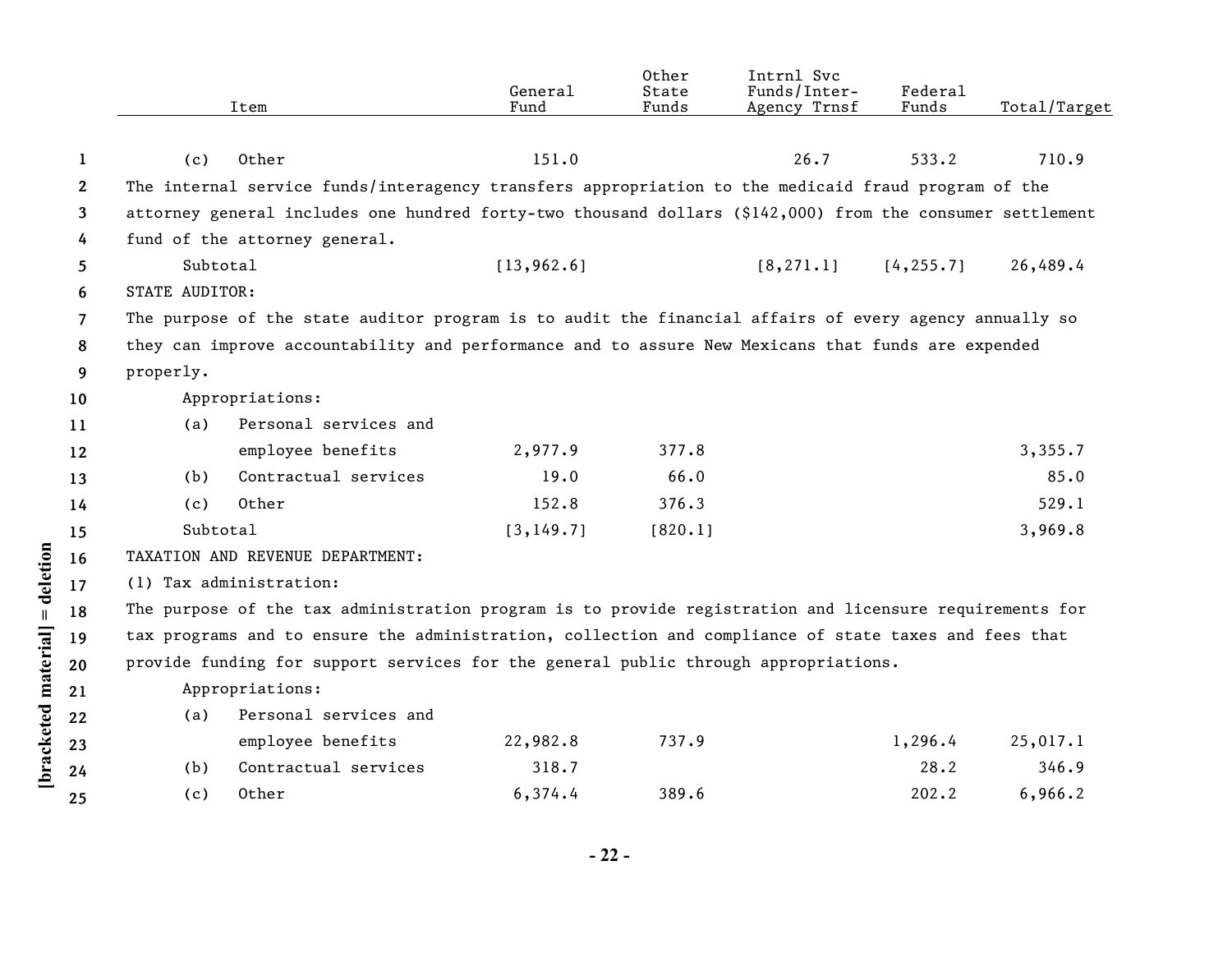|              | Item                                                                                                      |                       | General<br>Fund                                     | Other<br>State<br>Funds | Intrnl Svc<br>Funds/Inter-<br>Agency Trnsf                  | Federal<br>Funds | Total/Target |
|--------------|-----------------------------------------------------------------------------------------------------------|-----------------------|-----------------------------------------------------|-------------------------|-------------------------------------------------------------|------------------|--------------|
| 1            | Performance measures:                                                                                     |                       |                                                     |                         |                                                             |                  |              |
| $\mathbf{2}$ | (a) Outcome:                                                                                              |                       | Collections as a percent of collectible outstanding |                         |                                                             |                  |              |
| 3            |                                                                                                           |                       | balances from the end of the prior fiscal year      |                         |                                                             |                  | 20%          |
| 4            | (b) Outcome:                                                                                              |                       |                                                     |                         | Collections as a percent of collectible audit assessments   |                  |              |
| 5.           |                                                                                                           |                       | generated in the previous fiscal year               |                         |                                                             |                  | 60%          |
| 6            | (2) Motor vehicle:                                                                                        |                       |                                                     |                         |                                                             |                  |              |
| 7            | The purpose of the motor vehicle program is to register, title and license vehicles, boats and motor      |                       |                                                     |                         |                                                             |                  |              |
| 8            | vehicle dealers and to enforce operator compliance with the Motor Vehicle Code and federal regulations by |                       |                                                     |                         |                                                             |                  |              |
| 9            | conducting tests, investigations and audits.                                                              |                       |                                                     |                         |                                                             |                  |              |
| 10           | Appropriations:                                                                                           |                       |                                                     |                         |                                                             |                  |              |
| 11           | (a)                                                                                                       | Personal services and |                                                     |                         |                                                             |                  |              |
| 12           | employee benefits                                                                                         |                       | 13,547.5                                            | 1,930.2                 |                                                             |                  | 15,477.7     |
| 13           | (b)                                                                                                       | Contractual services  |                                                     | 6,783.2                 |                                                             | 1,576.5          | 8,359.7      |
| 14           | Other<br>(c)                                                                                              |                       |                                                     | 11,399.2                |                                                             |                  | 11,399.2     |
| 15           | (d)                                                                                                       | Other financing uses  |                                                     | 6, 166.4                |                                                             |                  | 6, 166.4     |
| 16           | The other state funds appropriations to the motor vehicle program of the taxation and revenue department  |                       |                                                     |                         |                                                             |                  |              |
| 17           | include six million seventy-one thousand nine hundred dollars (\$6,071,900) from the weight distance tax  |                       |                                                     |                         |                                                             |                  |              |
| 18           | identification permit fund for the modal program of the department of transportation and ninety-four      |                       |                                                     |                         |                                                             |                  |              |
| 19           | thousand five hundred dollars (\$94,500) from the weight distance tax identification permit fund for the  |                       |                                                     |                         |                                                             |                  |              |
| 20           | law enforcement program of the department of public safety.                                               |                       |                                                     |                         |                                                             |                  |              |
| 21           | Performance measures:                                                                                     |                       |                                                     |                         |                                                             |                  |              |
| 22           | (a) Outcome:                                                                                              |                       |                                                     |                         | Percent of registered vehicles with liability insurance     |                  | 93%          |
| 23           | (b) Efficiency:                                                                                           |                       |                                                     |                         | Average call center wait time to reach an agent, in minutes |                  | $\leq 10$    |
| 24           | (c) Efficiency:                                                                                           |                       |                                                     |                         | Average wait time in qmatic-equipped offices, in minutes    |                  | $20$         |
| 25           | (3) Property tax:                                                                                         |                       |                                                     |                         |                                                             |                  |              |

[bracketed material] = deletion

**- 23 -**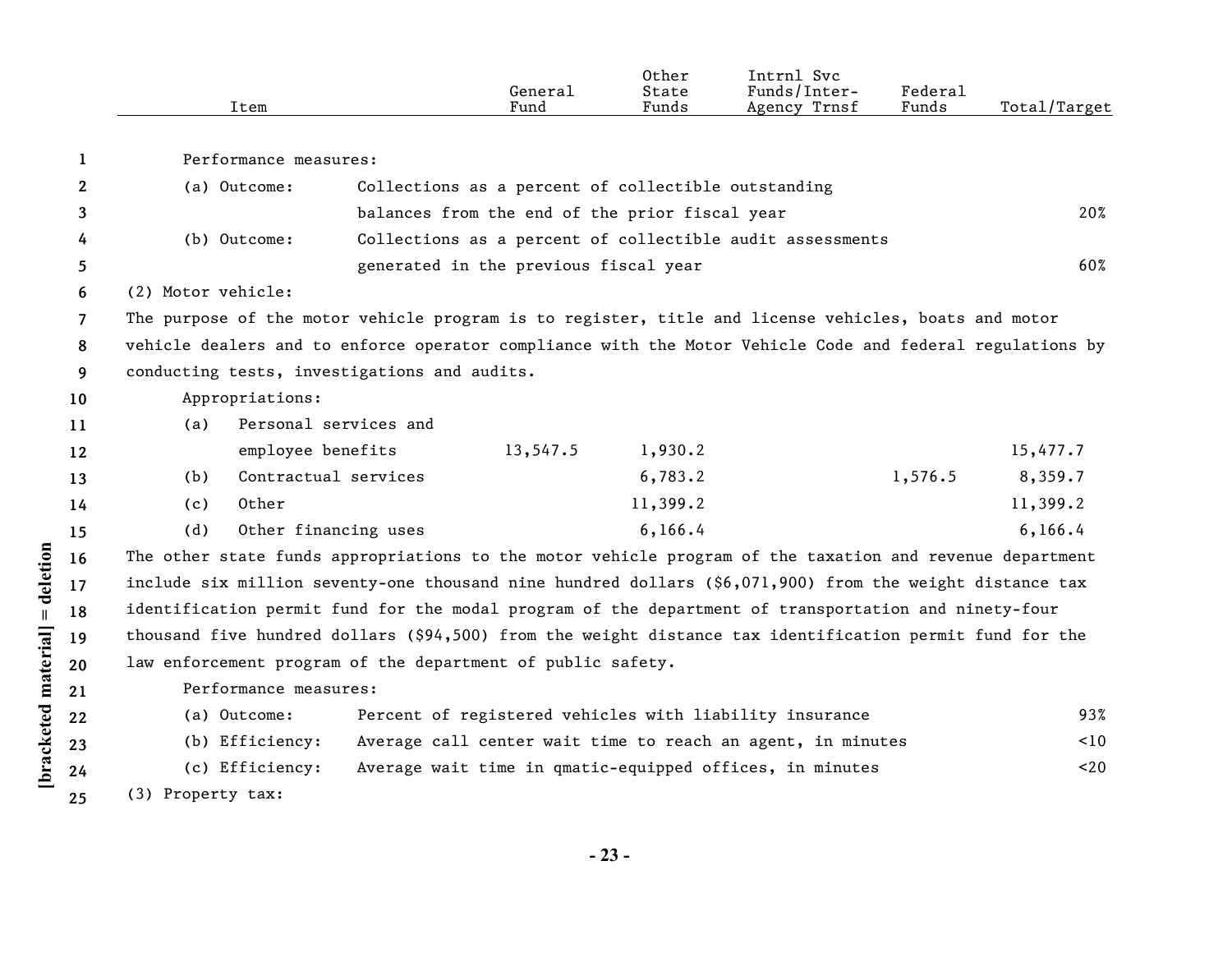|              |                      | Item                            |                          | General<br>Fund                                                      | Other<br>State<br>Funds | Intrnl Svc<br>Funds/Inter-<br>Agency Trnsf                                                                | Federal<br>Funds | Total/Target |
|--------------|----------------------|---------------------------------|--------------------------|----------------------------------------------------------------------|-------------------------|-----------------------------------------------------------------------------------------------------------|------------------|--------------|
| 1            |                      |                                 |                          |                                                                      |                         | The purpose of the property tax program is to administer the Property Tax Code, to ensure the fair        |                  |              |
| $\mathbf{2}$ |                      |                                 |                          | appraisal of property and to assess property taxes within the state. |                         |                                                                                                           |                  |              |
| 3            |                      | Appropriations:                 |                          |                                                                      |                         |                                                                                                           |                  |              |
| 4            | (a)                  | Personal services and           |                          |                                                                      |                         |                                                                                                           |                  |              |
| 5            |                      | employee benefits               |                          |                                                                      | 3,397.6                 |                                                                                                           |                  | 3,397.6      |
| 6            | (b)                  | Contractual services            |                          |                                                                      | 863.1                   |                                                                                                           |                  | 863.1        |
| 7            | (c)                  | Other                           |                          |                                                                      | 1,024.9                 |                                                                                                           |                  | 1,024.9      |
| 8            |                      | Performance measures:           |                          |                                                                      |                         |                                                                                                           |                  |              |
| 9            |                      | (a) Output:                     |                          |                                                                      |                         | Amount of delinquent property tax collected and distributed                                               |                  |              |
| 10           |                      |                                 | to counties, in millions |                                                                      |                         |                                                                                                           |                  | \$10         |
| 11           |                      | (b) Outcome:                    |                          | Percent of total delinquent property taxes recovered                 |                         |                                                                                                           |                  | 20%          |
| 12           |                      | (4) Compliance enforcement:     |                          |                                                                      |                         |                                                                                                           |                  |              |
| 13           |                      |                                 |                          |                                                                      |                         | The purpose of the compliance enforcement program is to support the overall mission of the taxation and   |                  |              |
| 14           |                      |                                 |                          |                                                                      |                         | revenue department by enforcing criminal statutes relative to the New Mexico Tax Administration Act and   |                  |              |
| 15           |                      |                                 |                          |                                                                      |                         | other related financial crimes, as they impact New Mexico state taxes, to encourage and achieve voluntary |                  |              |
| 16           |                      | compliance with state tax laws. |                          |                                                                      |                         |                                                                                                           |                  |              |
| 17           |                      | Appropriations:                 |                          |                                                                      |                         |                                                                                                           |                  |              |
| 18           | (a)                  | Personal services and           |                          |                                                                      |                         |                                                                                                           |                  |              |
| 19           |                      | employee benefits               |                          | 1,342.3                                                              |                         |                                                                                                           |                  | 1,342.3      |
| 20           | (b)                  | Contractual services            |                          | $6.4$                                                                |                         |                                                                                                           |                  | 6.4          |
| 21           | (c)                  | Other                           |                          | 268.6                                                                |                         |                                                                                                           |                  | 268.6        |
| 22           |                      | Performance measures:           |                          |                                                                      |                         |                                                                                                           |                  |              |
| 23           |                      | (a) Outcome:                    |                          |                                                                      |                         | Percent of tax investigations referred to prosecutors of                                                  |                  |              |
| 24           |                      |                                 |                          | total investigations assigned during the year                        |                         |                                                                                                           |                  | 85%          |
| 25           | (5) Program support: |                                 |                          |                                                                      |                         |                                                                                                           |                  |              |

[bracketed material] = deletion

**- 24 -**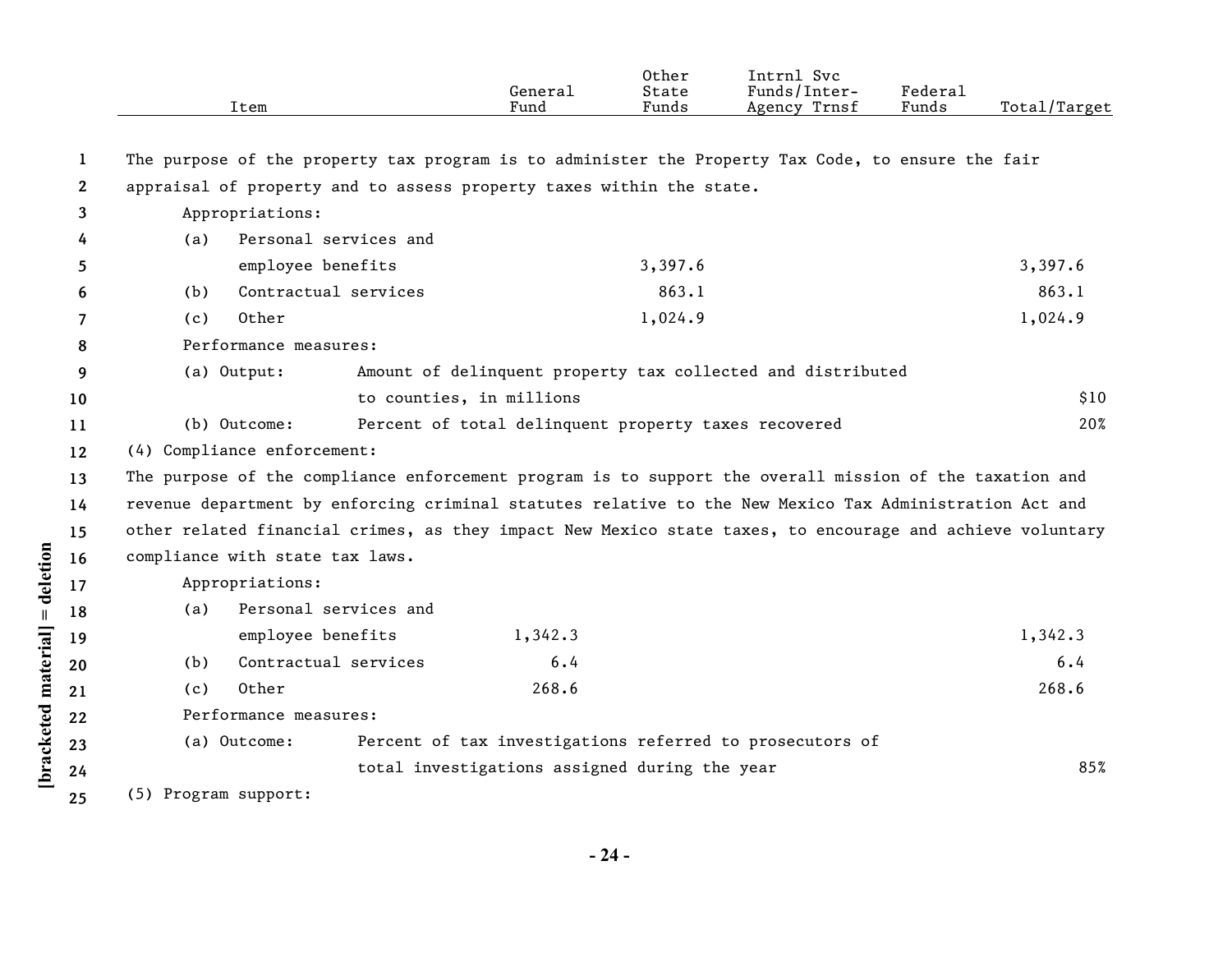|      |         | Other | Svc<br>Intrnl          |        |                     |
|------|---------|-------|------------------------|--------|---------------------|
|      | General | State | $\sim$<br>Funds/Inter- | Federa |                     |
| ltem | Fund    | Funds | Trnsf<br>Agency        | Funds  | Total/<br>$T$ arget |

| -1           |                       | The purpose of program support is to provide information system resources, human resource services,       |                                      |                                                            |            |           |
|--------------|-----------------------|-----------------------------------------------------------------------------------------------------------|--------------------------------------|------------------------------------------------------------|------------|-----------|
| $\mathbf{2}$ |                       | finance and accounting services, revenue forecasting and legal services to give agency personnel the      |                                      |                                                            |            |           |
| 3            |                       | resources needed to meet departmental objectives. For the general public, the program conducts hearings   |                                      |                                                            |            |           |
| 4            |                       | for resolving taxpayer protests and provides stakeholders with reliable information regarding the state's |                                      |                                                            |            |           |
| 5.           | tax programs.         |                                                                                                           |                                      |                                                            |            |           |
| 6            |                       | Appropriations:                                                                                           |                                      |                                                            |            |           |
| 7            | (a)                   | Personal services and                                                                                     |                                      |                                                            |            |           |
| 8            |                       | employee benefits                                                                                         | 13, 271.1                            | 352.5                                                      |            | 13,623.6  |
| 9            | (b)                   | Contractual services                                                                                      | 4,007.0                              |                                                            |            | 4,007.0   |
| 10           | (c)                   | Other                                                                                                     | 2,546.7                              |                                                            |            | 2,546.7   |
| 11           |                       | Performance measures:                                                                                     |                                      |                                                            |            |           |
| 12           |                       | (a) Outcome:                                                                                              | Number of tax protest cases resolved |                                                            |            | 1,525     |
| 13           | Subtotal              |                                                                                                           | [64, 665.5]                          | [33, 044.6]                                                | [3, 103.3] | 100,813.4 |
| 14           |                       | STATE INVESTMENT COUNCIL:                                                                                 |                                      |                                                            |            |           |
| 15           | (1) State investment: |                                                                                                           |                                      |                                                            |            |           |
| 16           |                       | The purpose of the state investment program is to provide investment management of the state's permanent  |                                      |                                                            |            |           |
| 17           |                       | funds for the citizens of New Mexico to maximize distributions to the state's operating budget while      |                                      |                                                            |            |           |
| 18           |                       | preserving the real value of the funds for future generations of New Mexicans.                            |                                      |                                                            |            |           |
| 19           |                       | Appropriations:                                                                                           |                                      |                                                            |            |           |
| 20           | (a)                   | Personal services and                                                                                     |                                      |                                                            |            |           |
| 21           |                       | employee benefits                                                                                         |                                      | 4, 166.4                                                   |            | 4,166.4   |
| 22           | (b)                   | Contractual services                                                                                      |                                      | 50,923.8                                                   |            | 50,923.8  |
| 23           | (c)                   | Other                                                                                                     |                                      |                                                            | 676.6      | 676.6     |
| 24           |                       | Performance measures:                                                                                     |                                      |                                                            |            |           |
| 25           |                       | (a) Outcome:                                                                                              |                                      | Five-year annualized investment returns to exceed internal |            |           |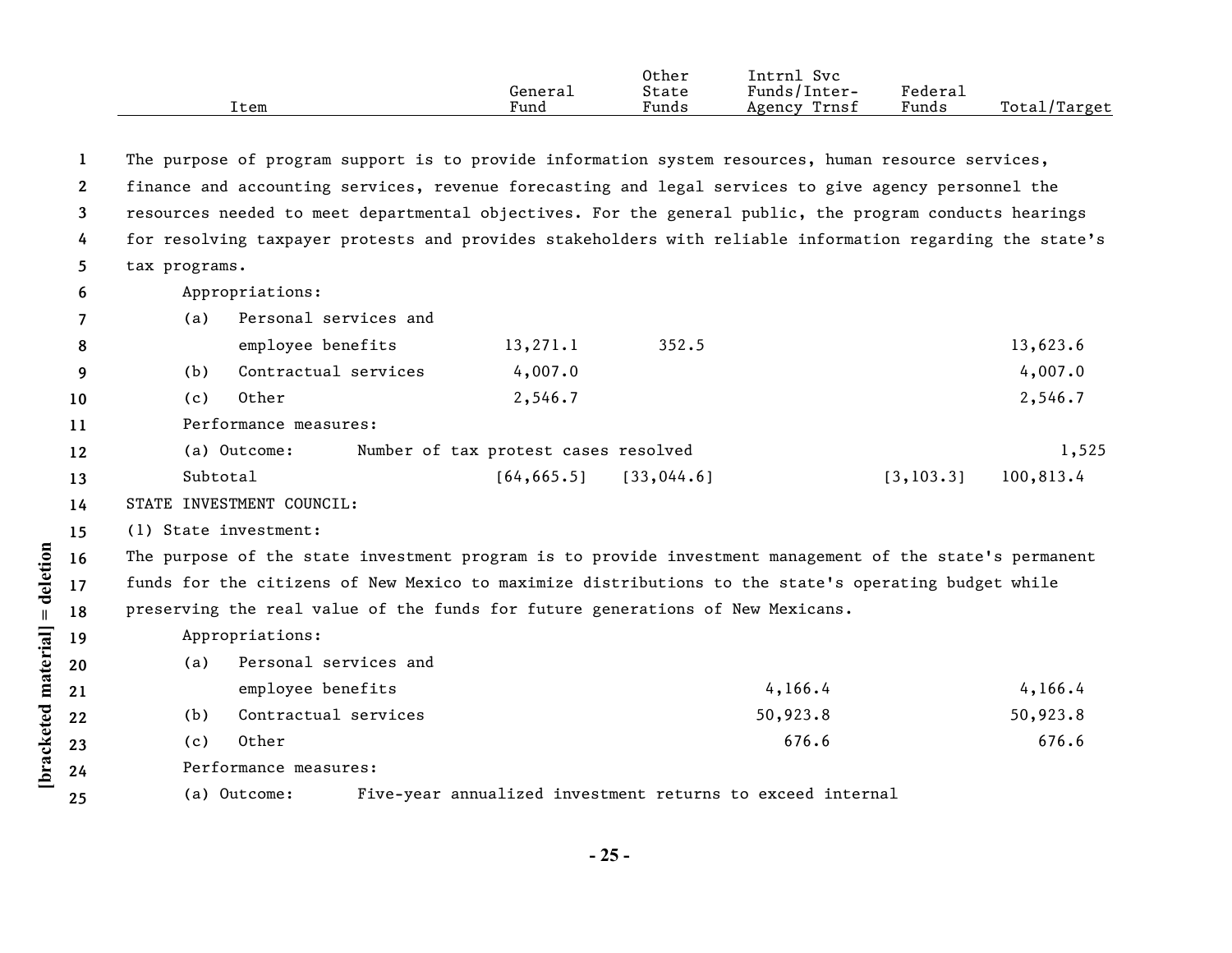|              | Item                                                                                                      |                                                                                               | General<br>Fund                                        | Other<br>State<br>Funds | Intrnl Svc<br>Funds/Inter-<br>Agency Trnsf                 | Federal<br>Funds | Total/Target |
|--------------|-----------------------------------------------------------------------------------------------------------|-----------------------------------------------------------------------------------------------|--------------------------------------------------------|-------------------------|------------------------------------------------------------|------------------|--------------|
|              |                                                                                                           |                                                                                               |                                                        |                         |                                                            |                  |              |
| 1            |                                                                                                           |                                                                                               | benchmarks, in basis points                            |                         |                                                            |                  | >25          |
| $\mathbf{2}$ | (b) Outcome:                                                                                              |                                                                                               | Five-year annualized percentile performance ranking in |                         |                                                            |                  |              |
| 3            |                                                                                                           |                                                                                               | endowment investment peer universe                     |                         |                                                            |                  | <49          |
| 4            | Subtotal                                                                                                  |                                                                                               |                                                        |                         | [55, 766.8]                                                |                  | 55,766.8     |
| 5.           | ADMINISTRATIVE HEARINGS OFFICE:                                                                           |                                                                                               |                                                        |                         |                                                            |                  |              |
| 6            | (1) Administrative hearings:                                                                              |                                                                                               |                                                        |                         |                                                            |                  |              |
| 7            | The purpose of the administrative hearings program is to adjudicate tax-, property- and motor-vehicle-    |                                                                                               |                                                        |                         |                                                            |                  |              |
| 8            | related administrative hearings in a fair, efficient and impartial manner independent of the executive    |                                                                                               |                                                        |                         |                                                            |                  |              |
| 9            | agency that is party to the proceedings.                                                                  |                                                                                               |                                                        |                         |                                                            |                  |              |
| 10           | Appropriations:                                                                                           |                                                                                               |                                                        |                         |                                                            |                  |              |
| 11           | (a)                                                                                                       | Personal services and                                                                         |                                                        |                         |                                                            |                  |              |
| 12           |                                                                                                           | employee benefits                                                                             | 1,500.1                                                | 170.0                   |                                                            |                  | 1,670.1      |
| 13           | (b)                                                                                                       | Contractual services                                                                          | 62.2                                                   |                         |                                                            |                  | 62.2         |
| 14           | Other<br>(c)                                                                                              |                                                                                               | 164.3                                                  |                         | 50.0                                                       |                  | 214.3        |
| 15           | The other state funds appropriation to the administrative hearings office includes one hundred sixty-five |                                                                                               |                                                        |                         |                                                            |                  |              |
| 16           | thousand dollars $(§165,000)$ from the motor vehicle suspense fund.                                       |                                                                                               |                                                        |                         |                                                            |                  |              |
| 17           |                                                                                                           | The internal service funds/interagency transfers appropriation to the administrative hearings |                                                        |                         |                                                            |                  |              |
| 18           | office includes fifty thousand dollars (\$50,000) from the human services department for costs of         |                                                                                               |                                                        |                         |                                                            |                  |              |
| 19           | conducting administrative hearings under the Medicaid Provider and Managed Care Act.                      |                                                                                               |                                                        |                         |                                                            |                  |              |
| 20           | Performance measures:                                                                                     |                                                                                               |                                                        |                         |                                                            |                  |              |
| 21           | (a) Outcome:                                                                                              |                                                                                               |                                                        |                         | Percent of hearings for implied consent act cases not held |                  |              |
| 22           |                                                                                                           |                                                                                               |                                                        |                         | within ninety days due to administrative hearings office   |                  |              |
| 23           |                                                                                                           | error                                                                                         |                                                        |                         |                                                            |                  | < 0.5%       |
| 24           | Subtotal                                                                                                  |                                                                                               | [1, 726.6]                                             | [170.0]                 | [50.0]                                                     |                  | 1,946.6      |
| 25           | DEPARTMENT OF FINANCE AND ADMINISTRATION:                                                                 |                                                                                               |                                                        |                         |                                                            |                  |              |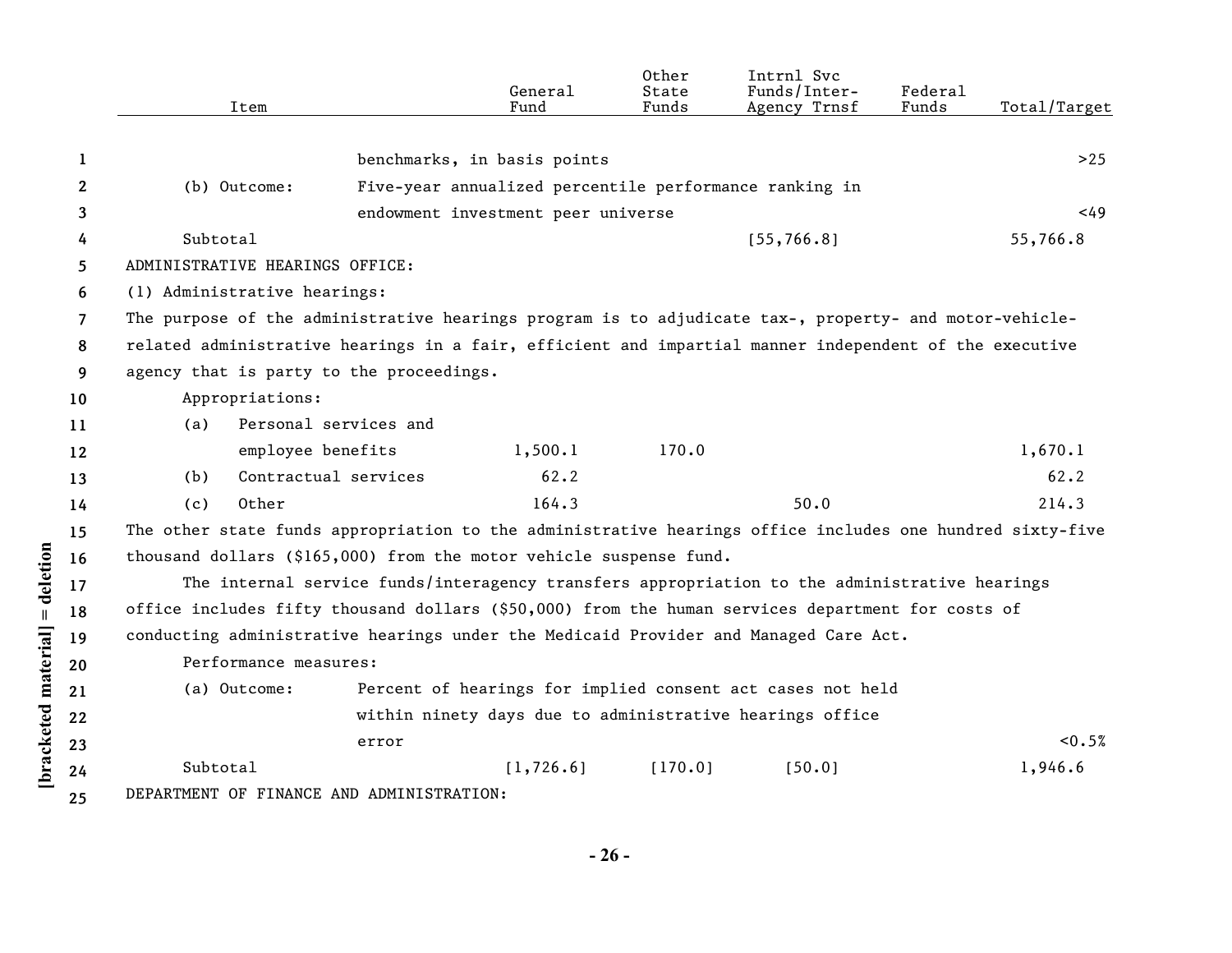|      |         | Other                                              | Svc<br>'ntrnl   |                       |                  |
|------|---------|----------------------------------------------------|-----------------|-----------------------|------------------|
|      | General | State                                              | Funds/Inter-    | $"$ edera $\lrcorner$ |                  |
| ltem | Funa    | $\sim$ $\sim$ $\sim$ $\sim$ $\sim$ $\sim$<br>Funds | Trnsf<br>Agency | Funds                 | Total,<br>Target |

**1** (1) Policy development, fiscal analysis, budget oversight and education accountability:

**2 3 4 5 6** The purpose of the policy development, fiscal analysis, budget oversight and education accountability program is to provide professional and coordinated policy development and analysis and oversight to the governor, the legislature and state agencies so they can advance the state's policies and initiatives using appropriate and accurate data to make informed decisions for the prudent use of the public's tax dollars.

**7** Appropriations:

|                 | (a)   | Personal services and |         |         |
|-----------------|-------|-----------------------|---------|---------|
|                 |       | employee benefits     | 3,309.0 | 3,309.0 |
| 10 <sup>°</sup> | (b)   | Contractual services  | 63.3    | 63.3    |
| 11              | ( C ) | Other                 | 138.4   | 138.4   |

**12** Performance measures:

**[bracketed material] = deletion**

[bracketed material] = deletion

|                          | (a) Outcome: | General fund reserves as a percent of recurring                                                                                                                                                                                                                                                                                                                                                                                                                          |     |
|--------------------------|--------------|--------------------------------------------------------------------------------------------------------------------------------------------------------------------------------------------------------------------------------------------------------------------------------------------------------------------------------------------------------------------------------------------------------------------------------------------------------------------------|-----|
|                          |              | appropriations                                                                                                                                                                                                                                                                                                                                                                                                                                                           | 25% |
|                          | (b) Outcome: | Error rate for the eighteen-month general fund revenue                                                                                                                                                                                                                                                                                                                                                                                                                   |     |
|                          |              | forecast, excluding oil and gas revenue and corporate                                                                                                                                                                                                                                                                                                                                                                                                                    |     |
|                          |              | income taxes                                                                                                                                                                                                                                                                                                                                                                                                                                                             | 5%  |
|                          | (c) Outcome: | Error rate for the eighteen-month general fund revenue                                                                                                                                                                                                                                                                                                                                                                                                                   |     |
|                          |              | forecast, including oil and gas revenue and corporate                                                                                                                                                                                                                                                                                                                                                                                                                    |     |
|                          |              | income taxes                                                                                                                                                                                                                                                                                                                                                                                                                                                             | 5%  |
| $\overline{\phantom{a}}$ |              | $\bullet$ . The state of the state of the state of the state of the state of the state of the state of the state of the state of the state of the state of the state of the state of the state of the state of the state of the st<br>$\bullet$ . The contract of the contract of the contract of the contract of the contract of the contract of the contract of the contract of the contract of the contract of the contract of the contract of the contract of the co |     |

**21** (2) Community development, local government assistance and fiscal oversight:

**22 23 24 25** The purpose of the community development, local government assistance and fiscal oversight program is to help counties, municipalities and special districts maintain strong communities through sound fiscal advice and oversight, technical assistance, monitoring of project and program progress and timely processing of payments, grant agreements and contracts.

**- 27 -**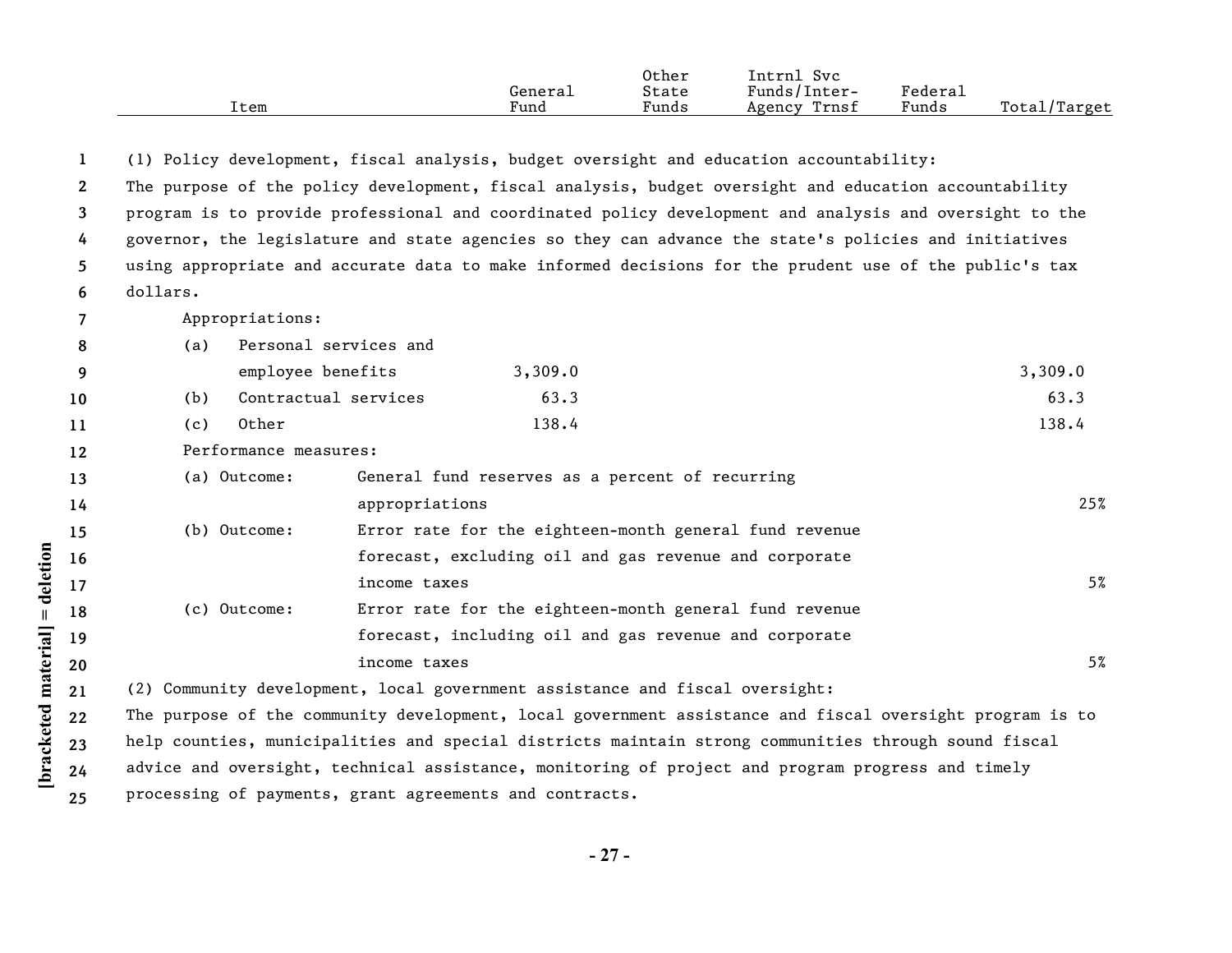|    |     | Item                                                                                                       | General<br>Fund                                        | Other<br>State<br>Funds | Intrnl Svc<br>Funds/Inter-<br>Agency Trnsf                | Federal<br>Funds | Total/Target |
|----|-----|------------------------------------------------------------------------------------------------------------|--------------------------------------------------------|-------------------------|-----------------------------------------------------------|------------------|--------------|
| 1  |     | Appropriations:                                                                                            |                                                        |                         |                                                           |                  |              |
| 2  | (a) | Personal services and                                                                                      |                                                        |                         |                                                           |                  |              |
| 3  |     | employee benefits                                                                                          | 1,777.4                                                | 1,180.1                 |                                                           | 434.1            | 3,391.6      |
| 4  | (b) | Contractual services                                                                                       | 63.5                                                   | 31,214.4                |                                                           | 19,544.8         | 50,822.7     |
| 5  | (c) | Contractual services                                                                                       | 2,733.6                                                | 1,556.5                 |                                                           | 2.0              | 4, 292.1     |
| 6  | (d) | Other                                                                                                      |                                                        | 300.0                   |                                                           |                  | 300.0        |
| 7  |     | The other state funds appropriations to the community development, local government assistance and fiscal  |                                                        |                         |                                                           |                  |              |
| 8  |     | oversight program of the department of finance and administration include eleven million eight hundred     |                                                        |                         |                                                           |                  |              |
| 9  |     | sixty-seven thousand eight hundred dollars (\$11,867,800) from the enhanced 911 fund, twenty million two   |                                                        |                         |                                                           |                  |              |
| 10 |     | hundred thousand dollars (\$20,200,000) from the local DWI grant fund and one million six hundred thousand |                                                        |                         |                                                           |                  |              |
| 11 |     | dollars (\$1,600,000) from the civil legal services fund.                                                  |                                                        |                         |                                                           |                  |              |
| 12 |     | Performance measures:                                                                                      |                                                        |                         |                                                           |                  |              |
| 13 |     | (a) Outcome:                                                                                               | Number of counties and municipalities local government |                         |                                                           |                  |              |
| 14 |     |                                                                                                            |                                                        |                         | division assisted during the fiscal year to resolve audit |                  |              |
| 15 |     |                                                                                                            | findings and diminish poor audit opinions              |                         |                                                           |                  | 11           |
| 16 |     | (3) Fiscal management and oversight:                                                                       |                                                        |                         |                                                           |                  |              |
| 17 |     | The purpose of the fiscal management and oversight program is to provide for and promote financial         |                                                        |                         |                                                           |                  |              |
| 18 |     | accountability for public funds throughout state government by providing state agencies and the citizens   |                                                        |                         |                                                           |                  |              |
| 19 |     | of New Mexico with timely, accurate and comprehensive information on the financial status and              |                                                        |                         |                                                           |                  |              |
| 20 |     | expenditures of the state.                                                                                 |                                                        |                         |                                                           |                  |              |
| 21 |     | Appropriations:                                                                                            |                                                        |                         |                                                           |                  |              |
| 22 | (a) | Personal services and                                                                                      |                                                        |                         |                                                           |                  |              |
| 23 |     | employee benefits                                                                                          | 4,351.1                                                |                         |                                                           |                  | 4,351.1      |
| 24 | (b) | Contractual services                                                                                       | 1,338.7                                                |                         |                                                           |                  | 1,338.7      |
| 25 | (c) | Other                                                                                                      | 167.4                                                  |                         |                                                           |                  | 167.4        |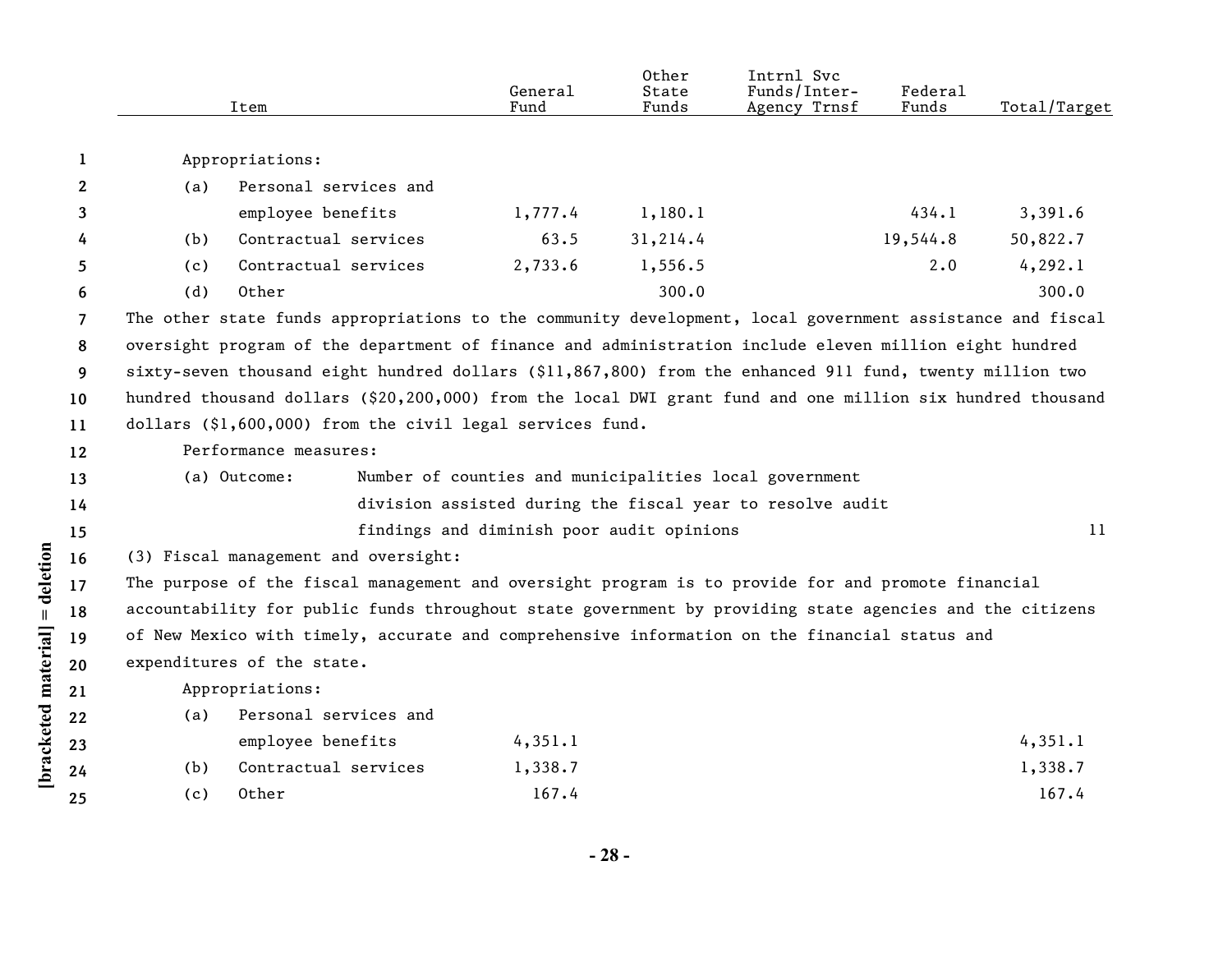|      |         | Other | Intrnl<br>Svc                |         |                    |
|------|---------|-------|------------------------------|---------|--------------------|
|      | Generai | State | $\mathbf{r}$<br>Funds/lnter- | Federau |                    |
| Item | Fund    | Funds | Trnsf<br>Agency              | Funds   | Total,<br>./Target |

| 1                     | (d)                  | Other financing uses                                                                                       |         | 34,900.0 | 12,000.0 | 46,900.0 |
|-----------------------|----------------------|------------------------------------------------------------------------------------------------------------|---------|----------|----------|----------|
| $\mathbf{2}^{\prime}$ |                      | The internal service funds/interagency transfers appropriation to the fiscal management and oversight      |         |          |          |          |
| 3                     |                      | program of the department of finance and administration in the other financing uses category includes      |         |          |          |          |
| 4                     |                      | twelve million dollars (\$12,000,000) from the tobacco settlement program fund. Of this amount, six        |         |          |          |          |
| 5.                    |                      | million dollars (\$6,000,000) is contingent on enactment of legislation in the first session of the fifty- |         |          |          |          |
| 6                     |                      | fifth legislature amending Section 6-4-9 NMSA 1978.                                                        |         |          |          |          |
| $\overline{7}$        |                      | Notwithstanding the provisions of Section 27-10-3 NMSA 1978, the other state funds appropriation in        |         |          |          |          |
| 8                     |                      | the other financing uses category of the fiscal management and oversight program of the department of      |         |          |          |          |
| 9                     |                      | finance and administration includes thirty-four million nine hundred thousand dollars (\$34,900,000) from  |         |          |          |          |
| 10                    |                      | the county-supported medicaid fund.                                                                        |         |          |          |          |
| 11                    | (4) Program support: |                                                                                                            |         |          |          |          |
| $12 \,$               |                      | The purpose of program support is to provide other department of finance and administration programs with  |         |          |          |          |
| 13                    |                      | central direction on agency management processes to ensure consistency, legal compliance and financial     |         |          |          |          |
| 14                    |                      | integrity, to provide human resources support and to administer the executive's exempt salary plan.        |         |          |          |          |
| 15                    |                      | Appropriations:                                                                                            |         |          |          |          |
| 16                    | (a)                  | Personal services and                                                                                      |         |          |          |          |
| 17                    |                      | employee benefits                                                                                          | 1,660.2 |          |          | 1,660.2  |
| 18                    | (b)                  | Contractual services                                                                                       | 115.8   |          |          | 115.8    |
| 19                    | (c)                  | Other                                                                                                      | 197.0   |          |          | 197.0    |
| 20                    |                      | (5) Dues and membership fees/special appropriations:                                                       |         |          |          |          |
| 21                    |                      | Appropriations:                                                                                            |         |          |          |          |
| 22                    | (a)                  | Emergency water supply fund                                                                                | 109.9   |          |          | 109.9    |
| 23                    | (b)                  | Fiscal agent contract                                                                                      | 1,064.8 |          |          | 1,064.8  |
| 24                    | (c)                  | State planning districts                                                                                   | 693.0   |          |          | 693.0    |
| 25                    | (d)                  | Statewide teen court                                                                                       | 17.7    | 120.2    |          | 137.9    |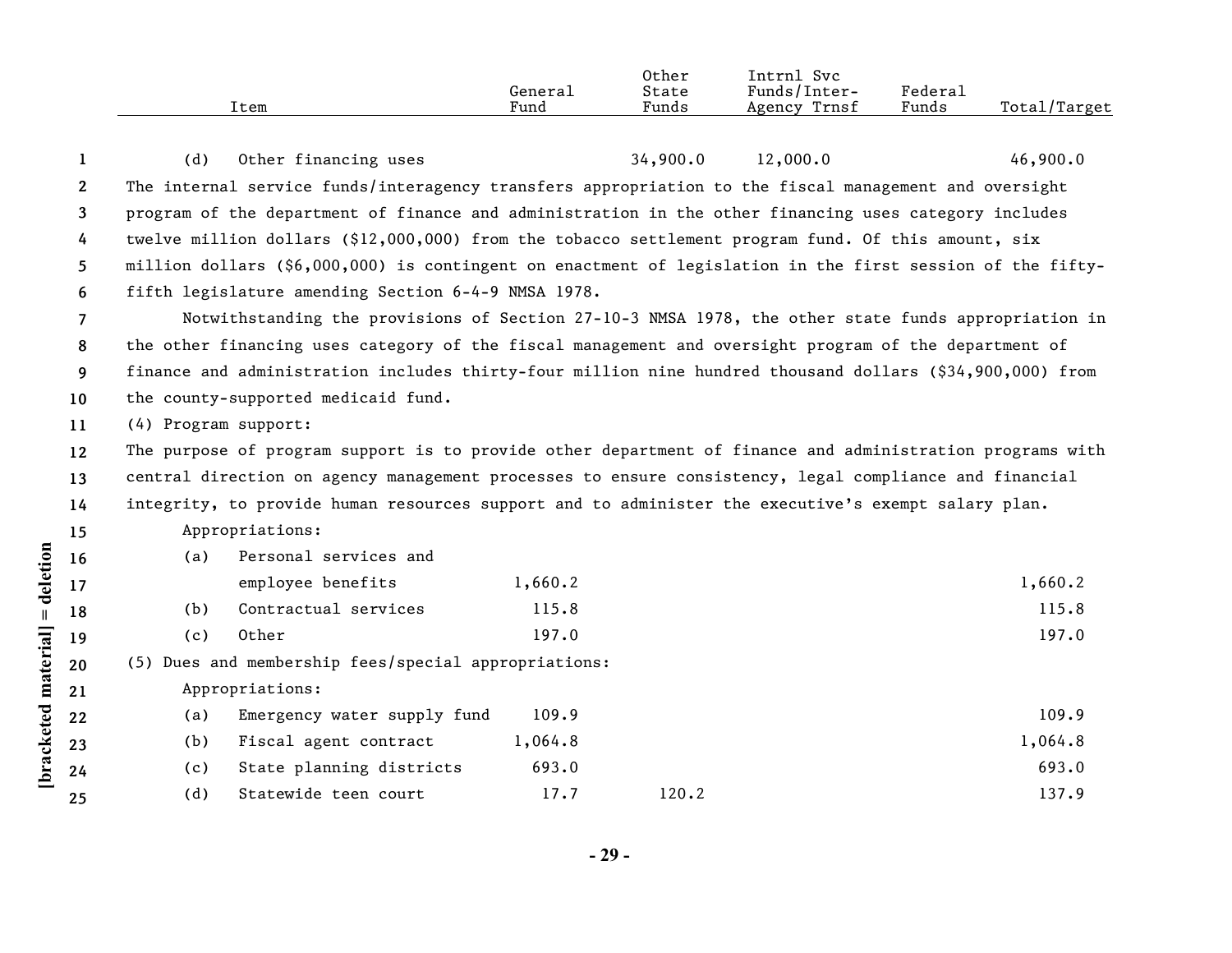|                   |            | Item                                                                                                      | General<br>Fund | Other<br>State<br>Funds | Intrnl Svc<br>Funds/Inter-<br>Agency Trnsf | Federal<br>Funds | Total/Target |
|-------------------|------------|-----------------------------------------------------------------------------------------------------------|-----------------|-------------------------|--------------------------------------------|------------------|--------------|
|                   |            |                                                                                                           |                 |                         |                                            |                  |              |
| 1                 | (e)        | Law enforcement                                                                                           |                 |                         |                                            |                  |              |
| $\mathbf{2}$      |            | protection fund                                                                                           |                 | 15,100.0                |                                            |                  | 15,100.0     |
| 3                 | (f)        | Leasehold community assistance                                                                            | 70.0            |                         |                                            |                  | 70.0         |
| 4                 | (g)        | Acequia and community ditch                                                                               |                 |                         |                                            |                  |              |
| 5.                |            | education program                                                                                         | 398.2           |                         |                                            |                  | 398.2        |
| 6                 | (h)        | New Mexico acequia                                                                                        |                 |                         |                                            |                  |              |
| 7                 |            | commission                                                                                                | 88.1            |                         |                                            |                  | 88.1         |
| 8                 | (i)        | Land grant council                                                                                        | 296.9           |                         |                                            |                  | 296.9        |
| 9                 | (j)        | Membership and dues                                                                                       | 148.0           |                         |                                            |                  | 148.0        |
| 10                | (k)        | County detention of prisoners 2,387.5                                                                     |                 |                         |                                            |                  | 2,387.5      |
| 11                |            | The department of finance and administration shall not distribute a general fund appropriation made in    |                 |                         |                                            |                  |              |
| $12 \overline{ }$ |            | items (a) through (i) and item (j) to a New Mexico agency or local public body that is not current on its |                 |                         |                                            |                  |              |
| 13                |            | audit or financial reporting or otherwise in compliance with the Audit Act.                               |                 |                         |                                            |                  |              |
| 14                |            | On certification by the state board of finance pursuant to Section 6-1-2 NMSA 1978 that a critical        |                 |                         |                                            |                  |              |
| 15                |            | emergency exists that cannot be addressed by disaster declaration or other emergency or contingency       |                 |                         |                                            |                  |              |
| 16                |            | funds, the secretary of the department of finance and administration is authorized to transfer from the   |                 |                         |                                            |                  |              |
| 17                |            | general fund operating reserve to the state board of finance emergency fund the amount necessary to meet  |                 |                         |                                            |                  |              |
| 18                |            | the emergency. Such transfers shall not exceed an aggregate amount of two million five hundred thousand   |                 |                         |                                            |                  |              |
| 19                |            | dollars (\$2,500,000) in fiscal year 2022. Repayments of emergency loans made pursuant to this paragraph  |                 |                         |                                            |                  |              |
| 20                |            | shall be deposited in the board of finance emergency fund pursuant to the provisions of Section 6-1-5     |                 |                         |                                            |                  |              |
| 21                | NMSA 1978. |                                                                                                           |                 |                         |                                            |                  |              |

**22 23** Subtotal [21,189.5] [84,371.2] [12,000.0] [19,980.9] 137,541.6 PUBLIC SCHOOL INSURANCE AUTHORITY:

**24** (1) Benefits:

**[bracketed material] = deletion**

[bracketed material] = deletion

**25** The purpose of the benefits program is to provide an effective health insurance package to educational

**- 30 -**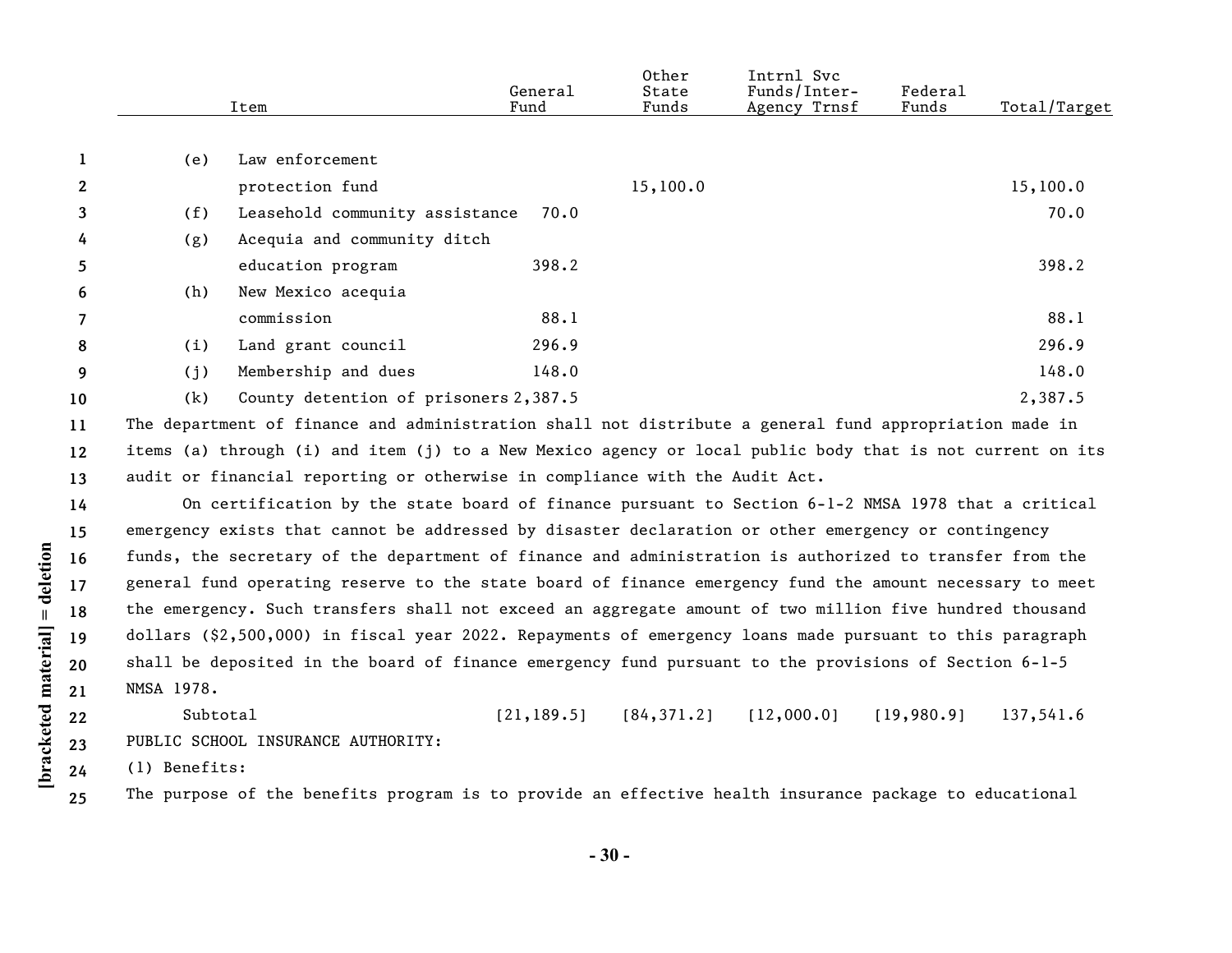|              | Item                         | General<br>Fund                                                                                        | Other<br>State<br>Funds | Intrnl Svc<br>Funds/Inter-<br>Agency Trnsf | Federal<br>Funds | Total/Target |
|--------------|------------------------------|--------------------------------------------------------------------------------------------------------|-------------------------|--------------------------------------------|------------------|--------------|
| 1            |                              | employees and their eligible family members so they can be protected against catastrophic financial    |                         |                                            |                  |              |
| $\mathbf{2}$ |                              | losses due to medical problems, disability or death.                                                   |                         |                                            |                  |              |
| 3            | Appropriations:              |                                                                                                        |                         |                                            |                  |              |
| 4            | Contractual services<br>(a)  |                                                                                                        | 343,164.9               |                                            |                  | 343, 164.9   |
| 5            | Other financing uses<br>(b)  |                                                                                                        | 700.5                   |                                            |                  | 700.5        |
| 6            | Performance measures:        |                                                                                                        |                         |                                            |                  |              |
| 7            | (a) Outcome:                 | Percent change in per-member health claim costs                                                        |                         |                                            |                  | $\leq 7\%$   |
| 8            | (b) Outcome:                 | Percent change in medical premium as compared with industry                                            |                         |                                            |                  |              |
| 9            |                              | average                                                                                                |                         |                                            |                  | $\leq 4.5\%$ |
| 10           | $(2)$ Risk:                  |                                                                                                        |                         |                                            |                  |              |
| 11           |                              | The purpose of the risk program is to provide economical and comprehensive property, liability and     |                         |                                            |                  |              |
| 12           |                              | workers' compensation programs to educational entities so they are protected against injury and loss.  |                         |                                            |                  |              |
| 13           | Appropriations:              |                                                                                                        |                         |                                            |                  |              |
| 14           | Contractual services<br>(a)  |                                                                                                        | 82,370.5                |                                            |                  | 82,370.5     |
| 15           | Other financing uses<br>(b)  |                                                                                                        | 700.5                   |                                            |                  | 700.5        |
| 16           | Performance measures:        |                                                                                                        |                         |                                            |                  |              |
| 17           |                              | (a) Explanatory: Total dollar amount of excess insurance claims for property                           |                         |                                            |                  |              |
| 18           | (b) Explanatory:             | Total dollar amount of excess insurance claims for liability                                           |                         |                                            |                  |              |
| 19           | (c) Efficiency:              | Annual loss ratio for the risk fund                                                                    |                         |                                            |                  | 75%          |
| 20           | (3) Program support:         |                                                                                                        |                         |                                            |                  |              |
| 21           |                              | The purpose of program support is to provide administrative support for the benefits and risk programs |                         |                                            |                  |              |
| 22           |                              | and to assist the agency in delivering services to its constituents.                                   |                         |                                            |                  |              |
| 23           | Appropriations:              |                                                                                                        |                         |                                            |                  |              |
| 24           | Personal services and<br>(a) |                                                                                                        |                         |                                            |                  |              |
| 25           | employee benefits            |                                                                                                        |                         | 1,120.5                                    |                  | 1,120.5      |

[bracketed material] = deletion

**- 31 -**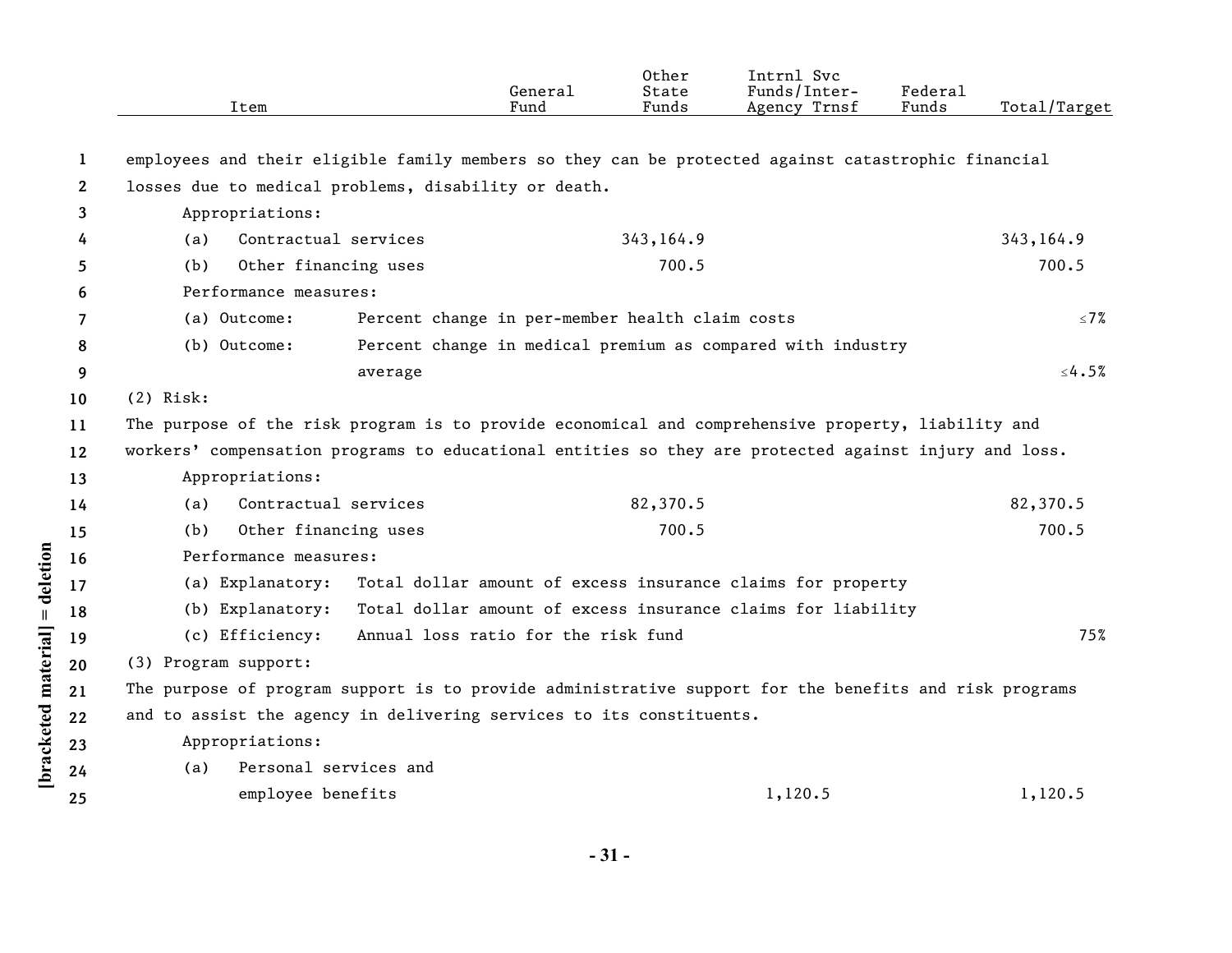|                    |              | Item                                                                                                     | General<br>Fund                                  | Other<br>State<br>Funds | Intrnl Svc<br>Funds/Inter-<br>Agency Trnsf | Federal<br>Funds | Total/Target |
|--------------------|--------------|----------------------------------------------------------------------------------------------------------|--------------------------------------------------|-------------------------|--------------------------------------------|------------------|--------------|
|                    |              |                                                                                                          |                                                  |                         |                                            |                  |              |
|                    | 1            | Contractual services<br>(b)                                                                              |                                                  |                         | 91.9                                       |                  | 91.9         |
|                    | $\mathbf{2}$ | Other<br>(c)                                                                                             |                                                  |                         | 188.6                                      |                  | 188.6        |
|                    | 3            | Any unexpended balances in program support of the New Mexico public school insurance authority remaining |                                                  |                         |                                            |                  |              |
|                    | 4            | at the end of fiscal year 2022 shall revert in equal amounts to the benefits program and risk program.   |                                                  |                         |                                            |                  |              |
|                    | 5            | Subtotal                                                                                                 |                                                  | [426, 936.4]            | [1,401.0]                                  |                  | 428,337.4    |
|                    | 6            | RETIREE HEALTH CARE AUTHORITY:                                                                           |                                                  |                         |                                            |                  |              |
|                    | 7            | (1) Healthcare benefits administration:                                                                  |                                                  |                         |                                            |                  |              |
|                    | 8            | The purpose of the healthcare benefits administration program is to provide fiscally solvent core group  |                                                  |                         |                                            |                  |              |
|                    | 9            | and optional healthcare benefits and life insurance to current and future eligible retirees and their    |                                                  |                         |                                            |                  |              |
|                    | 10           | dependents so they may access covered and available core group and optional healthcare benefits and life |                                                  |                         |                                            |                  |              |
|                    | 11           | insurance benefits when they need them.                                                                  |                                                  |                         |                                            |                  |              |
|                    | 12           | Appropriations:                                                                                          |                                                  |                         |                                            |                  |              |
|                    | 13           | Contractual services<br>(a)                                                                              |                                                  | 353,501.7               |                                            |                  | 353,501.7    |
|                    | 14           | Other<br>(b)                                                                                             |                                                  | 43.9                    |                                            |                  | 43.9         |
|                    | 15           | Other financing uses<br>(c)                                                                              |                                                  | 3, 247.1                |                                            |                  | 3, 247.1     |
|                    | 16           | Performance measures:                                                                                    |                                                  |                         |                                            |                  |              |
| $=$ deletion       | 17           | (a) Output:                                                                                              | Minimum number of years of positive fund balance |                         |                                            |                  | 30           |
|                    | 18           | (2) Program support:                                                                                     |                                                  |                         |                                            |                  |              |
|                    | 19           | The purpose of program support is to provide administrative support for the healthcare benefits          |                                                  |                         |                                            |                  |              |
|                    | 20           | administration program to assist the agency in delivering its services to its constituents.              |                                                  |                         |                                            |                  |              |
|                    | 21           | Appropriations:                                                                                          |                                                  |                         |                                            |                  |              |
|                    | 22           | Personal services and<br>(a)                                                                             |                                                  |                         |                                            |                  |              |
| bracketed material | 23           | employee benefits                                                                                        |                                                  |                         | 2,077.1                                    |                  | 2,077.1      |
|                    | 24           | Contractual services<br>(b)                                                                              |                                                  |                         | 621.4                                      |                  | 621.4        |
|                    | 25           | Other<br>(c)                                                                                             |                                                  |                         | 548.6                                      |                  | 548.6        |
|                    |              |                                                                                                          |                                                  |                         |                                            |                  |              |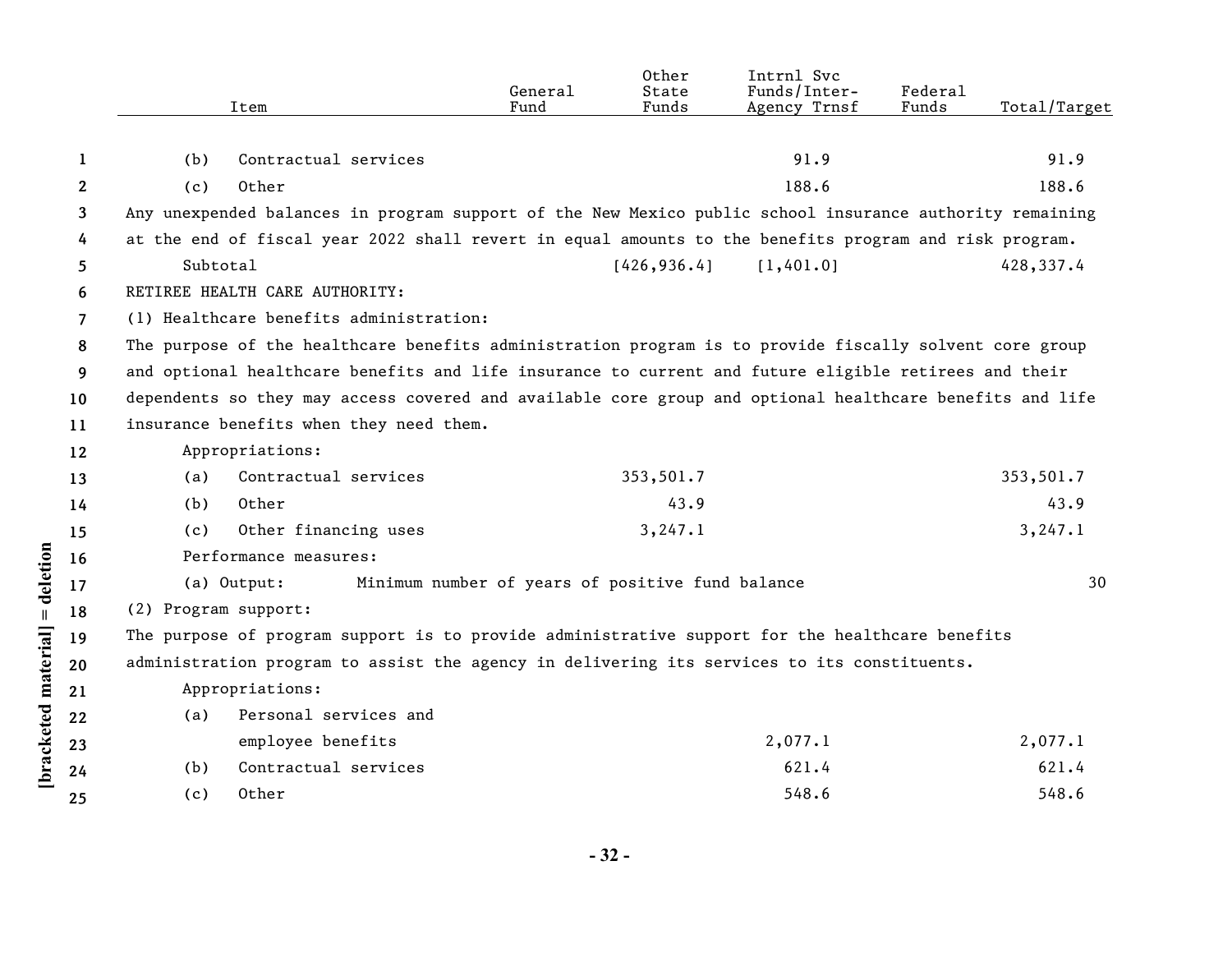| Any unexpended balances in program support of the retiree health care authority remaining at the end of<br>1<br>fiscal year 2022 shall revert to the healthcare benefits administration program.<br>$\mathbf{2}$ | 360,039.8     |
|------------------------------------------------------------------------------------------------------------------------------------------------------------------------------------------------------------------|---------------|
|                                                                                                                                                                                                                  |               |
|                                                                                                                                                                                                                  |               |
|                                                                                                                                                                                                                  |               |
| Subtotal<br>[356, 792.7]<br>[3, 247.1]<br>3                                                                                                                                                                      |               |
| GENERAL SERVICES DEPARTMENT:<br>4                                                                                                                                                                                |               |
| (1) Employee group health benefits:<br>5                                                                                                                                                                         |               |
| The purpose of the employee group health benefits program is to effectively administer comprehensive<br>6                                                                                                        |               |
| health-benefit plans to state and local government employees.<br>$\overline{7}$                                                                                                                                  |               |
| Appropriations:<br>8                                                                                                                                                                                             |               |
| Contractual services<br>20,177.7<br>(a)<br>9                                                                                                                                                                     | 20,177.7      |
| Other<br>382,829.0<br>(b)<br>10                                                                                                                                                                                  | 382,829.0     |
| Performance measures:<br>11                                                                                                                                                                                      |               |
| Percent change in state employee medical premium<br>(a) Outcome:<br>12                                                                                                                                           | $\leq 5\%$    |
| (b) Outcome:<br>Percent change in the average per-member per-month total<br>13                                                                                                                                   |               |
| healthcare cost<br>14                                                                                                                                                                                            | ${\leq}5\,\%$ |
| Annual loss ratio for the health benefits fund<br>(c) Efficiency:<br>15                                                                                                                                          | 98%           |
| Projected year-end fund balance of the health benefits fund<br>(d) Explanatory:<br>16                                                                                                                            |               |
| (2) Risk management:<br>17                                                                                                                                                                                       |               |
| = deletion<br>The purpose of the risk management program is to protect the state's assets against property, public<br>18                                                                                         |               |
| liability, workers' compensation, state unemployment compensation, local public bodies unemployment<br>19                                                                                                        |               |
| compensation and surety bond losses so agencies can perform their missions in an efficient and responsive<br>20                                                                                                  |               |
| manner.<br>21                                                                                                                                                                                                    |               |
| Appropriations:<br>22                                                                                                                                                                                            |               |
| Personal services and<br>(a)<br>23                                                                                                                                                                               |               |
| bracketed material<br>employee benefits<br>4,323.7<br>24                                                                                                                                                         | 4,323.7       |
| Contractual services<br>150.0<br>(b)<br>25                                                                                                                                                                       | 150.0         |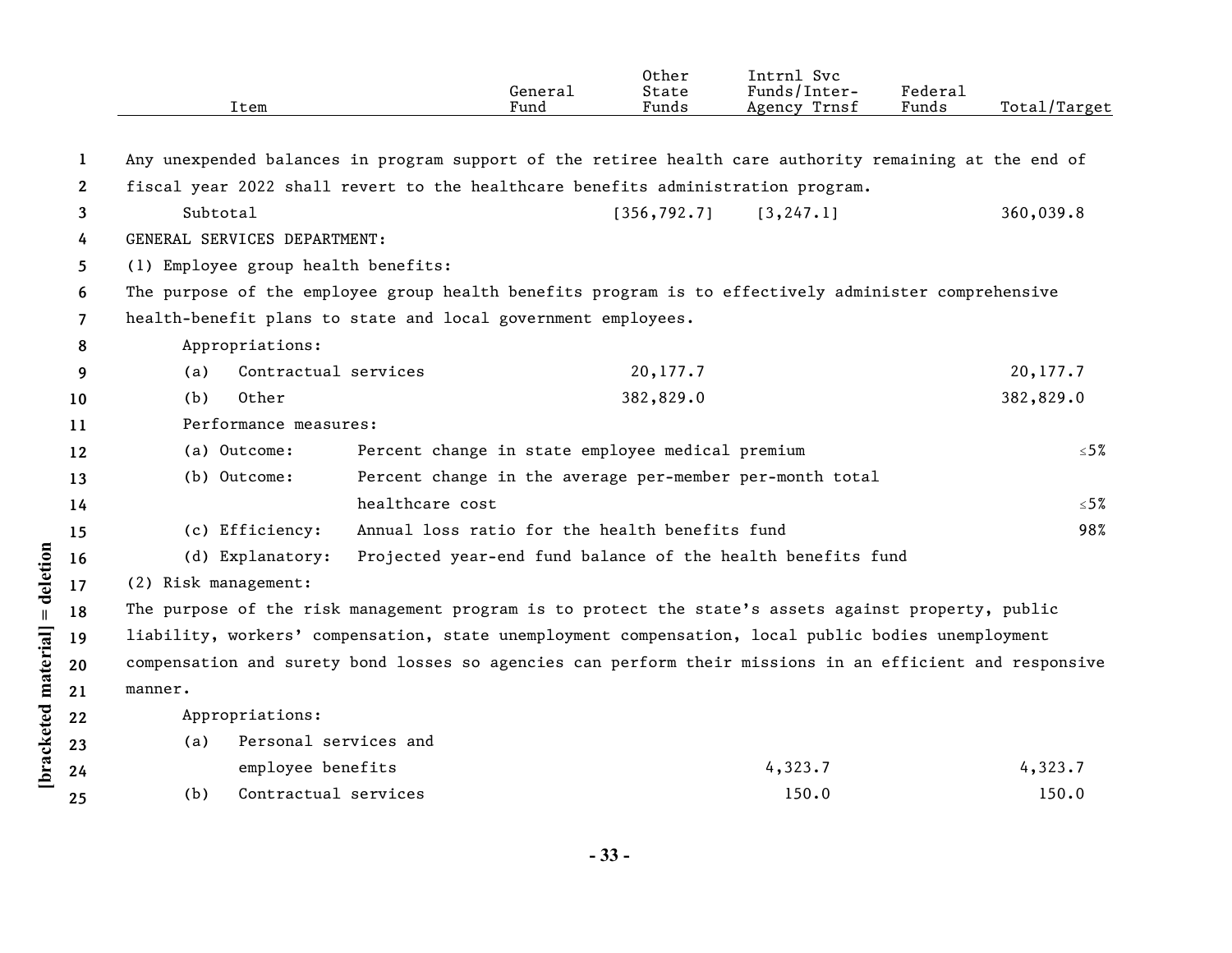|                      |              |                                                                                                         | Item                    |                                                          | General<br>Fund | State<br>Funds | Intrnl Svc<br>Funds/Inter-<br>Agency Trnsf                     | Federal<br>Funds | Total/Target |  |
|----------------------|--------------|---------------------------------------------------------------------------------------------------------|-------------------------|----------------------------------------------------------|-----------------|----------------|----------------------------------------------------------------|------------------|--------------|--|
|                      |              |                                                                                                         |                         |                                                          |                 |                |                                                                |                  |              |  |
|                      | 1            | (c)                                                                                                     | Other                   |                                                          |                 |                | 430.3                                                          |                  | 430.3        |  |
|                      | $\mathbf{2}$ | (d)                                                                                                     | Other financing uses    |                                                          |                 |                | 3,857.0                                                        |                  | 3,857.0      |  |
|                      | 3            | Any unexpended balances in the risk management program of the general services department remaining at  |                         |                                                          |                 |                |                                                                |                  |              |  |
|                      | 4            | the end of fiscal year 2022 shall revert to the public liability fund, public property reserve fund,    |                         |                                                          |                 |                |                                                                |                  |              |  |
|                      | 5            | workers' compensation retention fund, state unemployment compensation fund, local public body           |                         |                                                          |                 |                |                                                                |                  |              |  |
|                      | 6            | unemployment compensation fund and group self-insurance fund based on the proportion of each individual |                         |                                                          |                 |                |                                                                |                  |              |  |
|                      | 7            | fund's assessment for the risk management program.                                                      |                         |                                                          |                 |                |                                                                |                  |              |  |
|                      | 8            | (3) Risk management funds:                                                                              |                         |                                                          |                 |                |                                                                |                  |              |  |
|                      | 9            |                                                                                                         | Appropriations:         |                                                          |                 |                |                                                                |                  |              |  |
|                      | 10           | (a)                                                                                                     | Public liability        |                                                          |                 | 42,714.7       |                                                                |                  | 42,714.7     |  |
|                      | 11           | (b)                                                                                                     | Surety bond             |                                                          |                 | 58.0           |                                                                |                  | 58.0         |  |
|                      | 12           | (c)                                                                                                     | Public property reserve |                                                          |                 | 13,170.1       |                                                                |                  | 13,170.1     |  |
|                      | 13           | (d)                                                                                                     |                         | Local public body unemployment                           |                 |                |                                                                |                  |              |  |
|                      | 14           |                                                                                                         | compensation reserve    |                                                          |                 | 3,090.0        |                                                                |                  | 3,090.0      |  |
|                      | 15           | (e)                                                                                                     | Workers' compensation   |                                                          |                 |                |                                                                |                  |              |  |
| = deletion           | 16           |                                                                                                         | retention               |                                                          |                 | 18,378.8       |                                                                |                  | 18,378.8     |  |
|                      | 17           | (f)                                                                                                     | State unemployment      |                                                          |                 |                |                                                                |                  |              |  |
|                      | 18           |                                                                                                         | compensation            |                                                          |                 | 7,451.3        |                                                                |                  | 7,451.3      |  |
|                      | 19           | Performance measures:                                                                                   |                         |                                                          |                 |                |                                                                |                  |              |  |
|                      | 20           |                                                                                                         | (a) Explanatory:        | Projected financial position of the public property fund |                 |                |                                                                |                  |              |  |
|                      | 21           |                                                                                                         | (b) Explanatory:        |                                                          |                 |                | Projected financial position of the workers' compensation fund |                  |              |  |
|                      | 22           |                                                                                                         | (c) Explanatory:        |                                                          |                 |                | Projected financial position of the public liability fund      |                  |              |  |
| [bracketed material] | 23           | (4) State printing services:                                                                            |                         |                                                          |                 |                |                                                                |                  |              |  |
|                      | 24           | The purpose of the state printing services program is to provide cost-effective printing and publishing |                         |                                                          |                 |                |                                                                |                  |              |  |
|                      | 25           | services for governmental agencies.                                                                     |                         |                                                          |                 |                |                                                                |                  |              |  |

**- 34 -**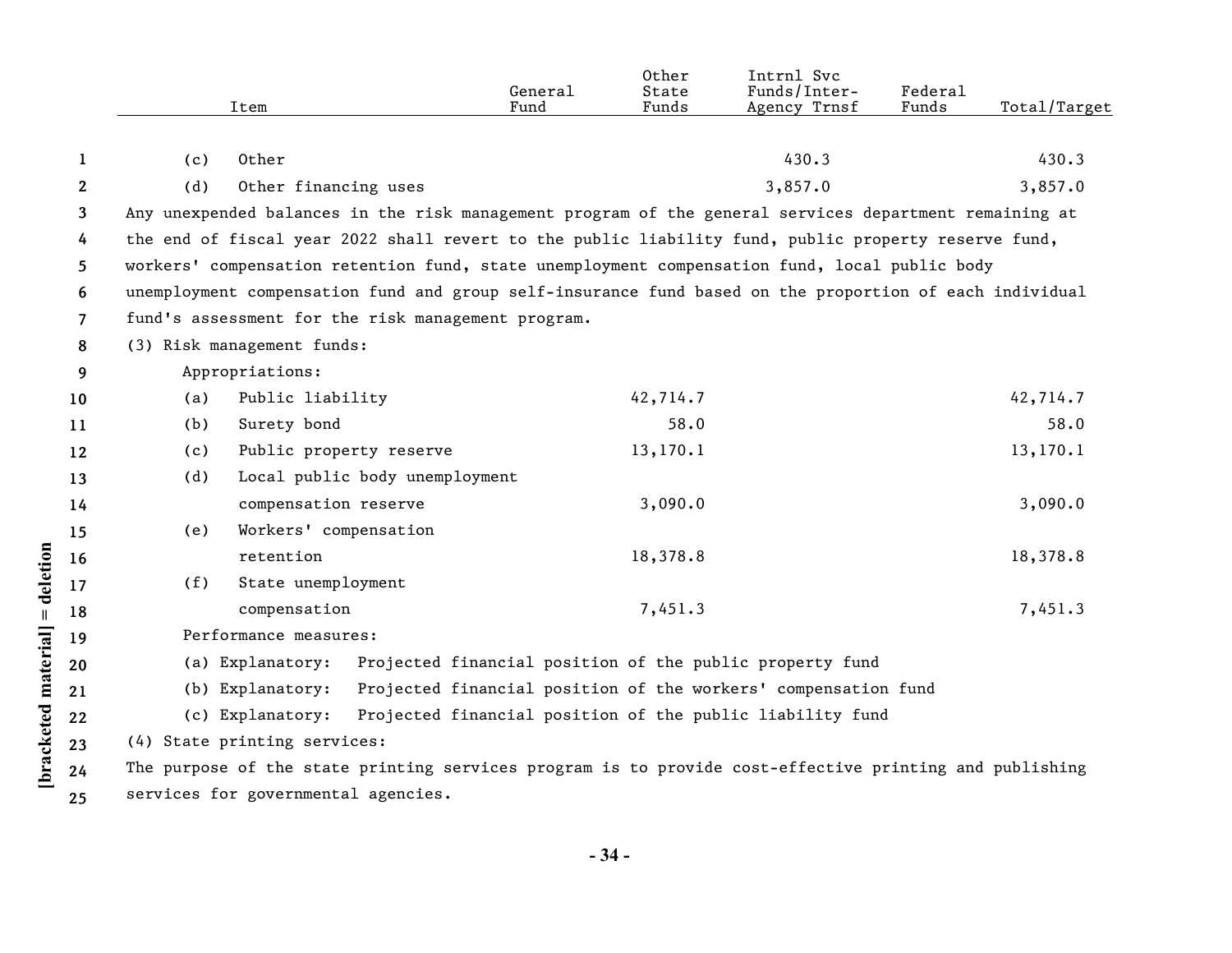| $\mathbf{1}$<br>Appropriations:<br>$\mathbf{2}$<br>Personal services and<br>(a)<br>557.0<br>employee benefits<br>3<br>100.0<br>Contractual services<br>100.0<br>(b)<br>4<br>1,315.9<br>1,315.9<br>5<br>Other<br>(c)<br>Other financing uses<br>57.4<br>(d)<br>6<br>Performance measures:<br>7<br>Growth in quarterly sales revenue compared with the<br>8<br>(a) Outcome:<br>previous thirty- or sixty-day legislative session<br>9<br>(5) Facilities management:<br>10 | Total/Target |  |  |  |  |  |  |
|-------------------------------------------------------------------------------------------------------------------------------------------------------------------------------------------------------------------------------------------------------------------------------------------------------------------------------------------------------------------------------------------------------------------------------------------------------------------------|--------------|--|--|--|--|--|--|
|                                                                                                                                                                                                                                                                                                                                                                                                                                                                         |              |  |  |  |  |  |  |
|                                                                                                                                                                                                                                                                                                                                                                                                                                                                         |              |  |  |  |  |  |  |
|                                                                                                                                                                                                                                                                                                                                                                                                                                                                         | 557.0        |  |  |  |  |  |  |
|                                                                                                                                                                                                                                                                                                                                                                                                                                                                         |              |  |  |  |  |  |  |
|                                                                                                                                                                                                                                                                                                                                                                                                                                                                         |              |  |  |  |  |  |  |
|                                                                                                                                                                                                                                                                                                                                                                                                                                                                         |              |  |  |  |  |  |  |
|                                                                                                                                                                                                                                                                                                                                                                                                                                                                         | 57.4         |  |  |  |  |  |  |
|                                                                                                                                                                                                                                                                                                                                                                                                                                                                         |              |  |  |  |  |  |  |
|                                                                                                                                                                                                                                                                                                                                                                                                                                                                         |              |  |  |  |  |  |  |
|                                                                                                                                                                                                                                                                                                                                                                                                                                                                         | $0\%$        |  |  |  |  |  |  |
|                                                                                                                                                                                                                                                                                                                                                                                                                                                                         |              |  |  |  |  |  |  |
| The purpose of the facilities management division program is to provide employees and the public with<br>11                                                                                                                                                                                                                                                                                                                                                             |              |  |  |  |  |  |  |
| effective property management so agencies can perform their missions in an efficient and responsive<br>12                                                                                                                                                                                                                                                                                                                                                               |              |  |  |  |  |  |  |
| manner.<br>13                                                                                                                                                                                                                                                                                                                                                                                                                                                           |              |  |  |  |  |  |  |
| Appropriations:<br>14                                                                                                                                                                                                                                                                                                                                                                                                                                                   |              |  |  |  |  |  |  |
| Personal services and<br>(a)<br>15                                                                                                                                                                                                                                                                                                                                                                                                                                      |              |  |  |  |  |  |  |
| employee benefits<br>8,541.6<br>8,541.6<br>16                                                                                                                                                                                                                                                                                                                                                                                                                           |              |  |  |  |  |  |  |
| 235.6<br>Contractual services<br>(b)<br>17                                                                                                                                                                                                                                                                                                                                                                                                                              | 235.6        |  |  |  |  |  |  |
| Other<br>6,393.5<br>6,393.5<br>(c)<br>18                                                                                                                                                                                                                                                                                                                                                                                                                                |              |  |  |  |  |  |  |
| Other financing uses<br>200.0<br>(d)<br>19                                                                                                                                                                                                                                                                                                                                                                                                                              | 200.0        |  |  |  |  |  |  |
| Performance measures:                                                                                                                                                                                                                                                                                                                                                                                                                                                   |              |  |  |  |  |  |  |
| Percent of new office space leases achieving adopted space<br>(a) Outcome:<br>21                                                                                                                                                                                                                                                                                                                                                                                        |              |  |  |  |  |  |  |
| [bracketed material] = deletion<br>standards<br>22                                                                                                                                                                                                                                                                                                                                                                                                                      | 90%          |  |  |  |  |  |  |
| (6) Transportation services:                                                                                                                                                                                                                                                                                                                                                                                                                                            |              |  |  |  |  |  |  |
| The purpose of the transportation services program is to provide centralized and effective administration                                                                                                                                                                                                                                                                                                                                                               |              |  |  |  |  |  |  |
| 24<br>of the state's motor pool and aircraft transportation services so agencies can perform their missions in<br>25                                                                                                                                                                                                                                                                                                                                                    |              |  |  |  |  |  |  |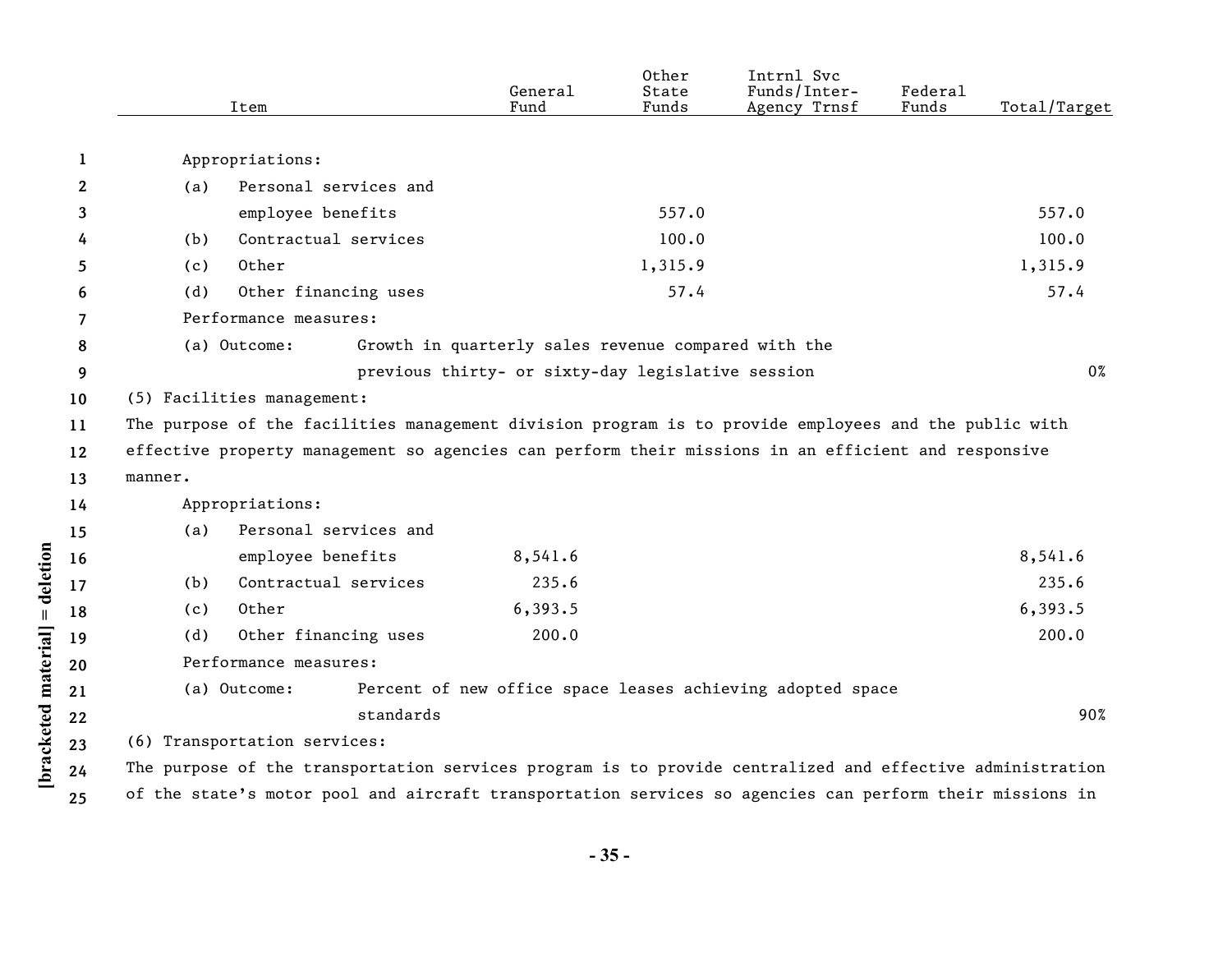|                      |              |                                                                                                           | Item                                | General<br>Fund | Other<br>State<br>Funds | Intrnl Svc<br>Funds/Inter-<br>Agency Trnsf                   | Federal<br>Funds | Total/Target |  |  |
|----------------------|--------------|-----------------------------------------------------------------------------------------------------------|-------------------------------------|-----------------|-------------------------|--------------------------------------------------------------|------------------|--------------|--|--|
|                      | $\mathbf{1}$ |                                                                                                           | an efficient and responsive manner. |                 |                         |                                                              |                  |              |  |  |
|                      | $\mathbf{2}$ | Appropriations:                                                                                           |                                     |                 |                         |                                                              |                  |              |  |  |
|                      | 3            | (a)                                                                                                       | Personal services and               |                 |                         |                                                              |                  |              |  |  |
|                      | 4            |                                                                                                           | employee benefits                   | 314.0           | 1,856.6                 |                                                              |                  | 2,170.6      |  |  |
|                      | 5            | (b)                                                                                                       | Contractual services                | 1.3             | 196.5                   |                                                              |                  | 197.8        |  |  |
|                      | 6            | (c)                                                                                                       | Other                               | 185.5           | 6,452.8                 |                                                              |                  | 6,638.3      |  |  |
|                      | 7            | (d)                                                                                                       | Other financing uses                | 28.5            | 361.6                   |                                                              |                  | 390.1        |  |  |
|                      | 8            | Performance measures:                                                                                     |                                     |                 |                         |                                                              |                  |              |  |  |
|                      | 9            |                                                                                                           | (a) Outcome:                        |                 |                         | Percent of leased vehicles used 750 miles per month or daily |                  | 70%          |  |  |
|                      | 10           | (7) Procurement services:                                                                                 |                                     |                 |                         |                                                              |                  |              |  |  |
|                      | 11           | The purpose of the procurement services program is to provide a procurement process for tangible property |                                     |                 |                         |                                                              |                  |              |  |  |
|                      | 12           | for government entities to ensure compliance with the Procurement Code so agencies can perform their      |                                     |                 |                         |                                                              |                  |              |  |  |
|                      | 13           | missions in an efficient and responsive manner.                                                           |                                     |                 |                         |                                                              |                  |              |  |  |
|                      | 14           | Appropriations:                                                                                           |                                     |                 |                         |                                                              |                  |              |  |  |
|                      | 15           | (a)                                                                                                       | Personal services and               |                 |                         |                                                              |                  |              |  |  |
|                      | 16           |                                                                                                           | employee benefits                   | 692.4           | 1,171.9                 |                                                              |                  | 1,864.3      |  |  |
| = deletion           | 17           | (b)                                                                                                       | Contractual services                |                 | 29.0                    |                                                              |                  | 29.0         |  |  |
|                      | 18           | (c)                                                                                                       | Other                               | 8.8             | 290.1                   |                                                              |                  | 298.9        |  |  |
|                      | 19           | (d)                                                                                                       | Other financing uses                | 13.1            | 60.8                    |                                                              |                  | 73.9         |  |  |
|                      | 20           |                                                                                                           | Performance measures:               |                 |                         |                                                              |                  |              |  |  |
|                      | 21           | Average number of days for completion of contract review<br>(a) Output:                                   |                                     |                 |                         |                                                              |                  | ≤5           |  |  |
|                      | 22           | (8) Program support:                                                                                      |                                     |                 |                         |                                                              |                  |              |  |  |
| [bracketed material] | 23           | The purpose of program support is to manage the program performance process to demonstrate success.       |                                     |                 |                         |                                                              |                  |              |  |  |
|                      | 24           | Appropriations:                                                                                           |                                     |                 |                         |                                                              |                  |              |  |  |
|                      | 25           | (a)                                                                                                       | Personal services and               |                 |                         |                                                              |                  |              |  |  |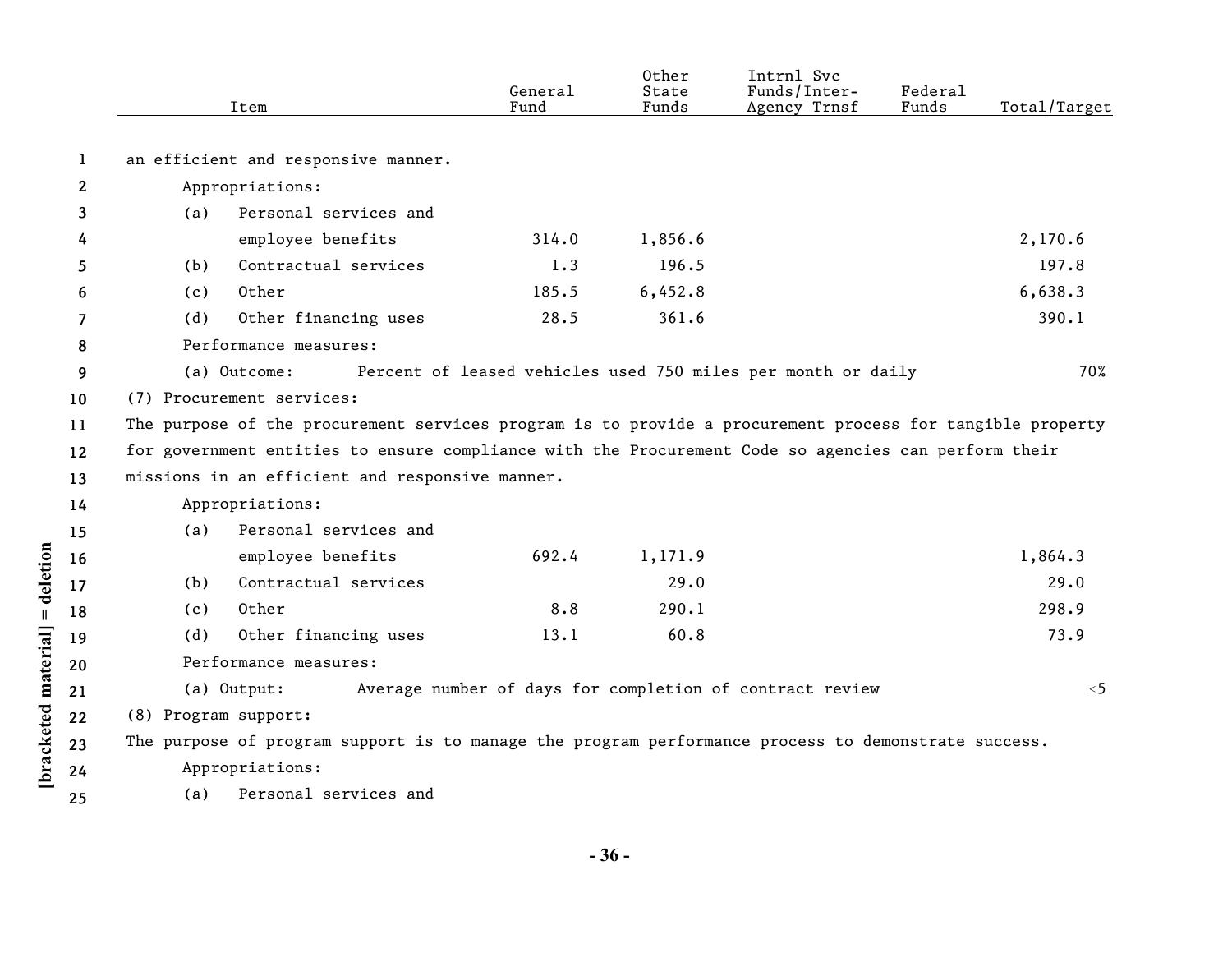|                       |          | Item                                                                                                     | General<br>Fund | Other<br>State<br>Funds | Intrnl Svc<br>Funds/Inter-<br>Agency Trnsf                 | Federal<br>Funds | Total/Target |
|-----------------------|----------|----------------------------------------------------------------------------------------------------------|-----------------|-------------------------|------------------------------------------------------------|------------------|--------------|
|                       |          |                                                                                                          |                 |                         |                                                            |                  |              |
| 1                     |          | employee benefits                                                                                        |                 |                         | 3,333.1                                                    |                  | 3,333.1      |
| $\mathbf{2}^{\prime}$ | (b)      | Contractual services                                                                                     |                 |                         | 463.5                                                      |                  | 463.5        |
| 3                     | (c)      | Other                                                                                                    |                 |                         | 781.8                                                      |                  | 781.8        |
| 4                     |          | Any unexpended balances in program support of the general services department remaining at the end of    |                 |                         |                                                            |                  |              |
| 5.                    |          | fiscal year 2022 shall revert to the procurement services, state printing services, risk management,     |                 |                         |                                                            |                  |              |
| 6                     |          | facilities management and transportation services programs based on the proportion of each individual    |                 |                         |                                                            |                  |              |
| $\overline{7}$        |          | program's assessment for program support.                                                                |                 |                         |                                                            |                  |              |
| 8                     | Subtotal |                                                                                                          | [16, 614.3]     | [500, 319.2]            | [13, 339.4]                                                |                  | 530,272.9    |
| 9                     |          | EDUCATIONAL RETIREMENT BOARD:                                                                            |                 |                         |                                                            |                  |              |
| 10                    |          | (1) Educational retirement:                                                                              |                 |                         |                                                            |                  |              |
| 11                    |          | The purpose of the educational retirement program is to provide secure retirement benefits to active and |                 |                         |                                                            |                  |              |
| $12 \,$               |          | retired members so they can have secure monthly benefits when their careers are finished.                |                 |                         |                                                            |                  |              |
| 13                    |          | Appropriations:                                                                                          |                 |                         |                                                            |                  |              |
| 14                    | (a)      | Personal services and                                                                                    |                 |                         |                                                            |                  |              |
| 15                    |          | employee benefits                                                                                        |                 | 7,933.1                 |                                                            |                  | 7,933.1      |
| 16                    | (b)      | Contractual services                                                                                     |                 | 18,437.2                |                                                            |                  | 18,437.2     |
| 17                    | (c)      | Other                                                                                                    |                 | 1,819.1                 |                                                            |                  | 1,819.1      |
| 18                    |          | Performance measures:                                                                                    |                 |                         |                                                            |                  |              |
| 19                    |          | (a) Outcome:                                                                                             |                 |                         | Funding period of unfunded actuarial accrued liability, in |                  |              |
| 20                    |          | years                                                                                                    |                 |                         |                                                            |                  | $\leq 30$    |
| 21                    | Subtotal |                                                                                                          |                 | [28, 189.4]             |                                                            |                  | 28,189.4     |
| 22                    |          | NEW MEXICO SENTENCING COMMISSION:                                                                        |                 |                         |                                                            |                  |              |
| 23                    |          | The purpose of the New Mexico sentencing commission is to provide information, analysis, recommendations |                 |                         |                                                            |                  |              |
| 24                    |          | and assistance from a coordinated cross-agency perspective to the three branches of government and       |                 |                         |                                                            |                  |              |
| 25                    |          | interested citizens so they have the resources they need to make policy decisions that benefit the       |                 |                         |                                                            |                  |              |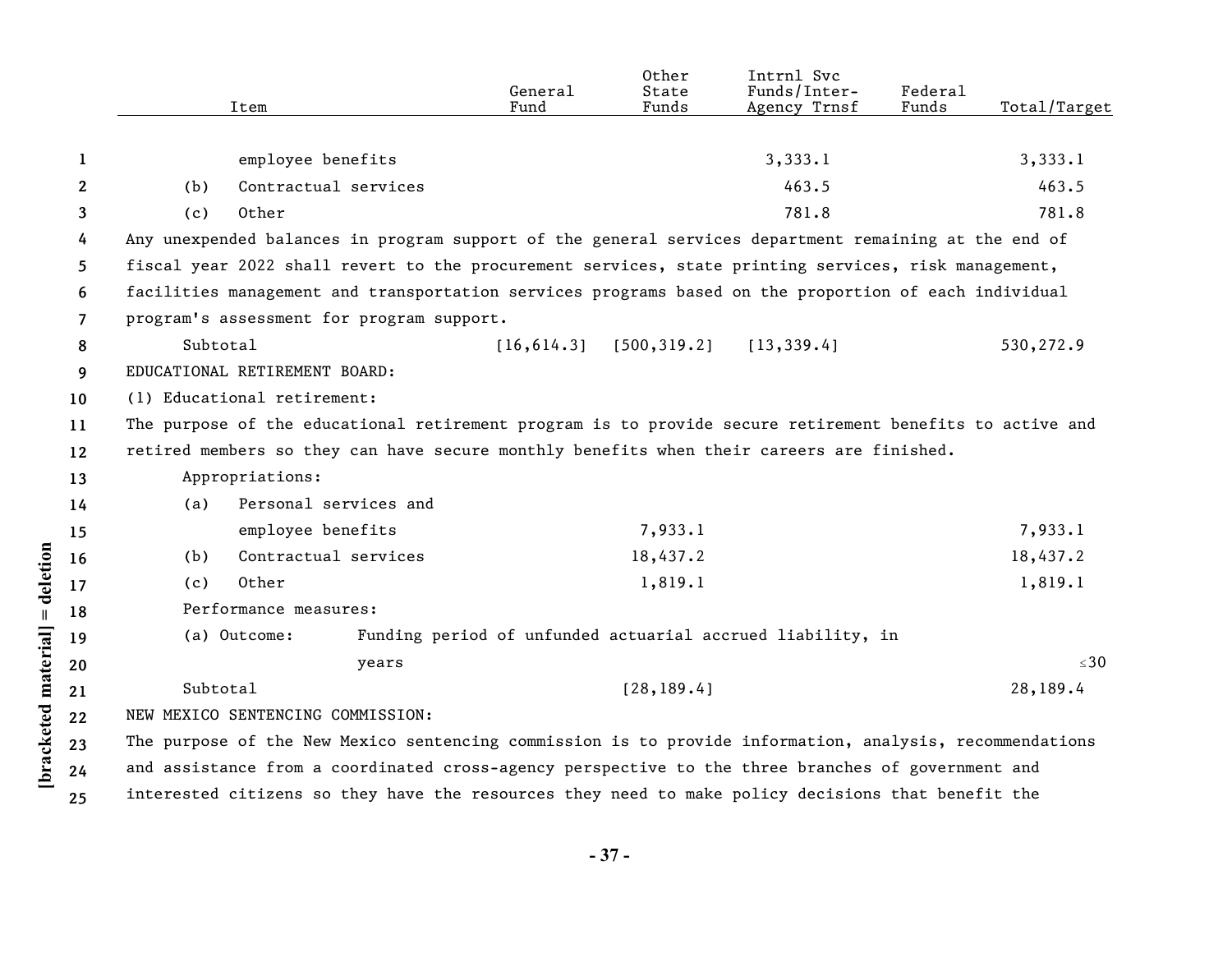|    |                  | Item                                   | General<br>Fund                                                                                 | Other<br>State<br>Funds                                | Intrnl Svc<br>Funds/Inter-<br>Agency Trnsf                       | Federal<br>Funds | Total/Target                                                                                                                                                                                                                                                                                                                                                                                                                                                                                                                                                                                                                                                                                                                                              |
|----|------------------|----------------------------------------|-------------------------------------------------------------------------------------------------|--------------------------------------------------------|------------------------------------------------------------------|------------------|-----------------------------------------------------------------------------------------------------------------------------------------------------------------------------------------------------------------------------------------------------------------------------------------------------------------------------------------------------------------------------------------------------------------------------------------------------------------------------------------------------------------------------------------------------------------------------------------------------------------------------------------------------------------------------------------------------------------------------------------------------------|
|    |                  |                                        |                                                                                                 |                                                        |                                                                  |                  |                                                                                                                                                                                                                                                                                                                                                                                                                                                                                                                                                                                                                                                                                                                                                           |
| 1  |                  | criminal and juvenile justice systems. |                                                                                                 |                                                        |                                                                  |                  |                                                                                                                                                                                                                                                                                                                                                                                                                                                                                                                                                                                                                                                                                                                                                           |
| 2  |                  | Appropriations:                        |                                                                                                 |                                                        |                                                                  |                  |                                                                                                                                                                                                                                                                                                                                                                                                                                                                                                                                                                                                                                                                                                                                                           |
| 3  | (a)              | Contractual services                   | 606.0                                                                                           |                                                        | 52.0                                                             |                  | 658.0                                                                                                                                                                                                                                                                                                                                                                                                                                                                                                                                                                                                                                                                                                                                                     |
| 4  | (b)              | Other                                  | 523.2                                                                                           |                                                        |                                                                  |                  | 523.2                                                                                                                                                                                                                                                                                                                                                                                                                                                                                                                                                                                                                                                                                                                                                     |
| 5  | Subtotal         |                                        | [1, 129.2]                                                                                      |                                                        | [52.0]                                                           |                  | 1,181.2                                                                                                                                                                                                                                                                                                                                                                                                                                                                                                                                                                                                                                                                                                                                                   |
| 6  | <b>GOVERNOR:</b> |                                        |                                                                                                 |                                                        |                                                                  |                  |                                                                                                                                                                                                                                                                                                                                                                                                                                                                                                                                                                                                                                                                                                                                                           |
| 7  |                  |                                        |                                                                                                 |                                                        |                                                                  |                  |                                                                                                                                                                                                                                                                                                                                                                                                                                                                                                                                                                                                                                                                                                                                                           |
| 8  |                  |                                        |                                                                                                 |                                                        |                                                                  |                  |                                                                                                                                                                                                                                                                                                                                                                                                                                                                                                                                                                                                                                                                                                                                                           |
| 9  |                  |                                        |                                                                                                 |                                                        |                                                                  |                  |                                                                                                                                                                                                                                                                                                                                                                                                                                                                                                                                                                                                                                                                                                                                                           |
| 10 |                  |                                        |                                                                                                 |                                                        |                                                                  |                  |                                                                                                                                                                                                                                                                                                                                                                                                                                                                                                                                                                                                                                                                                                                                                           |
| 11 |                  |                                        |                                                                                                 |                                                        |                                                                  |                  |                                                                                                                                                                                                                                                                                                                                                                                                                                                                                                                                                                                                                                                                                                                                                           |
| 12 | (a)              | Personal services and                  |                                                                                                 |                                                        |                                                                  |                  |                                                                                                                                                                                                                                                                                                                                                                                                                                                                                                                                                                                                                                                                                                                                                           |
| 13 |                  | employee benefits                      | 3,750.0                                                                                         |                                                        |                                                                  |                  | 3,750.0                                                                                                                                                                                                                                                                                                                                                                                                                                                                                                                                                                                                                                                                                                                                                   |
| 14 | (b)              | Contractual services                   | 70.0                                                                                            |                                                        |                                                                  |                  | 70.0                                                                                                                                                                                                                                                                                                                                                                                                                                                                                                                                                                                                                                                                                                                                                      |
| 15 | (c)              | Other                                  | 460.0                                                                                           |                                                        |                                                                  |                  | 460.0                                                                                                                                                                                                                                                                                                                                                                                                                                                                                                                                                                                                                                                                                                                                                     |
| 16 |                  |                                        |                                                                                                 |                                                        |                                                                  |                  |                                                                                                                                                                                                                                                                                                                                                                                                                                                                                                                                                                                                                                                                                                                                                           |
| 17 |                  |                                        |                                                                                                 |                                                        |                                                                  |                  |                                                                                                                                                                                                                                                                                                                                                                                                                                                                                                                                                                                                                                                                                                                                                           |
| 18 |                  |                                        |                                                                                                 |                                                        |                                                                  |                  | 4,280.0                                                                                                                                                                                                                                                                                                                                                                                                                                                                                                                                                                                                                                                                                                                                                   |
| 19 |                  |                                        |                                                                                                 |                                                        |                                                                  |                  |                                                                                                                                                                                                                                                                                                                                                                                                                                                                                                                                                                                                                                                                                                                                                           |
| 20 |                  |                                        |                                                                                                 |                                                        |                                                                  |                  |                                                                                                                                                                                                                                                                                                                                                                                                                                                                                                                                                                                                                                                                                                                                                           |
| 21 |                  |                                        |                                                                                                 |                                                        |                                                                  |                  |                                                                                                                                                                                                                                                                                                                                                                                                                                                                                                                                                                                                                                                                                                                                                           |
| 22 |                  |                                        |                                                                                                 |                                                        |                                                                  |                  |                                                                                                                                                                                                                                                                                                                                                                                                                                                                                                                                                                                                                                                                                                                                                           |
| 23 |                  |                                        |                                                                                                 |                                                        |                                                                  |                  |                                                                                                                                                                                                                                                                                                                                                                                                                                                                                                                                                                                                                                                                                                                                                           |
| 24 |                  |                                        |                                                                                                 |                                                        |                                                                  |                  |                                                                                                                                                                                                                                                                                                                                                                                                                                                                                                                                                                                                                                                                                                                                                           |
| 25 |                  |                                        |                                                                                                 |                                                        |                                                                  |                  |                                                                                                                                                                                                                                                                                                                                                                                                                                                                                                                                                                                                                                                                                                                                                           |
|    |                  |                                        | Appropriations:<br>Subtotal<br>LIEUTENANT GOVERNOR:<br>(1) State ombudsman:<br>to the governor. | (1) Executive management and leadership:<br>[4, 280.0] | thousand dollars (\$96,000) for the governor's contingency fund. | Appropriations:  | The purpose of the executive management and leadership program is to provide appropriate management and<br>leadership to the executive branch of government to allow for a more efficient and effective operation of<br>the agencies within that branch of government on behalf of the citizens of the state.<br>The general fund appropriation to the office of the governor in the other category includes ninety-six<br>The purpose of the state ombudsman program is to facilitate and promote cooperation and understanding<br>between the citizens of New Mexico and the agencies of state government, refer any complaints or special<br>problems citizens may have to the proper entities, keep records of activities and submit an annual report |

**- 38 -**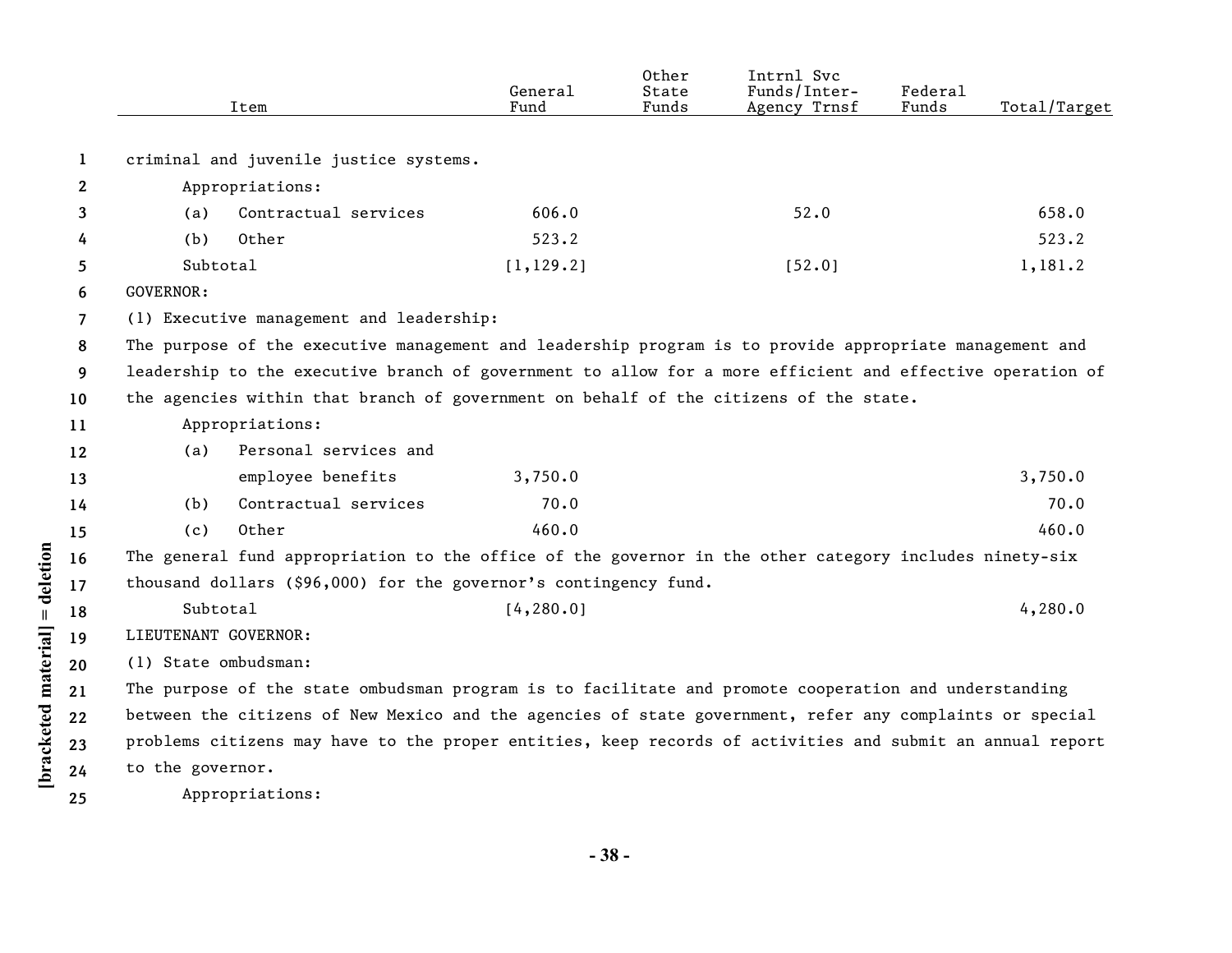|                       |                          | Item                                              |                     | General<br>Fund | Other<br>State<br>Funds | Intrnl Svc<br>Funds/Inter-<br>Agency Trnsf                                                          | Federal<br>Funds | Total/Target |
|-----------------------|--------------------------|---------------------------------------------------|---------------------|-----------------|-------------------------|-----------------------------------------------------------------------------------------------------|------------------|--------------|
|                       |                          |                                                   |                     |                 |                         |                                                                                                     |                  |              |
| 1                     | (a)                      | Personal services and                             |                     |                 |                         |                                                                                                     |                  |              |
| $\mathbf{2}^{\prime}$ |                          | employee benefits                                 |                     | 444.5           |                         |                                                                                                     |                  | 444.5        |
| 3                     | (b)                      | Contractual services                              |                     | 26.9            |                         |                                                                                                     |                  | 26.9         |
| 4                     | (c)                      | Other                                             |                     | 78.4            |                         |                                                                                                     |                  | 78.4         |
| 5                     |                          | Subtotal                                          |                     | [549.8]         |                         |                                                                                                     |                  | 549.8        |
| 6                     |                          | DEPARTMENT OF INFORMATION TECHNOLOGY:             |                     |                 |                         |                                                                                                     |                  |              |
| 7                     |                          | (1) Compliance and project management:            |                     |                 |                         |                                                                                                     |                  |              |
| 8                     |                          |                                                   |                     |                 |                         | The purpose of the compliance and project management program is to provide information technology   |                  |              |
| 9                     |                          |                                                   |                     |                 |                         | strategic planning, oversight and consulting services to New Mexico government agencies so they can |                  |              |
| 10                    |                          | improve services provided to New Mexico citizens. |                     |                 |                         |                                                                                                     |                  |              |
| 11                    |                          | Appropriations:                                   |                     |                 |                         |                                                                                                     |                  |              |
| 12                    | (a)                      | Personal services and                             |                     |                 |                         |                                                                                                     |                  |              |
| 13                    |                          | employee benefits                                 |                     | 578.4           | 1,301.2                 |                                                                                                     |                  | 1,879.6      |
| 14                    | (b)                      | Contractual services                              |                     |                 | 21.5                    |                                                                                                     |                  | 21.5         |
| 15                    | (c)                      | Other                                             |                     | 42.6            | 88.2                    |                                                                                                     |                  | 130.8        |
| 16                    | (d)                      | Other financing uses                              |                     | 173.1           |                         |                                                                                                     |                  | 173.1        |
| 17                    |                          | Performance measures:                             |                     |                 |                         |                                                                                                     |                  |              |
| 18                    |                          | (a) Outcome:                                      |                     |                 |                         | Percent of information technology professional service                                              |                  |              |
| 19                    |                          |                                                   |                     |                 |                         | contracts greater than \$1 million in value reviewed within                                         |                  |              |
| 20                    |                          |                                                   | seven business days |                 |                         |                                                                                                     |                  | 95%          |
| 21                    |                          | (b) Outcome:                                      |                     |                 |                         | Percent of information technology professional service                                              |                  |              |
| 22                    |                          |                                                   |                     |                 |                         | contracts less than \$1 million in value reviewed within                                            |                  |              |
| 23                    |                          |                                                   | five business days  |                 |                         |                                                                                                     |                  | 98%          |
| 24                    | (2) Enterprise services: |                                                   |                     |                 |                         |                                                                                                     |                  |              |
| 25                    |                          |                                                   |                     |                 |                         | The purpose of the enterprise services program is to provide reliable and secure infrastructure for |                  |              |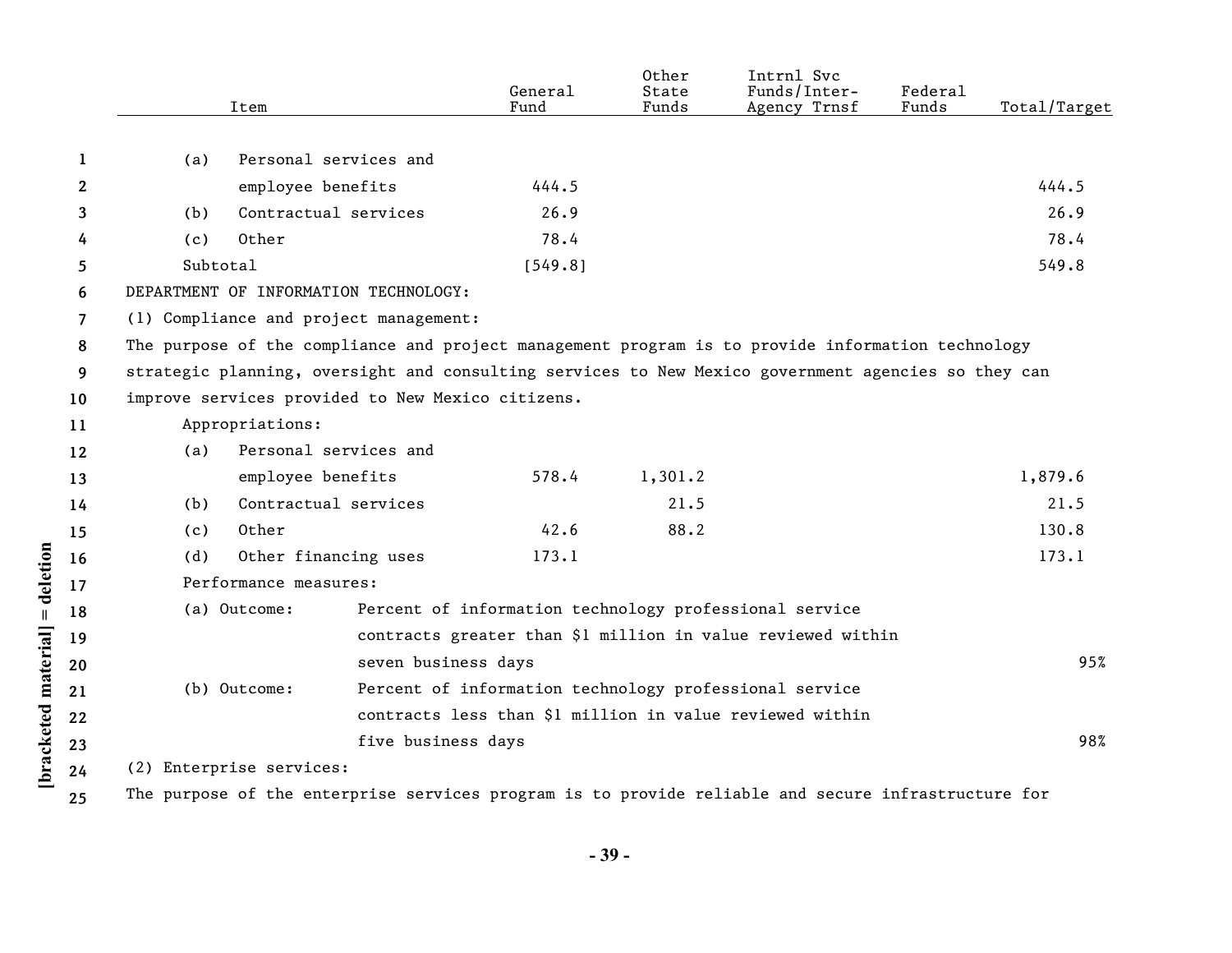|              |                      | Item                                       | General<br>Fund                                                                                          | Other<br>State<br>Funds | Intrnl Svc<br>Funds/Inter-<br>Agency Trnsf | Federal<br>Funds | Total/Target |
|--------------|----------------------|--------------------------------------------|----------------------------------------------------------------------------------------------------------|-------------------------|--------------------------------------------|------------------|--------------|
|              |                      |                                            |                                                                                                          |                         |                                            |                  |              |
| 1            |                      |                                            | voice, radio, video and data communications through the state's enterprise data center and               |                         |                                            |                  |              |
| $\mathbf{2}$ |                      | telecommunications network.                |                                                                                                          |                         |                                            |                  |              |
| 3            |                      | Appropriations:                            |                                                                                                          |                         |                                            |                  |              |
| 4            | (a)                  | Personal services and                      |                                                                                                          |                         |                                            |                  |              |
| 5.           |                      | employee benefits                          |                                                                                                          | 10, 196.1               |                                            |                  | 10, 196.1    |
| 6            | (b)                  | Contractual services                       |                                                                                                          | 5,765.7                 |                                            |                  | 5,765.7      |
| 7            | (c)                  | Other                                      |                                                                                                          | 31,370.2                |                                            |                  | 31,370.2     |
| 8            | (d)                  | Other financing uses                       |                                                                                                          | 8,522.1                 |                                            |                  | 8,522.1      |
| 9            |                      | Performance measures:                      |                                                                                                          |                         |                                            |                  |              |
| 10           |                      | (a) Outcome:                               | Percent of service desk incidents resolved within the                                                    |                         |                                            |                  |              |
| 11           |                      |                                            | timeframe specified for their priority level                                                             |                         |                                            |                  | 95%          |
| 12           |                      | (b) Output:                                | Number of independent vulnerability scans of information                                                 |                         |                                            |                  |              |
| 13           |                      |                                            | technology assets identifying potential cyber risks                                                      |                         |                                            |                  | 2            |
| 14           |                      | (3) Equipment replacement revolving funds: |                                                                                                          |                         |                                            |                  |              |
| 15           |                      | Appropriations:                            |                                                                                                          |                         |                                            |                  |              |
| 16           | (a)                  | Other                                      |                                                                                                          |                         | 8,522.1                                    |                  | 8,522.1      |
| 17           | (4) Program support: |                                            |                                                                                                          |                         |                                            |                  |              |
| 18           |                      |                                            | The purpose of program support is to provide management and ensure cost recovery and allocation services |                         |                                            |                  |              |
| 19           |                      |                                            | through leadership, policies, procedures and administrative support for the department.                  |                         |                                            |                  |              |
| 20           |                      | Appropriations:                            |                                                                                                          |                         |                                            |                  |              |
| 21           | (a)                  | Personal services and                      |                                                                                                          |                         |                                            |                  |              |
| 22           |                      | employee benefits                          |                                                                                                          | 3,253.2                 | 173.1                                      |                  | 3,426.3      |
| 23           | (b)                  | Contractual services                       |                                                                                                          | 31.6                    |                                            |                  | 31.6         |
| 24           | (c)                  | Other                                      |                                                                                                          | 321.1                   |                                            |                  | 321.1        |
| 25           |                      | Performance measures:                      |                                                                                                          |                         |                                            |                  |              |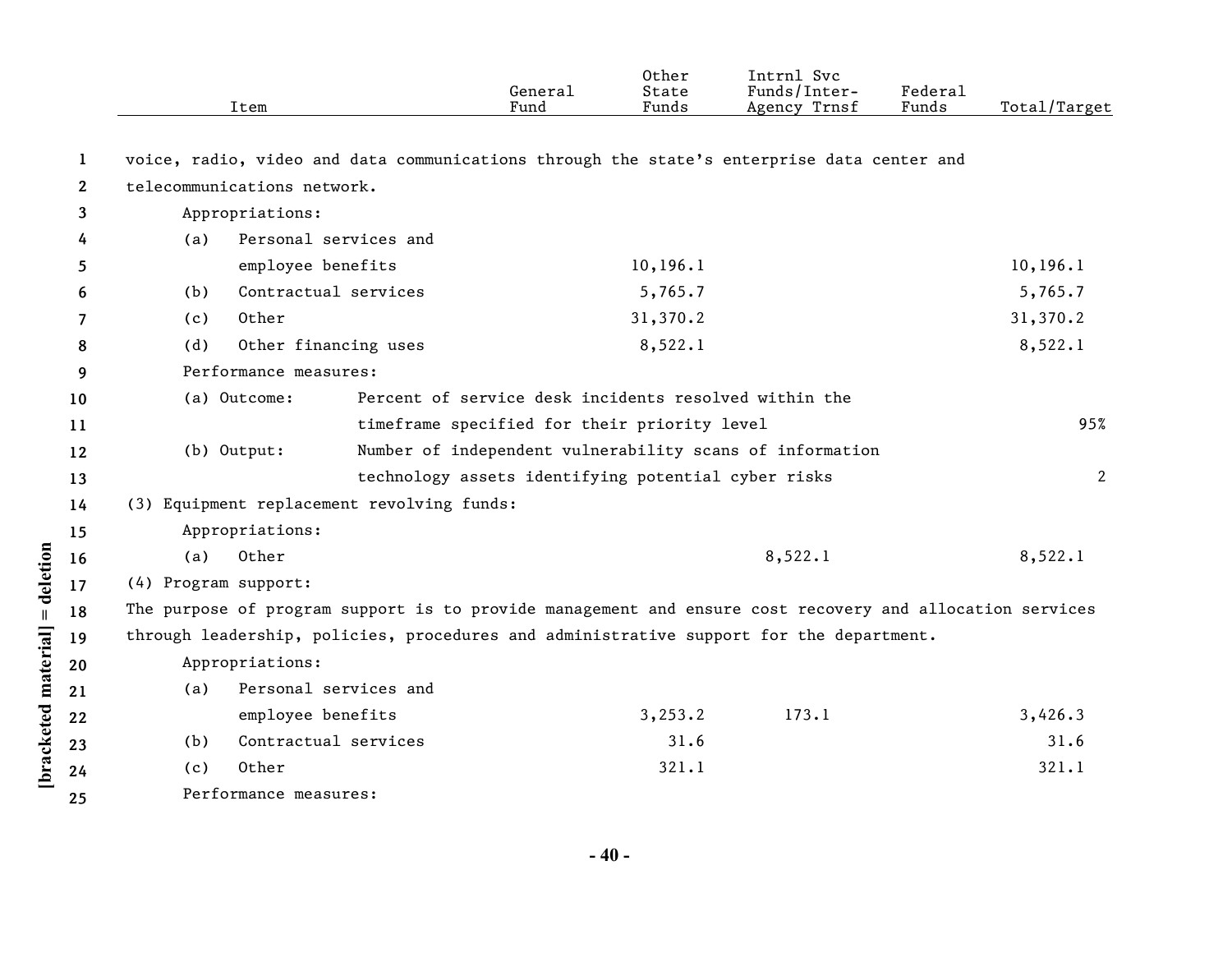|                | Item                                                                                                     |                       | General<br>Fund                          | Other<br>State<br>Funds | Intrnl Svc<br>Funds/Inter-<br>Agency Trnsf                 | Federal<br>Funds | Total/Target |
|----------------|----------------------------------------------------------------------------------------------------------|-----------------------|------------------------------------------|-------------------------|------------------------------------------------------------|------------------|--------------|
| 1              | (a) Outcome:                                                                                             |                       |                                          |                         | Percent of enterprise services achieving a cost recovery   |                  |              |
| $\mathbf{2}$   |                                                                                                          |                       | rate within ten percent of breaking even |                         |                                                            |                  | 100%         |
| 3              | Subtotal                                                                                                 |                       | [794.1]                                  | [60, 870.9]             | [8,695.2]                                                  |                  | 70,360.2     |
| 4              | PUBLIC EMPLOYEES RETIREMENT ASSOCIATION:                                                                 |                       |                                          |                         |                                                            |                  |              |
| 5              | (1) Pension administration:                                                                              |                       |                                          |                         |                                                            |                  |              |
| 6              | The purpose of the pension administration program is to provide information, retirement benefits and an  |                       |                                          |                         |                                                            |                  |              |
| $\overline{7}$ | actuarially sound fund to association members so they can receive the defined benefit they are entitled  |                       |                                          |                         |                                                            |                  |              |
| 8              | to when they retire from public service.                                                                 |                       |                                          |                         |                                                            |                  |              |
| 9              | Appropriations:                                                                                          |                       |                                          |                         |                                                            |                  |              |
| 10             | (a)                                                                                                      | Personal services and |                                          |                         |                                                            |                  |              |
| 11             | employee benefits                                                                                        |                       | 45.2                                     | 8,156.1                 |                                                            |                  | 8,201.3      |
| 12             | (b)                                                                                                      | Contractual services  |                                          | 25,968.8                |                                                            |                  | 25,968.8     |
| 13             | Other<br>(c)                                                                                             |                       | 3.7                                      | 2,035.1                 |                                                            |                  | 2,038.8      |
| 14             | Performance measures:                                                                                    |                       |                                          |                         |                                                            |                  |              |
| 15             | (a) Outcome:                                                                                             |                       |                                          |                         | Funding period of unfunded actuarial accrued liability, in |                  |              |
| 16             |                                                                                                          | years                 |                                          |                         |                                                            |                  | $\leq 30$    |
| 17             | Subtotal                                                                                                 |                       | [48.9]                                   | [36, 160.0]             |                                                            |                  | 36,208.9     |
| 18             | STATE COMMISSION OF PUBLIC RECORDS:                                                                      |                       |                                          |                         |                                                            |                  |              |
| 19             | (1) Records, information and archival management:                                                        |                       |                                          |                         |                                                            |                  |              |
| 20             | The purpose of the records, information and archival management program is to develop, implement and     |                       |                                          |                         |                                                            |                  |              |
| 21             | provide tools, methodologies and services for use by, and for the benefit of, government agencies,       |                       |                                          |                         |                                                            |                  |              |
| 22             | historical record repositories and the public so the state can effectively create, preserve, protect and |                       |                                          |                         |                                                            |                  |              |
| 23             | properly dispose of records, facilitate their use and understanding and protect the interests of the     |                       |                                          |                         |                                                            |                  |              |
| 24             | citizens of New Mexico.                                                                                  |                       |                                          |                         |                                                            |                  |              |
| 25             | Appropriations:                                                                                          |                       |                                          |                         |                                                            |                  |              |

**- 41 -** 

[bracketed material] = deletion **[bracketed material] = deletion**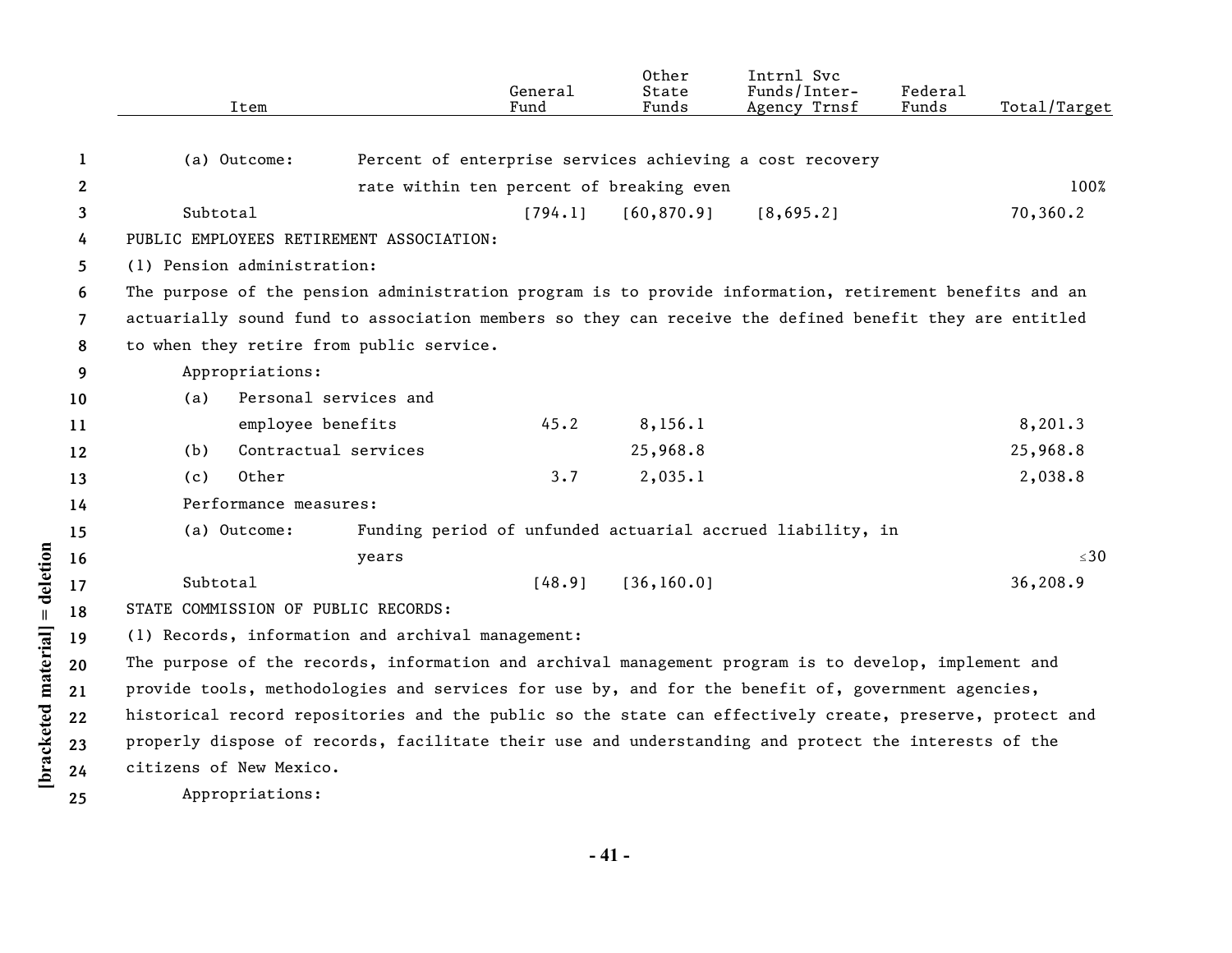|              |                     | Item                                                                                                      | General<br>Fund | Other<br>State<br>Funds | Intrnl Svc<br>Funds/Inter-<br>Agency Trnsf | Federal<br>Funds | Total/Target |
|--------------|---------------------|-----------------------------------------------------------------------------------------------------------|-----------------|-------------------------|--------------------------------------------|------------------|--------------|
|              |                     |                                                                                                           |                 |                         |                                            |                  |              |
| 1            | (a)                 | Personal services and                                                                                     |                 |                         |                                            |                  |              |
| $\mathbf{2}$ |                     | employee benefits                                                                                         | 2,339.0         |                         |                                            |                  | 2,339.0      |
| 3            | (b)                 | Contractual services                                                                                      | 15.2            | 14.0                    |                                            | 16.3             | 45.5         |
| 4            | (c)                 | Other                                                                                                     | 60.9            | 294.7                   |                                            | 16.2             | 371.8        |
| 5            | Subtotal            |                                                                                                           | [2, 415.1]      | [308.7]                 |                                            | [32.5]           | 2,756.3      |
| 6            | SECRETARY OF STATE: |                                                                                                           |                 |                         |                                            |                  |              |
| 7            |                     | (1) Administration and operations:                                                                        |                 |                         |                                            |                  |              |
| 8            |                     | The purpose of the administration and operations program is to provide operational services to commercial |                 |                         |                                            |                  |              |
| 9            |                     | and business entities and citizens, including administration of notary public commissions, uniform        |                 |                         |                                            |                  |              |
| 10           |                     | commercial code filings, trademark registrations and partnerships, and to provide administrative services |                 |                         |                                            |                  |              |
| 11           |                     | needed to carry out elections.                                                                            |                 |                         |                                            |                  |              |
| 12           |                     | Appropriations:                                                                                           |                 |                         |                                            |                  |              |
| 13           | (a)                 | Personal services and                                                                                     |                 |                         |                                            |                  |              |
| 14           |                     | employee benefits                                                                                         | 3,015.2         |                         |                                            |                  | 3,015.2      |
| 15           | (b)                 | Contractual services                                                                                      | 149.9           |                         |                                            |                  | 149.9        |
| 16           | (c)                 | Other                                                                                                     | 535.6           | 65.0                    |                                            |                  | 600.6        |
| 17           | (2) Elections:      |                                                                                                           |                 |                         |                                            |                  |              |
| 18           |                     | The purpose of the elections program is to provide voter education and information on election law and    |                 |                         |                                            |                  |              |
| 19           |                     | government ethics to citizens, public officials and candidates so they can comply with state law.         |                 |                         |                                            |                  |              |
| 20           |                     | Appropriations:                                                                                           |                 |                         |                                            |                  |              |
| 21           | (a)                 | Personal services and                                                                                     |                 |                         |                                            |                  |              |
| 22           |                     | employee benefits                                                                                         | 907.9           | 410.3                   |                                            |                  | 1,318.2      |
| 23           | (b)                 | Contractual services                                                                                      | 1,334.9         | 303.7                   |                                            |                  | 1,638.6      |
| 24           | (c)                 | Other                                                                                                     | 10, 146.3       | 940.5                   |                                            |                  | 11,086.8     |
| 25           |                     | Performance measures:                                                                                     |                 |                         |                                            |                  |              |
|              |                     |                                                                                                           |                 |                         |                                            |                  |              |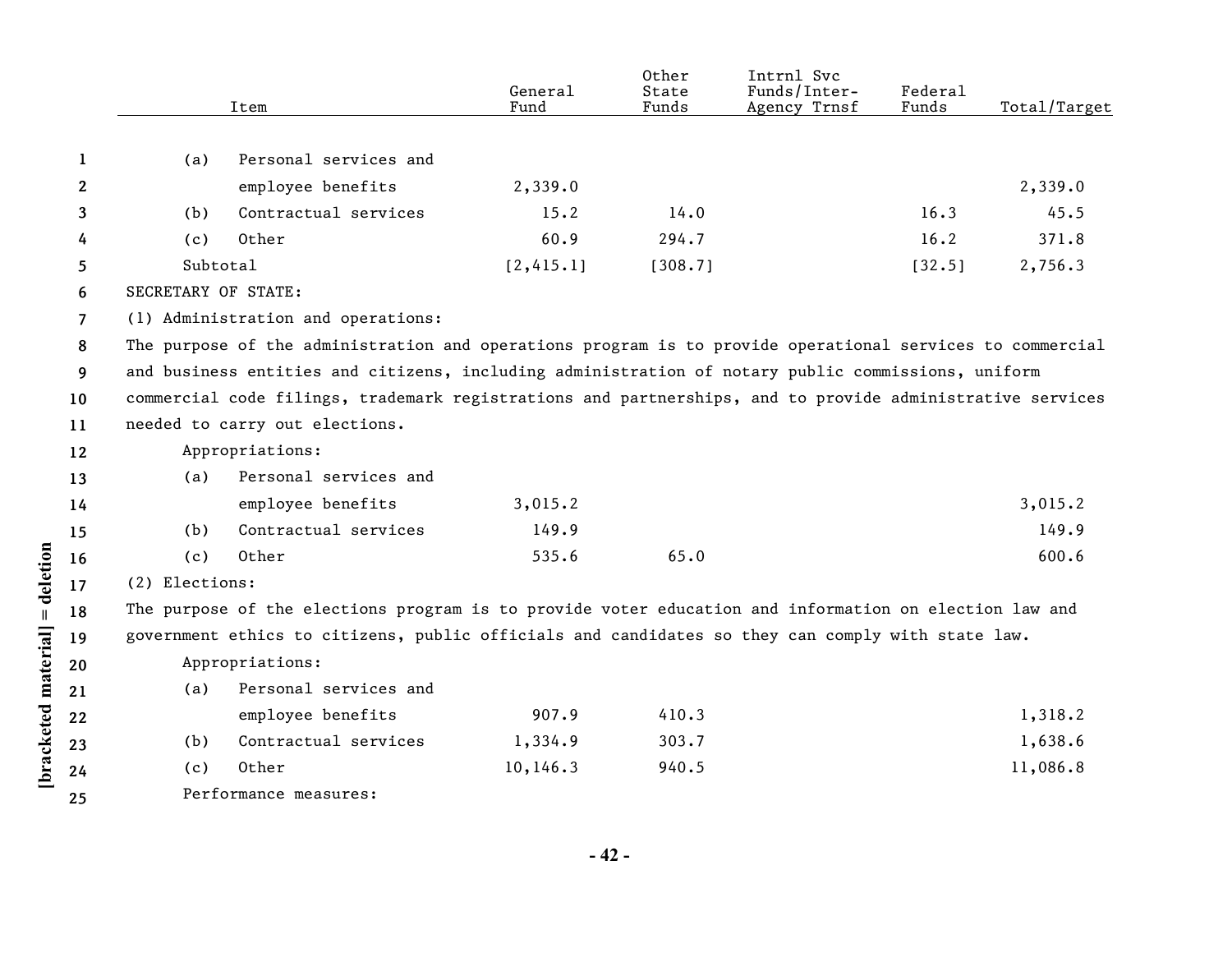|    | Item                                                                                                   |                       | General<br>Fund                                     | Other<br>State<br>Funds | Intrnl Svc<br>Funds/Inter-<br>Agency Trnsf                 | Federal<br>Funds | Total/Target |
|----|--------------------------------------------------------------------------------------------------------|-----------------------|-----------------------------------------------------|-------------------------|------------------------------------------------------------|------------------|--------------|
|    |                                                                                                        |                       |                                                     |                         |                                                            |                  |              |
| 1  | (a) Outcome:                                                                                           |                       | Percent of eligible voters registered to vote       |                         |                                                            |                  | 87%          |
| 2  | (b) Outcome:                                                                                           |                       | Percent of reporting individuals in compliance with |                         |                                                            |                  |              |
| 3  |                                                                                                        |                       | campaign finance reporting requirements             |                         |                                                            |                  | 99%          |
| 4  | (c) Efficiency:                                                                                        |                       |                                                     |                         | Percent of public records requests responded to within the |                  |              |
| 5  |                                                                                                        | statutory deadline    |                                                     |                         |                                                            |                  | 100%         |
| 6  | Subtotal                                                                                               |                       | [16,089.8]                                          | [1, 719.5]              |                                                            |                  | 17,809.3     |
| 7  | PERSONNEL BOARD:                                                                                       |                       |                                                     |                         |                                                            |                  |              |
| 8  | (1) Human resource management:                                                                         |                       |                                                     |                         |                                                            |                  |              |
| 9  | The purpose of the human resource management program is to provide a merit-based system in partnership |                       |                                                     |                         |                                                            |                  |              |
| 10 | with state agencies, appropriate compensation, human resource accountability and employee development  |                       |                                                     |                         |                                                            |                  |              |
| 11 | that meets the evolving needs of the agencies, employees, applicants and the public so economy and     |                       |                                                     |                         |                                                            |                  |              |
| 12 | efficiency in the management of state affairs may be provided while protecting the interest of the     |                       |                                                     |                         |                                                            |                  |              |
| 13 | public.                                                                                                |                       |                                                     |                         |                                                            |                  |              |
| 14 | Appropriations:                                                                                        |                       |                                                     |                         |                                                            |                  |              |
| 15 | (a)                                                                                                    | Personal services and |                                                     |                         |                                                            |                  |              |
| 16 | employee benefits                                                                                      |                       | 3,353.3                                             |                         | 111.4                                                      |                  | 3,464.7      |
| 17 | Contractual services<br>(b)                                                                            |                       | 51.0                                                |                         |                                                            |                  | 51.0         |
| 18 | Other<br>(c)                                                                                           |                       | 295.8                                               |                         |                                                            |                  | 295.8        |
| 19 | Performance measures:                                                                                  |                       |                                                     |                         |                                                            |                  |              |
| 20 | (a) Explanatory:                                                                                       |                       |                                                     |                         | Average number of days to fill a position from the date of |                  |              |
| 21 |                                                                                                        | posting               |                                                     |                         |                                                            |                  |              |
| 22 | (b) Explanatory:                                                                                       |                       | Classified service vacancy rate                     |                         |                                                            |                  |              |
| 23 | (c) Explanatory:                                                                                       |                       | Number of salary increases awarded                  |                         |                                                            |                  |              |
| 24 | (d) Explanatory:                                                                                       |                       |                                                     |                         | Average classified service employee total compensation     |                  |              |
| 25 | (e) Explanatory:                                                                                       | Cost of overtime pay  |                                                     |                         |                                                            |                  |              |

[bracketed material] = deletion

**- 43 -**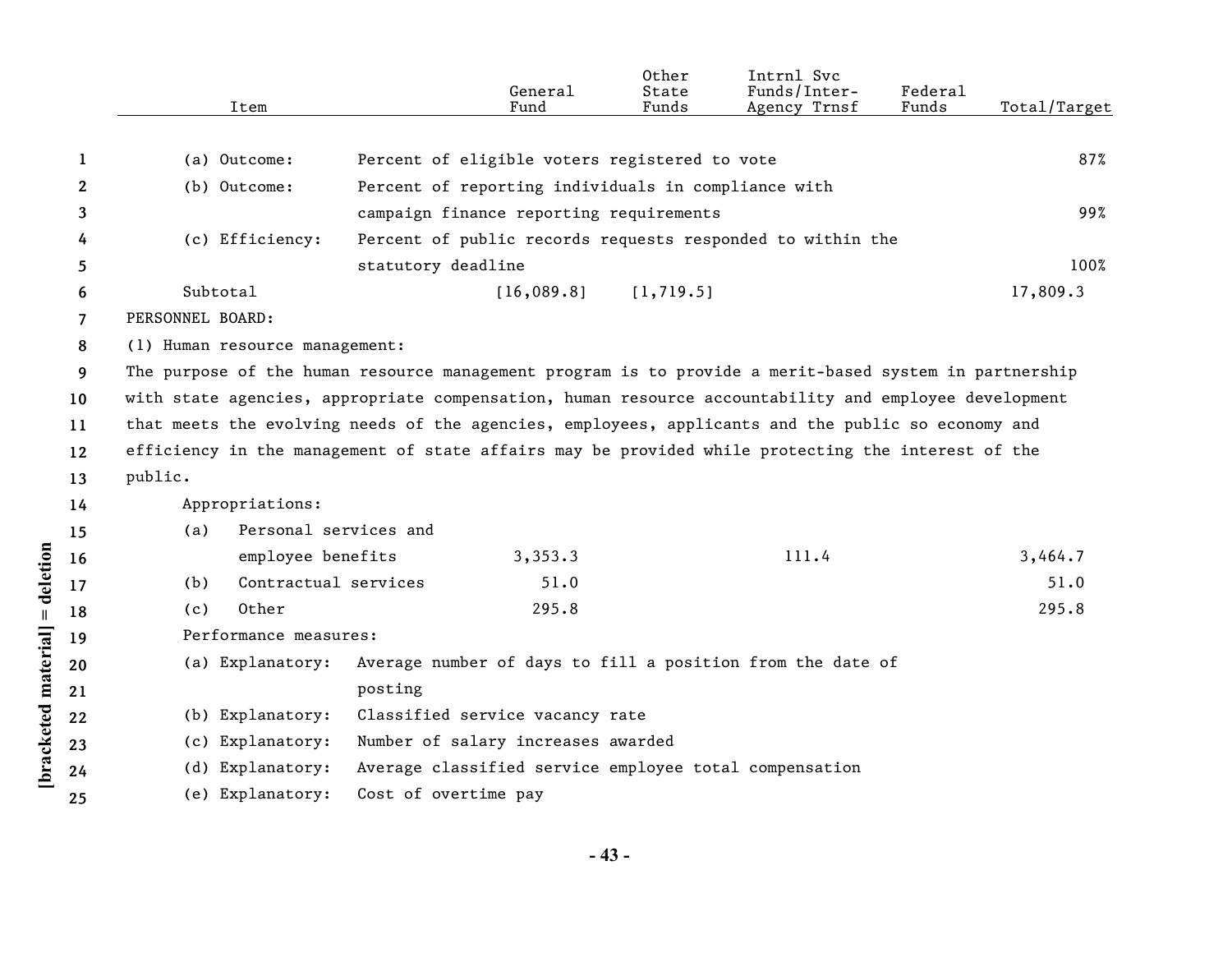|              |                                                                                                      | Item                                                                                                    | General<br>Fund          | Other<br>State<br>Funds | Intrnl Svc<br>Funds/Inter-<br>Agency Trnsf                 | Federal<br>Funds | Total/Target |
|--------------|------------------------------------------------------------------------------------------------------|---------------------------------------------------------------------------------------------------------|--------------------------|-------------------------|------------------------------------------------------------|------------------|--------------|
|              |                                                                                                      |                                                                                                         |                          |                         |                                                            |                  |              |
| 1            | Subtotal                                                                                             |                                                                                                         | [3,700.1]                |                         | [111.4]                                                    |                  | 3,811.5      |
| $\mathbf{2}$ |                                                                                                      | PUBLIC EMPLOYEES LABOR RELATIONS BOARD:                                                                 |                          |                         |                                                            |                  |              |
| 3            |                                                                                                      | The purpose of the public employee labor relations board is to ensure all state and local public body   |                          |                         |                                                            |                  |              |
| 4            | employees have the right to organize and bargain collectively with their employer or to refrain from |                                                                                                         |                          |                         |                                                            |                  |              |
| 5            | such.                                                                                                |                                                                                                         |                          |                         |                                                            |                  |              |
| 6            |                                                                                                      | Appropriations:                                                                                         |                          |                         |                                                            |                  |              |
| 7            | (a)                                                                                                  | Personal services and                                                                                   |                          |                         |                                                            |                  |              |
| 8            |                                                                                                      | employee benefits                                                                                       | 186.6                    |                         |                                                            |                  | 186.6        |
| 9            | (b)                                                                                                  | Contractual services                                                                                    | 18.6                     |                         |                                                            |                  | 18.6         |
| 10           | (c)                                                                                                  | Other                                                                                                   | 37.8                     |                         |                                                            |                  | 37.8         |
| 11           | Subtotal                                                                                             |                                                                                                         | [243.0]                  |                         |                                                            |                  | 243.0        |
| 12           | <b>STATE TREASURER:</b>                                                                              |                                                                                                         |                          |                         |                                                            |                  |              |
| 13           |                                                                                                      | The purpose of the state treasurer program is to provide a financial environment that maintains maximum |                          |                         |                                                            |                  |              |
| 14           |                                                                                                      | accountability for receipt, investment and disbursement of public funds to protect the financial        |                          |                         |                                                            |                  |              |
| 15           |                                                                                                      | interests of New Mexico citizens.                                                                       |                          |                         |                                                            |                  |              |
| 16           |                                                                                                      | Appropriations:                                                                                         |                          |                         |                                                            |                  |              |
| 17           | (a)                                                                                                  | Personal services and                                                                                   |                          |                         |                                                            |                  |              |
| 18           |                                                                                                      | employee benefits                                                                                       | 3,006.6                  |                         |                                                            | 2.0              | 3,008.6      |
| 19           | (b)                                                                                                  | Contractual services                                                                                    | 422.5                    |                         |                                                            |                  | 422.5        |
| 20           | (c)                                                                                                  | Other                                                                                                   | 267.2                    | 390.0                   |                                                            |                  | 657.2        |
| 21           |                                                                                                      | Performance measures:                                                                                   |                          |                         |                                                            |                  |              |
| 22           |                                                                                                      | (a) Outcome:                                                                                            |                          |                         | One-year annualized investment return on general fund core |                  |              |
| 23           |                                                                                                      |                                                                                                         |                          |                         | portfolio to exceed internal benchmarks, in basis points   |                  | 10           |
| 24           | Subtotal                                                                                             |                                                                                                         | [3,696.3]                | [390.0]                 |                                                            | [2.0]            | 4,088.3      |
| 25           | TOTAL GENERAL CONTROL                                                                                |                                                                                                         | 154, 254.5 1, 530, 092.7 |                         | 102,934.0                                                  | 27,374.4         | 1,814,655.6  |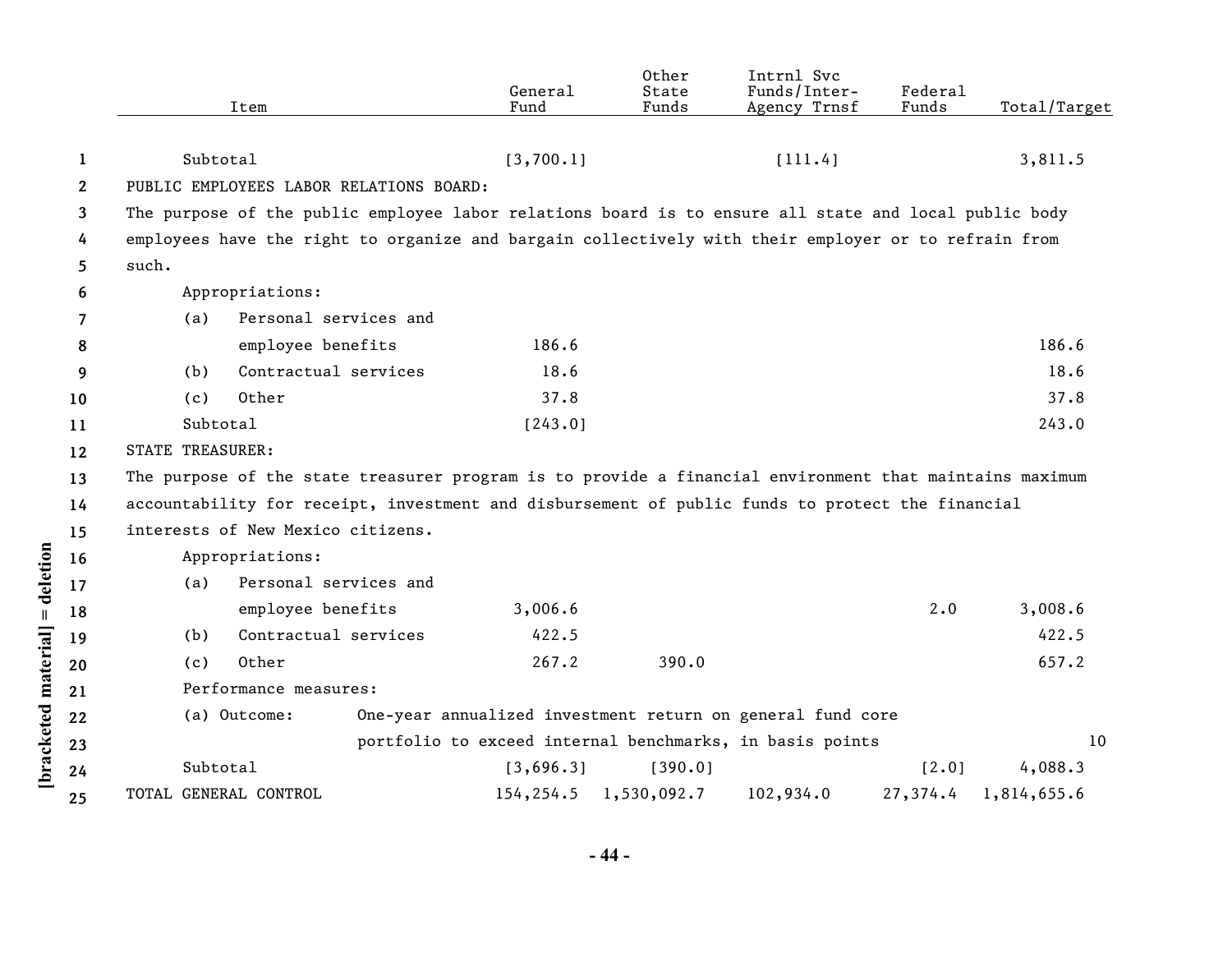|              |                          | Item                                                                                                      | General<br>Fund | Other<br>State<br>Funds  | Intrnl Svc<br>Funds/Inter-<br>Agency Trnsf | Federal<br>Funds | Total/Target |
|--------------|--------------------------|-----------------------------------------------------------------------------------------------------------|-----------------|--------------------------|--------------------------------------------|------------------|--------------|
|              |                          |                                                                                                           |                 |                          |                                            |                  |              |
| 1            |                          |                                                                                                           |                 | D. COMMERCE AND INDUSTRY |                                            |                  |              |
| $\mathbf{2}$ |                          | BOARD OF EXAMINERS FOR ARCHITECTS:                                                                        |                 |                          |                                            |                  |              |
| 3            |                          | (1) Architectural registration:                                                                           |                 |                          |                                            |                  |              |
| 4            |                          | The purpose of the architectural registration program is to regulate, through enforcement and licensing,  |                 |                          |                                            |                  |              |
| 5            |                          | the professional conduct of architects to protect the health, safety and welfare of the general public of |                 |                          |                                            |                  |              |
| 6            | the state.               |                                                                                                           |                 |                          |                                            |                  |              |
| 7            |                          | Appropriations:                                                                                           |                 |                          |                                            |                  |              |
| 8            | (a)                      | Personal services and                                                                                     |                 |                          |                                            |                  |              |
| 9            |                          | employee benefits                                                                                         |                 | 318.0                    |                                            |                  | 318.0        |
| 10           | (b)                      | Contractual services                                                                                      |                 | 11.0                     |                                            |                  | 11.0         |
| 11           | (c)                      | Other                                                                                                     |                 | 83.3                     |                                            |                  | 83.3         |
| 12           | Subtotal                 |                                                                                                           |                 | [412.3]                  |                                            |                  | 412.3        |
| 13           |                          | STATE ETHICS COMMISSION:                                                                                  |                 |                          |                                            |                  |              |
| 14           |                          | The purpose of the New Mexico ethics commission is to receive, investigate and adjudicate complaints      |                 |                          |                                            |                  |              |
| 15           |                          | against public officials, public employees, candidates, those subject to the Campaign Reporting Act,      |                 |                          |                                            |                  |              |
| 16           |                          | government contractors, lobbyists and lobbyists' employers and to ensure that public ethics laws are      |                 |                          |                                            |                  |              |
| 17           |                          | clear, comprehensive and effective.                                                                       |                 |                          |                                            |                  |              |
| 18           | (1)                      | Appropriations:                                                                                           |                 |                          |                                            |                  |              |
| 19           | (a)                      | Personal services and                                                                                     |                 |                          |                                            |                  |              |
| 20           |                          | employee benefits                                                                                         | 623.2           |                          |                                            |                  | 623.2        |
| 21           | (b)                      | Contractual services                                                                                      | 175.0           |                          |                                            |                  | 175.0        |
| 22           | (c)                      | Other                                                                                                     | 102.1           |                          |                                            |                  | 102.1        |
| 23           | Subtotal                 |                                                                                                           | [900.3]         |                          |                                            |                  | 900.3        |
| 24           | <b>BORDER AUTHORITY:</b> |                                                                                                           |                 |                          |                                            |                  |              |
| 25           |                          | (1) Border development:                                                                                   |                 |                          |                                            |                  |              |

**- 45 -** 

**[bracketed material] = deletion**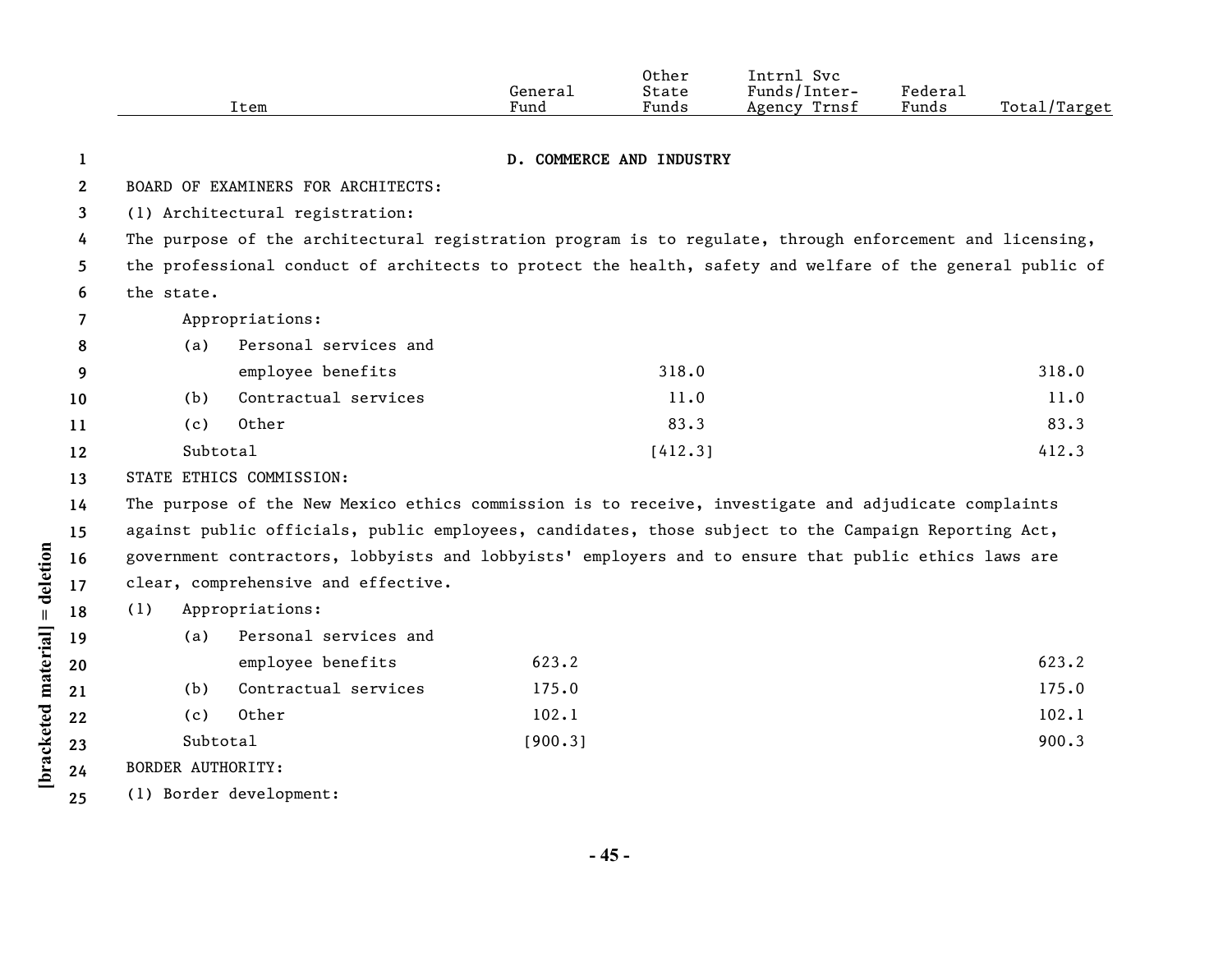|      |         | Other | Intrnl<br>Svc   |         |              |
|------|---------|-------|-----------------|---------|--------------|
|      | Genera⊥ | State | Funds/Inter-    | Federal |              |
| Item | Fund    | Funds | Trnsf<br>Agency | Funds   | Total/Target |

| 1            |                                                                    |                                                         |         | The purpose of the border authority is to encourage and foster trade development in the state by         |           |
|--------------|--------------------------------------------------------------------|---------------------------------------------------------|---------|----------------------------------------------------------------------------------------------------------|-----------|
| $\mathbf{2}$ |                                                                    |                                                         |         | developing port facilities and infrastructure at international ports of entry to attract new industries  |           |
| 3            |                                                                    |                                                         |         | and business to the New Mexico border and to assist industries, businesses and the traveling public in   |           |
| 4            | their efficient and effective use of ports and related facilities. |                                                         |         |                                                                                                          |           |
| 5.           | Appropriations:                                                    |                                                         |         |                                                                                                          |           |
| 6            | Personal services and<br>(a)                                       |                                                         |         |                                                                                                          |           |
| 7            | employee benefits                                                  | 390.7                                                   |         |                                                                                                          | 390.7     |
| 8            | Contractual services<br>(b)                                        | 9.5                                                     | 18.0    |                                                                                                          | 27.5      |
| 9            | Other<br>(c)                                                       | 10.3                                                    | 82.0    |                                                                                                          | 92.3      |
| 10           | Performance measures:                                              |                                                         |         |                                                                                                          |           |
| 11           | (a) Outcome:                                                       | Annual trade share of New Mexico ports within the west  |         |                                                                                                          |           |
| 12           |                                                                    | Texas and New Mexico region                             |         |                                                                                                          | 25%       |
| 13           | (b) Outcome:                                                       | Number of commercial and noncommercial vehicles passing |         |                                                                                                          |           |
| 14           |                                                                    | through New Mexico ports                                |         |                                                                                                          | 1,575,000 |
| 15           | Subtotal                                                           | [410.5]                                                 | [100.0] |                                                                                                          | 510.5     |
| 16           | TOURISM DEPARTMENT:                                                |                                                         |         |                                                                                                          |           |
| 17           | (1) Marketing and promotion:                                       |                                                         |         |                                                                                                          |           |
| 18           |                                                                    |                                                         |         | The purpose of the marketing and promotion program is to produce and provide collateral, editorial and   |           |
| 19           |                                                                    |                                                         |         | special events for the consumer and trade industry so they may increase their awareness of New Mexico as |           |
| 20           | a premier tourist destination.                                     |                                                         |         |                                                                                                          |           |
| 21           | Appropriations:                                                    |                                                         |         |                                                                                                          |           |
| 22           | Personal services and<br>(a)                                       |                                                         |         |                                                                                                          |           |
| 23           | employee benefits                                                  | 768.2                                                   |         |                                                                                                          | 768.2     |
| 24           | Contractual services<br>(b)                                        | 876.1                                                   |         |                                                                                                          | 876.1     |
| 25           | Other<br>(c)                                                       | 12,568.2                                                | 30.0    |                                                                                                          | 12,598.2  |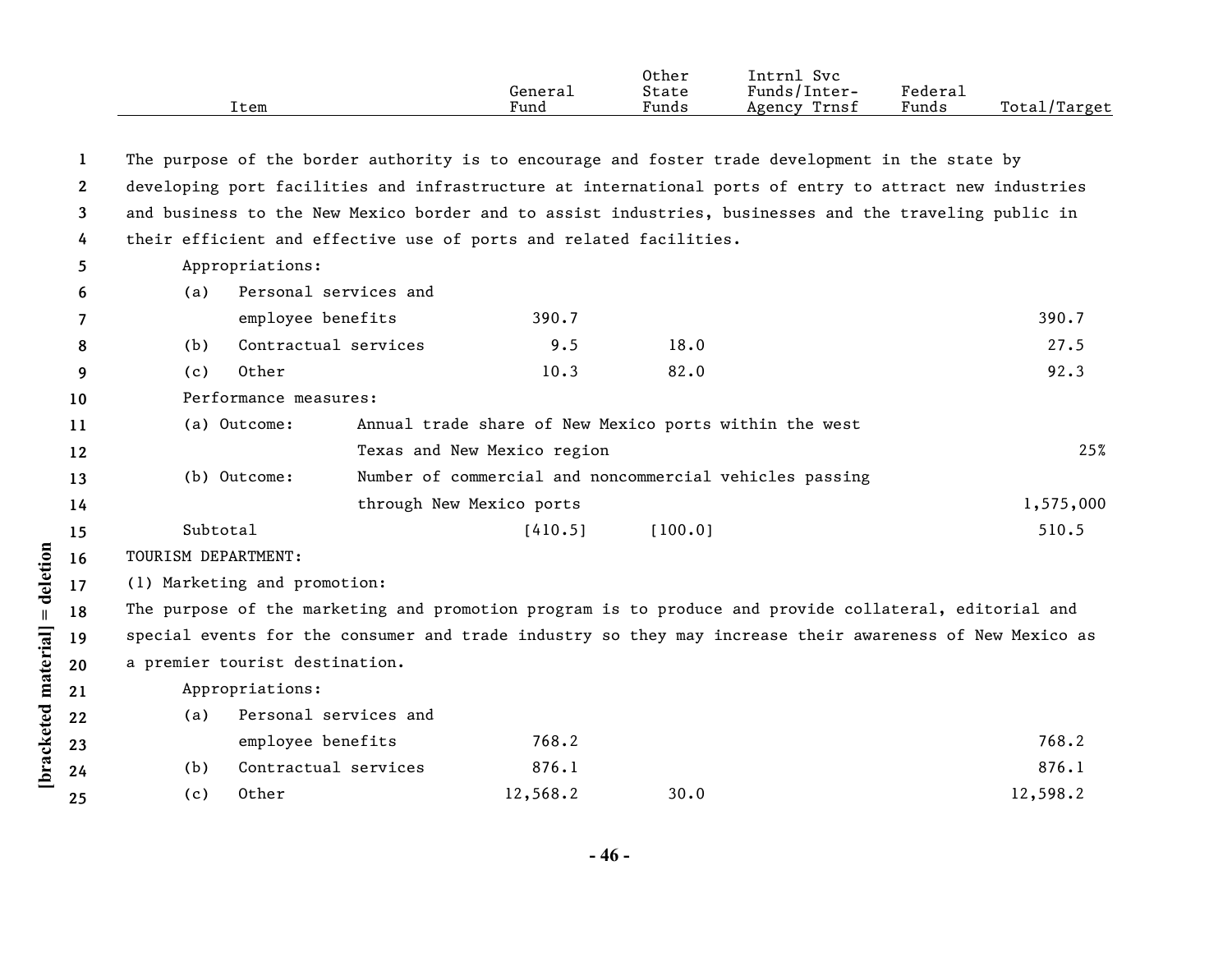|                | Item                                                                                                   |                       | General<br>Fund                                      | Other<br>State<br>Funds | Intrnl Svc<br>Funds/Inter-<br>Agency Trnsf               | Federal<br>Funds | Total/Target |
|----------------|--------------------------------------------------------------------------------------------------------|-----------------------|------------------------------------------------------|-------------------------|----------------------------------------------------------|------------------|--------------|
| 1              | Performance measures:                                                                                  |                       |                                                      |                         |                                                          |                  |              |
| $\mathbf{2}$   | (a) Outcome:                                                                                           |                       | Percent change in New Mexico leisure and hospitality |                         |                                                          |                  |              |
| 3              |                                                                                                        | employment            |                                                      |                         |                                                          |                  | $1\%$        |
| 4              | $(b)$ Output:                                                                                          |                       | Percent change in year-over-year visitor spending    |                         |                                                          |                  | $1\%$        |
| 5.             | (2) Tourism development:                                                                               |                       |                                                      |                         |                                                          |                  |              |
| 6              | The purpose of the tourism development program is to provide constituent services for communities,     |                       |                                                      |                         |                                                          |                  |              |
| $\overline{7}$ | regions and other entities so they may identify their needs and assistance can be provided to locate   |                       |                                                      |                         |                                                          |                  |              |
| 8              | resources to fill those needs, whether internal or external to the organization.                       |                       |                                                      |                         |                                                          |                  |              |
| 9              | Appropriations:                                                                                        |                       |                                                      |                         |                                                          |                  |              |
| 10             | (a)                                                                                                    | Personal services and |                                                      |                         |                                                          |                  |              |
| 11             |                                                                                                        | employee benefits     | 917.8                                                | 125.6                   |                                                          |                  | 1,043.4      |
| 12             | (b)                                                                                                    | Contractual services  | 2.0                                                  | $2 \cdot 2$             |                                                          |                  | 4.2          |
| 13             | Other<br>(c)                                                                                           |                       | 152.9                                                | 1,105.3                 |                                                          |                  | 1,258.2      |
| 14             | Performance measures:                                                                                  |                       |                                                      |                         |                                                          |                  |              |
| 15             | (a) Output:                                                                                            |                       | Number of entities participating in collaborative    |                         |                                                          |                  |              |
| 16             |                                                                                                        |                       |                                                      |                         | applications for the cooperative marketing grant program |                  | 140          |
| 17             | (3) New Mexico magazine:                                                                               |                       |                                                      |                         |                                                          |                  |              |
| 18             | The purpose of the New Mexico magazine program is to produce a monthly magazine and ancillary products |                       |                                                      |                         |                                                          |                  |              |
| 19             | for a state and global audience so the audience can learn about New Mexico from a cultural, historical |                       |                                                      |                         |                                                          |                  |              |
| 20             | and educational perspective.                                                                           |                       |                                                      |                         |                                                          |                  |              |
| 21             | Appropriations:                                                                                        |                       |                                                      |                         |                                                          |                  |              |
| 22             | (a)                                                                                                    | Personal services and |                                                      |                         |                                                          |                  |              |
| 23             |                                                                                                        | employee benefits     |                                                      | 996.9                   |                                                          |                  | 996.9        |
| 24             | (b)                                                                                                    | Contractual services  |                                                      | 830.0                   |                                                          |                  | 830.0        |
| 25             | Other<br>(c)                                                                                           |                       |                                                      | 1,405.0                 |                                                          |                  | 1,405.0      |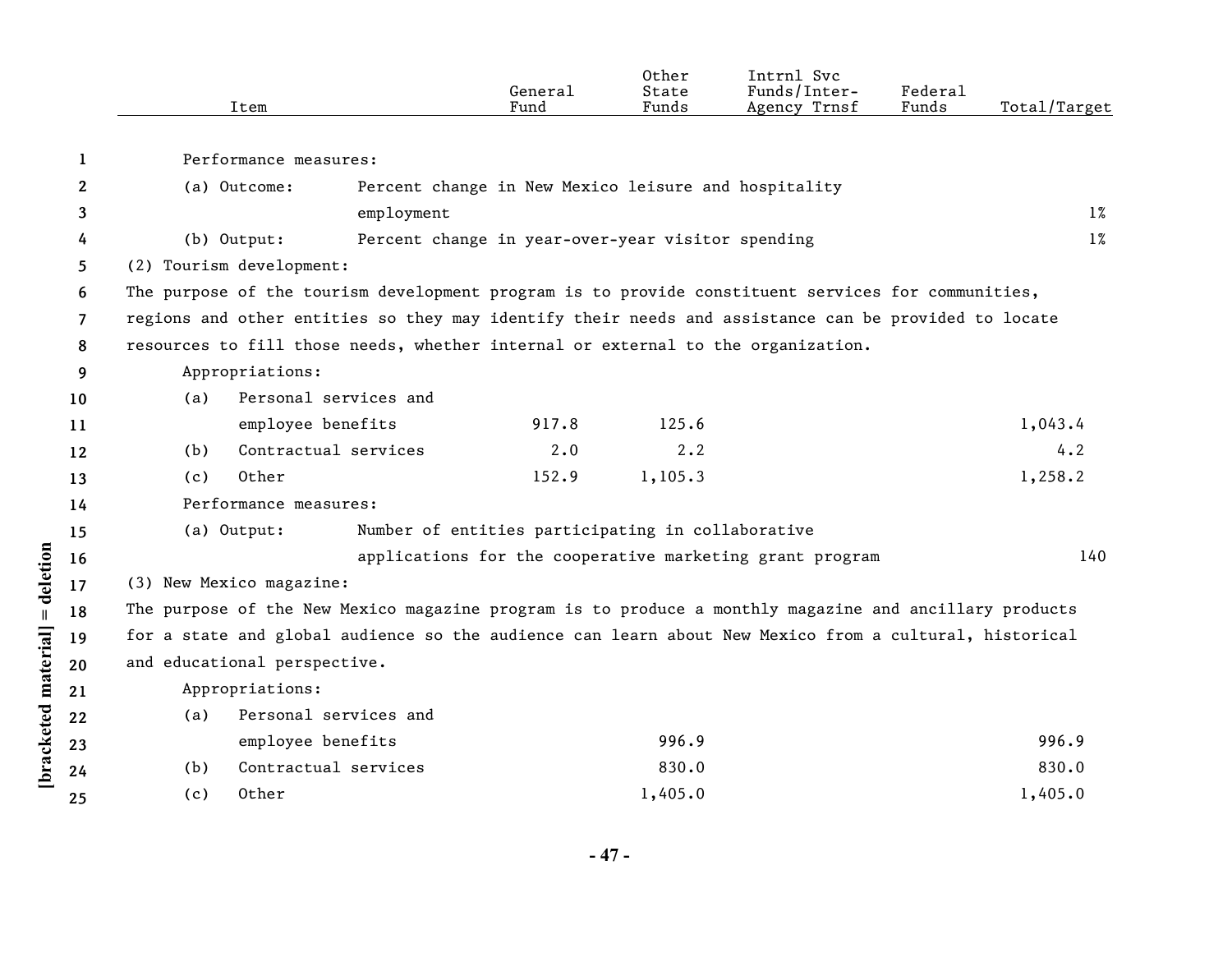|                       |                                                                                                           | Item                                                                                                      | General<br>Fund                             | Other<br>State<br>Funds | Intrnl Svc<br>Funds/Inter-<br>Agency Trnsf | Federal<br>Funds | Total/Target |
|-----------------------|-----------------------------------------------------------------------------------------------------------|-----------------------------------------------------------------------------------------------------------|---------------------------------------------|-------------------------|--------------------------------------------|------------------|--------------|
| 1                     |                                                                                                           | Performance measures:                                                                                     |                                             |                         |                                            |                  |              |
| $\mathbf{2}^{\prime}$ |                                                                                                           | (a) Output:                                                                                               | True adventure guide advertising revenue    |                         |                                            |                  | \$445,000    |
| 3                     |                                                                                                           | $(b)$ Output:                                                                                             | Advertising revenue per issue, in thousands |                         |                                            |                  | \$75         |
| 4                     | (4) Program support:                                                                                      |                                                                                                           |                                             |                         |                                            |                  |              |
| 5.                    |                                                                                                           | The purpose of program support is to provide administrative assistance to support the department's        |                                             |                         |                                            |                  |              |
| 6                     | programs and personnel so they may be successful in implementing and reaching their strategic initiatives |                                                                                                           |                                             |                         |                                            |                  |              |
| $\overline{7}$        | and maintaining full compliance with state rules and regulations.                                         |                                                                                                           |                                             |                         |                                            |                  |              |
| 8                     |                                                                                                           | Appropriations:                                                                                           |                                             |                         |                                            |                  |              |
| 9                     | (a)                                                                                                       | Personal services and                                                                                     |                                             |                         |                                            |                  |              |
| 10                    |                                                                                                           | employee benefits                                                                                         | 1,128.7                                     |                         |                                            |                  | 1,128.7      |
| 11                    | (b)                                                                                                       | Contractual services                                                                                      | 32.5                                        |                         |                                            |                  | 32.5         |
| 12                    | (c)                                                                                                       | Other                                                                                                     | 142.5                                       |                         |                                            |                  | 142.5        |
| 13                    | Subtotal                                                                                                  |                                                                                                           | [16, 588.9]                                 | [4, 495.0]              |                                            |                  | 21,083.9     |
| 14                    |                                                                                                           | ECONOMIC DEVELOPMENT DEPARTMENT:                                                                          |                                             |                         |                                            |                  |              |
| 15                    |                                                                                                           | (1) Economic development:                                                                                 |                                             |                         |                                            |                  |              |
| 16                    |                                                                                                           | The purpose of the economic development program is to assist communities in preparing for their role in   |                                             |                         |                                            |                  |              |
| 17                    |                                                                                                           | the new economy, focusing on high-quality job creation and improved infrastructure so New Mexicans can    |                                             |                         |                                            |                  |              |
| 18                    |                                                                                                           | increase their wealth and improve their quality of life.                                                  |                                             |                         |                                            |                  |              |
| 19                    |                                                                                                           | Appropriations:                                                                                           |                                             |                         |                                            |                  |              |
| 20                    | (a)                                                                                                       | Personal services and                                                                                     |                                             |                         |                                            |                  |              |
| 21                    |                                                                                                           | employee benefits                                                                                         | 1,791.9                                     |                         |                                            |                  | 1,791.9      |
| 22                    | (b)                                                                                                       | Contractual services                                                                                      | 1,540.0                                     |                         |                                            |                  | 1,540.0      |
| 23                    | (c)                                                                                                       | Other                                                                                                     | 5,947.7                                     |                         |                                            |                  | 5,947.7      |
| 24                    |                                                                                                           | The general fund appropriation to the economic development program of the economic development department |                                             |                         |                                            |                  |              |
| 25                    |                                                                                                           | in the other category includes five million dollars (\$5,000,000) for the development training fund.      |                                             |                         |                                            |                  |              |

[bracketed material] = deletion

**- 48 -**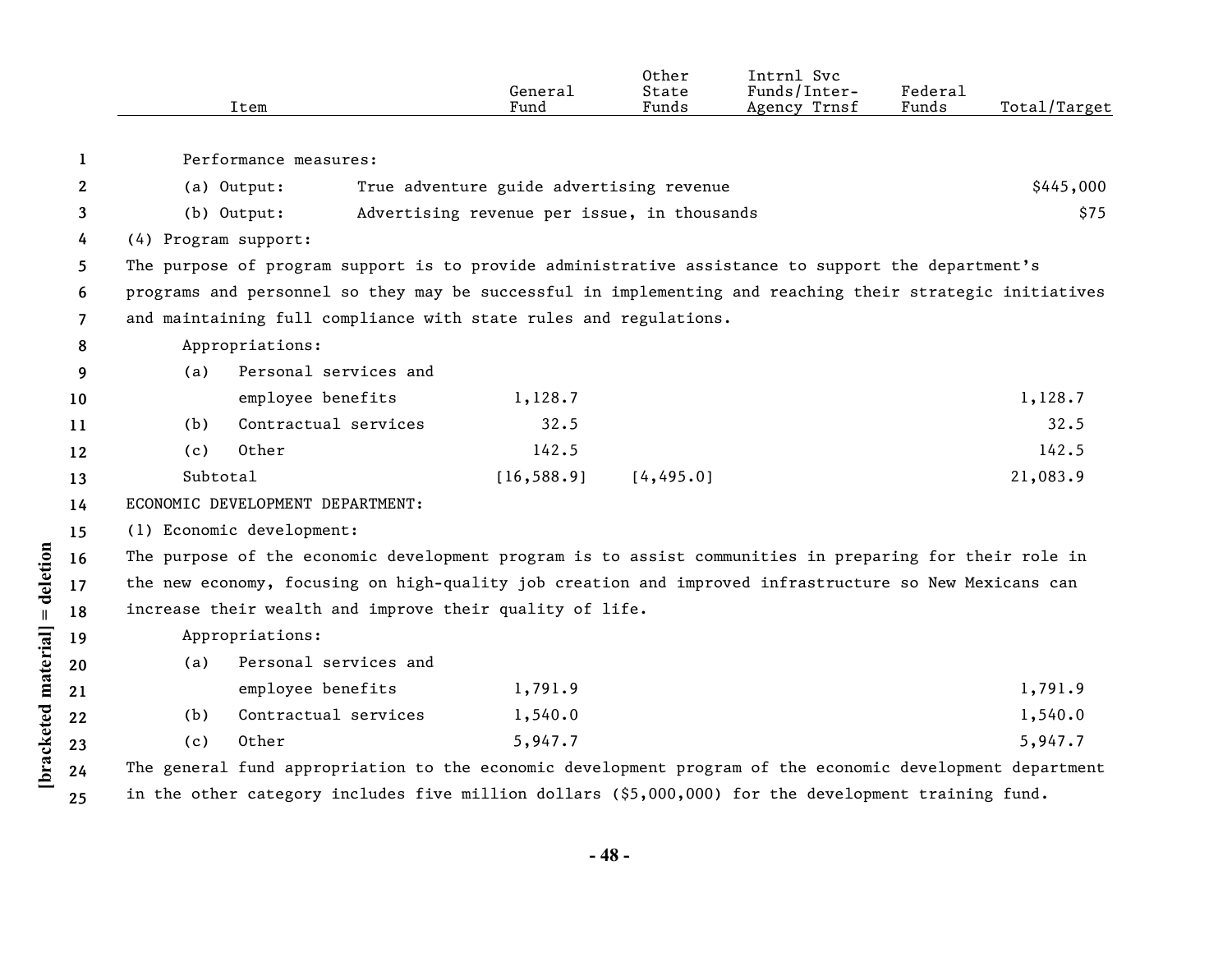|                       | Item                                                                                                    |                       | General<br>Fund                                     | Other<br>State<br>Funds | Intrnl Svc<br>Funds/Inter-<br>Agency Trnsf                | Federal<br>Funds | Total/Target |
|-----------------------|---------------------------------------------------------------------------------------------------------|-----------------------|-----------------------------------------------------|-------------------------|-----------------------------------------------------------|------------------|--------------|
| 1                     | Performance measures:                                                                                   |                       |                                                     |                         |                                                           |                  |              |
| $\mathbf{2}^{\prime}$ | (a) Outcome:                                                                                            |                       |                                                     |                         | Number of workers trained by the job training incentive   |                  |              |
| 3                     |                                                                                                         | program               |                                                     |                         |                                                           |                  | 2,000        |
| 4                     | (b) Outcome:                                                                                            |                       | Number of jobs created due to economic development  |                         |                                                           |                  |              |
| 5.                    |                                                                                                         | department efforts    |                                                     |                         |                                                           |                  | 4,000        |
| 6                     | (c) Outcome:                                                                                            |                       | Number of rural jobs created                        |                         |                                                           |                  | 1,320        |
| 7                     | (d) Output:                                                                                             |                       |                                                     |                         | Number of jobs created through the use of Local Economic  |                  |              |
| 8                     |                                                                                                         | Development Act funds |                                                     |                         |                                                           |                  | 3,000        |
| 9                     | (e) Outcome:                                                                                            |                       | Number of jobs created through business relocations |                         |                                                           |                  |              |
| 10                    |                                                                                                         |                       | facilitated by the New Mexico economic development  |                         |                                                           |                  |              |
| 11                    |                                                                                                         | partnership           |                                                     |                         |                                                           |                  | 2,000        |
| 12                    | $(2)$ Film:                                                                                             |                       |                                                     |                         |                                                           |                  |              |
| 13                    | The purpose of the film program is to maintain the core business for the film location services and     |                       |                                                     |                         |                                                           |                  |              |
| 14                    | stimulate growth in digital film media to maintain the economic vitality of New Mexico's film industry. |                       |                                                     |                         |                                                           |                  |              |
| 15                    | Appropriations:                                                                                         |                       |                                                     |                         |                                                           |                  |              |
| 16                    | (a)                                                                                                     | Personal services and |                                                     |                         |                                                           |                  |              |
| 17                    | employee benefits                                                                                       |                       | 680.8                                               |                         |                                                           |                  | 680.8        |
| 18                    | (b)                                                                                                     | Contractual services  | 53.4                                                |                         |                                                           |                  | 53.4         |
| 19                    | Other<br>(c)                                                                                            |                       | 78.9                                                |                         |                                                           |                  | 78.9         |
| 20                    | Performance measures:                                                                                   |                       |                                                     |                         |                                                           |                  |              |
| 21                    | (a) Outcome:                                                                                            |                       |                                                     |                         | Direct spending by film industry productions, in millions |                  | \$530        |
| 22                    | (3) Outdoor recreation:                                                                                 |                       |                                                     |                         |                                                           |                  |              |
| 23                    | Appropriations:                                                                                         |                       |                                                     |                         |                                                           |                  |              |
| 24                    | (a)                                                                                                     | Personal services and |                                                     |                         |                                                           |                  |              |
| 25                    | employee benefits                                                                                       |                       | 244.4                                               |                         |                                                           |                  | 244.4        |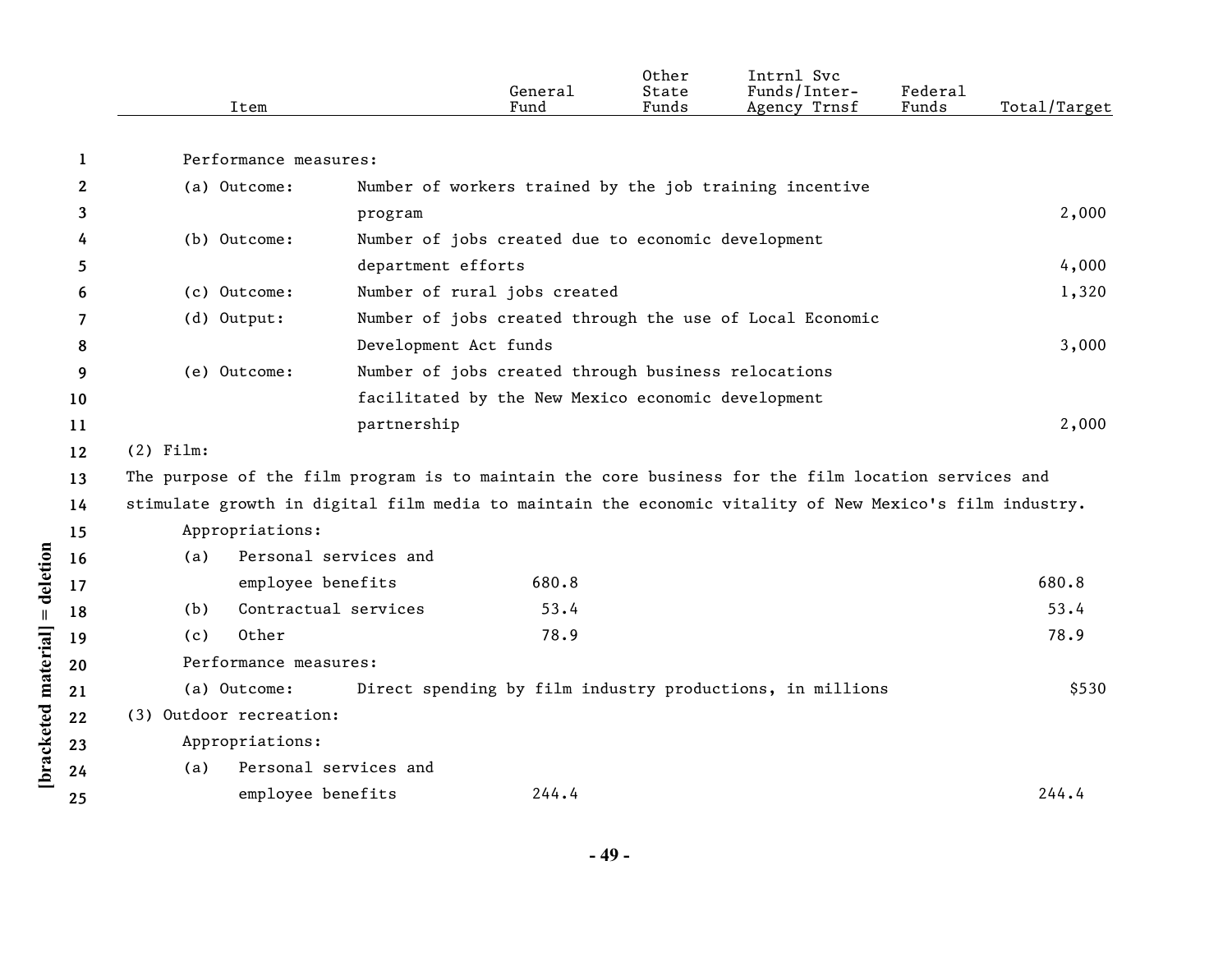|              |                      | Item                                                                                                      | General<br>Fund | Other<br>State<br>Funds | Intrnl Svc<br>Funds/Inter-<br>Agency Trnsf | Federal<br>Funds | Total/Target |
|--------------|----------------------|-----------------------------------------------------------------------------------------------------------|-----------------|-------------------------|--------------------------------------------|------------------|--------------|
|              |                      |                                                                                                           |                 |                         |                                            |                  |              |
| 1            | (b)                  | Contractual services                                                                                      | 25.0            |                         |                                            |                  | 25.0         |
| $\mathbf{2}$ | (c)                  | Other                                                                                                     | 209.4           |                         |                                            |                  | 209.4        |
| 3            |                      | The general fund appropriation to the outdoor recreation program of the economic development department   |                 |                         |                                            |                  |              |
| 4            |                      | in the other category includes one hundred thousand dollars (\$100,000) for the outdoor equity fund.      |                 |                         |                                            |                  |              |
| 5.           | (4) Program support: |                                                                                                           |                 |                         |                                            |                  |              |
| 6            |                      | The purpose of program support is to provide central direction to agency management processes and fiscal  |                 |                         |                                            |                  |              |
| 7            |                      | support to agency programs to ensure consistency, continuity and legal compliance.                        |                 |                         |                                            |                  |              |
| 8            |                      | Appropriations:                                                                                           |                 |                         |                                            |                  |              |
| 9            | (a)                  | Personal services and                                                                                     |                 |                         |                                            |                  |              |
| 10           |                      | employee benefits                                                                                         | 1,695.5         |                         |                                            |                  | 1,695.5      |
| 11           | (b)                  | Contractual services                                                                                      | 1,023.3         |                         |                                            |                  | 1,023.3      |
| 12           | (c)                  | Other                                                                                                     | 172.0           |                         |                                            |                  | 172.0        |
| 13           |                      | The general fund appropriation to program support of the economic development department in the           |                 |                         |                                            |                  |              |
| 14           |                      | contractual services category includes nine hundred thousand dollars (\$900,000) for the New Mexico       |                 |                         |                                            |                  |              |
| 15           |                      | economic development corporation.                                                                         |                 |                         |                                            |                  |              |
| 16           | Subtotal             |                                                                                                           | [13, 462.3]     |                         |                                            |                  | 13,462.3     |
| 17           |                      | REGULATION AND LICENSING DEPARTMENT:                                                                      |                 |                         |                                            |                  |              |
| 18           |                      | (1) Construction industries and manufactured housing:                                                     |                 |                         |                                            |                  |              |
| 19           |                      | The purpose of the construction industries and manufactured housing program is to provide code compliance |                 |                         |                                            |                  |              |
| 20           |                      | oversight; issue licenses, permits and citations; perform inspections; administer exams; process          |                 |                         |                                            |                  |              |
| 21           |                      | complaints; and enforce laws, rules and regulations relating to general construction and manufactured     |                 |                         |                                            |                  |              |
| 22           | housing standard.    |                                                                                                           |                 |                         |                                            |                  |              |
| 23           |                      | Appropriations:                                                                                           |                 |                         |                                            |                  |              |
| 24           | (a)                  | Personal services and                                                                                     |                 |                         |                                            |                  |              |
| 25           |                      | employee benefits                                                                                         | 7,948.2         | 20.5                    |                                            |                  | 7,968.7      |

[bracketed material] = deletion

**- 50 -**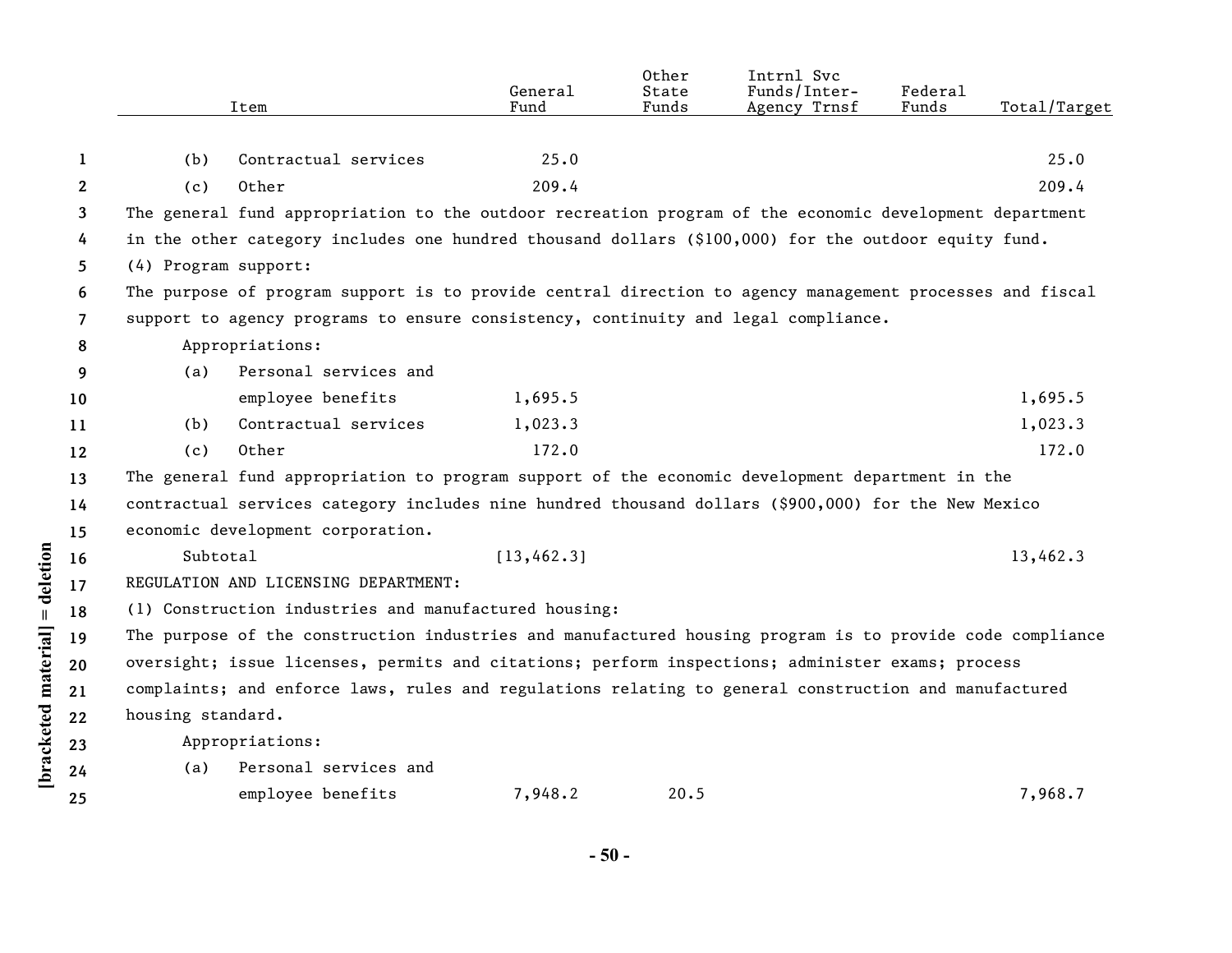|                |                                                                                                     | Item                                       |      | General<br>Fund | Other<br>State<br>Funds | Intrnl Svc<br>Funds/Inter-<br>Agency Trnsf                                                               | Federal<br>Funds | Total/Target |
|----------------|-----------------------------------------------------------------------------------------------------|--------------------------------------------|------|-----------------|-------------------------|----------------------------------------------------------------------------------------------------------|------------------|--------------|
|                |                                                                                                     |                                            |      |                 |                         |                                                                                                          |                  |              |
| 1              | (b)                                                                                                 | Contractual services                       |      | 473.0           | 50.3                    | 29.9                                                                                                     |                  | 553.2        |
| $\mathbf{2}$   | (c)                                                                                                 | Other                                      |      | 888.7           | 121.3                   | 170.1                                                                                                    | 25.0             | 1,205.1      |
| 3              | (d)                                                                                                 | Other financing uses                       |      |                 | 147.2                   |                                                                                                          |                  | 147.2        |
| 4              | Performance measures:                                                                               |                                            |      |                 |                         |                                                                                                          |                  |              |
| 5              |                                                                                                     | (a) Outcome:                               |      |                 |                         | Percent of commercial plans reviewed within ten working days                                             |                  | 92%          |
| 6              |                                                                                                     | (b) Outcome:                               |      |                 |                         | Percent of residential plans reviewed within five working                                                |                  |              |
| $\overline{7}$ |                                                                                                     |                                            | days |                 |                         |                                                                                                          |                  | 95%          |
| 8              | (2) Financial institutions:                                                                         |                                            |      |                 |                         |                                                                                                          |                  |              |
| 9              | The purpose of the financial institutions and securities program is to issue charters and licenses; |                                            |      |                 |                         |                                                                                                          |                  |              |
| 10             |                                                                                                     |                                            |      |                 |                         | perform examinations; investigate complaints; enforce laws, rules and regulations; and promote investor  |                  |              |
| 11             |                                                                                                     |                                            |      |                 |                         | protection and confidence so capital formation is maximized and a secure financial infrastructure is     |                  |              |
| 12             |                                                                                                     | available to support economic development. |      |                 |                         |                                                                                                          |                  |              |
| 13             |                                                                                                     | Appropriations:                            |      |                 |                         |                                                                                                          |                  |              |
| 14             | (a)                                                                                                 | Personal services and                      |      |                 |                         |                                                                                                          |                  |              |
| 15             |                                                                                                     | employee benefits                          |      | 398.2           | 1,369.2                 | 930.8                                                                                                    |                  | 2,698.2      |
| 16             | (b)                                                                                                 | Contractual services                       |      | 6.4             | 75.8                    |                                                                                                          |                  | 82.2         |
| 17             | (c)                                                                                                 | Other                                      |      | 33.7            | 484.4                   | 41.8                                                                                                     |                  | 559.9        |
| 18             | (d)                                                                                                 | Other financing uses                       |      |                 | 261.5                   | 455.7                                                                                                    |                  | 717.2        |
| 19             |                                                                                                     |                                            |      |                 |                         | The internal service funds/interagency transfers appropriations to the financial institutions program of |                  |              |
| 20             |                                                                                                     |                                            |      |                 |                         | the regulation and licensing department include nine hundred seventy-two thousand six hundred dollars    |                  |              |
| 21             |                                                                                                     |                                            |      |                 |                         | (\$972,600) from the mortgage regulatory fund for the general operations of the financial institutions   |                  |              |
| 22             | program.                                                                                            |                                            |      |                 |                         |                                                                                                          |                  |              |
| 23             |                                                                                                     |                                            |      |                 |                         | The internal service funds/interagency transfers appropriation to the financial institutions             |                  |              |
| 24             |                                                                                                     |                                            |      |                 |                         | program of the regulation and licensing department in the other financing uses category includes three   |                  |              |
| 25             |                                                                                                     |                                            |      |                 |                         | hundred thousand dollars (\$300,000) from the mortgage regulatory fund for the second judicial district  |                  |              |

[bracketed material] = deletion **[bracketed material] = deletion**

**- 51 -**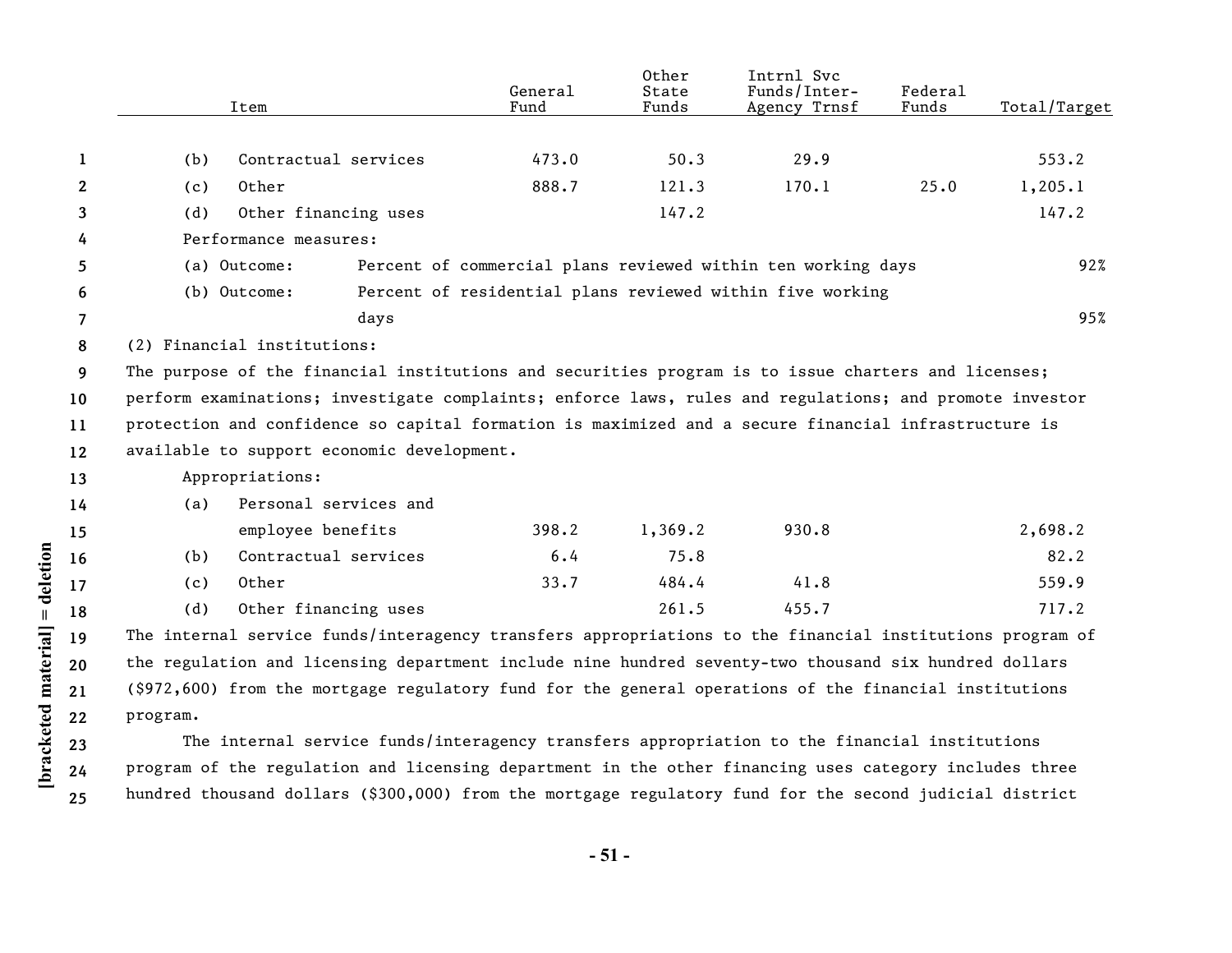|      |         | Other | $\sim$ $\sim$<br>Svc<br>lntrn. |                     |                   |
|------|---------|-------|--------------------------------|---------------------|-------------------|
|      | General | State | Funds/<br>/lnter-              | Federa <sub>1</sub> |                   |
| ltem | Fund    | Funds | Trnsf<br>Agency                | Funds               | Total,<br>'Target |

**1** court for foreclosure settlement mediation.

**2 3 4 5** The internal service funds/interagency transfers appropriations to the financial institutions program of the regulation and licensing department in the other financing uses category include one hundred fifty-five thousand seven hundred dollars (\$155,700) from the mortgage regulatory fund for the thirteenth judicial district court for foreclosure settlement mediation.

**6** (3) Alcohol and gaming:

**7 8 9** The purpose of the alcohol and gaming program is to regulate the sale, service and public consumption of alcoholic beverages and, in cooperation with the department of public safety, enforce the Liquor Control Act to protect the health, safety and welfare of the citizens of and visitors to New Mexico.

## **10** Appropriations:

| (a) | Personal services and |         |       |         |  |
|-----|-----------------------|---------|-------|---------|--|
|     | employee benefits     | 1,012.7 | 150.0 | 1,162.7 |  |
|     | Contractual services  | 13.3    |       | 13.3    |  |

- (c) Other 127.1 50.0 127.1 50.0
- Performance measures:

## (a) Outcome: Number of days to issue a restaurant beer and wine liquor license 120

(4) Securities:

**[bracketed material] = deletion**

[bracketed material] = deletion

The purpose of the securities program is to protect the integrity of the capital markets in New Mexico by setting standards for licensed professionals, investigating complaints, educating the public and enforcing the law.

Appropriations:

| (a)  | Personal services and |       |       |         |  |  |
|------|-----------------------|-------|-------|---------|--|--|
|      | employee benefits     | 468.2 | 925.4 | 1,393.6 |  |  |
| (b). | Contractual services  | 4.0   | 70.0  | 74.0    |  |  |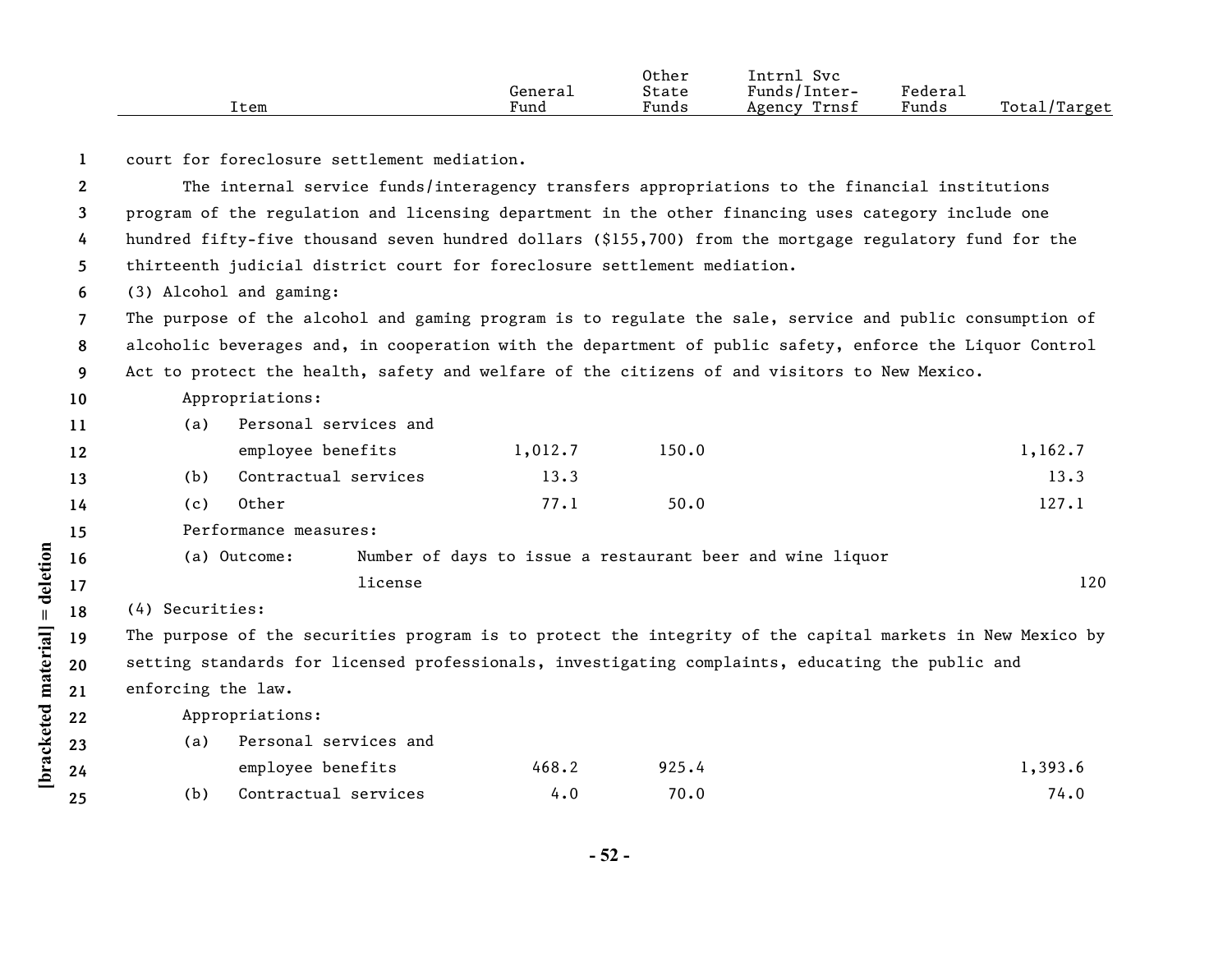|              |                      | Item                                                                                                     | General<br>Fund | Other<br>State<br>Funds | Intrnl Svc<br>Funds/Inter-<br>Agency Trnsf | Federal<br>Funds | Total/Target |
|--------------|----------------------|----------------------------------------------------------------------------------------------------------|-----------------|-------------------------|--------------------------------------------|------------------|--------------|
| 1            | (c)                  | Other                                                                                                    | 50.0            | 333.4                   |                                            |                  | 383.4        |
| $\mathbf{2}$ | (d)                  | Other financing uses                                                                                     |                 | 252.2                   |                                            |                  | 252.2        |
| 3            |                      | Performance measures:                                                                                    |                 |                         |                                            |                  |              |
| 4            |                      | (a) Output:<br>Monies awarded or recovered through criminal or                                           |                 |                         |                                            |                  |              |
| 5            |                      | administrative prosecutions or settlements                                                               |                 |                         |                                            |                  | \$250.0      |
| 6            |                      | (5) Boards and commissions:                                                                              |                 |                         |                                            |                  |              |
| 7            |                      | Appropriations:                                                                                          |                 |                         |                                            |                  |              |
| 8            | (a)                  | Personal services and                                                                                    |                 |                         |                                            |                  |              |
| 9            |                      | employee benefits                                                                                        | 246.9           |                         | 5,894.1                                    |                  | 6, 141.0     |
| 10           | (b)                  | Contractual services                                                                                     | 30.0            | 562.7                   |                                            |                  | 592.7        |
| 11           | (c)                  | Other                                                                                                    | 154.2           | 1,616.0                 |                                            |                  | 1,770.2      |
| 12           | (d)                  | Other financing uses                                                                                     |                 | 2,123.5                 |                                            |                  | 2,123.5      |
| 13           | (6) Program support: |                                                                                                          |                 |                         |                                            |                  |              |
| 14           |                      | The purpose of program support is to provide leadership and centralized direction, financial management, |                 |                         |                                            |                  |              |
| 15           |                      | information systems support and human resources support for all agency organizations in compliance with  |                 |                         |                                            |                  |              |
| 16           |                      | governing regulations, statutes and procedures so they can license qualified applicants, verify          |                 |                         |                                            |                  |              |
| 17           |                      | compliance with statutes and resolve or mediate consumer complaints.                                     |                 |                         |                                            |                  |              |
| 18           |                      | Appropriations:                                                                                          |                 |                         |                                            |                  |              |
| 19           | (a)                  | Personal services and                                                                                    |                 |                         |                                            |                  |              |
| 20           |                      | employee benefits                                                                                        | 997.6           |                         | 1,819.3                                    |                  | 2,816.9      |
| 21           | (b)                  | Contractual services                                                                                     | 26.1            |                         | 514.6                                      |                  | 540.7        |
| 22           | (c)                  | Other                                                                                                    | 133.2           |                         | 600.6                                      |                  | 733.8        |
| 23           | Subtotal             |                                                                                                          | [12, 961.5]     | [8, 613.4]              | [10, 456.9]                                | [25.0]           | 32,056.8     |
| 24           |                      | PUBLIC REGULATION COMMISSION:                                                                            |                 |                         |                                            |                  |              |
| 25           |                      | (1) Policy and regulation:                                                                               |                 |                         |                                            |                  |              |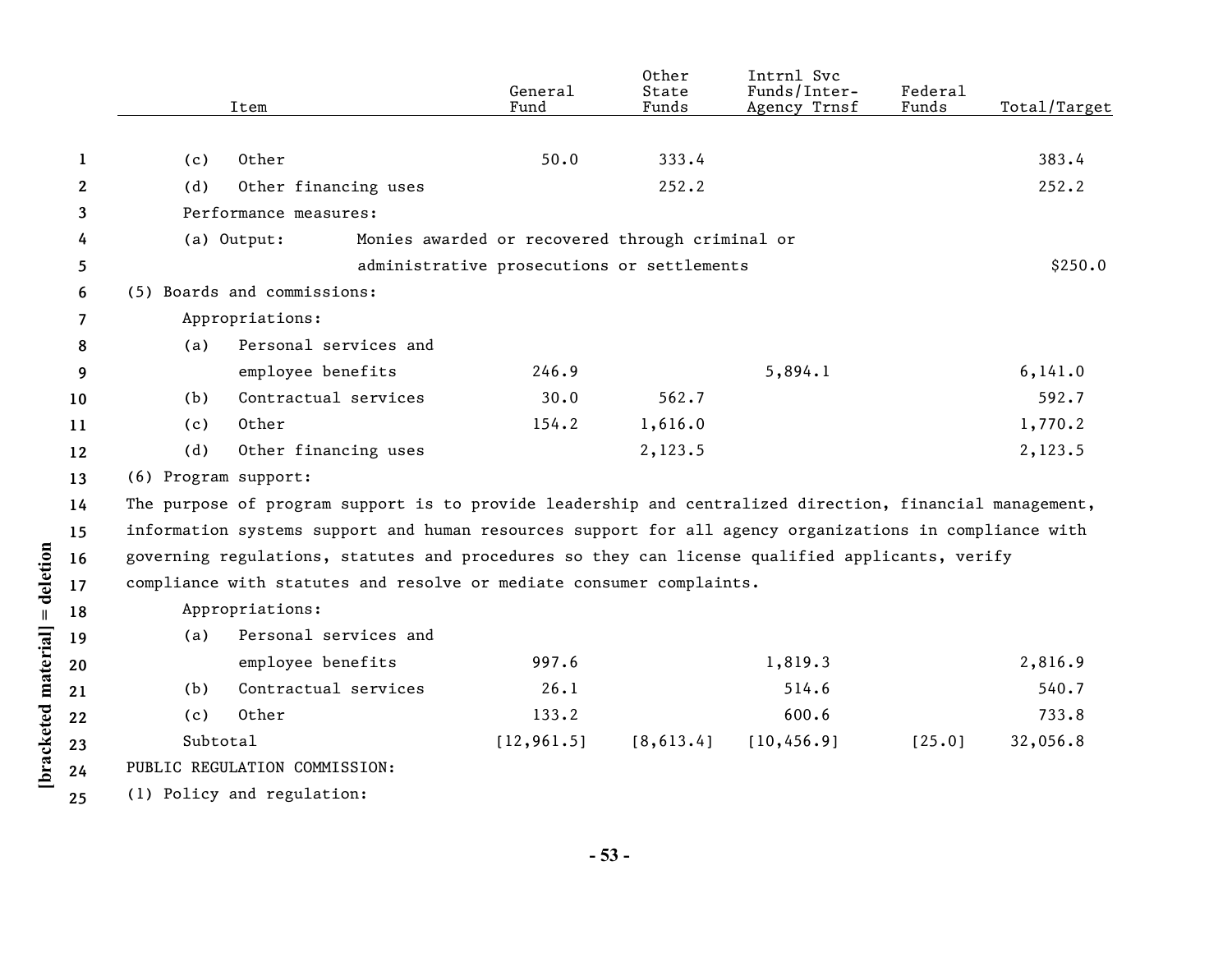|      |         | Other | lntrni<br>Svc   |         |                   |
|------|---------|-------|-----------------|---------|-------------------|
|      | General | State | Funds/Inter-    | Federai |                   |
| ltem | Fund    | Funds | Trnsf<br>Agency | Funds   | Total,<br>'Target |

| 1                                                  |                      |                                                                                                           | The purpose of the policy and regulation program is to fulfill the constitutional and legislative |       |       |         |
|----------------------------------------------------|----------------------|-----------------------------------------------------------------------------------------------------------|---------------------------------------------------------------------------------------------------|-------|-------|---------|
| $\mathbf{2}$                                       |                      | mandates regarding regulated industries through rulemaking, adjudications and policy initiatives to       |                                                                                                   |       |       |         |
| 3                                                  |                      | ensure the provisions of adequate and reliable services at fair, just and reasonable rates so the         |                                                                                                   |       |       |         |
| 4                                                  |                      | interests of the consumers and regulated industries are balanced to promote and protect the public        |                                                                                                   |       |       |         |
| 5                                                  | interest.            |                                                                                                           |                                                                                                   |       |       |         |
| 6                                                  |                      | Appropriations:                                                                                           |                                                                                                   |       |       |         |
| 7                                                  | (a)                  | Personal services and                                                                                     |                                                                                                   |       |       |         |
| 8                                                  |                      | employee benefits                                                                                         | 7,057.9                                                                                           | 274.1 |       | 7,332.0 |
| 9                                                  | (b)                  | Contractual services                                                                                      | 362.9                                                                                             |       |       | 362.9   |
| 10                                                 | (c)                  | Other                                                                                                     | 730.4                                                                                             |       | 5.0   | 735.4   |
| 11                                                 | (2) Public safety:   |                                                                                                           |                                                                                                   |       |       |         |
| 12                                                 |                      | The purpose of the public safety program is to provide services and resources to the appropriate entities |                                                                                                   |       |       |         |
| 13                                                 |                      | to enhance their ability to protect the public from fire and pipeline hazards and other risk as assigned  |                                                                                                   |       |       |         |
| 14                                                 |                      | to the public regulation commission.                                                                      |                                                                                                   |       |       |         |
| 15                                                 |                      |                                                                                                           |                                                                                                   |       |       |         |
|                                                    |                      | Appropriations:                                                                                           |                                                                                                   |       |       |         |
|                                                    | (a)                  | Personal services and                                                                                     |                                                                                                   |       |       |         |
|                                                    |                      | employee benefits                                                                                         |                                                                                                   | 619.7 | 630.0 | 1,249.7 |
|                                                    | (b)                  | Contractual services                                                                                      |                                                                                                   | 77.7  |       | 77.7    |
|                                                    | (c)                  | Other                                                                                                     | 65.2                                                                                              | 124.3 | 120.0 | 309.5   |
|                                                    | (3) Program support: |                                                                                                           |                                                                                                   |       |       |         |
|                                                    |                      | The purpose of program support is to provide administrative support and direction to ensure consistency,  |                                                                                                   |       |       |         |
|                                                    |                      | compliance, financial integrity and fulfillment of the agency mission.                                    |                                                                                                   |       |       |         |
|                                                    |                      | Appropriations:                                                                                           |                                                                                                   |       |       |         |
| 16<br>17<br>18<br>19<br>20<br>21<br>22<br>23<br>24 | (a)                  | Personal services and                                                                                     |                                                                                                   |       |       |         |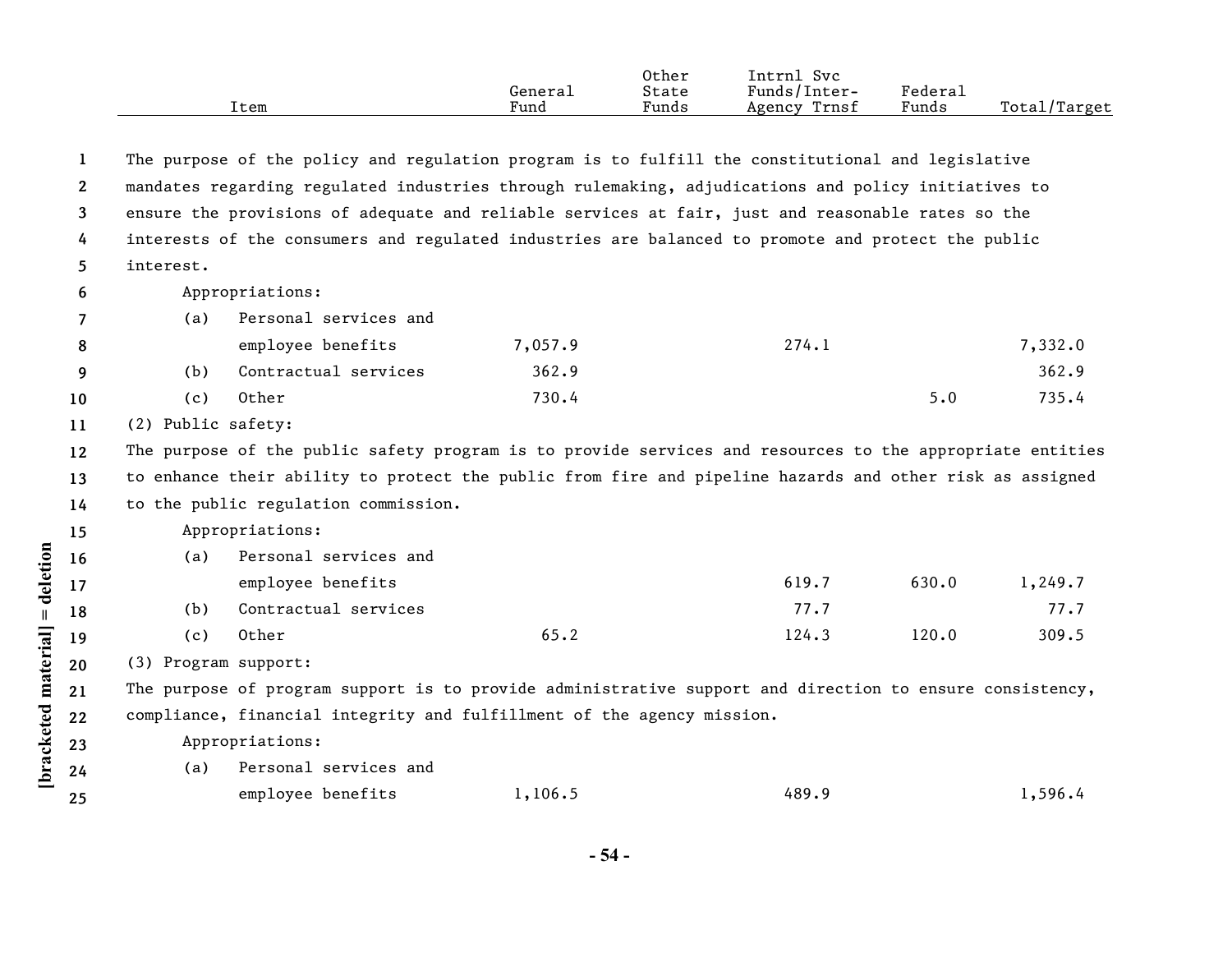|              |                                                                                                   | Item                                                                                                    | General<br>Fund | Other<br>State<br>Funds | Intrnl Svc<br>Funds/Inter-<br>Agency Trnsf | Federal<br>Funds | Total/Target |  |
|--------------|---------------------------------------------------------------------------------------------------|---------------------------------------------------------------------------------------------------------|-----------------|-------------------------|--------------------------------------------|------------------|--------------|--|
|              |                                                                                                   |                                                                                                         |                 |                         |                                            |                  |              |  |
| 1            | (b)                                                                                               | Contractual services                                                                                    | 24.8            |                         |                                            |                  | 24.8         |  |
| $\mathbf{2}$ | (c)                                                                                               | Other                                                                                                   | 120.4           |                         |                                            |                  | 120.4        |  |
| 3            | Subtotal                                                                                          |                                                                                                         | [9, 468.1]      |                         | [1, 585.7]                                 | [755.0]          | 11,808.8     |  |
| 4            |                                                                                                   | OFFICE OF SUPERINTENDENT OF INSURANCE:                                                                  |                 |                         |                                            |                  |              |  |
| 5            |                                                                                                   | (1) Insurance policy:                                                                                   |                 |                         |                                            |                  |              |  |
| 6            | The purpose of the insurance policy program is to ensure easy public access to reliable insurance |                                                                                                         |                 |                         |                                            |                  |              |  |
| 7            |                                                                                                   | products that meet consumers' needs and are underwritten by dependable, reputable, financially sound    |                 |                         |                                            |                  |              |  |
| 8            |                                                                                                   | companies that charge fair rates and are represented by trustworthy, qualified agent, while promoting a |                 |                         |                                            |                  |              |  |
| 9            |                                                                                                   | positive competitive business climate.                                                                  |                 |                         |                                            |                  |              |  |
| 10           |                                                                                                   | Appropriations:                                                                                         |                 |                         |                                            |                  |              |  |
| 11           | (a)                                                                                               | Personal services and                                                                                   |                 |                         |                                            |                  |              |  |
| 12           |                                                                                                   | employee benefits                                                                                       |                 | 1,787.8                 | 6,814.7                                    |                  | 8,602.5      |  |
| 13           | (b)                                                                                               | Contractual services                                                                                    |                 | 879.0                   | 327.9                                      |                  | 1,206.9      |  |
| 14           | (c)                                                                                               | Other                                                                                                   |                 | 477.5                   | 799.2                                      |                  | 1,276.7      |  |
| 15           | (d)                                                                                               | Other financing uses                                                                                    |                 | 616.8                   |                                            |                  | 616.8        |  |
| 16           |                                                                                                   | (2) Patient's compensation fund:                                                                        |                 |                         |                                            |                  |              |  |
| 17           |                                                                                                   | Appropriations:                                                                                         |                 |                         |                                            |                  |              |  |
| 18           | (a)                                                                                               | Personal services and                                                                                   |                 |                         |                                            |                  |              |  |
| 19           |                                                                                                   | employee benefits                                                                                       |                 | 171.9                   |                                            |                  | 171.9        |  |
| 20           | (b)                                                                                               | Contractual services                                                                                    |                 | 596.2                   |                                            |                  | 596.2        |  |
| 21           | (c)                                                                                               | Other                                                                                                   |                 | 27,615.2                |                                            |                  | 27,615.2     |  |
| 22           | (d)                                                                                               | Other financing uses                                                                                    |                 | 816.5                   |                                            |                  | 816.5        |  |
| 23           |                                                                                                   | (3) Special revenues:                                                                                   |                 |                         |                                            |                  |              |  |
| 24           |                                                                                                   | Appropriations:                                                                                         |                 |                         |                                            |                  |              |  |
| 25           | (a)                                                                                               | Other financing uses                                                                                    |                 | 6,640.8                 |                                            |                  | 6,640.8      |  |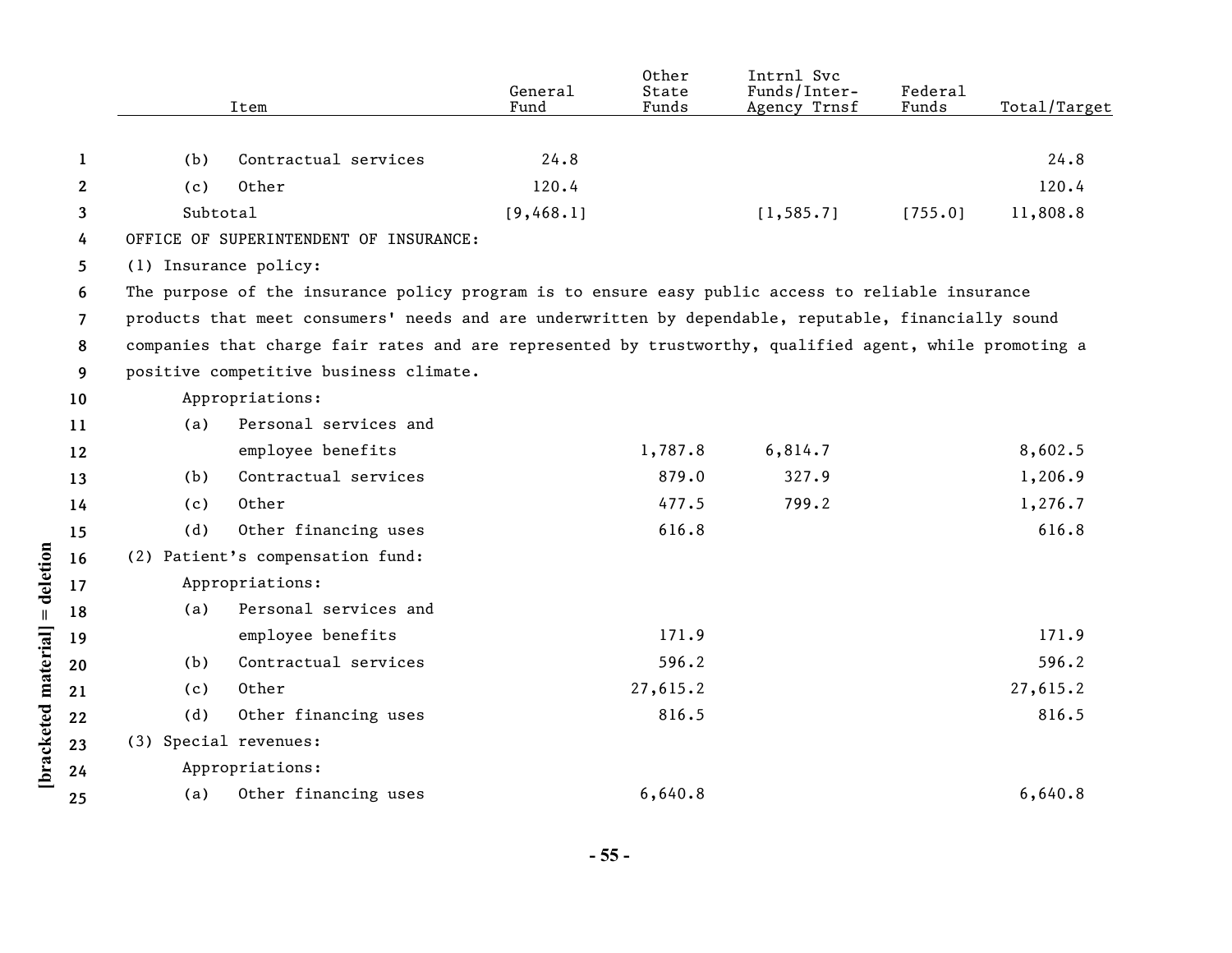|                    |              | Item                                                                                                  | General<br>Fund                                                                                          | Other<br>State<br>Funds | Intrnl Svc<br>Funds/Inter-<br>Agency Trnsf | <b>Federal</b><br>Funds | Total/Target |  |  |
|--------------------|--------------|-------------------------------------------------------------------------------------------------------|----------------------------------------------------------------------------------------------------------|-------------------------|--------------------------------------------|-------------------------|--------------|--|--|
|                    |              |                                                                                                       |                                                                                                          |                         |                                            |                         |              |  |  |
|                    | 1            | Subtotal                                                                                              |                                                                                                          | [39,601.7]              | [7, 941.8]                                 |                         | 47,543.5     |  |  |
|                    | $\mathbf{2}$ | MEDICAL BOARD:                                                                                        |                                                                                                          |                         |                                            |                         |              |  |  |
|                    | 3            | (1) Licensing and certification:                                                                      |                                                                                                          |                         |                                            |                         |              |  |  |
|                    | 4            |                                                                                                       | The purpose of the licensing and certification program is to provide regulation and licensure to         |                         |                                            |                         |              |  |  |
|                    | 5.           |                                                                                                       | healthcare providers regulated by the New Mexico medical board and to ensure competent and ethical       |                         |                                            |                         |              |  |  |
|                    | 6            | medical care to consumers.                                                                            |                                                                                                          |                         |                                            |                         |              |  |  |
|                    | 7            | Appropriations:                                                                                       |                                                                                                          |                         |                                            |                         |              |  |  |
|                    | 8            | Personal services and<br>(a)                                                                          |                                                                                                          |                         |                                            |                         |              |  |  |
|                    | 9            | employee benefits                                                                                     |                                                                                                          | 1,490.4                 |                                            |                         | 1,490.4      |  |  |
|                    | 10           | Contractual services<br>(b)                                                                           |                                                                                                          | 437.0                   |                                            |                         | 437.0        |  |  |
|                    | 11           | Other<br>(c)                                                                                          |                                                                                                          | 409.5                   |                                            |                         | 409.5        |  |  |
|                    | 12           | Performance measures:                                                                                 |                                                                                                          |                         |                                            |                         |              |  |  |
|                    | 13           | (a) Output:                                                                                           | Number of triennial physician licenses issued or renewed                                                 |                         |                                            |                         | 4,200        |  |  |
|                    | 14           | $(b)$ Output:                                                                                         | Number of biennial physician assistant licenses issued or                                                |                         |                                            |                         |              |  |  |
|                    | 15           |                                                                                                       | renewed                                                                                                  |                         |                                            |                         | 600          |  |  |
|                    | 16           | (c) Explanatory:                                                                                      | Number of licensees contacted regarding high-risk                                                        |                         |                                            |                         |              |  |  |
| = deletion         | 17           |                                                                                                       | prescribing and prescribing monitoring program compliance,                                               |                         |                                            |                         |              |  |  |
|                    | 18           |                                                                                                       | based on the board of pharmacy prescription monitoring                                                   |                         |                                            |                         |              |  |  |
|                    | 19           |                                                                                                       | program reports                                                                                          |                         |                                            |                         |              |  |  |
|                    | 20           | Subtotal                                                                                              |                                                                                                          | [2, 336.9]              |                                            |                         | 2,336.9      |  |  |
|                    | 21           | <b>BOARD OF NURSING:</b>                                                                              |                                                                                                          |                         |                                            |                         |              |  |  |
|                    | 22           | (1) Licensing and certification:                                                                      |                                                                                                          |                         |                                            |                         |              |  |  |
| bracketed material | 23           |                                                                                                       | The purpose of the licensing and certification program is to provide regulations to nurses, hemodialysis |                         |                                            |                         |              |  |  |
|                    | 24           | technicians, medication aides and their education and training programs so they provide competent and |                                                                                                          |                         |                                            |                         |              |  |  |
|                    | 25           | professional healthcare services to consumers.                                                        |                                                                                                          |                         |                                            |                         |              |  |  |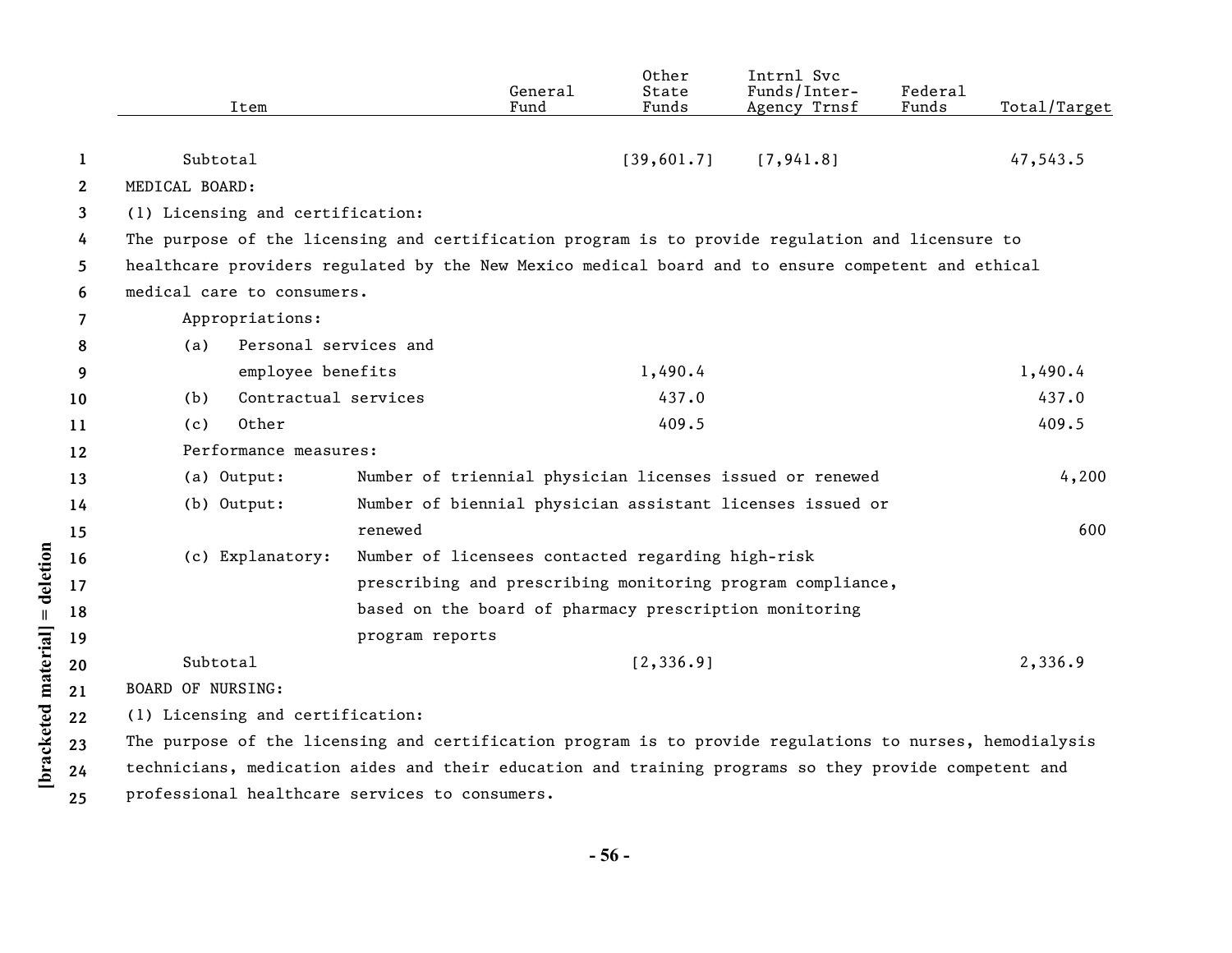| 1<br>Appropriations:<br>$\boldsymbol{2}$<br>Personal services and<br>(a)<br>employee benefits<br>1,805.4<br>3<br>Contractual services<br>56.0<br>(b)<br>4<br>750.2<br>200.0<br>Other<br>5<br>(c)<br>50.0<br>Other financing uses<br>(d)<br>6<br>Performance measures:<br>7<br>(a) Explanatory:<br>Number of registered nurse licenses active on June 30<br>8<br>(b) Output:<br>Number of advanced practice nurses contacted regarding<br>9<br>high-risk prescribing and prescription monitoring program<br>10<br>compliance, based on the pharmacy board's prescription<br>11<br>12<br>monitoring program reports<br>Subtotal<br>[2,661.6]<br>[200.0]<br>13<br>NEW MEXICO STATE FAIR:<br>14<br>The purpose of the state fair program is to promote the New Mexico state fair as a year-round operation<br>15<br>= deletion<br>with venues, events and facilities that provide for greater use of the assets of the agency.<br>16<br>Appropriations:<br>17<br>Personal services and<br>(a)<br>18<br>bracketed material<br>employee benefits<br>6, 150.2<br>51.5<br>19<br>2,604.5<br>Contractual services<br>3.5<br>(b)<br>20<br>Other<br>20.0<br>3,186.9<br>(c)<br>21<br>Performance measures:<br>22<br>Number of paid attendees at annual state fair event<br>(a) Output:<br>23<br>Subtotal<br>[75.0]<br>[11, 941.6]<br>24<br>STATE BOARD OF LICENSURE FOR PROFESSIONAL |    | Item |  | General<br>Fund | Other<br>State<br>Funds | Intrnl Svc<br>Funds/Inter-<br>Agency Trnsf | Federal<br>Funds | Total/Target |  |
|-------------------------------------------------------------------------------------------------------------------------------------------------------------------------------------------------------------------------------------------------------------------------------------------------------------------------------------------------------------------------------------------------------------------------------------------------------------------------------------------------------------------------------------------------------------------------------------------------------------------------------------------------------------------------------------------------------------------------------------------------------------------------------------------------------------------------------------------------------------------------------------------------------------------------------------------------------------------------------------------------------------------------------------------------------------------------------------------------------------------------------------------------------------------------------------------------------------------------------------------------------------------------------------------------------------------------------------------------------------------------|----|------|--|-----------------|-------------------------|--------------------------------------------|------------------|--------------|--|
|                                                                                                                                                                                                                                                                                                                                                                                                                                                                                                                                                                                                                                                                                                                                                                                                                                                                                                                                                                                                                                                                                                                                                                                                                                                                                                                                                                         |    |      |  |                 |                         |                                            |                  |              |  |
|                                                                                                                                                                                                                                                                                                                                                                                                                                                                                                                                                                                                                                                                                                                                                                                                                                                                                                                                                                                                                                                                                                                                                                                                                                                                                                                                                                         |    |      |  |                 |                         |                                            |                  |              |  |
|                                                                                                                                                                                                                                                                                                                                                                                                                                                                                                                                                                                                                                                                                                                                                                                                                                                                                                                                                                                                                                                                                                                                                                                                                                                                                                                                                                         |    |      |  |                 |                         |                                            |                  | 1,805.4      |  |
|                                                                                                                                                                                                                                                                                                                                                                                                                                                                                                                                                                                                                                                                                                                                                                                                                                                                                                                                                                                                                                                                                                                                                                                                                                                                                                                                                                         |    |      |  |                 |                         |                                            |                  | 56.0         |  |
|                                                                                                                                                                                                                                                                                                                                                                                                                                                                                                                                                                                                                                                                                                                                                                                                                                                                                                                                                                                                                                                                                                                                                                                                                                                                                                                                                                         |    |      |  |                 |                         |                                            |                  | 950.2        |  |
|                                                                                                                                                                                                                                                                                                                                                                                                                                                                                                                                                                                                                                                                                                                                                                                                                                                                                                                                                                                                                                                                                                                                                                                                                                                                                                                                                                         |    |      |  |                 |                         |                                            |                  | 50.0         |  |
|                                                                                                                                                                                                                                                                                                                                                                                                                                                                                                                                                                                                                                                                                                                                                                                                                                                                                                                                                                                                                                                                                                                                                                                                                                                                                                                                                                         |    |      |  |                 |                         |                                            |                  |              |  |
|                                                                                                                                                                                                                                                                                                                                                                                                                                                                                                                                                                                                                                                                                                                                                                                                                                                                                                                                                                                                                                                                                                                                                                                                                                                                                                                                                                         |    |      |  |                 |                         |                                            |                  |              |  |
|                                                                                                                                                                                                                                                                                                                                                                                                                                                                                                                                                                                                                                                                                                                                                                                                                                                                                                                                                                                                                                                                                                                                                                                                                                                                                                                                                                         |    |      |  |                 |                         |                                            |                  |              |  |
|                                                                                                                                                                                                                                                                                                                                                                                                                                                                                                                                                                                                                                                                                                                                                                                                                                                                                                                                                                                                                                                                                                                                                                                                                                                                                                                                                                         |    |      |  |                 |                         |                                            |                  |              |  |
|                                                                                                                                                                                                                                                                                                                                                                                                                                                                                                                                                                                                                                                                                                                                                                                                                                                                                                                                                                                                                                                                                                                                                                                                                                                                                                                                                                         |    |      |  |                 |                         |                                            |                  |              |  |
|                                                                                                                                                                                                                                                                                                                                                                                                                                                                                                                                                                                                                                                                                                                                                                                                                                                                                                                                                                                                                                                                                                                                                                                                                                                                                                                                                                         |    |      |  |                 |                         |                                            |                  | 300          |  |
|                                                                                                                                                                                                                                                                                                                                                                                                                                                                                                                                                                                                                                                                                                                                                                                                                                                                                                                                                                                                                                                                                                                                                                                                                                                                                                                                                                         |    |      |  |                 |                         |                                            |                  | 2,861.6      |  |
|                                                                                                                                                                                                                                                                                                                                                                                                                                                                                                                                                                                                                                                                                                                                                                                                                                                                                                                                                                                                                                                                                                                                                                                                                                                                                                                                                                         |    |      |  |                 |                         |                                            |                  |              |  |
|                                                                                                                                                                                                                                                                                                                                                                                                                                                                                                                                                                                                                                                                                                                                                                                                                                                                                                                                                                                                                                                                                                                                                                                                                                                                                                                                                                         |    |      |  |                 |                         |                                            |                  |              |  |
|                                                                                                                                                                                                                                                                                                                                                                                                                                                                                                                                                                                                                                                                                                                                                                                                                                                                                                                                                                                                                                                                                                                                                                                                                                                                                                                                                                         |    |      |  |                 |                         |                                            |                  |              |  |
|                                                                                                                                                                                                                                                                                                                                                                                                                                                                                                                                                                                                                                                                                                                                                                                                                                                                                                                                                                                                                                                                                                                                                                                                                                                                                                                                                                         |    |      |  |                 |                         |                                            |                  |              |  |
|                                                                                                                                                                                                                                                                                                                                                                                                                                                                                                                                                                                                                                                                                                                                                                                                                                                                                                                                                                                                                                                                                                                                                                                                                                                                                                                                                                         |    |      |  |                 |                         |                                            |                  |              |  |
|                                                                                                                                                                                                                                                                                                                                                                                                                                                                                                                                                                                                                                                                                                                                                                                                                                                                                                                                                                                                                                                                                                                                                                                                                                                                                                                                                                         |    |      |  |                 |                         |                                            |                  | 6, 201.7     |  |
|                                                                                                                                                                                                                                                                                                                                                                                                                                                                                                                                                                                                                                                                                                                                                                                                                                                                                                                                                                                                                                                                                                                                                                                                                                                                                                                                                                         |    |      |  |                 |                         |                                            |                  | 2,608.0      |  |
|                                                                                                                                                                                                                                                                                                                                                                                                                                                                                                                                                                                                                                                                                                                                                                                                                                                                                                                                                                                                                                                                                                                                                                                                                                                                                                                                                                         |    |      |  |                 |                         |                                            |                  | 3,206.9      |  |
|                                                                                                                                                                                                                                                                                                                                                                                                                                                                                                                                                                                                                                                                                                                                                                                                                                                                                                                                                                                                                                                                                                                                                                                                                                                                                                                                                                         |    |      |  |                 |                         |                                            |                  |              |  |
|                                                                                                                                                                                                                                                                                                                                                                                                                                                                                                                                                                                                                                                                                                                                                                                                                                                                                                                                                                                                                                                                                                                                                                                                                                                                                                                                                                         |    |      |  |                 |                         |                                            |                  | 430,000      |  |
|                                                                                                                                                                                                                                                                                                                                                                                                                                                                                                                                                                                                                                                                                                                                                                                                                                                                                                                                                                                                                                                                                                                                                                                                                                                                                                                                                                         |    |      |  |                 |                         |                                            |                  | 12,016.6     |  |
|                                                                                                                                                                                                                                                                                                                                                                                                                                                                                                                                                                                                                                                                                                                                                                                                                                                                                                                                                                                                                                                                                                                                                                                                                                                                                                                                                                         | 25 |      |  |                 |                         |                                            |                  |              |  |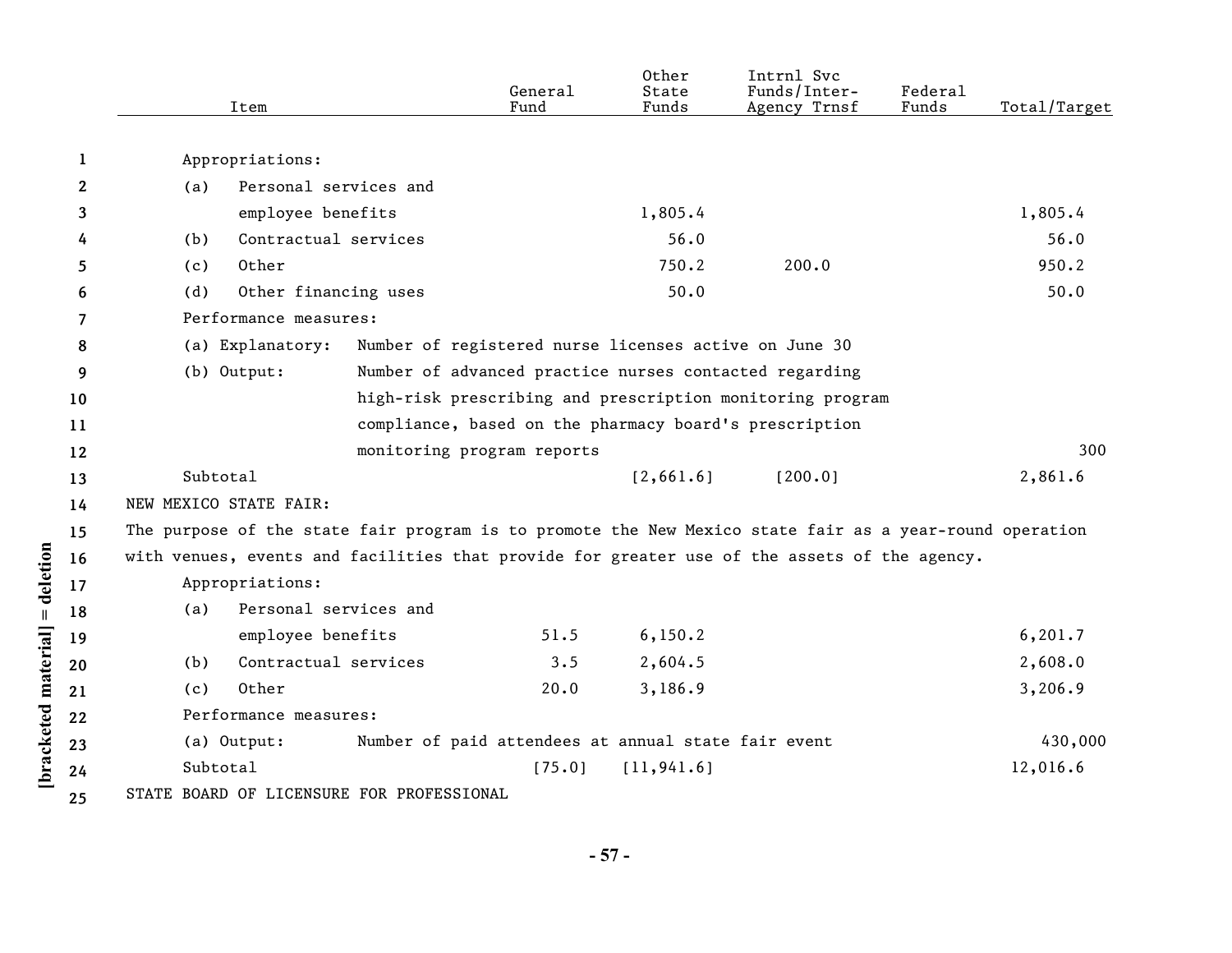|      |         | Other | Intrnl<br><sup>Svc</sup> |         |                    |
|------|---------|-------|--------------------------|---------|--------------------|
|      | General | State | Funds/Inter-             | Federal |                    |
| ltem | Fund    | Funds | Trnsf<br>Agency          | Funds   | Total/<br>./Target |

**1** ENGINEERS AND PROFESSIONAL SURVEYORS:

**2** (1) Regulation and licensing:

**3 4 5 6** The purpose of the regulation and licensing program is to regulate the practices of engineering and surveying in the state as they relate to the welfare of the public in safeguarding life, health and property and to provide consumers with licensed professional engineers and licensed professional surveyors.

**7** Appropriations:

| 8               | (a)      | Personal services and |            |         |
|-----------------|----------|-----------------------|------------|---------|
| -9              |          | employee benefits     | 619.2      | 619.2   |
| 10              | (b)      | Contractual services  | 239.4      | 239.4   |
| 11              | (c)      | Other                 | 297.1      | 297.1   |
| 12 <sup>2</sup> | Subtotal |                       | [1, 155.7] | 1,155.7 |

**13** GAMING CONTROL BOARD:

**14** (1) Gaming control:

**[bracketed material] = deletion**

[bracketed material] = deletion

**19**

**15 16 17 18** The purpose of the gaming control board is to provide strictly regulated gaming activities and to promote responsible gaming to the citizens of New Mexico so they can attain a strong level of confidence in the board's administration of gambling laws and assurance the state has competitive gaming free from criminal and corruptive elements and influences.

Appropriations:

| 20 | Personal services and<br>(a) |            |         |
|----|------------------------------|------------|---------|
| 21 | employee benefits            | 3,569.7    | 3,569.7 |
| 22 | Contractual services<br>(b)  | 54.4       | 54.4    |
| 23 | Other<br>(c)                 | 1,581.6    | 1,581.6 |
| 24 |                              |            |         |
| 25 | Subtotal                     | [5, 205.7] | 5,205.7 |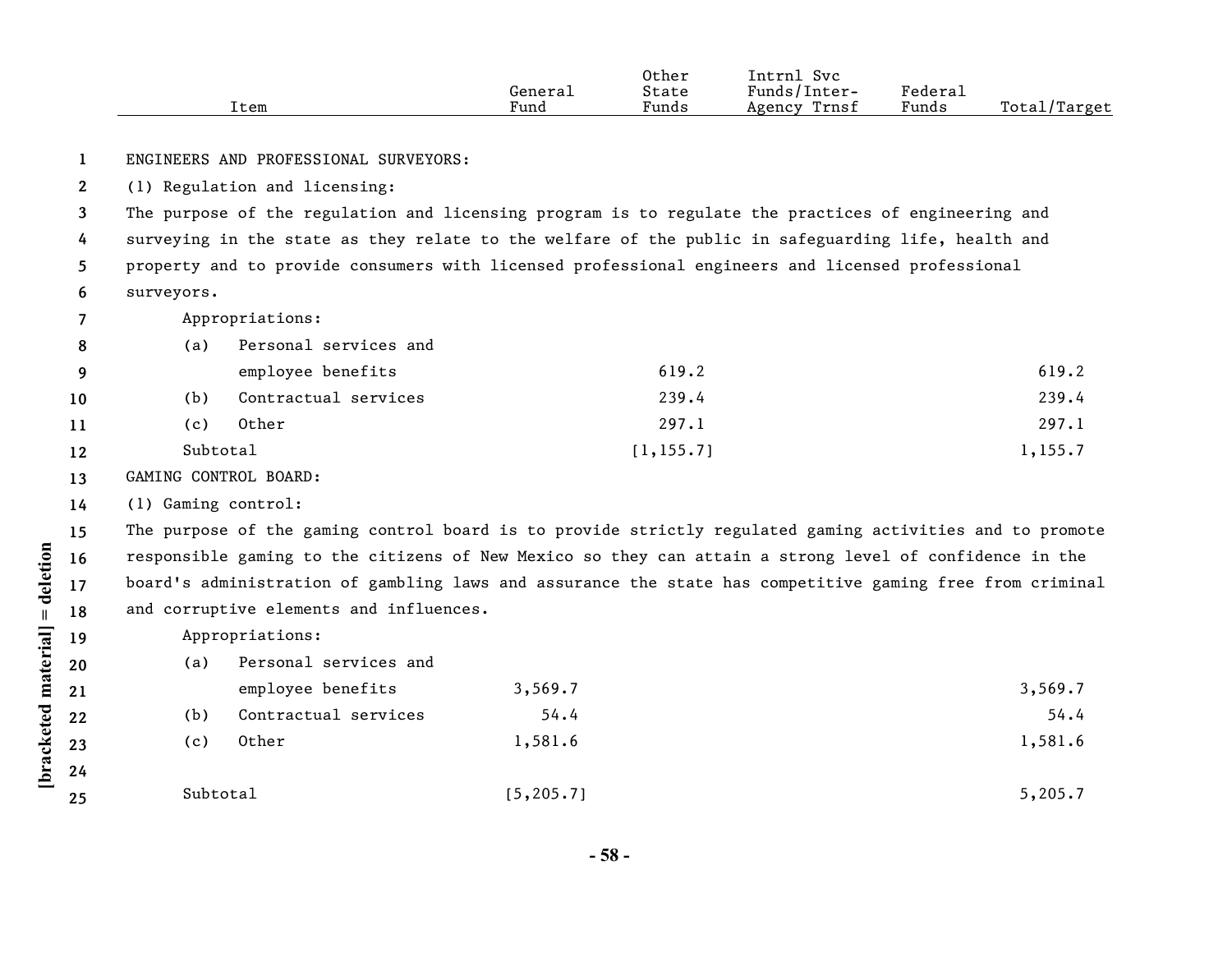|             |                                                                                                           | Item                                                                                                    | General<br>Fund | Other<br>State<br>Funds | Intrnl Svc<br>Funds/Inter-<br>Agency Trnsf | Federal<br>Funds | Total/Target |
|-------------|-----------------------------------------------------------------------------------------------------------|---------------------------------------------------------------------------------------------------------|-----------------|-------------------------|--------------------------------------------|------------------|--------------|
|             |                                                                                                           |                                                                                                         |                 |                         |                                            |                  |              |
| 1           |                                                                                                           | STATE RACING COMMISSION:                                                                                |                 |                         |                                            |                  |              |
| $2^{\circ}$ |                                                                                                           | (1) Horse racing regulation:                                                                            |                 |                         |                                            |                  |              |
| 3           | The purpose of the horse racing regulation program is to provide regulation in an equitable manner to New |                                                                                                         |                 |                         |                                            |                  |              |
| 4           |                                                                                                           | Mexico's parimutuel horse racing industry and to protect the interest of wagering patrons and the state |                 |                         |                                            |                  |              |
| 5.          |                                                                                                           | of New Mexico in a manner that promotes a climate of economic prosperity for horsemen, horse owners and |                 |                         |                                            |                  |              |
| 6           |                                                                                                           | racetrack management.                                                                                   |                 |                         |                                            |                  |              |
|             |                                                                                                           | Appropriations:                                                                                         |                 |                         |                                            |                  |              |
| 8           | (a)                                                                                                       | Personal services and                                                                                   |                 |                         |                                            |                  |              |
| 9           |                                                                                                           | employee benefits                                                                                       | 1,605.0         |                         |                                            |                  | 1,605.0      |
| 10          | (b)                                                                                                       | Contractual services                                                                                    | 512.8           | 300.0                   | 700.0                                      |                  | 1,512.8      |
| 11          | (c)                                                                                                       | Other                                                                                                   | 225.6           |                         |                                            |                  | 225.6        |

**12** Performance measures:

| (a) Outcome:     | Percent of equine samples testing positive for illegal |       |
|------------------|--------------------------------------------------------|-------|
|                  | substances                                             | $1\%$ |
| $(b)$ Output:    | Amount collected from parimutuel revenues, in millions | \$1.2 |
| (c) Explanatory: | Number of horse fatalities per one thousand starts     |       |

- Subtotal [2,343.4] [300.0] [700.0] 3,343.4
- **18** BOARD OF VETERINARY MEDICINE:

**19** (1) Veterinary licensing and regulatory:

**20** The purpose of the veterinary licensing and regulatory program is to regulate the profession of

**21 22** veterinary medicine in accordance with the Veterinary Practice Act and to promote continuous improvement in veterinary practices and management to protect the public.

Appropriations:

**[bracketed material] = deletion**

[bracketed material] = deletion

**23 24 25**

- (a) Personal services and
	- employee benefits 243.8 243.8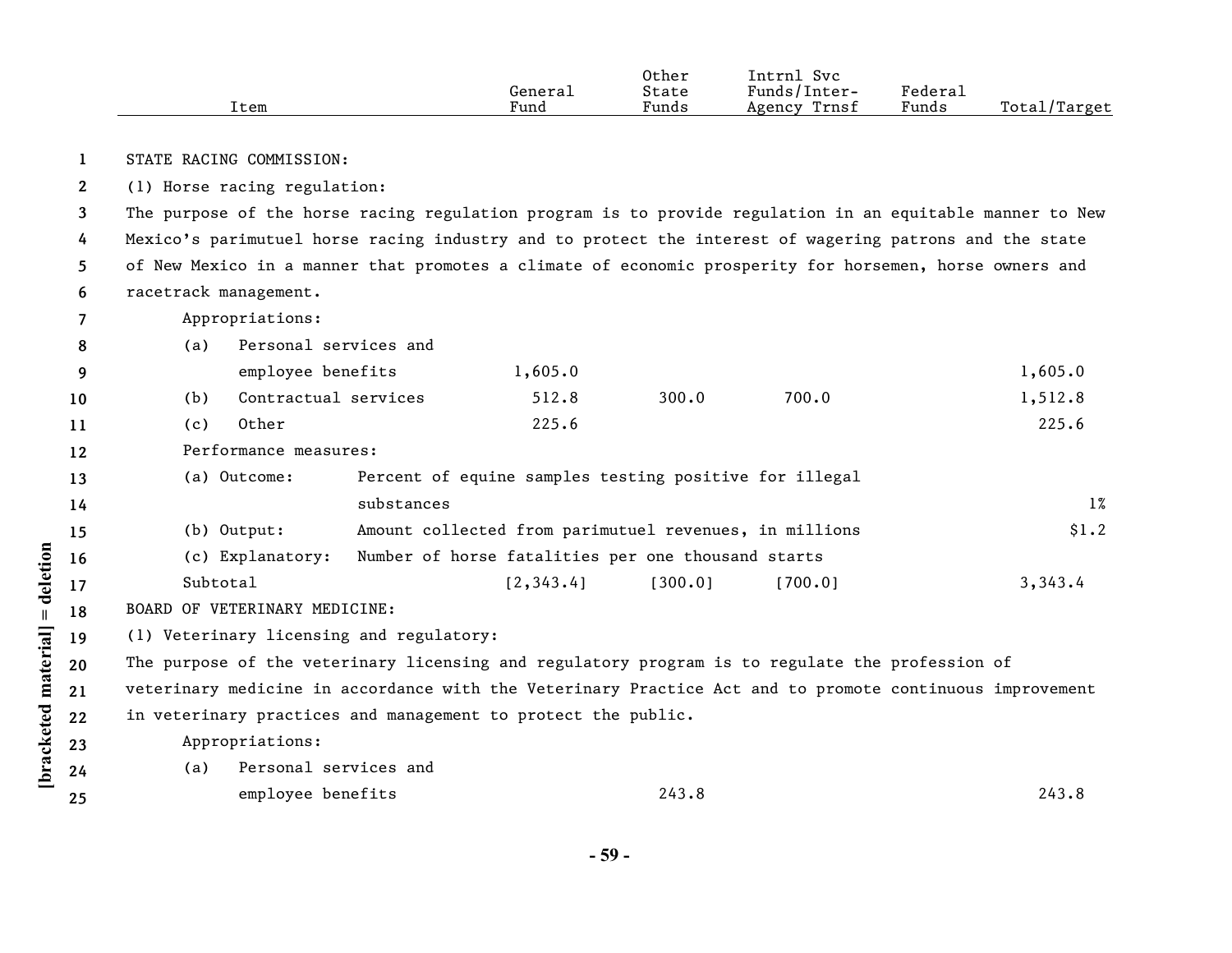|              |                | Item                                                                                                     | General<br>Fund            | Other<br>State<br>Funds | Intrnl Svc<br>Funds/Inter-<br>Agency Trnsf | Federal<br>Funds | Total/Target |
|--------------|----------------|----------------------------------------------------------------------------------------------------------|----------------------------|-------------------------|--------------------------------------------|------------------|--------------|
|              |                |                                                                                                          |                            |                         |                                            |                  |              |
| 1            | (b)            | Contractual services                                                                                     |                            | 174.6                   |                                            |                  | 174.6        |
| $\mathbf{2}$ | (c)            | Other                                                                                                    |                            | 62.3                    |                                            |                  | 62.3         |
| 3            | Subtotal       |                                                                                                          |                            | [480.7]                 |                                            |                  | 480.7        |
| 4            |                | CUMBRES AND TOLTEC SCENIC RAILROAD COMMISSION:                                                           |                            |                         |                                            |                  |              |
| 5.           |                | The purpose of the Cumbres and Toltec scenic railroad commission is to provide railroad excursions       |                            |                         |                                            |                  |              |
| 6            |                | through, into and over the scenic San Juan mountains.                                                    |                            |                         |                                            |                  |              |
| 7            |                | Appropriations:                                                                                          |                            |                         |                                            |                  |              |
| 8            | (a)            | Personal services and                                                                                    |                            |                         |                                            |                  |              |
| 9            |                | employee benefits                                                                                        | 98.1                       |                         |                                            |                  | 98.1         |
| 10           | (b)            | Contractual services                                                                                     | 131.1                      | 5,967.0                 |                                            |                  | 6,098.1      |
| 11           | (c)            | Other                                                                                                    | 9.5                        |                         |                                            |                  | 9.5          |
| 12           |                | Performance measures:                                                                                    |                            |                         |                                            |                  |              |
| 13           |                | (a) Outcome:                                                                                             | Total number of passengers |                         |                                            |                  | 45,300       |
| 14           | Subtotal       |                                                                                                          | [238.7]                    | [5, 967.0]              |                                            |                  | 6, 205.7     |
| 15           |                | OFFICE OF MILITARY BASE PLANNING AND SUPPORT:                                                            |                            |                         |                                            |                  |              |
| 16           |                | The purpose of the office of military base planning and support is to provide advice to the governor and |                            |                         |                                            |                  |              |
| 17           |                | lieutenant governor on New Mexico's four military installations, to work with community support groups,  |                            |                         |                                            |                  |              |
| 18           |                | to ensure state initiatives are complementary of community actions and to identify and address           |                            |                         |                                            |                  |              |
| 19           |                | appropriate state-level issues that will contribute to the long-term viability of New Mexico military    |                            |                         |                                            |                  |              |
| 20           | installations. |                                                                                                          |                            |                         |                                            |                  |              |
| 21           |                | Appropriations:                                                                                          |                            |                         |                                            |                  |              |
| 22           | (a)            | Personal services and                                                                                    |                            |                         |                                            |                  |              |
| 23           |                | employee benefits                                                                                        | 135.0                      |                         |                                            |                  | 135.0        |
| 24           | (b)            | Contractual services                                                                                     | 79.2                       |                         |                                            |                  | 79.2         |
| 25           | (c)            | Other                                                                                                    | 20.7                       |                         |                                            |                  | 20.7         |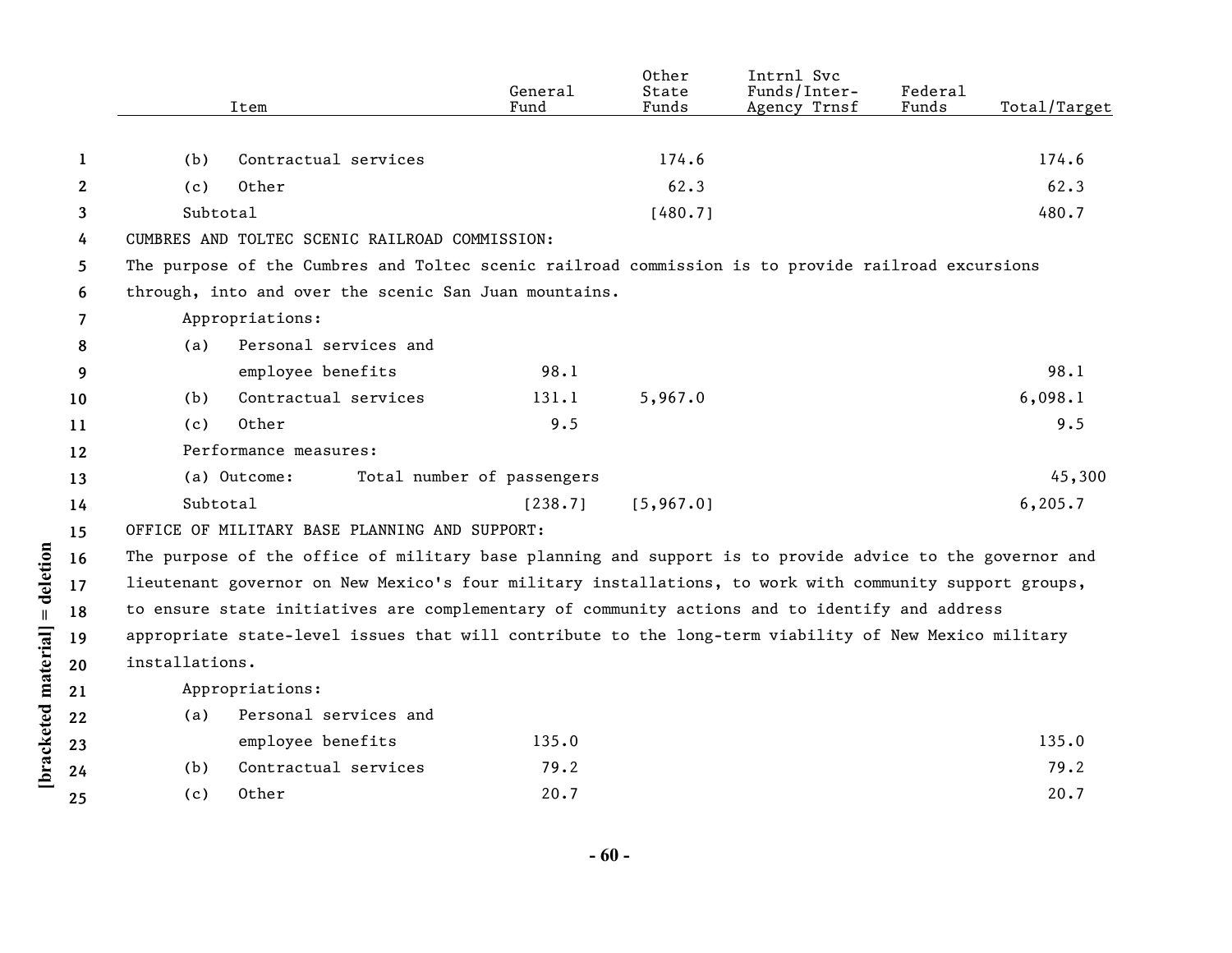|              | Item                                                                                                 | General<br>Fund                              | Other<br>State<br>Funds | Intrnl Svc<br>Funds/Inter-<br>Agency Trnsf | Federal<br>Funds | Total/Target |
|--------------|------------------------------------------------------------------------------------------------------|----------------------------------------------|-------------------------|--------------------------------------------|------------------|--------------|
|              |                                                                                                      |                                              |                         |                                            |                  |              |
| 1            | Subtotal                                                                                             | [234.9]                                      |                         |                                            |                  | 234.9        |
| $\mathbf{2}$ | SPACEPORT AUTHORITY:                                                                                 |                                              |                         |                                            |                  |              |
| 3            | The purpose of the spaceport authority is to finance, design, develop, construct, equip and safely   |                                              |                         |                                            |                  |              |
| 4            | operate spaceport America and thereby generate significant high technology economic development      |                                              |                         |                                            |                  |              |
| 5            | throughout the state.                                                                                |                                              |                         |                                            |                  |              |
| 6            | Appropriations:                                                                                      |                                              |                         |                                            |                  |              |
| 7            | Personal services and<br>(a)                                                                         |                                              |                         |                                            |                  |              |
| 8            | employee benefits                                                                                    | 1,824.5                                      | 1,290.0                 |                                            |                  | 3,114.5      |
| 9            | Contractual services<br>(b)                                                                          |                                              | 5,666.2                 |                                            |                  | 5,666.2      |
| 10           | Other<br>(c)                                                                                         |                                              | 3,104.4                 |                                            |                  | 3,104.4      |
| 11           | Performance measures:                                                                                |                                              |                         |                                            |                  |              |
| 12           | (a) Output:                                                                                          | Number of aerospace customers and tenants    |                         |                                            |                  | 18           |
| 13           | Subtotal                                                                                             | [1,824.5]                                    | [10,060.6]              |                                            |                  | 11,885.1     |
| 14           | TOTAL COMMERCE AND INDUSTRY                                                                          | 63,713.8                                     | 88,126.5                | 20,884.4                                   | 780.0            | 173,504.7    |
| 15           |                                                                                                      | E. AGRICULTURE, ENERGY AND NATURAL RESOURCES |                         |                                            |                  |              |
| 16           | CULTURAL AFFAIRS DEPARTMENT:                                                                         |                                              |                         |                                            |                  |              |
| 17           | (1) Museums and historic sites:                                                                      |                                              |                         |                                            |                  |              |
| 18           | The purpose of the museums and historic sites program is to develop and enhance the quality of state |                                              |                         |                                            |                  |              |
| 19           | museums and monuments by providing the highest standards in exhibitions, performances and programs   |                                              |                         |                                            |                  |              |
| 20           | showcasing the arts, history and science of New Mexico and cultural traditions worldwide.            |                                              |                         |                                            |                  |              |
| 21           | Appropriations:                                                                                      |                                              |                         |                                            |                  |              |
| 22           | Personal services and<br>(a)                                                                         |                                              |                         |                                            |                  |              |
| 23           | employee benefits                                                                                    | 17,924.3                                     | 2,462.3                 | 25.0                                       | 96.9             | 20,508.5     |
| 24           | Contractual services<br>(b)                                                                          | 561.3                                        | 409.4                   |                                            |                  | 970.7        |
| 25           | Other<br>(c)                                                                                         | 3,707.6                                      | 1,421.0                 |                                            |                  | 5,128.6      |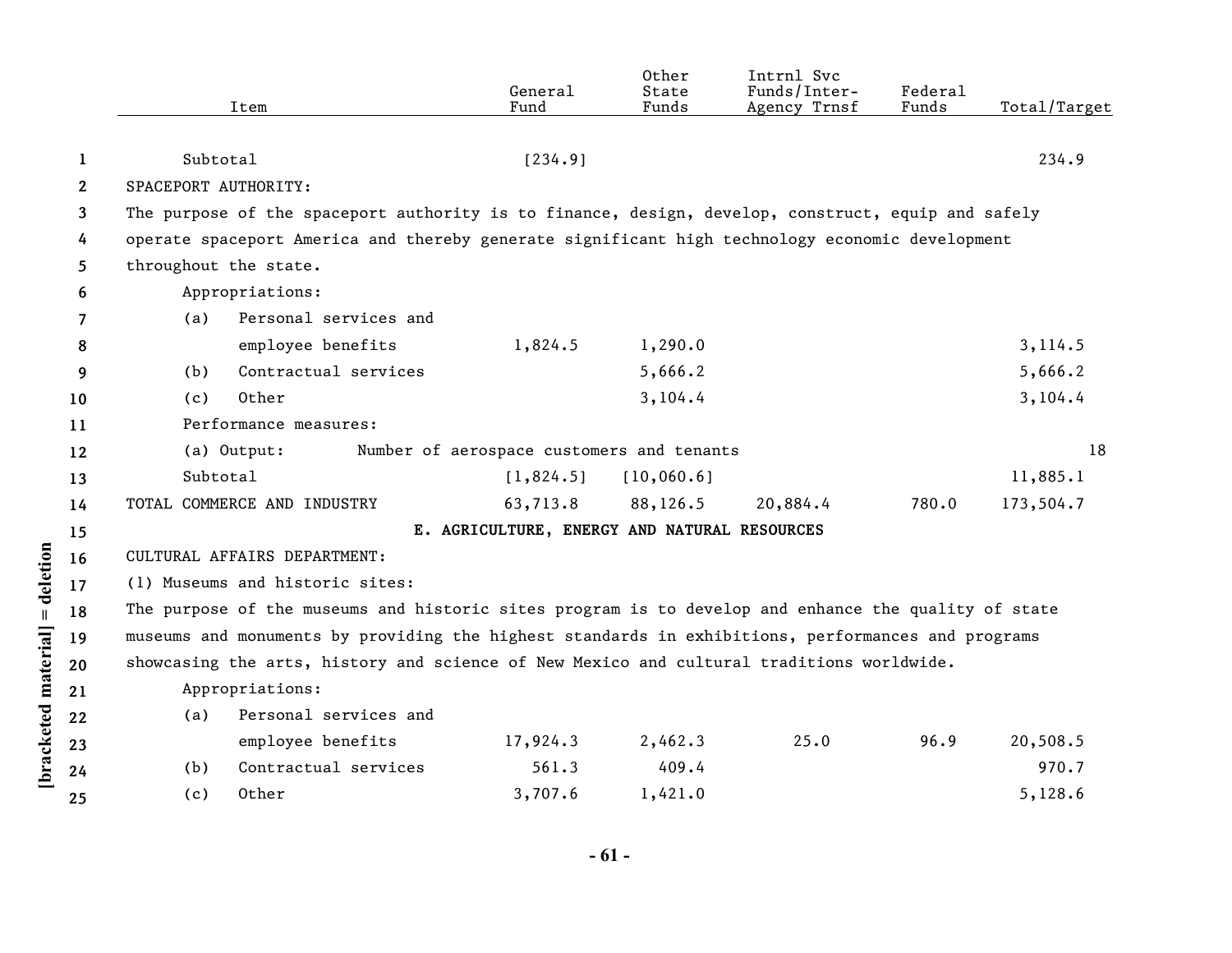|              |                   | Item                                                                                                       | General<br>Fund                                       | Other<br>State<br>Funds | Intrnl Svc<br>Funds/Inter-<br>Agency Trnsf | Federal<br>Funds | Total/Target |
|--------------|-------------------|------------------------------------------------------------------------------------------------------------|-------------------------------------------------------|-------------------------|--------------------------------------------|------------------|--------------|
| 1            |                   | Performance measures:                                                                                      |                                                       |                         |                                            |                  |              |
| $\mathbf{2}$ |                   | (a) Outcome:                                                                                               | Number of people served through programs and services |                         |                                            |                  |              |
|              |                   |                                                                                                            | offered by museums and historic sites                 |                         |                                            |                  | 1,350,000    |
| 3            | (2) Preservation: |                                                                                                            |                                                       |                         |                                            |                  |              |
| 4            |                   |                                                                                                            |                                                       |                         |                                            |                  |              |
| 5.           |                   | The purpose of the preservation program is to identify, study and protect New Mexico's unique cultural     |                                                       |                         |                                            |                  |              |
| 6            |                   | resources, including its archaeological sites, architectural and engineering achievements, cultural        |                                                       |                         |                                            |                  |              |
| 7            |                   | landscapes and diverse heritage.                                                                           |                                                       |                         |                                            |                  |              |
| 8            |                   | Appropriations:                                                                                            |                                                       |                         |                                            |                  |              |
| 9            | (a)               | Personal services and                                                                                      |                                                       |                         |                                            |                  |              |
| 10           |                   | employee benefits                                                                                          | 720.3                                                 | 859.2                   | 206.1                                      | 795.0            | 2,580.6      |
| 11           | (b)               | Contractual services                                                                                       |                                                       | 169.6                   |                                            | 125.6            | 295.2        |
| 12           | (c)               | Other                                                                                                      | 63.8                                                  | 175.1                   |                                            | 225.3            | 464.2        |
| 13           |                   | The other state funds appropriations to the preservation program of the cultural affairs department        |                                                       |                         |                                            |                  |              |
| 14           |                   | include one million dollars (\$1,000,000) from the department of transportation for archaeological studies |                                                       |                         |                                            |                  |              |
| 15           |                   | as needed for highway projects.                                                                            |                                                       |                         |                                            |                  |              |
| 16           |                   | (3) Library services:                                                                                      |                                                       |                         |                                            |                  |              |
| 17           |                   | The purpose of the library services program is to empower libraries to support the educational, economic   |                                                       |                         |                                            |                  |              |
| 18           |                   | and health goals of their communities and to deliver direct library and information services to those who  |                                                       |                         |                                            |                  |              |
| 19           | need them.        |                                                                                                            |                                                       |                         |                                            |                  |              |
| 20           |                   | Appropriations:                                                                                            |                                                       |                         |                                            |                  |              |
| 21           | (a)               | Personal services and                                                                                      |                                                       |                         |                                            |                  |              |
| 22           |                   | employee benefits                                                                                          | 2,088.4                                               |                         |                                            | 723.1            | 2,811.5      |
| 23           | (b)               | Contractual services                                                                                       | 74.1                                                  |                         |                                            | 5.9              | 80.0         |
| 24           | (c)               | Other                                                                                                      | 1,575.1                                               | 43.0                    |                                            | 706.3            | 2,324.4      |
| 25           | $(4)$ Arts:       |                                                                                                            |                                                       |                         |                                            |                  |              |

[bracketed material] = deletion

**- 62 -**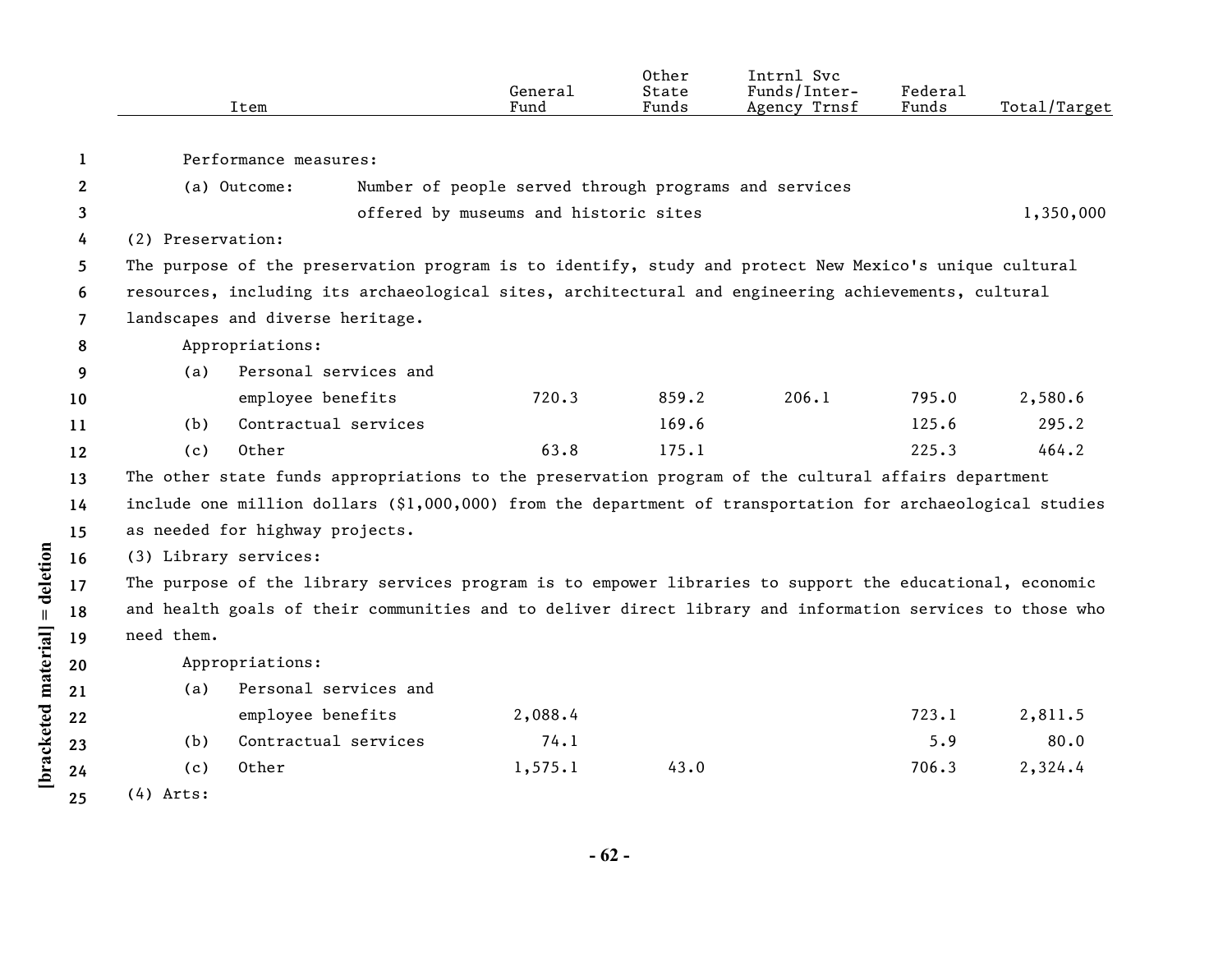|                    |              |                                                                                                   | Item                                                                                                     | General<br>Fund | Other<br>State<br>Funds | Intrnl Svc<br>Funds/Inter-<br>Agency Trnsf | Federal<br>Funds | Total/Target |  |
|--------------------|--------------|---------------------------------------------------------------------------------------------------|----------------------------------------------------------------------------------------------------------|-----------------|-------------------------|--------------------------------------------|------------------|--------------|--|
|                    |              |                                                                                                   |                                                                                                          |                 |                         |                                            |                  |              |  |
|                    | 1            |                                                                                                   | The purpose of the arts program is to preserve, enhance and develop the arts in New Mexico through       |                 |                         |                                            |                  |              |  |
|                    | $\mathbf{2}$ |                                                                                                   | partnerships, public awareness and education.                                                            |                 |                         |                                            |                  |              |  |
|                    | 3            |                                                                                                   | Appropriations:                                                                                          |                 |                         |                                            |                  |              |  |
|                    | 4            | (a)                                                                                               | Personal services and                                                                                    |                 |                         |                                            |                  |              |  |
|                    | 5            |                                                                                                   | employee benefits                                                                                        | 688.1           |                         |                                            | 166.7            | 854.8        |  |
|                    | 6            | (b)                                                                                               | Contractual services                                                                                     | 570.0           |                         |                                            | 398.1            | 968.1        |  |
|                    | 7            | (c)                                                                                               | Other                                                                                                    | 123.4           |                         |                                            | 49.9             | 173.3        |  |
|                    | 8            | (5) Program support:                                                                              |                                                                                                          |                 |                         |                                            |                  |              |  |
|                    | 9            |                                                                                                   | The purpose of program support is to deliver effective, efficient, high-quality services in concert with |                 |                         |                                            |                  |              |  |
|                    | 10           |                                                                                                   | the core agenda of the governor.                                                                         |                 |                         |                                            |                  |              |  |
|                    | 11           |                                                                                                   | Appropriations:                                                                                          |                 |                         |                                            |                  |              |  |
|                    | 12           | (a)                                                                                               | Personal services and                                                                                    |                 |                         |                                            |                  |              |  |
|                    | 13           |                                                                                                   | employee benefits                                                                                        | 3,579.0         |                         |                                            |                  | 3,579.0      |  |
|                    | 14           | (b)                                                                                               | Contractual services                                                                                     | 313.0           | 35.9                    |                                            |                  | 348.9        |  |
|                    | 15           | (c)                                                                                               | Other                                                                                                    | 269.2           |                         |                                            |                  | 269.2        |  |
|                    | 16           | Subtotal                                                                                          |                                                                                                          | [32, 257.6]     | [5, 575.5]              | [231.1]                                    | [3, 292.8]       | 41,357.0     |  |
| $=$ deletion       | 17           |                                                                                                   | NEW MEXICO LIVESTOCK BOARD:                                                                              |                 |                         |                                            |                  |              |  |
|                    | 18           |                                                                                                   | (1) Livestock inspection:                                                                                |                 |                         |                                            |                  |              |  |
|                    | 19           | The purpose of the livestock inspection program is to protect the livestock industry from loss of |                                                                                                          |                 |                         |                                            |                  |              |  |
|                    | 20           |                                                                                                   | livestock by theft or straying and to help control the spread of dangerous livestock diseases.           |                 |                         |                                            |                  |              |  |
|                    | 21           |                                                                                                   | Appropriations:                                                                                          |                 |                         |                                            |                  |              |  |
|                    | 22           | (a)                                                                                               | Personal services and                                                                                    |                 |                         |                                            |                  |              |  |
|                    | 23           |                                                                                                   | employee benefits                                                                                        | 435.0           | 4,793.8                 |                                            |                  | 5,228.8      |  |
| bracketed material | 24           | (b)                                                                                               | Contractual services                                                                                     | 61.1            | 205.3                   |                                            |                  | 266.4        |  |
|                    |              | (c)                                                                                               | Other                                                                                                    | 150.0           | 1,173.8                 |                                            |                  | 1,323.8      |  |
|                    | 25           |                                                                                                   |                                                                                                          |                 |                         |                                            |                  |              |  |

**- 63 -**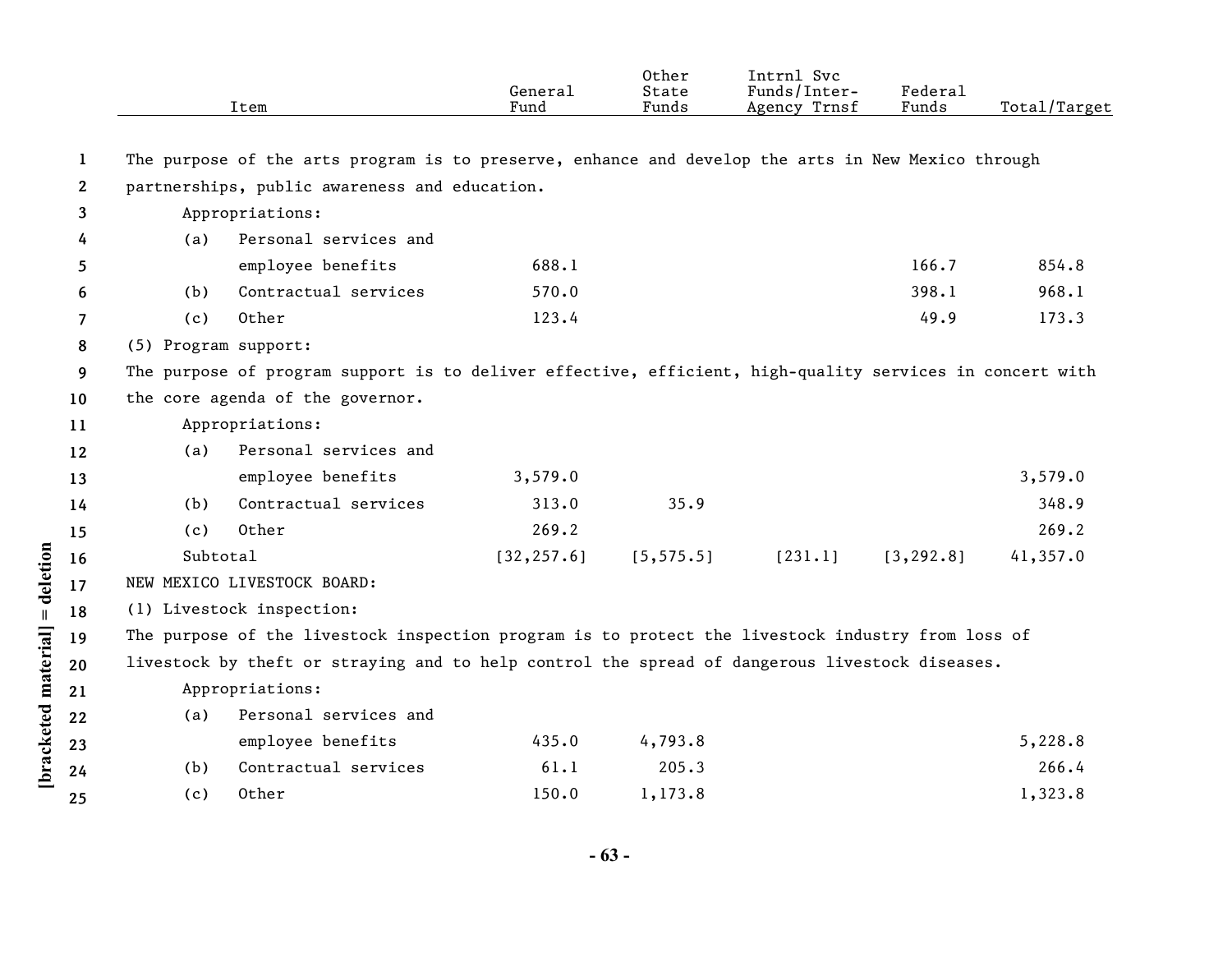|              |                       | Item                                                                                                     | General<br>Fund | Other<br>State<br>Funds | Intrnl Svc<br>Funds/Inter-<br>Agency Trnsf              | Federal<br>Funds | Total/Target |
|--------------|-----------------------|----------------------------------------------------------------------------------------------------------|-----------------|-------------------------|---------------------------------------------------------|------------------|--------------|
| 1            | Subtotal              |                                                                                                          | [646.1]         | [6, 172.9]              |                                                         |                  | 6,819.0      |
| $\mathbf{2}$ |                       | DEPARTMENT OF GAME AND FISH:                                                                             |                 |                         |                                                         |                  |              |
| 3            | (1) Field operations: |                                                                                                          |                 |                         |                                                         |                  |              |
| 4            |                       | The purpose of the field operations program is to promote and assist the implementation of law           |                 |                         |                                                         |                  |              |
| 5            |                       | enforcement, habitat and public outreach programs throughout the state.                                  |                 |                         |                                                         |                  |              |
| 6            |                       | Appropriations:                                                                                          |                 |                         |                                                         |                  |              |
| 7            | (a)                   | Personal services and                                                                                    |                 |                         |                                                         |                  |              |
| 8            |                       | employee benefits                                                                                        |                 | 7,277.4                 |                                                         | 312.4            | 7,589.8      |
| 9            | (b)                   | Contractual services                                                                                     |                 | 128.7                   |                                                         |                  | 128.7        |
| 10           | (c)                   | Other                                                                                                    |                 | 2,062.9                 |                                                         |                  | 2,062.9      |
| 11           |                       | Performance measures:                                                                                    |                 |                         |                                                         |                  |              |
| 12           |                       | (a) Output:                                                                                              |                 |                         | Number of conservation officer hours spent in the field |                  |              |
| 13           |                       | checking for compliance                                                                                  |                 |                         |                                                         |                  | 56,000       |
| 14           |                       | (2) Conservation services:                                                                               |                 |                         |                                                         |                  |              |
| 15           |                       | The purpose of the conservation services program is to provide information and technical guidance to any |                 |                         |                                                         |                  |              |
| 16           |                       | person wishing to conserve and enhance wildlife habitat and recover indigenous species of threatened and |                 |                         |                                                         |                  |              |
| 17           | endangered wildlife.  |                                                                                                          |                 |                         |                                                         |                  |              |
| 18           |                       | Appropriations:                                                                                          |                 |                         |                                                         |                  |              |
| 19           | (a)                   | Personal services and                                                                                    |                 |                         |                                                         |                  |              |
| 20           |                       | employee benefits                                                                                        |                 | 4,551.6                 |                                                         | 6,912.7          | 11,464.3     |
| 21           | (b)                   | Contractual services                                                                                     |                 | 1,669.0                 |                                                         | 1,959.3          | 3,628.3      |
| 22           | (c)                   | Other                                                                                                    |                 | 2,632.0                 |                                                         | 5,392.5          | 8,024.5      |
| 23           | (d)                   | Other financing uses                                                                                     |                 | 182.3                   |                                                         |                  | 182.3        |
| 24           |                       | The other state funds appropriation to the conservation services program of the department of game and   |                 |                         |                                                         |                  |              |
|              |                       |                                                                                                          |                 |                         |                                                         |                  |              |

**25** fish in the other financing uses category includes one hundred thousand dollars (\$100,000) from the game

**[bracketed material] = deletion**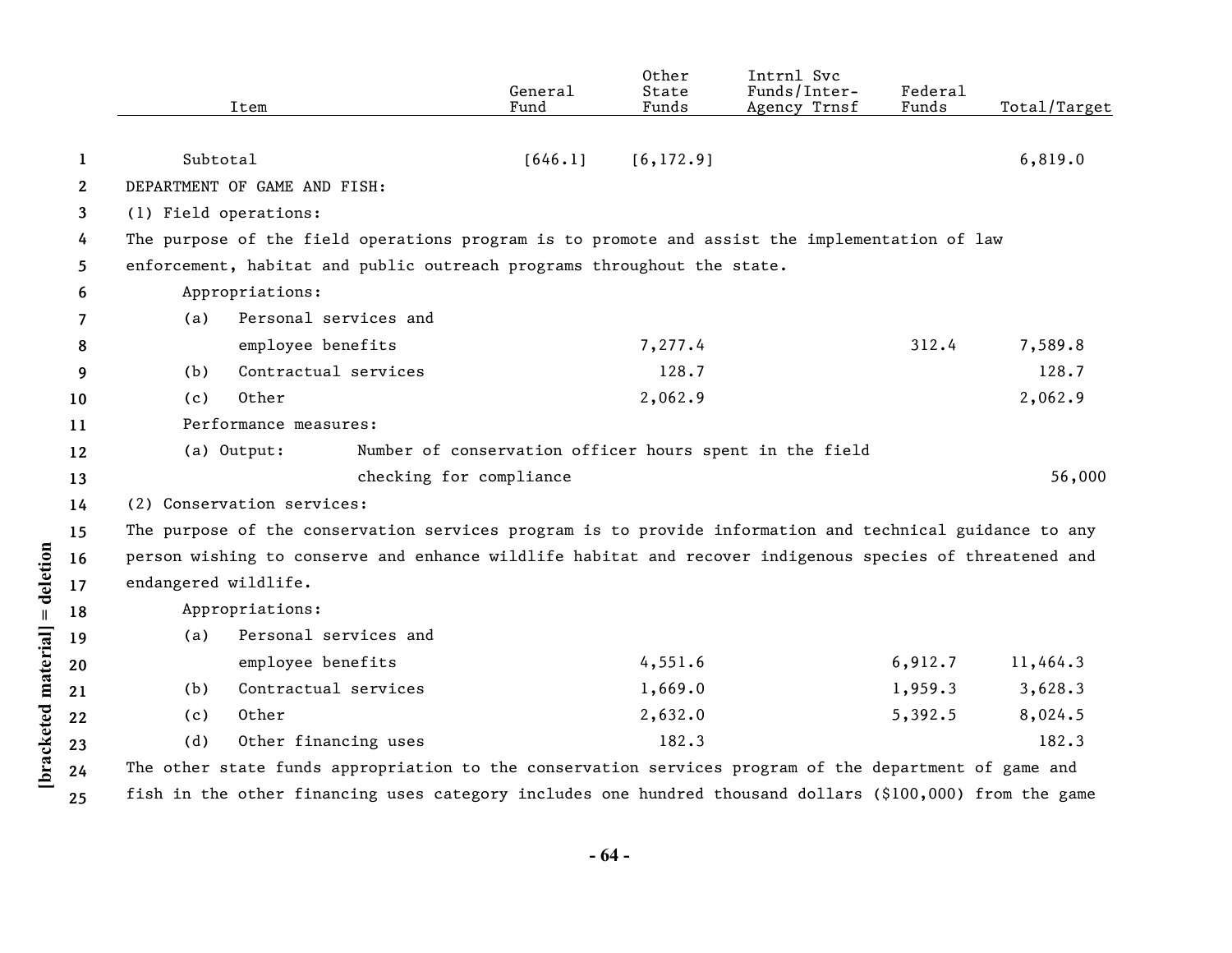|      |         | Other | $\sim$<br>Intrn1<br><b>Svc</b> |        |                     |
|------|---------|-------|--------------------------------|--------|---------------------|
|      | General | State | Funds/Inter-                   | Federa |                     |
| ıtem | Fund    | Funds | Trnsf<br>Agency                | Funds  | Total/<br>$T$ arget |

| 1            |                                                                                                           |                       | protection fund for Ute dam operations and eighty-two thousand three hundred dollars (\$82,300) from the |         |  |  |  |
|--------------|-----------------------------------------------------------------------------------------------------------|-----------------------|----------------------------------------------------------------------------------------------------------|---------|--|--|--|
| $\mathbf{2}$ | game protection fund for Eagle Nest dam operations for the interstate stream compact compliance and water |                       |                                                                                                          |         |  |  |  |
| 3            | development program of the state engineer. Any unexpended balances remaining at the end of fiscal year    |                       |                                                                                                          |         |  |  |  |
| 4            |                                                                                                           |                       | 2022 from these appropriations shall revert to the game protection fund.                                 |         |  |  |  |
| 5.           | Performance measures:                                                                                     |                       |                                                                                                          |         |  |  |  |
| 6            | (a) Outcome:                                                                                              |                       | Number of elk licenses offered on an annual basis in New                                                 |         |  |  |  |
| 7            |                                                                                                           | Mexico                |                                                                                                          | 36,500  |  |  |  |
| 8            | (b) Outcome:                                                                                              |                       | Percent of public hunting licenses drawn by New Mexico                                                   |         |  |  |  |
| 9            |                                                                                                           | resident hunters      |                                                                                                          | 84%     |  |  |  |
| 10           | (c) Output:                                                                                               |                       | Annual output of fish from the department's hatchery                                                     |         |  |  |  |
| 11           |                                                                                                           | system, in pounds     |                                                                                                          | 660,000 |  |  |  |
| 12           | (3) Wildlife depredation and nuisance abatement:                                                          |                       |                                                                                                          |         |  |  |  |
| 13           |                                                                                                           |                       | The purpose of the wildlife depredation and nuisance abatement program is to provide complaint           |         |  |  |  |
| 14           |                                                                                                           |                       | administration and intervention processes to private landowners, leaseholders and other New Mexicans so  |         |  |  |  |
| 15           |                                                                                                           |                       | they may be relieved of, and precluded from, property damage and annoyances or risks to public safety    |         |  |  |  |
| 16           | caused by protected wildlife.                                                                             |                       |                                                                                                          |         |  |  |  |
| 17           | Appropriations:                                                                                           |                       |                                                                                                          |         |  |  |  |
| 18           | (a)                                                                                                       | Personal services and |                                                                                                          |         |  |  |  |
| 19           | employee benefits                                                                                         |                       | 342.0                                                                                                    | 342.0   |  |  |  |
| 20           | Contractual services<br>(b)                                                                               |                       | 125.7                                                                                                    | 125.7   |  |  |  |
| 21           | Other<br>(c)                                                                                              |                       | 565.9                                                                                                    | 565.9   |  |  |  |
| 22           | Performance measures:                                                                                     |                       |                                                                                                          |         |  |  |  |
| 23           | (a) Outcome:                                                                                              |                       | Percent of depredation complaints resolved within the                                                    |         |  |  |  |
| 24           |                                                                                                           |                       | mandated one-year timeframe                                                                              | 98%     |  |  |  |
| 25           | (4) Program support:                                                                                      |                       |                                                                                                          |         |  |  |  |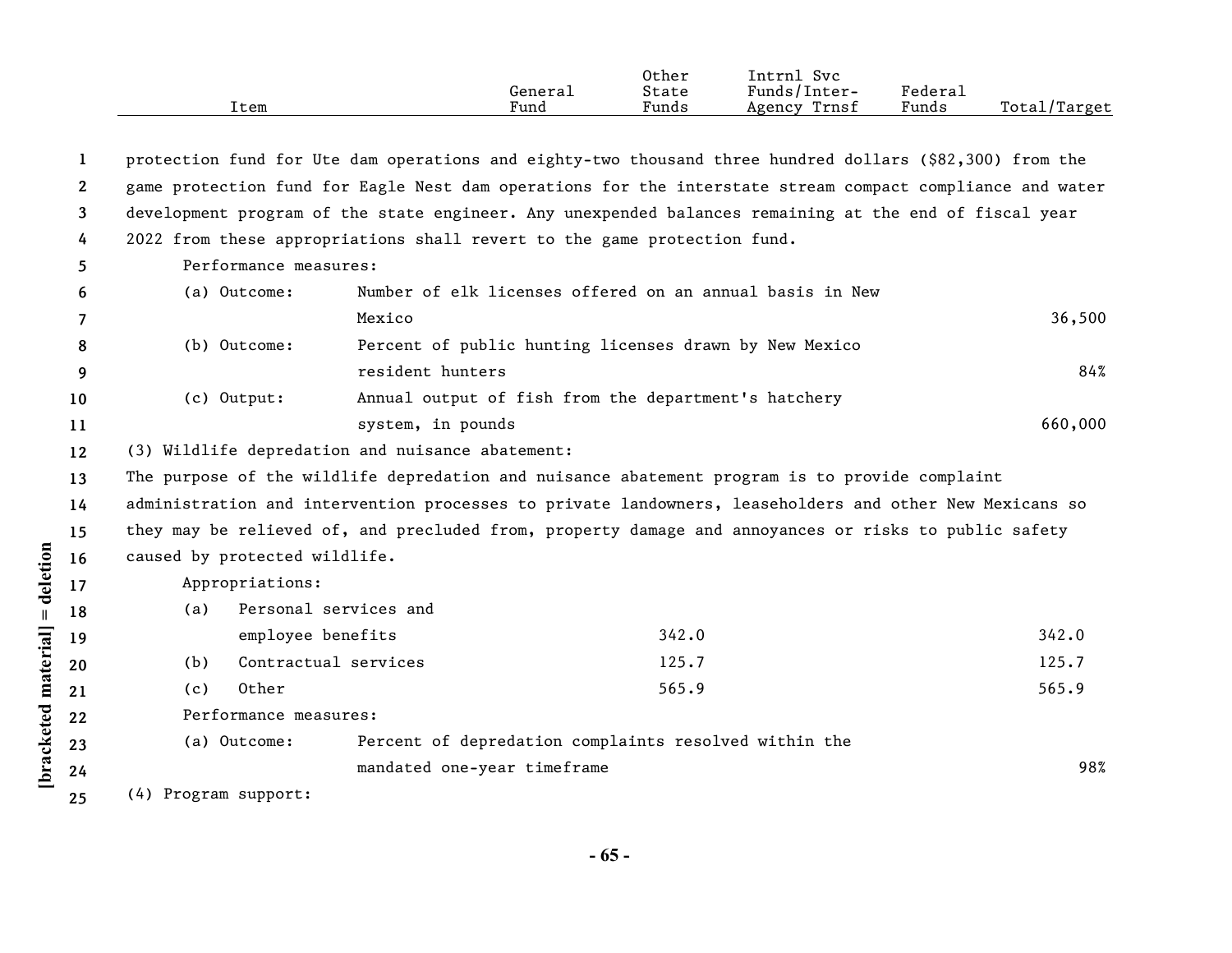| Item | General<br>Fund | Other<br>State<br>Funds | Intrnl Svc<br>Funds/Inter-<br>Agency Trnsf | Federal<br>Funds | Total/Target |
|------|-----------------|-------------------------|--------------------------------------------|------------------|--------------|
|      |                 |                         |                                            |                  |              |

**1** The purpose of program support is to provide an adequate and flexible system of direction, oversight,

- **2 3** accountability and support to all divisions so they may successfully attain planned outcomes for all department programs.
- **4** Appropriations:

| 5              | (a)      | Personal services and |             |             |          |
|----------------|----------|-----------------------|-------------|-------------|----------|
| -6             |          | employee benefits     | 4,165.6     | 399.2       | 4,564.8  |
| $\overline{7}$ | (b)      | Contractual services  | 318.0       |             | 318.0    |
| -8             | (c)      | Other                 | 2,947.2     |             | 2,947.2  |
| -9             | Subtotal |                       | [26, 968.3] | [14, 976.1] | 41,944.4 |

**10** ENERGY, MINERALS AND NATURAL RESOURCES DEPARTMENT:

**11** (1) Energy conservation and management:

**12 13 14 15** The purpose of the energy conservation and management program is to develop and implement clean energy programs to decrease per capita energy consumption; use New Mexico's substantial renewable energy resources; minimize local, regional and global air emissions; lessen dependence on foreign oil and reduce in-state water demands associated with fossil-fueled electrical generation.

Appropriations:

| (a) | Personal services and |         |       |       |         |
|-----|-----------------------|---------|-------|-------|---------|
|     | employee benefits     | 1,068.5 |       | 763.1 | 1,831.6 |
| (b) | Contractual services  | 51.5    | 227.4 | 124.0 | 402.9   |
| (c) | Other                 | 74.3    |       | 915.4 | 989.7   |

[bracketed material] = deletion **[bracketed material] = deletion 18 19 20 21 23 24**

**16 17**

**25**

**22** (2) Healthy forests:

> The purpose of the healthy forests program is to promote the health of New Mexico's forest lands by managing wildfires, mitigating urban-interface fire threats and providing stewardship of private and state forest lands and associated watersheds.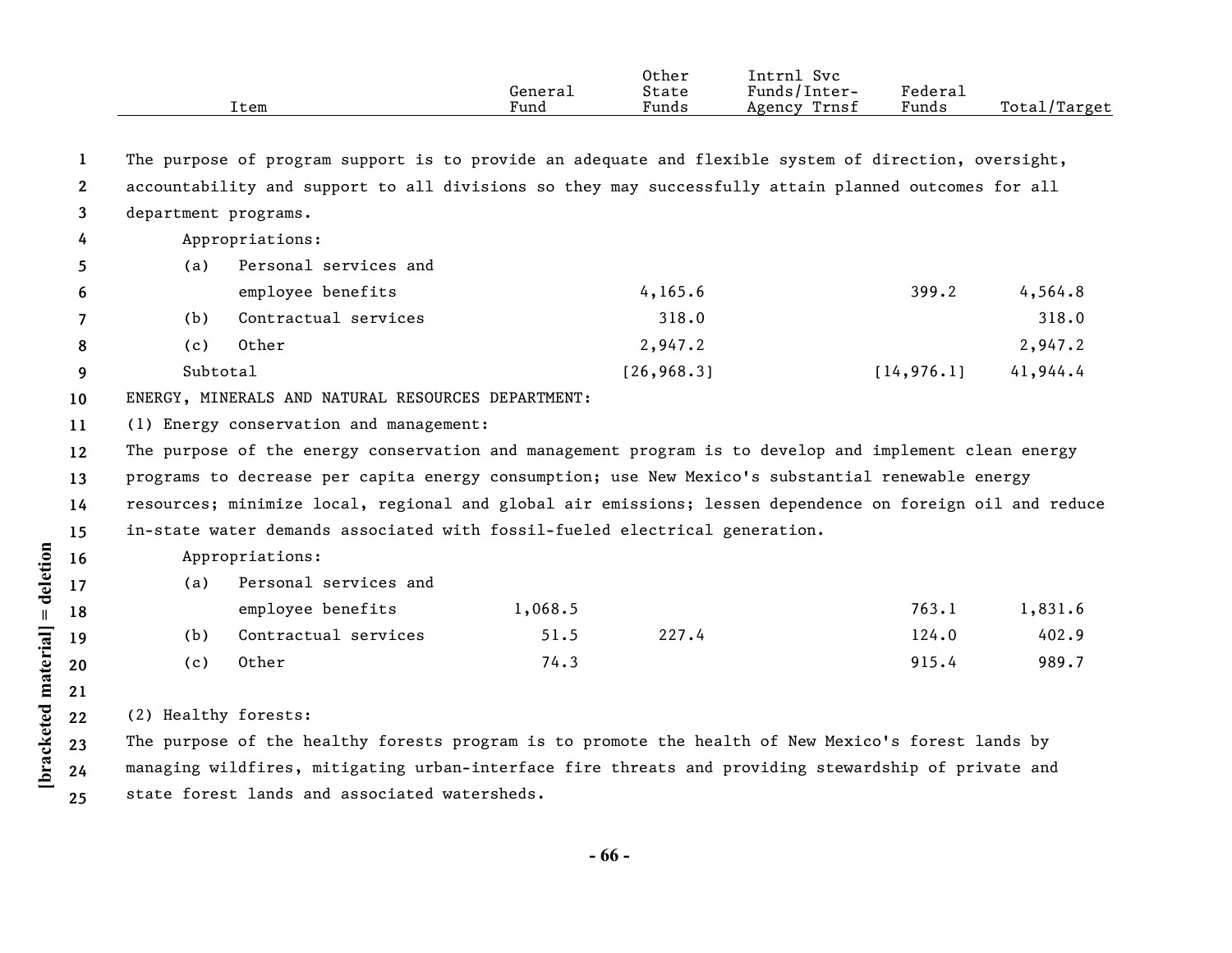|                   |                  | Item                                                                                                       | General<br>Fund                                     | Other<br>State<br>Funds | Intrnl Svc<br>Funds/Inter-<br>Agency Trnsf | Federal<br>Funds | Total/Target |
|-------------------|------------------|------------------------------------------------------------------------------------------------------------|-----------------------------------------------------|-------------------------|--------------------------------------------|------------------|--------------|
| $\mathbf{1}$      |                  | Appropriations:                                                                                            |                                                     |                         |                                            |                  |              |
| $\mathbf{2}$      | (a)              | Personal services and                                                                                      |                                                     |                         |                                            |                  |              |
| 3                 |                  | employee benefits                                                                                          | 3,031.6                                             | 218.0                   |                                            | 3,211.8          | 6,461.4      |
| 4                 | (b)              | Contractual services                                                                                       | 26.2                                                | 47.0                    | 1,500.0                                    | 770.0            | 2,343.2      |
| 5                 | (c)              | Other                                                                                                      | 613.0                                               | 305.3                   | 500.0                                      | 5,718.6          | 7,136.9      |
| 6                 | (d)              | Other financing uses                                                                                       |                                                     | 50.6                    |                                            |                  | 50.6         |
| 7                 |                  | Performance measures:                                                                                      |                                                     |                         |                                            |                  |              |
| 8                 |                  | (a) Output:                                                                                                | Number of acres treated in New Mexico's forests and |                         |                                            |                  |              |
| 9                 |                  | watersheds                                                                                                 |                                                     |                         |                                            |                  | 14,500       |
| 10                | (3) State parks: |                                                                                                            |                                                     |                         |                                            |                  |              |
| 11                |                  | The purpose of the state parks program is to create the best recreational opportunities possible in state  |                                                     |                         |                                            |                  |              |
| $12 \overline{ }$ |                  | parks by preserving cultural and natural resources, continuously improving facilities and providing        |                                                     |                         |                                            |                  |              |
| 13                |                  | quality, fun activities and to do it all efficiently.                                                      |                                                     |                         |                                            |                  |              |
| 14                |                  | Appropriations:                                                                                            |                                                     |                         |                                            |                  |              |
| 15                | (a)              | Personal services and                                                                                      |                                                     |                         |                                            |                  |              |
| 16                |                  | employee benefits                                                                                          | 8,260.7                                             | 2,480.5                 |                                            | 767.9            | 11,509.1     |
| 17                | (b)              | Contractual services                                                                                       | 40.0                                                | 713.1                   |                                            |                  | 753.1        |
| 18                | (c)              | Other                                                                                                      | 185.0                                               | 7,952.0                 | 1,044.0                                    | 2,380.4          | 11,561.4     |
| 19                | (d)              | Other financing uses                                                                                       |                                                     | 1,149.5                 |                                            |                  | 1,149.5      |
| 20                |                  | The general fund appropriations to the state parks program of the energy, minerals and natural resources   |                                                     |                         |                                            |                  |              |
| 21                |                  | department include seventy-five thousand dollars (\$75,000) to support Rio Grande trail commission efforts |                                                     |                         |                                            |                  |              |
| 22                |                  | to define viable path routes, mitigate challenges and establish the Rio Grande trail to run the length of  |                                                     |                         |                                            |                  |              |
| 23                |                  | the state from Colorado to Texas.                                                                          |                                                     |                         |                                            |                  |              |

**[bracketed material] = deletion**

[bracketed material] = deletion

**24 25** Performance measures:

(a) Explanatory: Number of visitors to state parks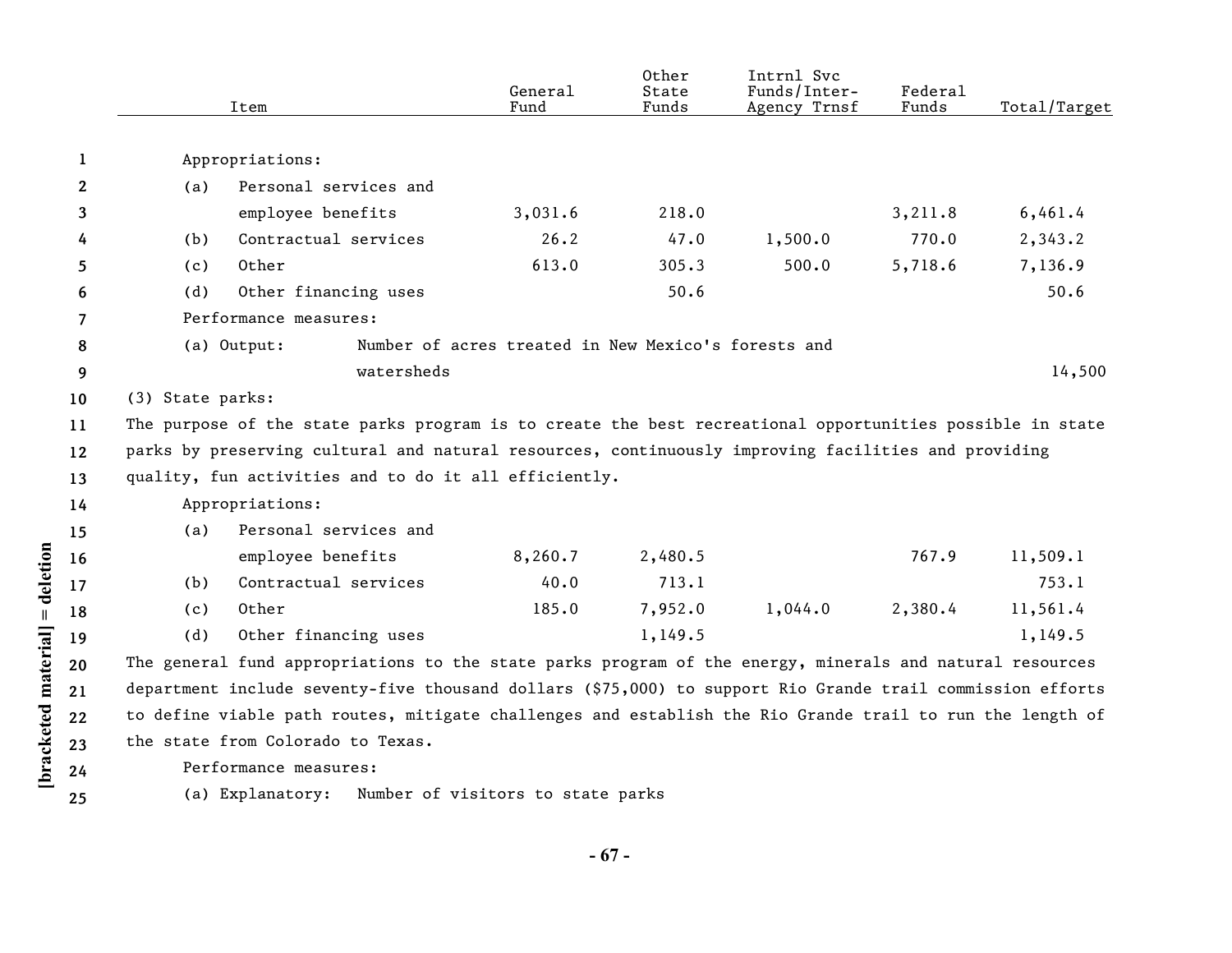|                       |                                                                                                    | Item                                                                                                   | General<br>Fund                            | Other<br>State<br>Funds | Intrnl Svc<br>Funds/Inter-<br>Agency Trnsf                | Federal<br>Funds | Total/Target |  |  |
|-----------------------|----------------------------------------------------------------------------------------------------|--------------------------------------------------------------------------------------------------------|--------------------------------------------|-------------------------|-----------------------------------------------------------|------------------|--------------|--|--|
| $\mathbf{1}$          |                                                                                                    | (b) Explanatory:                                                                                       |                                            |                         | Amount of self-generated revenue per visitor, in dollars  |                  |              |  |  |
| $\mathbf{2}^{\prime}$ | (4) Mine reclamation:                                                                              |                                                                                                        |                                            |                         |                                                           |                  |              |  |  |
| 3                     |                                                                                                    | The purpose of the mine reclamation program is to implement the state laws that regulate the operation |                                            |                         |                                                           |                  |              |  |  |
| 4                     | and reclamation of hard rock and coal mining facilities and to reclaim abandoned mine sites.       |                                                                                                        |                                            |                         |                                                           |                  |              |  |  |
| 5.                    |                                                                                                    | Appropriations:                                                                                        |                                            |                         |                                                           |                  |              |  |  |
| 6                     | (a)                                                                                                | Personal services and                                                                                  |                                            |                         |                                                           |                  |              |  |  |
| 7                     |                                                                                                    | employee benefits                                                                                      | 507.8                                      | 565.5                   | 79.2                                                      | 1,926.2          | 3,078.7      |  |  |
| 8                     | (b)                                                                                                | Contractual services                                                                                   | 1.9                                        | 28.8                    |                                                           | 4,676.3          | 4,707.0      |  |  |
| 9                     | (c)                                                                                                | Other                                                                                                  | 17.2                                       | 121.8                   | 17.9                                                      | 290.0            | 446.9        |  |  |
| 10                    | (d)                                                                                                | Other financing uses                                                                                   |                                            | 37.0                    |                                                           |                  | 37.0         |  |  |
| 11                    |                                                                                                    | (5) Oil and gas conservation:                                                                          |                                            |                         |                                                           |                  |              |  |  |
| 12                    |                                                                                                    | The purpose of the oil and gas conservation program is to assure the conservation and responsible      |                                            |                         |                                                           |                  |              |  |  |
| 13                    |                                                                                                    | development of oil and gas resources through professional, dynamic regulation.                         |                                            |                         |                                                           |                  |              |  |  |
| 14                    |                                                                                                    | Appropriations:                                                                                        |                                            |                         |                                                           |                  |              |  |  |
| 15                    | (a)                                                                                                | Personal services and                                                                                  |                                            |                         |                                                           |                  |              |  |  |
| 16                    |                                                                                                    | employee benefits                                                                                      | 5,446.7                                    | 153.3                   |                                                           | 233.0            | 5,833.0      |  |  |
| 17                    | (b)                                                                                                | Contractual services                                                                                   | 472.6                                      | 2,900.2                 |                                                           | 450.0            | 3,822.8      |  |  |
| 18                    | (c)                                                                                                | Other                                                                                                  | 231.8                                      | 852.4                   |                                                           | 113.3            | 1,197.5      |  |  |
| 19                    | (d)                                                                                                | Other financing uses                                                                                   |                                            | 294.1                   |                                                           |                  | 294.1        |  |  |
| 20                    |                                                                                                    | Performance measures:                                                                                  |                                            |                         |                                                           |                  |              |  |  |
| 21                    |                                                                                                    | (a) Output:                                                                                            |                                            |                         | Number of inspections of oil and gas wells and associated |                  |              |  |  |
| 22                    |                                                                                                    | facilities                                                                                             |                                            |                         |                                                           |                  | 35,000       |  |  |
| 23                    |                                                                                                    | (b) Output:                                                                                            | Number of abandoned wells properly plugged |                         |                                                           |                  | 50           |  |  |
| 24                    |                                                                                                    | (6) Program leadership and support:                                                                    |                                            |                         |                                                           |                  |              |  |  |
| 25                    | The purpose of the program leadership and support program is to provide leadership, set policy and |                                                                                                        |                                            |                         |                                                           |                  |              |  |  |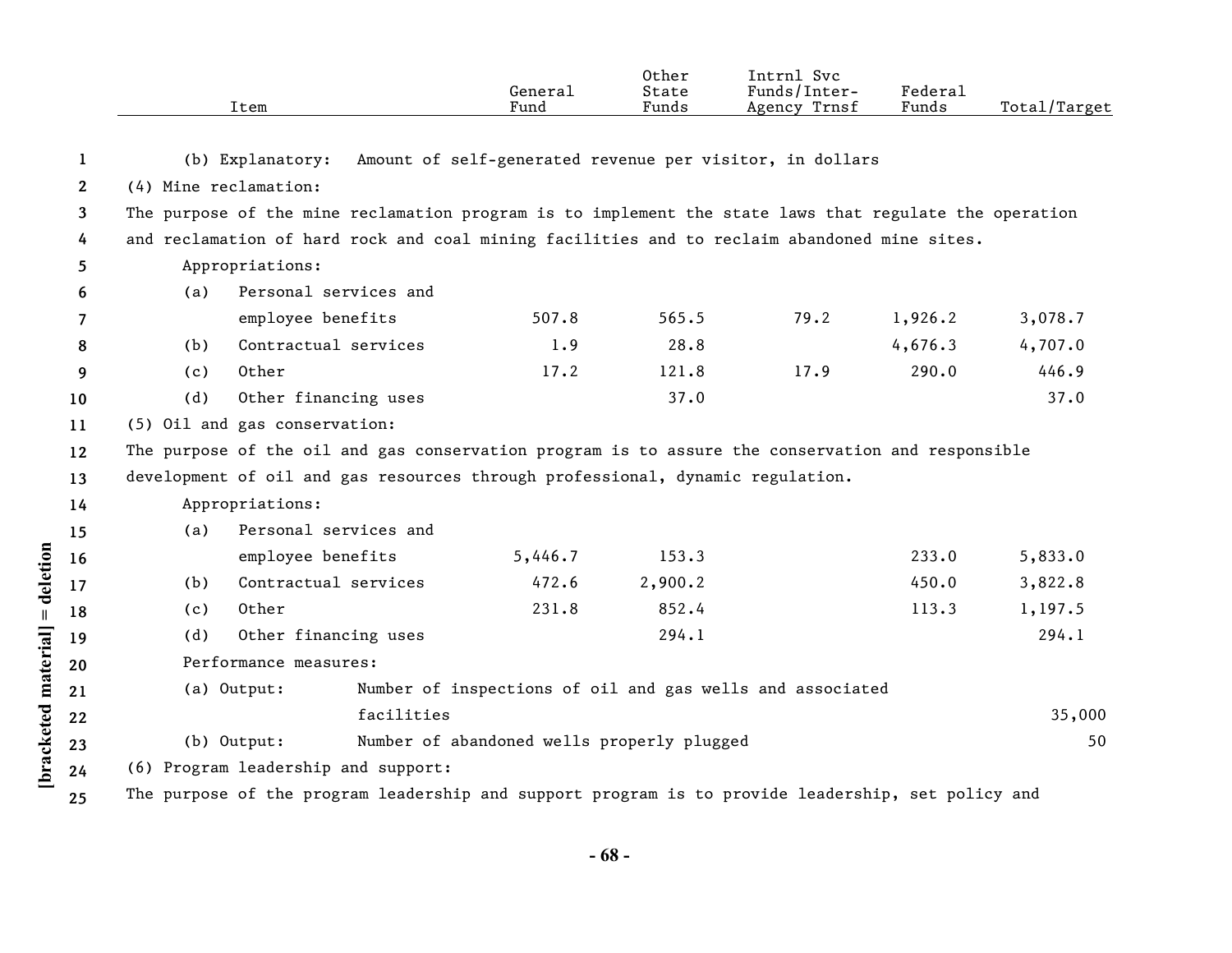|                      |              |          | Item                                                                                                     | General<br>Fund | Other<br>State<br>Funds | Intrnl Svc<br>Funds/Inter-<br>Agency Trnsf | Federal<br>Funds | Total/Target |
|----------------------|--------------|----------|----------------------------------------------------------------------------------------------------------|-----------------|-------------------------|--------------------------------------------|------------------|--------------|
|                      | $\mathbf{1}$ |          | provide support for every division in achieving their goals.                                             |                 |                         |                                            |                  |              |
|                      | 2            |          | Appropriations:                                                                                          |                 |                         |                                            |                  |              |
|                      | 3            | (a)      | Personal services and                                                                                    |                 |                         |                                            |                  |              |
|                      | 4            |          | employee benefits                                                                                        | 2,678.3         |                         | 898.0                                      | 687.8            | 4, 264.1     |
|                      | 5            | (b)      | Contractual services                                                                                     | 111.8           |                         | 25.6                                       | 7.0              | 144.4        |
|                      | 6            | (c)      | Other                                                                                                    |                 |                         | 188.6                                      | 156.6            | 345.2        |
|                      | 7            | Subtotal |                                                                                                          | [22, 818.9]     | [18,096.5]              | [4, 253.3]                                 | [23, 191.4]      | 68,360.1     |
|                      | 8            |          | YOUTH CONSERVATION CORPS:                                                                                |                 |                         |                                            |                  |              |
|                      | 9            |          | The purpose of the youth conservation corps is to provide funding for the employment of New Mexicans     |                 |                         |                                            |                  |              |
|                      | 10           |          | between the ages of fourteen and twenty-five to work on projects that will improve New Mexico's natural, |                 |                         |                                            |                  |              |
|                      | 11           |          | cultural, historical and agricultural resources.                                                         |                 |                         |                                            |                  |              |
|                      | 12           |          | Appropriations:                                                                                          |                 |                         |                                            |                  |              |
|                      | 13           | (a)      | Personal services and                                                                                    |                 |                         |                                            |                  |              |
|                      | 14           |          | employee benefits                                                                                        |                 | 173.9                   |                                            |                  | 173.9        |
|                      | 15           | (b)      | Contractual services                                                                                     |                 | 4,800.8                 |                                            |                  | 4,800.8      |
|                      | 16           | (c)      | Other                                                                                                    |                 | 90.7                    |                                            |                  | 90.7         |
|                      | 17           | (d)      | Other financing uses                                                                                     |                 | 125.0                   |                                            |                  | 125.0        |
| $=$ deletion         | 18           | Subtotal |                                                                                                          |                 | [5, 190.4]              |                                            |                  | 5,190.4      |
|                      | 19           |          | INTERTRIBAL CEREMONIAL OFFICE:                                                                           |                 |                         |                                            |                  |              |
|                      | 20           |          | The purpose of the intertribal ceremonial office is to aid in the planning, coordination and development |                 |                         |                                            |                  |              |
|                      | 21           |          | of a successful intertribal ceremonial event in coordination with the Native American population.        |                 |                         |                                            |                  |              |
|                      | 22           |          | Appropriations:                                                                                          |                 |                         |                                            |                  |              |
|                      | 23           | (a)      | Personal services and                                                                                    |                 |                         |                                            |                  |              |
| [bracketed material] | 24           |          | employee benefits                                                                                        | 75.0            |                         |                                            |                  | 75.0         |
|                      | 25           | (b)      | Contractual services                                                                                     | 71.4            |                         |                                            |                  | 71.4         |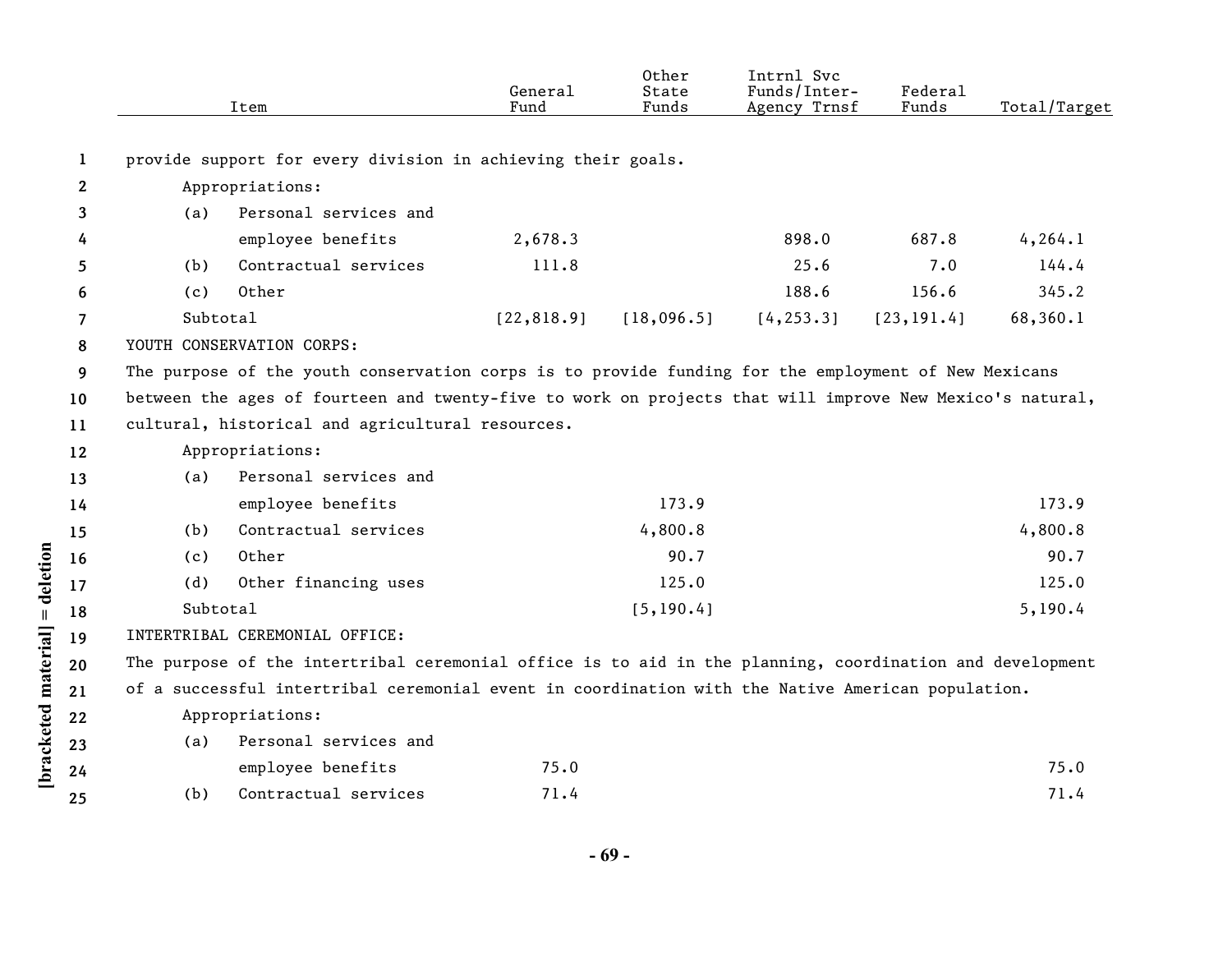|              | Item                                                                                                    |                               | General<br>Fund | Other<br>State<br>Funds | Intrnl Svc<br>Funds/Inter-<br>Agency Trnsf               | Federal<br>Funds | Total/Target |
|--------------|---------------------------------------------------------------------------------------------------------|-------------------------------|-----------------|-------------------------|----------------------------------------------------------|------------------|--------------|
| 1            | Other<br>(c)                                                                                            |                               | 13.2            |                         |                                                          |                  | 13.2         |
| $\mathbf{2}$ | Performance measures:                                                                                   |                               |                 |                         |                                                          |                  |              |
| 3            | (a) Outcome:                                                                                            |                               |                 |                         | Percent of operating revenue from sources other than the |                  |              |
| 4            |                                                                                                         | general fund                  |                 |                         |                                                          |                  | 85%          |
| 5            | Subtotal                                                                                                |                               | [159.6]         |                         |                                                          |                  | 159.6        |
| 6            | COMMISSIONER OF PUBLIC LANDS:                                                                           |                               |                 |                         |                                                          |                  |              |
| 7            | (1) Land trust stewardship:                                                                             |                               |                 |                         |                                                          |                  |              |
| 8            | The purpose of the land trust stewardship program is to generate sustainable revenue from state trust   |                               |                 |                         |                                                          |                  |              |
| 9            | lands to support public education and other beneficiary institutions and to build partnerships with all |                               |                 |                         |                                                          |                  |              |
| 10           | New Mexicans to conserve, protect and maintain the highest level of stewardship for these lands so that |                               |                 |                         |                                                          |                  |              |
| 11           | they may be a significant legacy for generations to come.                                               |                               |                 |                         |                                                          |                  |              |
| 12           | Appropriations:                                                                                         |                               |                 |                         |                                                          |                  |              |
| 13           | (a)                                                                                                     | Personal services and         |                 |                         |                                                          |                  |              |
| 14           | employee benefits                                                                                       |                               |                 | 15,001.5                |                                                          |                  | 15,001.5     |
| 15           | (b)                                                                                                     | Contractual services          |                 | 2,580.9                 |                                                          |                  | 2,580.9      |
| 16           | Other<br>(c)                                                                                            |                               |                 | 1,859.9                 |                                                          |                  | 1,859.9      |
| 17           | The commissioner of public lands is authorized to hold in suspense amounts eligible because of the sale |                               |                 |                         |                                                          |                  |              |
| 18           | of state royalty interests, for tax credits under Section 29 of the Internal Revenue Code above those   |                               |                 |                         |                                                          |                  |              |
| 19           | amounts required by law to be transferred to the land grant permanent fund. The commissioner may expend |                               |                 |                         |                                                          |                  |              |
| 20           | as much of the money so held in suspense, as well as additional money held in escrow accounts resulting |                               |                 |                         |                                                          |                  |              |
| 21           | from the sales and money held in fund balance, as is necessary to repurchase the royalty interests      |                               |                 |                         |                                                          |                  |              |
| 22           | pursuant to the agreements.                                                                             |                               |                 |                         |                                                          |                  |              |
| 23           | Performance measures:                                                                                   |                               |                 |                         |                                                          |                  |              |
| 24           | (a) Outcome:                                                                                            |                               |                 |                         | Dollars generated through oil, natural gas and mineral   |                  |              |
| 25           |                                                                                                         | audit activities, in millions |                 |                         |                                                          |                  | \$2          |
|              |                                                                                                         |                               |                 |                         |                                                          |                  |              |

**- 70 -** 

**[bracketed material] = deletion**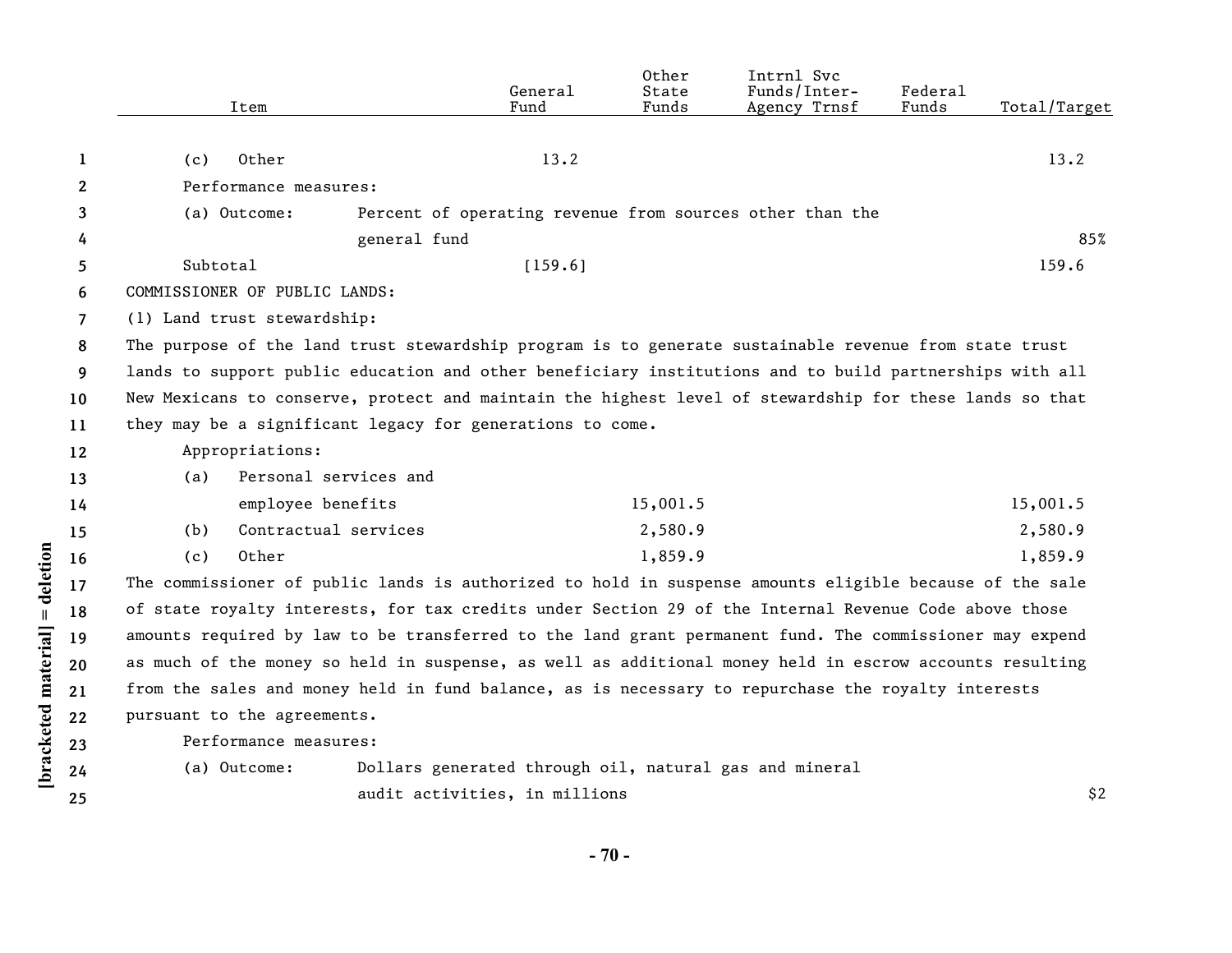|    | Item                                                                                                      |                        | General<br>Fund                                      | Other<br>State<br>Funds | Intrnl Svc<br>Funds/Inter-<br>Agency Trnsf                 | Federal<br>Funds | Total/Target |
|----|-----------------------------------------------------------------------------------------------------------|------------------------|------------------------------------------------------|-------------------------|------------------------------------------------------------|------------------|--------------|
|    |                                                                                                           |                        |                                                      |                         |                                                            |                  |              |
| 1  | (b) Output:                                                                                               |                        |                                                      |                         | Average income per acre from oil, natural gas and mining   |                  |              |
| 2  |                                                                                                           | activities, in dollars |                                                      |                         |                                                            |                  | \$375        |
| 3  | (c) Output:                                                                                               |                        |                                                      |                         | Number of acres restored to desired conditions for future  |                  |              |
| 4  |                                                                                                           | sustainability         |                                                      |                         |                                                            |                  | 25,000       |
| 5  | Subtotal                                                                                                  |                        |                                                      | [19, 442.3]             |                                                            |                  | 19,442.3     |
| 6  | <b>STATE ENGINEER:</b>                                                                                    |                        |                                                      |                         |                                                            |                  |              |
| 7  | (1) Water resource allocation:                                                                            |                        |                                                      |                         |                                                            |                  |              |
| 8  | The purpose of the water resource allocation program is to provide for efficient use of the available     |                        |                                                      |                         |                                                            |                  |              |
| 9  | surface and underground waters of the state so any person can maintain their quality of life and to       |                        |                                                      |                         |                                                            |                  |              |
| 10 | provide safety inspections of all nonfederal dams within the state so owners and operators of such dams   |                        |                                                      |                         |                                                            |                  |              |
| 11 | can operate the dams safely.                                                                              |                        |                                                      |                         |                                                            |                  |              |
| 12 | Appropriations:                                                                                           |                        |                                                      |                         |                                                            |                  |              |
| 13 | Personal services and<br>(a)                                                                              |                        |                                                      |                         |                                                            |                  |              |
| 14 | employee benefits                                                                                         |                        | 12,215.4                                             | 529.9                   | 109.7                                                      |                  | 12,855.0     |
| 15 | Contractual services<br>(b)                                                                               |                        |                                                      |                         | 624.7                                                      |                  | 624.7        |
| 16 | Other<br>(c)                                                                                              |                        | 30.9                                                 | 117.6                   | 1,362.1                                                    |                  | 1,510.6      |
| 17 | The internal service funds/interagency transfers appropriations to the water resource allocation program  |                        |                                                      |                         |                                                            |                  |              |
| 18 | of the state engineer include two million ninety-six thousand five hundred dollars (\$2,096,500) from the |                        |                                                      |                         |                                                            |                  |              |
| 19 | improvement of the Rio Grande income fund.                                                                |                        |                                                      |                         |                                                            |                  |              |
| 20 | Performance measures:                                                                                     |                        |                                                      |                         |                                                            |                  |              |
| 21 | (a) Output:                                                                                               |                        |                                                      |                         | Average number of unprotested new and pending applications |                  |              |
| 22 |                                                                                                           | processed per month    |                                                      |                         |                                                            |                  | 45           |
| 23 | (b) Outcome:                                                                                              |                        |                                                      |                         | Number of transactions abstracted annually into the water  |                  |              |
| 24 |                                                                                                           |                        | administration technical engineering resource system |                         |                                                            |                  |              |
| 25 |                                                                                                           | database               |                                                      |                         |                                                            |                  | 20,000       |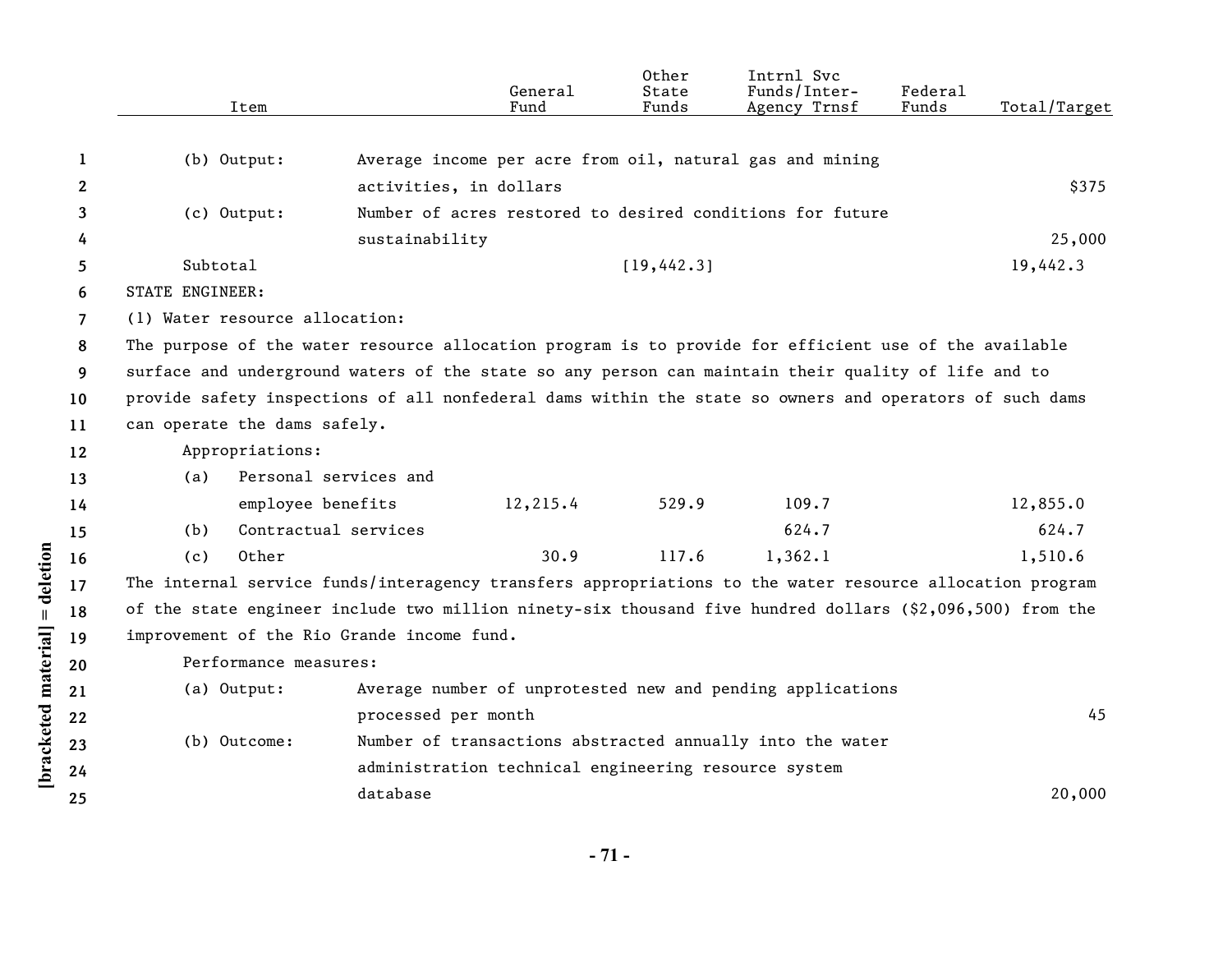|      |                | Other | !ntrni<br><b>Svc</b> |                       |                  |
|------|----------------|-------|----------------------|-----------------------|------------------|
|      | General        | State | Funds/Inter-         | $"$ edera $\lrcorner$ |                  |
| ltem | $\sim$<br>Fund | Funds | Trnst<br>Agency      | Funds                 | Total,<br>Target |

**1** (2) Interstate stream compact compliance and water development:

| 2            |     | The purpose of the interstate stream compact compliance and water development program is to provide      |         |       |         |       |         |
|--------------|-----|----------------------------------------------------------------------------------------------------------|---------|-------|---------|-------|---------|
| $\mathbf{3}$ |     | resolution of federal and interstate water issues and to develop water resources and stream systems for  |         |       |         |       |         |
| 4            |     | the people of New Mexico so they can have maximum sustained beneficial use of available water resources. |         |       |         |       |         |
| 5            |     | Appropriations:                                                                                          |         |       |         |       |         |
| 6            | (a) | Personal services and                                                                                    |         |       |         |       |         |
| $7^{\circ}$  |     | employee benefits                                                                                        | 1,732.9 | 78.2  | 2,841.5 |       | 4,652.6 |
| 8            | (b) | Contractual services                                                                                     |         | 70.0  | 4,208.7 | 20.0  | 4,298.7 |
| 9            | (c) | Other                                                                                                    |         | 732.0 | 2,209.9 | 135.0 | 3,076.9 |
|              |     |                                                                                                          |         |       |         |       |         |

**10 11 12** The internal service funds/interagency transfers appropriations to the interstate stream compact compliance and water development program of the state engineer include seven hundred five thousand seven hundred dollars (\$705,700) from the New Mexico unit fund.

**13 14 15 16 17 18 19 20** The internal service funds/interagency transfers appropriations to the interstate stream compact compliance and water development program include five million nine hundred thirty-six thousand seven hundred dollars (\$5,936,700) from the New Mexico irrigation works construction fund, one million seven hundred sixty-seven thousand four hundred dollars (\$1,767,400) from the improvement of the Rio Grande income fund, one hundred thousand dollars (\$100,000) from the game protection fund for Ute dam operations and eighty-two thousand three hundred dollars (\$82,300) from the game protection fund for Eagle Nest dam operations. Any unexpended balances remaining at the end of fiscal year 2022 from these appropriations shall revert to the appropriate fund.

Revenue from the sale of water to United States government agencies by New Mexico for the emergency drought water agreement and from contractual reimbursements associated with the interstate stream compact compliance and water development program of the state engineer is appropriated to the interstate stream compact compliance and water development program to be used per the agreement with the United States bureau of reclamation.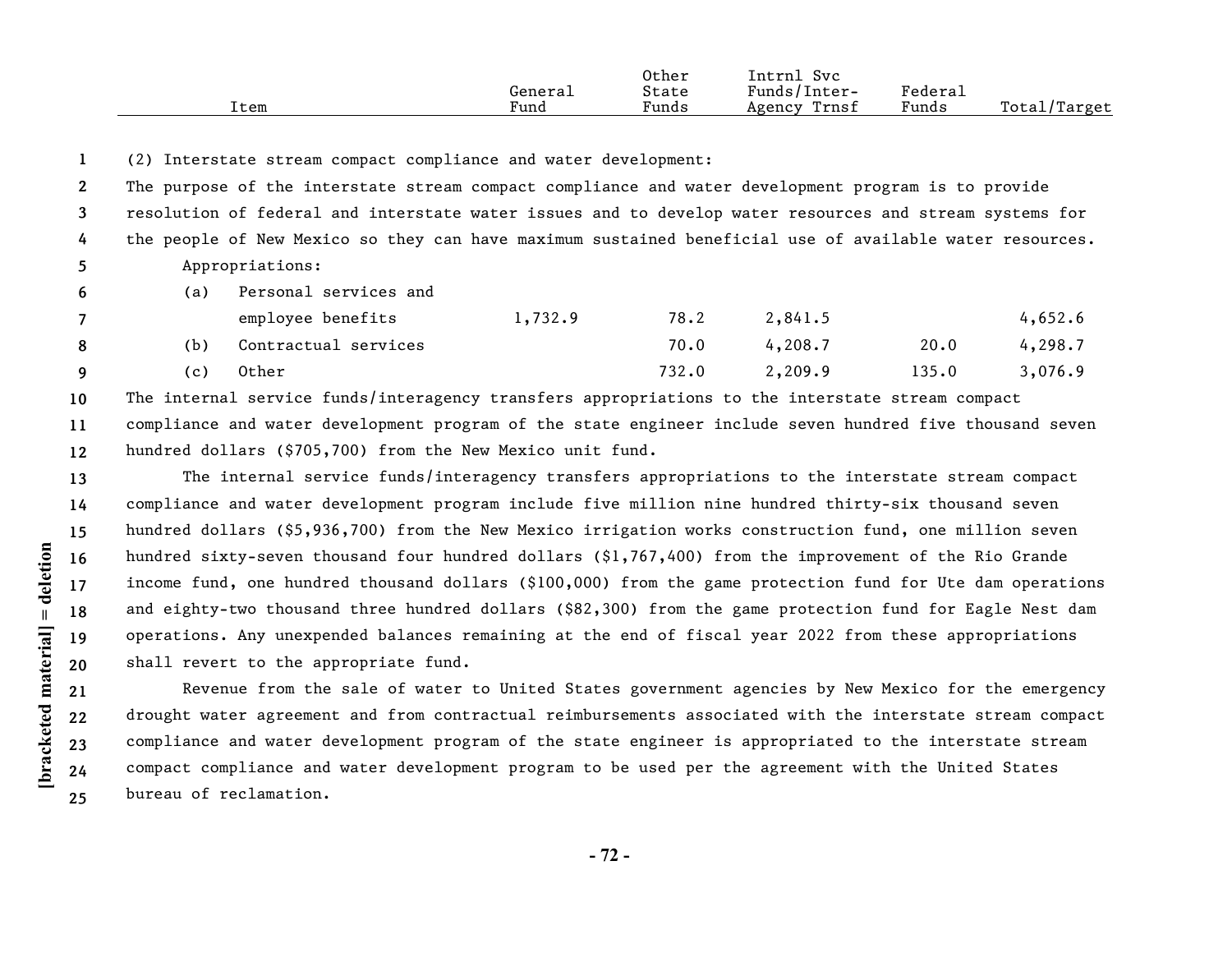|      |                | Other | Intrnl<br>Svc   |         |                   |
|------|----------------|-------|-----------------|---------|-------------------|
|      | General        | State | Funds/Inter-    | ™edera⊥ |                   |
| ltem | $\sim$<br>Fund | Funds | Trnst<br>Agency | Funds   | Total,<br>'Target |

| 1            | The interstate stream commission's authority to make loans for irrigation improvements includes           |                       |                                                             |         |         |         |     |
|--------------|-----------------------------------------------------------------------------------------------------------|-----------------------|-------------------------------------------------------------|---------|---------|---------|-----|
| $\mathbf{2}$ | five hundred thousand dollars (\$500,000) for loans to irrigation districts, conservancy districts and    |                       |                                                             |         |         |         |     |
| 3            | soil and water conservation districts for re-loan to farmers for implementation of water conservation     |                       |                                                             |         |         |         |     |
| 4            | improvements.                                                                                             |                       |                                                             |         |         |         |     |
| 5.           | Performance measures:                                                                                     |                       |                                                             |         |         |         |     |
| 6            | (a) Outcome:                                                                                              |                       | Cumulative state-line delivery credit per the Pecos river   |         |         |         |     |
| 7            |                                                                                                           |                       | compact and amended decree at the end of the calendar year, |         |         |         |     |
| 8            |                                                                                                           | in acre-feet          |                                                             |         |         |         | > 0 |
| 9            | (b) Outcome:                                                                                              |                       | Cumulative state-line delivery credit per the Rio Grande    |         |         |         |     |
| 10           |                                                                                                           |                       | compact at the end of the calendar year, in acre-feet       |         |         |         | >0  |
| 11           | (3) Litigation and adjudication:                                                                          |                       |                                                             |         |         |         |     |
| 12           | The purpose of the litigation and adjudication program is to obtain a judicial determination and          |                       |                                                             |         |         |         |     |
| 13           | definition of water rights within each stream system and underground basin to effectively perform water   |                       |                                                             |         |         |         |     |
| 14           | rights administration and meet interstate stream obligations.                                             |                       |                                                             |         |         |         |     |
| 15           | Appropriations:                                                                                           |                       |                                                             |         |         |         |     |
| 16           | (a)                                                                                                       | Personal services and |                                                             |         |         |         |     |
| 17           | employee benefits                                                                                         |                       | 2,240.0                                                     | 1,825.4 | 1,014.8 | 5,080.2 |     |
| 18           | Contractual services<br>(b)                                                                               |                       |                                                             |         | 1,635.8 | 1,635.8 |     |
| 19           | Other<br>(c)                                                                                              |                       |                                                             |         | 436.0   | 436.0   |     |
| 20           | Other financing uses<br>(d)                                                                               |                       |                                                             | 580.0   |         | 580.0   |     |
| 21           | The internal service funds/interagency transfers appropriations to the litigation and adjudication        |                       |                                                             |         |         |         |     |
| 22           | program of the state engineer include three million eighty-six thousand six hundred dollars (\$3,086,600) |                       |                                                             |         |         |         |     |
| 23           | from the improvement of the Rio Grande income fund.                                                       |                       |                                                             |         |         |         |     |

The other state funds appropriations to the litigation and adjudication program of the state engineer include two million four hundred five thousand four hundred dollars (\$2,405,400) from the water

**[bracketed material] = deletion**

[bracketed material] = deletion

**23 24 25**

**- 73 -**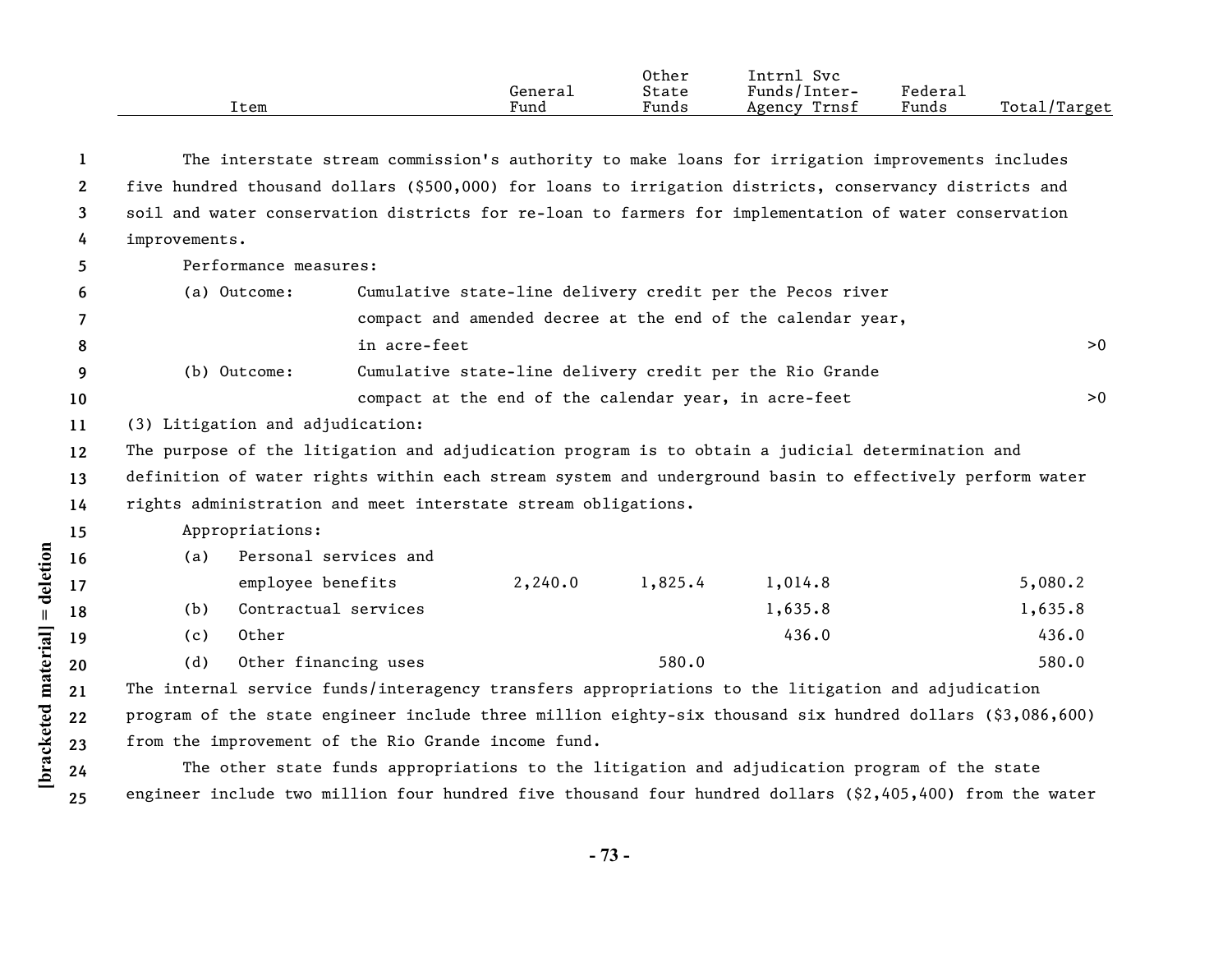|                       |                       | Item                                                                                                      | General<br>Fund                                 | Other<br>State<br>Funds | Intrnl Svc<br>Funds/Inter-<br>Agency Trnsf               | Federal<br>Funds | Total/Target |
|-----------------------|-----------------------|-----------------------------------------------------------------------------------------------------------|-------------------------------------------------|-------------------------|----------------------------------------------------------|------------------|--------------|
| 1                     |                       | project fund pursuant to Section 72-4A-9 NMSA 1978.                                                       |                                                 |                         |                                                          |                  |              |
| $\mathbf{2}^{\prime}$ |                       | Performance measures:                                                                                     |                                                 |                         |                                                          |                  |              |
| 3                     |                       | (a) Outcome:                                                                                              | Number of offers to defendants in adjudications |                         |                                                          |                  | 325          |
| 4                     |                       | (b) Outcome:                                                                                              |                                                 |                         | Percent of all water rights with judicial determinations |                  | 76%          |
| 5.                    | (4) Program support:  |                                                                                                           |                                                 |                         |                                                          |                  |              |
| 6                     |                       | The purpose of program support is to provide necessary administrative support to the agency programs so   |                                                 |                         |                                                          |                  |              |
| $\overline{7}$        |                       | they may be successful in reaching their goals and objectives.                                            |                                                 |                         |                                                          |                  |              |
| 8                     |                       | Appropriations:                                                                                           |                                                 |                         |                                                          |                  |              |
| 9                     | (a)                   | Personal services and                                                                                     |                                                 |                         |                                                          |                  |              |
| 10                    |                       | employee benefits                                                                                         | 3,428.2                                         |                         |                                                          |                  | 3,428.2      |
| 11                    | (b)                   | Contractual services                                                                                      | 199.5                                           |                         | 21.7                                                     |                  | 221.2        |
| 12                    | (c)                   | Other                                                                                                     | 430.0                                           |                         | 387.4                                                    |                  | 817.4        |
| 13                    |                       | The internal service funds/interagency transfers appropriations to program support of the state engineer  |                                                 |                         |                                                          |                  |              |
| 14                    |                       | include four hundred nine thousand one hundred dollars (\$409,100) from the improvement of the Rio Grande |                                                 |                         |                                                          |                  |              |
| 15                    | income fund.          |                                                                                                           |                                                 |                         |                                                          |                  |              |
| 16                    | Subtotal              |                                                                                                           | [20, 276.9]                                     | [3, 933.1]              | [14, 852.3]                                              | [155.0]          | 39,217.3     |
| 17                    |                       | TOTAL AGRICULTURE, ENERGY AND                                                                             |                                                 |                         |                                                          |                  |              |
| 18                    | NATURAL RESOURCES     |                                                                                                           | 76, 159.1                                       | 85,379.0                | 19,336.7                                                 | 41,615.3         | 222,490.1    |
| 19                    |                       |                                                                                                           | F. HEALTH, HOSPITALS AND HUMAN SERVICES         |                         |                                                          |                  |              |
| 20                    |                       | OFFICE OF AFRICAN AMERICAN AFFAIRS:                                                                       |                                                 |                         |                                                          |                  |              |
| 21                    | (1) Public awareness: |                                                                                                           |                                                 |                         |                                                          |                  |              |
| 22                    |                       | The purpose of the public awareness program is to provide information and advocacy services to all New    |                                                 |                         |                                                          |                  |              |
| 23                    |                       | Mexicans and to empower African Americans of New Mexico to improve their quality of life.                 |                                                 |                         |                                                          |                  |              |
| 24                    |                       | Appropriations:                                                                                           |                                                 |                         |                                                          |                  |              |
| 25                    | (a)                   | Personal services and                                                                                     |                                                 |                         |                                                          |                  |              |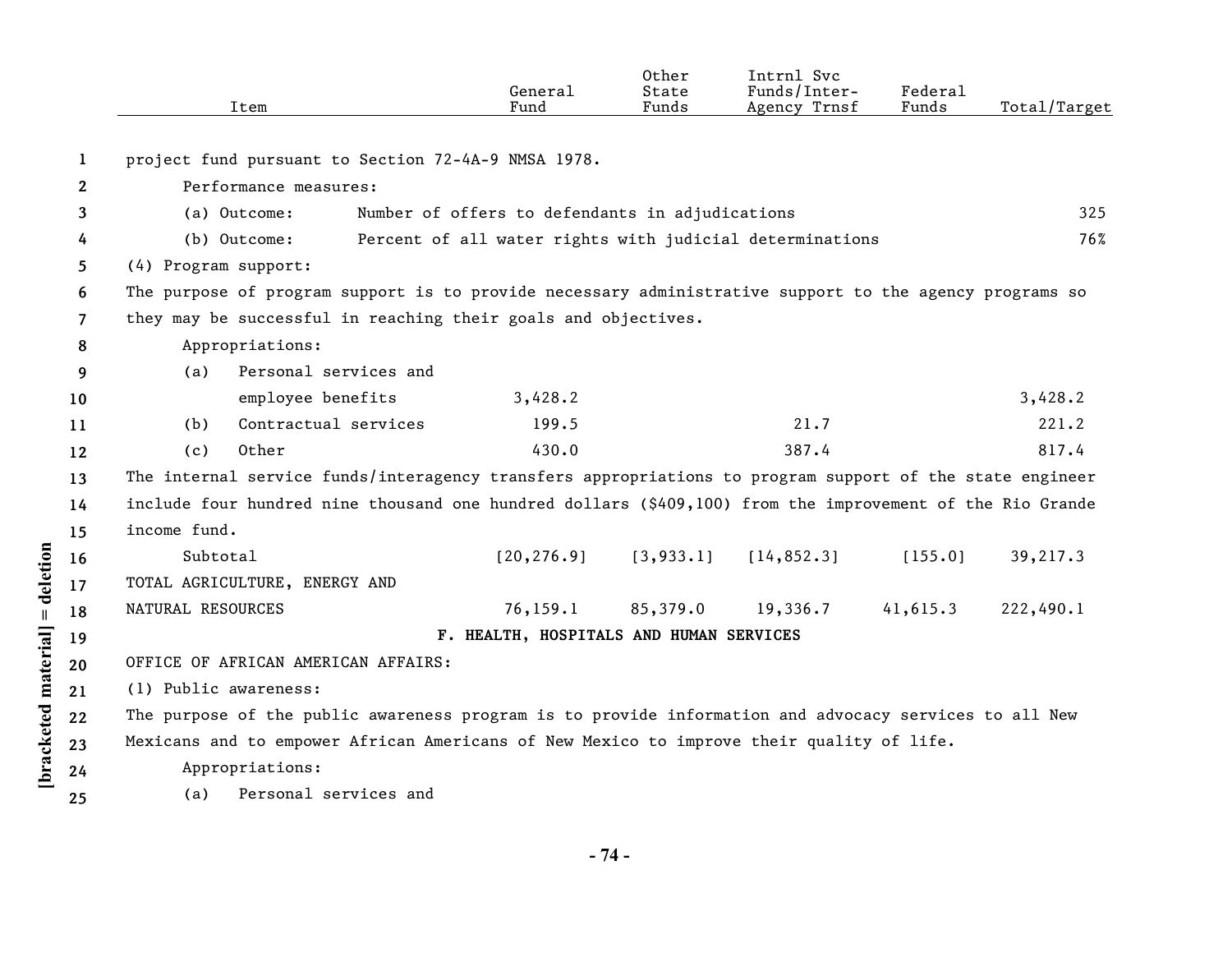|              |          | Item                                                                                                       | General<br>Fund | Other<br>State<br>Funds | Intrnl Svc<br>Funds/Inter-<br>Agency Trnsf | Federal<br>Funds | Total/Target |
|--------------|----------|------------------------------------------------------------------------------------------------------------|-----------------|-------------------------|--------------------------------------------|------------------|--------------|
|              |          |                                                                                                            |                 |                         |                                            |                  |              |
| 1            |          | employee benefits                                                                                          | 587.1           |                         |                                            |                  | 587.1        |
| $\mathbf{2}$ | (b)      | Contractual services                                                                                       | 312.5           |                         |                                            |                  | 312.5        |
| 3            | (c)      | Other                                                                                                      | 100.8           |                         |                                            |                  | 100.8        |
| 4            | Subtotal |                                                                                                            | [1,000.4]       |                         |                                            |                  | 1,000.4      |
| 5            |          | COMMISSION FOR DEAF AND HARD-OF-HEARING PERSONS:                                                           |                 |                         |                                            |                  |              |
| 6            |          | (1) Deaf and hard-of-hearing:                                                                              |                 |                         |                                            |                  |              |
| 7            |          | The purpose of the deaf and hard-of-hearing program is to serve as a dynamic resource that will enhance    |                 |                         |                                            |                  |              |
| 8            |          | the quality of life for deaf and hard-of-hearing citizens of New Mexico by being the recognized advocate   |                 |                         |                                            |                  |              |
| 9            |          | on important issues impacting the deaf and hard-of-hearing community, the proactive provider of            |                 |                         |                                            |                  |              |
| 10           |          | innovative programs and services and the statewide umbrella and information clearinghouse for interested   |                 |                         |                                            |                  |              |
| 11           |          | individuals, organizations, agencies and institutions.                                                     |                 |                         |                                            |                  |              |
| 12           |          | Appropriations:                                                                                            |                 |                         |                                            |                  |              |
| 13           | (a)      | Personal services and                                                                                      |                 |                         |                                            |                  |              |
| 14           |          | employee benefits                                                                                          |                 |                         | 1,063.7                                    |                  | 1,063.7      |
| 15           | (b)      | Contractual services                                                                                       | 690.8           |                         | 639.5                                      |                  | 1,330.3      |
| 16           | (c)      | Other                                                                                                      |                 |                         | 282.1                                      |                  | 282.1        |
| 17           | (d)      | Other financing uses                                                                                       |                 |                         | 116.5                                      |                  | 116.5        |
| 18           |          | The general fund appropriation to the deaf and hard-of-hearing program of the commission for deaf and      |                 |                         |                                            |                  |              |
| 19           |          | hard-of-hearing persons includes four hundred fifty-six thousand four hundred dollars (\$456,400) for deaf |                 |                         |                                            |                  |              |
| 20           |          | and deaf-blind support service provider programs.                                                          |                 |                         |                                            |                  |              |
| 21           |          | The internal service funds/interagency transfers appropriation to the deaf and hard-of-hearing             |                 |                         |                                            |                  |              |
| 22           |          | program of the commission for deaf and hard-of-hearing persons in the other financing uses category        |                 |                         |                                            |                  |              |
| 23           |          | includes ninety-one thousand five hundred dollars (\$91,500) to transfer to the rehabilitation services    |                 |                         |                                            |                  |              |

[bracketed material] = deletion **[bracketed material] = deletion 24 25**

**- 75 -** 

program of the division of vocational rehabilitation to match with federal funds to provide deaf and hard-of-hearing rehabilitation services and twenty-five thousand dollars (\$25,000) to transfer to the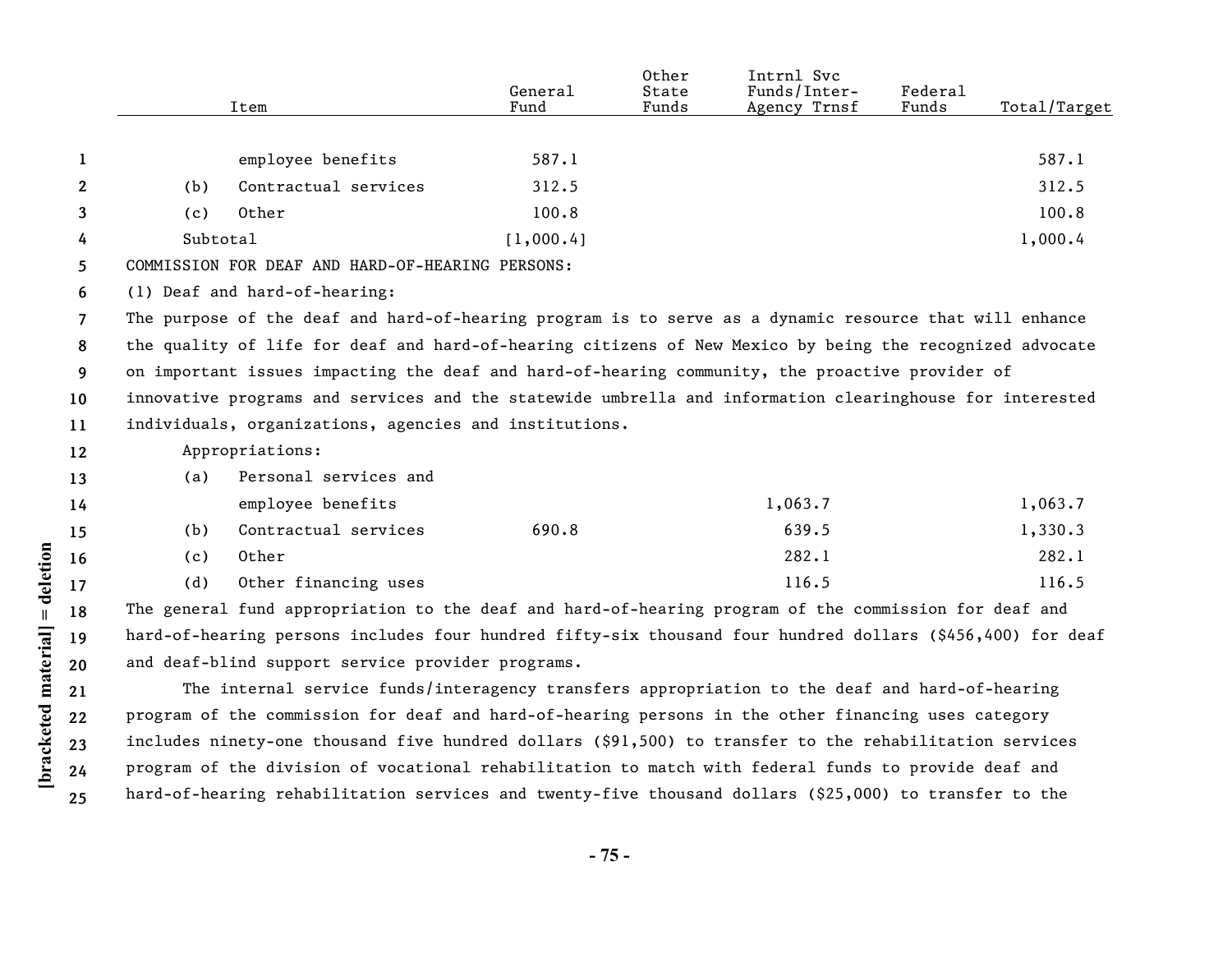|                    |                |                     | Item                                                                                                      | General<br>Fund | Other<br>State<br>Funds | Intrnl Svc<br>Funds/Inter-<br>Agency Trnsf              | Federal<br>Funds | Total/Target |
|--------------------|----------------|---------------------|-----------------------------------------------------------------------------------------------------------|-----------------|-------------------------|---------------------------------------------------------|------------------|--------------|
|                    | 1              |                     | signed language interpreting practices board of the regulation and licensing department for interpreter   |                 |                         |                                                         |                  |              |
|                    | $\mathbf{2}$   | licensure services. |                                                                                                           |                 |                         |                                                         |                  |              |
|                    | 3              |                     | Performance measures:                                                                                     |                 |                         |                                                         |                  |              |
|                    | 4              |                     | (a) Output:                                                                                               |                 |                         | Number of accessible technology equipment distributions |                  | 1,300        |
|                    | 5              | Subtotal            |                                                                                                           | [690.8]         |                         | [2, 101.8]                                              |                  | 2,792.6      |
|                    | 6              |                     | MARTIN LUTHER KING, JR. COMMISSION:                                                                       |                 |                         |                                                         |                  |              |
|                    | $\overline{7}$ |                     | The purpose of the Martin Luther King, Jr. commission is to promote Martin Luther King, Jr.'s nonviolent  |                 |                         |                                                         |                  |              |
|                    | 8              |                     | principles and philosophy to the people of New Mexico through remembrance, celebration and action so that |                 |                         |                                                         |                  |              |
|                    | 9              |                     | everyone gets involved in making a difference toward the improvement of interracial cooperation and       |                 |                         |                                                         |                  |              |
|                    | 10             |                     | reduction of youth violence in our communities.                                                           |                 |                         |                                                         |                  |              |
|                    | 11             |                     | Appropriations:                                                                                           |                 |                         |                                                         |                  |              |
|                    | 12             | (a)                 | Personal services and                                                                                     |                 |                         |                                                         |                  |              |
|                    | 13             |                     | employee benefits                                                                                         | 180.8           |                         |                                                         |                  | 180.8        |
|                    | 14             | (b)                 | Contractual services                                                                                      | 27.8            |                         |                                                         |                  | 27.8         |
|                    | 15             | (c)                 | Other                                                                                                     | 116.9           |                         |                                                         |                  | 116.9        |
|                    | 16             | Subtotal            |                                                                                                           | [325.5]         |                         |                                                         |                  | 325.5        |
| = deletion         | 17             |                     | COMMISSION FOR THE BLIND:                                                                                 |                 |                         |                                                         |                  |              |
|                    | 18             | (1) Blind services: |                                                                                                           |                 |                         |                                                         |                  |              |
|                    | 19             |                     | The purpose of the blind services program is to assist blind or visually impaired citizens of New Mexico  |                 |                         |                                                         |                  |              |
|                    | 20             |                     | to achieve economic and social equality so they can have independence based on their personal interests   |                 |                         |                                                         |                  |              |
|                    | 21             | and abilities.      |                                                                                                           |                 |                         |                                                         |                  |              |
|                    | 22             |                     | Appropriations:                                                                                           |                 |                         |                                                         |                  |              |
| bracketed material | 23             | (a)                 | Personal services and                                                                                     |                 |                         |                                                         |                  |              |
|                    | 24             |                     | employee benefits                                                                                         | 1,642.6         | 216.3                   | 269.0                                                   | 3,118.7          | 5,246.6      |
|                    | 25             | (b)                 | Contractual services                                                                                      | 42.3            |                         |                                                         | 117.0            | 159.3        |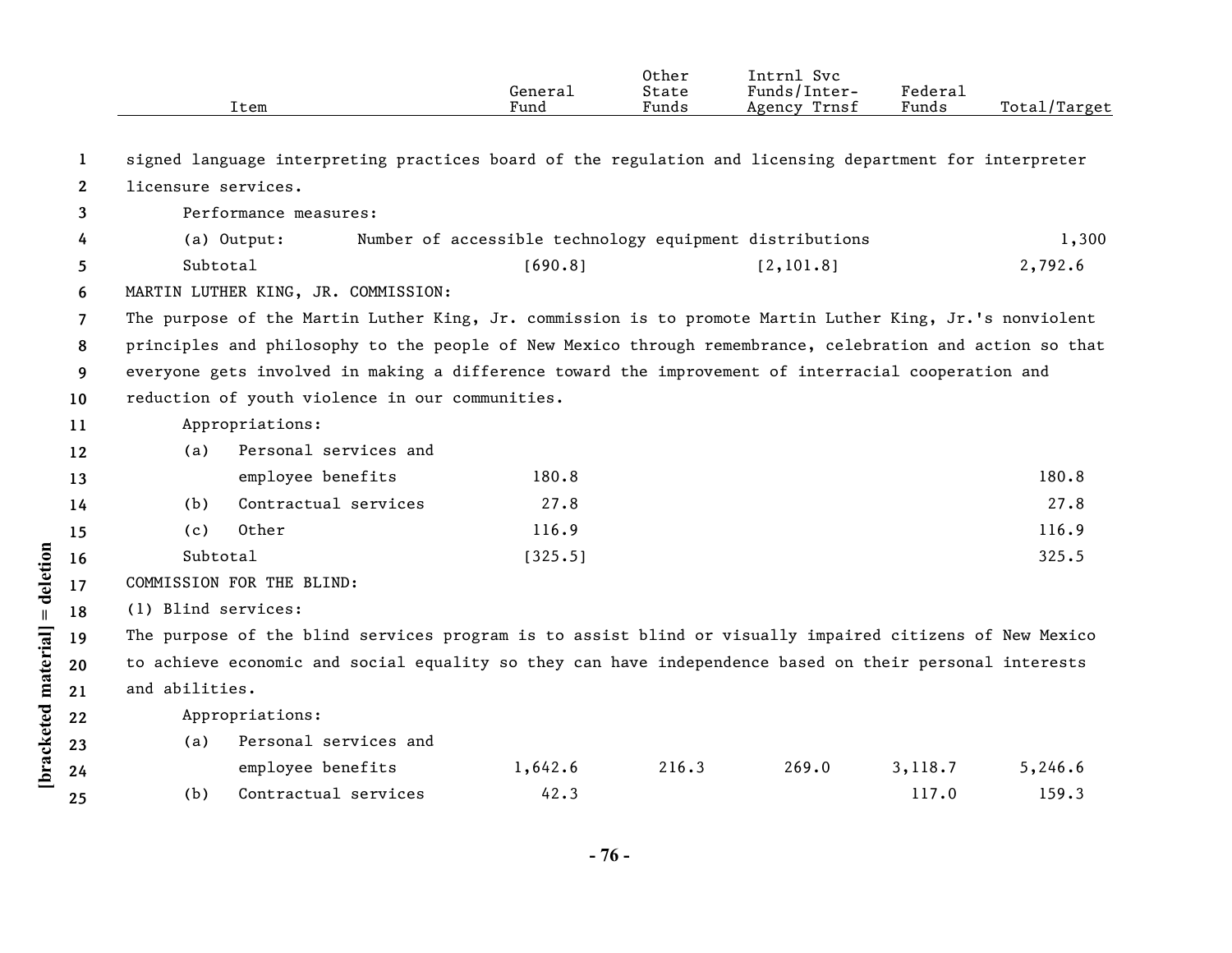|                      |                 | Item                                                                                                       |                                                        | General<br>Fund                       | Other<br>State<br>Funds | Intrnl Svc<br>Funds/Inter-<br>Agency Trnsf              | Federal<br>Funds | Total/Target |  |  |  |
|----------------------|-----------------|------------------------------------------------------------------------------------------------------------|--------------------------------------------------------|---------------------------------------|-------------------------|---------------------------------------------------------|------------------|--------------|--|--|--|
|                      |                 |                                                                                                            |                                                        |                                       |                         |                                                         |                  |              |  |  |  |
|                      | 1               | Other<br>(c)                                                                                               |                                                        | 471.9                                 | 5,331.5                 | 80.0                                                    | 1,870.9          | 7,754.3      |  |  |  |
|                      | $\mathbf{2}$    | (d)<br>Other financing uses                                                                                |                                                        | 107.1                                 |                         |                                                         |                  | 107.1        |  |  |  |
|                      | 3               | The general fund appropriation to the blind services program of the commission for the blind in the other  |                                                        |                                       |                         |                                                         |                  |              |  |  |  |
|                      | 4               | financing uses category includes one hundred seven thousand one hundred dollars (\$107,100) to transfer to |                                                        |                                       |                         |                                                         |                  |              |  |  |  |
|                      | 5               | the rehabilitation services program of the division of vocational rehabilitation to match with federal     |                                                        |                                       |                         |                                                         |                  |              |  |  |  |
|                      | 6               | funds to provide rehabilitation services for the disabled.                                                 |                                                        |                                       |                         |                                                         |                  |              |  |  |  |
|                      | 7               | The internal service funds/interagency transfers appropriations to the blind services program of           |                                                        |                                       |                         |                                                         |                  |              |  |  |  |
|                      | 8               | the commission for the blind include two hundred thousand dollars (\$200,000) from the division of         |                                                        |                                       |                         |                                                         |                  |              |  |  |  |
|                      | 9               | vocational rehabilitation to provide services to the blind or visually impaired citizens of New Mexico.    |                                                        |                                       |                         |                                                         |                  |              |  |  |  |
|                      | 10 <sup>°</sup> | Any unexpended balances in the commission for the blind remaining at the end of fiscal year 2022           |                                                        |                                       |                         |                                                         |                  |              |  |  |  |
|                      | 11              | from appropriations made from the general fund shall not revert.                                           |                                                        |                                       |                         |                                                         |                  |              |  |  |  |
|                      | 12              | Performance measures:                                                                                      |                                                        |                                       |                         |                                                         |                  |              |  |  |  |
|                      | 13              | (a) Outcome:                                                                                               | Average hourly wage for the blind or visually impaired |                                       |                         |                                                         |                  |              |  |  |  |
|                      | 14              |                                                                                                            | \$16<br>person                                         |                                       |                         |                                                         |                  |              |  |  |  |
|                      | 15              | (b) Outcome:                                                                                               | Number of people who avoided or delayed moving into a  |                                       |                         |                                                         |                  |              |  |  |  |
|                      | 16              |                                                                                                            |                                                        |                                       |                         | nursing home or assisted living facility as a result of |                  |              |  |  |  |
| = deletion           | 17              |                                                                                                            |                                                        | receiving independent living services |                         |                                                         |                  | 175          |  |  |  |
|                      | 18              | Subtotal                                                                                                   |                                                        | [2, 263.9]                            | [5, 547.8]              | [349.0]                                                 | [5, 106.6]       | 13,267.3     |  |  |  |
|                      | 19              | INDIAN AFFAIRS DEPARTMENT:                                                                                 |                                                        |                                       |                         |                                                         |                  |              |  |  |  |
|                      | 20              | (1) Indian affairs:                                                                                        |                                                        |                                       |                         |                                                         |                  |              |  |  |  |
|                      | 21              | The purpose of the Indian affairs program is to coordinate intergovernmental and interagency programs      |                                                        |                                       |                         |                                                         |                  |              |  |  |  |
|                      | 22              | concerning tribal governments and the state.                                                               |                                                        |                                       |                         |                                                         |                  |              |  |  |  |
| [bracketed material] | 23              | Appropriations:                                                                                            |                                                        |                                       |                         |                                                         |                  |              |  |  |  |
|                      | 24              | (a)                                                                                                        | Personal services and                                  |                                       |                         |                                                         |                  |              |  |  |  |
|                      | 25              | employee benefits                                                                                          |                                                        | 1,426.6                               |                         |                                                         |                  | 1,426.6      |  |  |  |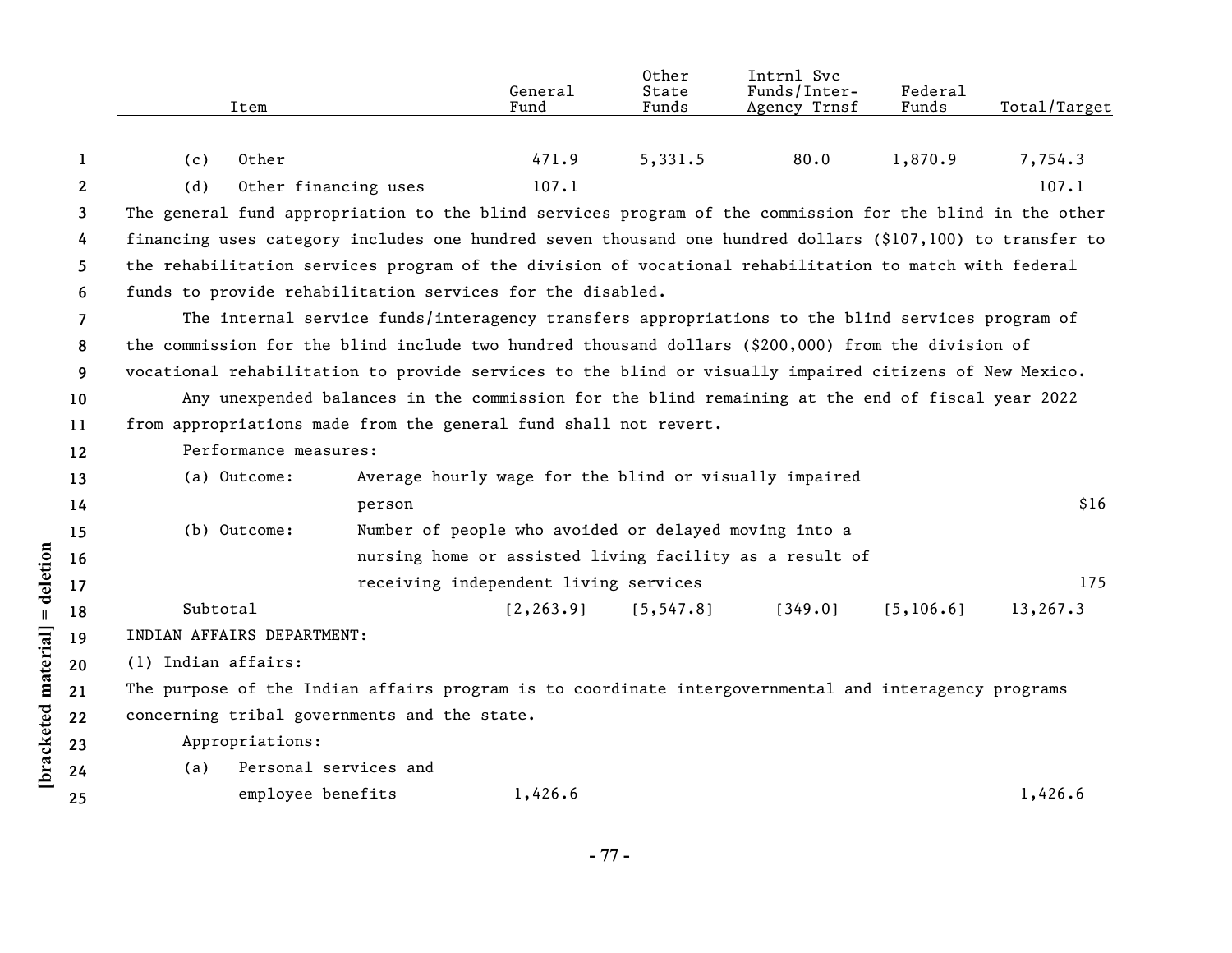|                | Item                                                                                                      | General<br>Fund                                    | Other<br>State<br>Funds | Intrnl Svc<br>Funds/Inter-<br>Agency Trnsf | Federal<br>Funds | Total/Target |
|----------------|-----------------------------------------------------------------------------------------------------------|----------------------------------------------------|-------------------------|--------------------------------------------|------------------|--------------|
|                |                                                                                                           |                                                    |                         |                                            |                  |              |
| 1              | Contractual services<br>(b)                                                                               | 330.1                                              |                         |                                            |                  | 330.1        |
| $\mathbf{2}$   | Other<br>(c)                                                                                              | 733.5                                              |                         | 1,171.0                                    |                  | 1,904.5      |
| $\mathbf{3}$   | The internal service funds/interagency transfers appropriation to the Indian affairs program of the       |                                                    |                         |                                            |                  |              |
| 4              | Indian affairs department includes one hundred seventy-one thousand dollars (\$171,000) from the tobacco  |                                                    |                         |                                            |                  |              |
| 5              | settlement program fund for tobacco cessation and prevention programs for Native American communities     |                                                    |                         |                                            |                  |              |
| 6              | throughout the state.                                                                                     |                                                    |                         |                                            |                  |              |
| $\overline{7}$ | The internal service funds/interagency transfers appropriation to the Indian affairs program of the       |                                                    |                         |                                            |                  |              |
| 8              | Indian affairs department includes one million dollars $(91,000,000)$ from the general fund appropriation |                                                    |                         |                                            |                  |              |
| 9              | to the public education department for indigenous, multilingual, multicultural and special education,     |                                                    |                         |                                            |                  |              |
| 10             | including for tribal departments of education to develop early childhood culturally and linguistically    |                                                    |                         |                                            |                  |              |
| 11             | relevant curriculum, to design culturally and linguistically relevant assessment tools and culturally     |                                                    |                         |                                            |                  |              |
| 12             | appropriate teacher and program evaluation instruments, to conduct needs assessments of early childhood   |                                                    |                         |                                            |                  |              |
| 13             | education facilities and to develop plans for constructing needed facilities. Any unexpended funds        |                                                    |                         |                                            |                  |              |
| 14             | remaining at the end of fiscal year 2022 shall revert to the public education department.                 |                                                    |                         |                                            |                  |              |
| 15             | Subtotal                                                                                                  | [2,490.2]                                          |                         | [1, 171.0]                                 |                  | 3,661.2      |
| 16             | EARLY CHILDHOOD EDUCATION AND CARE DEPARTMENT:                                                            |                                                    |                         |                                            |                  |              |
| 17             | (1) Support and intervention:                                                                             |                                                    |                         |                                            |                  |              |
| 18             | Appropriations:                                                                                           |                                                    |                         |                                            |                  |              |
| 19             | Personal services and<br>(a)                                                                              |                                                    |                         |                                            |                  |              |
| 20             | employee benefits                                                                                         | 949.8                                              | 1,023.1                 | 500.5                                      | 767.8            | 3,241.2      |
| 21             | Contractual services<br>(b)                                                                               | 12,720.8                                           | 58.9                    | 5,356.9                                    | 5,685.8          | 23,822.4     |
| 22             | Other<br>(c)                                                                                              | 21,463.4                                           | 1,275.4                 | 3,643.1                                    | 72.4             | 26,454.3     |
| 23             | Other financing uses<br>(d)                                                                               | 10,901.6                                           |                         |                                            |                  | 10,901.6     |
| 24             | Performance measures:                                                                                     |                                                    |                         |                                            |                  |              |
| 25             | (a) Outcome:                                                                                              | Percent of parents participating in the New Mexico |                         |                                            |                  |              |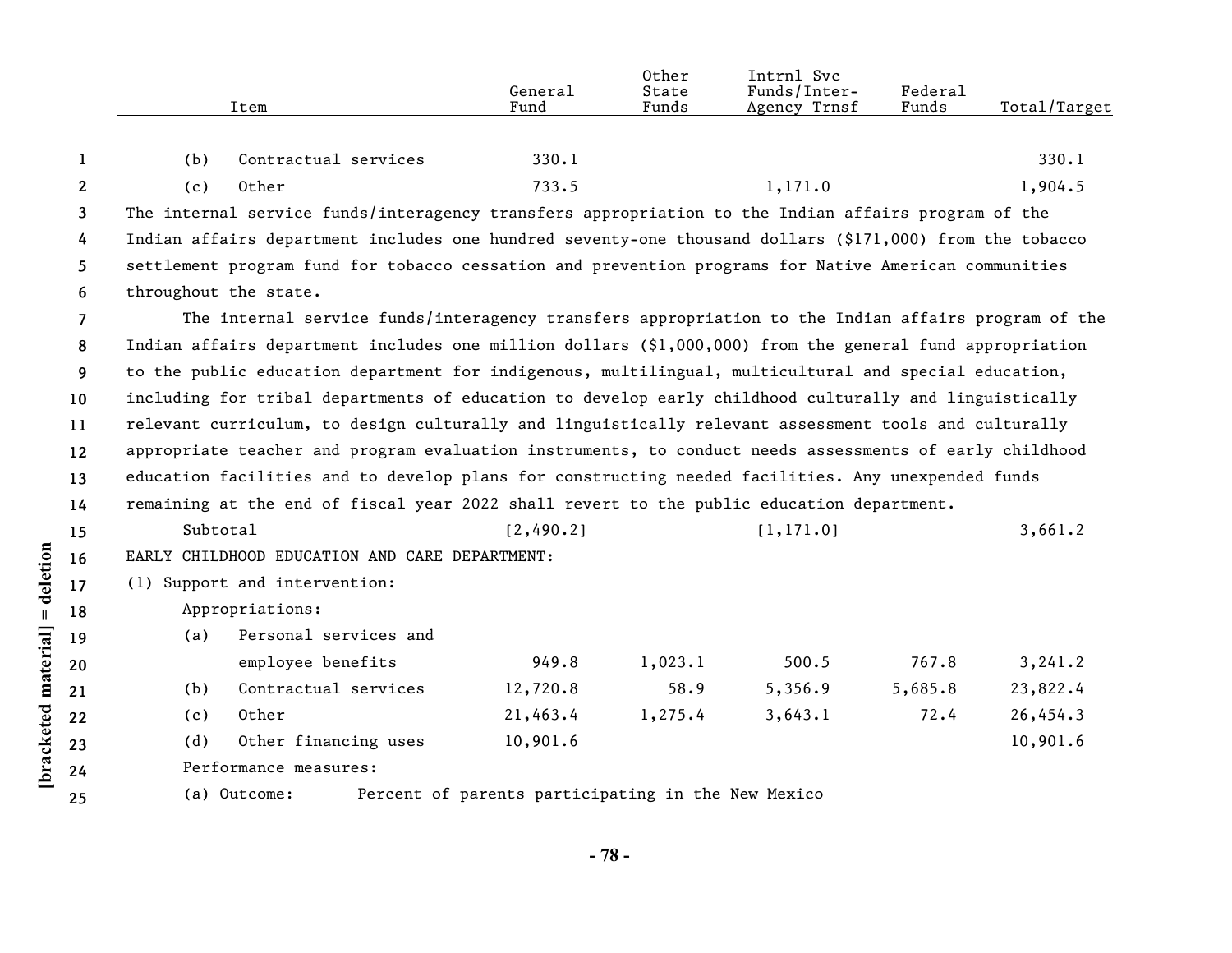|              |     | Item                  |                                         | General<br>Fund                                                                                           | Other<br>State<br>Funds | Intrnl Svc<br>Funds/Inter-<br>Agency Trnsf | Federal<br>Funds | Total/Target |
|--------------|-----|-----------------------|-----------------------------------------|-----------------------------------------------------------------------------------------------------------|-------------------------|--------------------------------------------|------------------|--------------|
| 1            |     |                       |                                         | home-visiting program for at least eight months who                                                       |                         |                                            |                  |              |
| $\mathbf{2}$ |     |                       |                                         | demonstrate progress in practicing positive parent-child                                                  |                         |                                            |                  |              |
| 3            |     |                       |                                         | interactions as demonstrated by the state-approved,                                                       |                         |                                            |                  |              |
|              |     |                       |                                         | evidence-based screening tool                                                                             |                         |                                            |                  | 65%          |
| 4<br>5       |     | (b) Outcome:          |                                         | Percent of women enrolled in families first and home                                                      |                         |                                            |                  |              |
| 6            |     |                       |                                         | visiting who are eligible for Medicaid who access prenatal                                                |                         |                                            |                  |              |
| 7            |     |                       |                                         | care in their first trimester                                                                             |                         |                                            |                  | 74%          |
| 8            |     |                       | (2) Early childhood education and care: |                                                                                                           |                         |                                            |                  |              |
| 9            |     | Appropriations:       |                                         |                                                                                                           |                         |                                            |                  |              |
| 10           | (a) |                       | Personal services and                   |                                                                                                           |                         |                                            |                  |              |
| 11           |     | employee benefits     |                                         | 630.9                                                                                                     |                         |                                            | 7,876.3          | 8,507.2      |
| 12           | (b) | Contractual services  |                                         | 30,660.7                                                                                                  | 3,684.8                 | 27,265.4                                   | 491.1            | 62,102.0     |
| 13           | (c) | Other                 |                                         | 53,321.9                                                                                                  | 1,100.0                 | 41,527.5                                   | 103,778.4        | 199,727.8    |
| 14           | (d) | Other financing uses  |                                         |                                                                                                           |                         |                                            | 1,600.0          | 1,600.0      |
| 15           |     |                       |                                         | The internal service funds/interagency transfers appropriations to the early childhood education and care |                         |                                            |                  |              |
| 16           |     |                       |                                         | program of the early childhood education and care department include sixty million six hundred twenty-    |                         |                                            |                  |              |
| 17           |     |                       |                                         | seven thousand five hundred dollars (\$60,627,500) from the federal temporary assistance for needy        |                         |                                            |                  |              |
| 18           |     |                       |                                         | families block grant: forty-one million five hundred twenty-seven thousand five hundred dollars           |                         |                                            |                  |              |
| 19           |     |                       |                                         | (\$41,527,500) for childcare, fourteen million one hundred thousand dollars (\$14,100,000) for            |                         |                                            |                  |              |
| 20           |     |                       |                                         | prekindergarten and five million dollars (\$5,000,000) for home-visiting services.                        |                         |                                            |                  |              |
| 21           |     | Performance measures: |                                         |                                                                                                           |                         |                                            |                  |              |
| 22           |     | (a) Outcome:          |                                         | Percent of licensed childcare providers participating in                                                  |                         |                                            |                  |              |
| 23           |     |                       |                                         | the focus tiered quality rating and improvement system at                                                 |                         |                                            |                  |              |
| 24           |     |                       |                                         | the four-and-five-star level                                                                              |                         |                                            |                  | 45%          |
|              |     |                       |                                         |                                                                                                           |                         |                                            |                  |              |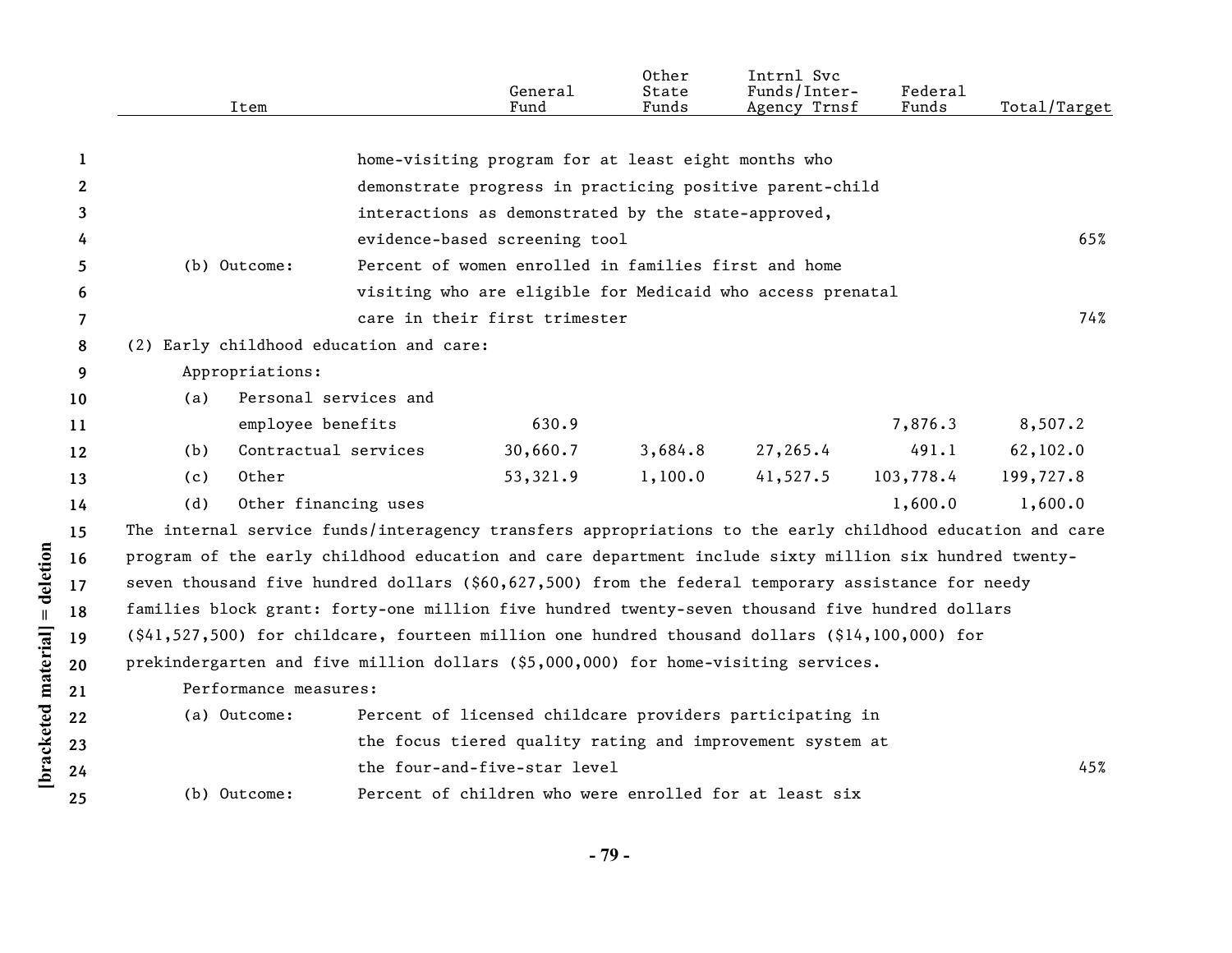|                       | Item                                                                                                     |                       | General<br>Fund                                        | Other<br>State<br>Funds | Intrnl Svc<br>Funds/Inter-<br>Agency Trnsf                                                     | Federal<br>Funds | Total/Target |
|-----------------------|----------------------------------------------------------------------------------------------------------|-----------------------|--------------------------------------------------------|-------------------------|------------------------------------------------------------------------------------------------|------------------|--------------|
|                       |                                                                                                          |                       |                                                        |                         |                                                                                                |                  |              |
| 1                     |                                                                                                          |                       | months in the state-funded New Mexico prekindergarten  |                         |                                                                                                |                  |              |
| $\mathbf{2}^{\prime}$ |                                                                                                          |                       |                                                        |                         | program who score at first step for k or higher on the fall                                    |                  |              |
| 3                     |                                                                                                          |                       | observation kindergarten observation tool              |                         |                                                                                                |                  | 85%          |
| 4                     | (c) Outcome:                                                                                             |                       | Percent of infants and toddlers participating in the   |                         |                                                                                                |                  |              |
| 5.                    |                                                                                                          |                       |                                                        |                         | childcare assistance program enrolled in childcare programs                                    |                  |              |
| 6                     |                                                                                                          |                       | with four or five stars                                |                         |                                                                                                |                  | 40%          |
| 7                     | (d) Outcome:                                                                                             |                       |                                                        |                         | Percent of children participating in the public and private                                    |                  |              |
| 8                     |                                                                                                          |                       | state-funded New Mexico prekindergarten program for at |                         |                                                                                                |                  |              |
| 9                     |                                                                                                          |                       |                                                        |                         | least six months showing measurable progress on the school                                     |                  |              |
| 10                    |                                                                                                          |                       | readiness spring preschool assessment tool             |                         |                                                                                                |                  | 40%          |
| 11                    | (3) Public pre-kindergarten:                                                                             |                       |                                                        |                         |                                                                                                |                  |              |
| 12                    | Appropriations:                                                                                          |                       |                                                        |                         |                                                                                                |                  |              |
| 13                    | (a)                                                                                                      | Other financing uses  | 43,521.9                                               |                         | 6,334.6                                                                                        |                  | 49,856.5     |
| 14                    | The internal service funds/interagency transfers appropriation to the public pre-kindergarten program of |                       |                                                        |                         |                                                                                                |                  |              |
| 15                    | the early childhood education and care department includes three million five hundred thousand dollars   |                       |                                                        |                         |                                                                                                |                  |              |
| 16                    | (\$3,500,000) from the federal temporary assistance for needy families block grant for pre-kindergarten. |                       |                                                        |                         |                                                                                                |                  |              |
| 17                    |                                                                                                          |                       |                                                        |                         | The public pre-kindergarten program of the early childhood education and care department shall |                  |              |
| 18                    | prioritize awards of pre-kindergarten programs at school districts and charter schools that provide K-5  |                       |                                                        |                         |                                                                                                |                  |              |
| 19                    | plus programs approved by the public education department.                                               |                       |                                                        |                         |                                                                                                |                  |              |
| 20                    | (4) Program support:                                                                                     |                       |                                                        |                         |                                                                                                |                  |              |
| 21                    | Appropriations:                                                                                          |                       |                                                        |                         |                                                                                                |                  |              |
| 22                    | (a)                                                                                                      | Personal services and |                                                        |                         |                                                                                                |                  |              |
| 23                    | employee benefits                                                                                        |                       | 4,130.0                                                |                         |                                                                                                | 2,332.9          | 6,462.9      |
| 24                    | Contractual services<br>(b)                                                                              |                       | 11,426.8                                               | 144.0                   | 5,000.0                                                                                        | 4,876.9          | 21,447.7     |
| 25                    | Other<br>(c)                                                                                             |                       | 1,860.4                                                | 58.5                    |                                                                                                | 347.4            | 2,266.3      |
|                       |                                                                                                          |                       |                                                        |                         |                                                                                                |                  |              |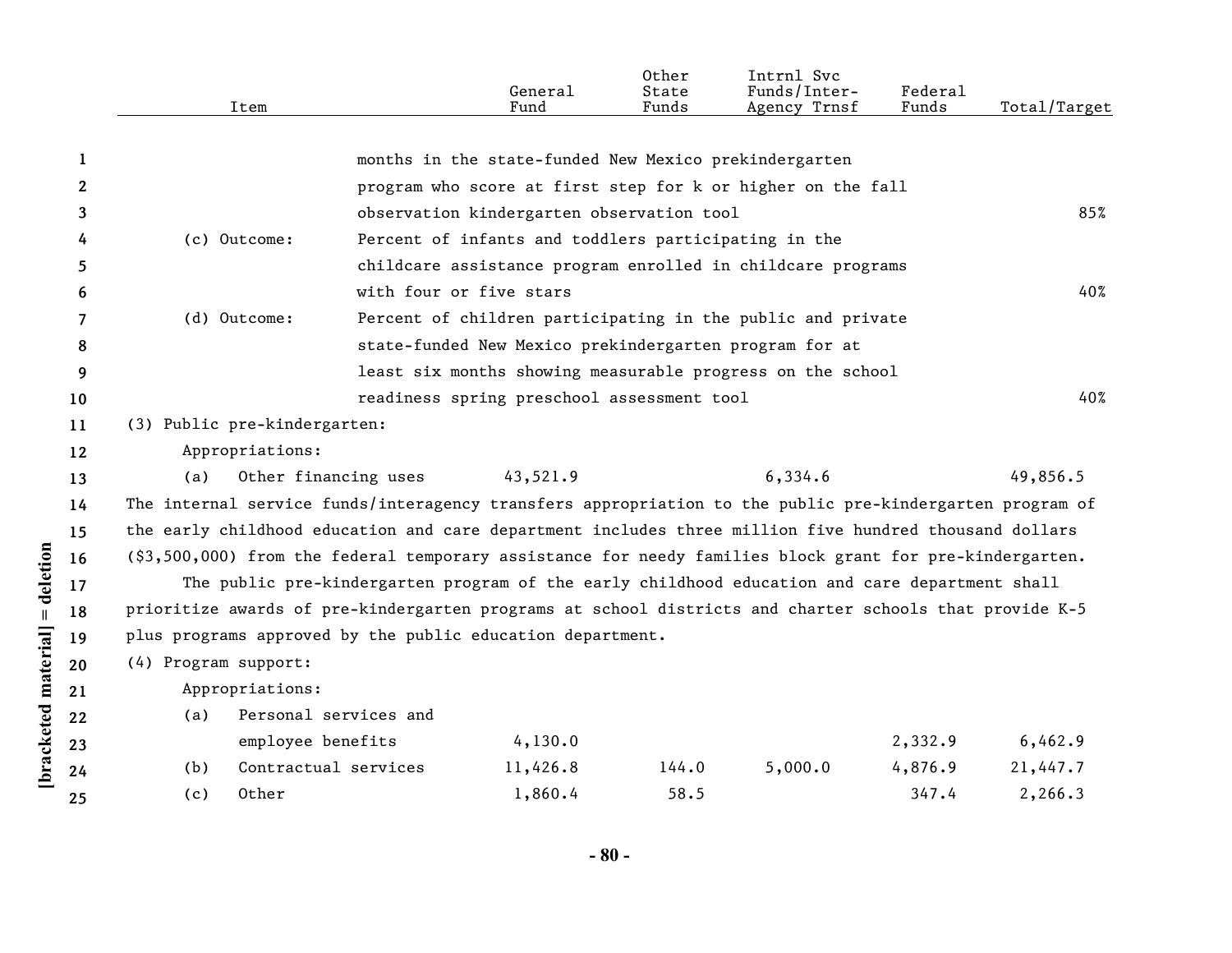|                | Item                                                                                                      |                       | General<br>Fund                                       | Other<br>State<br>Funds | Intrnl Svc<br>Funds/Inter-<br>Agency Trnsf               | Federal<br>Funds | Total/Target |
|----------------|-----------------------------------------------------------------------------------------------------------|-----------------------|-------------------------------------------------------|-------------------------|----------------------------------------------------------|------------------|--------------|
|                |                                                                                                           |                       |                                                       |                         |                                                          |                  |              |
| 1              | The early childhood education and care department may request program transfers up to one million dollars |                       |                                                       |                         |                                                          |                  |              |
| $\mathbf{2}$   | (\$1,000,000) between programs.                                                                           |                       |                                                       |                         |                                                          |                  |              |
| 3              | Subtotal                                                                                                  |                       |                                                       |                         | $[191, 588.2]$ $[7, 344.7]$ $[89, 628.0]$ $[127, 829.0]$ |                  | 416,389.9    |
| 4              | AGING AND LONG-TERM SERVICES DEPARTMENT:                                                                  |                       |                                                       |                         |                                                          |                  |              |
| 5              | (1) Consumer and elder rights:                                                                            |                       |                                                       |                         |                                                          |                  |              |
| 6              | The purpose of the consumer and elder rights program is to provide current information, assistance,       |                       |                                                       |                         |                                                          |                  |              |
| $\overline{7}$ | counseling, education and support to older individuals and people with disabilities, residents of long-   |                       |                                                       |                         |                                                          |                  |              |
| 8              | term care facilities and their families and caregivers that allow them to protect their rights and make   |                       |                                                       |                         |                                                          |                  |              |
| 9              | informed choices about quality services.                                                                  |                       |                                                       |                         |                                                          |                  |              |
| 10             | Appropriations:                                                                                           |                       |                                                       |                         |                                                          |                  |              |
| 11             | (a)                                                                                                       | Personal services and |                                                       |                         |                                                          |                  |              |
| 12             | employee benefits                                                                                         |                       | 1,427.2                                               |                         | 1,300.0                                                  | 1,030.7          | 3,757.9      |
| 13             | (b)                                                                                                       | Contractual services  | 99.8                                                  |                         |                                                          | 398.0            | 497.8        |
| 14             | Other<br>(c)                                                                                              |                       | 154.9                                                 |                         |                                                          | 530.1            | 685.0        |
| 15             | Performance measures:                                                                                     |                       |                                                       |                         |                                                          |                  |              |
| 16             | (a) Quality:                                                                                              |                       | Percent of calls to the aging and disability resource |                         |                                                          |                  |              |
| 17             |                                                                                                           |                       | center answered by a live operator                    |                         |                                                          |                  | 90%          |
| 18             | (b) Outcome:                                                                                              |                       |                                                       |                         | Percent of residents who remained in the community six   |                  |              |
| 19             |                                                                                                           |                       | months following a nursing home care transition       |                         |                                                          |                  | 90%          |
| 20             | (2) Aging network:                                                                                        |                       |                                                       |                         |                                                          |                  |              |
| 21             | The purpose of the aging network program is to provide supportive social and nutrition services for older |                       |                                                       |                         |                                                          |                  |              |
| $22 \,$        | individuals and people with disabilities so they can remain independent and involved in their communities |                       |                                                       |                         |                                                          |                  |              |
| 23             | and to provide training, education and work experience to older individuals so they can enter or re-enter |                       |                                                       |                         |                                                          |                  |              |
| 24             | the workforce and receive appropriate income and benefits.                                                |                       |                                                       |                         |                                                          |                  |              |
| 25             | Appropriations:                                                                                           |                       |                                                       |                         |                                                          |                  |              |

[bracketed material] = deletion

**- 81 -**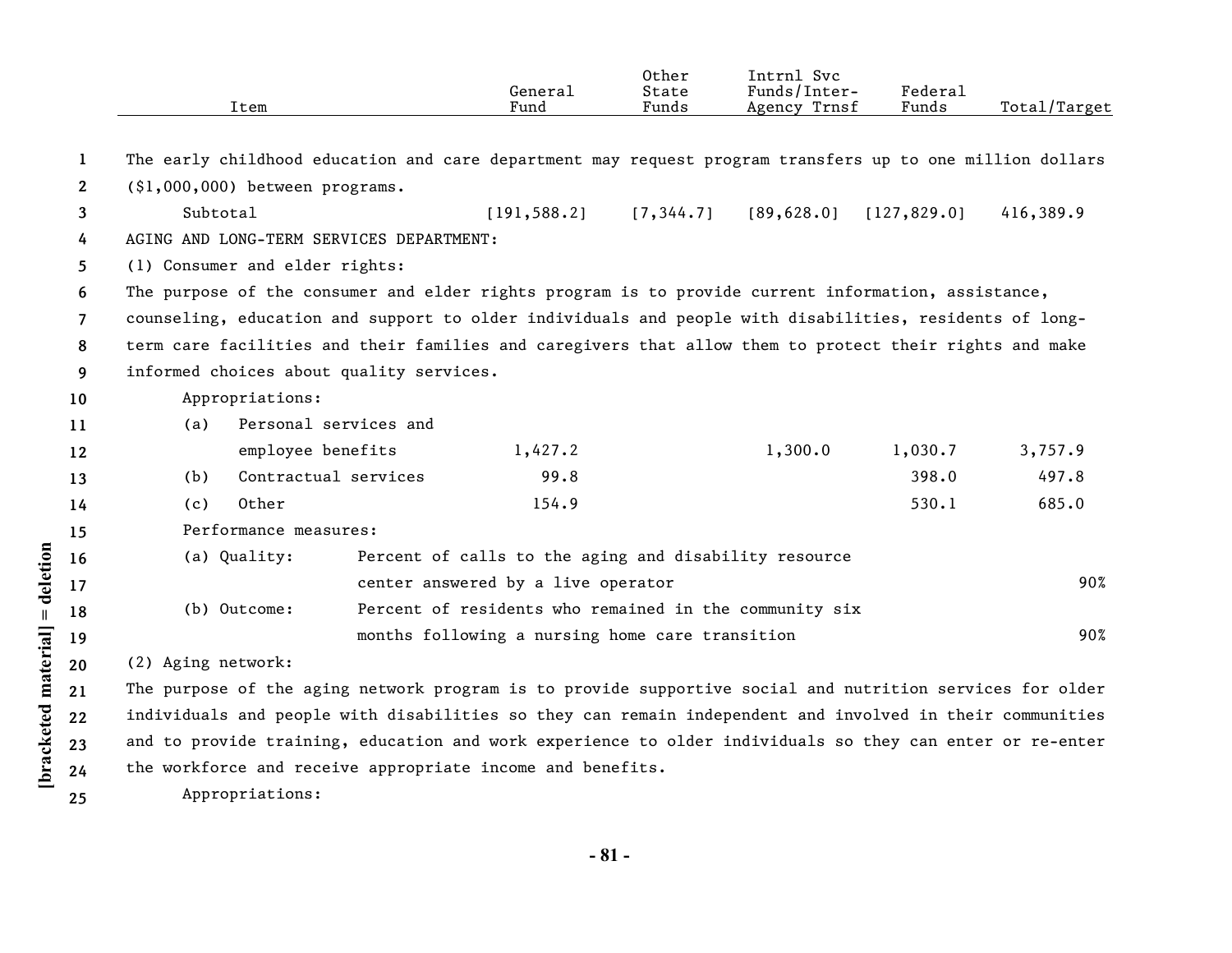|                      |              |                                                                                                        | Item                           |           | General<br>Fund                               | Other<br>State<br>Funds | Intrnl Svc<br>Funds/Inter-<br>Agency Trnsf                                                               | Federal<br>Funds | Total/Target |  |  |
|----------------------|--------------|--------------------------------------------------------------------------------------------------------|--------------------------------|-----------|-----------------------------------------------|-------------------------|----------------------------------------------------------------------------------------------------------|------------------|--------------|--|--|
|                      | 1            | (a)                                                                                                    | Personal services and          |           |                                               |                         |                                                                                                          |                  |              |  |  |
|                      | $\mathbf{2}$ |                                                                                                        | employee benefits              |           | 795.0                                         | 34.5                    |                                                                                                          | 555.3            | 1,384.8      |  |  |
|                      | 3            | (b)                                                                                                    | Contractual services           |           | 1,235.1                                       | 10.0                    |                                                                                                          |                  | 1, 245.1     |  |  |
|                      | 4            | (c)                                                                                                    | Other                          |           | 28,560.5                                      | 71.3                    |                                                                                                          | 11,142.5         | 39,774.3     |  |  |
|                      | 5            |                                                                                                        |                                |           |                                               |                         | The general fund appropriation to the aging network program of the aging and long-term services          |                  |              |  |  |
|                      | 6            |                                                                                                        |                                |           |                                               |                         | department in the other category shall allow for an additional twelve and one-half percent distribution  |                  |              |  |  |
|                      | 7            |                                                                                                        |                                |           |                                               |                         | from the department of finance and administration for initial payments to aging network providers at the |                  |              |  |  |
|                      | 8            |                                                                                                        | beginning of the fiscal year.  |           |                                               |                         |                                                                                                          |                  |              |  |  |
|                      | 9            |                                                                                                        |                                |           |                                               |                         | Any unexpended balances remaining in the aging network from the conference on aging at the end of        |                  |              |  |  |
|                      | 10           | fiscal year 2022 from appropriations made from other state funds for the conference on aging shall not |                                |           |                                               |                         |                                                                                                          |                  |              |  |  |
|                      | 11           |                                                                                                        | revert to the general fund.    |           |                                               |                         |                                                                                                          |                  |              |  |  |
|                      | 12           |                                                                                                        |                                |           |                                               |                         | Any unexpended balances remaining from the tax refund contribution senior fund, which provides for       |                  |              |  |  |
|                      | 13           |                                                                                                        |                                |           |                                               |                         | the provision of the supplemental senior services throughout the state, at the end of fiscal year 2022   |                  |              |  |  |
|                      | 14           | shall not revert to the general fund.                                                                  |                                |           |                                               |                         |                                                                                                          |                  |              |  |  |
|                      | 15           |                                                                                                        | Performance measures:          |           |                                               |                         |                                                                                                          |                  |              |  |  |
|                      | 16           |                                                                                                        | (a) Outcome:                   |           | Number of hours of caregiver support provided |                         |                                                                                                          |                  | 444,000      |  |  |
| $=$ deletion         | 17           |                                                                                                        | $(b)$ Output:                  |           |                                               |                         | Number of hours of service provided by senior volunteers,                                                |                  |              |  |  |
|                      | 18           |                                                                                                        |                                | statewide |                                               |                         |                                                                                                          |                  | 1,638,000    |  |  |
|                      | 19           |                                                                                                        | (3) Adult protective services: |           |                                               |                         |                                                                                                          |                  |              |  |  |
|                      | 20           |                                                                                                        |                                |           |                                               |                         | The purpose of the adult protective services program is to investigate allegations of abuse, neglect and |                  |              |  |  |
|                      | 21           |                                                                                                        |                                |           |                                               |                         | exploitation of seniors and adults with disabilities and provide in-home support services to adults at   |                  |              |  |  |
|                      | 22           |                                                                                                        | high risk of repeat neglect.   |           |                                               |                         |                                                                                                          |                  |              |  |  |
|                      | 23           |                                                                                                        | Appropriations:                |           |                                               |                         |                                                                                                          |                  |              |  |  |
| [bracketed material] | 24           | (a)                                                                                                    | Personal services and          |           |                                               |                         |                                                                                                          |                  |              |  |  |
|                      | 25           |                                                                                                        | employee benefits              |           | 7,294.6                                       |                         | 2,200.0                                                                                                  |                  | 9,494.6      |  |  |
|                      |              |                                                                                                        |                                |           |                                               |                         |                                                                                                          |                  |              |  |  |

**- 82 -**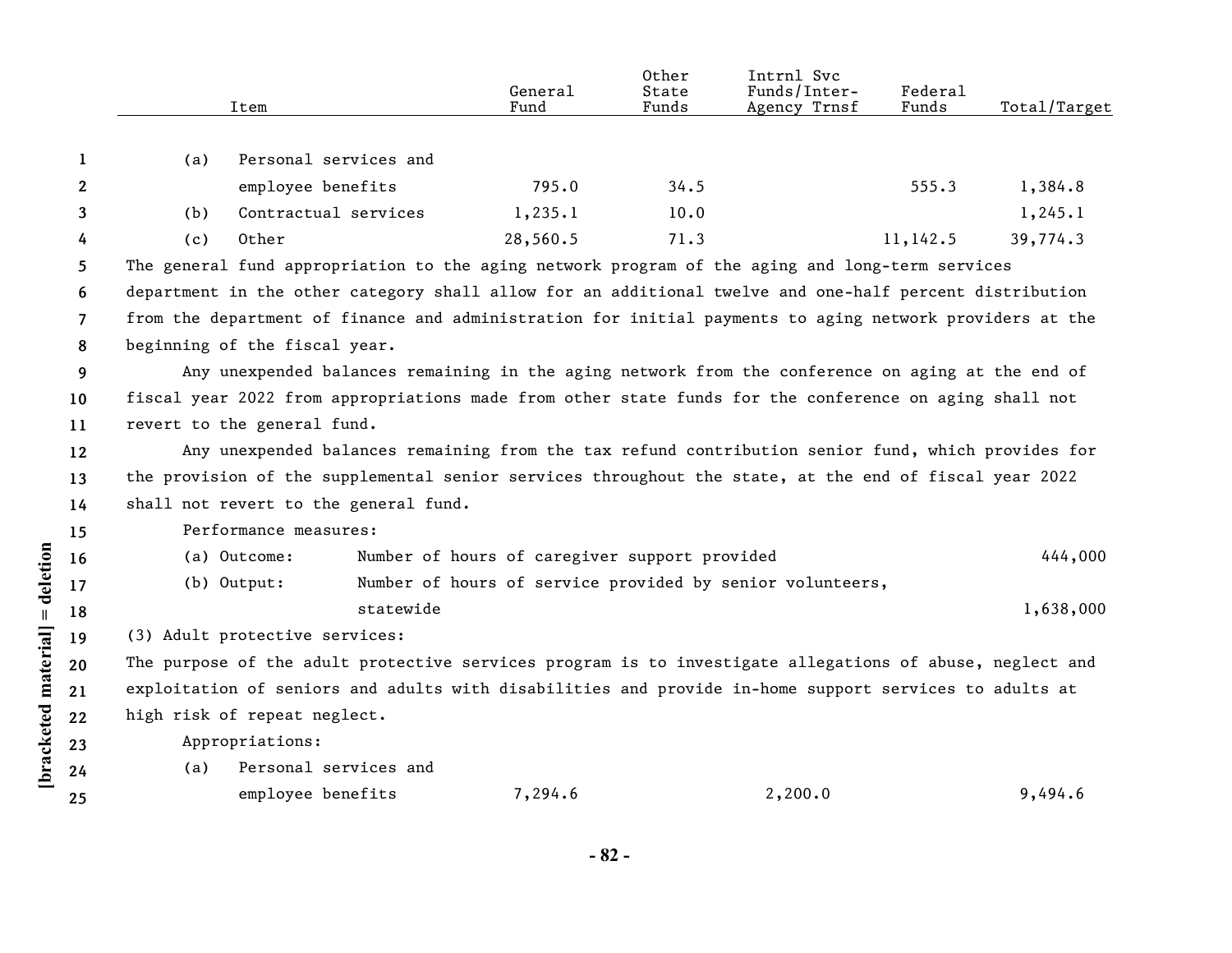|                    |              |                                                                                                           | Item                                                                                                    | General<br>Fund                                            | Other<br>State<br>Funds | Intrnl Svc<br>Funds/Inter-<br>Agency Trnsf | Federal<br>Funds | Total/Target |  |  |  |
|--------------------|--------------|-----------------------------------------------------------------------------------------------------------|---------------------------------------------------------------------------------------------------------|------------------------------------------------------------|-------------------------|--------------------------------------------|------------------|--------------|--|--|--|
|                    |              |                                                                                                           |                                                                                                         |                                                            |                         |                                            |                  |              |  |  |  |
|                    | 1            | (b)                                                                                                       | Contractual services                                                                                    | 1,242.3                                                    |                         | 2,176.3                                    |                  | 3,418.6      |  |  |  |
|                    | $\mathbf{2}$ | (c)                                                                                                       | Other                                                                                                   | 721.4                                                      |                         |                                            |                  | 721.4        |  |  |  |
|                    | 3            |                                                                                                           | Performance measures:                                                                                   |                                                            |                         |                                            |                  |              |  |  |  |
|                    | 4            |                                                                                                           | (a) Outcome:                                                                                            | Percent of emergency or priority one investigations in     |                         |                                            |                  |              |  |  |  |
|                    | 5            |                                                                                                           |                                                                                                         | which a caseworker makes initial face-to-face contact with |                         |                                            |                  |              |  |  |  |
|                    | 6            |                                                                                                           |                                                                                                         | the alleged victim within prescribed timeframes            |                         |                                            |                  | >99%         |  |  |  |
|                    | 7            | (4) Program support:                                                                                      |                                                                                                         |                                                            |                         |                                            |                  |              |  |  |  |
|                    | 8            |                                                                                                           | The purpose of program support is to provide clerical, record-keeping and administrative support in the |                                                            |                         |                                            |                  |              |  |  |  |
|                    | 9            | areas of personnel, budget, procurement and contracting to agency staff, outside contractors and external |                                                                                                         |                                                            |                         |                                            |                  |              |  |  |  |
|                    | 10           | control agencies to implement and manage programs.                                                        |                                                                                                         |                                                            |                         |                                            |                  |              |  |  |  |
|                    | 11           | Appropriations:                                                                                           |                                                                                                         |                                                            |                         |                                            |                  |              |  |  |  |
|                    | 12           | (a)                                                                                                       | Personal services and                                                                                   |                                                            |                         |                                            |                  |              |  |  |  |
|                    | 13           |                                                                                                           | employee benefits                                                                                       | 3,972.0                                                    |                         |                                            | 98.5             | 4,070.5      |  |  |  |
|                    | 14           | (b)                                                                                                       | Contractual services                                                                                    | 190.2                                                      |                         |                                            |                  | 190.2        |  |  |  |
|                    | 15           | (c)                                                                                                       | Other                                                                                                   | 1,456.9                                                    |                         |                                            |                  | 1,456.9      |  |  |  |
|                    | 16           | Subtotal                                                                                                  |                                                                                                         | [47, 149.9]                                                | [115.8]                 | [5,676.3]                                  | [13, 755.1]      | 66,697.1     |  |  |  |
| = deletion         | 17           |                                                                                                           | HUMAN SERVICES DEPARTMENT:                                                                              |                                                            |                         |                                            |                  |              |  |  |  |
|                    | 18           |                                                                                                           | (1) Medical assistance:                                                                                 |                                                            |                         |                                            |                  |              |  |  |  |
|                    | 19           |                                                                                                           | The purpose of the medical assistance program is to provide the necessary resources and information to  |                                                            |                         |                                            |                  |              |  |  |  |
|                    | 20           |                                                                                                           | enable low-income individuals to obtain either free or low-cost healthcare.                             |                                                            |                         |                                            |                  |              |  |  |  |
|                    | 21           |                                                                                                           | Appropriations:                                                                                         |                                                            |                         |                                            |                  |              |  |  |  |
|                    | 22           | (a)                                                                                                       | Personal services and                                                                                   |                                                            |                         |                                            |                  |              |  |  |  |
|                    |              |                                                                                                           | employee benefits                                                                                       | 5, 197.1                                                   |                         |                                            | 8,339.5          | 13,536.6     |  |  |  |
| bracketed material | 23           | (b)                                                                                                       | Contractual services                                                                                    | 14,691.4                                                   | 1,727.4                 | 759.9                                      | 52, 147.9        | 69,326.6     |  |  |  |
|                    | 24           |                                                                                                           | Other                                                                                                   |                                                            |                         |                                            |                  | 6,171,667.8  |  |  |  |
|                    | 25           | (c)                                                                                                       |                                                                                                         | 918,890.9                                                  | 65,437.0                | 308,041.4                                  | 4,879,298.5      |              |  |  |  |

**- 83 -**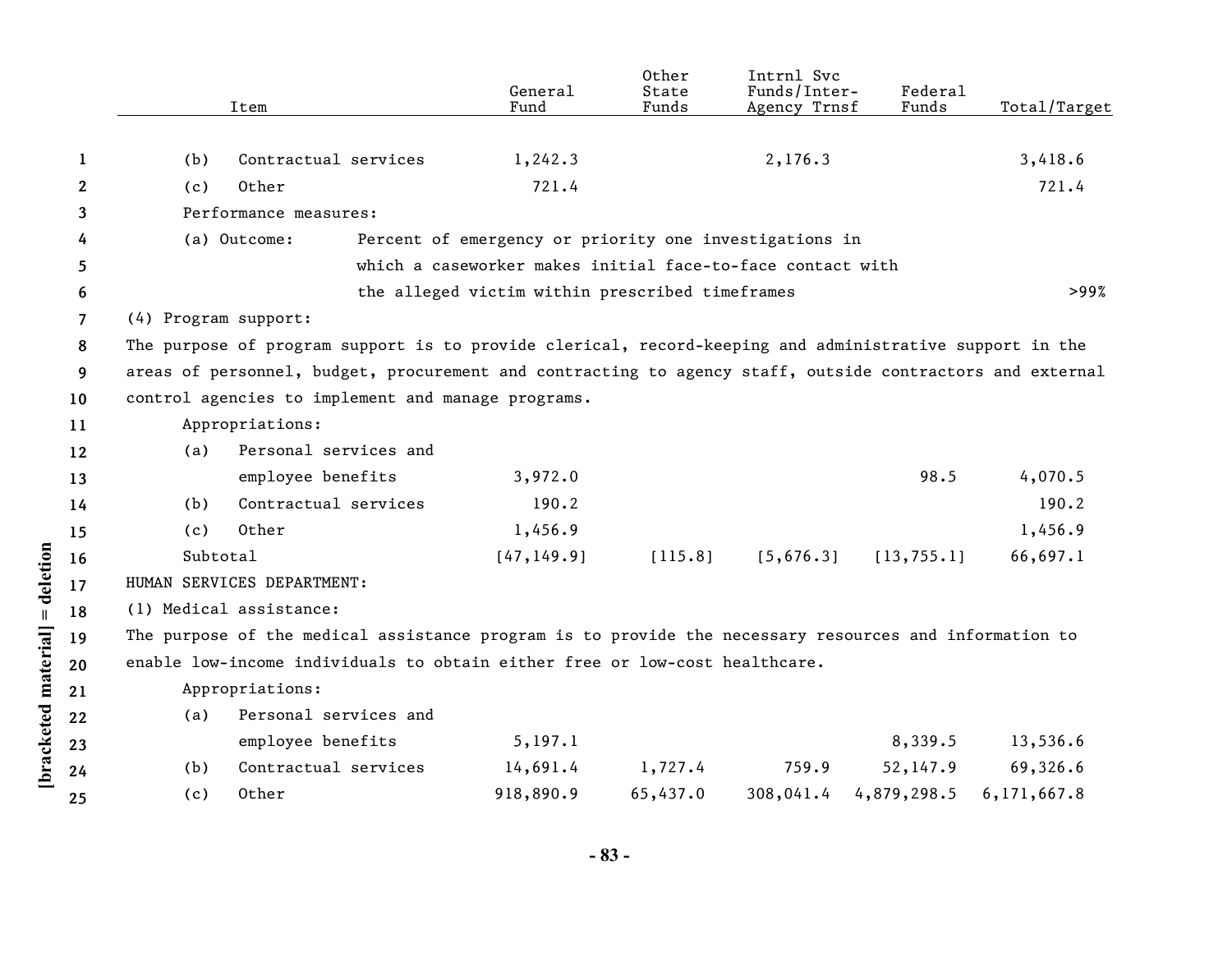|      |         | Other | Intrnl<br><b>Svc</b> |         |              |
|------|---------|-------|----------------------|---------|--------------|
|      | General | State | Funds/Inter-         | Federal |              |
| Item | Fund    | Funds | Trnsf<br>Agency      | Funds   | Total/Target |

**1 2 3 4 5 6 7** The appropriations to the medical assistance program of the human services department assume the state will receive an enhanced federal medical assistance percentage rate for those enrolled in the expansion adult category through fiscal year 2022 as provided for in the federal Patient Protection and Affordable Care Act, as amended by the Health Care and Education Reconciliation Act of 2010. Should the federal government reduce or rescind the federal medical assistance percentage rates established by the federal Patient Protection and Affordable Care Act, the human services department shall reduce or rescind eligibility for the new adult category.

**8 9 10 11 12** The internal service funds/interagency transfers appropriation to the medical assistance program of the human services department in the other category includes eight hundred sixty thousand eight hundred dollars (\$860,800) from the tobacco settlement program fund for the breast and cervical cancer treatment program and four million five hundred thousand eight hundred dollars (\$4,500,800) from the tobacco settlement program fund for medicaid programs.

**13 14 15** The internal service funds/interagency transfers appropriations to the medical assistance program of the human services department include thirty-one million seven hundred fifty-nine thousand dollars (\$31,759,000) from the county-supported medicaid fund.

Performance measures:

| (a) Outcome:     | Percent of children ages two to twenty years enrolled in  |     |
|------------------|-----------------------------------------------------------|-----|
|                  | medicaid managed care who had at least one dental visit   |     |
|                  | during the measurement year                               | 72% |
| (b) Explanatory: | Percent of infants and children in medicaid managed care  |     |
|                  | who had six or more well-child visits in the first thirty |     |
|                  | months of life                                            |     |
| (c) Outcome:     | Percent of children and adolescents in medicaid managed   |     |
|                  | care ages three to twenty-one years who had one or more   |     |
|                  | well-care visits during the measurement year              | 88% |
|                  |                                                           |     |

**25**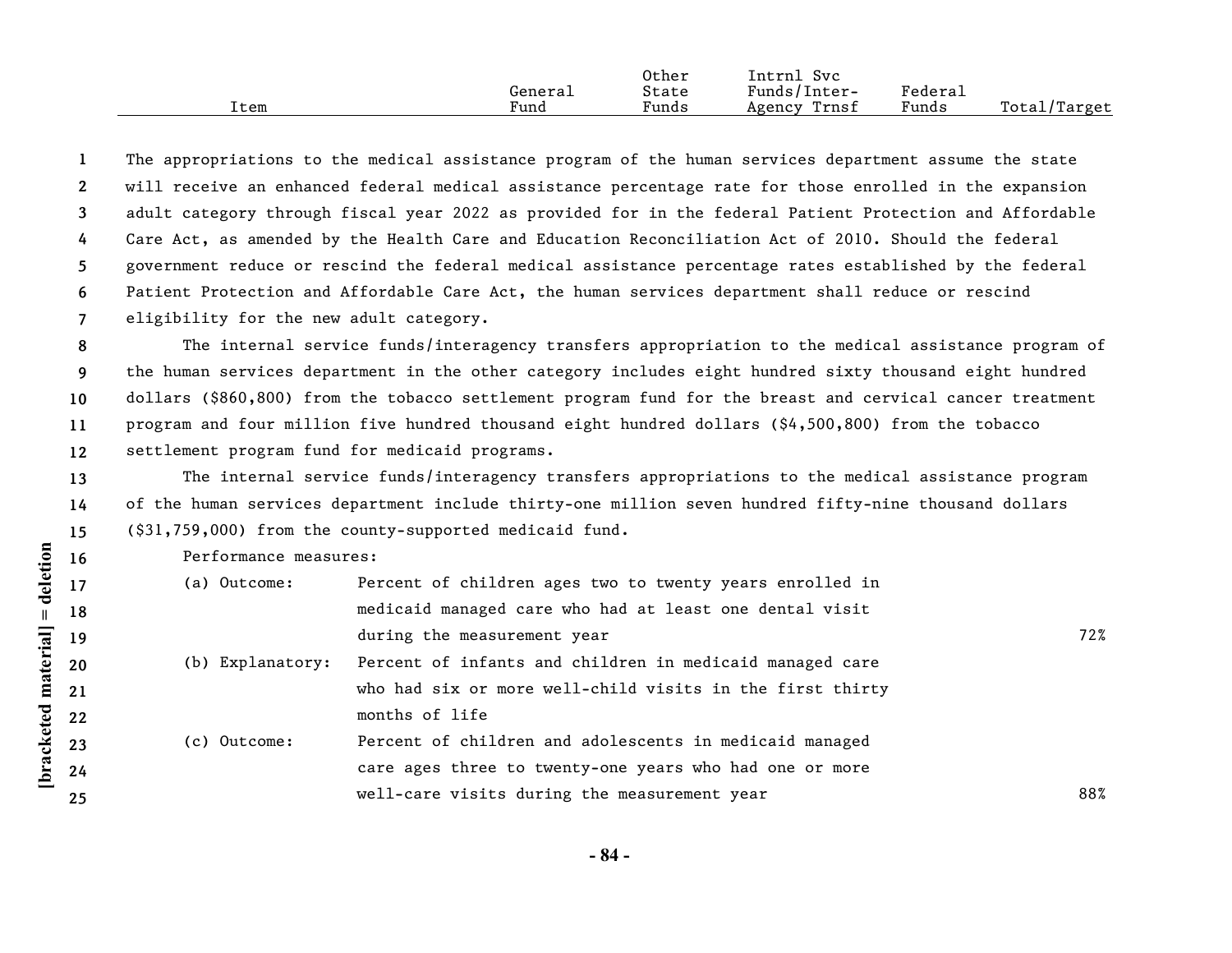|              | Item                            | General<br>Fund                                                                                           | Other<br>State<br>Funds | Intrnl Svc<br>Funds/Inter-<br>Agency Trnsf | Federal<br>Funds | Total/Target |
|--------------|---------------------------------|-----------------------------------------------------------------------------------------------------------|-------------------------|--------------------------------------------|------------------|--------------|
|              |                                 |                                                                                                           |                         |                                            |                  |              |
| 1            | (d) Outcome:                    | Percent of adults in medicaid managed care age eighteen and                                               |                         |                                            |                  |              |
| $\mathbf{2}$ |                                 | over readmitted to a hospital within thirty days of                                                       |                         |                                            |                  |              |
| 3            |                                 | discharge                                                                                                 |                         |                                            |                  | ~58          |
| 4            | (e) Outcome:                    | Percent of member birth deliveries who received a prenatal                                                |                         |                                            |                  |              |
| 5            |                                 | care visit in the first trimester or within forty-two days                                                |                         |                                            |                  |              |
| 6            |                                 | of eligibility                                                                                            |                         |                                            |                  | 83%          |
| 7            | $(f)$ Outcome:                  | Percent of non-emergent utilization of all emergency                                                      |                         |                                            |                  |              |
| 8            |                                 | department utilization                                                                                    |                         |                                            |                  | 45%          |
| 9            | (2) Medicaid behavioral health: |                                                                                                           |                         |                                            |                  |              |
| 10           |                                 | The purpose of the medicaid behavioral health program is to provide the necessary resources and           |                         |                                            |                  |              |
| 11           |                                 | information to enable low-income individuals to obtain either free or low-cost behavioral healthcare.     |                         |                                            |                  |              |
| 12           | Appropriations:                 |                                                                                                           |                         |                                            |                  |              |
| 13           | Other<br>(a)                    | 140,913.0                                                                                                 |                         |                                            | 543,847.0        | 684,760.0    |
| 14           |                                 | The general fund appropriation to the medicaid behavioral health program of the human services department |                         |                                            |                  |              |
| 15           |                                 | includes fifty thousand dollars (\$50,000) to transfer to the administrative hearings office to support   |                         |                                            |                  |              |
| 16           | medicaid hearing officers.      |                                                                                                           |                         |                                            |                  |              |
| 17           | Performance measures:           |                                                                                                           |                         |                                            |                  |              |
| 18           | (a) Outcome:                    | Percent of readmissions to same level of care or higher for                                               |                         |                                            |                  |              |
| 19           |                                 | children or youth discharged from residential treatment                                                   |                         |                                            |                  |              |
| 20           |                                 | centers and inpatient care                                                                                |                         |                                            |                  | 5%           |
| 21           | $(b)$ Output:                   | Number of individuals served annually in substance use or                                                 |                         |                                            |                  |              |
| 22           |                                 | mental health programs administered through the behavioral                                                |                         |                                            |                  |              |
| 23           |                                 | health collaborative and medicaid programs                                                                |                         |                                            |                  | 215,000      |
| 24           | (c) Outcome:                    | Percent of adults with mental illness or substance use                                                    |                         |                                            |                  |              |
| 25           |                                 | disorders receiving medicaid behavioral health services who                                               |                         |                                            |                  |              |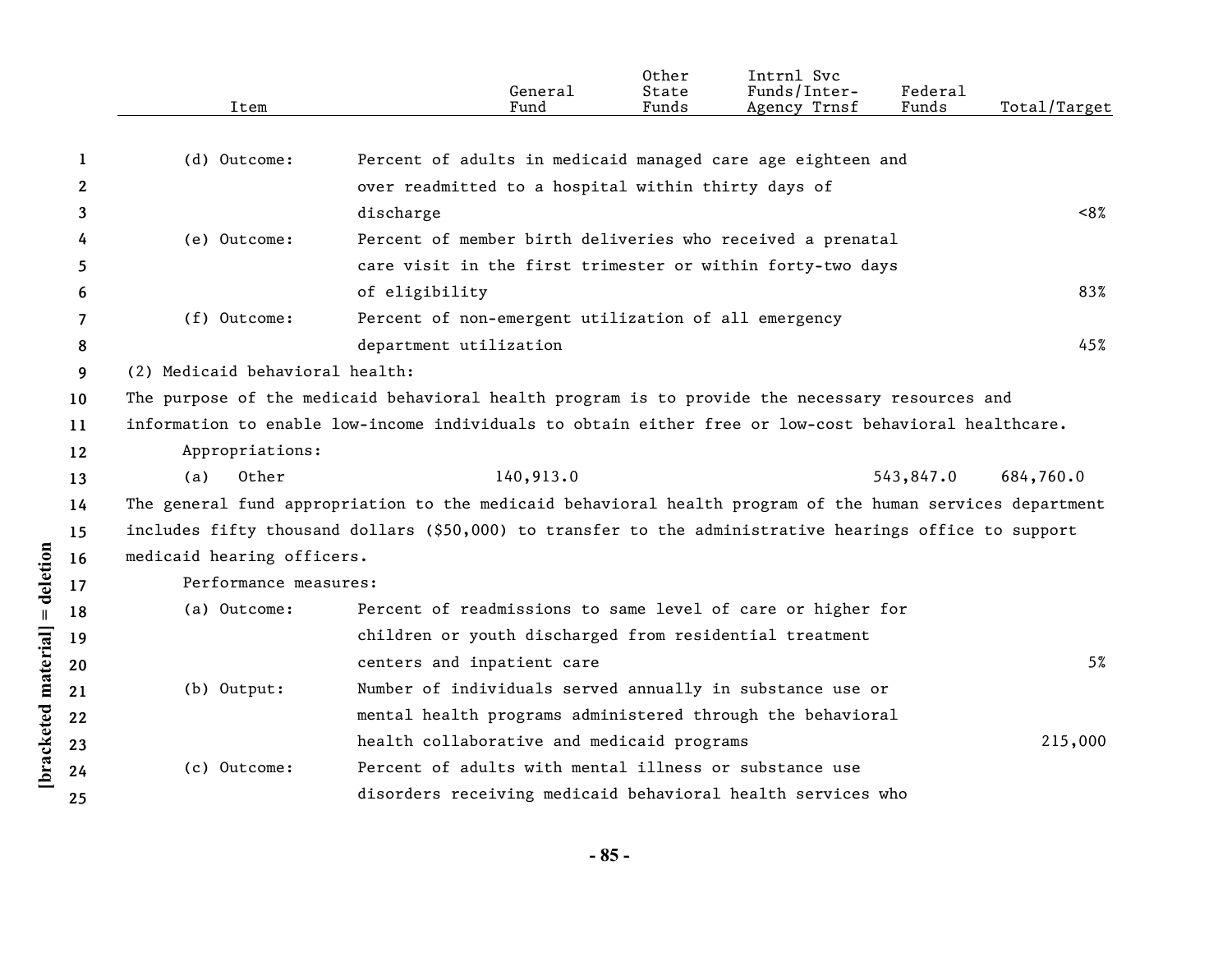|                |                     | Item                                                                                                       | General<br>Fund                                      | Other<br>State<br>Funds | Intrnl Svc<br>Funds/Inter-<br>Agency Trnsf | Federal<br>Funds | Total/Target |
|----------------|---------------------|------------------------------------------------------------------------------------------------------------|------------------------------------------------------|-------------------------|--------------------------------------------|------------------|--------------|
| 1              |                     |                                                                                                            | have housing needs who receive assistance with their |                         |                                            |                  |              |
| $\mathbf{2}$   |                     | housing needs                                                                                              |                                                      |                         |                                            |                  | 60%          |
| 3              | (3) Income support: |                                                                                                            |                                                      |                         |                                            |                  |              |
| 4              |                     | The purpose of the income support program is to provide cash assistance and supportive services to         |                                                      |                         |                                            |                  |              |
| 5.             |                     | eligible low-income families so they can achieve self-sufficiency. Eligibility requirements are            |                                                      |                         |                                            |                  |              |
| 6              |                     | established by state law within broad federal statutory guidelines.                                        |                                                      |                         |                                            |                  |              |
| $\overline{7}$ |                     | Appropriations:                                                                                            |                                                      |                         |                                            |                  |              |
| 8              | (a)                 | Personal services and                                                                                      |                                                      |                         |                                            |                  |              |
| 9              |                     | employee benefits                                                                                          | 19,444.5                                             |                         |                                            | 38,225.2         | 57,669.7     |
| 10             | (b)                 | Contractual services                                                                                       | 9,328.3                                              |                         |                                            | 38,714.6         | 48,042.9     |
| 11             | (c)                 | Other                                                                                                      | 19,937.8                                             | 60.8                    |                                            | 961,037.2        | 981,035.8    |
| 12             |                     | The federal funds appropriations to the income support program of the human services department include    |                                                      |                         |                                            |                  |              |
| 13             |                     | eleven million five hundred seven thousand seven hundred dollars (\$11,507,700) from the federal temporary |                                                      |                         |                                            |                  |              |
| 14             |                     | assistance for needy families block grant for administration of the New Mexico Works Act.                  |                                                      |                         |                                            |                  |              |
| 15             |                     | The appropriations to the income support program of the human services department include eighty-          |                                                      |                         |                                            |                  |              |
| 16             |                     | seven thousand one hundred dollars (\$87,100) from the general fund and forty-seven million six hundred    |                                                      |                         |                                            |                  |              |
| 17             |                     | eighteen thousand seven hundred dollars (\$47,618,700) from the federal temporary assistance for needy     |                                                      |                         |                                            |                  |              |
| 18             |                     | families block grant to provide cash assistance grants to participants as defined in the New Mexico Works  |                                                      |                         |                                            |                  |              |
| 19             |                     | Act, including wage subsidies for participants, two clothing allowances per year, diversion payments and   |                                                      |                         |                                            |                  |              |
| 20             |                     | state-funded payments to aliens.                                                                           |                                                      |                         |                                            |                  |              |
| 21             |                     | The federal funds appropriations to the income support program of the human services department            |                                                      |                         |                                            |                  |              |
| 22             |                     | include eighteen million sixty-five thousand two hundred dollars (\$18,065,200) from the federal temporary |                                                      |                         |                                            |                  |              |
| 23             |                     | assistance for needy families block grant for job training and placement and job-related transportation    |                                                      |                         |                                            |                  |              |
| 24             |                     | services, employment-related costs and a transitional employment program. The funds for the transitional   |                                                      |                         |                                            |                  |              |

employment program and the wage subsidy program may be used interchangeably.

**[bracketed material] = deletion**

[bracketed material] = deletion

**25**

**- 86 -**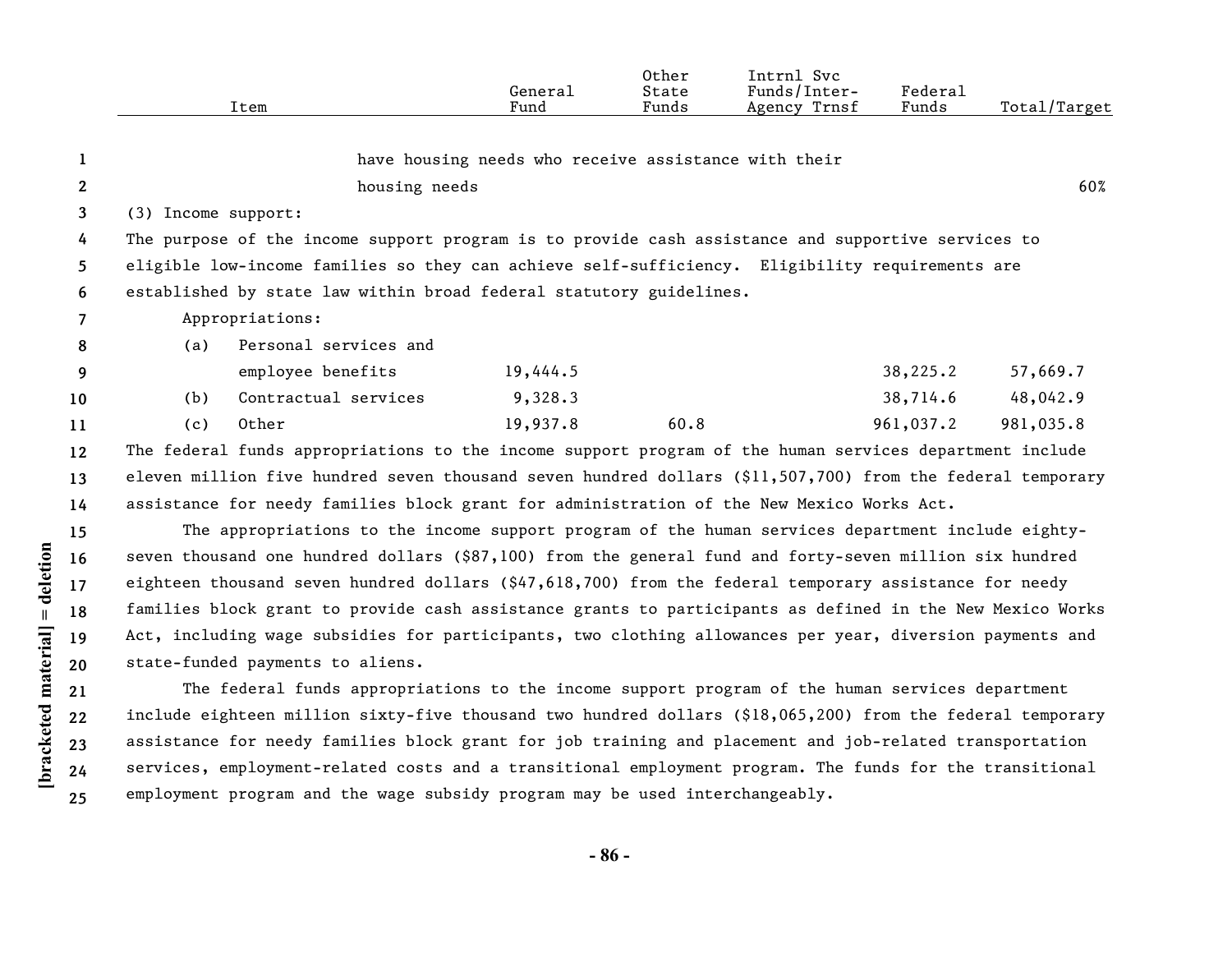|      |         | Other | Intrnl<br><b>Svc</b> |         |              |
|------|---------|-------|----------------------|---------|--------------|
|      | General | State | Funds/Inter-         | Federai |              |
| ⊥tem | Fund    | Funds | Trnsf<br>Agency      | Funds   | Total/Target |

**1 2 3 4 5** The federal funds appropriations to the income support program of the human services department include forty-one million five hundred twenty-seven thousand five hundred dollars (\$41,527,500) from the federal temporary assistance for needy families block grant for transfer to the early childhood education and care department for childcare programs, five million dollars (\$5,000,000) for home-visiting programs and seventeen million six hundred thousand dollars (\$17,600,000) for prekindergarten.

**6 7 8** The federal funds appropriations to the income support program of the human services department include nine hundred thousand dollars (\$900,000) from the federal temporary assistance for needy families block grant for transfer to the children, youth and families department for a supportive housing project.

**9 10 11 12** The federal funds appropriations to the income support program of the human services department include two hundred thousand dollars (\$200,000) from the federal temporary assistance for needy families block grant for transfer to the public education department for the graduation, reality and dual-role skills program.

**13 14 15** The appropriations to the income support program of the human services department include seven million two hundred twenty thousand dollars (\$7,220,000) from the general fund and three million eighty thousand three hundred dollars (\$3,080,300) from federal funds for general assistance.

Any unexpended balances remaining at the end of fiscal year 2022 from the other state funds appropriations derived from reimbursements received from the social security administration for the general assistance program shall not revert.

Performance measures:

| (a) Outcome: | Percent of all parent participants who meet temporary    |     |
|--------------|----------------------------------------------------------|-----|
|              | assistance for needy families federal work participation |     |
|              | requirements                                             | 53% |
| (b) Outcome: | Percent of temporary assistance for needy families       |     |
|              | two-parent recipients meeting federal work participation |     |
|              | requirements                                             | 63% |

**- 87 -** 

**25**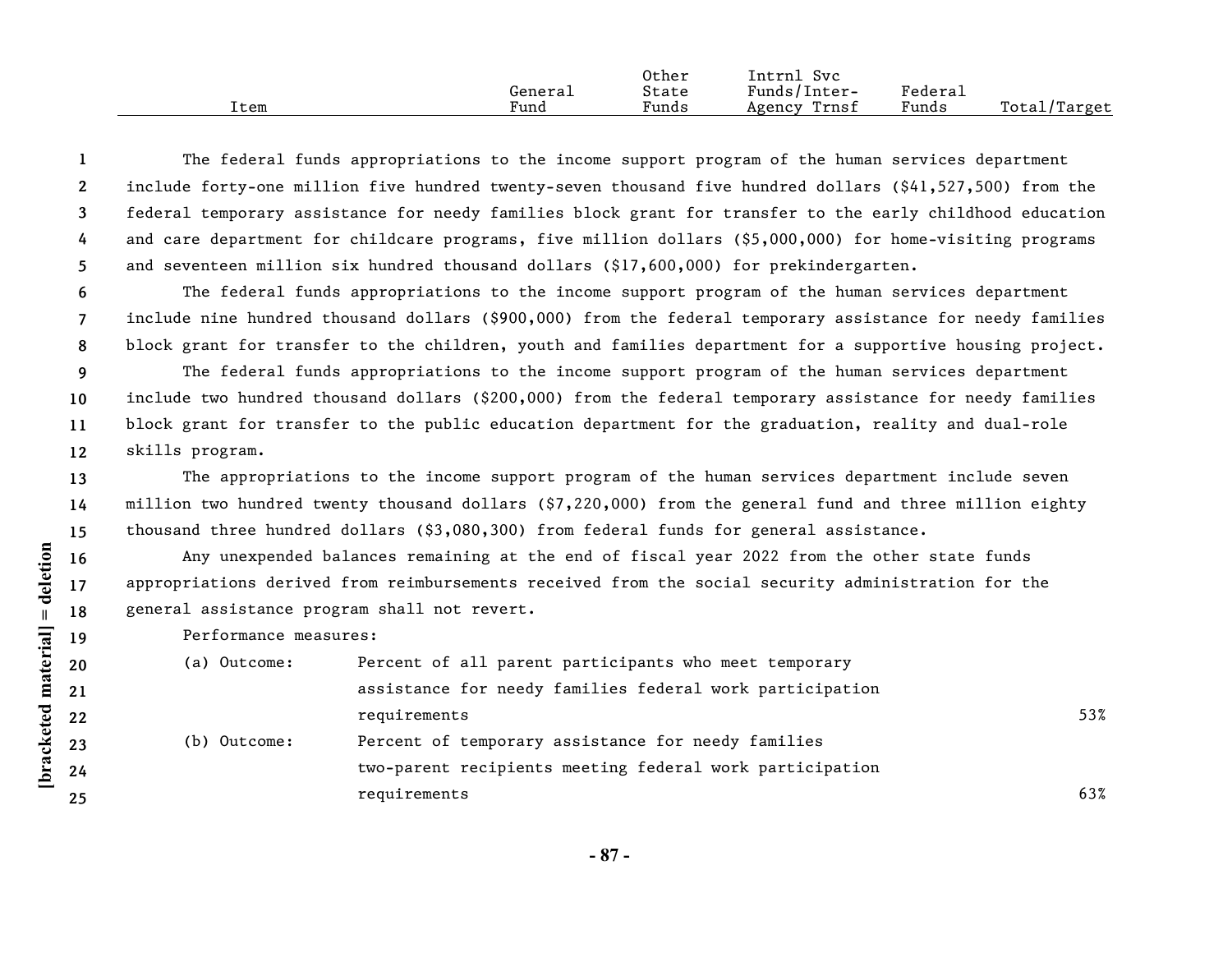| Item | General<br>Fund | Other<br>State<br>Funds | Intrnl Svc<br>Funds/Inter-<br>Agency Trnsf | Federal<br>Funds | Total/Target |
|------|-----------------|-------------------------|--------------------------------------------|------------------|--------------|
|      |                 |                         |                                            |                  |              |

**1** (4) Behavioral health services:

**2 3 4** The purpose of the behavioral health services program is to lead and oversee the provision of an integrated and comprehensive behavioral health prevention and treatment system so the program fosters recovery and supports the health and resilience of all New Mexicans.

- Appropriations:
- (a) Personal services and

|   |     | employee benefits        | 3,814.5  | 544.0    | 4,358.5  |
|---|-----|--------------------------|----------|----------|----------|
| 8 |     | (b) Contractual services | 43,649.9 | 18,282.5 | 61,932.4 |
|   | (C) | Other                    | 889.6    | 1,033.9  | 1,923.5  |

**10** Performance measures:

**[bracketed material] = deletion**

[bracketed material] = deletion

**5 6**

| (a) Outcome: | Percent of individuals discharged from inpatient facilities |     |
|--------------|-------------------------------------------------------------|-----|
|              | who receive follow-up services at thirty days               | 70% |
| (b) Outcome: | Percent of people with a diagnosis of alcohol or drug       |     |
|              | dependency who initiated treatment and received two or more |     |
|              | additional services within thirty days of the initial visit | 35% |
| (c) Outcome: | Percent of adults diagnosed with major depression who       |     |
|              | remained on an antidepressant medication for at least one   |     |
|              | hundred eighty days                                         | 36% |
| (d) Outcome: | Percent of medicaid members released from inpatient         |     |
|              | psychiatric hospitalization stays of four or more days who  |     |
|              | receive seven-day follow-up visits into community-based     |     |
|              | behavioral health                                           | 51% |
| (e) Outcome: | Percent reduction in number of incidents from the first to  |     |
|              | last day of the school year in classrooms participating in  |     |
|              | the pax good behavior games, as measured by the spleem      |     |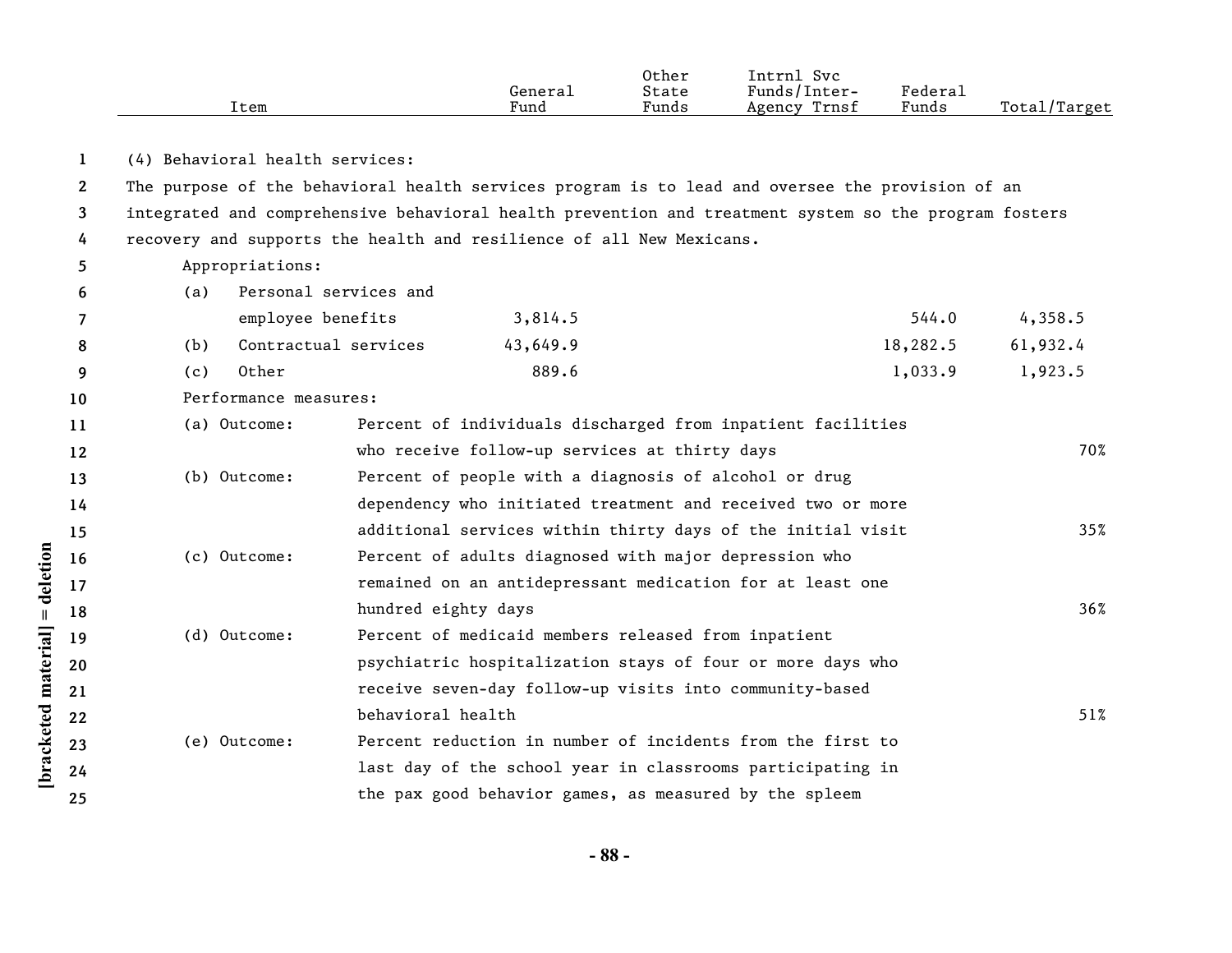|                    |              | Item                                                                                                      |                                      | General<br>Fund                                         | Other<br>State<br>Funds | Intrnl Svc<br>Funds/Inter-<br>Agency Trnsf | Federal<br>Funds | Total/Target |  |
|--------------------|--------------|-----------------------------------------------------------------------------------------------------------|--------------------------------------|---------------------------------------------------------|-------------------------|--------------------------------------------|------------------|--------------|--|
|                    | $\mathbf{1}$ |                                                                                                           | instrument                           |                                                         |                         |                                            |                  | 60%          |  |
|                    | $\mathbf{2}$ | (5) Child support enforcement:                                                                            |                                      |                                                         |                         |                                            |                  |              |  |
|                    | 3            | The purpose of the child support enforcement program is to provide location, establishment and collection |                                      |                                                         |                         |                                            |                  |              |  |
|                    | 4            | services for custodial parents and their children; to ensure that all court orders for support payments   |                                      |                                                         |                         |                                            |                  |              |  |
|                    | 5.           | are being met to maximize child support collections; and to reduce public assistance rolls.               |                                      |                                                         |                         |                                            |                  |              |  |
|                    | 6            | Appropriations:                                                                                           |                                      |                                                         |                         |                                            |                  |              |  |
|                    | 7            | (a)                                                                                                       | Personal services and                |                                                         |                         |                                            |                  |              |  |
|                    | 8            |                                                                                                           | employee benefits                    | 5, 245.1                                                | 1,829.9                 |                                            | 13,079.0         | 20,154.0     |  |
|                    | 9            | (b)                                                                                                       | Contractual services                 | 1,651.5                                                 | 680.5                   |                                            | 4, 297.4         | 6,629.4      |  |
|                    | 10           | Other<br>(c)                                                                                              |                                      | 1,194.6                                                 | 506.0                   |                                            | 3,063.7          | 4,764.3      |  |
|                    | 11           | Performance measures:                                                                                     |                                      |                                                         |                         |                                            |                  |              |  |
|                    | 12           | (a) Outcome:<br>Amount of child support collected, in millions                                            |                                      |                                                         |                         |                                            |                  | \$145        |  |
|                    | 13           | (b) Outcome:<br>Percent of current support owed that is collected                                         |                                      |                                                         |                         |                                            |                  | 60%          |  |
|                    | 14           | (c) Outcome:                                                                                              | Percent of cases with support orders |                                                         |                         |                                            |                  | 85%          |  |
|                    | 15           | (d) Outcome:                                                                                              |                                      | Percent of noncustodial parents paying support to total |                         |                                            |                  |              |  |
| = deletion         | 16           |                                                                                                           |                                      | cases with support orders                               |                         |                                            |                  | 65%          |  |
|                    | 17           | (6) Program support:                                                                                      |                                      |                                                         |                         |                                            |                  |              |  |
|                    | 18           | The purpose of program support is to provide overall leadership, direction and administrative support to  |                                      |                                                         |                         |                                            |                  |              |  |
|                    | 19           | each agency program and to assist it in achieving its programmatic goals.                                 |                                      |                                                         |                         |                                            |                  |              |  |
|                    | 20           | Appropriations:                                                                                           |                                      |                                                         |                         |                                            |                  |              |  |
|                    | 21           | (a)                                                                                                       | Personal services and                |                                                         |                         |                                            |                  |              |  |
|                    | 22           |                                                                                                           | employee benefits                    | 3,674.1                                                 | 975.3                   |                                            | 12,593.6         | 17,243.0     |  |
| bracketed material | 23           | (b)                                                                                                       | Contractual services                 | 9,170.3                                                 | 42.8                    |                                            | 18,446.0         | 27,659.1     |  |
|                    | 24           | Other<br>(c)                                                                                              |                                      | 4,896.5                                                 | 193.3                   |                                            | 10,774.8         | 15,864.6     |  |
|                    | 25           | Subtotal                                                                                                  |                                      | [1, 202, 589.1]                                         | [71, 453.0]             | $[308, 801.3]$ $[6, 603, 724.8]$           |                  | 8,186,568.2  |  |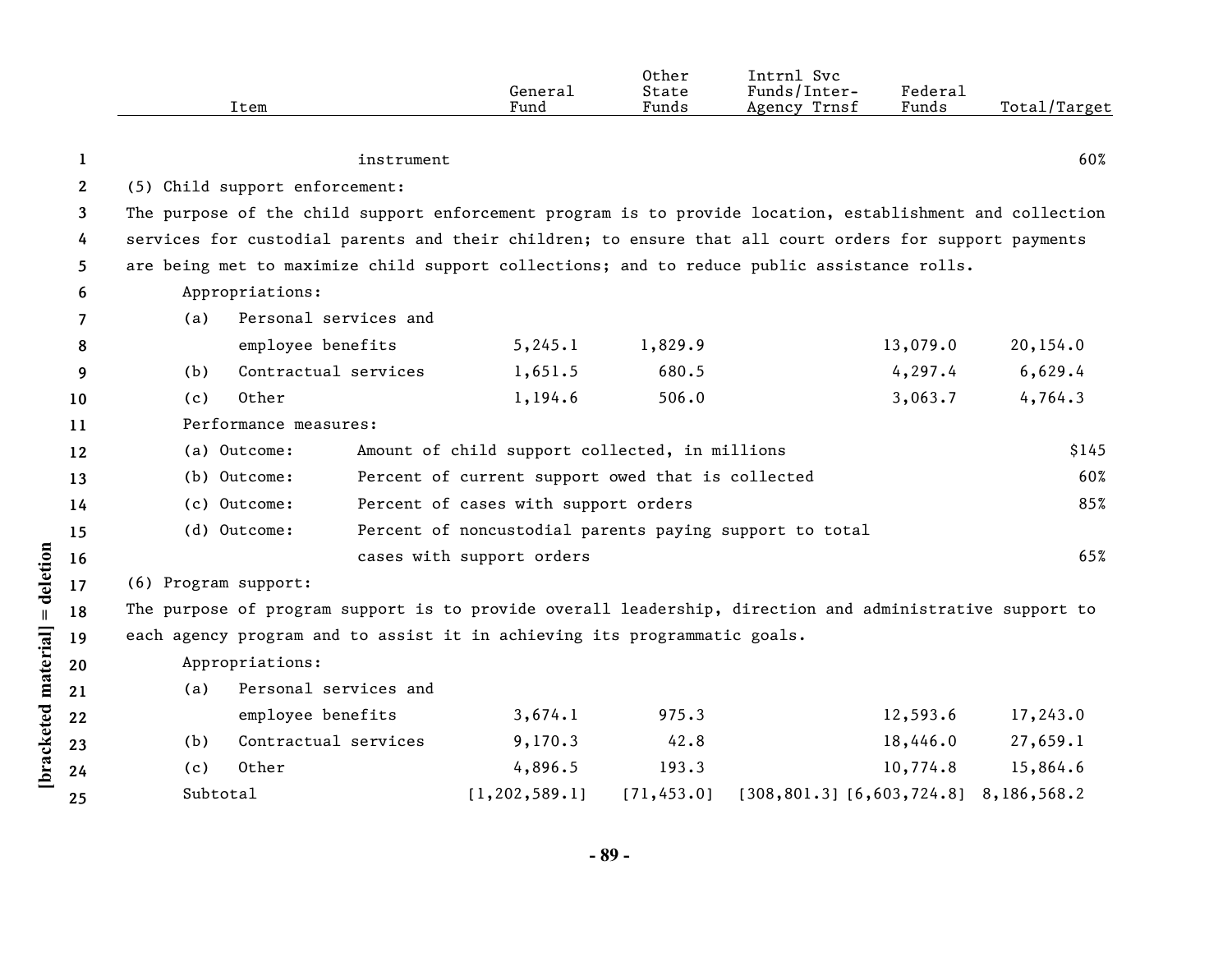|                    |                 | Item                                                                                                     |                       | General<br>Fund                                       | Other<br>State<br>Funds | Intrnl Svc<br>Funds/Inter-<br>Agency Trnsf                | Federal<br>Funds | Total/Target |
|--------------------|-----------------|----------------------------------------------------------------------------------------------------------|-----------------------|-------------------------------------------------------|-------------------------|-----------------------------------------------------------|------------------|--------------|
|                    | 1               | WORKFORCE SOLUTIONS DEPARTMENT:                                                                          |                       |                                                       |                         |                                                           |                  |              |
|                    | $\mathbf{2}$    | (1) Unemployment insurance:                                                                              |                       |                                                       |                         |                                                           |                  |              |
|                    | 3               | The purpose of the unemployment insurance program is to administer an array of demand-driven workforce   |                       |                                                       |                         |                                                           |                  |              |
|                    | 4               | development services to prepare New Mexicans to meet the needs of business.                              |                       |                                                       |                         |                                                           |                  |              |
|                    | 5               | Appropriations:                                                                                          |                       |                                                       |                         |                                                           |                  |              |
|                    | 6               | (a)                                                                                                      | Personal services and |                                                       |                         |                                                           |                  |              |
|                    | 7               | employee benefits                                                                                        |                       | 1,183.4                                               |                         | 892.2                                                     | 5,702.6          | 7,778.2      |
|                    | 8               | Contractual services<br>(b)                                                                              |                       |                                                       |                         | 21.4                                                      | 333.6            | 355.0        |
|                    | 9               | Other<br>(c)                                                                                             |                       |                                                       |                         | 55.1                                                      | 1,740.5          | 1,795.6      |
|                    | 10 <sup>°</sup> | The internal service funds/interagency transfers appropriations to the unemployment insurance program of |                       |                                                       |                         |                                                           |                  |              |
|                    | 11              | the workforce solutions department include one hundred fifty thousand five hundred dollars (\$150,500)   |                       |                                                       |                         |                                                           |                  |              |
|                    | 12              | from the workers' compensation administration fund of the workers' compensation administration.          |                       |                                                       |                         |                                                           |                  |              |
|                    | 13              | Performance measures:                                                                                    |                       |                                                       |                         |                                                           |                  |              |
|                    | 14              | (a) Output:                                                                                              |                       |                                                       |                         | Average wait time to speak to a customer service agent in |                  |              |
|                    | 15              |                                                                                                          |                       |                                                       |                         | the unemployment insurance operation center to file a new |                  |              |
|                    | 16              |                                                                                                          |                       | unemployment insurance claim, in minutes              |                         |                                                           |                  | 18           |
| = deletion         | 17              | (b) Output:                                                                                              |                       |                                                       |                         | Average wait time to speak to a customer service agent in |                  |              |
|                    | 18              |                                                                                                          |                       | the unemployment insurance operation center to file a |                         |                                                           |                  |              |
|                    | 19              |                                                                                                          |                       | weekly certification, in minutes                      |                         |                                                           |                  | 15           |
|                    | 20              | (2) Labor relations:                                                                                     |                       |                                                       |                         |                                                           |                  |              |
|                    | 21              | The purpose of the labor relations program is to provide employment rights information and other work-   |                       |                                                       |                         |                                                           |                  |              |
|                    | 22              | site-based assistance to employers and employees.                                                        |                       |                                                       |                         |                                                           |                  |              |
| bracketed material | 23              | Appropriations:                                                                                          |                       |                                                       |                         |                                                           |                  |              |
|                    | 24              | (a)                                                                                                      | Personal services and |                                                       |                         |                                                           |                  |              |
|                    | 25              | employee benefits                                                                                        |                       | 2,031.4                                               |                         | 116.3                                                     | 163.2            | 2,310.9      |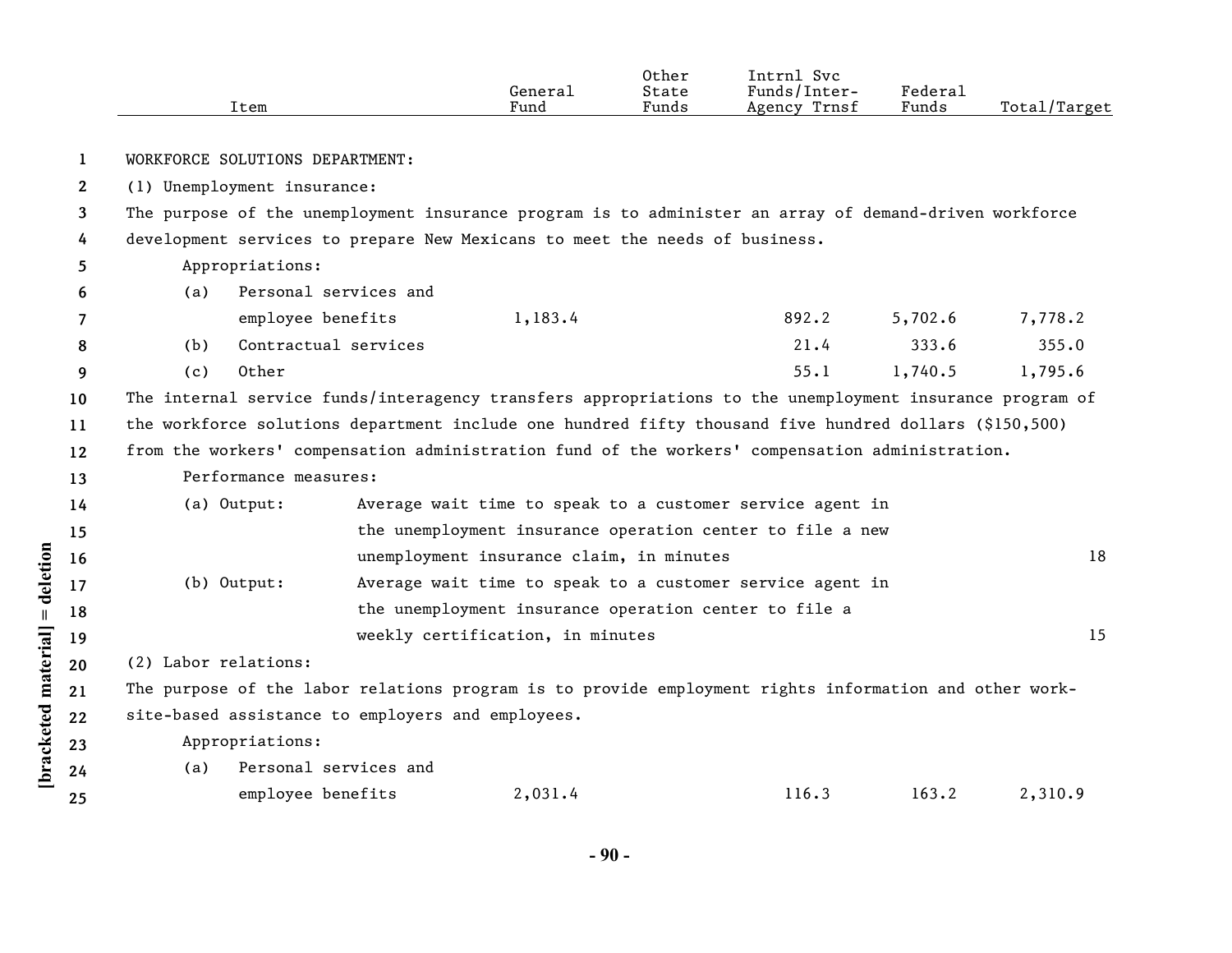|                    |                | Item                                                                                                   | General<br>Fund                         | Other<br>State<br>Funds | Intrnl Svc<br>Funds/Inter-<br>Agency Trnsf                 | Federal<br>Funds | Total/Target |  |
|--------------------|----------------|--------------------------------------------------------------------------------------------------------|-----------------------------------------|-------------------------|------------------------------------------------------------|------------------|--------------|--|
|                    |                |                                                                                                        |                                         |                         |                                                            |                  |              |  |
|                    | $\mathbf{1}$   | Contractual services<br>(b)                                                                            |                                         |                         | 20.7                                                       | 56.0             | 76.7         |  |
|                    | $\mathbf{2}$   | Other<br>(c)                                                                                           |                                         |                         | 262.5                                                      | 164.9            | 427.4        |  |
|                    | 3              | Performance measures:                                                                                  |                                         |                         |                                                            |                  |              |  |
|                    | 4              | (a) Output:                                                                                            |                                         |                         | Percent of discriminination claims investigated and issued |                  |              |  |
|                    | 5              |                                                                                                        | a determination within two hundred days |                         |                                                            |                  | 75%          |  |
|                    | 6              | (3) Workforce technology:                                                                              |                                         |                         |                                                            |                  |              |  |
|                    | $\overline{7}$ | The purpose of the workforce technology program is to provide and maintain customer-focused, effective |                                         |                         |                                                            |                  |              |  |
|                    | 8              | and innovative information technology services for the department and its service providers.           |                                         |                         |                                                            |                  |              |  |
|                    | 9              | Appropriations:                                                                                        |                                         |                         |                                                            |                  |              |  |
|                    | 10             | Personal services and<br>(a)                                                                           |                                         |                         |                                                            |                  |              |  |
|                    | 11             | employee benefits                                                                                      | 664.6                                   |                         | 67.0                                                       | 3,447.1          | 4, 178.7     |  |
|                    | 12             | Contractual services<br>(b)                                                                            | 3,284.8                                 |                         | 1,505.0                                                    | 3,063.6          | 7,853.4      |  |
|                    | 13             | Other<br>(c)                                                                                           | 1,412.4                                 |                         | 665.5                                                      | 2,676.1          | 4,754.0      |  |
|                    | 14             | Performance measures:                                                                                  |                                         |                         |                                                            |                  |              |  |
|                    | 15             | (a) Outcome:                                                                                           |                                         |                         | Percent of time the unemployment framework for automated   |                  |              |  |
| = deletion         | 16             |                                                                                                        |                                         |                         | claims and tax services are available during scheduled     |                  |              |  |
|                    | 17             | uptime                                                                                                 |                                         |                         |                                                            |                  | 99%          |  |
|                    | 18             | (4) Employment services:                                                                               |                                         |                         |                                                            |                  |              |  |
|                    | 19             | The purpose of the employment services program is to provide standardized business solution strategies |                                         |                         |                                                            |                  |              |  |
|                    | 20             | and labor market information through the New Mexico public workforce system that is responsive to the  |                                         |                         |                                                            |                  |              |  |
| bracketed material | 21             | needs of New Mexico businesses.                                                                        |                                         |                         |                                                            |                  |              |  |
|                    | 22             | Appropriations:                                                                                        |                                         |                         |                                                            |                  |              |  |
|                    | 23             | Personal services and<br>(a)                                                                           |                                         |                         |                                                            |                  |              |  |
|                    | 24             | employee benefits                                                                                      | 606.8                                   |                         | 373.8                                                      | 6,995.0          | 7,975.6      |  |
|                    | 25             | Contractual services<br>(b)                                                                            | 9.1                                     |                         |                                                            | 1,558.3          | 1,567.4      |  |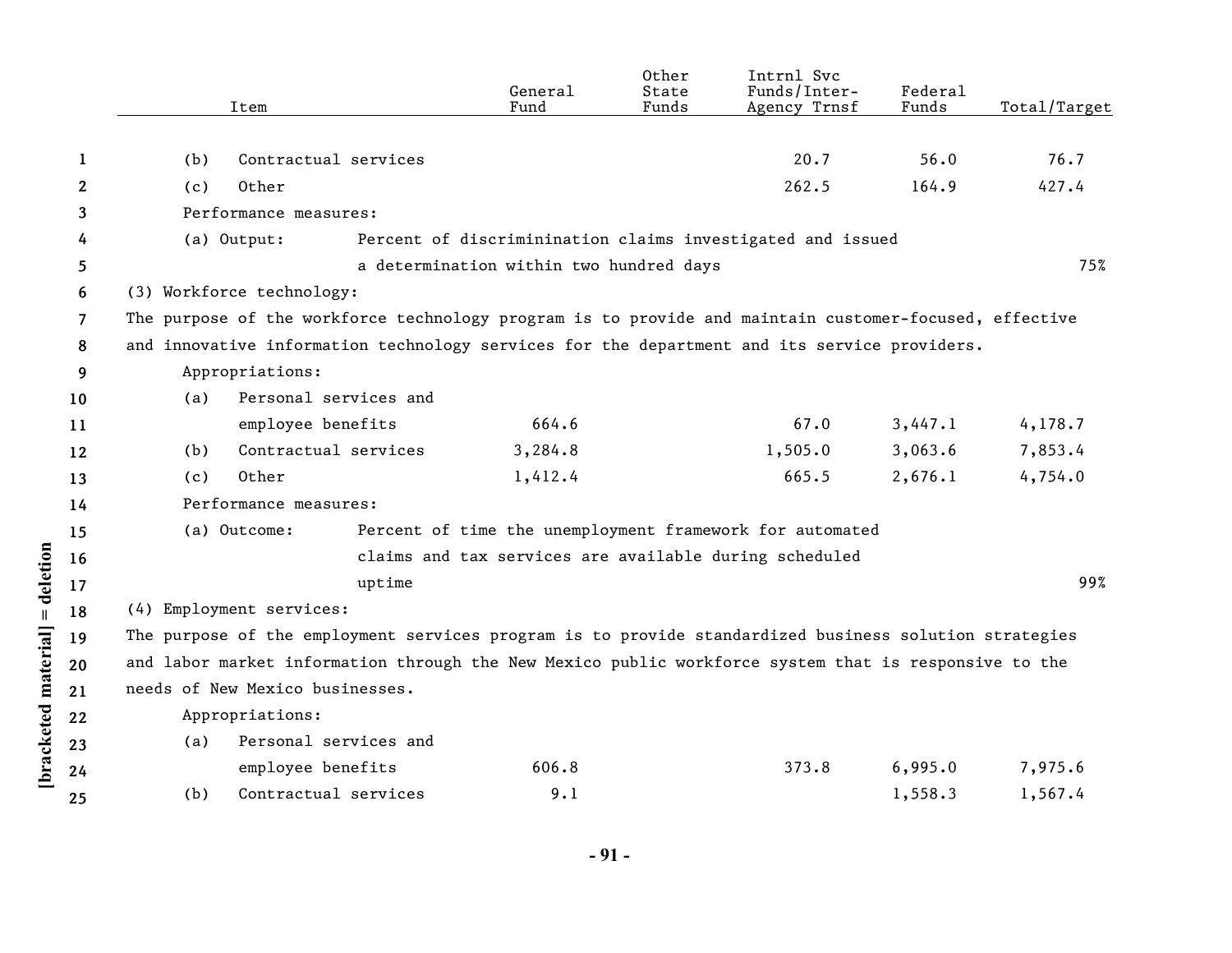|              | Item                                                                                                      |                       | General<br>Fund                                             | Other<br>State<br>Funds | Intrnl Svc<br>Funds/Inter-<br>Agency Trnsf | Federal<br>Funds | Total/Target |
|--------------|-----------------------------------------------------------------------------------------------------------|-----------------------|-------------------------------------------------------------|-------------------------|--------------------------------------------|------------------|--------------|
|              |                                                                                                           |                       |                                                             |                         |                                            |                  |              |
| 1            | (c)<br>Other                                                                                              |                       | 57.5                                                        |                         | 1,690.8                                    | 5,597.4          | 7,345.7      |
| $\mathbf{2}$ | The internal service funds/interagency transfers appropriations to the employment services program of the |                       |                                                             |                         |                                            |                  |              |
| 3            | workforce solutions department include eight hundred forty-nine thousand five hundred dollars (\$849,500) |                       |                                                             |                         |                                            |                  |              |
| 4            | from the workers' compensation administration fund of the workers' compensation administration.           |                       |                                                             |                         |                                            |                  |              |
| 5.           | Performance measures:                                                                                     |                       |                                                             |                         |                                            |                  |              |
| 6            | (a) Outcome:                                                                                              |                       | Percent of unemployed individuals employed after receiving  |                         |                                            |                  |              |
| 7            |                                                                                                           |                       | employment services in a connections office                 |                         |                                            |                  | 60%          |
| 8            | (b) Outcome:                                                                                              |                       | Average six-month earnings of individuals entering          |                         |                                            |                  |              |
| 9            |                                                                                                           |                       | employment after receiving employment services in a         |                         |                                            |                  |              |
| 10           |                                                                                                           | connections office    |                                                             |                         |                                            |                  | \$13,500     |
| 11           | $(c)$ Output:                                                                                             |                       | Percent of audited apprenticeship programs deemed compliant |                         |                                            |                  | 75%          |
| $12 \,$      | (5) Program support:                                                                                      |                       |                                                             |                         |                                            |                  |              |
| 13           | The purpose of program support is to provide overall leadership, direction and administrative support to  |                       |                                                             |                         |                                            |                  |              |
| 14           | each agency program to achieve organizational goals and objectives.                                       |                       |                                                             |                         |                                            |                  |              |
| 15           | Appropriations:                                                                                           |                       |                                                             |                         |                                            |                  |              |
| 16           | (a)                                                                                                       | Personal services and |                                                             |                         |                                            |                  |              |
| 17           | employee benefits                                                                                         |                       | 135.4                                                       |                         | 10.3                                       | 6,939.2          | 7,084.9      |
| 18           | (b)                                                                                                       | Contractual services  |                                                             |                         | 91.4                                       | 935.7            | 1,027.1      |
| 19           | Other<br>(c)                                                                                              |                       |                                                             |                         | 210.4                                      | 31, 191.4        | 31,401.8     |
| 20           | Subtotal                                                                                                  |                       | [9, 385.4]                                                  |                         | [5, 982.4]                                 | [70, 564.6]      | 85,932.4     |
| 21           | WORKERS' COMPENSATION ADMINISTRATION:                                                                     |                       |                                                             |                         |                                            |                  |              |
| 22           | (1) Workers' compensation administration:                                                                 |                       |                                                             |                         |                                            |                  |              |
| 23           | The purpose of the workers' compensation administration program is to assure the quick and efficient      |                       |                                                             |                         |                                            |                  |              |
| 24           | delivery of indemnity and medical benefits to injured and disabled workers at a reasonable cost to        |                       |                                                             |                         |                                            |                  |              |
| 25           | employers.                                                                                                |                       |                                                             |                         |                                            |                  |              |

[bracketed material] = deletion

**- 92 -**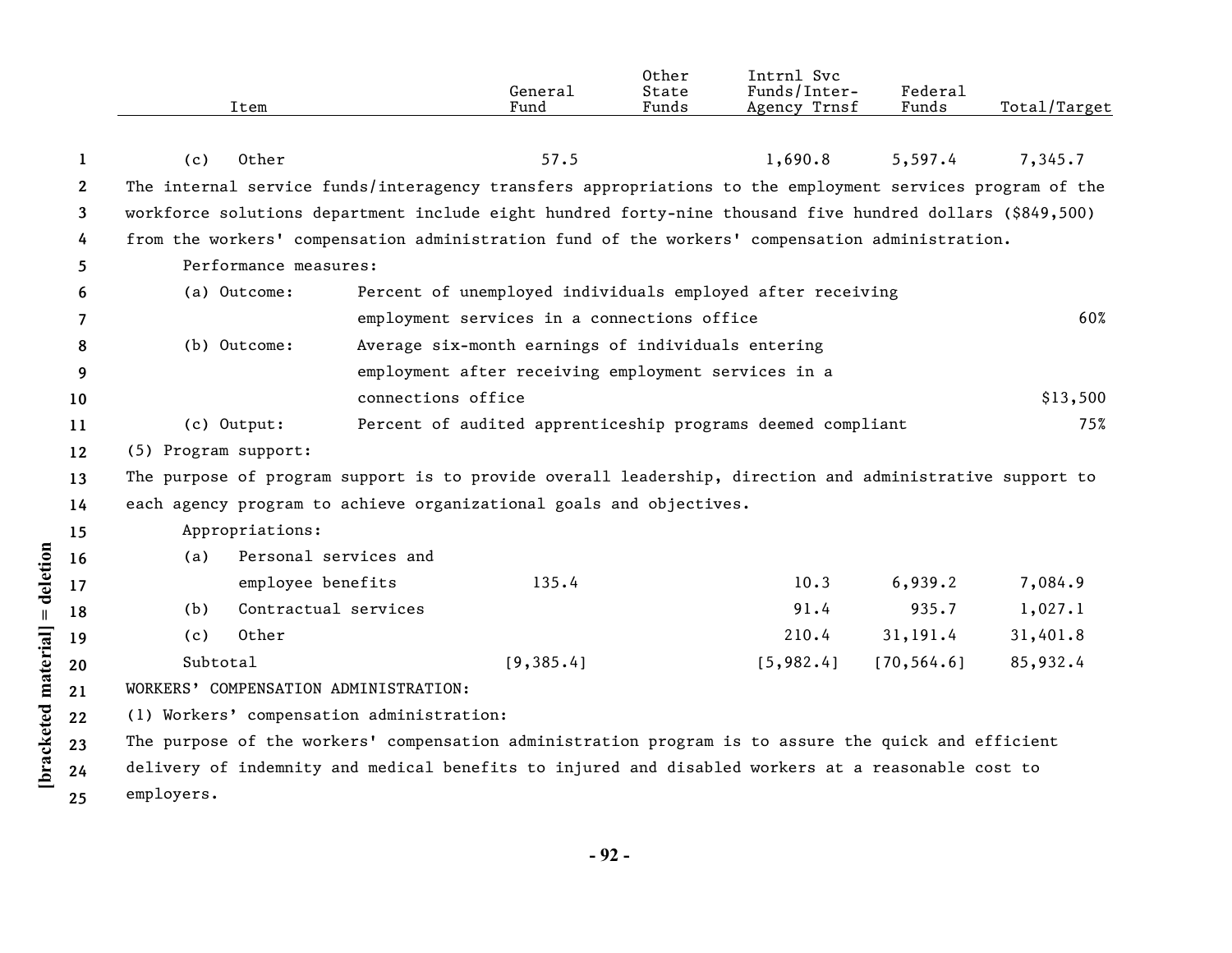|                      |                | Item                                                                                                       |                                                            | General<br>Fund                                                                                    | Other<br>State<br>Funds | Intrnl Svc<br>Funds/Inter-<br>Agency Trnsf               | Federal<br>Funds | Total/Target |  |
|----------------------|----------------|------------------------------------------------------------------------------------------------------------|------------------------------------------------------------|----------------------------------------------------------------------------------------------------|-------------------------|----------------------------------------------------------|------------------|--------------|--|
|                      | 1              | Appropriations:                                                                                            |                                                            |                                                                                                    |                         |                                                          |                  |              |  |
|                      | $\mathbf{2}$   | (a)                                                                                                        | Personal services and                                      |                                                                                                    |                         |                                                          |                  |              |  |
|                      | 3              | employee benefits                                                                                          |                                                            |                                                                                                    | 8,345.7                 |                                                          |                  | 8,345.7      |  |
|                      | 4              | (b)                                                                                                        | Contractual services                                       |                                                                                                    | 357.4                   |                                                          |                  | 357.4        |  |
|                      | 5              | Other<br>(c)                                                                                               |                                                            |                                                                                                    | 1,348.0                 |                                                          |                  | 1,348.0      |  |
|                      | 6              | (d)                                                                                                        | Other financing uses                                       |                                                                                                    | 1,000.0                 |                                                          |                  | 1,000.0      |  |
|                      | $\overline{7}$ | The other state funds appropriation to the workers' compensation administration program of the workers'    |                                                            |                                                                                                    |                         |                                                          |                  |              |  |
|                      | 8              | compensation administration in the other financing uses category includes one hundred fifty thousand five  |                                                            |                                                                                                    |                         |                                                          |                  |              |  |
|                      | 9              | hundred dollars (\$150,500) from the workers' compensation administration fund for the unemployment        |                                                            |                                                                                                    |                         |                                                          |                  |              |  |
|                      | 10             |                                                                                                            |                                                            | insurance program of the workforce solutions department and eight hundred forty-nine thousand five |                         |                                                          |                  |              |  |
|                      | 11             | hundred dollars (\$849,500) from the workers' compensation administration fund for the employment services |                                                            |                                                                                                    |                         |                                                          |                  |              |  |
|                      | 12             | program of the workforce solutions department.                                                             |                                                            |                                                                                                    |                         |                                                          |                  |              |  |
|                      | 13             | Performance measures:                                                                                      |                                                            |                                                                                                    |                         |                                                          |                  |              |  |
|                      | 14             | (a) Outcome:                                                                                               | Rate of serious injuries and illnesses caused by workplace |                                                                                                    |                         |                                                          |                  |              |  |
|                      | 15             |                                                                                                            |                                                            | conditions per one hundred workers                                                                 |                         |                                                          |                  | $\leq 0.5\%$ |  |
| = deletion           | 16             | (b) Outcome:                                                                                               |                                                            |                                                                                                    |                         | Percent of employers determined to be in compliance with |                  |              |  |
|                      | 17             |                                                                                                            |                                                            |                                                                                                    |                         | insurance requirements of the Workers' Compensation Act  |                  |              |  |
|                      | 18             |                                                                                                            |                                                            | after initial investigations                                                                       |                         |                                                          |                  | $\geq 98\%$  |  |
|                      | 19             | (2) Uninsured employers' fund:                                                                             |                                                            |                                                                                                    |                         |                                                          |                  |              |  |
|                      | 20             | Appropriations:                                                                                            |                                                            |                                                                                                    |                         |                                                          |                  |              |  |
|                      | 21             | (a)                                                                                                        | Personal services and                                      |                                                                                                    |                         |                                                          |                  |              |  |
|                      | 22             | employee benefits                                                                                          |                                                            |                                                                                                    | 338.2                   |                                                          |                  | 338.2        |  |
| [bracketed material] | 23             | (b)                                                                                                        | Contractual services                                       |                                                                                                    | 100.2                   |                                                          |                  | 100.2        |  |
|                      | 24             | Other<br>(c)                                                                                               |                                                            |                                                                                                    | 444.4                   |                                                          |                  | 444.4        |  |
|                      | 25             | Subtotal                                                                                                   |                                                            |                                                                                                    | [11, 933.9]             |                                                          |                  | 11,933.9     |  |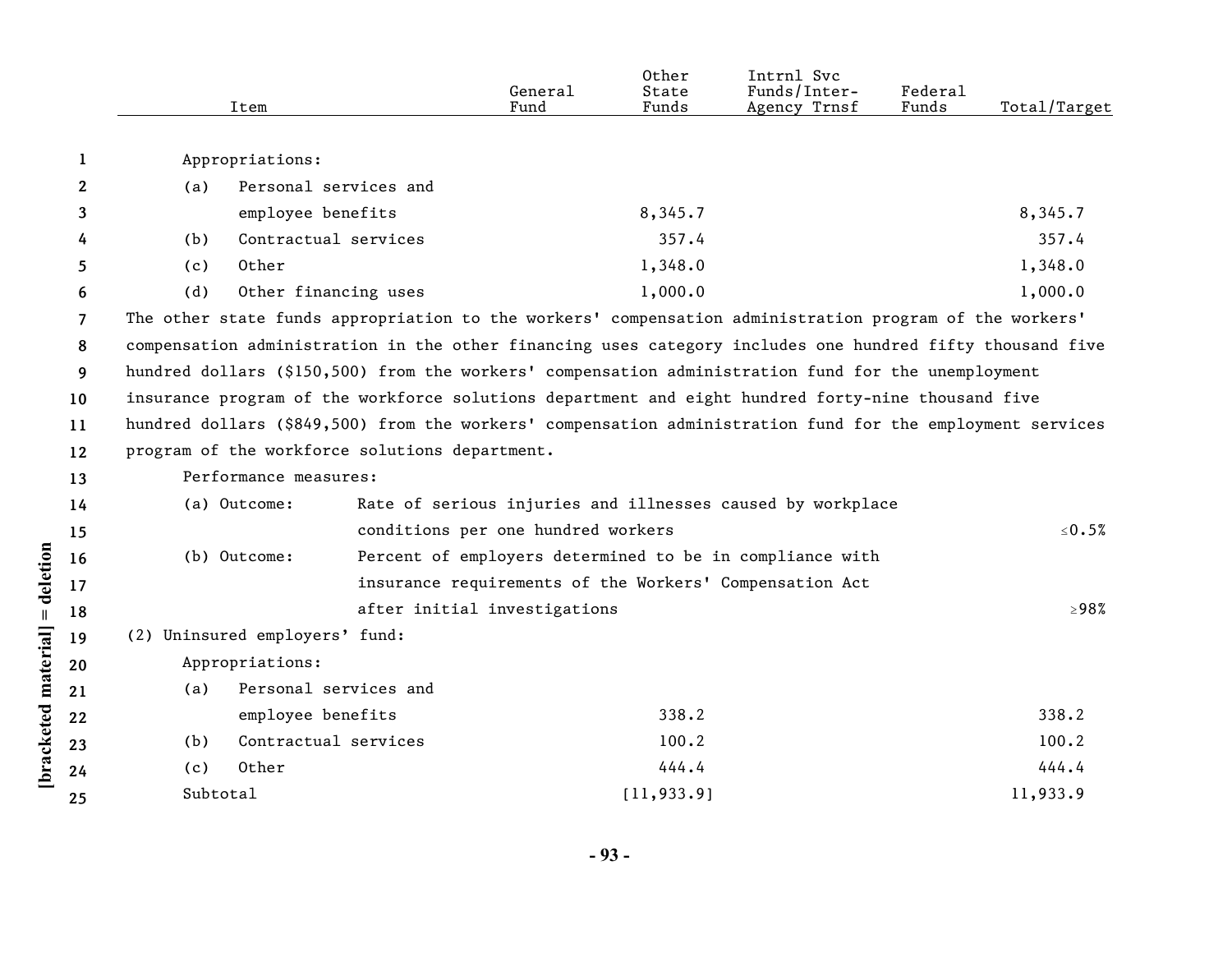|      |         | Other | Svc<br>Intrnl   |         |              |
|------|---------|-------|-----------------|---------|--------------|
|      | Generai | State | Funds/Inter-    | Federal |              |
| ⊥tem | Fund    | Funds | Trnsf<br>Agency | Funds   | Total/Target |

**1** DIVISION OF VOCATIONAL REHABILITATION:

**2** (1) Rehabilitation services:

**3** The purpose of the rehabilitation services program is to promote opportunities for people with

**4 5 6** disabilities to become more independent and productive by empowering individuals with disabilities so they may maximize their employment, economic self-sufficiency, independence and inclusion and integration into society.

**7** Appropriations:

| 8                 | (a) | Personal services and |         |       |          |          |
|-------------------|-----|-----------------------|---------|-------|----------|----------|
| 9                 |     | employee benefits     |         |       | 10,652.3 | 10,652.3 |
| 10                | (b) | Contractual services  |         |       | 3,300.0  | 3,300.0  |
| 11                | (c) | Other                 | 5,639.2 | 191.5 | 6,980.3  | 12,811.0 |
| $12 \overline{ }$ | (d) | Other financing uses  |         |       | 200.0    | 200.0    |

**13 14 15** The general fund appropriation to the rehabilitation services program of the division of vocational rehabilitation in the other category includes five hundred thousand dollars (\$500,000) to provide adult vocational rehabilitation services.

The internal service funds/interagency transfers appropriation to the rehabilitation services program of the division of vocational rehabilitation in the other category includes one hundred thousand dollars (\$100,000) from the commission for the blind to match with federal funds to provide rehabilitation services to blind or visually impaired New Mexicans.

The internal service funds/interagency transfers appropriation to the rehabilitation services program of the division of vocational rehabilitation in the other category includes ninety-one thousand five hundred dollars (\$91,500) to match with federal funds to support and enhance deaf and hard-ofhearing rehabilitation services.

The federal funds appropriation to the rehabilitation services program of the division of vocational rehabilitation in the other financing uses category includes two hundred thousand dollars

**22 23**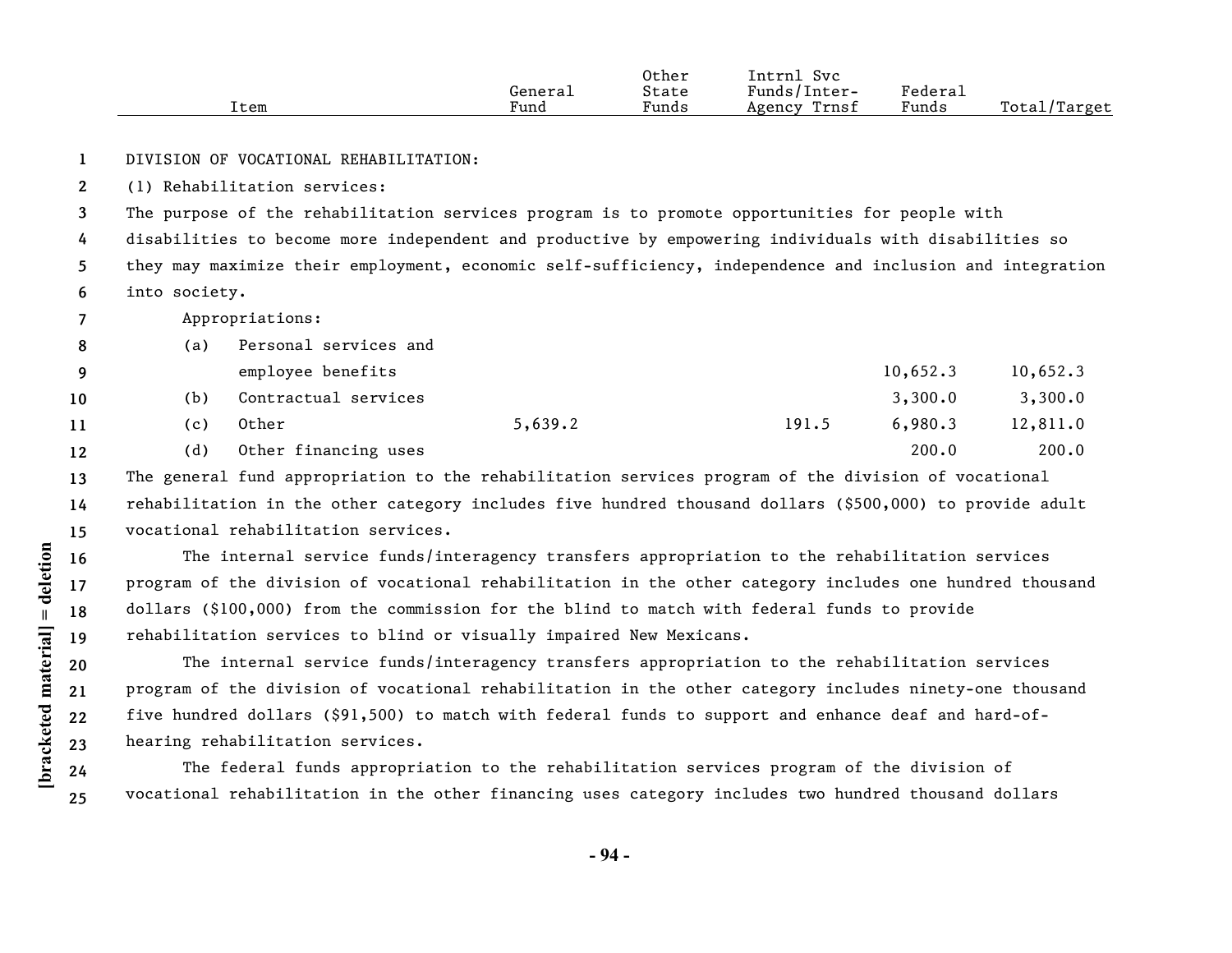|              | Item                                        | General<br>Fund                                                                                           | Other<br>State<br>Funds | Intrnl Svc<br>Funds/Inter-<br>Agency Trnsf | Federal<br>Funds | Total/Target |
|--------------|---------------------------------------------|-----------------------------------------------------------------------------------------------------------|-------------------------|--------------------------------------------|------------------|--------------|
|              |                                             |                                                                                                           |                         |                                            |                  |              |
| 1            |                                             | (\$200,000) for the independent living program of the commission for the blind to provide services to     |                         |                                            |                  |              |
| $\mathbf{2}$ | blind or visually impaired New Mexicans.    |                                                                                                           |                         |                                            |                  |              |
| 3            | Performance measures:                       |                                                                                                           |                         |                                            |                  |              |
| 4            | (a) Outcome:                                | Number of clients achieving suitable employment for a                                                     |                         |                                            |                  |              |
| 5            |                                             | minimum of ninety days                                                                                    |                         |                                            |                  | 800          |
| 6            | (b) Outcome:                                | Percent of clients achieving suitable employment outcomes                                                 |                         |                                            |                  |              |
| 7            |                                             | of all cases closed after receiving planned services                                                      |                         |                                            |                  | 45%          |
| 8            | (2) Independent living services:            |                                                                                                           |                         |                                            |                  |              |
| 9            |                                             | The purpose of the independent living services program is to increase access for individuals with         |                         |                                            |                  |              |
| 10           |                                             | disabilities to technologies and services needed for various applications in learning, working and home   |                         |                                            |                  |              |
| 11           | management.                                 |                                                                                                           |                         |                                            |                  |              |
| 12           | Appropriations:                             |                                                                                                           |                         |                                            |                  |              |
| 13           | Contractual services<br>(a)                 |                                                                                                           |                         |                                            | 51.5             | 51.5         |
| 14           | Other<br>(b)                                | 642.2                                                                                                     |                         | 7.1                                        | 777.7            | 1,427.0      |
| 15           | Other financing uses<br>(c)                 |                                                                                                           |                         |                                            | 63.5             | 63.5         |
| 16           |                                             | The internal service funds/interagency transfers appropriation to the independent living services program |                         |                                            |                  |              |
| 17           |                                             | of the division of vocational rehabilitation in the other category includes seven thousand one hundred    |                         |                                            |                  |              |
| 18           |                                             | dollars (\$7,100) from the commission for the blind to match with federal funds to provide independent    |                         |                                            |                  |              |
| 19           |                                             | living services to blind or visually impaired New Mexicans.                                               |                         |                                            |                  |              |
| 20           |                                             | The federal funds appropriation to the independent living services program of the division of             |                         |                                            |                  |              |
| 21           |                                             | vocational rehabilitation in the other financing uses category includes sixty-three thousand five hundred |                         |                                            |                  |              |
| 22           |                                             | dollars (\$63,500) for the independent living program of the commission for the blind to provide services |                         |                                            |                  |              |
| 23           | to blind or visually impaired New Mexicans. |                                                                                                           |                         |                                            |                  |              |
| 24           | Performance measures:                       |                                                                                                           |                         |                                            |                  |              |
| 25           | (a) Output:                                 | Number of independent living plans developed                                                              |                         |                                            |                  | 800          |

**- 95 -** 

[bracketed material] = deletion **[bracketed material] = deletion**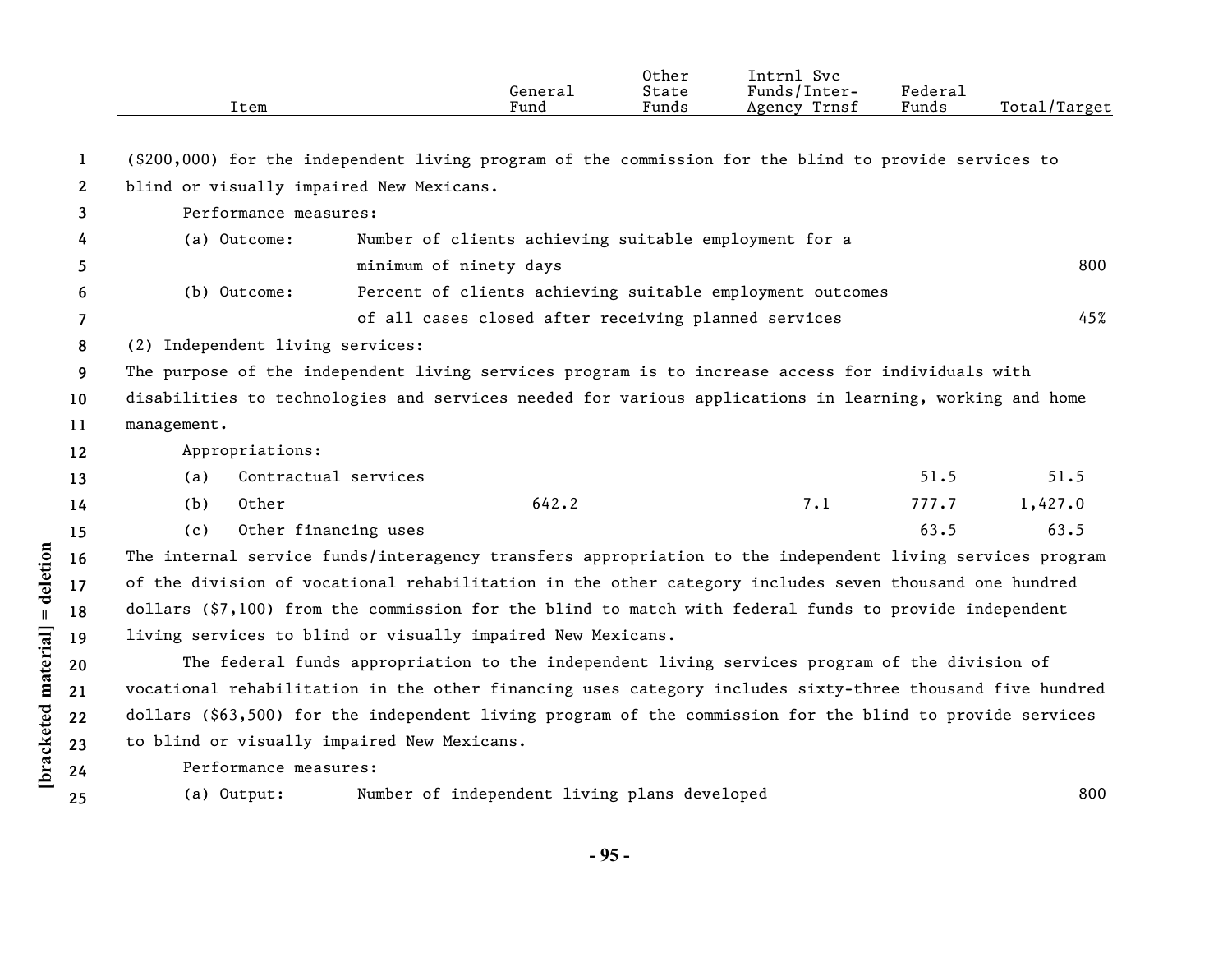|              |     | Item                                      |                                                                                                                                                                                                                       | General<br>Fund | Other<br>State<br>Funds | Intrnl Svc<br>Funds/Inter-<br>Agency Trnsf                  | Federal<br>Funds | Total/Target       |
|--------------|-----|-------------------------------------------|-----------------------------------------------------------------------------------------------------------------------------------------------------------------------------------------------------------------------|-----------------|-------------------------|-------------------------------------------------------------|------------------|--------------------|
|              |     |                                           |                                                                                                                                                                                                                       |                 |                         |                                                             |                  |                    |
| 1            |     | $(b)$ Output:                             | Number of individuals served for independent living                                                                                                                                                                   |                 |                         |                                                             |                  | 800                |
| $\mathbf{2}$ |     | (3) Disability determination:             |                                                                                                                                                                                                                       |                 |                         |                                                             |                  |                    |
| 3            |     |                                           | The purpose of the disability determination program is to produce accurate and timely eligibility                                                                                                                     |                 |                         |                                                             |                  |                    |
| 4            |     |                                           | determinations to social security disability applicants so they may receive benefits.                                                                                                                                 |                 |                         |                                                             |                  |                    |
| 5            |     | Appropriations:<br>Personal services and  |                                                                                                                                                                                                                       |                 |                         |                                                             |                  |                    |
| 6            | (a) |                                           |                                                                                                                                                                                                                       |                 |                         |                                                             | 7,731.7          |                    |
| 7            |     | employee benefits<br>Contractual services |                                                                                                                                                                                                                       |                 |                         |                                                             | 4,057.0          | 7,731.7<br>4,057.0 |
| 8            | (b) | Other                                     |                                                                                                                                                                                                                       |                 |                         |                                                             | 4,990.8          | 4,990.8            |
| 9            | (c) |                                           |                                                                                                                                                                                                                       |                 |                         |                                                             |                  |                    |
| 10           |     | Performance measures:                     |                                                                                                                                                                                                                       |                 |                         |                                                             |                  |                    |
| 11           |     | (a) Efficiency:                           | claim                                                                                                                                                                                                                 |                 |                         | Average number of days for completing an initial disability |                  | 100                |
| 12           |     |                                           |                                                                                                                                                                                                                       |                 |                         |                                                             |                  |                    |
| 13           |     | (4) Administrative services:              |                                                                                                                                                                                                                       |                 |                         |                                                             |                  |                    |
| 14           |     |                                           | The purpose of the administration services program is to provide leadership, policy development,                                                                                                                      |                 |                         |                                                             |                  |                    |
| 15           |     |                                           | financial analysis, budgetary control, information technology services, administrative support and legal<br>services to the division of vocational rehabilitation. The administration services program function is to |                 |                         |                                                             |                  |                    |
| 16           |     |                                           | ensure the division of vocational rehabilitation achieves a high level of accountability and excellence                                                                                                               |                 |                         |                                                             |                  |                    |
| 17           |     |                                           | in services provided to the people of New Mexico.                                                                                                                                                                     |                 |                         |                                                             |                  |                    |
| 18           |     | Appropriations:                           |                                                                                                                                                                                                                       |                 |                         |                                                             |                  |                    |
| 19           |     | Personal services and                     |                                                                                                                                                                                                                       |                 |                         |                                                             |                  |                    |
| 20           | (a) | employee benefits                         |                                                                                                                                                                                                                       |                 |                         |                                                             | 3,753.7          | 3,753.7            |
| 21           |     | Contractual services                      |                                                                                                                                                                                                                       |                 |                         |                                                             | 404.0            | 404.0              |
| 22           | (b) |                                           |                                                                                                                                                                                                                       |                 |                         |                                                             |                  | 788.1              |
| 23           | (c) | Other                                     |                                                                                                                                                                                                                       |                 |                         |                                                             | 788.1            |                    |
| 24           |     |                                           | Any unexpended balances in the division of vocational rehabilitation remaining at the end of fiscal year                                                                                                              |                 |                         |                                                             |                  |                    |
| 25           |     |                                           | 2022 from appropriations made from the general fund shall not revert and may be expended in fiscal year                                                                                                               |                 |                         |                                                             |                  |                    |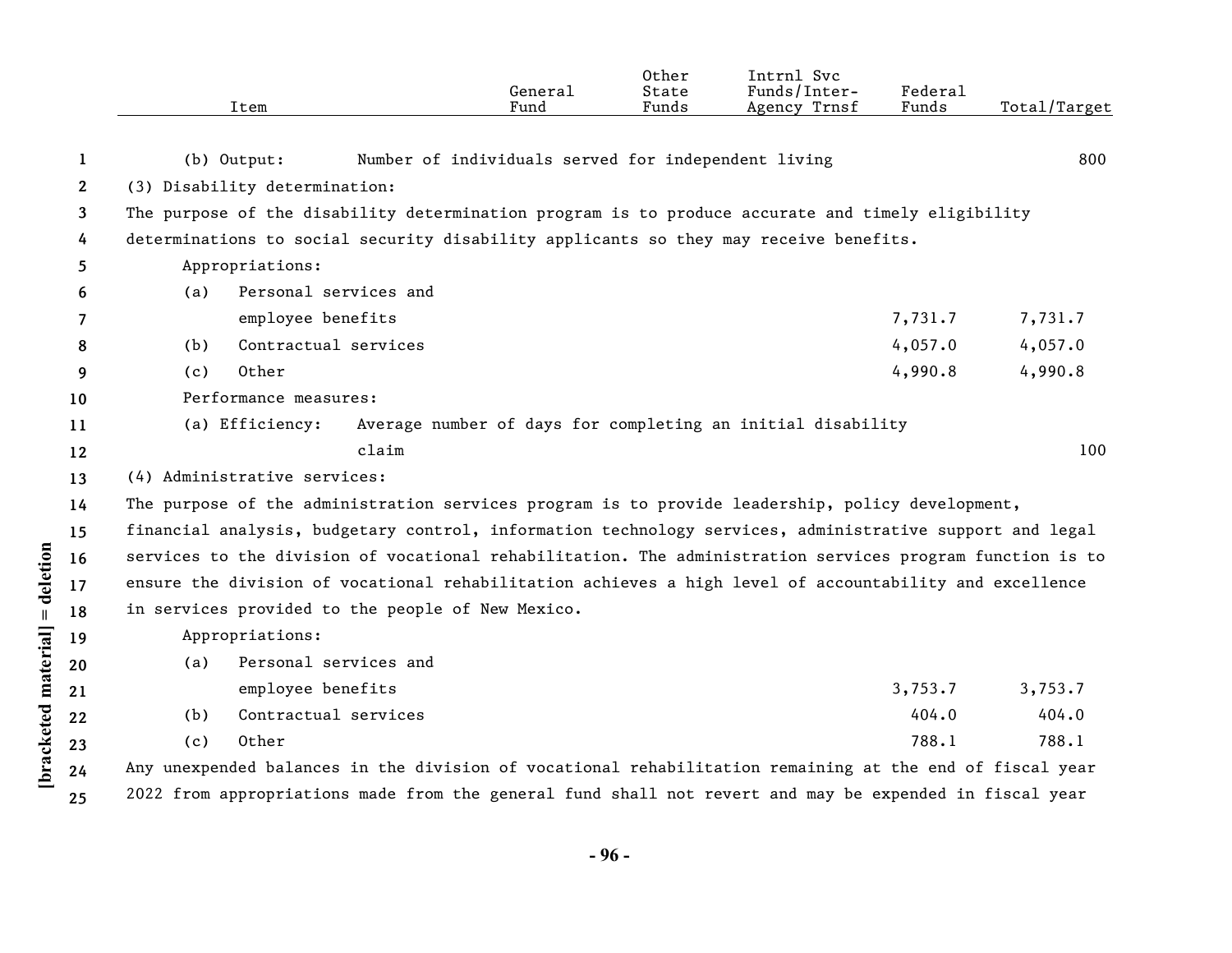|                |          | Item                                                                                                      | General<br>Fund                                          | Other<br>State<br>Funds | Intrnl Svc<br>Funds/Inter-<br>Agency Trnsf | Federal<br>Funds | Total/Target |
|----------------|----------|-----------------------------------------------------------------------------------------------------------|----------------------------------------------------------|-------------------------|--------------------------------------------|------------------|--------------|
| 1              | 2023.    |                                                                                                           |                                                          |                         |                                            |                  |              |
| $\mathbf{2}$   | Subtotal |                                                                                                           | [6, 281.4]                                               |                         | [198.6]                                    | [43, 750.6]      | 50,230.6     |
| 3              |          | GOVERNOR'S COMMISSION ON DISABILITY:                                                                      |                                                          |                         |                                            |                  |              |
| 4              |          | (1) Governor's commission on disability:                                                                  |                                                          |                         |                                            |                  |              |
| 5.             |          | The purpose of the governor's commission on disability program is to promote policies and programs that   |                                                          |                         |                                            |                  |              |
| 6              |          | focus on common issues faced by New Mexicans with disabilities, regardless of type of disability, age or  |                                                          |                         |                                            |                  |              |
| $\overline{7}$ |          | other factors. The commission educates state administrators, legislators and the general public on the    |                                                          |                         |                                            |                  |              |
| 8              |          | issues facing New Mexicans with disabilities, especially as they relate to federal Americans with         |                                                          |                         |                                            |                  |              |
| 9              |          | Disabilities Act directives, building codes, disability technologies and disability culture so they can   |                                                          |                         |                                            |                  |              |
| 10             |          | improve the quality of life of New Mexicans with disabilities.                                            |                                                          |                         |                                            |                  |              |
| 11             |          | Appropriations:                                                                                           |                                                          |                         |                                            |                  |              |
| 12             | (a)      | Personal services and                                                                                     |                                                          |                         |                                            |                  |              |
| 13             |          | employee benefits                                                                                         | 676.4                                                    |                         |                                            | 274.4            | 950.8        |
| 14             | (b)      | Contractual services                                                                                      | 50.0                                                     |                         |                                            | 158.9            | 208.9        |
| 15             | (c)      | Other                                                                                                     | 378.2                                                    | 78.7                    |                                            | 105.9            | 562.8        |
| 16             |          | Performance measures:                                                                                     |                                                          |                         |                                            |                  |              |
| 17             |          | (a) Outcome:                                                                                              | Percent of requested architectural plan reviews and site |                         |                                            |                  |              |
| 18             |          |                                                                                                           | inspections completed                                    |                         |                                            |                  | 98%          |
| 19             |          | (2) Brain injury advisory council:                                                                        |                                                          |                         |                                            |                  |              |
| 20             |          | The purpose of the brain injury advisory council program is to provide guidance on the use and            |                                                          |                         |                                            |                  |              |
| 21             |          | implementation of programs provided through the human services department's brain injury services fund so |                                                          |                         |                                            |                  |              |
| 22             |          | the department may align service delivery with needs identified by the brain injury community.            |                                                          |                         |                                            |                  |              |
| 23             |          | Appropriations:                                                                                           |                                                          |                         |                                            |                  |              |
| 24             | (a)      | Personal services and                                                                                     |                                                          |                         |                                            |                  |              |
| 25             |          | employee benefits                                                                                         | 74.0                                                     |                         |                                            |                  | 74.0         |

[bracketed material] = deletion

**- 97 -**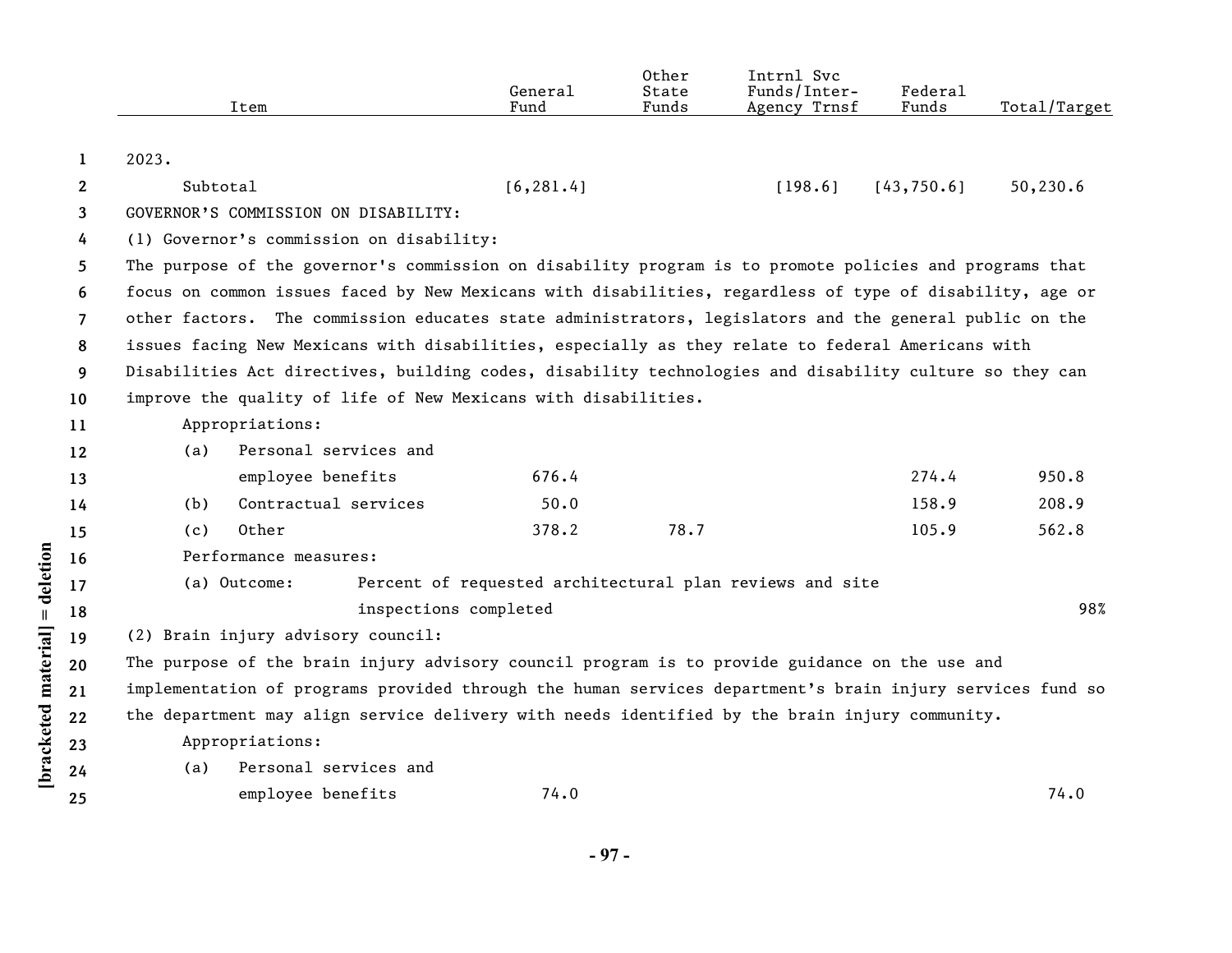|    |          | Item                                                                                                   | General<br>Fund                              | Other<br>State<br>Funds | Intrnl Svc<br>Funds/Inter-<br>Agency Trnsf | Federal<br>Funds | Total/Target |
|----|----------|--------------------------------------------------------------------------------------------------------|----------------------------------------------|-------------------------|--------------------------------------------|------------------|--------------|
|    |          | Contractual services                                                                                   | 42.3                                         |                         |                                            |                  | 42.3         |
| 1  | (b)      |                                                                                                        |                                              |                         |                                            |                  |              |
| 2  | (c)      | Other                                                                                                  | 68.9                                         |                         |                                            |                  | 68.9         |
| 3  | Subtotal |                                                                                                        | [1, 289.8]                                   | [78.7]                  |                                            | [539.2]          | 1,907.7      |
| 4  |          | DEVELOPMENTAL DISABILITIES PLANNING COUNCIL:                                                           |                                              |                         |                                            |                  |              |
| 5  |          | (1) Developmental disabilities planning council:                                                       |                                              |                         |                                            |                  |              |
| 6  |          | The purpose of the developmental disabilities planning council program is to provide and produce       |                                              |                         |                                            |                  |              |
| 7  |          | opportunities for persons with disabilities so they may realize their dreams and potential and become  |                                              |                         |                                            |                  |              |
| 8  |          | integrated members of society.                                                                         |                                              |                         |                                            |                  |              |
| 9  |          | Appropriations:                                                                                        |                                              |                         |                                            |                  |              |
| 10 | (a)      | Personal services and                                                                                  |                                              |                         |                                            |                  |              |
| 11 |          | employee benefits                                                                                      | 401.5                                        |                         |                                            | 252.0            | 653.5        |
| 12 | (b)      | Contractual services                                                                                   | 63.8                                         |                         |                                            | 245.3            | 309.1        |
| 13 | (c)      | Other                                                                                                  | 278.5                                        |                         | 75.0                                       |                  | 353.5        |
| 14 |          | (2) Office of guardianship:                                                                            |                                              |                         |                                            |                  |              |
| 15 |          | The purpose of the office of guardianship is to enter into, monitor and enforce guardianship contracts |                                              |                         |                                            |                  |              |
| 16 |          | for income-eligible persons and to help file, investigate and resolve complaints about guardianship    |                                              |                         |                                            |                  |              |
| 17 |          | services provided by contractors to maintain the dignity, safety and security of the indigent and      |                                              |                         |                                            |                  |              |
| 18 |          | incapacitated adults of the state.                                                                     |                                              |                         |                                            |                  |              |
| 19 |          | Appropriations:                                                                                        |                                              |                         |                                            |                  |              |
| 20 | (a)      | Personal services and                                                                                  |                                              |                         |                                            |                  |              |
| 21 |          | employee benefits                                                                                      | 763.9                                        |                         |                                            |                  | 763.9        |
| 22 | (b)      | Contractual services                                                                                   | 3,851.0                                      |                         | 550.0                                      |                  | 4,401.0      |
| 23 | (c)      | Other                                                                                                  | 125.1                                        |                         |                                            |                  | 125.1        |
| 24 |          | Performance measures:                                                                                  |                                              |                         |                                            |                  |              |
| 25 |          | (a) Outcome:                                                                                           | Average amount of time spent on waiting list |                         |                                            |                  | 6 months     |
|    |          |                                                                                                        |                                              |                         |                                            |                  |              |

[bracketed material] = deletion

**- 98 -**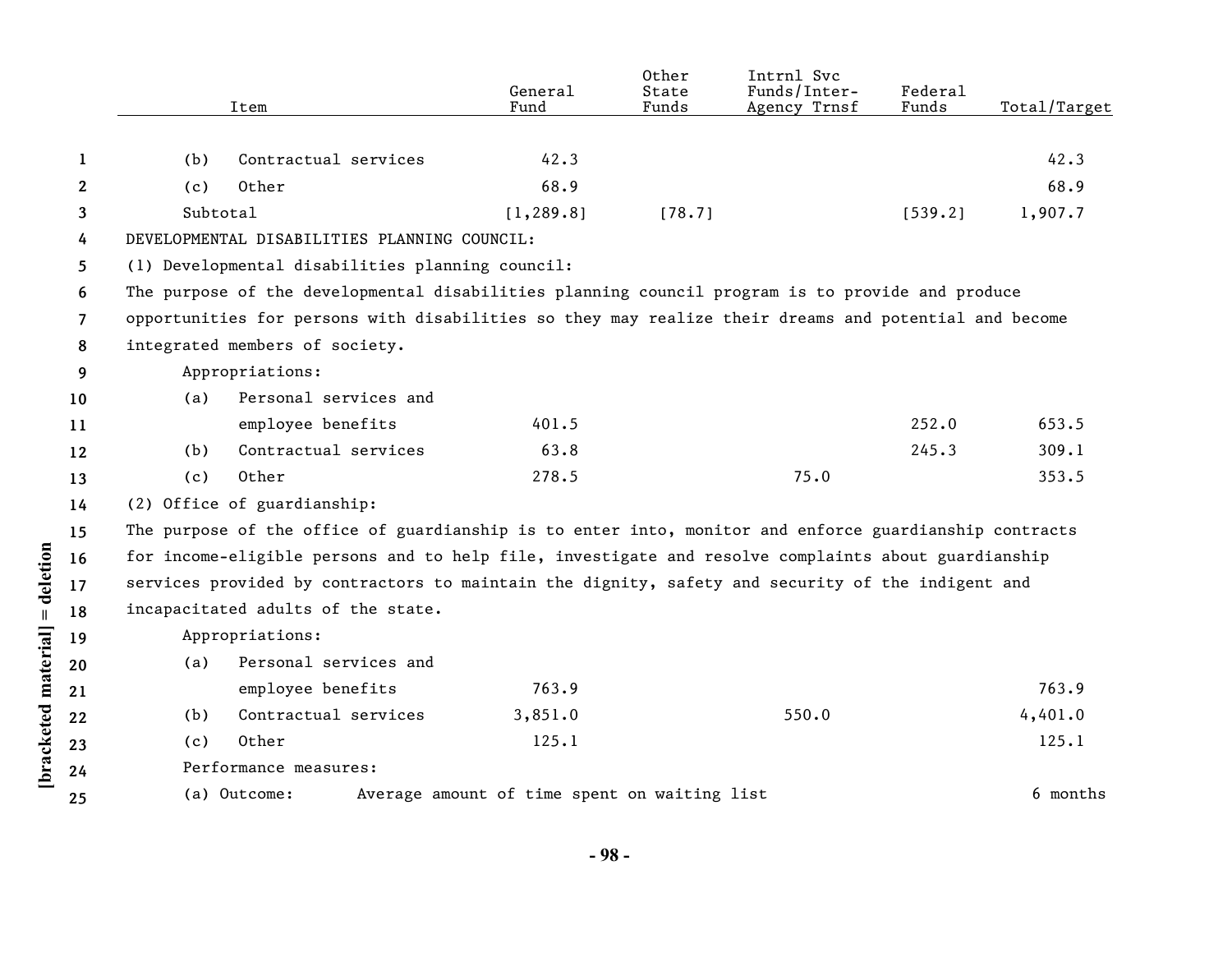|                |                       | Item                            |                       | General<br>Fund                                       | Other<br>State<br>Funds | Intrnl Svc<br>Funds/Inter-<br>Agency Trnsf                                                                | Federal<br>Funds | Total/Target |
|----------------|-----------------------|---------------------------------|-----------------------|-------------------------------------------------------|-------------------------|-----------------------------------------------------------------------------------------------------------|------------------|--------------|
| 1              |                       | (b) Outcome:                    |                       | Number of guardianship investigations completed       |                         |                                                                                                           |                  | 20           |
| $\mathbf{2}$   | Subtotal              |                                 |                       | [5,483.8]                                             |                         | [625.0]                                                                                                   | [497.3]          | 6,606.1      |
| 3              |                       | MINERS' HOSPITAL OF NEW MEXICO: |                       |                                                       |                         |                                                                                                           |                  |              |
| 4              | (1) Healthcare:       |                                 |                       |                                                       |                         |                                                                                                           |                  |              |
| 5              |                       |                                 |                       |                                                       |                         | The purpose of the healthcare program is to provide quality acute care, long-term care and related health |                  |              |
| 6              |                       |                                 |                       |                                                       |                         | services to the beneficiaries of the miners' trust fund of New Mexico and the people of the region so     |                  |              |
| $\overline{7}$ |                       |                                 |                       | they can maintain optimal health and quality of life. |                         |                                                                                                           |                  |              |
| 8              |                       | Appropriations:                 |                       |                                                       |                         |                                                                                                           |                  |              |
| 9              | (a)                   |                                 | Personal services and |                                                       |                         |                                                                                                           |                  |              |
| 10             |                       | employee benefits               |                       |                                                       | 8,697.1                 | 4,321.7                                                                                                   | 6,943.5          | 19,962.3     |
| 11             | (b)                   |                                 | Contractual services  |                                                       | 3,357.4                 | 1,668.3                                                                                                   | 2,680.4          | 7,706.1      |
| 12             | (c)                   | Other                           |                       |                                                       | 3,038.9                 | 1,510.0                                                                                                   | 2,426.1          | 6,975.0      |
| 13             |                       |                                 |                       |                                                       |                         | The internal service funds/interagency transfers appropriations to the healthcare program of miners'      |                  |              |
| 14             |                       |                                 |                       |                                                       |                         | hospital of New Mexico include seven million five hundred thousand dollars (\$7,500,000) from the miners' |                  |              |
| 15             | trust fund.           |                                 |                       |                                                       |                         |                                                                                                           |                  |              |
| 16             |                       | Performance measures:           |                       |                                                       |                         |                                                                                                           |                  |              |
| 17             |                       | (a) Outcome:                    |                       |                                                       |                         | Percent of occupancy at nursing home based on licensed beds                                               |                  | 60%          |
| 18             |                       | (b) Quality:                    |                       | Percent of patients readmitted to the hospital within |                         |                                                                                                           |                  |              |
| 19             |                       |                                 |                       | thirty days with the same or similar diagnosis        |                         |                                                                                                           |                  | $\leq$ 1%    |
| 20             | Subtotal              |                                 |                       |                                                       | [15,093.4]              | [7, 500.0]                                                                                                | [12,050.0]       | 34,643.4     |
| 21             | DEPARTMENT OF HEALTH: |                                 |                       |                                                       |                         |                                                                                                           |                  |              |
| 22             | (1) Public health:    |                                 |                       |                                                       |                         |                                                                                                           |                  |              |
| 23             |                       |                                 |                       |                                                       |                         | The purpose of the public health program is to provide a coordinated system of community-based public     |                  |              |
| 24             |                       |                                 |                       |                                                       |                         | health services focusing on disease prevention and health promotion to improve health status, reduce      |                  |              |
| 25             |                       |                                 |                       |                                                       |                         | disparities and ensure timely access to quality, culturally competent healthcare.                         |                  |              |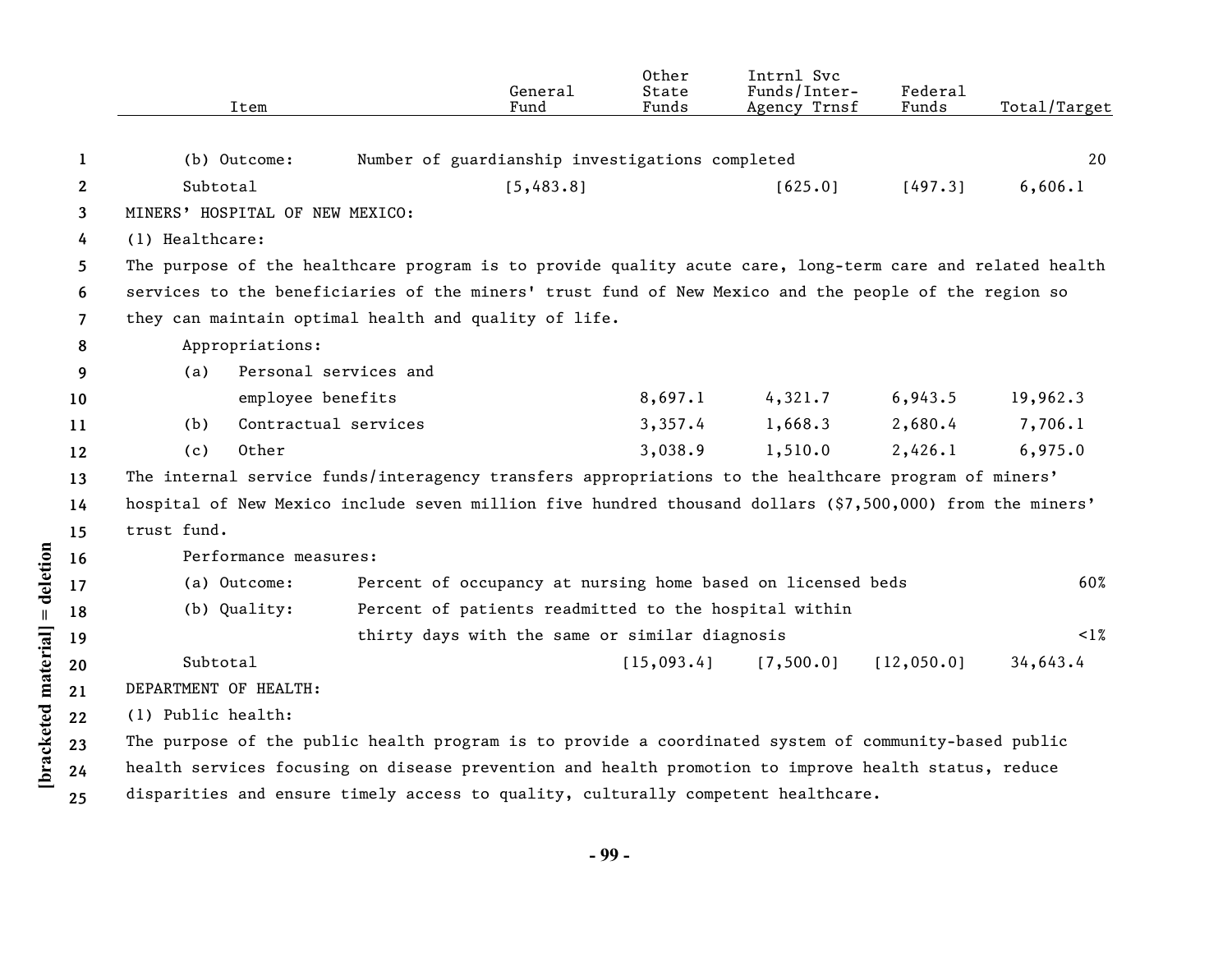|                    |    |                                                                                                            | Item                  |                | General<br>Fund                                      | Other<br>State<br>Funds | Intrnl Svc<br>Funds/Inter-<br>Agency Trnsf                                                              | Federal<br>Funds | Total/Target |  |  |  |
|--------------------|----|------------------------------------------------------------------------------------------------------------|-----------------------|----------------|------------------------------------------------------|-------------------------|---------------------------------------------------------------------------------------------------------|------------------|--------------|--|--|--|
|                    | 1  |                                                                                                            | Appropriations:       |                |                                                      |                         |                                                                                                         |                  |              |  |  |  |
|                    | 2  | (a)                                                                                                        | Personal services and |                |                                                      |                         |                                                                                                         |                  |              |  |  |  |
|                    | 3  |                                                                                                            | employee benefits     |                | 21,380.2                                             | 3,461.2                 | 2,472.5                                                                                                 | 26,345.2         | 53,659.1     |  |  |  |
|                    | 4  | (b)                                                                                                        | Contractual services  |                | 20,485.0                                             | 3,781.2                 | 11,777.5                                                                                                | 12,220.0         | 48,263.7     |  |  |  |
|                    | 5  | (c)                                                                                                        | Other                 |                | 12,227.5                                             | 33,384.6                | 323.8                                                                                                   | 31,313.6         | 77,249.5     |  |  |  |
|                    | 6  | The internal service funds/interagency transfers appropriations to the public health program of the        |                       |                |                                                      |                         |                                                                                                         |                  |              |  |  |  |
|                    | 7  | department of health include three million seven hundred twenty-seven thousand three hundred dollars       |                       |                |                                                      |                         |                                                                                                         |                  |              |  |  |  |
|                    | 8  | (\$3,727,300) from the tobacco settlement program fund for smoking cessation and prevention programs, four |                       |                |                                                      |                         |                                                                                                         |                  |              |  |  |  |
|                    | 9  |                                                                                                            |                       |                |                                                      |                         | hundred ninety thousand six hundred dollars (\$490,600) from the tobacco settlement fund for diabetes   |                  |              |  |  |  |
|                    | 10 |                                                                                                            |                       |                |                                                      |                         | prevention and control services, two hundred thousand nine hundred dollars (\$200,900) for human        |                  |              |  |  |  |
|                    | 11 |                                                                                                            |                       |                |                                                      |                         | immunodeficiency virus/acquired immune deficiency syndrome prevention services and medicine and eighty- |                  |              |  |  |  |
|                    | 12 | eight thousand one hundred dollars (\$88,100) from the tobacco settlement program fund for breast and      |                       |                |                                                      |                         |                                                                                                         |                  |              |  |  |  |
|                    | 13 | cervical cancer screening.                                                                                 |                       |                |                                                      |                         |                                                                                                         |                  |              |  |  |  |
|                    | 14 | Performance measures:                                                                                      |                       |                |                                                      |                         |                                                                                                         |                  |              |  |  |  |
|                    | 15 |                                                                                                            | (a) Quality:          |                |                                                      |                         | Percent of female New Mexico department of health's public                                              |                  |              |  |  |  |
| $=$ deletion       | 16 |                                                                                                            |                       |                |                                                      |                         | health office family planning clients, ages fifteen to                                                  |                  |              |  |  |  |
|                    | 17 |                                                                                                            |                       |                |                                                      |                         | nineteen, who were provided most or moderately effective                                                |                  |              |  |  |  |
|                    | 18 |                                                                                                            |                       | contraceptives |                                                      |                         |                                                                                                         |                  | $\ge 62.5\%$ |  |  |  |
|                    | 19 |                                                                                                            | (b) Quality:          |                | Percent of school-based health centers funded by the |                         |                                                                                                         |                  |              |  |  |  |
|                    | 20 |                                                                                                            |                       |                |                                                      |                         | department of health that demonstrate improvement in their                                              |                  |              |  |  |  |
|                    | 21 |                                                                                                            |                       |                | primary care or behavioral healthcare focus area     |                         |                                                                                                         |                  | $\geq 95\%$  |  |  |  |
|                    | 22 |                                                                                                            | (c) Outcome:          |                |                                                      |                         | Percent of preschoolers ages nineteen to thirty-five months                                             |                  |              |  |  |  |
| bracketed material | 23 |                                                                                                            |                       |                | indicated as being fully immunized                   |                         |                                                                                                         |                  | $\ge 65\%$   |  |  |  |
|                    | 24 | (2) Epidemiology and response:                                                                             |                       |                |                                                      |                         |                                                                                                         |                  |              |  |  |  |
|                    | 25 |                                                                                                            |                       |                |                                                      |                         | The purpose of the epidemiology and response program is to monitor health, provide health information,  |                  |              |  |  |  |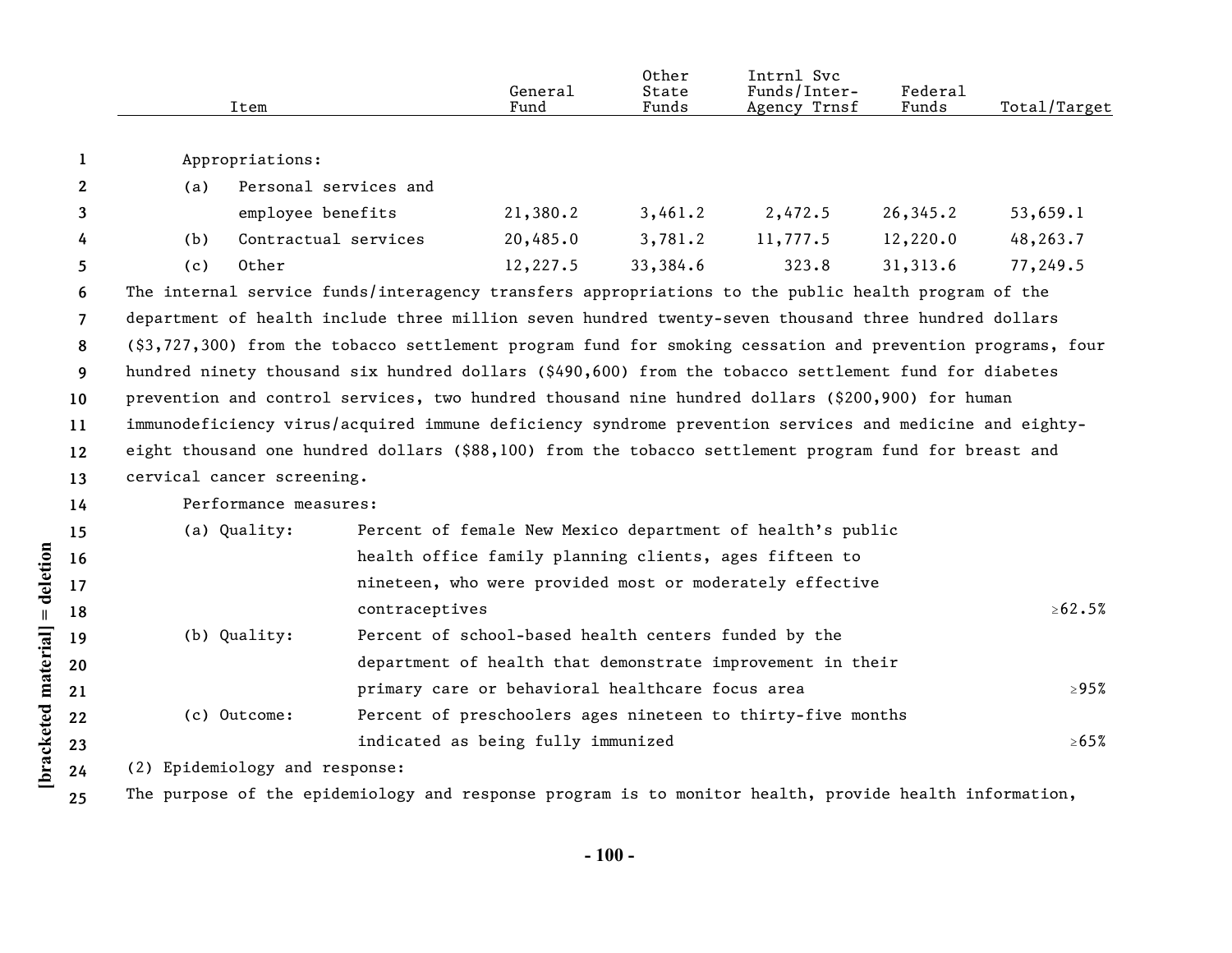|              | Item                                                                                                      |                       | General<br>Fund                                     | Other<br>State<br>Funds | Intrnl Svc<br>Funds/Inter-<br>Agency Trnsf                   | Federal<br>Funds | Total/Target |
|--------------|-----------------------------------------------------------------------------------------------------------|-----------------------|-----------------------------------------------------|-------------------------|--------------------------------------------------------------|------------------|--------------|
|              |                                                                                                           |                       |                                                     |                         |                                                              |                  |              |
| 1            | prevent disease and injury, promote health and healthy behaviors, respond to public health events,        |                       |                                                     |                         |                                                              |                  |              |
| $\mathbf{2}$ | prepare for health emergencies and provide emergency medical and vital registration services to New       |                       |                                                     |                         |                                                              |                  |              |
| 3            | Mexicans.                                                                                                 |                       |                                                     |                         |                                                              |                  |              |
| 4            | Appropriations:                                                                                           |                       |                                                     |                         |                                                              |                  |              |
| 5            | (a)                                                                                                       | Personal services and |                                                     |                         |                                                              |                  |              |
| 6            | employee benefits                                                                                         |                       | 4,786.1                                             | 127.2                   | 361.2                                                        | 15,906.6         | 21,181.1     |
| 7            | (b)                                                                                                       | Contractual services  | 1,235.1                                             | 335.6                   | 96.3                                                         | 21,119.7         | 22,786.7     |
| 8            | Other<br>(c)                                                                                              |                       | 4, 575.7                                            | 64.7                    | 30.7                                                         | 5, 265.4         | 9,936.5      |
| 9            | Performance measures:                                                                                     |                       |                                                     |                         |                                                              |                  |              |
| 10           | (a) Explanatory:                                                                                          |                       |                                                     |                         | Drug overdose death rate per one hundred thousand population |                  |              |
| 11           | (b) Explanatory:                                                                                          |                       | Alcohol-related death rate per one hundred thousand |                         |                                                              |                  |              |
| 12           |                                                                                                           | population            |                                                     |                         |                                                              |                  |              |
| 13           | (c) Outcome:                                                                                              |                       | Percent of retail pharmacies that dispense naloxone |                         |                                                              |                  | 90%          |
| 14           | (d) Outcome:                                                                                              |                       |                                                     |                         | Percent of opioid patients also prescribed benzodiazepines   |                  | $≤ 5%$       |
| 15           | (3) Laboratory services:                                                                                  |                       |                                                     |                         |                                                              |                  |              |
| 16           | The purpose of the laboratory services program is to provide laboratory analysis and scientific expertise |                       |                                                     |                         |                                                              |                  |              |
| 17           | for policy development for tax-supported public health, environment and toxicology programs in the state  |                       |                                                     |                         |                                                              |                  |              |
| 18           | of New Mexico and to provide timely identification of threats to the health of New Mexicans.              |                       |                                                     |                         |                                                              |                  |              |
| 19           | Appropriations:                                                                                           |                       |                                                     |                         |                                                              |                  |              |
| 20           | (a)                                                                                                       | Personal services and |                                                     |                         |                                                              |                  |              |
| 21           | employee benefits                                                                                         |                       | 5,268.6                                             | 1,247.8                 | 119.1                                                        | 2,487.4          | 9,122.9      |
| 22           | (b)                                                                                                       | Contractual services  | 115.0                                               | 30.0                    | 33.5                                                         | 58.7             | 237.2        |
| 23           | Other<br>(c)                                                                                              |                       | 2,380.9                                             | 397.2                   | 624.4                                                        | 1,997.3          | 5,399.8      |
| 24           | (4) Facilities management:                                                                                |                       |                                                     |                         |                                                              |                  |              |
| 25           | The purpose of the facilities management program is to provide oversight for department of health         |                       |                                                     |                         |                                                              |                  |              |

[bracketed material] = deletion

**- 101 -**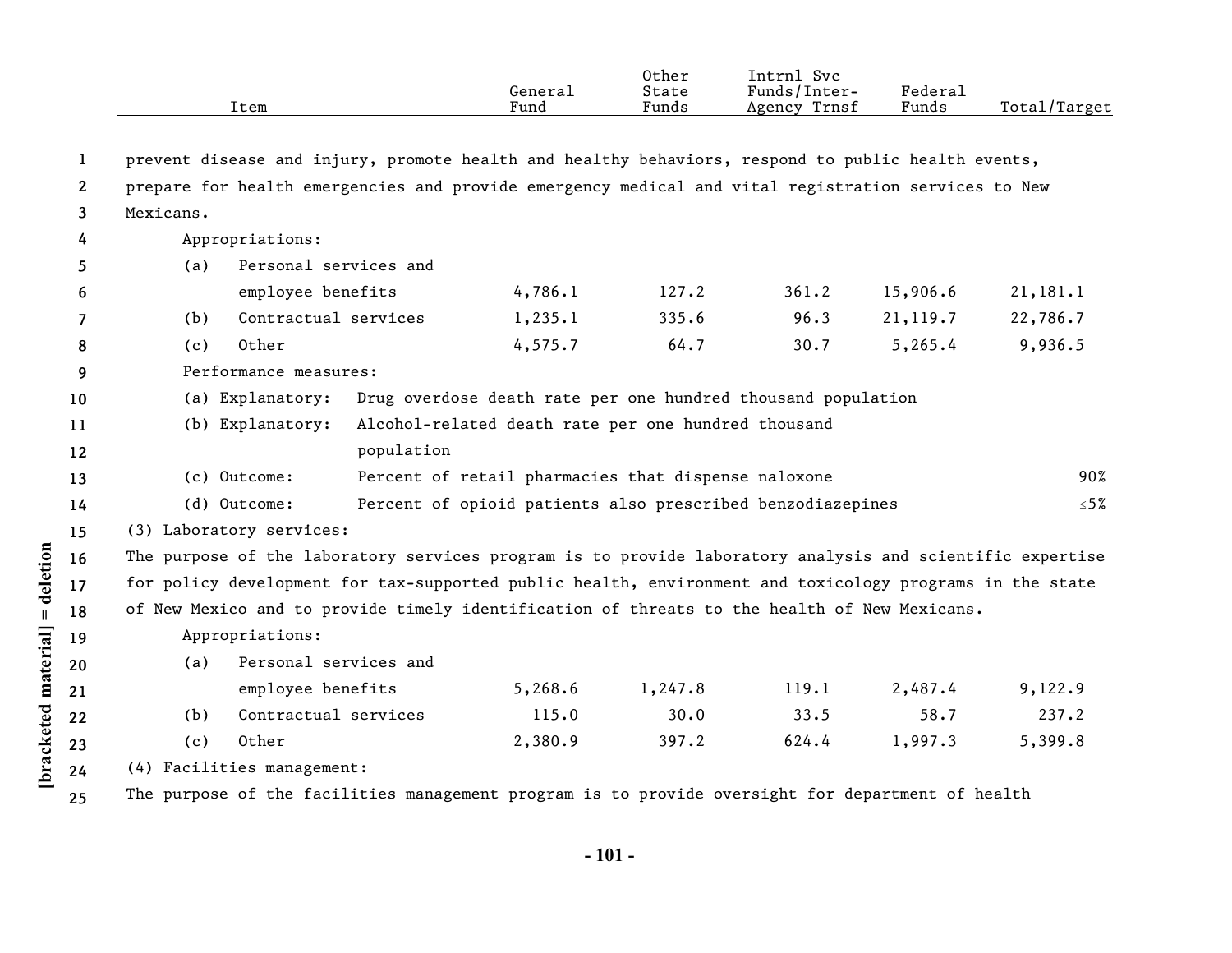|                 | Item                                                                                                      |                       | General<br>Fund              | Other<br>State<br>Funds | Intrnl Svc<br>Funds/Inter-<br>Agency Trnsf               | Federal<br>Funds | Total/Target |
|-----------------|-----------------------------------------------------------------------------------------------------------|-----------------------|------------------------------|-------------------------|----------------------------------------------------------|------------------|--------------|
| $\mathbf{1}$    | facilities that provide health and behavioral healthcare services, including mental health, substance     |                       |                              |                         |                                                          |                  |              |
| $\mathbf{2}$    | abuse, nursing home and rehabilitation programs in both facility- and community-based settings, and serve |                       |                              |                         |                                                          |                  |              |
| 3               | as the safety net for the citizens of New Mexico.                                                         |                       |                              |                         |                                                          |                  |              |
| 4               | Appropriations:                                                                                           |                       |                              |                         |                                                          |                  |              |
| 5               | (a)                                                                                                       | Personal services and |                              |                         |                                                          |                  |              |
| 6               | employee benefits                                                                                         |                       | 47,990.4                     | 58,916.9                | 738.6                                                    | 8,360.2          | 116,006.1    |
| 7               | (b)                                                                                                       | Contractual services  | 3,796.6                      | 8,137.0                 | 1,016.8                                                  | 1,471.7          | 14,422.1     |
| 8               | Other<br>(c)                                                                                              |                       | 9,294.2                      | 12,956.3                | 3,521.2                                                  | 2,499.9          | 28,271.6     |
| 9               | Performance measures:                                                                                     |                       |                              |                         |                                                          |                  |              |
| 10 <sup>°</sup> | (a) Efficiency:                                                                                           |                       |                              |                         | Percent of eligible third-party revenue collected at all |                  |              |
| 11              |                                                                                                           | agency facilities     |                              |                         |                                                          |                  | $\geq 93\%$  |
| 12              | (b) Quality:                                                                                              |                       |                              |                         | Percent of long-term care residents experiencing one or  |                  |              |
| 13              |                                                                                                           |                       | more major falls with injury |                         |                                                          |                  | $\leq$ 3.5%  |
| 14              | (c) Quality:                                                                                              |                       |                              |                         | Number of significant medication errors per one hundred  |                  |              |
| 15              |                                                                                                           | patients              |                              |                         |                                                          |                  | $\leq 2.0$   |
| 16              | (5) Developmental disabilities support:                                                                   |                       |                              |                         |                                                          |                  |              |
| 17              | The purpose of the developmental disabilities support program is to administer a statewide system of      |                       |                              |                         |                                                          |                  |              |
| 18              | community-based services and support to improve the quality of life and increase the independence and     |                       |                              |                         |                                                          |                  |              |
| 19              | interdependence of individuals with developmental disabilities and children with or at risk for           |                       |                              |                         |                                                          |                  |              |
| 20              | developmental delay or disability and their families.                                                     |                       |                              |                         |                                                          |                  |              |
| 21              | Appropriations:                                                                                           |                       |                              |                         |                                                          |                  |              |
| 22              | (a)                                                                                                       | Personal services and |                              |                         |                                                          |                  |              |
| 23              | employee benefits                                                                                         |                       | 7,457.7                      |                         | 6,427.7                                                  |                  | 13,885.4     |
| 24              | (b)                                                                                                       | Contractual services  | 9,900.8                      | 25.0                    | 1,451.3                                                  |                  | 11,377.1     |
| 25              | Other<br>(c)                                                                                              |                       | 8,742.6                      | 180.0                   | 1,670.9                                                  |                  | 10,593.5     |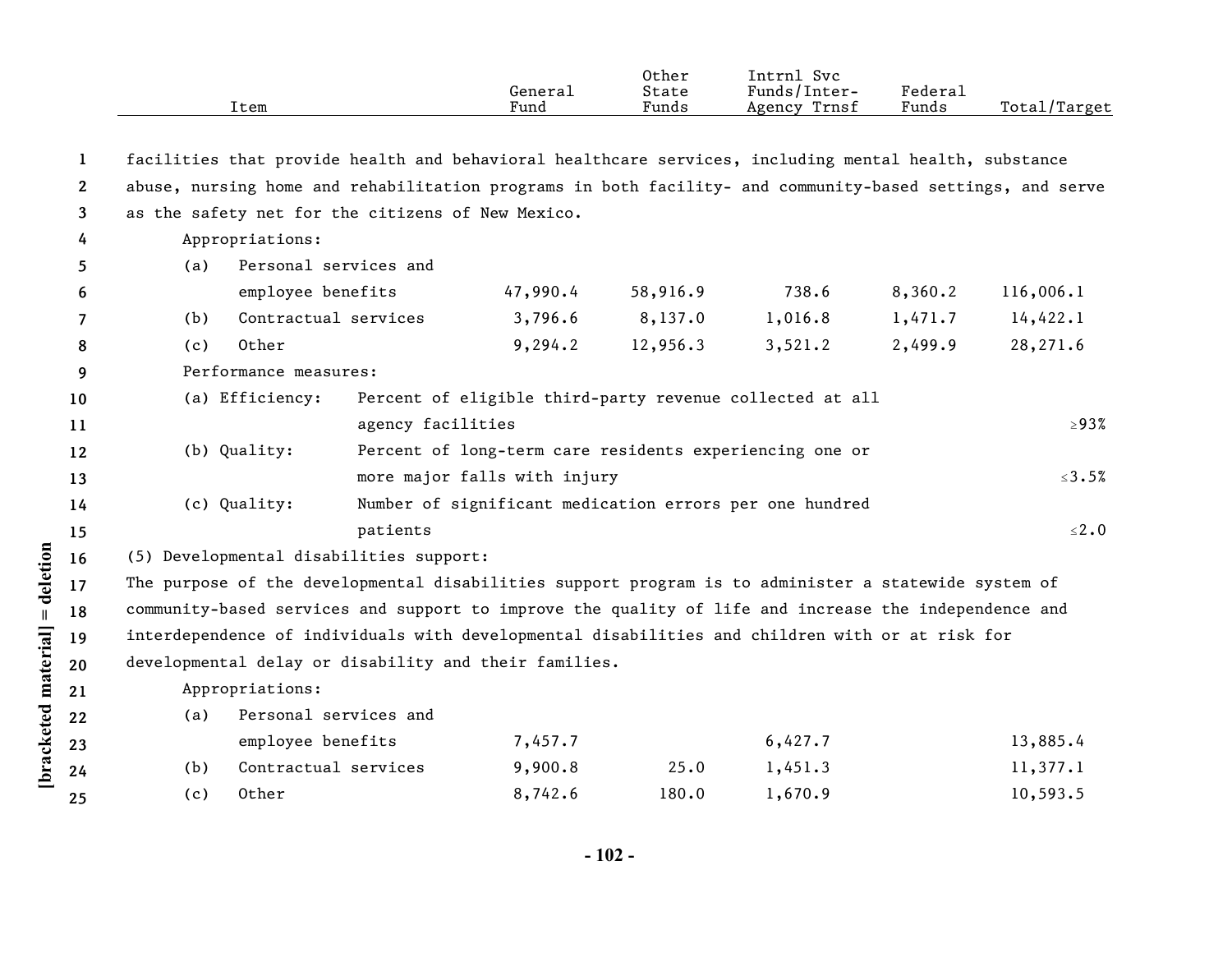|                                 |                | Item                                                                                                    | General<br>Fund                                            | Other<br>State<br>Funds | Intrnl Svc<br>Funds/Inter-<br>Agency Trnsf | Federal<br>Funds | Total/Target |  |  |  |
|---------------------------------|----------------|---------------------------------------------------------------------------------------------------------|------------------------------------------------------------|-------------------------|--------------------------------------------|------------------|--------------|--|--|--|
|                                 |                |                                                                                                         |                                                            |                         |                                            |                  |              |  |  |  |
|                                 | 1              | Other financing uses<br>(d)                                                                             | 141,458.4                                                  |                         |                                            |                  | 141,458.4    |  |  |  |
|                                 | $\mathbf{2}$   | Performance measures:                                                                                   |                                                            |                         |                                            |                  |              |  |  |  |
|                                 | 3              | (a) Explanatory:                                                                                        | Number of individuals receiving developmental disabilities |                         |                                            |                  |              |  |  |  |
|                                 | 4              |                                                                                                         | waiver services                                            |                         |                                            |                  |              |  |  |  |
|                                 | 5              | (b) Explanatory:                                                                                        | Number of individuals on the developmental disabilities    |                         |                                            |                  |              |  |  |  |
|                                 | 6              | waiver waiting list                                                                                     |                                                            |                         |                                            |                  |              |  |  |  |
|                                 | $\overline{7}$ | (6) Health certification, licensing and oversight:                                                      |                                                            |                         |                                            |                  |              |  |  |  |
|                                 | 8              | The purpose of the health certification, licensing and oversight program is to provide health facility  |                                                            |                         |                                            |                  |              |  |  |  |
|                                 | 9              | licensing and certification surveys, community-based oversight and contract compliance surveys and a    |                                                            |                         |                                            |                  |              |  |  |  |
|                                 | 10             | statewide incident management system so that people in New Mexico have access to quality healthcare and |                                                            |                         |                                            |                  |              |  |  |  |
|                                 | 11             | that vulnerable populations are safe from abuse, neglect and exploitation.                              |                                                            |                         |                                            |                  |              |  |  |  |
|                                 | 12             | Appropriations:                                                                                         |                                                            |                         |                                            |                  |              |  |  |  |
|                                 | 13             | Personal services and<br>(a)                                                                            |                                                            |                         |                                            |                  |              |  |  |  |
|                                 | 14             | employee benefits                                                                                       | 4,869.0                                                    | 1,782.7                 | 3,924.6                                    | 2,288.1          | 12,864.4     |  |  |  |
|                                 | 15             | Contractual services<br>(b)                                                                             | 683.5                                                      | 43.7                    | 186.5                                      | 84.8             | 998.5        |  |  |  |
|                                 | 16             | Other<br>(c)                                                                                            | 403.7                                                      | 110.6                   | 853.4                                      | 222.8            | 1,590.5      |  |  |  |
|                                 | 17             | Performance measures:                                                                                   |                                                            |                         |                                            |                  |              |  |  |  |
|                                 | 18             | (a) Explanatory:<br>Abuse rate for developmental disability waiver and mi via                           |                                                            |                         |                                            |                  |              |  |  |  |
|                                 | 19             |                                                                                                         | waiver clients                                             |                         |                                            |                  |              |  |  |  |
|                                 | 20             | (b) Explanatory:                                                                                        | Re-abuse rate for developmental disabilities waiver and mi |                         |                                            |                  |              |  |  |  |
|                                 | 21             |                                                                                                         | via waiver clients                                         |                         |                                            |                  |              |  |  |  |
|                                 | 22             | (c) Quality:                                                                                            | Percent of abuse, neglect and exploitation investigations  |                         |                                            |                  |              |  |  |  |
|                                 | 23             |                                                                                                         | completed according to established timelines               |                         |                                            |                  | 86%          |  |  |  |
| [bracketed material] = deletion | 24             | (7) Medical cannabis:                                                                                   |                                                            |                         |                                            |                  |              |  |  |  |
|                                 | 25             | The purpose of the medical cannabis program is to provide qualified patients with the means to legally  |                                                            |                         |                                            |                  |              |  |  |  |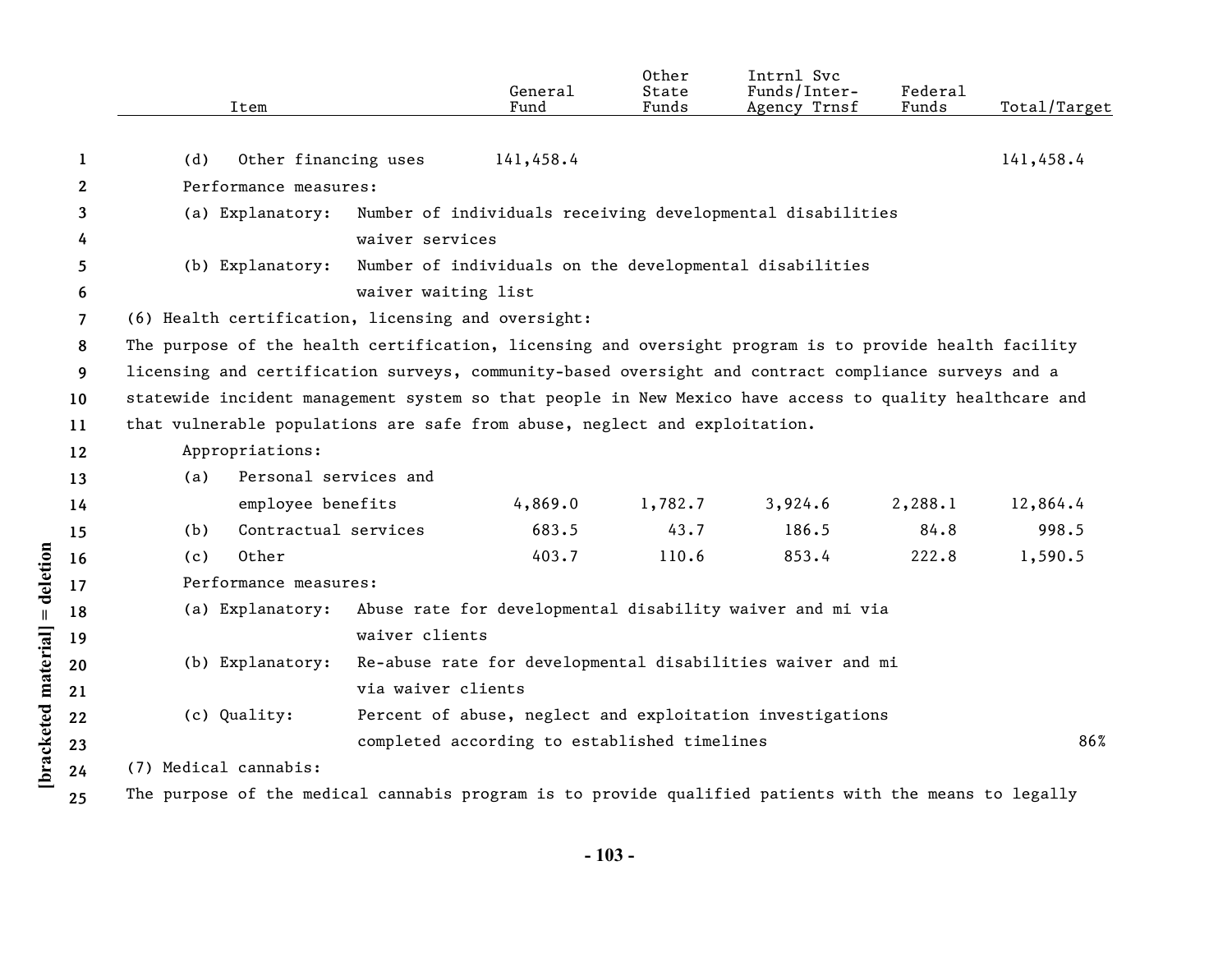|              |                     | Item                                                                                                    | General<br>Fund | Other<br>State<br>Funds | Intrnl Svc<br>Funds/Inter-<br>Agency Trnsf | Federal<br>Funds | Total/Target |
|--------------|---------------------|---------------------------------------------------------------------------------------------------------|-----------------|-------------------------|--------------------------------------------|------------------|--------------|
| 1            |                     | and beneficially consume medical cannabis in a regulated system for alleviating symptoms caused by      |                 |                         |                                            |                  |              |
| $\mathbf{2}$ |                     | debilitating medical conditions and their medical treatments and to regulate a system of production and |                 |                         |                                            |                  |              |
| 3            |                     | distribution of medical cannabis to ensure an adequate supply.                                          |                 |                         |                                            |                  |              |
| 4            |                     | Appropriations:                                                                                         |                 |                         |                                            |                  |              |
| 5.           | (a)                 | Personal services and                                                                                   |                 |                         |                                            |                  |              |
| 6            |                     | employee benefits                                                                                       |                 | 2,147.2                 |                                            |                  | 2,147.2      |
| 7            | (b)                 | Contractual services                                                                                    |                 | 1,207.0                 |                                            |                  | 1,207.0      |
| 8            | (c)                 | Other                                                                                                   |                 | 845.5                   |                                            |                  | 845.5        |
| 9            | (8) Administration: |                                                                                                         |                 |                         |                                            |                  |              |
| 10           |                     | The purpose of the administration program is to provide leadership, policy development, information     |                 |                         |                                            |                  |              |
| 11           |                     | technology, administrative and legal support to the department of health so it achieves a high level of |                 |                         |                                            |                  |              |
| 12           |                     | accountability and excellence in services provided to the people of New Mexico.                         |                 |                         |                                            |                  |              |
| 13           |                     | Appropriations:                                                                                         |                 |                         |                                            |                  |              |
| 14           | (a)                 | Personal services and                                                                                   |                 |                         |                                            |                  |              |
| 15           |                     | employee benefits                                                                                       | 5, 514.1        |                         | 700.0                                      | 5,547.3          | 11,761.4     |
| 16           | (b)                 | Contractual services                                                                                    | 134.3           |                         | 1,154.2                                    | 811.6            | 2,100.1      |
| 17           | (c)                 | Other                                                                                                   | 398.7           |                         | 104.6                                      | 1,086.6          | 1,589.9      |
| 18           | Subtotal            |                                                                                                         | [313,098.1]     | [129, 181.4]            | [37, 588.8]                                | [139, 086.9]     | 618,955.2    |
| 19           |                     | DEPARTMENT OF ENVIRONMENT:                                                                              |                 |                         |                                            |                  |              |
| 20           |                     | (1) Resource protection:                                                                                |                 |                         |                                            |                  |              |
| 21           |                     | The purpose of the resource protection program is to monitor and provide regualtory oversight of the    |                 |                         |                                            |                  |              |
| 22           |                     | generation, storage, transportation and disposal of wastes in New Mexico. The program also oversees the |                 |                         |                                            |                  |              |
| 23           |                     | investigation and cleanup of environmental contamination covered by the Resource Conservation and       |                 |                         |                                            |                  |              |
| 24           | Recovery Act.       |                                                                                                         |                 |                         |                                            |                  |              |
| 25           |                     | Appropriations:                                                                                         |                 |                         |                                            |                  |              |
|              |                     |                                                                                                         |                 |                         |                                            |                  |              |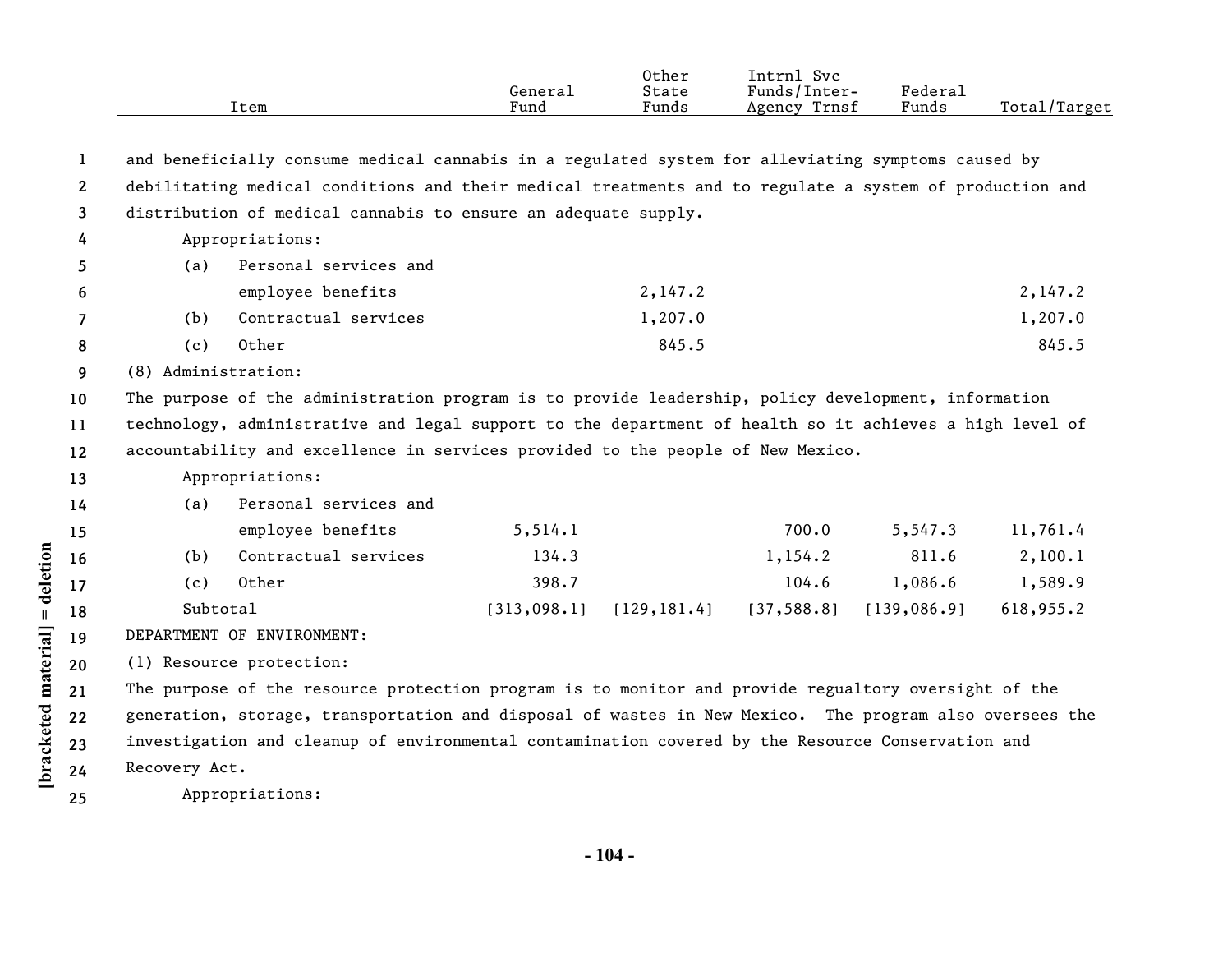|              | Item                                                                                                    |                       | General<br>Fund                                | Other<br>State<br>Funds | Intrnl Svc<br>Funds/Inter-<br>Agency Trnsf                  | Federal<br>Funds | Total/Target |
|--------------|---------------------------------------------------------------------------------------------------------|-----------------------|------------------------------------------------|-------------------------|-------------------------------------------------------------|------------------|--------------|
|              |                                                                                                         |                       |                                                |                         |                                                             |                  |              |
| 1            | (a)                                                                                                     | Personal services and |                                                |                         |                                                             |                  |              |
| $\mathbf{2}$ | employee benefits                                                                                       |                       | 1,544.2                                        |                         | 6,870.1                                                     | 2,718.9          | 11,133.2     |
| 3            | (b)                                                                                                     | Contractual services  | 6.8                                            |                         | 636.5                                                       | 1,674.5          | 2,317.8      |
| 4            | Other<br>(c)                                                                                            |                       | 414.9                                          |                         | 849.1                                                       | 799.4            | 2,063.4      |
| 5            | Performance measures:                                                                                   |                       |                                                |                         |                                                             |                  |              |
| 6            | (a) Outcome:                                                                                            |                       |                                                |                         | Percent of solid and infectious waste management facilities |                  |              |
| 7            |                                                                                                         | in compliance         |                                                |                         |                                                             |                  | 85%          |
| 8            | (b) Outcome:                                                                                            |                       |                                                |                         | Percent of solid and infectious waste management facilities |                  |              |
| 9            |                                                                                                         | in violation          |                                                |                         |                                                             |                  | 15%          |
| 10           | (2) Water protection:                                                                                   |                       |                                                |                         |                                                             |                  |              |
| 11           | The purpose of the water protection program is to protect and preserve the ground, surface and drinking |                       |                                                |                         |                                                             |                  |              |
| 12           | water resources of the state for present and future generations. The program also helps New Mexico      |                       |                                                |                         |                                                             |                  |              |
| 13           | communities develop sustainable and secure water, wastewater and solid waste infrastructure through     |                       |                                                |                         |                                                             |                  |              |
| 14           | funding, technical assistance and project oversight.                                                    |                       |                                                |                         |                                                             |                  |              |
| 15           | Appropriations:                                                                                         |                       |                                                |                         |                                                             |                  |              |
| 16           | (a)                                                                                                     | Personal services and |                                                |                         |                                                             |                  |              |
| 17           | employee benefits                                                                                       |                       | 2,510.3                                        | 100.0                   | 4,790.7                                                     | 7,074.0          | 14,475.0     |
| 18           | (b)                                                                                                     | Contractual services  | 808.2                                          |                         | 2,079.8                                                     | 4,158.5          | 7,046.5      |
| 19           | Other<br>(c)                                                                                            |                       | 125.5                                          |                         | 1,287.5                                                     | 2,735.9          | 4,148.9      |
| 20           | Performance measures:                                                                                   |                       |                                                |                         |                                                             |                  |              |
| 21           | (a) Output:                                                                                             |                       |                                                |                         | Number of nonpoint source impaired waterbodies restored by  |                  |              |
| 22           |                                                                                                         |                       |                                                |                         | the department relative to the number of impaired water     |                  |              |
| 23           |                                                                                                         | bodies                |                                                |                         |                                                             |                  | 1:377        |
| 24           | (b) Outcome:                                                                                            |                       | Percent of groundwater permittees in violation |                         |                                                             |                  | 15%          |
| 25           | (3) Environmental protection:                                                                           |                       |                                                |                         |                                                             |                  |              |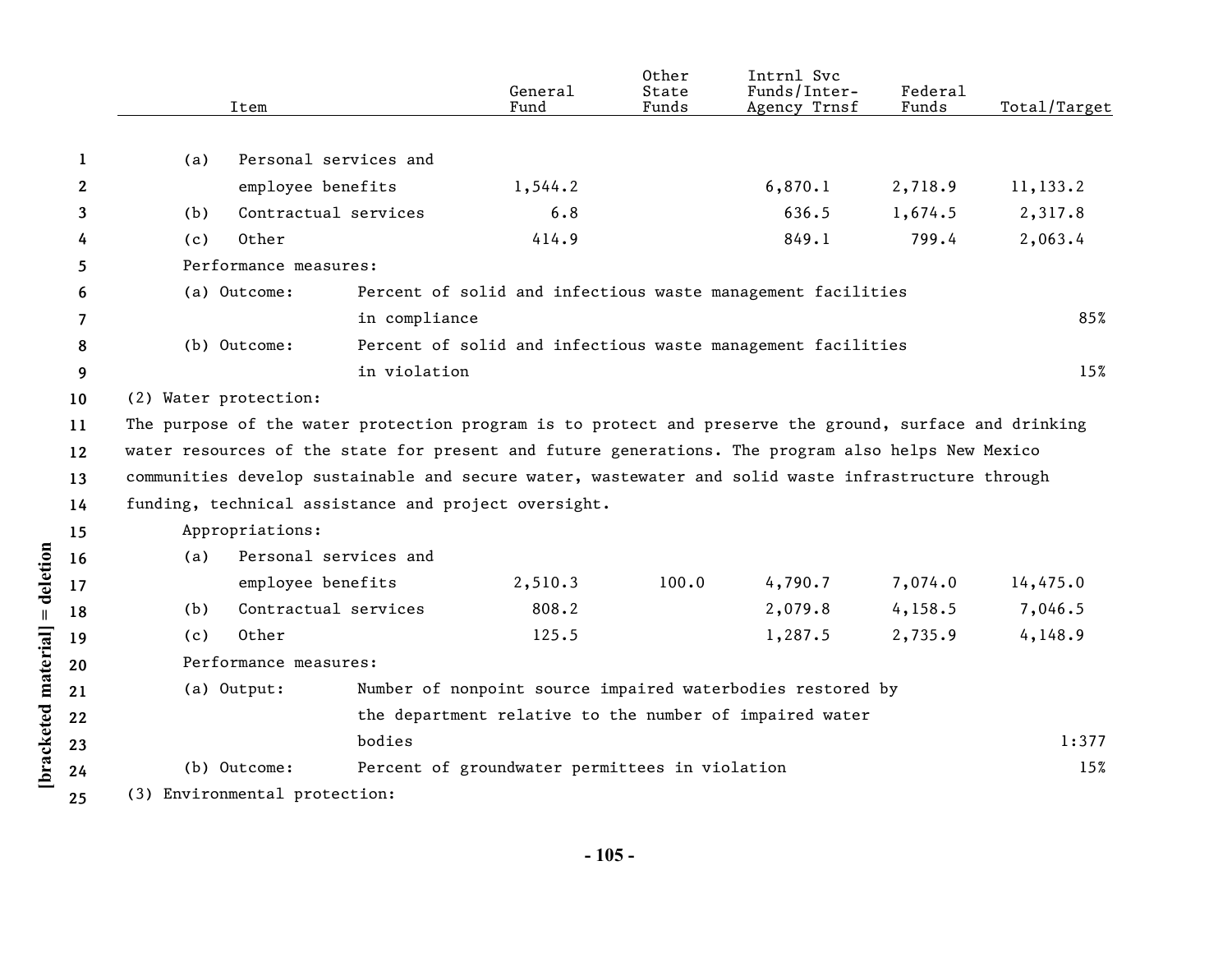|      |                      | Other           | L <b>ntrn⊥</b><br><b>Svc</b>     |        |                   |
|------|----------------------|-----------------|----------------------------------|--------|-------------------|
|      | General              | State           | $\mathbf{r}$<br>-Inter<br>Funds/ | Federa |                   |
| ltem | $\mathbf{r}$<br>Fund | $\sim$<br>Funds | Trnsf<br>Agency                  | Funds  | Total,<br>'Target |

| -1             |                          | The purpose of the environmental protection program is to ensure New Mexicans breathe healthy air, to     |                                                            |      |          |         |          |
|----------------|--------------------------|-----------------------------------------------------------------------------------------------------------|------------------------------------------------------------|------|----------|---------|----------|
| $\mathbf{2}$   |                          | protect public health and the environment through specific programs that provide regulatory oversight of  |                                                            |      |          |         |          |
| $\mathbf{3}$   |                          | food service and food processing facilities, on-site treatment and disposal of liquid wastes, public      |                                                            |      |          |         |          |
| 4              |                          | swimming pools and baths and medical radiation and radiological technologists certification and to ensure |                                                            |      |          |         |          |
| 5.             |                          | every employee has safe and healthful working conditions.                                                 |                                                            |      |          |         |          |
| 6              | Appropriations:          |                                                                                                           |                                                            |      |          |         |          |
| $\overline{7}$ | (a)                      | Personal services and                                                                                     |                                                            |      |          |         |          |
| 8              |                          | employee benefits                                                                                         | 3,493.1                                                    | 99.4 | 13,008.0 | 2,320.4 | 18,920.9 |
| 9              | (b)                      | Contractual services                                                                                      | 0.9                                                        |      | 1,044.1  | 594.6   | 1,639.6  |
| 10             | Other<br>(c)             |                                                                                                           | 1,611.9                                                    | 0.5  | 1,644.4  | 1,779.0 | 5,035.8  |
| 11             |                          | Performance measures:                                                                                     |                                                            |      |          |         |          |
| 12             | (a) Outcome:             |                                                                                                           | Percent of the population breathing air meeting federal    |      |          |         |          |
| 13             |                          | health standards                                                                                          |                                                            |      |          |         | 95%      |
| 14             | (b) Outcome:             |                                                                                                           | Number of employers that did not meet occupational health  |      |          |         |          |
| 15             |                          |                                                                                                           | and safety requirements for at least one standard compared |      |          |         |          |
| 16             |                          |                                                                                                           | with the total number of employers                         |      |          |         | 55%      |
| 17             | (4) Resource management: |                                                                                                           |                                                            |      |          |         |          |
| 18             |                          | The purpose of the resource management program is to provide overall leadership, administrative, legal    |                                                            |      |          |         |          |
| 19             |                          | and information management support to all programs within the department. This support allows the         |                                                            |      |          |         |          |
| 20             |                          | department to operate in the most responsible, efficient and effective manner so the public can receive   |                                                            |      |          |         |          |
| 21             |                          | the information it needs to hold the department accountable.                                              |                                                            |      |          |         |          |
| 22             | Appropriations:          |                                                                                                           |                                                            |      |          |         |          |
| າາ             |                          | (a) Personal services and                                                                                 |                                                            |      |          |         |          |

[bracketed material] = deletion

**23 24 25**

| 1 a s | I CLSONAI SCIVICES ANU |         |       |         |         |         |
|-------|------------------------|---------|-------|---------|---------|---------|
|       | employee benefits      | 2,128.8 | 160.1 | 2,488.6 | 1,878.5 | 6,656.0 |
|       | Contractual services   | 106.7   | 10.2  | 124.4   | 153.5   | 394.8   |

**- 106 -**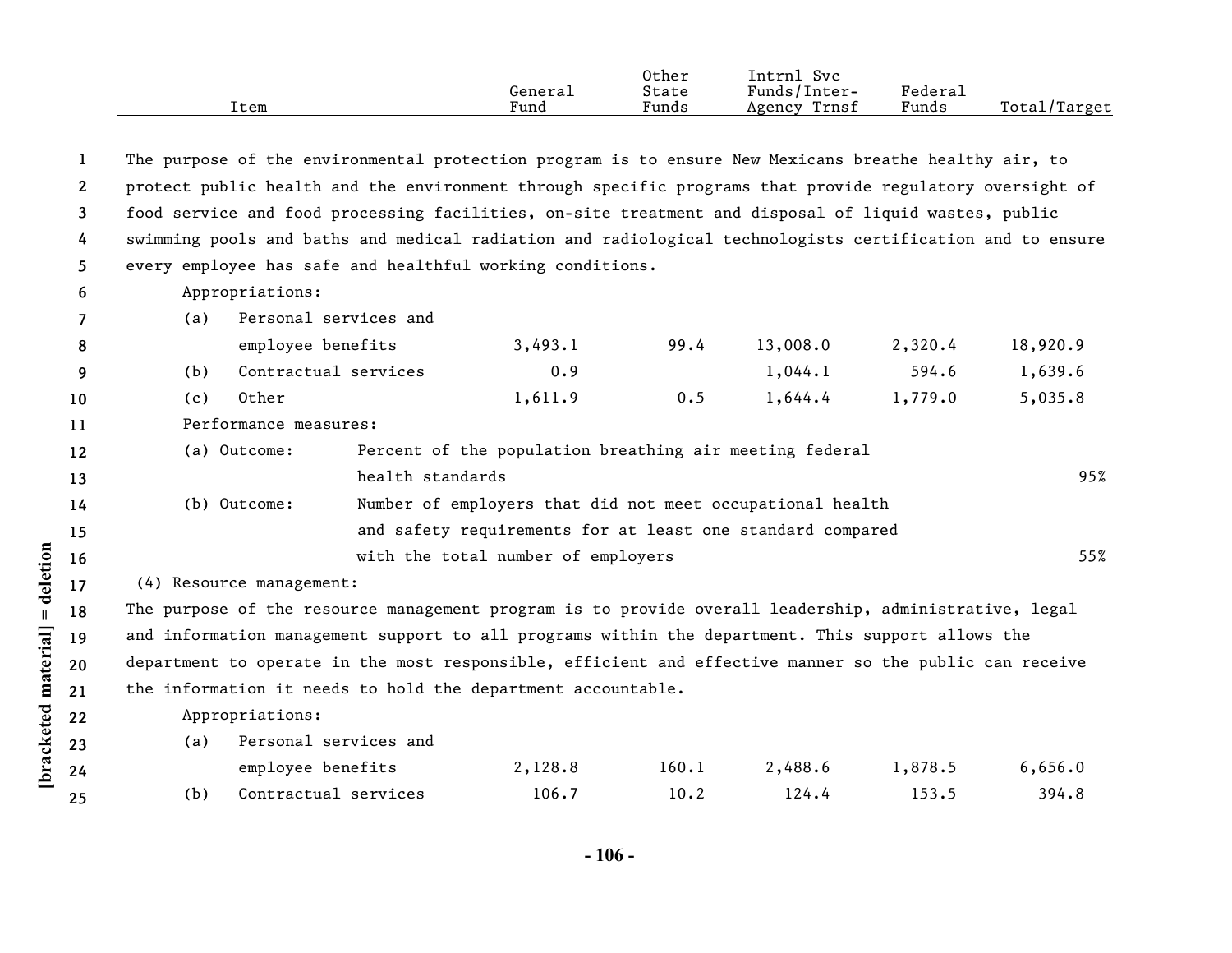|              |          | Item                                                                                                     | General<br>Fund | Other<br>State<br>Funds | Intrnl Svc<br>Funds/Inter-<br>Agency Trnsf | Federal<br>Funds | Total/Target |
|--------------|----------|----------------------------------------------------------------------------------------------------------|-----------------|-------------------------|--------------------------------------------|------------------|--------------|
|              |          |                                                                                                          |                 |                         |                                            |                  |              |
| 1            | (c)      | Other                                                                                                    | 394.9           | 29.7                    | 451.2                                      | 378.2            | 1,254.0      |
| $\mathbf{2}$ |          | (5) Special revenue funds:                                                                               |                 |                         |                                            |                  |              |
| 3            |          | Appropriations:                                                                                          |                 |                         |                                            |                  |              |
| 4            | (a)      | Contractual services                                                                                     |                 | 4,990.0                 |                                            |                  | 4,990.0      |
| 5            | (b)      | Other                                                                                                    |                 | 10,450.0                |                                            |                  | 10,450.0     |
| 6            | (c)      | Other financing uses                                                                                     |                 | 34,571.5                |                                            |                  | 34,571.5     |
| 7            | Subtotal |                                                                                                          | [13, 146.2]     | [50, 411.4]             | [35, 274.4]                                | [26, 265.4]      | 125,097.4    |
| 8            |          | OFFICE OF THE NATURAL RESOURCES TRUSTEE:                                                                 |                 |                         |                                            |                  |              |
| 9            |          | (1) Natural resource damage assessment and restoration:                                                  |                 |                         |                                            |                  |              |
| 10           |          | The purpose of the natural resources trustee program is to restore or replace natural resources injured  |                 |                         |                                            |                  |              |
| 11           |          | or lost due to releases of hazardous substances or oil into the environment.                             |                 |                         |                                            |                  |              |
| 12           |          | Appropriations:                                                                                          |                 |                         |                                            |                  |              |
| 13           | (a)      | Personal services and                                                                                    |                 |                         |                                            |                  |              |
| 14           |          | employee benefits                                                                                        | 424.0           | 49.6                    |                                            |                  | 473.6        |
| 15           | (b)      | Contractual services                                                                                     |                 | 4,846.1                 |                                            |                  | 4,846.1      |
| 16           | (c)      | Other                                                                                                    |                 | 31.6                    |                                            |                  | 31.6         |
| 17           | Subtotal |                                                                                                          | [424.0]         | [4, 927.3]              |                                            |                  | 5,351.3      |
| 18           |          | VETERANS' SERVICES DEPARTMENT:                                                                           |                 |                         |                                            |                  |              |
| 19           |          | (1) Veterans' services:                                                                                  |                 |                         |                                            |                  |              |
| 20           |          | The purpose of the veterans' services program is to carry out the mandates of the New Mexico legislature |                 |                         |                                            |                  |              |
| 21           |          | and the governor to provide information and assistance to veterans and their eligible dependents to      |                 |                         |                                            |                  |              |
| 22           |          | obtain the benefits to which they are entitled to improve their quality of life.                         |                 |                         |                                            |                  |              |
| 23           |          | Appropriations:                                                                                          |                 |                         |                                            |                  |              |
| 24           | (a)      | Personal services and                                                                                    |                 |                         |                                            |                  |              |
| 25           |          | employee benefits                                                                                        | 4,189.0         |                         |                                            | 408.4            | 4,597.4      |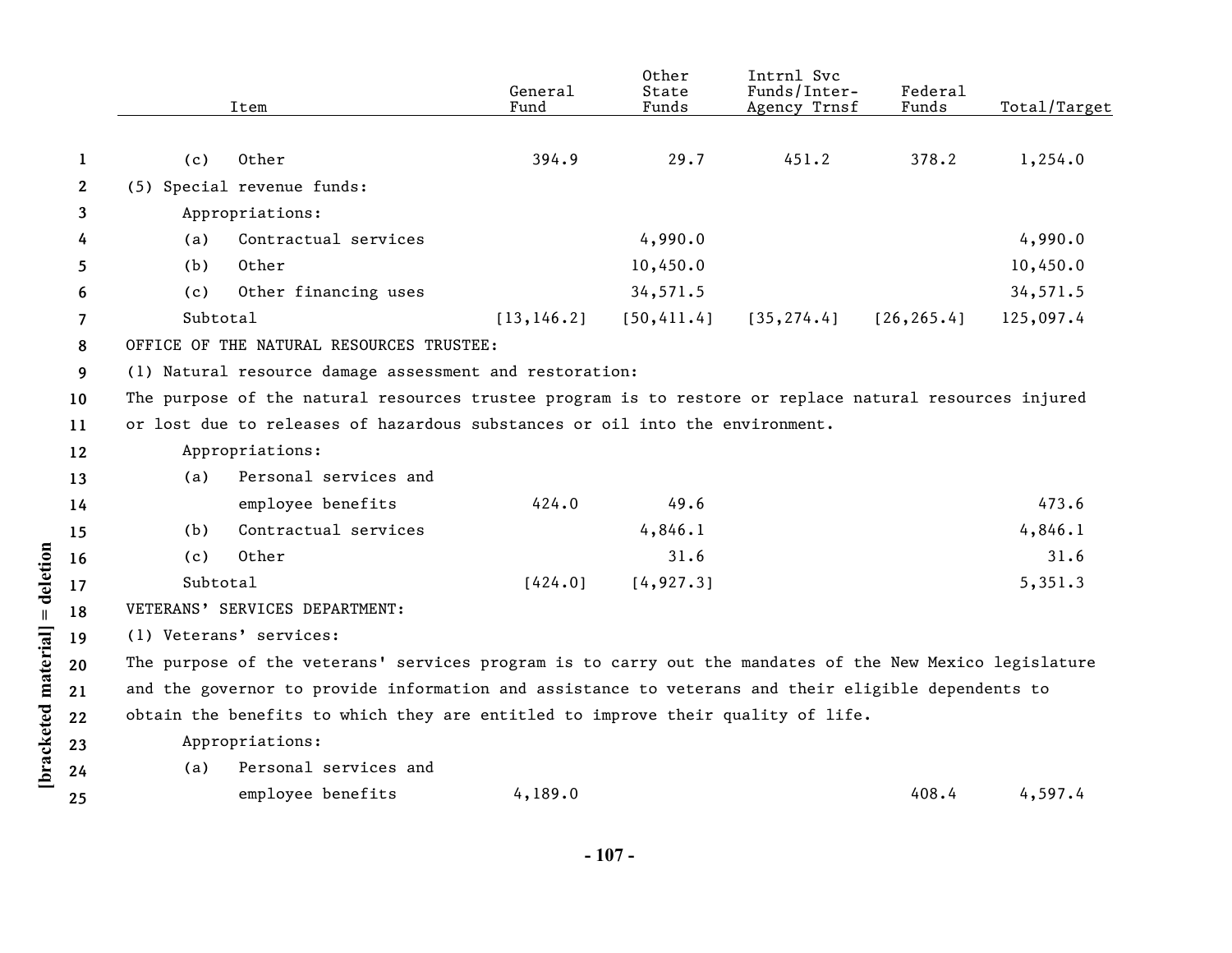|                    |    | Item                                                                                                    |                                                                     | General<br>Fund                                      | Other<br>State<br>Funds | Intrnl Svc<br>Funds/Inter-<br>Agency Trnsf                  | Federal<br>Funds | Total/Target |  |  |
|--------------------|----|---------------------------------------------------------------------------------------------------------|---------------------------------------------------------------------|------------------------------------------------------|-------------------------|-------------------------------------------------------------|------------------|--------------|--|--|
|                    |    |                                                                                                         |                                                                     |                                                      |                         |                                                             |                  |              |  |  |
|                    | 1  | (b)                                                                                                     | Contractual services                                                | 158.1                                                | 100.0                   |                                                             | 138.5            | 396.6        |  |  |
|                    | 2  | Other<br>(c)                                                                                            |                                                                     | 818.5                                                | 100.0                   |                                                             | 48.1             | 966.6        |  |  |
|                    | 3  | Performance measures:                                                                                   |                                                                     |                                                      |                         |                                                             |                  |              |  |  |
|                    | 4  | (a) Quality:                                                                                            |                                                                     |                                                      |                         | Percent of veterans surveyed who rate the services provided |                  |              |  |  |
|                    | 5  |                                                                                                         |                                                                     | by the agency as satisfactory or above               |                         |                                                             |                  | 98%          |  |  |
|                    | 6  | (b) Outcome:<br>Percent of eligible deceased veterans and family members                                |                                                                     |                                                      |                         |                                                             |                  |              |  |  |
|                    | 7  |                                                                                                         |                                                                     | interred in a regional state veterans' cemetery      |                         |                                                             |                  | 10%          |  |  |
|                    | 8  | Subtotal                                                                                                |                                                                     | [5, 165.6]                                           | [200.0]                 |                                                             | [595.0]          | 5,960.6      |  |  |
|                    | 9  | CHILDREN, YOUTH AND FAMILIES DEPARTMENT:                                                                |                                                                     |                                                      |                         |                                                             |                  |              |  |  |
|                    | 10 | (1) Juvenile justice facilities:                                                                        |                                                                     |                                                      |                         |                                                             |                  |              |  |  |
|                    | 11 | The purpose of the juvenile justice facilities program is to provide rehabilitative services to youth   |                                                                     |                                                      |                         |                                                             |                  |              |  |  |
|                    | 12 | committed to the department, including medical, educational, mental health and other services that will |                                                                     |                                                      |                         |                                                             |                  |              |  |  |
|                    | 13 | support their rehabilitation.                                                                           |                                                                     |                                                      |                         |                                                             |                  |              |  |  |
|                    | 14 | Appropriations:                                                                                         |                                                                     |                                                      |                         |                                                             |                  |              |  |  |
|                    | 15 | (a)                                                                                                     | Personal services and                                               |                                                      |                         |                                                             |                  |              |  |  |
|                    | 16 | employee benefits                                                                                       |                                                                     | 50,737.3                                             | 1,820.4                 |                                                             |                  | 52,557.7     |  |  |
| = deletion         | 17 | (b)                                                                                                     | Contractual services                                                | 7,946.7                                              | 3,885.8                 | 423.9                                                       | 407.6            | 12,664.0     |  |  |
|                    | 18 | Other<br>(c)                                                                                            |                                                                     | 5,770.3                                              | 38.0                    |                                                             | 52.4             | 5,860.7      |  |  |
| bracketed material | 19 | Performance measures:                                                                                   |                                                                     |                                                      |                         |                                                             |                  |              |  |  |
|                    | 20 | (a) Outcome:                                                                                            |                                                                     | Percent of clients who successfully complete formal  |                         |                                                             |                  |              |  |  |
|                    | 21 |                                                                                                         | probation                                                           |                                                      |                         |                                                             |                  | 85%          |  |  |
|                    | 22 | Percent of youth discharged from active field supervision<br>(b) Outcome:                               |                                                                     |                                                      |                         |                                                             |                  |              |  |  |
|                    | 23 |                                                                                                         | who did not recidivate in the following two-year time period<br>80% |                                                      |                         |                                                             |                  |              |  |  |
|                    | 24 | (c) Outcome:                                                                                            |                                                                     |                                                      |                         | Percent of youth discharged from a secure facility who did  |                  |              |  |  |
|                    |    |                                                                                                         |                                                                     | not recidivate in the following two year time period |                         |                                                             |                  | 45%          |  |  |
|                    | 25 |                                                                                                         |                                                                     |                                                      |                         |                                                             |                  |              |  |  |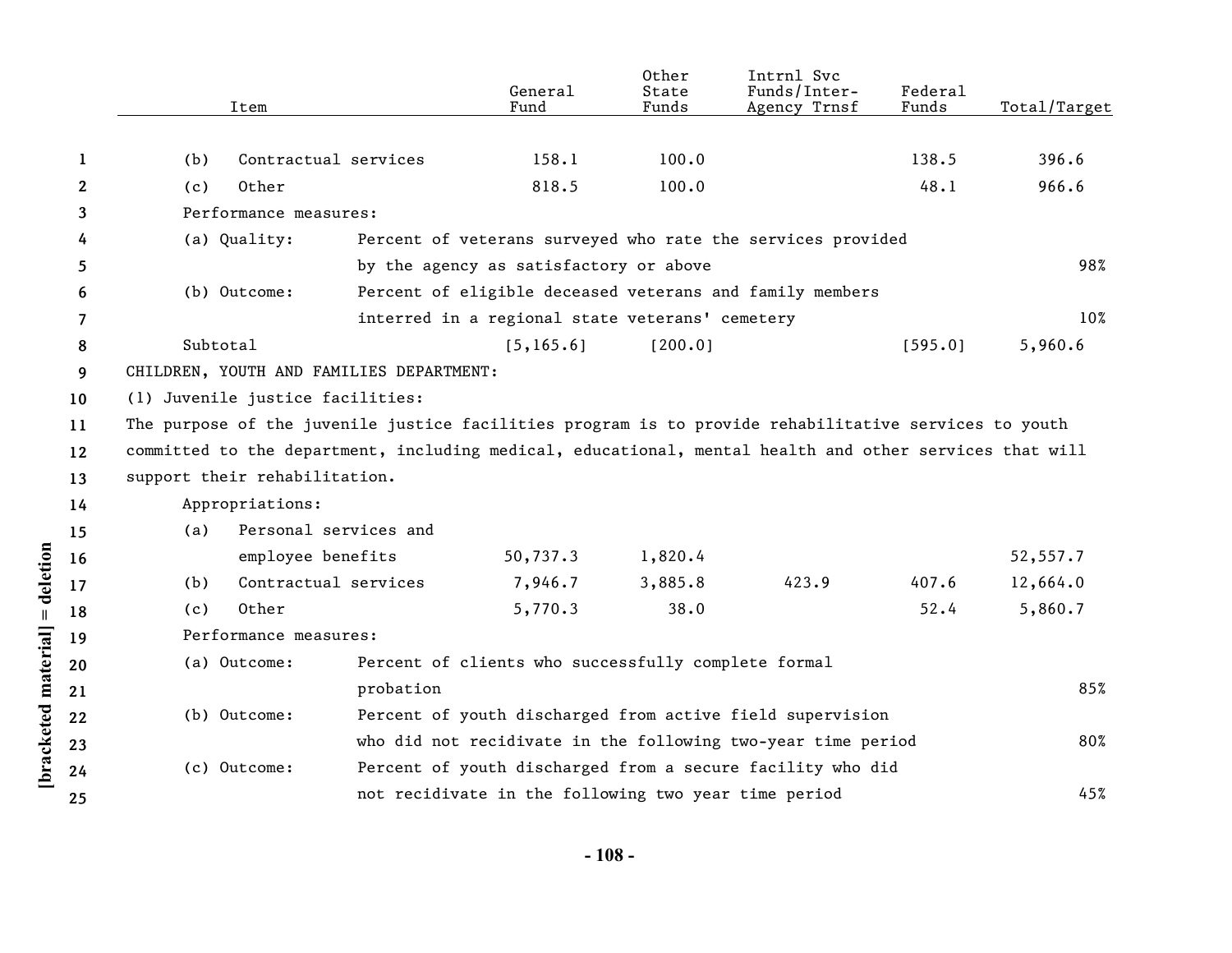|              | Item                                                                                                       |             | General<br>Fund                                   | Other<br>State<br>Funds | Intrnl Svc<br>Funds/Inter-<br>Agency Trnsf                  | Federal<br>Funds | Total/Target |
|--------------|------------------------------------------------------------------------------------------------------------|-------------|---------------------------------------------------|-------------------------|-------------------------------------------------------------|------------------|--------------|
| 1            | $(d)$ Output:                                                                                              |             |                                                   |                         | Number of physical assaults in juvenile justice facilities  |                  | < 285        |
| $\mathbf{2}$ | (2) Protective services:                                                                                   |             |                                                   |                         |                                                             |                  |              |
| 3            | The purpose of the protective services program is to receive and investigate referrals of child abuse and  |             |                                                   |                         |                                                             |                  |              |
| 4            | neglect and provide family preservation and treatment and legal services to vulnerable children and their  |             |                                                   |                         |                                                             |                  |              |
| 5            | families to ensure their safety and well-being.                                                            |             |                                                   |                         |                                                             |                  |              |
| 6            | Appropriations:                                                                                            |             |                                                   |                         |                                                             |                  |              |
| 7            | Personal services and<br>(a)                                                                               |             |                                                   |                         |                                                             |                  |              |
| 8            | employee benefits                                                                                          |             | 53,355.4                                          |                         | 1,151.6                                                     | 13,793.6         | 68,300.6     |
| 9            | Contractual services<br>(b)                                                                                |             | 15,432.7                                          | 167.2                   | 900.0                                                       | 11,507.8         | 28,007.7     |
| 10           | Other<br>(c)                                                                                               |             | 27,677.8                                          | 1,643.2                 | 237.8                                                       | 44, 171.5        | 73,730.3     |
| 11           | The internal service funds/interagency transfers appropriations to the protective services program of the  |             |                                                   |                         |                                                             |                  |              |
| 12           | children, youth and families department include nine hundred thousand dollars (\$900,000) from the federal |             |                                                   |                         |                                                             |                  |              |
| 13           | temporary assistance for needy families block grant to New Mexico for supportive housing.                  |             |                                                   |                         |                                                             |                  |              |
| 14           | The general fund appropriation to the protective services program of the children, youth and               |             |                                                   |                         |                                                             |                  |              |
| 15           | families department in the contractual services category includes an additional three million seven        |             |                                                   |                         |                                                             |                  |              |
| 16           | hundred thirteen thousand seven hundred dollars (\$3,713,700) for evidence-based child maltreatment        |             |                                                   |                         |                                                             |                  |              |
| 17           | prevention and early intervention services.                                                                |             |                                                   |                         |                                                             |                  |              |
| 18           | Performance measures:                                                                                      |             |                                                   |                         |                                                             |                  |              |
| 19           | (a) Output:                                                                                                |             | Turnover rate for protective service workers      |                         |                                                             |                  | 25%          |
| 20           | (b) Outcome:                                                                                               |             |                                                   |                         | Percent of children in foster care for more than eight days |                  |              |
| 21           |                                                                                                            |             |                                                   |                         | who achieve permanency within twelve months of entry into   |                  |              |
| 22           |                                                                                                            | foster care |                                                   |                         |                                                             |                  | 35%          |
| 23           | (c) Outcome:                                                                                               |             |                                                   |                         | Percent of children in foster care for twenty-four months   |                  |              |
| 24           |                                                                                                            |             | at the start of a twelve-month period who achieve |                         |                                                             |                  |              |
| 25           |                                                                                                            |             | permanency within that twelve months              |                         |                                                             |                  | 34%          |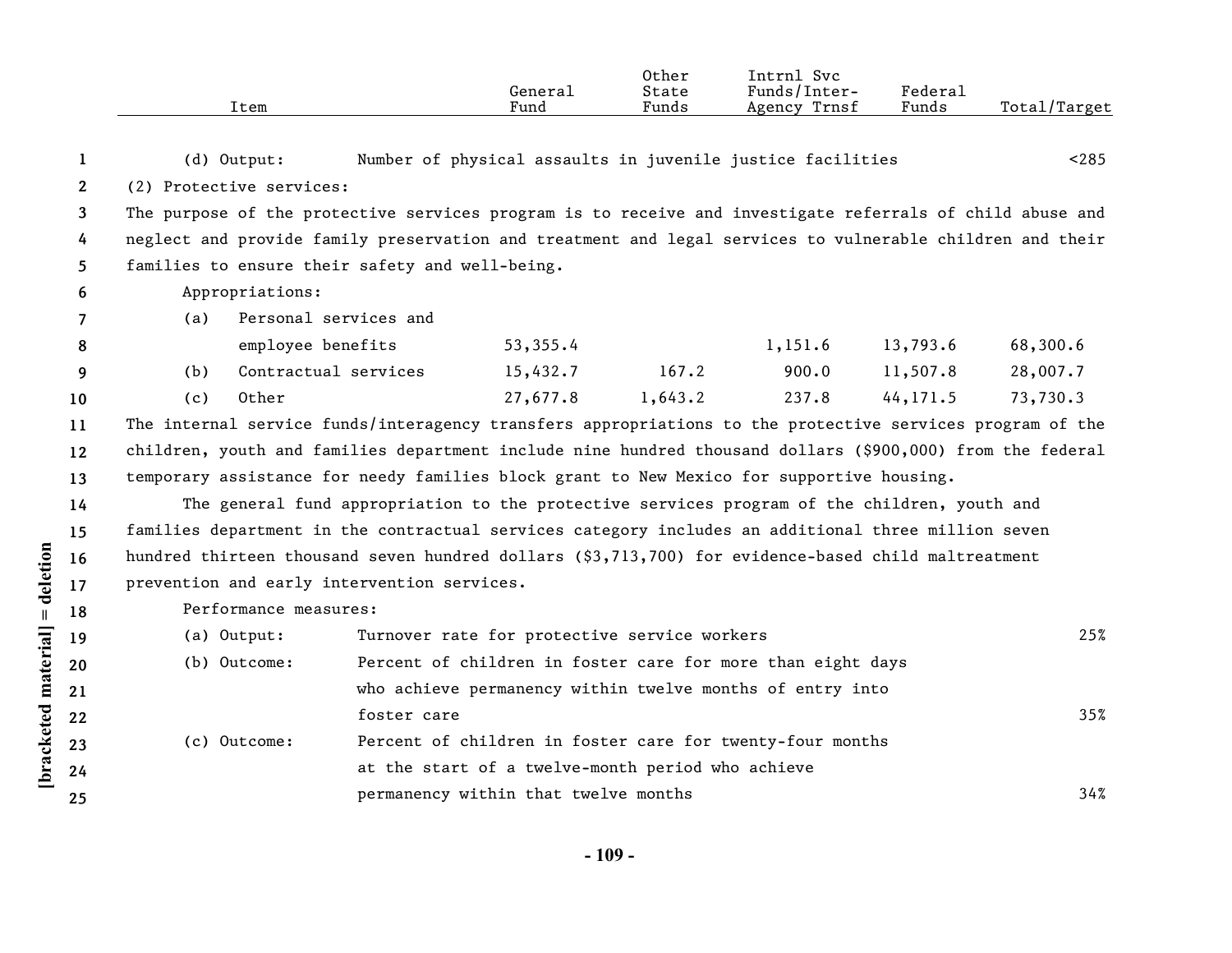|                    |              |                                                                                                    | Item                  |                   | General<br>Fund                                                                                | Other<br>State<br>Funds | Intrnl Svc<br>Funds/Inter-<br>Agency Trnsf              | Federal<br>Funds | Total/Target |  |  |
|--------------------|--------------|----------------------------------------------------------------------------------------------------|-----------------------|-------------------|------------------------------------------------------------------------------------------------|-------------------------|---------------------------------------------------------|------------------|--------------|--|--|
|                    |              |                                                                                                    |                       |                   |                                                                                                |                         |                                                         |                  |              |  |  |
|                    | 1            | (d) Outcome:                                                                                       |                       |                   | Percent of children in foster care for twelve to                                               |                         |                                                         |                  |              |  |  |
|                    | $\mathbf{2}$ |                                                                                                    |                       |                   | twenty-three months at the start of a twelve-month period                                      |                         |                                                         |                  | 44%          |  |  |
|                    | 3            |                                                                                                    |                       |                   |                                                                                                |                         | who achieve permanency within that twelve-months        |                  |              |  |  |
|                    | 4            | (e) Outcome:                                                                                       |                       |                   |                                                                                                |                         | Percent of children who were victims of a substantiated |                  |              |  |  |
|                    | 5            |                                                                                                    |                       |                   | maltreatment report during a twelve-month period who were                                      |                         |                                                         |                  |              |  |  |
|                    | 6            |                                                                                                    |                       |                   | victims of another substantiated maltreatment allegation                                       |                         |                                                         |                  |              |  |  |
|                    | 7            |                                                                                                    |                       |                   | within twelve months of their initial report                                                   |                         |                                                         |                  | <9.1%        |  |  |
|                    | 8            | (3) Behavioral health services:                                                                    |                       |                   |                                                                                                |                         |                                                         |                  |              |  |  |
|                    | 9            | The purpose of the behavioral health services program is to provide coordination and management of |                       |                   |                                                                                                |                         |                                                         |                  |              |  |  |
|                    | 10           | behavioral health policy, programs and services for children.                                      |                       |                   |                                                                                                |                         |                                                         |                  |              |  |  |
|                    | 11           |                                                                                                    | Appropriations:       |                   |                                                                                                |                         |                                                         |                  |              |  |  |
|                    | 12           | (a)                                                                                                | Personal services and |                   |                                                                                                |                         |                                                         |                  |              |  |  |
|                    | 13           |                                                                                                    | employee benefits     |                   | 7,311.1                                                                                        |                         | 724.7                                                   | 1,292.3          | 9,328.1      |  |  |
|                    | 14           | (b)                                                                                                | Contractual services  |                   | 28,308.5                                                                                       | 500.0                   | 31.7                                                    | 5,523.7          | 34,363.9     |  |  |
|                    | 15           | (c)                                                                                                | Other                 |                   | 374.5                                                                                          |                         |                                                         | 127.9            | 502.4        |  |  |
|                    | 16           |                                                                                                    | Performance measures: |                   |                                                                                                |                         |                                                         |                  |              |  |  |
| = deletion         | 17           | (a) Outcome:                                                                                       |                       |                   | Percent of infants served by infant mental health teams                                        |                         |                                                         |                  |              |  |  |
|                    | 18           |                                                                                                    |                       |                   | with a team recommendation for reunification who have not                                      |                         |                                                         |                  |              |  |  |
|                    | 19           |                                                                                                    |                       |                   | had additional substantiated referrals to protective                                           |                         |                                                         |                  |              |  |  |
|                    | 20           |                                                                                                    |                       | services          |                                                                                                |                         |                                                         |                  | 95%          |  |  |
|                    | 21           | (b) Output:                                                                                        |                       |                   | Percent of department-involved youth in the estimated target                                   |                         |                                                         |                  |              |  |  |
|                    | 22           |                                                                                                    |                       |                   | population who are receiving services from community behavioral                                |                         |                                                         |                  |              |  |  |
|                    | 23           |                                                                                                    |                       | health clinicians |                                                                                                |                         |                                                         |                  | 75%          |  |  |
| bracketed material | 24           | (4) Program support:                                                                               |                       |                   |                                                                                                |                         |                                                         |                  |              |  |  |
|                    | 25           |                                                                                                    |                       |                   | The purpose of program support is to provide the direct services divisions with functional and |                         |                                                         |                  |              |  |  |
|                    |              |                                                                                                    |                       |                   |                                                                                                |                         |                                                         |                  |              |  |  |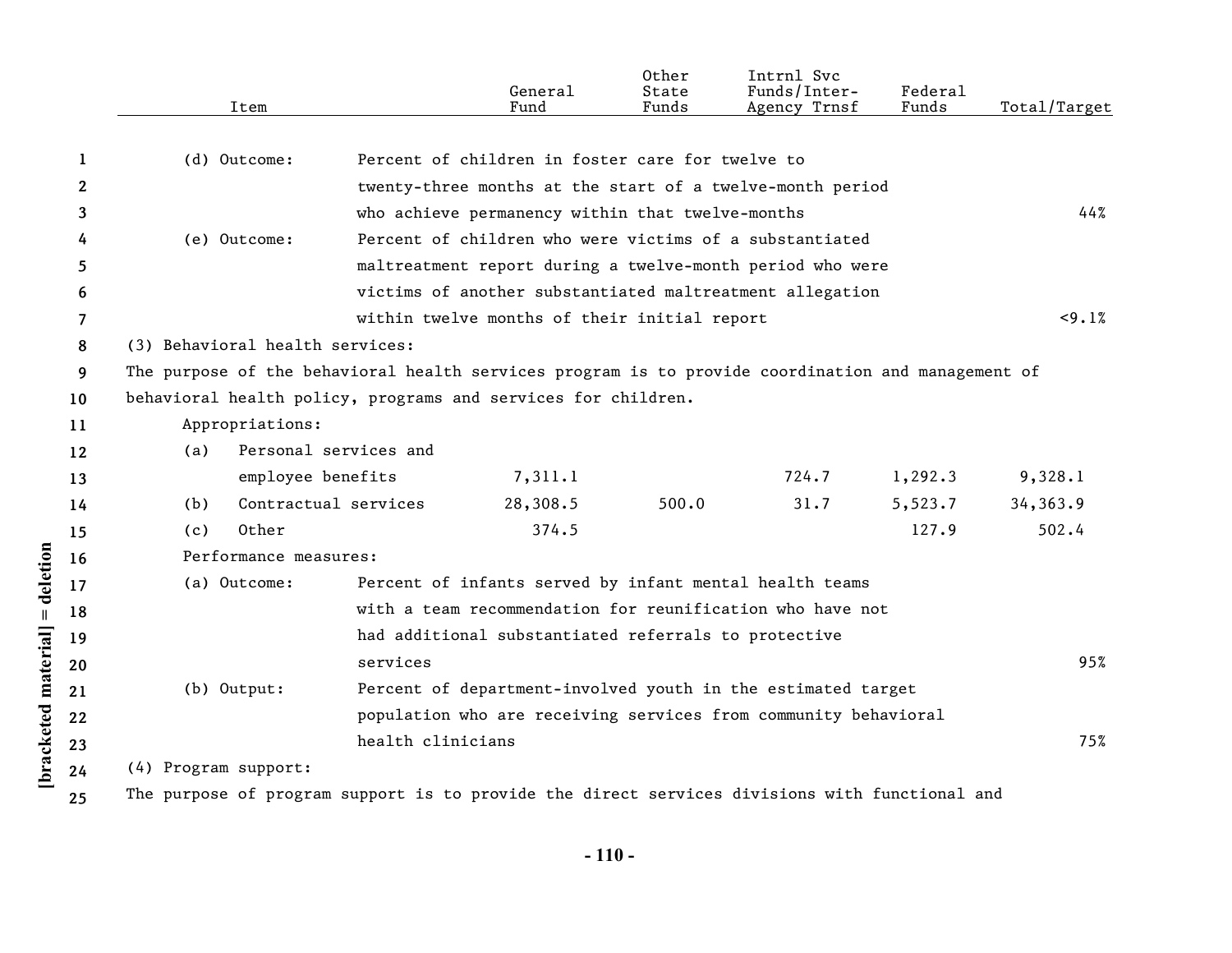|              |                 | Item                                                                                                    | General<br>Fund                                      | Other<br>State<br>Funds | Intrnl Svc<br>Funds/Inter-<br>Agency Trnsf | Federal<br>Funds | Total/Target |
|--------------|-----------------|---------------------------------------------------------------------------------------------------------|------------------------------------------------------|-------------------------|--------------------------------------------|------------------|--------------|
| 1            |                 | administrative support so they may provide client services consistent with the department's mission and |                                                      |                         |                                            |                  |              |
| $\mathbf{2}$ |                 | also support the development and professionalism of employees.                                          |                                                      |                         |                                            |                  |              |
| 3            |                 | Appropriations:                                                                                         |                                                      |                         |                                            |                  |              |
| 4            | (a)             | Personal services and                                                                                   |                                                      |                         |                                            |                  |              |
| 5            |                 | employee benefits                                                                                       | 9,321.7                                              |                         |                                            | 3,994.9          | 13,316.6     |
| 6            | (b)             | Contractual services                                                                                    | 1,298.4                                              |                         | 71.5                                       | 673.9            | 2,043.8      |
| 7            | (c)             | Other                                                                                                   | 2,690.5                                              |                         |                                            | 1,216.5          | 3,907.0      |
| 8            | Subtotal        |                                                                                                         | [210, 224.9]                                         | [8,054.6]               | [3, 541.2]                                 | [82, 762.1]      | 304,582.8    |
| 9            |                 | TOTAL HEALTH, HOSPITALS AND HUMAN                                                                       | 2,012,597.2                                          | 304,342.0               | 498,437.8                                  | 7,126,526.6      | 9,941,903.6  |
| 10           | <b>SERVICES</b> |                                                                                                         |                                                      |                         |                                            |                  |              |
| 11           |                 |                                                                                                         |                                                      | G. PUBLIC SAFETY        |                                            |                  |              |
| 12           |                 | DEPARTMENT OF MILITARY AFFAIRS:                                                                         |                                                      |                         |                                            |                  |              |
| 13           |                 | (1) National guard support:                                                                             |                                                      |                         |                                            |                  |              |
| 14           |                 | The purpose of the national guard support program is to provide administrative, fiscal, personnel,      |                                                      |                         |                                            |                  |              |
| 15           |                 | facility construction and maintenance support to the New Mexico national guard in maintaining a high    |                                                      |                         |                                            |                  |              |
| 16           |                 | degree of readiness to respond to state and federal missions and to supply an experienced force to      |                                                      |                         |                                            |                  |              |
| 17           |                 | protect the public, provide direction for youth and improve the quality of life for New Mexicans.       |                                                      |                         |                                            |                  |              |
| 18           |                 | Appropriations:                                                                                         |                                                      |                         |                                            |                  |              |
| 19           | (a)             | Personal services and                                                                                   |                                                      |                         |                                            |                  |              |
| 20           |                 | employee benefits                                                                                       | 3,640.1                                              |                         |                                            | 6,883.9          | 10,524.0     |
| 21           | (b)             | Contractual services                                                                                    | 392.2                                                | 10.9                    | 146.9                                      | 2,563.1          | 3, 113.1     |
| 22           | (c)             | Other                                                                                                   | 2,816.4                                              | 110.4                   |                                            | 10,036.2         | 12,963.0     |
| 23           |                 | Performance measures:                                                                                   |                                                      |                         |                                            |                  |              |
| 24           |                 | (a) Outcome:                                                                                            | Percent strength of the New Mexico national guard    |                         |                                            |                  | 98%          |
| 25           |                 | (b) Outcome:                                                                                            | Percent of New Mexico national guard youth challenge |                         |                                            |                  |              |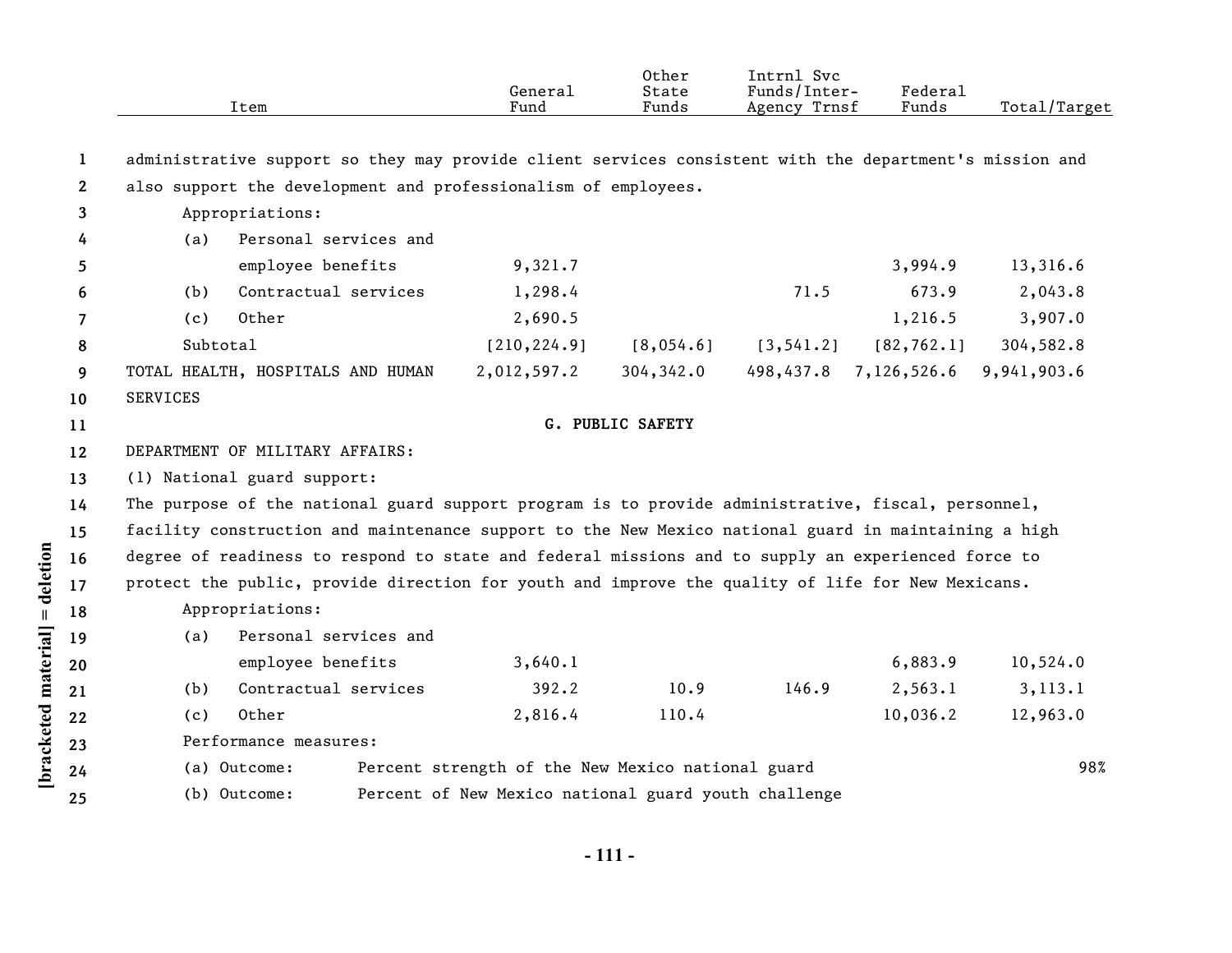|                  |    | Item                                                                                                     | General<br>Fund                                             | Other<br>State<br>Funds | Intrnl Svc<br>Funds/Inter-<br>Agency Trnsf | Federal<br>Funds | Total/Target |
|------------------|----|----------------------------------------------------------------------------------------------------------|-------------------------------------------------------------|-------------------------|--------------------------------------------|------------------|--------------|
|                  | 1  |                                                                                                          | academy graduates who earn a high school equivalency        |                         |                                            |                  |              |
|                  | 2  |                                                                                                          | credential                                                  |                         |                                            |                  | 75%          |
|                  | 3  | (c) Output:                                                                                              | Number of federal active duty operations conducted          |                         |                                            |                  | $\mathbf{1}$ |
|                  | 4  | (d) Output:                                                                                              | Number of state active duty operations conducted            |                         |                                            |                  | 4            |
|                  | 5  | (e) Output:                                                                                              | Number of search and rescue operations conducted            |                         |                                            |                  | 8            |
|                  | 6  | Subtotal                                                                                                 | [6, 848.7]                                                  | [121.3]                 | [146.9]                                    | [19, 483.2]      | 26,600.1     |
|                  | 7  | PAROLE BOARD:                                                                                            |                                                             |                         |                                            |                  |              |
|                  | 8  | (1) Adult parole:                                                                                        |                                                             |                         |                                            |                  |              |
|                  | 9  | The purpose of the adult parole program is to provide and establish parole conditions and guidelines for |                                                             |                         |                                            |                  |              |
|                  | 10 | inmates and parolees so they may reintegrate back into the community as law-abiding citizens.            |                                                             |                         |                                            |                  |              |
|                  | 11 | Appropriations:                                                                                          |                                                             |                         |                                            |                  |              |
|                  | 12 | Personal services and<br>(a)                                                                             |                                                             |                         |                                            |                  |              |
|                  | 13 | employee benefits                                                                                        | 435.3                                                       |                         |                                            |                  | 435.3        |
|                  | 14 | Contractual services<br>(b)                                                                              | 9.0                                                         |                         |                                            |                  | 9.0          |
|                  | 15 | Other<br>(c)                                                                                             | 119.2                                                       |                         |                                            |                  | 119.2        |
|                  | 16 | Performance measures:                                                                                    |                                                             |                         |                                            |                  |              |
| = deletion       | 17 | (a) Efficiency:                                                                                          | Percent of revocation hearings held within thirty days of a |                         |                                            |                  |              |
|                  | 18 |                                                                                                          | parolee's return to the corrections department              |                         |                                            |                  | 98%          |
|                  | 19 | Subtotal                                                                                                 | [563.5]                                                     |                         |                                            |                  | 563.5        |
|                  | 20 | JUVENILE PUBLIC SAFETY ADVISORY BOARD:                                                                   |                                                             |                         |                                            |                  |              |
| material         | 21 | The purpose of the juvenile public safety advisory board is to monitor each youth's rehabilitative       |                                                             |                         |                                            |                  |              |
|                  | 22 | process through therapy and support services to assure a low risk for reoffending or revictimizing the   |                                                             |                         |                                            |                  |              |
|                  | 23 | community.                                                                                               |                                                             |                         |                                            |                  |              |
| <b>bracketed</b> | 24 | Appropriations:                                                                                          |                                                             |                         |                                            |                  |              |
|                  | 25 | Other<br>(a)                                                                                             | 7.6                                                         |                         |                                            |                  | 7.6          |
|                  |    |                                                                                                          |                                                             |                         |                                            |                  |              |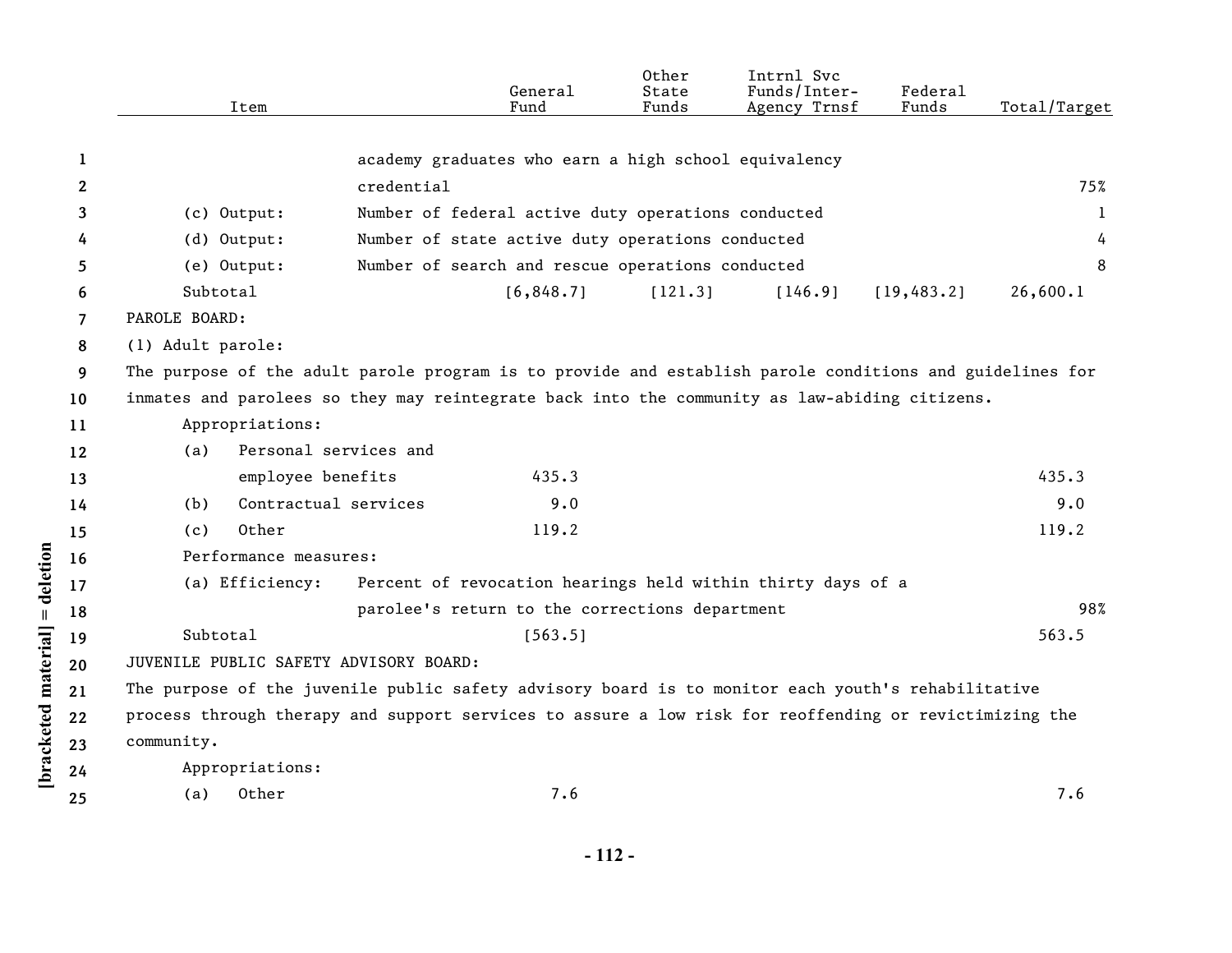|                | Item                                                                                                   | General<br>Fund | Other<br>State<br>Funds | Intrnl Svc<br>Funds/Inter-<br>Agency Trnsf | Federal<br>Funds | Total/Target |
|----------------|--------------------------------------------------------------------------------------------------------|-----------------|-------------------------|--------------------------------------------|------------------|--------------|
|                |                                                                                                        |                 |                         |                                            |                  |              |
|                | Subtotal                                                                                               | 17.61           |                         |                                            |                  | 7.6          |
| 2              | CORRECTIONS DEPARTMENT:                                                                                |                 |                         |                                            |                  |              |
| 3              | (1) Inmate management and control:                                                                     |                 |                         |                                            |                  |              |
| $\overline{4}$ | The purpose of the inmate management and control program is to incarcerate in a humane, professionally |                 |                         |                                            |                  |              |
| 5              | sound manner offenders sentenced to prison and to provide safe and secure prison operations. This      |                 |                         |                                            |                  |              |
| 6              | includes quality hiring and in-service training of correctional officers, protecting the public from   |                 |                         |                                            |                  |              |

**7** escape risks and protecting prison staff, contractors and inmates from violence exposure to the extent

**8** possible within budgetary resources.

## **9** Appropriations:

| 10  | (a) | Personal services and |           |         |          |       |           |
|-----|-----|-----------------------|-----------|---------|----------|-------|-----------|
| -11 |     | employee benefits     | 112,876.1 | 1,523.6 | 17,210.1 | 150.2 | 131,760.0 |
| 12  | (b) | Contractual services  | 61, 270.1 |         |          |       | 61,270.1  |
| 13  | (C) | Other                 | 101,578.9 | 297.1   |          | 109.0 | 101,985.0 |

The general fund appropriation to the inmate management and control program of the corrections department in the personal services and employee benefits category includes three million nine hundred sixty-one thousand three hundred dollars (\$3,961,300) to increase compensation for public correctional officers.

The general fund appropriation to the inmate management and control program of the corrections department in the other category includes one million nine hundred thirteen thousand eight hundred dollars (\$1,913,800) to increase per diem rates for private prisons.

The general fund appropriations to the inmate management and control program of the corrections department include an additional one million three hundred forty-nine thousand one hundred dollars (\$1,349,100) for the recidivism reduction division and an additional seven hundred thousand dollars (\$700,000) to implement highest-rated, evidence-based inmate programming.

Performance measures:

(a) Outcome: Vacancy rate of correctional officers in public facilities 20%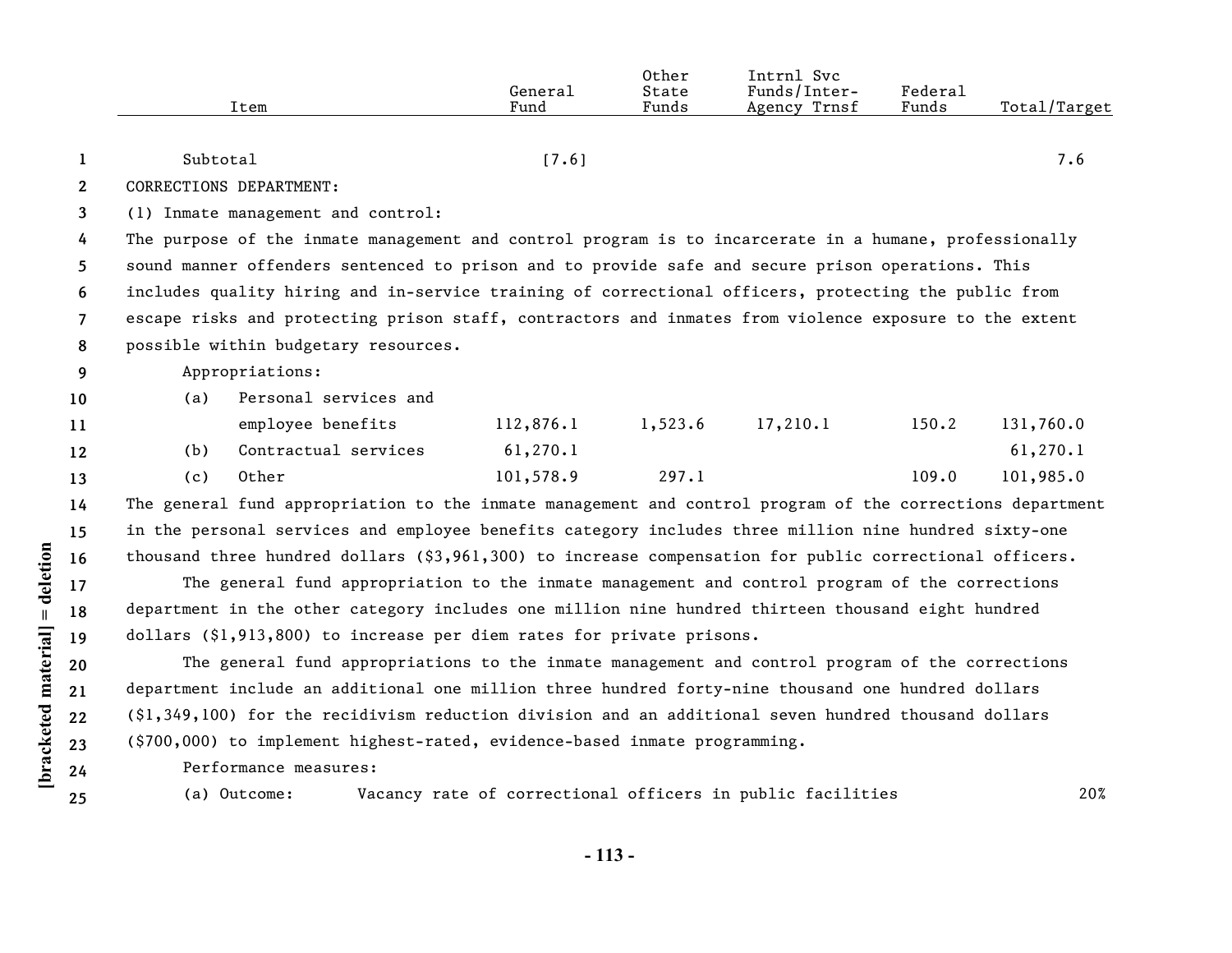|              | Item             | General<br>Fund                                              | Other<br>State<br>Funds | Intrnl Svc<br>Funds/Inter-<br>Agency Trnsf | Federa1<br>Funds | Total/Target |
|--------------|------------------|--------------------------------------------------------------|-------------------------|--------------------------------------------|------------------|--------------|
| 1            | (b) Outcome:     | Vacancy rate of correctional officers in private facilities  |                         |                                            |                  | 20%          |
| $\mathbf{2}$ | (c) Output:      | Number of inmate-on-inmate assaults resulting in injury      |                         |                                            |                  |              |
| 3            |                  | requiring off-site medical treatment                         |                         |                                            |                  | 15           |
| 4            | (d) Output:      | Number of inmate-on-staff assaults resulting in injury       |                         |                                            |                  |              |
| 5            |                  | requiring off-site medical treatment                         |                         |                                            |                  | $\Omega$     |
| 6            | (e) Output:      | Percent of eligible inmates who earn a high school           |                         |                                            |                  |              |
| 7            |                  | equivalency credential                                       |                         |                                            |                  | 80%          |
| 8            | (f) Explanatory: | Percent of participating inmates who have completed adult    |                         |                                            |                  |              |
| 9            |                  | basic education                                              |                         |                                            |                  |              |
| 10           | (g) Outcome:     | Percent of prisoners reincarcerated within thirty-six        |                         |                                            |                  |              |
| 11           |                  | months due to new charges or pending charges                 |                         |                                            |                  | 15%          |
| 12           | (h) Explanatory: | Percent of residential drug abuse program graduates          |                         |                                            |                  |              |
| 13           |                  | reincarcerated within thirty-six months of release           |                         |                                            |                  |              |
| 14           | $(i)$ Outcome:   | Percent of sex offenders reincarcerated on a new sex         |                         |                                            |                  |              |
| 15           |                  | offense conviction within thirty-six months of release on    |                         |                                            |                  |              |
| 16           |                  | the previous sex offense conviction                          |                         |                                            |                  | $2\%$        |
| 17           | $(i)$ Outcome:   | Percent of release-eligible female inmates still             |                         |                                            |                  |              |
| 18           |                  | incarcerated past their scheduled release date               |                         |                                            |                  | $6\%$        |
| 19           | (k) Outcome:     | Percent of release-eligible male inmates still incarcerated  |                         |                                            |                  |              |
| 20           |                  | past their scheduled release date                            |                         |                                            |                  | $6\%$        |
| 21           | $(1)$ Outcome:   | Percent of prisoners reincarcerated within thirty-six months |                         |                                            |                  | 40%          |
| 22           | (m) Outcome:     | Percent of eligible inmates enrolled in educational,         |                         |                                            |                  |              |
| 23           |                  | cognitive, vocational and college programs                   |                         |                                            |                  | 70%          |
| 24           | (n) Output:      | Number of inmates who earn a high school equivalency         |                         |                                            |                  |              |
| 25           |                  | credential                                                   |                         |                                            |                  | 150          |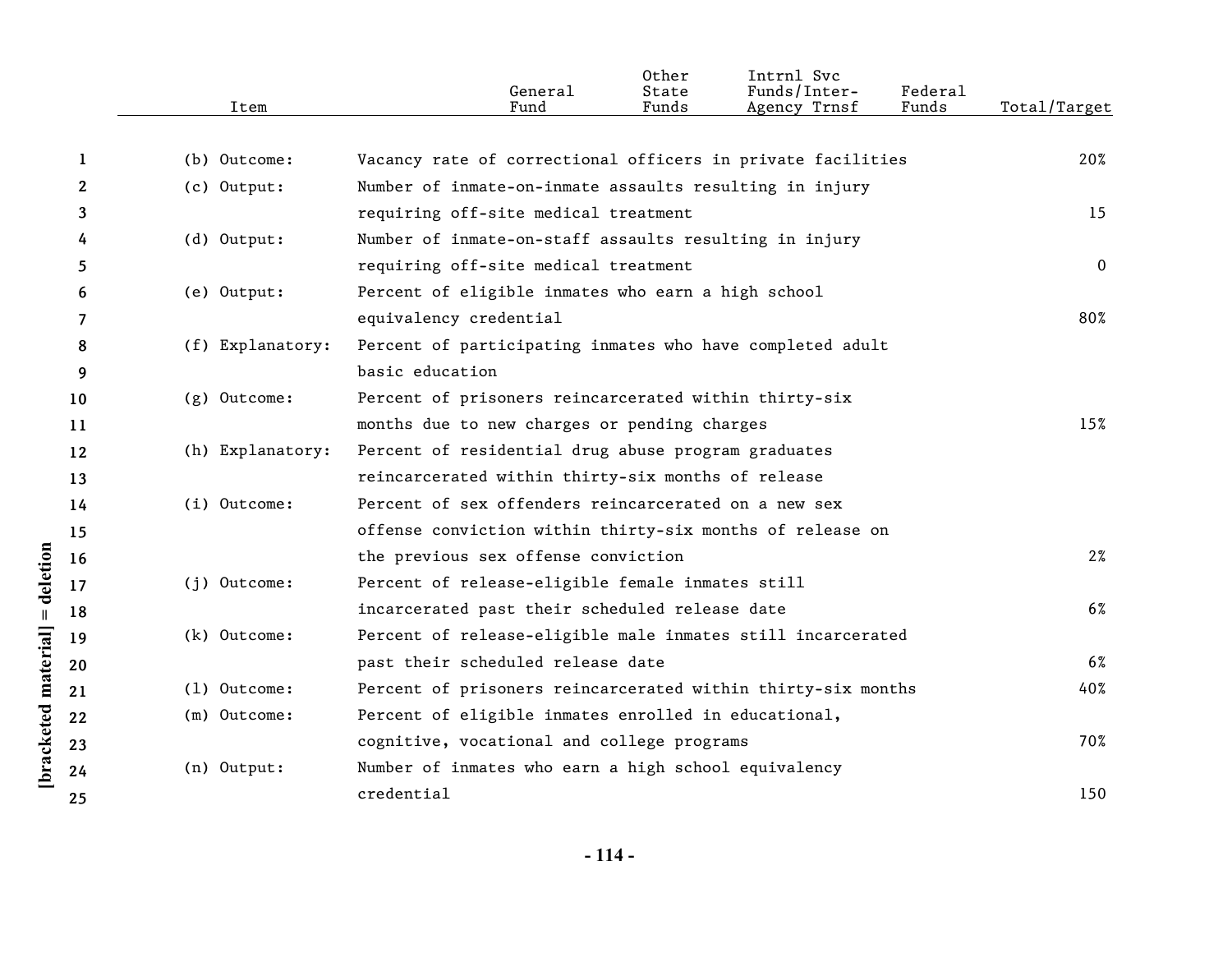|              |     | Item                                                                                                      | General<br>Fund                             | Other<br>State<br>Funds | Intrnl Svc<br>Funds/Inter-<br>Agency Trnsf             | Federal<br>Funds | Total/Target |
|--------------|-----|-----------------------------------------------------------------------------------------------------------|---------------------------------------------|-------------------------|--------------------------------------------------------|------------------|--------------|
| $\mathbf{1}$ |     | (2) Corrections industries:                                                                               |                                             |                         |                                                        |                  |              |
| $\mathbf{2}$ |     | The purpose of the corrections industries program is to provide training and work experience              |                                             |                         |                                                        |                  |              |
| 3            |     | opportunities for inmates to instill a quality work ethic and to prepare them to perform effectively in   |                                             |                         |                                                        |                  |              |
| 4            |     | an employment position and to reduce idle time of inmates while in prison.                                |                                             |                         |                                                        |                  |              |
| 5            |     | Appropriations:                                                                                           |                                             |                         |                                                        |                  |              |
| 6            | (a) | Personal services and                                                                                     |                                             |                         |                                                        |                  |              |
| 7            |     | employee benefits                                                                                         |                                             | 2,191.0                 |                                                        |                  | 2,191.0      |
| 8            | (b) | Contractual services                                                                                      |                                             | 51.4                    |                                                        |                  | 51.4         |
| 9            | (c) | Other                                                                                                     |                                             | 8,725.4                 |                                                        |                  | 8,725.4      |
| 10           |     | Performance measures:                                                                                     |                                             |                         |                                                        |                  |              |
| 11           |     | (a) Output:                                                                                               |                                             |                         | Percent of inmates receiving vocational or educational |                  |              |
| 12           |     |                                                                                                           | training assigned to corrections industries |                         |                                                        |                  | 25%          |
| 13           |     | (3) Community offender management:                                                                        |                                             |                         |                                                        |                  |              |
| 14           |     | The purpose of the community offender management program is to provide programming and supervision to     |                                             |                         |                                                        |                  |              |
| 15           |     | offenders on probation and parole, with emphasis on high-risk offenders, to better ensure the probability |                                             |                         |                                                        |                  |              |
| 16           |     | of them becoming law-abiding citizens, to protect the public from undue risk and to provide intermediate  |                                             |                         |                                                        |                  |              |
| 17           |     | sanctions and post-incarceration support services as a cost-effective alternative to incarceration.       |                                             |                         |                                                        |                  |              |
| 18           |     | Appropriations:                                                                                           |                                             |                         |                                                        |                  |              |
| 19           | (a) | Personal services and                                                                                     |                                             |                         |                                                        |                  |              |
| 20           |     | employee benefits                                                                                         | 22, 245.1                                   |                         |                                                        |                  | 22, 245.1    |
| 21           | (b) | Contractual services                                                                                      | 12,119.7                                    | 1,220.0                 |                                                        |                  | 13,339.7     |
| 22           | (c) | Other                                                                                                     | 3,730.9                                     | 1,976.4                 |                                                        |                  | 5,707.3      |
| 23           |     | The general fund appropriation to the community offender management program of the corrections department |                                             |                         |                                                        |                  |              |
| 24           |     | in the personal services and employee benefits category includes one million dollars (\$1,000,000) to     |                                             |                         |                                                        |                  |              |
| 25           |     | administer biannual risk-needs assessments to all offenders under supervision.                            |                                             |                         |                                                        |                  |              |

**- 115 -**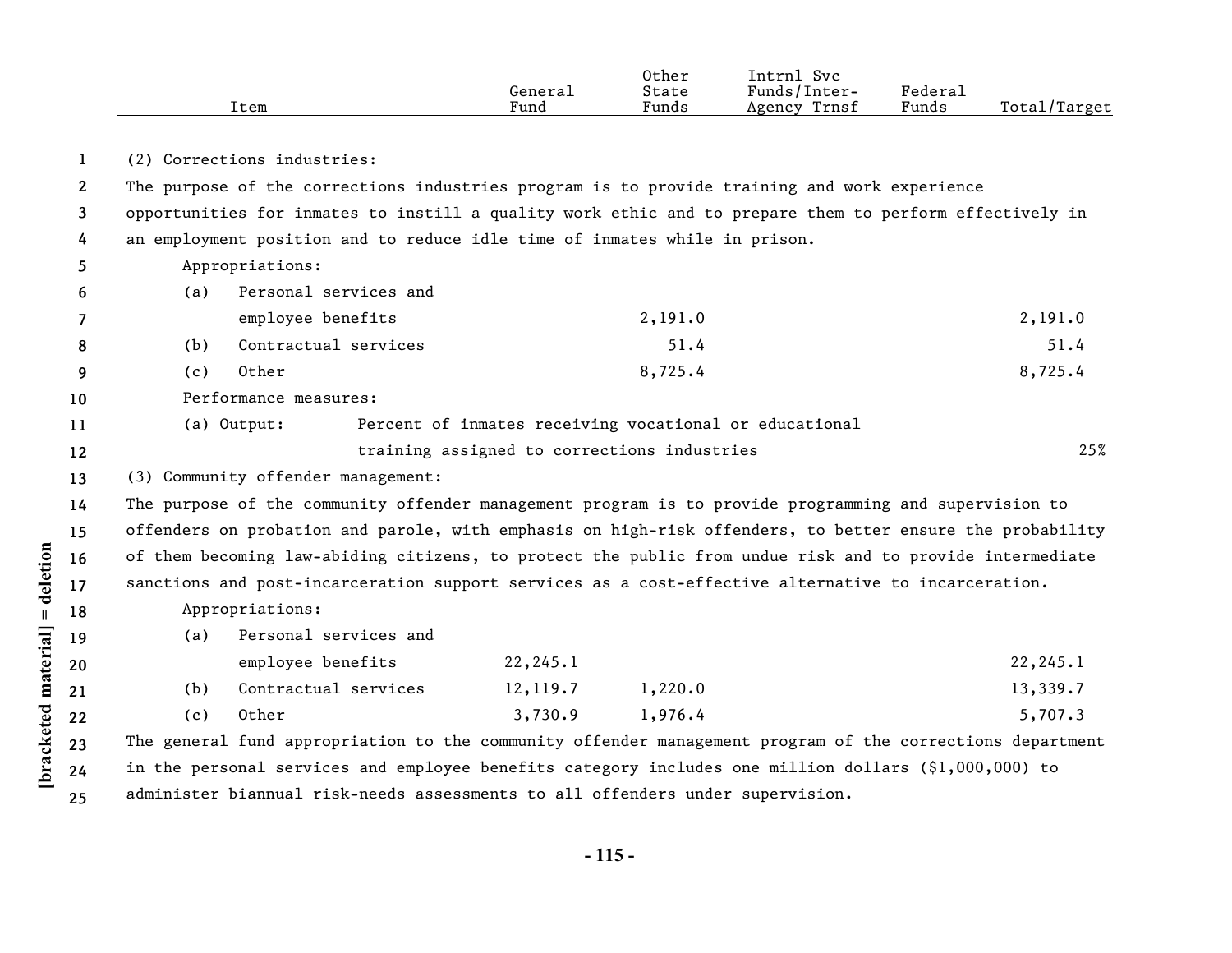|      |         | Other | Intrnl<br><b>Svc</b> |                            |                   |
|------|---------|-------|----------------------|----------------------------|-------------------|
|      | General | State | Funds/Inter-         | $\nabla$ edera $\lrcorner$ |                   |
| ltem | Fund    | Funds | Trnsf<br>Agency      | Funds                      | Total/<br>'Target |

| $\mathbf{1}$          |                                                                                                            |                                             |           |                                                             | The general fund appropriation to the community offender management program of the corrections |           |
|-----------------------|------------------------------------------------------------------------------------------------------------|---------------------------------------------|-----------|-------------------------------------------------------------|------------------------------------------------------------------------------------------------|-----------|
| $\mathbf{2}^{\prime}$ | department in the contractual services category includes seven million nine hundred ninety-three thousand  |                                             |           |                                                             |                                                                                                |           |
| 3                     | six hundred dollars (\$7,993,600) for community corrections programming for offenders under supervision    |                                             |           |                                                             |                                                                                                |           |
| 4                     | and three million one hundred fifty-seven thousand two hundred dollars (\$3,157,200) to implement highest- |                                             |           |                                                             |                                                                                                |           |
| 5.                    | rated, evidence-based programming through community corrections.                                           |                                             |           |                                                             |                                                                                                |           |
| 6                     | Performance measures:                                                                                      |                                             |           |                                                             |                                                                                                |           |
| 7                     | (a) Outcome:                                                                                               |                                             |           | Percent of prisoners reincarcerated within thirty-six       |                                                                                                |           |
| 8                     |                                                                                                            | months due to technical parole violations   |           |                                                             |                                                                                                | 15%       |
| 9                     | (b) Outcome:                                                                                               |                                             |           | Percent of contacts per month made with high-risk offenders |                                                                                                |           |
| 10                    |                                                                                                            | in the community                            |           |                                                             |                                                                                                | 97%       |
| 11                    | (c) Quality:                                                                                               |                                             |           | Average standard caseload per probation and parole officer  |                                                                                                | 95        |
| 12                    | (d) Output:                                                                                                |                                             |           | Percent of graduates from the men's recovery center who are |                                                                                                |           |
| 13                    |                                                                                                            | reincarcerated within thirty-six months     |           |                                                             |                                                                                                | 20%       |
| 14                    | (e) Output:                                                                                                |                                             |           | Percent of graduates from the women's recovery center who   |                                                                                                |           |
| 15                    |                                                                                                            | are reincarcerated within thirty-six months |           |                                                             |                                                                                                | 20%       |
| 16                    | $(f)$ Outcome:                                                                                             |                                             |           | Vacancy rate of probation and parole officers               |                                                                                                | 20%       |
| 17                    | (4) Program support:                                                                                       |                                             |           |                                                             |                                                                                                |           |
| 18                    | The purpose of program support is to provide quality administrative support and oversight to the           |                                             |           |                                                             |                                                                                                |           |
| 19                    | department operating units to ensure a clean audit, effective budget, personnel management and cost-       |                                             |           |                                                             |                                                                                                |           |
| 20                    | effective management information system services.                                                          |                                             |           |                                                             |                                                                                                |           |
| 21                    | Appropriations:                                                                                            |                                             |           |                                                             |                                                                                                |           |
| 22                    | Personal services and<br>(a)                                                                               |                                             |           |                                                             |                                                                                                |           |
| 23                    | employee benefits                                                                                          |                                             | 10, 279.2 |                                                             |                                                                                                | 10, 279.2 |
| 24                    | Contractual services<br>(b)                                                                                |                                             | 316.2     |                                                             |                                                                                                | 316.2     |
| 25                    | Other<br>(c)                                                                                               |                                             | 1,824.9   | 154.8                                                       |                                                                                                | 1,979.7   |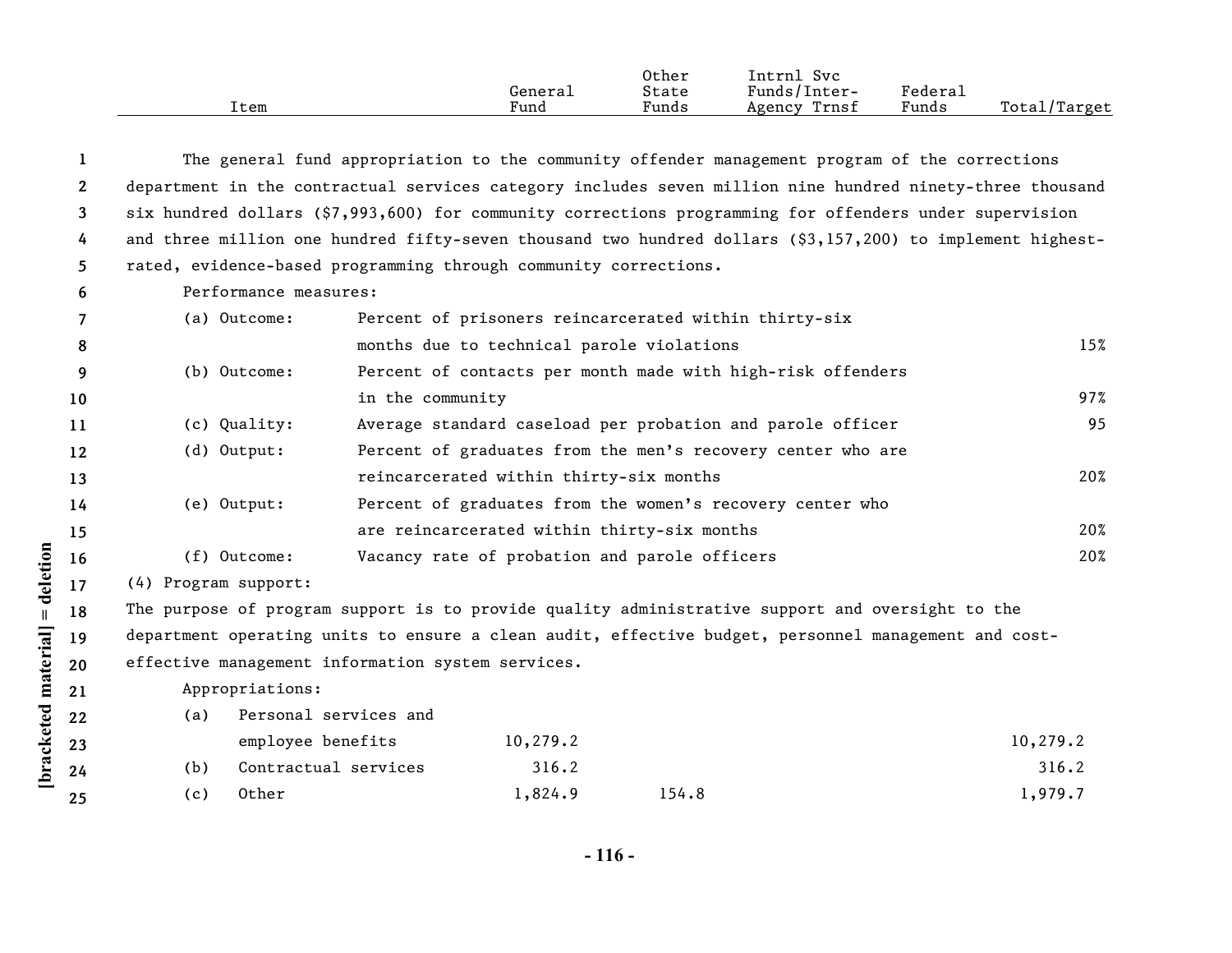|              | Item                                                                                                                                                                                                |         | General<br>Fund                                    | Other<br>State<br>Funds | Intrnl Svc<br>Funds/Inter-<br>Agency Trnsf                  | Federal<br>Funds | Total/Target |
|--------------|-----------------------------------------------------------------------------------------------------------------------------------------------------------------------------------------------------|---------|----------------------------------------------------|-------------------------|-------------------------------------------------------------|------------------|--------------|
|              |                                                                                                                                                                                                     |         |                                                    |                         |                                                             |                  |              |
| 1            | Subtotal<br>CRIME VICTIMS REPARATION COMMISSION:                                                                                                                                                    |         | [326, 241.1]                                       | [16, 139.7]             | [17, 210.1]                                                 | [259.2]          | 359,850.1    |
| $\mathbf{2}$ |                                                                                                                                                                                                     |         |                                                    |                         |                                                             |                  |              |
| 3            | (1) Victim compensation:                                                                                                                                                                            |         |                                                    |                         |                                                             |                  |              |
| 4<br>5       | The purpose of the victim compensation program is to provide financial assistance and information to<br>victims of violent crime in New Mexico so they can receive services to restore their lives. |         |                                                    |                         |                                                             |                  |              |
| 6            | Appropriations:                                                                                                                                                                                     |         |                                                    |                         |                                                             |                  |              |
| 7            | Personal services and<br>(a)                                                                                                                                                                        |         |                                                    |                         |                                                             |                  |              |
| 8            | employee benefits                                                                                                                                                                                   |         | 1,141.6                                            |                         |                                                             |                  | 1,141.6      |
| 9            | Contractual services<br>(b)                                                                                                                                                                         |         | 4,401.3                                            |                         |                                                             |                  | 4,401.3      |
| 10           | Other<br>(c)                                                                                                                                                                                        |         | 868.3                                              | 1,565.1                 |                                                             |                  | 2,433.4      |
| 11           | The general fund appropriation to the victim compensation program of the crime victims reparation                                                                                                   |         |                                                    |                         |                                                             |                  |              |
| 12           | commission in the other category includes four hundred forty-three thousand five hundred dollars                                                                                                    |         |                                                    |                         |                                                             |                  |              |
| 13           | (\$443,500) for care and support.                                                                                                                                                                   |         |                                                    |                         |                                                             |                  |              |
| 14           | The other state funds appropriation to the victim compensation program of the crime victims                                                                                                         |         |                                                    |                         |                                                             |                  |              |
| 15           | reparation commission in the other category includes one million five hundred sixty-five thousand one                                                                                               |         |                                                    |                         |                                                             |                  |              |
| 16           | hundred dollars (\$1,565,100) for care and support.                                                                                                                                                 |         |                                                    |                         |                                                             |                  |              |
| 17           | Performance measures:                                                                                                                                                                               |         |                                                    |                         |                                                             |                  |              |
| 18           | (a) Explanatory:                                                                                                                                                                                    |         | Number of sexual assault service provider programs |                         |                                                             |                  |              |
| 19           |                                                                                                                                                                                                     |         | receiving state funding statewide                  |                         |                                                             |                  |              |
| 20           | (b) Explanatory:                                                                                                                                                                                    |         |                                                    |                         | Average compensation paid to individual victims using state |                  |              |
| 21           |                                                                                                                                                                                                     | funding |                                                    |                         |                                                             |                  |              |
| 22           | (2) Federal grant administration:                                                                                                                                                                   |         |                                                    |                         |                                                             |                  |              |
| 23           | The purpose of the federal grant administration program is to provide funding and training to nonprofit                                                                                             |         |                                                    |                         |                                                             |                  |              |
| 24           | providers and public agencies so they can provide services to victims of crime.                                                                                                                     |         |                                                    |                         |                                                             |                  |              |
| 25           | Appropriations:                                                                                                                                                                                     |         |                                                    |                         |                                                             |                  |              |
|              |                                                                                                                                                                                                     |         |                                                    |                         |                                                             |                  |              |

[bracketed material] = deletion

**- 117 -**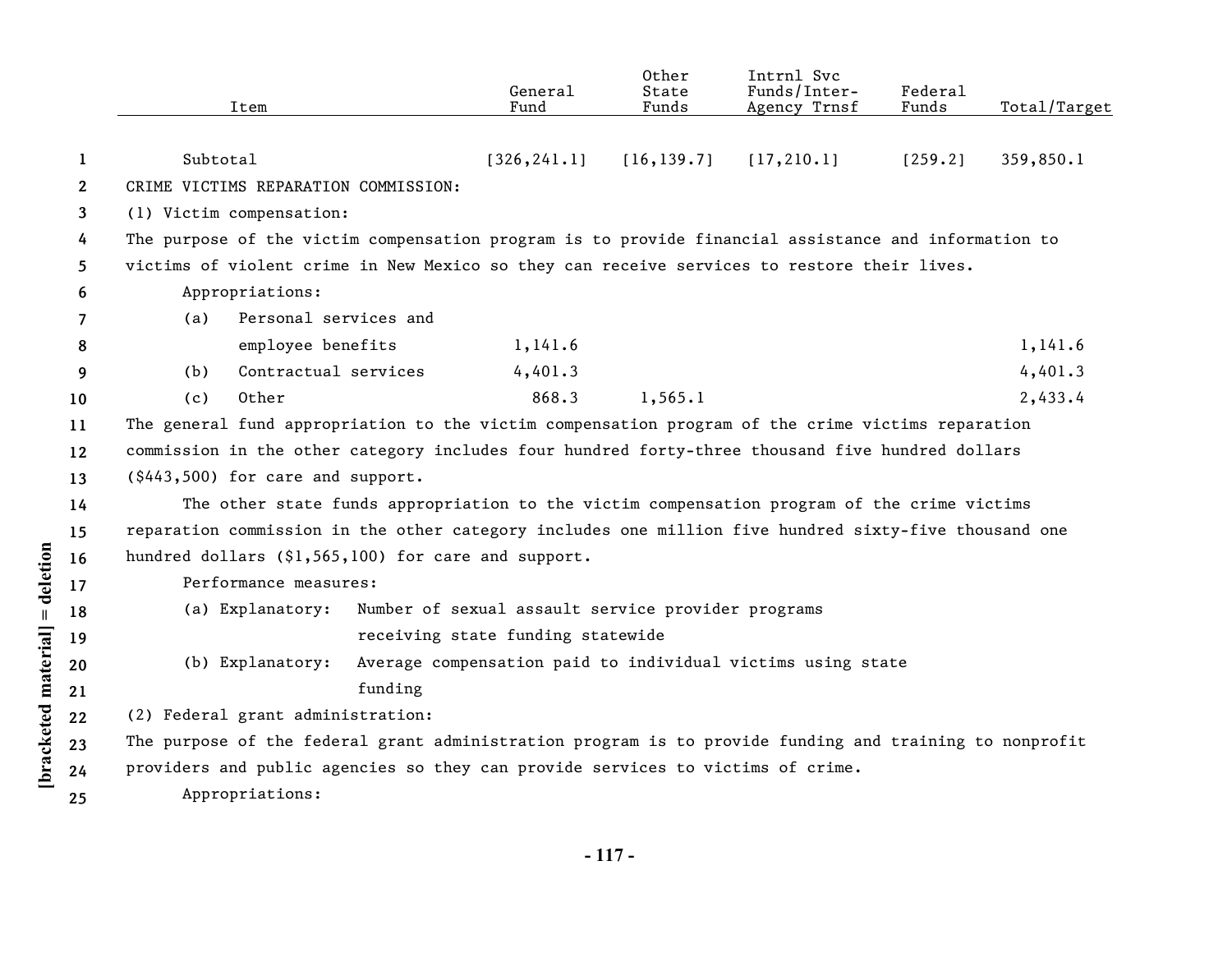|              | Item                                                                                                     |                                                        | General<br>Fund | Other<br>State<br>Funds   | Intrnl Svc<br>Funds/Inter-<br>Agency Trnsf | Federal<br>Funds | Total/Target |
|--------------|----------------------------------------------------------------------------------------------------------|--------------------------------------------------------|-----------------|---------------------------|--------------------------------------------|------------------|--------------|
| 1            | Personal services and<br>(a)                                                                             |                                                        |                 |                           |                                            |                  |              |
| $\mathbf{2}$ |                                                                                                          |                                                        |                 |                           |                                            | 743.3            | 743.3        |
| 3            | employee benefits<br>Contractual services<br>(b)                                                         |                                                        |                 |                           |                                            | 46.9             | 46.9         |
|              | Other                                                                                                    |                                                        |                 |                           |                                            | 15,529.0         | 15,529.0     |
| 4            | (c)<br>Performance measures:                                                                             |                                                        |                 |                           |                                            |                  |              |
| 5            |                                                                                                          |                                                        |                 |                           |                                            |                  |              |
| 6            | (a) Efficiency:                                                                                          | Percent of federally funded subgrantees receiving      |                 |                           |                                            |                  |              |
| 7            |                                                                                                          | compliance monitoring via desk audit                   |                 |                           |                                            |                  | 100%         |
| 8            | (b) Efficiency:                                                                                          | Percent of federally funded subgrantees receiving site |                 |                           |                                            |                  |              |
| 9            |                                                                                                          | visits                                                 |                 |                           |                                            |                  | 40%          |
| 10           | (c) Explanatory:                                                                                         | Average compensation paid to individual victims using  |                 |                           |                                            |                  |              |
| 11           |                                                                                                          | federal funding                                        |                 |                           |                                            |                  |              |
| 12           | Subtotal                                                                                                 |                                                        |                 | $[6, 411.2]$ $[1, 565.1]$ |                                            | [16, 319.2]      | 24,295.5     |
| 13           | DEPARTMENT OF PUBLIC SAFETY:                                                                             |                                                        |                 |                           |                                            |                  |              |
| 14           | (1) Law enforcement:                                                                                     |                                                        |                 |                           |                                            |                  |              |
| 15           | The purpose of the law enforcement program is to provide the highest quality of law enforcement services |                                                        |                 |                           |                                            |                  |              |
| 16           | to the public and ensure a safer state.                                                                  |                                                        |                 |                           |                                            |                  |              |
| 17           | Appropriations:                                                                                          |                                                        |                 |                           |                                            |                  |              |
| 18           | Personal services and<br>(a)                                                                             |                                                        |                 |                           |                                            |                  |              |
| 19           | employee benefits                                                                                        |                                                        | 87,186.6        | 995.0                     | 3,747.4                                    | 6,487.0          | 98,416.0     |
| 20           | Contractual services<br>(b)                                                                              |                                                        | 1,195.2         | 110.2                     |                                            | 1,290.5          | 2,595.9      |
| 21           | Other<br>(c)                                                                                             |                                                        | 23,673.8        | 1,429.8                   | 2,154.9                                    | 1,597.7          | 28,856.2     |
| 22           | The internal service funds/interagency transfers appropriations to the law enforcement program of the    |                                                        |                 |                           |                                            |                  |              |
| 23           | department of public safety include ninety-four thousand five hundred dollars (\$94,500) from the weight |                                                        |                 |                           |                                            |                  |              |
| 24           | distance tax identification permit fund. Any unexpended balances in the motor transportation bureau of   |                                                        |                 |                           |                                            |                  |              |
| 25           | the law enforcement program of the department of public safety remaining at the end of fiscal year 2022  |                                                        |                 |                           |                                            |                  |              |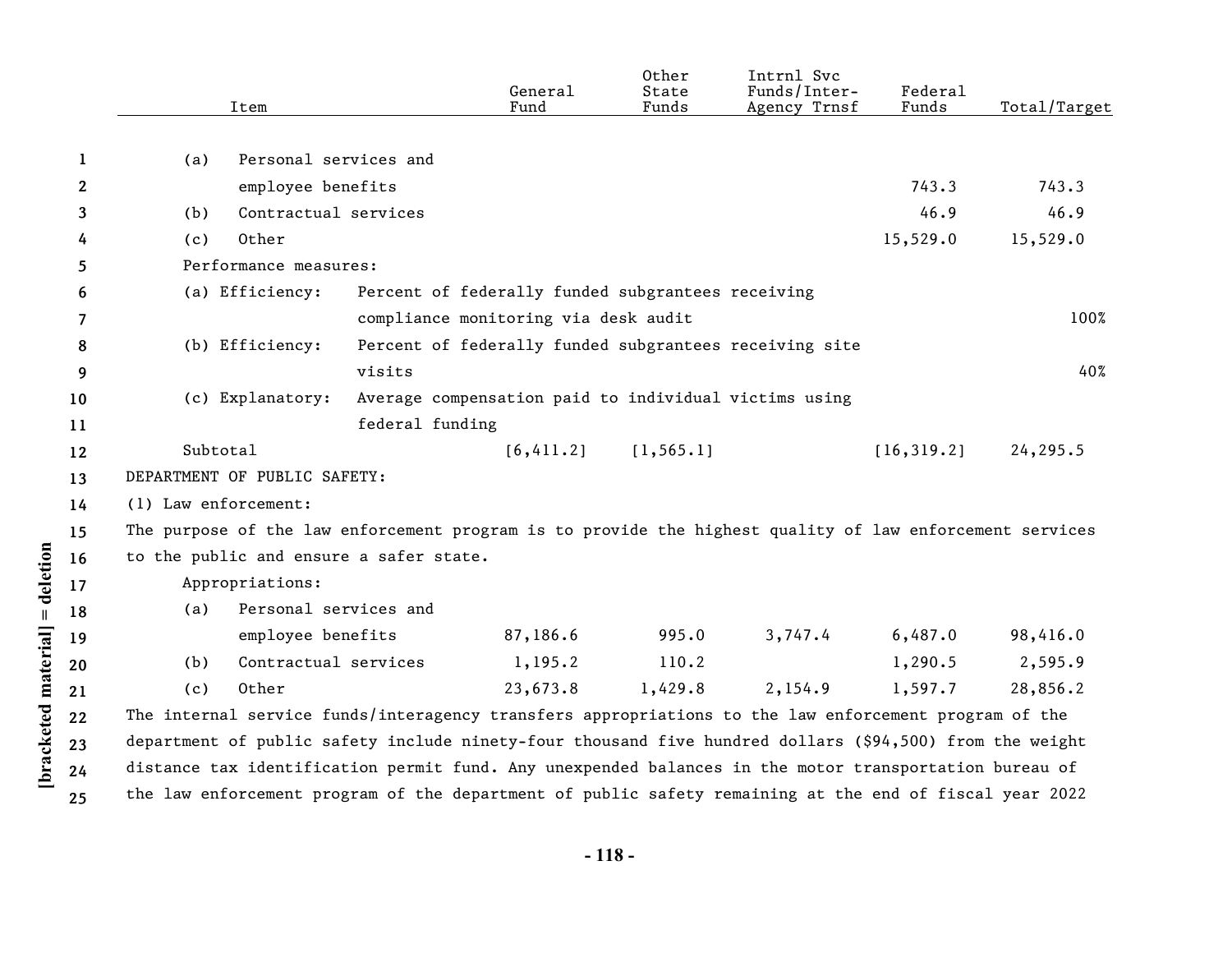|                       | Item                                                                                                      |                                                       | General<br>Fund | Other<br>State<br>Funds | Intrnl Svc<br>Funds/Inter-<br>Agency Trnsf               | Federal<br>Funds | Total/Target |
|-----------------------|-----------------------------------------------------------------------------------------------------------|-------------------------------------------------------|-----------------|-------------------------|----------------------------------------------------------|------------------|--------------|
|                       |                                                                                                           |                                                       |                 |                         |                                                          |                  |              |
| 1                     | from appropriations made from the weight distance tax identification permit fund shall revert to the      |                                                       |                 |                         |                                                          |                  |              |
| $\mathbf{2}^{\prime}$ | weight distance tax identification permit fund.                                                           |                                                       |                 |                         |                                                          |                  |              |
| 3                     | Performance measures:                                                                                     |                                                       |                 |                         |                                                          |                  |              |
| 4                     | (a) Output:                                                                                               | Number of commercial motor vehicle safety inspections |                 |                         |                                                          |                  |              |
| 5.                    |                                                                                                           | conducted                                             |                 |                         |                                                          |                  | 95,000       |
| 6                     | (b) Explanatory:                                                                                          | Number of driving-while-intoxicated arrests           |                 |                         |                                                          |                  |              |
| 7                     | (c) Explanatory:                                                                                          |                                                       |                 |                         | Number of governor-ordered special deployment operations |                  |              |
| 8                     |                                                                                                           | conducted                                             |                 |                         |                                                          |                  |              |
| 9                     | (d) Explanatory:                                                                                          | Vacancy rate of commissioned state police officers    |                 |                         |                                                          |                  |              |
| 10                    | (e) Explanatory:                                                                                          | Turnover rate of commissioned state police officers   |                 |                         |                                                          |                  |              |
| 11                    | (f) Explanatory:                                                                                          |                                                       |                 |                         | Graduation rate of the New Mexico state police recruit   |                  |              |
| $12 \,$               |                                                                                                           | school                                                |                 |                         |                                                          |                  |              |
| 13                    | (2) Statewide law enforcement support program:                                                            |                                                       |                 |                         |                                                          |                  |              |
| 14                    | The purpose of the statewide law enforcement support program is to promote a safe and secure environment  |                                                       |                 |                         |                                                          |                  |              |
| 15                    | for the state of New Mexico through intelligently led policing practices, vital scientific and technical  |                                                       |                 |                         |                                                          |                  |              |
| 16                    | support, current and relevant training and innovative leadership for the law enforcement community.       |                                                       |                 |                         |                                                          |                  |              |
| 17                    | Appropriations:                                                                                           |                                                       |                 |                         |                                                          |                  |              |
| 18                    | (a)                                                                                                       | Personal services and                                 |                 |                         |                                                          |                  |              |
| 19                    | employee benefits                                                                                         |                                                       | 8,728.8         | 2,289.0                 | 236.0                                                    | 747.1            | 12,000.9     |
| 20                    | Contractual services<br>(b)                                                                               |                                                       | 868.7           | 937.0                   | 70.0                                                     | 814.3            | 2,690.0      |
| 21                    | Other<br>(c)                                                                                              |                                                       | 3,081.1         | 2,996.0                 | 331.0                                                    | 674.0            | 7,082.1      |
| 22                    | The general fund appropriations to the statewide law enforcement support program of the department of     |                                                       |                 |                         |                                                          |                  |              |
| 23                    | public safety include three hundred fifty thousand dollars (\$350,000) for costs related to the operation |                                                       |                 |                         |                                                          |                  |              |
| 24                    | and activities of the law enforcement academy board.                                                      |                                                       |                 |                         |                                                          |                  |              |
| 25                    | Performance measures:                                                                                     |                                                       |                 |                         |                                                          |                  |              |

**- 119 -** 

[bracketed material] = deletion **[bracketed material] = deletion**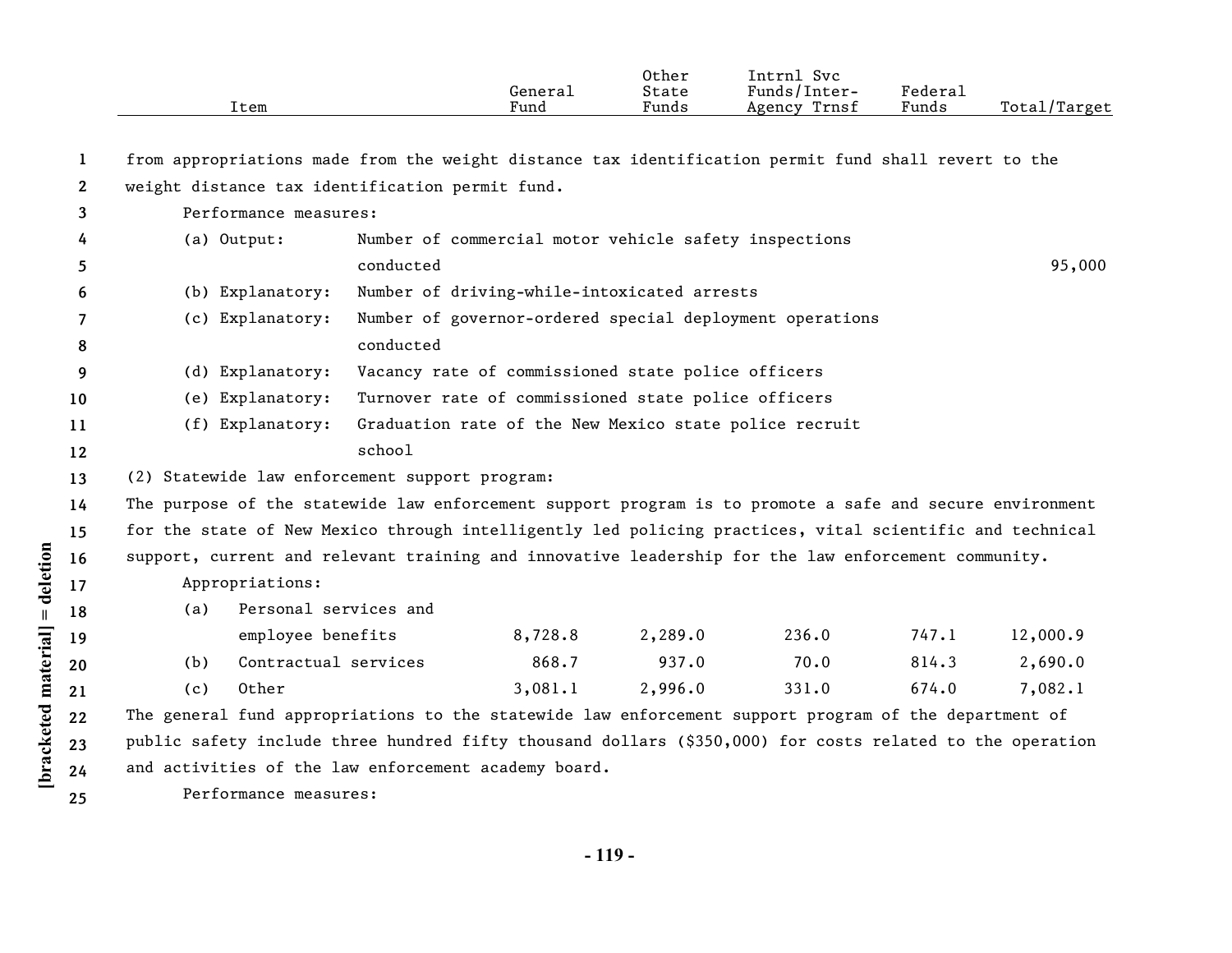|                       | Item                                                                                                      |                       | General<br>Fund                                          | Other<br>State<br>Funds | Intrnl Svc<br>Funds/Inter-<br>Agency Trnsf | Federal<br>Funds | Total/Target |  |  |
|-----------------------|-----------------------------------------------------------------------------------------------------------|-----------------------|----------------------------------------------------------|-------------------------|--------------------------------------------|------------------|--------------|--|--|
|                       |                                                                                                           |                       |                                                          |                         |                                            |                  |              |  |  |
| 1                     | (a) Outcome:                                                                                              |                       | Percent of forensic firearm and toolmark cases completed |                         |                                            |                  | 100%         |  |  |
| $\mathbf{2}^{\prime}$ | (b) Outcome:                                                                                              |                       | Percent of forensic latent fingerprint cases completed   |                         |                                            |                  | 100%         |  |  |
| 3                     | (c) Outcome:                                                                                              |                       | Percent of forensic chemistry cases completed            |                         |                                            |                  | 100%         |  |  |
| 4                     | (d) Outcome:                                                                                              |                       | Percent of forensic biology and DNA cases completed      |                         |                                            |                  | 100%         |  |  |
| 5.                    | (e) Outcome:                                                                                              |                       | Number of sexual assault examination kits not completed  |                         |                                            |                  |              |  |  |
| 6                     |                                                                                                           |                       | within one hundred eighty days of receipt of the kits by |                         |                                            |                  |              |  |  |
| 7                     |                                                                                                           |                       | the forensic laboratory                                  |                         |                                            |                  | $\mathbf{0}$ |  |  |
| 8                     | (3) Program support:                                                                                      |                       |                                                          |                         |                                            |                  |              |  |  |
| 9                     | The purpose of program support is to manage the agency's financial resources, assist in attracting and    |                       |                                                          |                         |                                            |                  |              |  |  |
| 10 <sup>°</sup>       | retaining a quality workforce and provide sound legal advice and a clean, pleasant working environment.   |                       |                                                          |                         |                                            |                  |              |  |  |
| 11                    | Appropriations:                                                                                           |                       |                                                          |                         |                                            |                  |              |  |  |
| 12                    | (a)                                                                                                       | Personal services and |                                                          |                         |                                            |                  |              |  |  |
| 13                    | employee benefits                                                                                         |                       | 3,526.1                                                  |                         | 20.0                                       | 524.4            | 4,070.5      |  |  |
| 14                    | (b)                                                                                                       | Contractual services  | 139.9                                                    |                         | 5.0                                        | 150.0            | 294.9        |  |  |
| 15                    | Other<br>(c)                                                                                              |                       | 350.3                                                    |                         | 5.0                                        | 2,853.6          | 3,208.9      |  |  |
| 16                    | Subtotal                                                                                                  |                       | [128, 750.5]                                             | [8, 757.0]              | [6, 569.3]                                 | [15, 138.6]      | 159,215.4    |  |  |
| 17                    | HOMELAND SECURITY AND EMERGENCY MANAGEMENT DEPARTMENT:                                                    |                       |                                                          |                         |                                            |                  |              |  |  |
| 18                    | (1) Homeland security and emergency management program:                                                   |                       |                                                          |                         |                                            |                  |              |  |  |
| 19                    | The purpose of the homeland security and emergency management program is to provide for and coordinate an |                       |                                                          |                         |                                            |                  |              |  |  |
| 20                    | integrated, statewide, comprehensive emergency management system for New Mexico, including all agencies,  |                       |                                                          |                         |                                            |                  |              |  |  |
| 21                    | branches and levels of government for the citizens of New Mexico.                                         |                       |                                                          |                         |                                            |                  |              |  |  |
| 22                    | Appropriations:                                                                                           |                       |                                                          |                         |                                            |                  |              |  |  |
| 23                    | (a)                                                                                                       | Personal services and |                                                          |                         |                                            |                  |              |  |  |
| 24                    | employee benefits                                                                                         |                       | 2,262.0                                                  | 9.3                     | 100.0                                      | 3,140.7          | 5,512.0      |  |  |
| 25                    | (b)                                                                                                       | Contractual services  | 299.3                                                    |                         |                                            | 1,262.9          | 1,562.2      |  |  |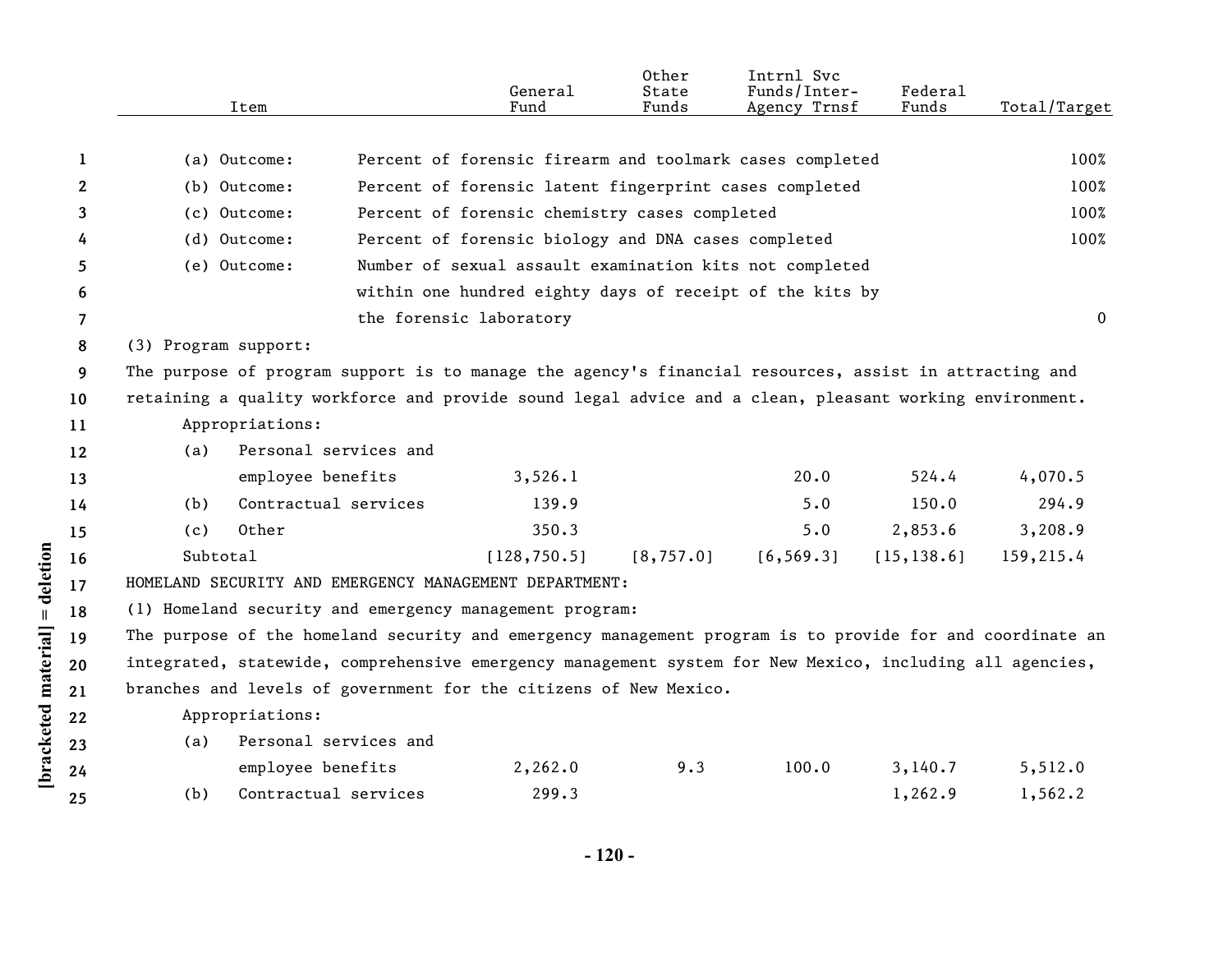|                    |                | Item                                                                                                       |                          | General<br>Fund                                             | Other<br>State<br>Funds | Intrnl Svc<br>Funds/Inter-<br>Agency Trnsf | Federal<br>Funds | Total/Target |  |
|--------------------|----------------|------------------------------------------------------------------------------------------------------------|--------------------------|-------------------------------------------------------------|-------------------------|--------------------------------------------|------------------|--------------|--|
|                    |                |                                                                                                            |                          |                                                             |                         |                                            |                  |              |  |
|                    | 1              | Other<br>(c)                                                                                               |                          | 554.3                                                       | 40.7                    | 95.9                                       | 15,595.4         | 16,286.3     |  |
|                    | 2              | Performance measures:                                                                                      |                          |                                                             |                         |                                            |                  |              |  |
|                    | 3              | (a) Outcome:                                                                                               |                          | Number of recommendations from federal grant monitoring     |                         |                                            |                  |              |  |
|                    | 4              |                                                                                                            |                          | visits older than six months unresolved at the close of the |                         |                                            |                  |              |  |
|                    | 5              |                                                                                                            | fiscal year              |                                                             |                         |                                            |                  | 5            |  |
|                    | 6              | (2) State Fire Marshal's Office:                                                                           |                          |                                                             |                         |                                            |                  |              |  |
|                    | $\overline{7}$ | The purpose of the state fire marshal's office program is to provide services and resources to the         |                          |                                                             |                         |                                            |                  |              |  |
|                    | 8              | appropriate entities to enhance their ability to protect the public from fire hazards.                     |                          |                                                             |                         |                                            |                  |              |  |
|                    | 9              | Appropriations:                                                                                            |                          |                                                             |                         |                                            |                  |              |  |
|                    | 10             | Personal services and<br>(a)                                                                               |                          |                                                             |                         |                                            |                  |              |  |
|                    | 11             | employee benefits                                                                                          |                          |                                                             | 3,207.9                 |                                            |                  | 3,207.9      |  |
|                    | 12             | Contractual services<br>(b)                                                                                |                          |                                                             | 505.1                   |                                            |                  | 505.1        |  |
|                    | 13             | Other<br>(c)                                                                                               |                          |                                                             | 71,162.0                |                                            |                  | 71,162.0     |  |
|                    | 14             | Notwithstanding the provisions of Section 59A-53-5.2 NMSA 1978, or other substantive law, the other state  |                          |                                                             |                         |                                            |                  |              |  |
|                    | 15             | funds appropriations to the state fire marshal's office program of the homeland security and emergency     |                          |                                                             |                         |                                            |                  |              |  |
|                    | 16             | management department include five million one hundred twenty-five thousand dollars (\$5,125,000) from the |                          |                                                             |                         |                                            |                  |              |  |
| = deletion         | 17             | fire protection fund. Any unexpended balances in the state fire marshal's office program of the homeland   |                          |                                                             |                         |                                            |                  |              |  |
|                    | 18             | security and emergency management department at the end of fiscal year 2022 shall revert to the fire       |                          |                                                             |                         |                                            |                  |              |  |
|                    | 19             | protection fund.                                                                                           |                          |                                                             |                         |                                            |                  |              |  |
|                    | 20             | Performance measures:                                                                                      |                          |                                                             |                         |                                            |                  |              |  |
| bracketed material | 21             | (a) Outcome:                                                                                               |                          | Percent of local government recipients that receive their   |                         |                                            |                  |              |  |
|                    | 22             |                                                                                                            |                          | fire protection fund distributions on schedule              |                         |                                            |                  | 90%          |  |
|                    | 23             | (b) Outcome:                                                                                               |                          | Percent of requested annual inspections for state           |                         |                                            |                  |              |  |
|                    | 24             |                                                                                                            | certifications completed |                                                             |                         |                                            |                  | 80%          |  |
|                    | 25             | Subtotal                                                                                                   |                          | [3, 115.6]                                                  | [74, 925.0]             | [195.9]                                    | [19, 999.0]      | 98,235.5     |  |
|                    |                |                                                                                                            |                          |                                                             |                         |                                            |                  |              |  |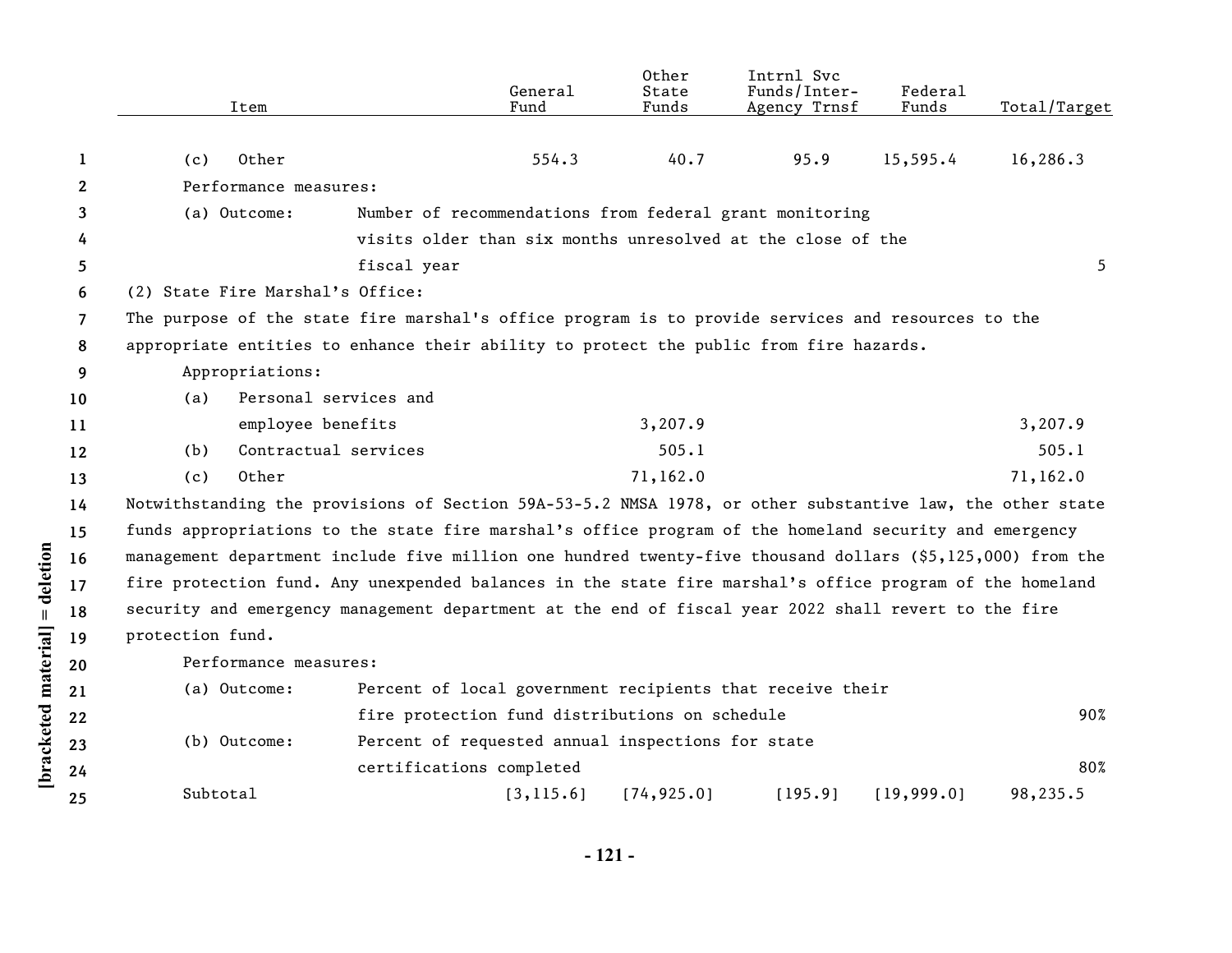|                      |              |                                                                                                        | Item                                                                                               |                                      | General<br>Fund                       | Other<br>State<br>Funds                             | Intrnl Svc<br>Funds/Inter-<br>Agency Trnsf                                                                | Federal<br>Funds | Total/Target |  |  |
|----------------------|--------------|--------------------------------------------------------------------------------------------------------|----------------------------------------------------------------------------------------------------|--------------------------------------|---------------------------------------|-----------------------------------------------------|-----------------------------------------------------------------------------------------------------------|------------------|--------------|--|--|
|                      | $\mathbf{1}$ | TOTAL PUBLIC SAFETY                                                                                    |                                                                                                    |                                      | 471,938.2                             | 101,508.1                                           | 24, 122.2                                                                                                 | 71,199.2         | 668,767.7    |  |  |
|                      | $\mathbf{2}$ |                                                                                                        |                                                                                                    |                                      |                                       | H. TRANSPORTATION                                   |                                                                                                           |                  |              |  |  |
|                      | 3            | DEPARTMENT OF TRANSPORTATION:                                                                          |                                                                                                    |                                      |                                       |                                                     |                                                                                                           |                  |              |  |  |
|                      | 4            |                                                                                                        |                                                                                                    | (1) Project design and construction: |                                       |                                                     |                                                                                                           |                  |              |  |  |
|                      | 5            |                                                                                                        |                                                                                                    |                                      |                                       |                                                     | The purpose of the project design and construction program is to provide improvements and additions to    |                  |              |  |  |
|                      | 6            |                                                                                                        | the state's highway infrastructure to serve the interest of the general public. These improvements |                                      |                                       |                                                     |                                                                                                           |                  |              |  |  |
|                      | 7            | include those activities directly related to highway planning, design and construction necessary for a |                                                                                                    |                                      |                                       |                                                     |                                                                                                           |                  |              |  |  |
|                      | 8            | complete system of highways in the state.                                                              |                                                                                                    |                                      |                                       |                                                     |                                                                                                           |                  |              |  |  |
|                      | 9            | Appropriations:                                                                                        |                                                                                                    |                                      |                                       |                                                     |                                                                                                           |                  |              |  |  |
|                      | 10           | (a)                                                                                                    | Personal services and                                                                              |                                      |                                       |                                                     |                                                                                                           |                  |              |  |  |
|                      | 11           |                                                                                                        | employee benefits                                                                                  |                                      |                                       | 24,523.8                                            |                                                                                                           | 1,881.0          | 26,404.8     |  |  |
|                      | 12           | (b)                                                                                                    | Contractual services                                                                               |                                      |                                       | 96,077.9                                            |                                                                                                           | 237,721.6        | 333,799.5    |  |  |
|                      | 13           | (c)                                                                                                    | Other                                                                                              |                                      |                                       | 111,480.2                                           |                                                                                                           | 126,530.4        | 238,010.6    |  |  |
|                      | 14           |                                                                                                        |                                                                                                    |                                      |                                       |                                                     | Notwithstanding the provisions of Paragraph (1) of Subsection B of Section 6-21-6.8 NMSA 1978, or other   |                  |              |  |  |
|                      | 15           |                                                                                                        |                                                                                                    |                                      |                                       |                                                     | substantive law, any funds received by the New Mexico finance authority from the department of            |                  |              |  |  |
| = deletion           | 16           |                                                                                                        |                                                                                                    |                                      |                                       |                                                     | transportation in fiscal year 2022 as an annual administrative fee for issuing state transportation bonds |                  |              |  |  |
|                      | 17           |                                                                                                        |                                                                                                    |                                      |                                       |                                                     | pursuant to Sections 67-3-59.3 and 67-3-59.4 NMSA 1978 shall not be deposited into the local              |                  |              |  |  |
|                      | 18           |                                                                                                        | transportation infrastructure fund.                                                                |                                      |                                       |                                                     |                                                                                                           |                  |              |  |  |
|                      | 19           |                                                                                                        | Performance measures:                                                                              |                                      |                                       |                                                     |                                                                                                           |                  |              |  |  |
|                      | 20           |                                                                                                        | (a) Outcome:                                                                                       |                                      |                                       |                                                     | Percent of projects in production let to bid as scheduled                                                 |                  | >70%         |  |  |
|                      | 21           |                                                                                                        | (b) Quality:                                                                                       |                                      |                                       |                                                     | Percent of final cost-over-bid amount, less gross receipts                                                |                  |              |  |  |
|                      | 22           |                                                                                                        |                                                                                                    |                                      | tax, on highway construction projects |                                                     |                                                                                                           |                  | $< 3\%$      |  |  |
| [bracketed material] | 23           |                                                                                                        | (c) Outcome:                                                                                       |                                      |                                       | Percent of projects completed according to schedule |                                                                                                           |                  | >88%         |  |  |
|                      | 24           |                                                                                                        | (2) Highway operations:                                                                            |                                      |                                       |                                                     |                                                                                                           |                  |              |  |  |
|                      | 25           |                                                                                                        |                                                                                                    |                                      |                                       |                                                     | The purpose of the highway operations program is to maintain and provide improvements to the state's      |                  |              |  |  |
|                      |              |                                                                                                        |                                                                                                    |                                      |                                       |                                                     |                                                                                                           |                  |              |  |  |

**- 122 -**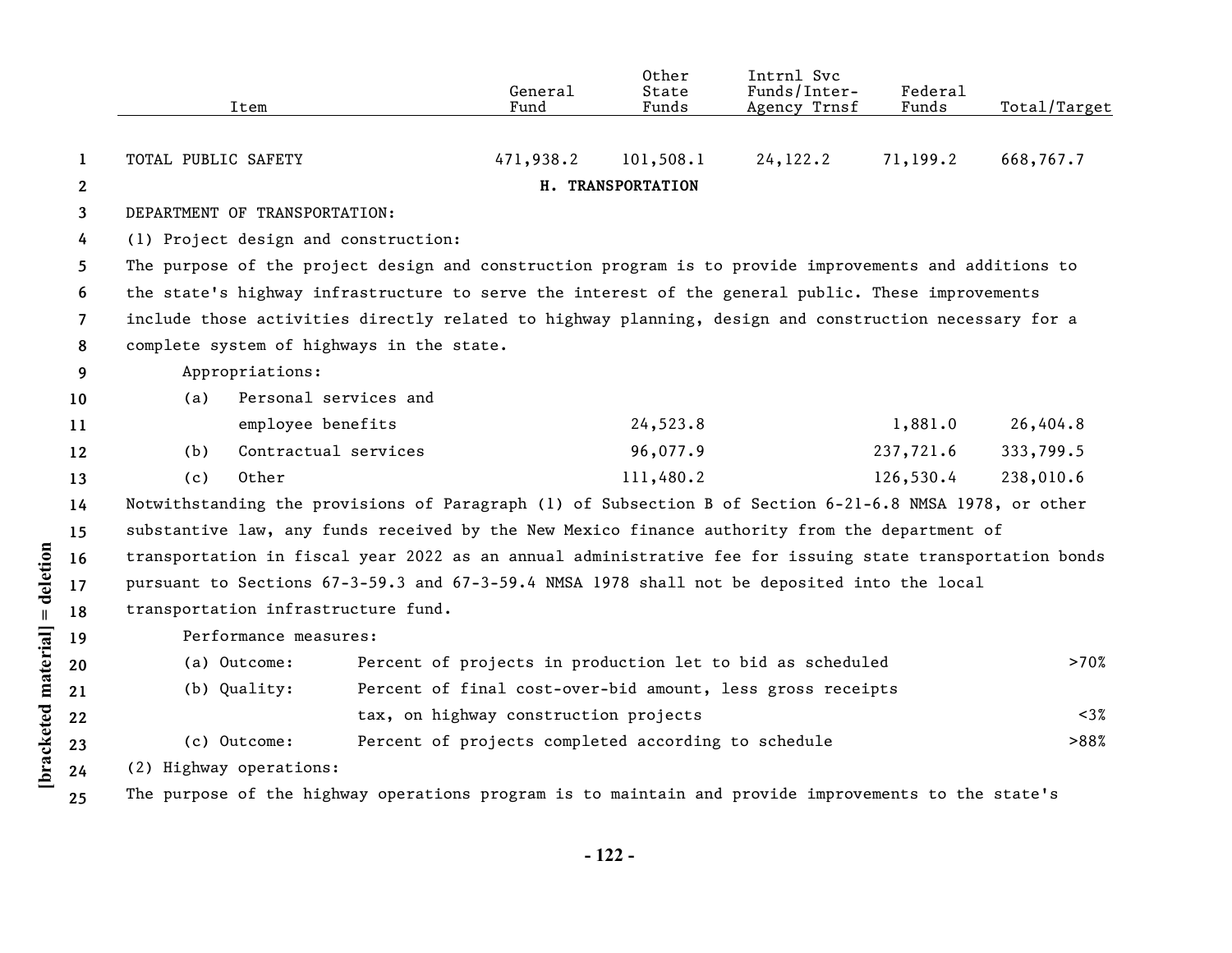|                       | Item                                                                                                  |                              | General<br>Fund | Other<br>State<br>Funds | Intrnl Svc<br>Funds/Inter-<br>Agency Trnsf | Federal<br>Funds | Total/Target |
|-----------------------|-------------------------------------------------------------------------------------------------------|------------------------------|-----------------|-------------------------|--------------------------------------------|------------------|--------------|
|                       |                                                                                                       |                              |                 |                         |                                            |                  |              |
| 1                     | highway infrastructure to serve the interest of the general public. These improvements include those  |                              |                 |                         |                                            |                  |              |
| $\mathbf{2}^{\prime}$ | activities directly related to preserving roadway integrity and maintaining open highway access       |                              |                 |                         |                                            |                  |              |
| 3                     | throughout the state system.                                                                          |                              |                 |                         |                                            |                  |              |
| 4                     | Appropriations:                                                                                       |                              |                 |                         |                                            |                  |              |
| 5                     | Personal services and<br>(a)                                                                          |                              |                 |                         |                                            |                  |              |
| 6                     | employee benefits                                                                                     |                              |                 | 106,263.0               |                                            | 3,000.0          | 109,263.0    |
| 7                     | Contractual services<br>(b)                                                                           |                              |                 | 50,224.4                |                                            |                  | 50,224.4     |
| 8                     | Other<br>(c)                                                                                          |                              |                 | 85,395.2                |                                            |                  | 85,395.2     |
| 9                     | Performance measures:                                                                                 |                              |                 |                         |                                            |                  |              |
| 10                    | Number of statewide pavement lane miles preserved<br>(a) Output:                                      |                              |                 |                         |                                            | >3,000           |              |
| 11                    | (b) Outcome:<br>Number of combined systemwide lane miles in poor condition                            |                              |                 |                         |                                            | $5,000$          |              |
| 12                    | Percent of bridges in fair, or better, condition based on<br>(c) Outcome:                             |                              |                 |                         |                                            |                  |              |
| 13                    |                                                                                                       | deck area                    |                 |                         |                                            |                  | >95%         |
| 14                    | (3) Program support:                                                                                  |                              |                 |                         |                                            |                  |              |
| 15                    | The purpose of program support is to provide management and administration of financial and human     |                              |                 |                         |                                            |                  |              |
| 16                    | resources, custody and maintenance of information and property and the management of construction and |                              |                 |                         |                                            |                  |              |
| 17                    | maintenance projects.                                                                                 |                              |                 |                         |                                            |                  |              |
| 18                    | Appropriations:                                                                                       |                              |                 |                         |                                            |                  |              |
| 19                    | Personal services and<br>(a)                                                                          |                              |                 |                         |                                            |                  |              |
| 20                    | employee benefits                                                                                     |                              |                 | 25,698.5                |                                            |                  | 25,698.5     |
| 21                    | Contractual services<br>(b)                                                                           |                              |                 | 4,625.4                 |                                            |                  | 4,625.4      |
| 22                    | Other<br>(c)                                                                                          |                              |                 | 13,282.8                |                                            |                  | 13,282.8     |
| 23                    | Performance measures:                                                                                 |                              |                 |                         |                                            |                  |              |
| 24                    | (a) Explanatory:                                                                                      | Vacancy rate of all programs |                 |                         |                                            |                  |              |
| 25                    | $(4)$ Modal:                                                                                          |                              |                 |                         |                                            |                  |              |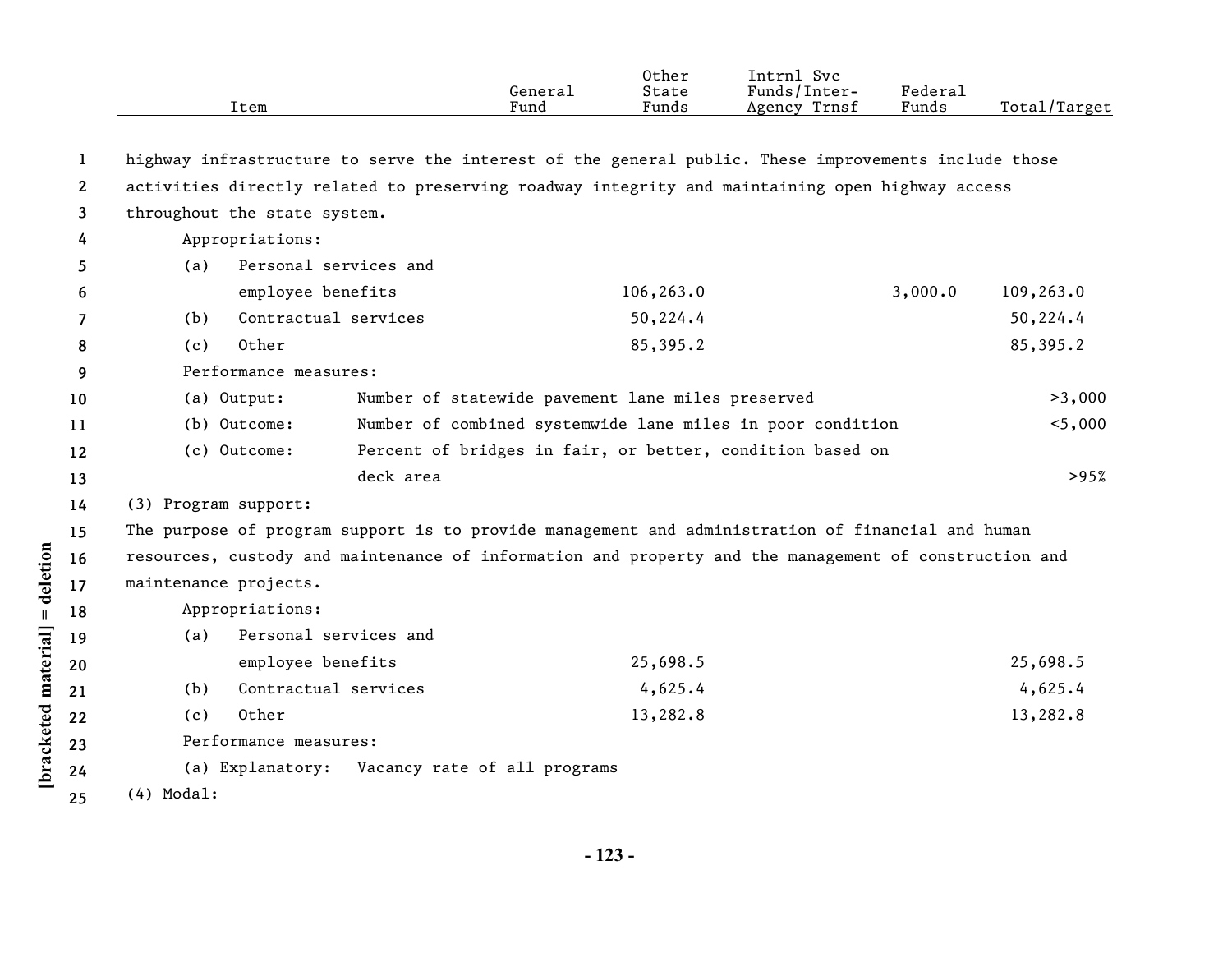|                       | Item                                                                                                                                                                                                                    | General<br>Fund              | Other<br>State<br>Funds | Intrnl Svc<br>Funds/Inter-<br>Agency Trnsf | Federal<br>Funds | Total/Target |  |  |
|-----------------------|-------------------------------------------------------------------------------------------------------------------------------------------------------------------------------------------------------------------------|------------------------------|-------------------------|--------------------------------------------|------------------|--------------|--|--|
| 1                     | The purpose of the modal program is to provide federal grants management and oversight of programs with                                                                                                                 |                              |                         |                                            |                  |              |  |  |
| $\mathbf{2}^{\prime}$ | dedicated revenues, including transit and rail, traffic safety and aviation.                                                                                                                                            |                              |                         |                                            |                  |              |  |  |
| 3                     | Appropriations:                                                                                                                                                                                                         |                              |                         |                                            |                  |              |  |  |
|                       | Personal services and<br>(a)                                                                                                                                                                                            |                              |                         |                                            |                  |              |  |  |
| 4                     |                                                                                                                                                                                                                         |                              | 3,574.6                 | 3,371.9                                    | 1,369.1          | 8,315.6      |  |  |
| 5                     | employee benefits                                                                                                                                                                                                       |                              |                         |                                            |                  |              |  |  |
| 6                     | Contractual services<br>(b)                                                                                                                                                                                             |                              | 19,498.2                | 2,000.0                                    | 11,527.3         | 33,025.5     |  |  |
| $\overline{7}$        | Other<br>(c)                                                                                                                                                                                                            |                              | 7,300.0                 | 1,000.0                                    | 22,116.0         | 30,416.0     |  |  |
| 8                     | The internal services funds/interagency transfer appropriations to the modal program of the department of<br>transportation include six million seventy-one thousand nine hundred dollars (\$6,071,900) from the weight |                              |                         |                                            |                  |              |  |  |
| 9                     |                                                                                                                                                                                                                         |                              |                         |                                            |                  |              |  |  |
| 10                    | distance tax identification permit fund.                                                                                                                                                                                |                              |                         |                                            |                  |              |  |  |
| 11                    | Performance measures:                                                                                                                                                                                                   |                              |                         |                                            |                  |              |  |  |
| 12                    | (a) Outcome:                                                                                                                                                                                                            | Number of traffic fatalities |                         |                                            |                  | $357$        |  |  |
| 13                    | Number of alcohol-related traffic fatalities<br>(b) Outcome:                                                                                                                                                            |                              |                         |                                            |                  |              |  |  |
| 14                    | Subtotal                                                                                                                                                                                                                |                              |                         | $[547, 944.0]$ $[6, 371.9]$                | [404, 145.4]     | 958,461.3    |  |  |
| 15                    | TOTAL TRANSPORTATION                                                                                                                                                                                                    |                              | 547,944.0               | 6,371.9                                    | 404, 145.4       | 958,461.3    |  |  |
| 16                    |                                                                                                                                                                                                                         |                              | I. OTHER EDUCATION      |                                            |                  |              |  |  |
| 17                    | PUBLIC EDUCATION DEPARTMENT:                                                                                                                                                                                            |                              |                         |                                            |                  |              |  |  |
| 18                    | The purpose of the public education department is to provide a public education to all students. The                                                                                                                    |                              |                         |                                            |                  |              |  |  |
| 19                    | secretary of public education is responsible to the governor for the operation of the department. It is                                                                                                                 |                              |                         |                                            |                  |              |  |  |
| 20                    | the secretary's duty to manage all operations of the department and to administer and enforce the laws                                                                                                                  |                              |                         |                                            |                  |              |  |  |
| 21                    | with which the secretary or the department is charged. To do this, the department focuses on leadership                                                                                                                 |                              |                         |                                            |                  |              |  |  |
| 22                    | and support, productivity, building capacity, accountability, communication and fiscal responsibility.                                                                                                                  |                              |                         |                                            |                  |              |  |  |
|                       | Appropriations:                                                                                                                                                                                                         |                              |                         |                                            |                  |              |  |  |
| 23                    | Personal services and<br>(a)                                                                                                                                                                                            |                              |                         |                                            |                  |              |  |  |
| 24                    |                                                                                                                                                                                                                         | 11,770.1                     |                         | 45.0                                       | 7,475.9          | 22,347.6     |  |  |
| 25                    | employee benefits                                                                                                                                                                                                       |                              | 3,056.6                 |                                            |                  |              |  |  |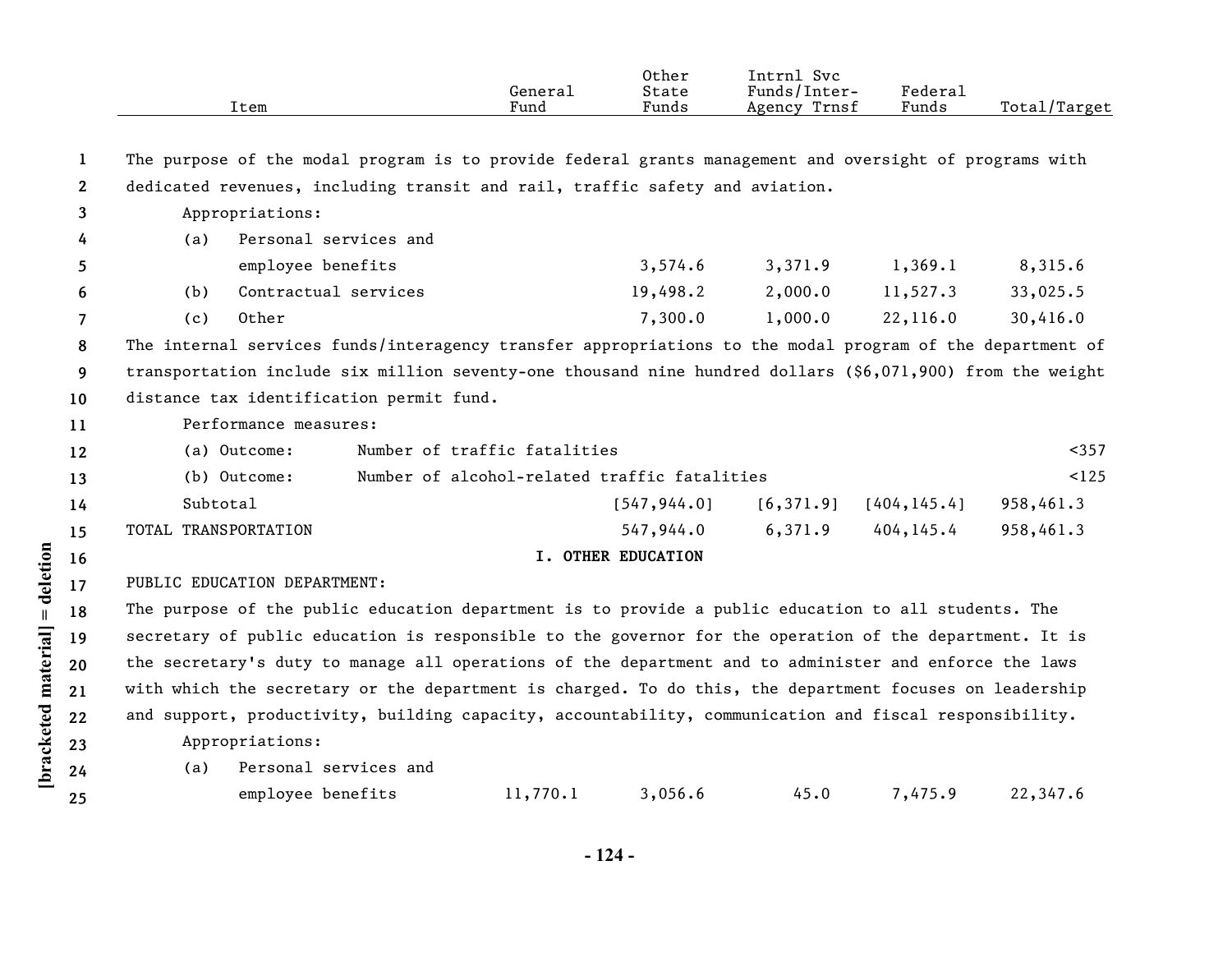|              | Item                             |                      | General<br>Fund                                    | Other<br>State<br>Funds | Intrnl Svc<br>Funds/Inter-<br>Agency Trnsf                 | Federal<br>Funds | Total/Target |
|--------------|----------------------------------|----------------------|----------------------------------------------------|-------------------------|------------------------------------------------------------|------------------|--------------|
|              |                                  |                      |                                                    |                         |                                                            |                  |              |
| $\mathbf{1}$ | (b)                              | Contractual services | 1,606.4                                            | 720.4                   |                                                            | 19,631.9         | 21,958.7     |
| 2            | Other<br>(c)                     |                      | 988.0                                              | 372.0                   |                                                            | 3,572.1          | 4,932.1      |
| 3            | Performance measures:            |                      |                                                    |                         |                                                            |                  |              |
| 4            | (a) Outcome:                     |                      |                                                    |                         | Number of local education agencies and charter schools     |                  |              |
| 5            |                                  |                      | audited for funding formula components and program |                         |                                                            |                  |              |
| 6            |                                  | compliance annually  |                                                    |                         |                                                            |                  | 30           |
| 7            | (b) Explanatory:                 |                      | Number of eligible children served in state-funded |                         |                                                            |                  |              |
| 8            |                                  | prekindergarten      |                                                    |                         |                                                            |                  |              |
| 9            | (c) Explanatory:                 |                      | Number of eligible children served in K-5 plus     |                         |                                                            |                  |              |
| 10           | (d) Outcome:                     |                      |                                                    |                         | Percent of students in K-5 plus meeting benchmark on early |                  |              |
| 11           |                                  | reading skills       |                                                    |                         |                                                            |                  | 75%          |
| 12           | Subtotal                         |                      | [14, 364.5]                                        | [4, 149.0]              | [45.0]                                                     | [30, 679.9]      | 49,238.4     |
| 13           | REGIONAL EDUCATION COOPERATIVES: |                      |                                                    |                         |                                                            |                  |              |
| 14           | Appropriations:                  |                      |                                                    |                         |                                                            |                  |              |
| 15           | Northwest<br>(a)                 |                      | 103.4                                              | 5, 196.0                | 17.9                                                       | 284.0            | 5,601.3      |
| 16           | Northeast<br>(b)                 |                      | 103.4                                              | 475.0                   |                                                            | 831.8            | 1,410.2      |
| 17           | Lea county<br>(c)                |                      | 103.4                                              | 1,649.3                 | 347.4                                                      | 5,019.0          | 7,119.1      |
| 18           | (d)<br>Pecos valley              |                      | 103.4                                              | 2,780.9                 | 107.5                                                      |                  | 2,991.8      |
| 19           | Southwest<br>(e)                 |                      | 103.4                                              | 975.0                   | 38.0                                                       | 800.0            | 1,916.4      |
| 20           | Central<br>(f)                   |                      | 103.4                                              | 5,089.7                 | 40.3                                                       | 1,071.0          | 6,304.4      |
| 21           | High plains<br>(g)               |                      | 103.4                                              | 4,444.5                 |                                                            | 1,398.7          | 5,946.6      |
| 22           | (h)<br>Clovis                    |                      | 103.4                                              | 904.0                   |                                                            | 2,500.0          | 3,507.4      |
| 23           | Ruidoso<br>(i)                   |                      | 103.4                                              | 5,441.1                 |                                                            | 2,219.0          | 7,763.5      |
| 24           | Four corners<br>(j)              |                      | 103.4                                              |                         |                                                            |                  | 103.4        |
| 25           | Subtotal                         |                      | [1,034.0]                                          | [26, 955.5]             | [551.1]                                                    | [14, 123.5]      | 42,664.1     |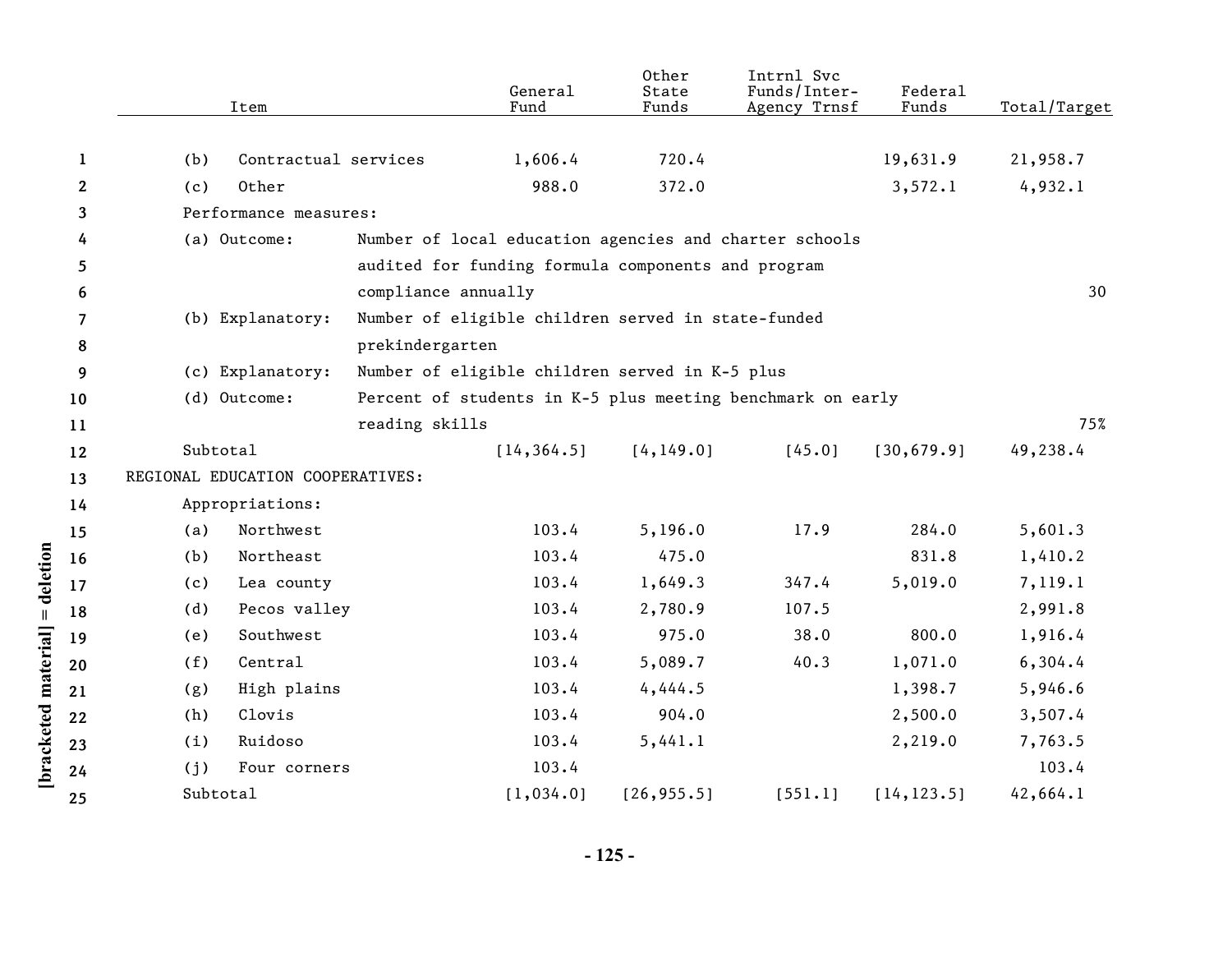|              |     | Item                                                                                                 | General<br>Fund | Other<br>State<br>Funds | Intrnl Svc<br>Funds/Inter-<br>Agency Trnsf | Federal<br>Funds | Total/Target |
|--------------|-----|------------------------------------------------------------------------------------------------------|-----------------|-------------------------|--------------------------------------------|------------------|--------------|
| $\mathbf{1}$ |     | PUBLIC EDUCATION DEPARTMENT SPECIAL APPROPRIATIONS:                                                  |                 |                         |                                            |                  |              |
| $\mathbf{2}$ |     | Appropriations:                                                                                      |                 |                         |                                            |                  |              |
| 3            | (a) | Early literacy and                                                                                   |                 |                         |                                            |                  |              |
| 4            |     | reading support                                                                                      | 1,661.0         |                         |                                            |                  | 1,661.0      |
| 5            | (b) | Indigenous, multilingual,                                                                            |                 |                         |                                            |                  |              |
| 6            |     | multicultural and                                                                                    |                 |                         |                                            |                  |              |
| 7            |     | special education                                                                                    | 4,567.8         |                         |                                            |                  | 4,567.8      |
| 8            | (c) | Principal professional                                                                               |                 |                         |                                            |                  |              |
| 9            |     | development                                                                                          | 2,491.5         |                         |                                            |                  | 2,491.5      |
| 10           | (d) | Teacher professional                                                                                 |                 |                         |                                            |                  |              |
| 11           |     | development                                                                                          | 2,869.5         |                         |                                            |                  | 2,869.5      |
| 12           | (e) | Graduation, reality and                                                                              |                 |                         |                                            |                  |              |
| 13           |     | dual-role skills                                                                                     | 415.3           |                         | 200.0                                      |                  | 615.3        |
| 14           | (f) | Advanced placement test                                                                              |                 |                         |                                            |                  |              |
| 15           |     | assistance                                                                                           | 1,000.0         |                         |                                            |                  | 1,000.0      |
| 16           | (g) | Student nutrition                                                                                    |                 |                         |                                            |                  |              |
| 17           |     | and wellness                                                                                         | 1,650.0         |                         |                                            |                  | 1,650.0      |
| 18           | (h) | Science, technology,                                                                                 |                 |                         |                                            |                  |              |
| 19           |     | engineering, arts and                                                                                |                 |                         |                                            |                  |              |
| 20           |     | math initiative                                                                                      | 3,525.9         |                         |                                            |                  | 3,525.9      |
| 21           |     | The public education department shall prioritize special appropriation awards to school districts or |                 |                         |                                            |                  |              |
|              |     |                                                                                                      |                 |                         |                                            |                  |              |

**22 23** charter schools that implement K-5 plus programs or extended learning time programs for all eligible students.

**[bracketed material] = deletion**

[bracketed material] = deletion

**24 25**

A school district or charter school may submit an application to the public education department for an allocation from the teacher professional development appropriation to support mentorship and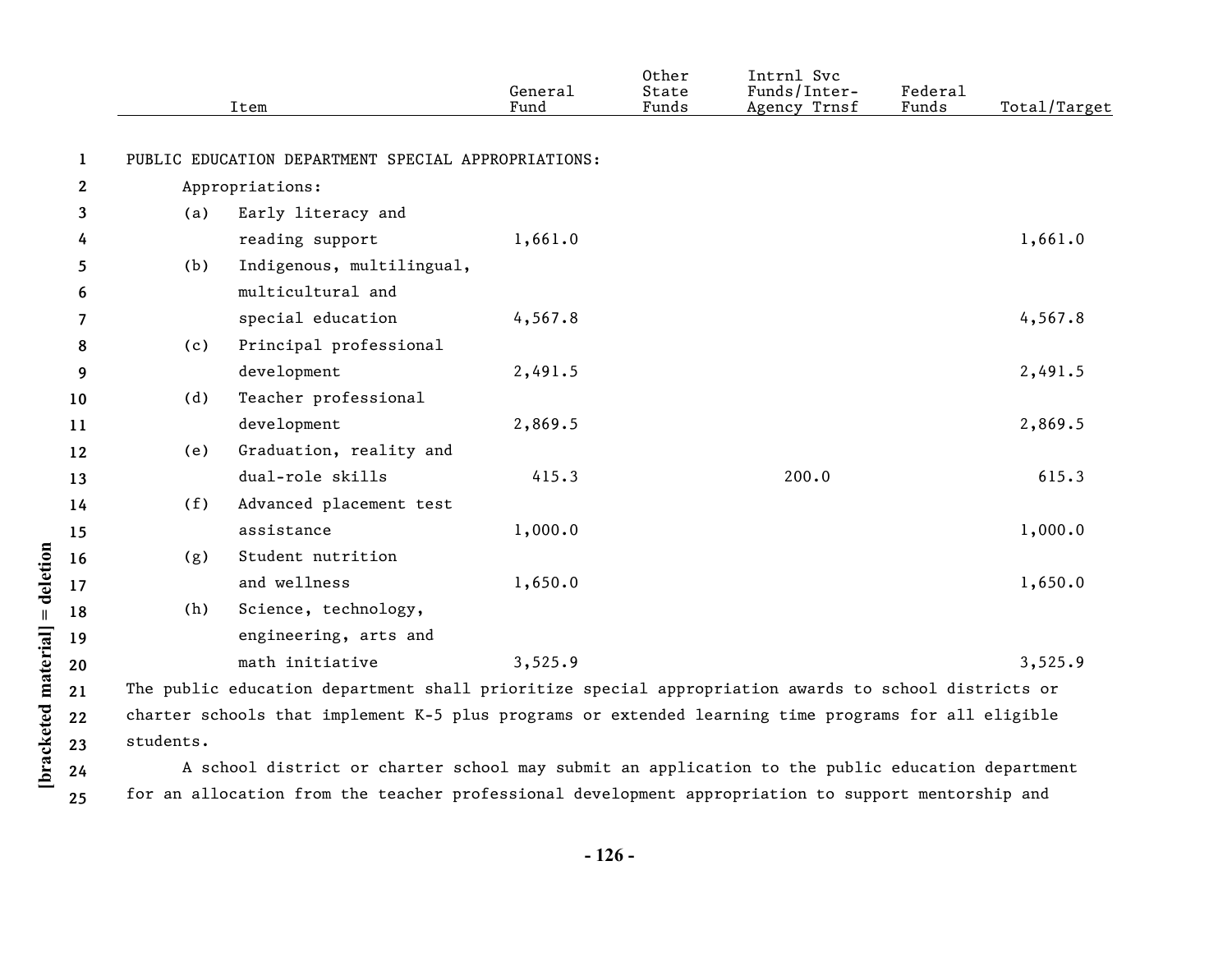|      |         | Other | Intrnl<br><b>Svc</b>          |                         |                              |
|------|---------|-------|-------------------------------|-------------------------|------------------------------|
|      | Generai | State | $\mathbf{r}$<br>- Funds/Inter | $r_{\text{edera}\perp}$ |                              |
| Item | Fund    | Funds | Trnsf<br>Agency               | Funds                   | Total <sub>l</sub><br>Target |

**1 2 3 4 5 6 7 8** professional development for teachers. The public education department shall prioritize awards to school districts or charter schools that budget the portion of the state equalization guarantee distribution attributable to meeting requirements of Section 22-10A-9 NMSA 1978 and providing targeted and ongoing professional development for purposes of new teacher mentorship, case management, tutoring, data-guided instruction, coaching or other evidence-based practices that improve student outcomes. The public education department shall not make an award to a school district or charter school that does not submit an approved educational plan pursuant to Section 22-8-6 NMSA 1978 or an approved teacher mentorship program pursuant to Section 22-10A-9 NMSA 1978.

**9 10 11** The internal service funds/interagency transfers appropriation to the graduation, reality and dualrole skills program of the public education department special appropriations is from the federal temporary assistance for needy families block grant to New Mexico.

**12 13 14** Any unexpended balances in the special appropriations to the public education department remaining at the end of fiscal year 2022 from appropriations made from the general fund shall revert to the general fund.

Subtotal [18,181.0] [200.0] 18,381.0

**16** PUBLIC SCHOOL FACILITIES AUTHORITY:

**17 18 19 20** The purpose of the public school facilities oversight program is to oversee public school facilities in all eighty-nine school districts ensuring correct and prudent planning, building and maintenance using state funds and ensuring adequacy of all facilities in accordance with public education department approved educational programs.

Appropriations:

(a) Personal services and

**[bracketed material] = deletion**

 $[\text{bracketed material}] = \text{detection}$ 

**15**

- employee benefits 4,315.9 4,315.9 (b) Contractual services 110.9 110.9 110.9
- (c) Other 1,318.0 1,318.0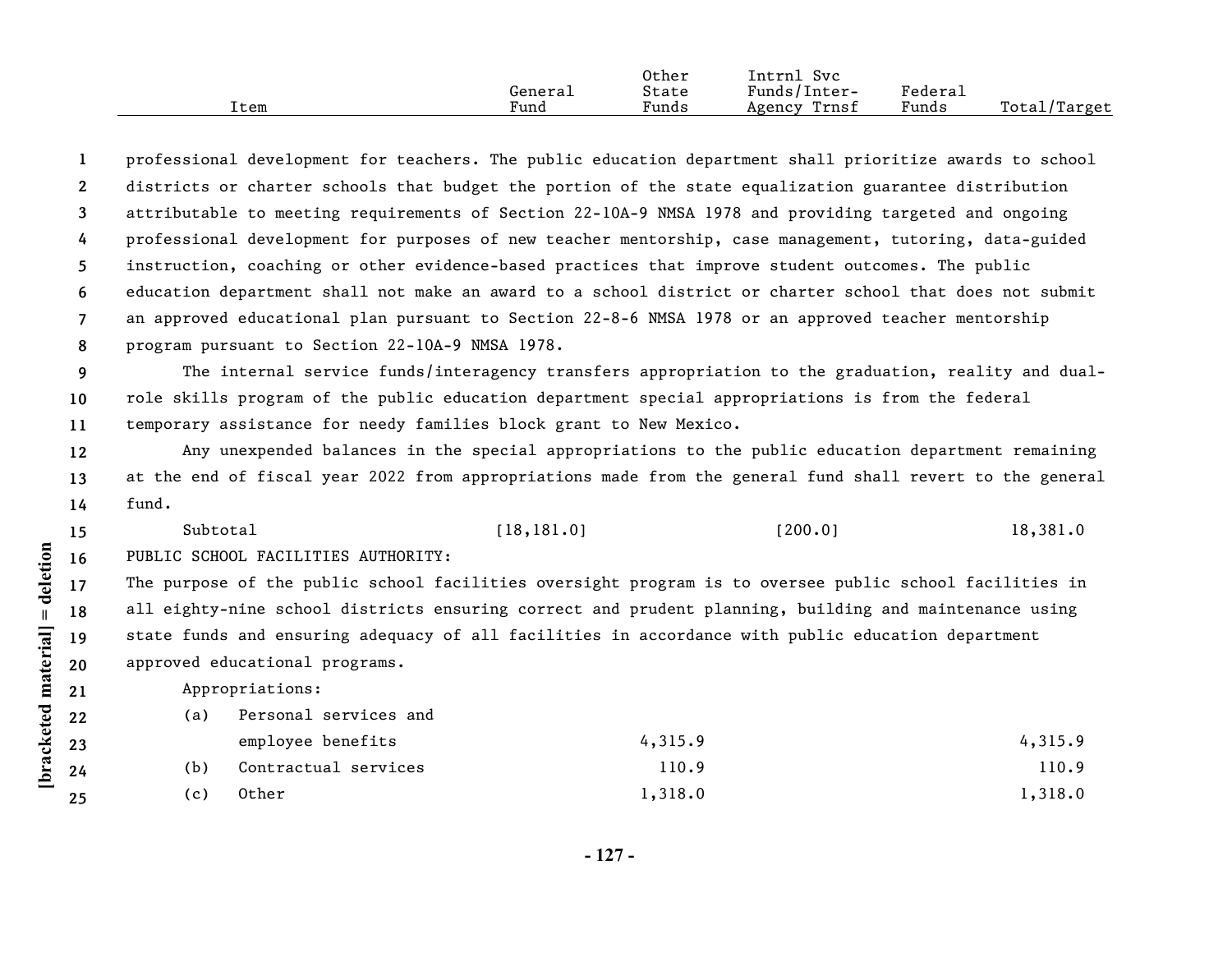|      |         | Other | $\sim$ $\sim$<br>lntrn.<br>Svc |            |                  |
|------|---------|-------|--------------------------------|------------|------------------|
|      | Genera⊥ | State | Funds/Inter-                   | $"$ edera⊥ |                  |
| ltem | Fund    | Funds | Trnsf<br>Agency                | Funds      | Total,<br>Target |

Performance measures:

| 8              |                       |                                                             | <b>J. HIGHER EDUCATION</b> |       |          |           |
|----------------|-----------------------|-------------------------------------------------------------|----------------------------|-------|----------|-----------|
|                | TOTAL OTHER EDUCATION | 33,579.5                                                    | 36,849.3                   | 796.1 | 44,803.4 | 116,028.3 |
| 6              | Subtotal              |                                                             | [5, 744.8]                 |       |          | 5,744.8   |
| 5 <sup>5</sup> |                       | report score measured on December 31 of prior calendar year |                            |       |          |           |
| 4              | (b) Explanatory:      | Statewide public school facility maintenance assessment     |                            |       |          |           |
| 3              |                       | on December 31 of prior calendar year                       |                            |       |          |           |
| $2^{\circ}$    | (a) Explanatory:      | Statewide public school facility condition index measured   |                            |       |          |           |

**9 10 11 12 13 14** On approval of the higher education department, the state budget division of the department of finance and administration may approve increases in budgets of agencies in this subsection whose other state funds exceed amounts specified, with the exception of the policy development and institutional financial oversight program of the higher education department. In approving budget increases, the director of the state budget division shall advise the legislature through its officers and appropriate committees, in writing, of the justification for the approval.

On approval of the higher education department and in consultation with the legislative finance committee, the state budget division of the department of finance and administration may reduce general fund appropriations, up to three percent, to institutions whose lower level common courses are not completely transferrable or accepted among public colleges and universities in New Mexico.

The secretary of higher education shall work with institutions, whose enrollment has declined by more than fifty percent within the past five academic years, on a plan to improve enrollment, collaborate or merge with other institutions, and reduce expenditures accordingly and submit an annual report to the legislative finance committee.

The department of finance and administration shall, as directed by the secretary of higher education, withhold from an educational institution or program that the higher education department places under an enhanced fiscal oversight program a portion, up to ten percent, of the institution's or

[bracketed material] = deletion **[bracketed material] = deletion**

**1**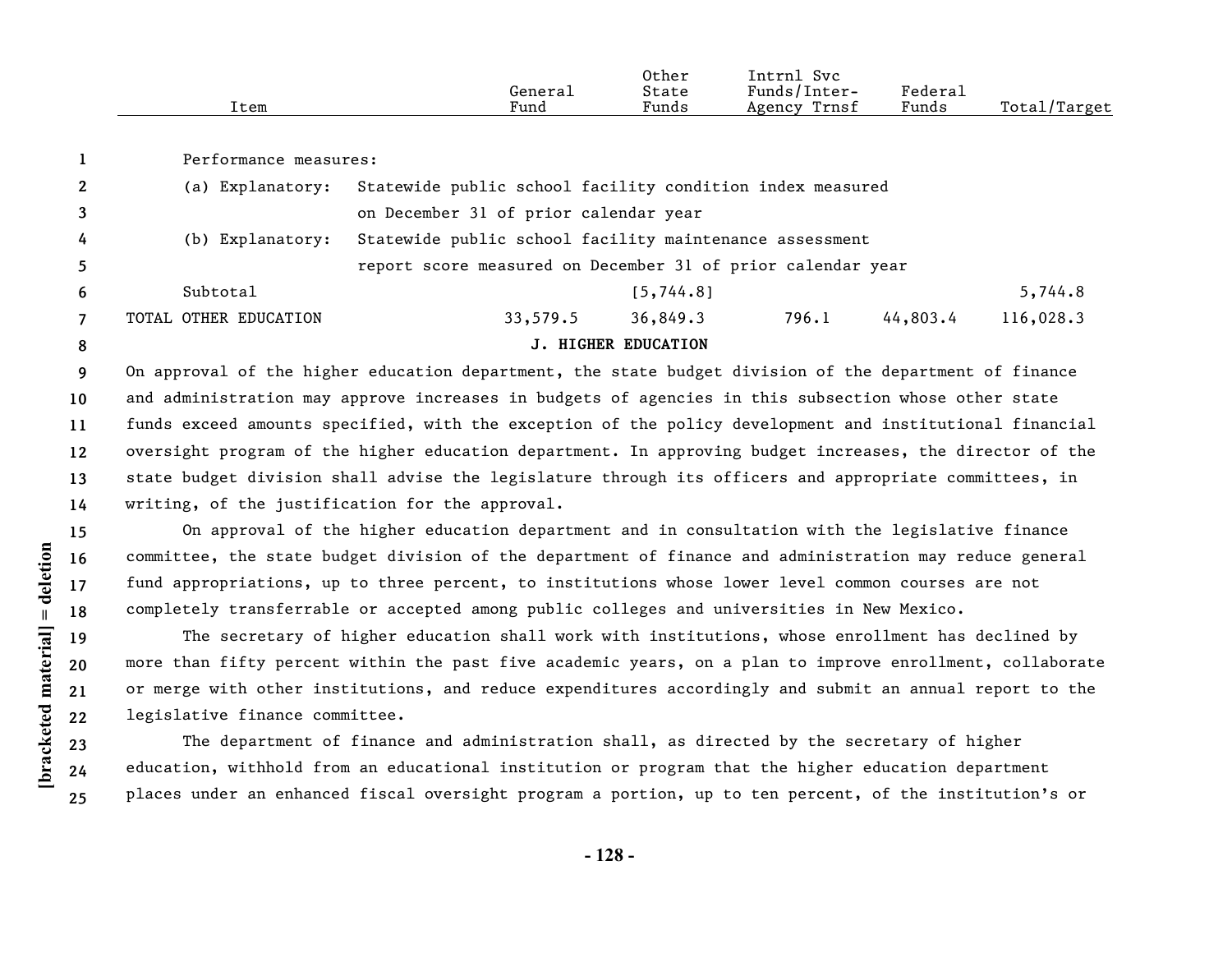|      |         | Other | Svc<br>Intrnl   |         |              |
|------|---------|-------|-----------------|---------|--------------|
|      | Generai | State | Funds/Inter-    | Federal |              |
| ⊥tem | Fund    | Funds | Trnsf<br>Agency | Funds   | Total/Target |

**1 2 3 4 5 6 7** program's general fund allotments. On written notice by the secretary of higher education that the institution or program has made sufficient progress toward satisfying the requirements imposed by the higher education department under the enhanced fiscal oversight program, the department of finance and administration shall release the withheld allotments. Money withheld in accordance with this provision and not released at the end of fiscal year 2022 shall revert to the general fund. The secretary of the department of finance and administration shall advise the legislature through its officers and appropriate committees, in writing, of the status of all withheld allotments.

**8 9** Except as otherwise provided, any unexpended balances remaining at the end of fiscal year 2022 shall not revert to the general fund.

**10** HIGHER EDUCATION DEPARTMENT:

**11** (1) Policy development and institutional financial oversight:

**12 13 14 15** The purpose of the policy development and institutional financial oversight program is to provide a continuous process of statewide planning and oversight within the department's statutory authority for the state higher education system and to ensure both the efficient use of state resources and progress in implementing a statewide agenda.

Appropriations:

| (a) | Personal services and |         |       |       |         |          |  |  |  |
|-----|-----------------------|---------|-------|-------|---------|----------|--|--|--|
|     | employee benefits     | 2,994.4 | 312.3 | 43.3  | 1,367.4 | 4,717.4  |  |  |  |
| (b) | Contractual services  | 880.4   | 95.0  |       | 639.6   | 1,615.0  |  |  |  |
| (c) | Other                 | 8,608.4 | 115.0 | 292.4 | 8,493.0 | 17,508.8 |  |  |  |

**21 22 23 24 25** The general fund appropriation to the policy development and institutional financial oversight program of the higher education department in the other category includes six million five hundred thousand dollars (\$6,500,000) to provide adults with education services and materials and access to high school equivalency tests, one hundred twenty-six thousand one hundred dollars (\$126,100) for workforce development programs at community colleges that primarily educate and retrain recently displaced workers,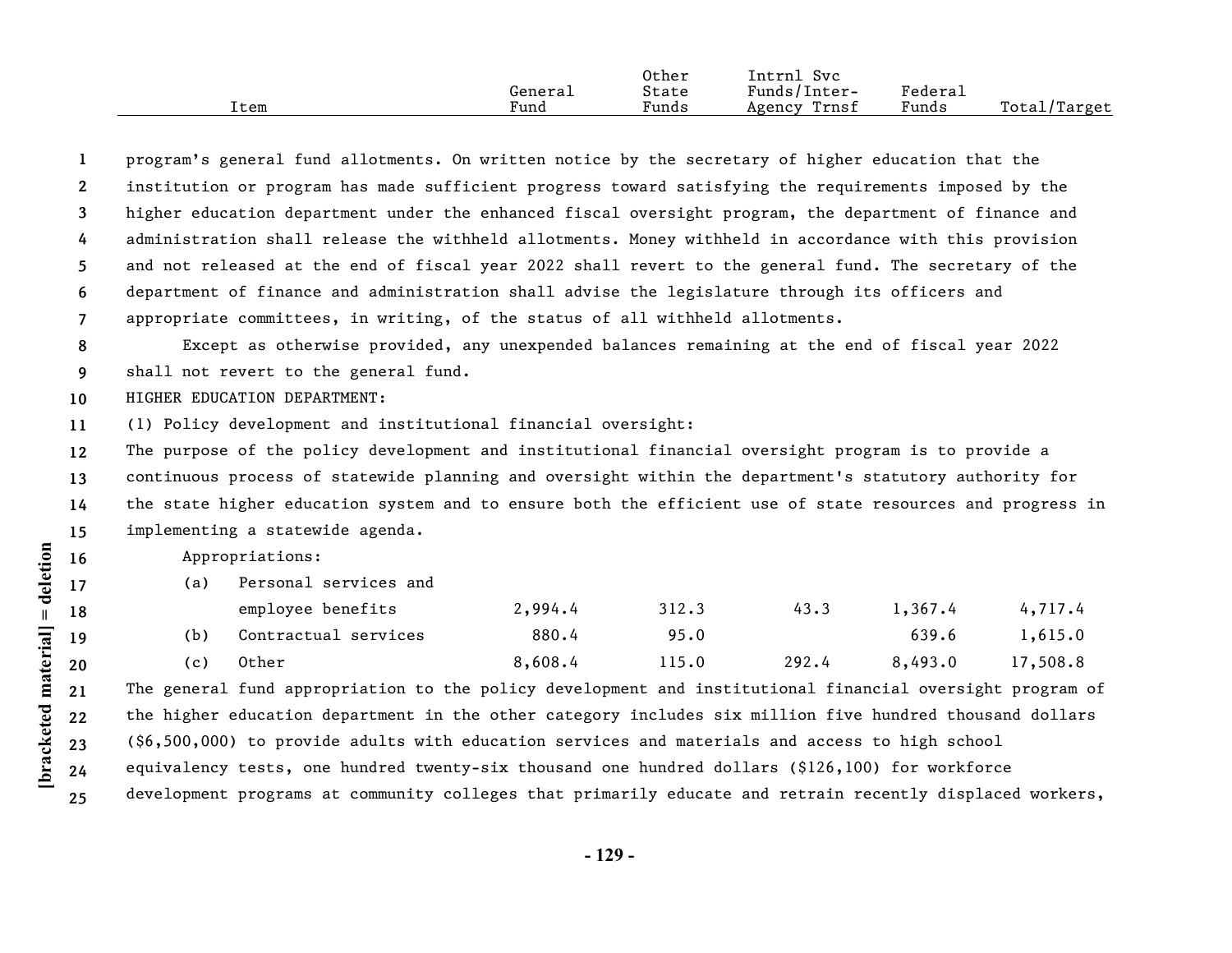|      |         | Other | Svc<br>'ntrnl   |                     |              |
|------|---------|-------|-----------------|---------------------|--------------|
|      | General | State | Funds/Inter-    | Federa <sub>1</sub> |              |
| Item | Fund    | Funds | Trnsf<br>Agency | Funds               | Total/Target |

|                                                                                                                                                                                                                        | $\mathbf{1}$                                                   | four hundred sixty-one thousand one hundred dollars (\$461,100) for the high skills program, eighty-four  |  |  |  |  |  |  |   |                                                                                                                                                                                            |  |
|------------------------------------------------------------------------------------------------------------------------------------------------------------------------------------------------------------------------|----------------------------------------------------------------|-----------------------------------------------------------------------------------------------------------|--|--|--|--|--|--|---|--------------------------------------------------------------------------------------------------------------------------------------------------------------------------------------------|--|
|                                                                                                                                                                                                                        | $\mathbf{2}$                                                   | thousand five hundred dollars (\$84,500) for English-learner teacher preparation and two hundred forty    |  |  |  |  |  |  |   |                                                                                                                                                                                            |  |
|                                                                                                                                                                                                                        | 3                                                              | thousand seven hundred dollars (\$240,700) to the tribal college dual-credit program fund.                |  |  |  |  |  |  |   |                                                                                                                                                                                            |  |
|                                                                                                                                                                                                                        | 4                                                              | The general fund appropriation to the policy development and institutional financial oversight            |  |  |  |  |  |  |   |                                                                                                                                                                                            |  |
|                                                                                                                                                                                                                        | 5                                                              | program of the higher education department in the contractual services category includes six hundred      |  |  |  |  |  |  |   |                                                                                                                                                                                            |  |
|                                                                                                                                                                                                                        | 6                                                              | eighty thousand four hundred dollars (\$680,400) for an adult literacy program.                           |  |  |  |  |  |  |   |                                                                                                                                                                                            |  |
| Any unexpended balances in the policy development and institutional financial oversight program of<br>7<br>the higher education department remaining at the end of fiscal year 2022 from appropriations made from<br>8 |                                                                |                                                                                                           |  |  |  |  |  |  |   |                                                                                                                                                                                            |  |
|                                                                                                                                                                                                                        |                                                                |                                                                                                           |  |  |  |  |  |  | 9 | the general fund shall revert to the general fund.<br>(2) Student financial aid:<br>The purpose of the student financial aid program is to provide access, affordability and opportunities |  |
|                                                                                                                                                                                                                        | 10 <sup>°</sup>                                                |                                                                                                           |  |  |  |  |  |  |   |                                                                                                                                                                                            |  |
|                                                                                                                                                                                                                        | 11                                                             |                                                                                                           |  |  |  |  |  |  |   |                                                                                                                                                                                            |  |
| for success in higher education to students and their families so all New Mexicans may benefit from<br>12                                                                                                              |                                                                |                                                                                                           |  |  |  |  |  |  |   |                                                                                                                                                                                            |  |
|                                                                                                                                                                                                                        | postsecondary education and training beyond high school.<br>13 |                                                                                                           |  |  |  |  |  |  |   |                                                                                                                                                                                            |  |
|                                                                                                                                                                                                                        | 14                                                             | Appropriations:                                                                                           |  |  |  |  |  |  |   |                                                                                                                                                                                            |  |
|                                                                                                                                                                                                                        | 15                                                             | 20.0<br>20.0<br>Contractual services<br>(a)                                                               |  |  |  |  |  |  |   |                                                                                                                                                                                            |  |
| deletion                                                                                                                                                                                                               | 16                                                             | Other<br>20,609.5<br>7,000.0<br>44, 230.0<br>300.0<br>72,139.5<br>(b)                                     |  |  |  |  |  |  |   |                                                                                                                                                                                            |  |
|                                                                                                                                                                                                                        | 17                                                             | The other state funds appropriation to the student financial aid program of the higher education          |  |  |  |  |  |  |   |                                                                                                                                                                                            |  |
|                                                                                                                                                                                                                        | 18                                                             | department in the other category includes five million dollars (\$5,000,000) from the teacher preparation |  |  |  |  |  |  |   |                                                                                                                                                                                            |  |
|                                                                                                                                                                                                                        | 19                                                             | affordability fund and two million dollars (\$2,000,000) from the teacher loan repayment fund.            |  |  |  |  |  |  |   |                                                                                                                                                                                            |  |
|                                                                                                                                                                                                                        | 20                                                             | (3) The opportunity scholarship:                                                                          |  |  |  |  |  |  |   |                                                                                                                                                                                            |  |
|                                                                                                                                                                                                                        | 21                                                             | Appropriations:                                                                                           |  |  |  |  |  |  |   |                                                                                                                                                                                            |  |
|                                                                                                                                                                                                                        | 22                                                             | Other<br>5,000.0<br>5,000.0<br>(a)                                                                        |  |  |  |  |  |  |   |                                                                                                                                                                                            |  |
| bracketed material                                                                                                                                                                                                     | 23                                                             | The general fund appropriation to the opportunity scholarship program of the higher education department  |  |  |  |  |  |  |   |                                                                                                                                                                                            |  |
|                                                                                                                                                                                                                        | 24                                                             | in the other category includes five million dollars (\$5,000,000) for an opportunity scholarship program  |  |  |  |  |  |  |   |                                                                                                                                                                                            |  |
|                                                                                                                                                                                                                        | 25                                                             | in fiscal year 2022 for students attending a public postsecondary educational institution or tribal       |  |  |  |  |  |  |   |                                                                                                                                                                                            |  |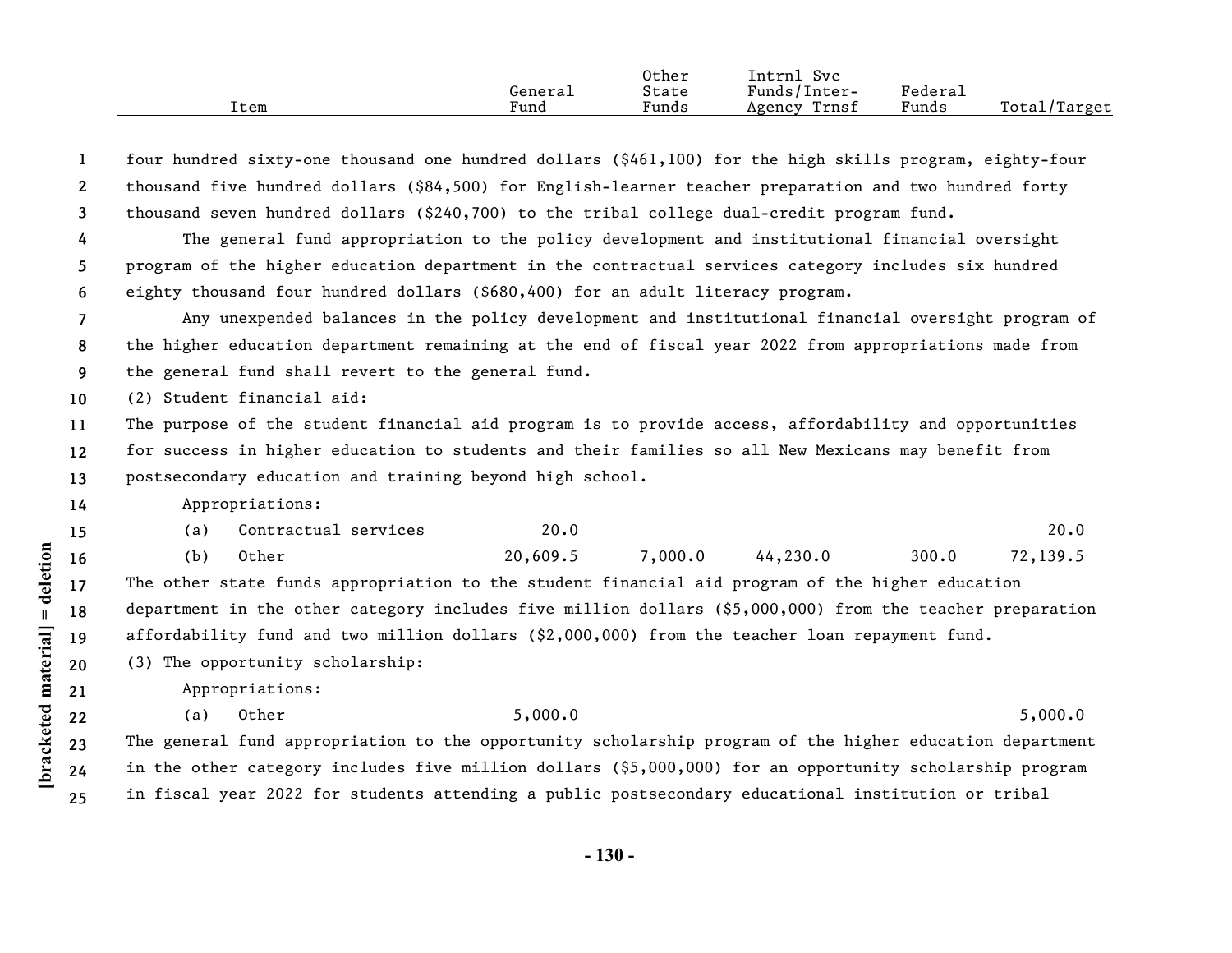|      |         | Other | Intrnl<br><b>Svc</b> |         |                    |
|------|---------|-------|----------------------|---------|--------------------|
|      | Generai | State | Funds/Inter-         | Federa⊥ |                    |
| Item | Fund    | Funds | Trnsf<br>Agency      | Funds   | Total/<br>'Target' |

| 1              | college. The scholarship may be used by eligible students to pay tuition or general student fees and      |                                           |                                          |  |             |            |  |  |
|----------------|-----------------------------------------------------------------------------------------------------------|-------------------------------------------|------------------------------------------|--|-------------|------------|--|--|
| $2^{\circ}$    | shall not be used to pay differential tuition or individual course-specific fees. The opportunity         |                                           |                                          |  |             |            |  |  |
| 3              | scholarship program shall prioritize financial aid based on need to undergraduate, degree-seeking         |                                           |                                          |  |             |            |  |  |
| 4              | students who have left higher education but have earned seventy-five percent of credits toward an         |                                           |                                          |  |             |            |  |  |
| 5              | associates or bachelor's degree, who have completed the free application for financial student aid or     |                                           |                                          |  |             |            |  |  |
| 6              | another form of income verification, who are adults or eligible for a lottery tuition scholarship, and    |                                           |                                          |  |             |            |  |  |
| $\overline{7}$ | who are enrolled full-time. The higher education department shall provide a written report summarizing    |                                           |                                          |  |             |            |  |  |
| 8              | the opportunity scholarship's finances, student participation and sustainability to the department of     |                                           |                                          |  |             |            |  |  |
| 9              | finance and administration and the legislative finance committee by November 1, 2021. Any unexpended      |                                           |                                          |  |             |            |  |  |
| 10             | balances remaining at the end of fiscal year 2022 from appropriations made from the general fund shall    |                                           |                                          |  |             |            |  |  |
| 11             | revert to the general fund.                                                                               |                                           |                                          |  |             |            |  |  |
| 12             | Subtotal                                                                                                  |                                           | $[38, 112.7]$ $[7, 522.3]$ $[44, 565.7]$ |  | [10, 800.0] | 101,000.7  |  |  |
| 13             | UNIVERSITY OF NEW MEXICO:                                                                                 |                                           |                                          |  |             |            |  |  |
| 14             | (1) Main campus:                                                                                          |                                           |                                          |  |             |            |  |  |
| 15             | The purpose of the instruction and general program is to provide education services designed to meet the  |                                           |                                          |  |             |            |  |  |
| 16             | intellectual, educational and quality of life goals associated with the ability to enter the workforce,   |                                           |                                          |  |             |            |  |  |
| 17             | compete and advance in the new economy and contribute to social advancement through informed citizenship. |                                           |                                          |  |             |            |  |  |
| 18             | Appropriations:                                                                                           |                                           |                                          |  |             |            |  |  |
| 19             | Other<br>(a)                                                                                              |                                           | 143,300.0                                |  | 138,300.0   | 281,600.0  |  |  |
| 20             | Instruction and general<br>(b)                                                                            |                                           |                                          |  |             |            |  |  |
| 21             | purposes                                                                                                  | 192,283.7                                 | 177,100.0                                |  | 3,800.0     | 373, 183.7 |  |  |
| 22             | Athletics<br>(c)                                                                                          | 3,663.6                                   | 27,400.0                                 |  |             | 31,063.6   |  |  |
| 23             | Educational television<br>(d)                                                                             | 1,015.6                                   | 4,800.0                                  |  | 2,500.0     | 8,315.6    |  |  |
| 24             | Performance measures:                                                                                     |                                           |                                          |  |             |            |  |  |
| 25             | (a) Output:                                                                                               | Number of students enrolled, by headcount |                                          |  |             | 26,000     |  |  |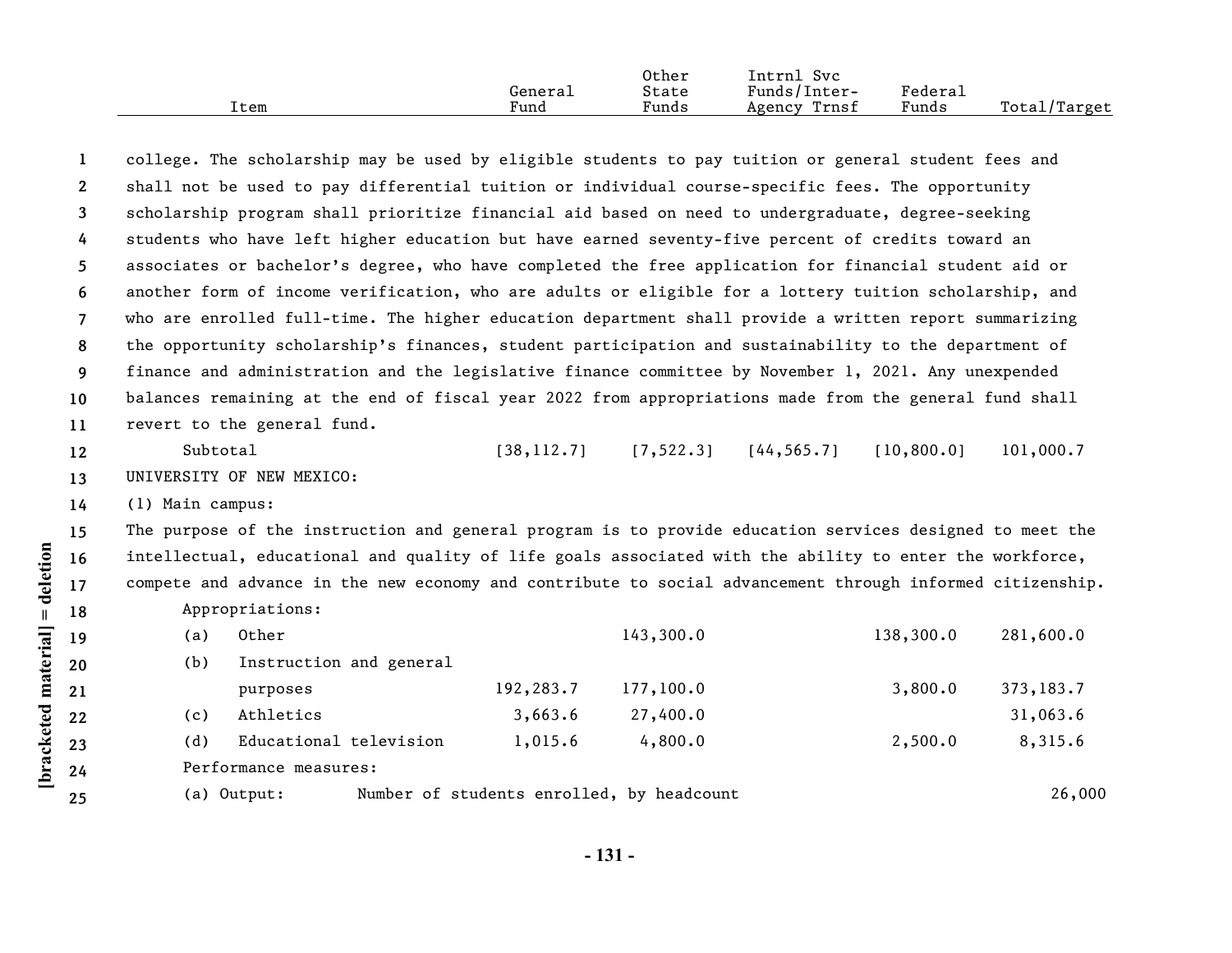|              | Item                  | General<br>Fund                                                                                          | Other<br>State<br>Funds | Intrnl Svc<br>Funds/Inter-<br>Agency Trnsf | Federal<br>Funds | Total/Target |
|--------------|-----------------------|----------------------------------------------------------------------------------------------------------|-------------------------|--------------------------------------------|------------------|--------------|
|              |                       |                                                                                                          |                         |                                            |                  |              |
| 1            | $(b)$ Output:         | Number of first-time freshmen enrolled who graduated from a                                              |                         |                                            |                  |              |
| $\mathbf{2}$ |                       | New Mexico high school by headcount                                                                      |                         |                                            |                  | 3,000        |
| 3            | (c) Output:           | Number of credit hours delivered                                                                         |                         |                                            |                  | 543,000      |
| 4            | $(d)$ Output:         | Number of unduplicated degree awards in the most recent                                                  |                         |                                            |                  |              |
| 5            |                       | academic year                                                                                            |                         |                                            |                  | 5,400        |
| 6            | (e) Outcome:          | Percent of a cohort of first-time, full-time,                                                            |                         |                                            |                  |              |
| 7            |                       | degree-seeking freshmen who complete a baccalaureate                                                     |                         |                                            |                  |              |
| 8            |                       | program within one hundred fifty percent of standard                                                     |                         |                                            |                  |              |
| 9            |                       | graduation time                                                                                          |                         |                                            |                  | 64%          |
| 10           | (f) Outcome:          | Percent of first-time, full-time freshmen retained to the                                                |                         |                                            |                  |              |
| 11           |                       | third semester                                                                                           |                         |                                            |                  | 77%          |
| 12           | (2) Gallup branch:    |                                                                                                          |                         |                                            |                  |              |
| 13           |                       | The purpose of the instruction and general program at New Mexico's community colleges is to provide      |                         |                                            |                  |              |
| 14           |                       | credit and noncredit postsecondary education and training opportunities to New Mexicans so they have the |                         |                                            |                  |              |
| 15           |                       | skills to be competitive in the new economy and are able to participate in lifelong learning activities. |                         |                                            |                  |              |
| 16           | Appropriations:       |                                                                                                          |                         |                                            |                  |              |
| 17           | Other<br>(a)          |                                                                                                          | 1,502.0                 |                                            | 824.0            | 2,326.0      |
| 18           | (b)                   | Instruction and general                                                                                  |                         |                                            |                  |              |
| 19           | purposes              | 8,586.5                                                                                                  | 5,663.2                 |                                            | 410.0            | 14,659.7     |
| 20           | Performance measures: |                                                                                                          |                         |                                            |                  |              |
| 21           | (a) Output:           | Number of students enrolled, by headcount                                                                |                         |                                            |                  | 2,793        |
| 22           | $(b)$ Output:         | Number of first-time freshmen enrolled who graduated from a                                              |                         |                                            |                  |              |
| 23           |                       | New Mexico high school, by headcount                                                                     |                         |                                            |                  | 325          |
| 24           | (c) Output:           | Number of credit hours delivered                                                                         |                         |                                            |                  | 35,542       |
| 25           | (d) Output:           | Number of unduplicated awards conferred in the most recent                                               |                         |                                            |                  |              |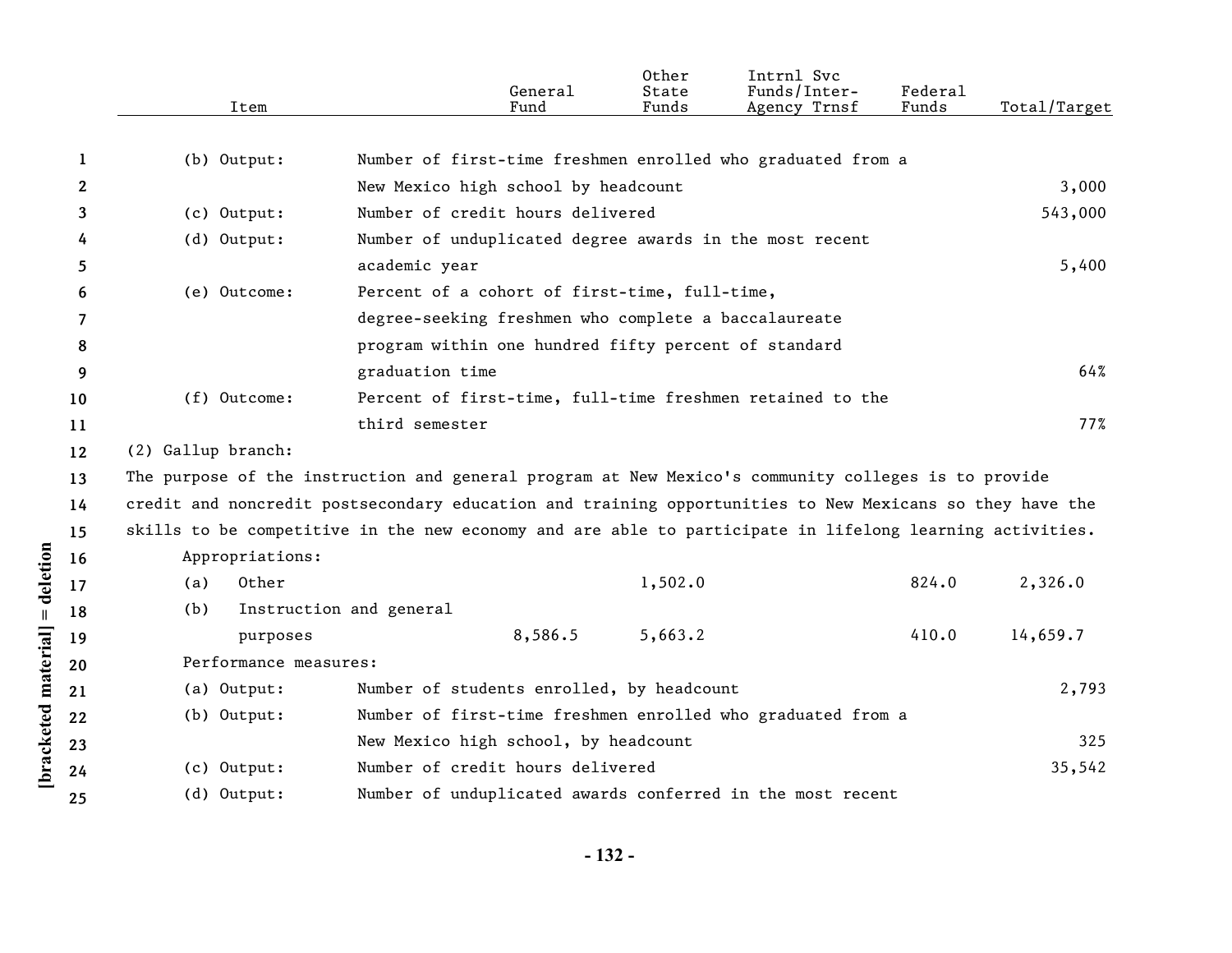|              | Item                   | General<br>Fund                                                                                          | Other<br>State<br>Funds | Intrnl Svc<br>Funds/Inter-<br>Agency Trnsf | Federal<br>Funds | Total/Target |
|--------------|------------------------|----------------------------------------------------------------------------------------------------------|-------------------------|--------------------------------------------|------------------|--------------|
|              |                        |                                                                                                          |                         |                                            |                  |              |
| 1            |                        | academic year                                                                                            |                         |                                            |                  | 217          |
| $\mathbf{2}$ | (e) Outcome:           | Percent of a cohort of first-time, full-time,                                                            |                         |                                            |                  |              |
| 3            |                        | degree-seeking freshmen who complete an associate's program                                              |                         |                                            |                  |              |
| 4            |                        | within one hundred fifty percent of standard graduation time                                             |                         |                                            |                  | 45%          |
| 5            | (f) Outcome:           | Percent of first-time, full-time freshmen retained to the                                                |                         |                                            |                  |              |
| 6            |                        | third semester                                                                                           |                         |                                            |                  | 42.8%        |
| 7            | (3) Los Alamos branch: |                                                                                                          |                         |                                            |                  |              |
| 8            |                        | The purpose of the instruction and general program at New Mexico's community colleges is to provide      |                         |                                            |                  |              |
| 9            |                        | credit and noncredit postsecondary education and training opportunities to New Mexicans so they have the |                         |                                            |                  |              |
| 10           |                        | skills to be competitive in the new economy and are able to participate in lifelong learning activities. |                         |                                            |                  |              |
| 11           | Appropriations:        |                                                                                                          |                         |                                            |                  |              |
| 12           | Other<br>(a)           |                                                                                                          | 381.0                   |                                            | 856.0            | 1,237.0      |
| 13           | (b)                    | Instruction and general                                                                                  |                         |                                            |                  |              |
| 14           | purposes               | 1,878.5                                                                                                  | 2,717.0                 |                                            | 481.0            | 5,076.5      |
| 15           | Performance measures:  |                                                                                                          |                         |                                            |                  |              |
| 16           | (a) Output:            | Number of students enrolled, by headcount                                                                |                         |                                            |                  | 1,000        |
| 17           | (b) Output:            | Number of first-time freshmen enrolled who graduated from a                                              |                         |                                            |                  |              |
| 18           |                        | New Mexico high school, by headcount                                                                     |                         |                                            |                  | 165          |
| 19           | (c) Output:            | Number of credit hours delivered                                                                         |                         |                                            |                  | 12,850       |
| 20           | (d) Output:            | Number of unduplicated awards conferred in the most recent                                               |                         |                                            |                  |              |
| 21           |                        | academic year                                                                                            |                         |                                            |                  | 100          |
| 22           | (e) Outcome:           | Percent of a cohort of first-time, full-time, degree- or                                                 |                         |                                            |                  |              |
| 23           |                        | certificate-seeking community college students who complete                                              |                         |                                            |                  |              |
| 24           |                        | an academic program within one hundred fifty percent of                                                  |                         |                                            |                  |              |
| 25           |                        | standard graduation time                                                                                 |                         |                                            |                  | 45%          |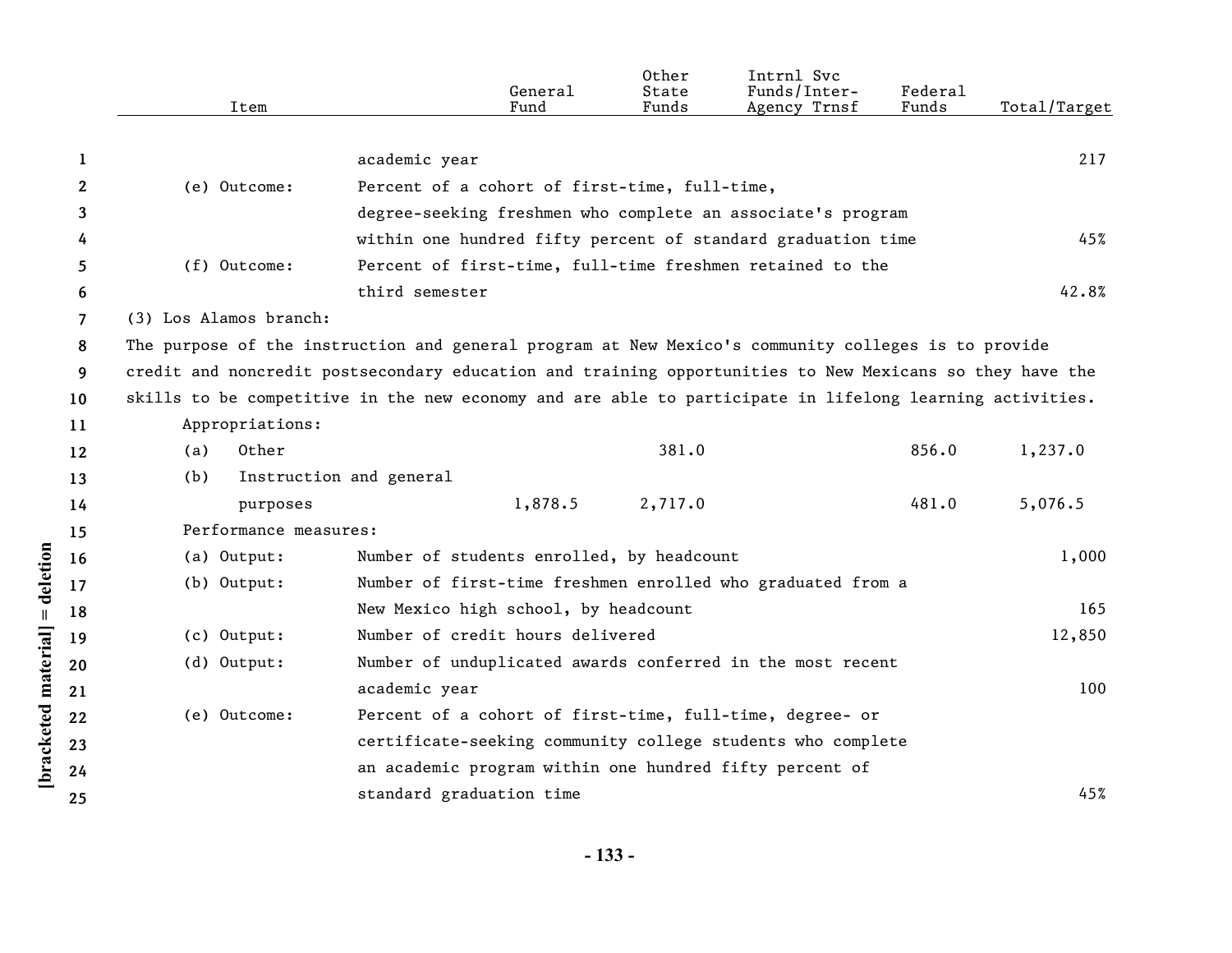|                      |                                                                                                                | Item                                                                                                | General<br>Fund                                                                                          | Other<br>State<br>Funds | Intrnl Svc<br>Funds/Inter-<br>Agency Trnsf | Federal<br>Funds | Total/Target |  |  |
|----------------------|----------------------------------------------------------------------------------------------------------------|-----------------------------------------------------------------------------------------------------|----------------------------------------------------------------------------------------------------------|-------------------------|--------------------------------------------|------------------|--------------|--|--|
|                      | 1                                                                                                              | (f) Outcome:                                                                                        | Percent of first-time, full-time freshmen retained to the                                                |                         |                                            |                  |              |  |  |
|                      | $\boldsymbol{2}$                                                                                               |                                                                                                     | third semester                                                                                           |                         |                                            |                  | 58%          |  |  |
|                      | 3                                                                                                              | (4) Valencia branch:                                                                                |                                                                                                          |                         |                                            |                  |              |  |  |
|                      | 4                                                                                                              | The purpose of the instruction and general program at New Mexico's community colleges is to provide |                                                                                                          |                         |                                            |                  |              |  |  |
|                      | credit and noncredit postsecondary education and training opportunities to New Mexicans so they have the<br>5. |                                                                                                     |                                                                                                          |                         |                                            |                  |              |  |  |
|                      | 6                                                                                                              |                                                                                                     | skills to be competitive in the new economy and are able to participate in lifelong learning activities. |                         |                                            |                  |              |  |  |
|                      | 7                                                                                                              | Appropriations:                                                                                     |                                                                                                          |                         |                                            |                  |              |  |  |
|                      | 8                                                                                                              | Other<br>(a)                                                                                        |                                                                                                          | 614.7                   |                                            | 2,227.5          | 2,842.2      |  |  |
|                      | 9                                                                                                              | Instruction and general<br>(b)                                                                      |                                                                                                          |                         |                                            |                  |              |  |  |
|                      | 10                                                                                                             | purposes                                                                                            | 5,699.4                                                                                                  | 4,908.8                 |                                            | 61.6             | 10,669.8     |  |  |
|                      | 11                                                                                                             | Performance measures:                                                                               |                                                                                                          |                         |                                            |                  |              |  |  |
|                      | 12                                                                                                             | (a) Output:                                                                                         | Number of students enrolled, by headcount                                                                |                         |                                            |                  | 3,251        |  |  |
|                      | 13                                                                                                             | (b) Output:                                                                                         | Number of first-time freshmen enrolled who graduated from a                                              |                         |                                            |                  |              |  |  |
|                      | 14                                                                                                             |                                                                                                     | New Mexico high school, by headcount                                                                     |                         |                                            |                  | 350          |  |  |
|                      | 15                                                                                                             | (c) Output:                                                                                         | Number of credit hours delivered                                                                         |                         |                                            |                  | 24,089       |  |  |
| = deletion           | 16                                                                                                             | (d) Output:                                                                                         | Number of unduplicated awards conferred in the most recent                                               |                         |                                            |                  |              |  |  |
|                      | 17                                                                                                             |                                                                                                     | academic year                                                                                            |                         |                                            |                  | 189          |  |  |
|                      | 18                                                                                                             | (e) Outcome:                                                                                        | Percent of a cohort of first-time, full-time, degree- or                                                 |                         |                                            |                  |              |  |  |
|                      | 19                                                                                                             |                                                                                                     | certificate-seeking community college students who complete                                              |                         |                                            |                  |              |  |  |
|                      | 20                                                                                                             |                                                                                                     | an academic program within one hundred fifty percent of                                                  |                         |                                            |                  |              |  |  |
|                      | 21                                                                                                             |                                                                                                     | standard graduation time                                                                                 |                         |                                            |                  | 45%          |  |  |
| [bracketed material] | 22                                                                                                             | (f) Outcome:                                                                                        | Percent of first-time, full-time freshmen retained to the                                                |                         |                                            |                  |              |  |  |
|                      | 23                                                                                                             |                                                                                                     | third semester                                                                                           |                         |                                            |                  | 60%          |  |  |
|                      | 24                                                                                                             | (5) Taos branch:                                                                                    |                                                                                                          |                         |                                            |                  |              |  |  |
|                      | 25                                                                                                             |                                                                                                     | The purpose of the instruction and general program at New Mexico's community colleges is to provide      |                         |                                            |                  |              |  |  |

**- 134 -**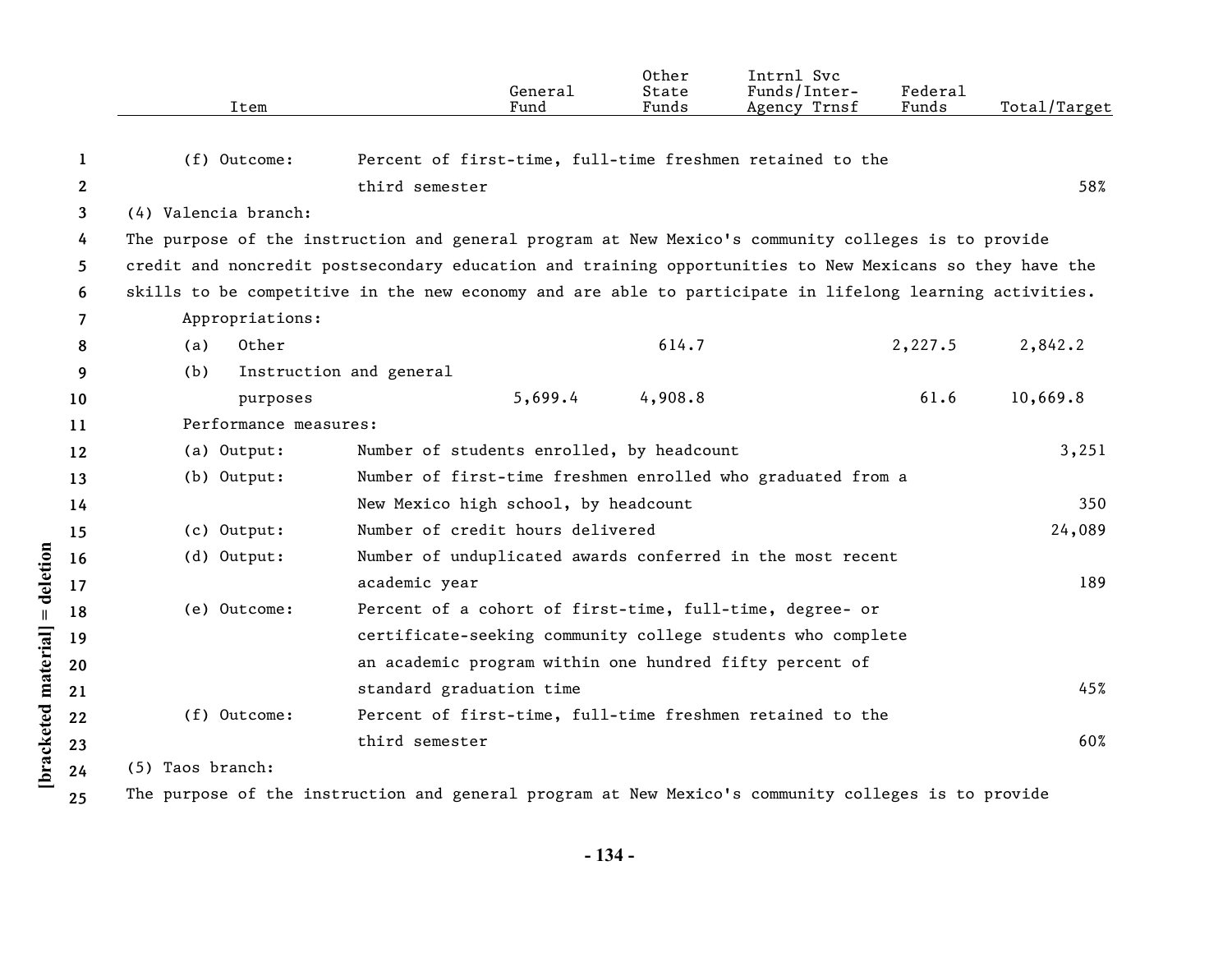|              | Item                                                                                                     |                                           | General<br>Fund | Other<br>State<br>Funds | Intrnl Svc<br>Funds/Inter-<br>Agency Trnsf                  | Federal<br>Funds | Total/Target |
|--------------|----------------------------------------------------------------------------------------------------------|-------------------------------------------|-----------------|-------------------------|-------------------------------------------------------------|------------------|--------------|
| 1            | credit and noncredit postsecondary education and training opportunities to New Mexicans so they have the |                                           |                 |                         |                                                             |                  |              |
| $\mathbf{2}$ | skills to be competitive in the new economy and are able to participate in lifelong learning activities. |                                           |                 |                         |                                                             |                  |              |
| 3            | Appropriations:                                                                                          |                                           |                 |                         |                                                             |                  |              |
| 4            | Other<br>(a)                                                                                             |                                           |                 | 1,382.0                 |                                                             | 2,546.0          | 3,928.0      |
| 5            | (b)                                                                                                      | Instruction and general                   |                 |                         |                                                             |                  |              |
| 6            | purposes                                                                                                 |                                           | 3,763.5         | 3,513.0                 |                                                             | 838.0            | 8,114.5      |
| 7            | Performance measures:                                                                                    |                                           |                 |                         |                                                             |                  |              |
| 8            | (a) Output:                                                                                              | Number of students enrolled, by headcount |                 |                         |                                                             |                  | 1,811        |
| 9            | (b) Output:                                                                                              |                                           |                 |                         | Number of first-time freshmen enrolled who graduated from a |                  |              |
| 10           |                                                                                                          | New Mexico high school, by headcount      |                 |                         |                                                             |                  | 200          |
| 11           | (c) Output:                                                                                              | Number of credit hours delivered          |                 |                         |                                                             |                  | 14,992       |
| 12           | $(d)$ Output:                                                                                            |                                           |                 |                         | Number of unduplicated awards conferred in the most recent  |                  |              |
| 13           |                                                                                                          | academic year                             |                 |                         |                                                             |                  | 138          |
| 14           | (e) Outcome:                                                                                             |                                           |                 |                         | Percent of a cohort of first-time, full-time, degree- or    |                  |              |
| 15           |                                                                                                          |                                           |                 |                         | certificate-seeking community college students who complete |                  |              |
| 16           |                                                                                                          |                                           |                 |                         | an academic program within one hundred fifty percent of     |                  |              |
| 17           |                                                                                                          | standard graduation time                  |                 |                         |                                                             |                  | 45%          |
| 18           | (f) Outcome:                                                                                             |                                           |                 |                         | Percent of first-time, full-time freshmen retained to the   |                  |              |
| 19           |                                                                                                          | third semester                            |                 |                         |                                                             |                  | 50%          |
| 20           | (6) Research and public service projects:                                                                |                                           |                 |                         |                                                             |                  |              |
| 21           | Appropriations:                                                                                          |                                           |                 |                         |                                                             |                  |              |
| 22           | (a)                                                                                                      | Chicano and chicana studies               | 91.2            |                         |                                                             |                  | 91.2         |
| 23           | (b)                                                                                                      | Career soft skills and                    |                 |                         |                                                             |                  |              |
| 24           | technical education                                                                                      |                                           | 455.9           |                         |                                                             |                  | 455.9        |
| 25           | (c)                                                                                                      | Veterans student services                 | 228.0           |                         |                                                             |                  | 228.0        |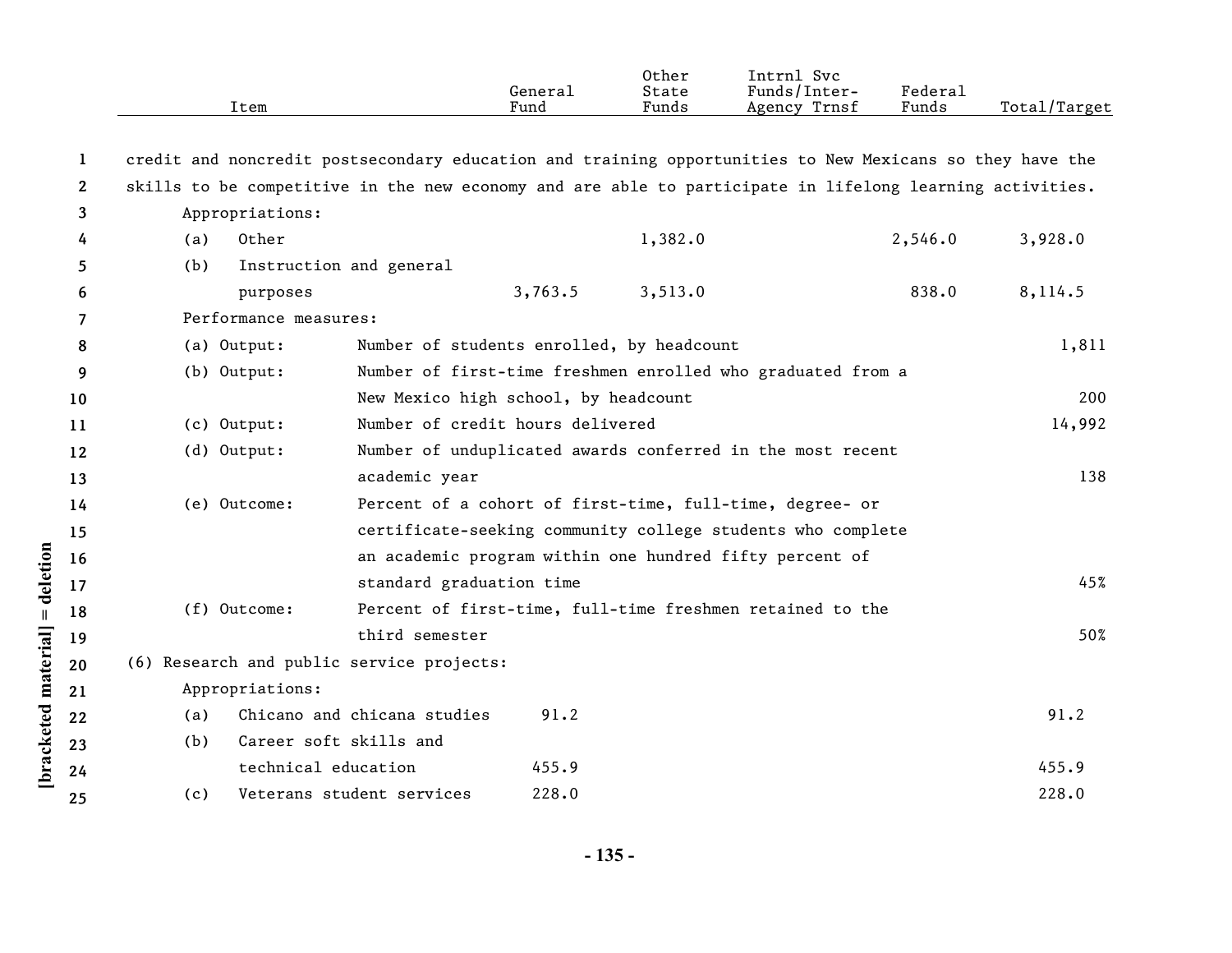|              |     | Item                        | General<br>Fund | Other<br>State<br>Funds | Intrnl Svc<br>Funds/Inter-<br>Agency Trnsf | Federal<br>Funds | Total/Target |
|--------------|-----|-----------------------------|-----------------|-------------------------|--------------------------------------------|------------------|--------------|
|              |     |                             |                 |                         |                                            |                  |              |
| 1            | (d) | African American            |                 |                         |                                            |                  |              |
| $\mathbf{2}$ |     | student services            | 45.6            |                         |                                            |                  | 45.6         |
| 3            | (e) | Native American studies     | 182.4           |                         |                                            |                  | 182.4        |
| 4            | (f) | Judicial selection          | 47.5            |                         |                                            |                  | 47.5         |
| 5            | (g) | Judicial education center   | 364.7           |                         |                                            |                  | 364.7        |
| 6            | (h) | Southwest research center   | 729.4           |                         |                                            |                  | 729.4        |
| 7            | (i) | Substance abuse program     | 65.4            |                         |                                            |                  | 65.4         |
| 8            | (j) | Resource geographic         |                 |                         |                                            |                  |              |
| 9            |     | information system          | 58.5            |                         |                                            |                  | 58.5         |
| 10           | (k) | Southwest Indian law clinic | 182.8           |                         |                                            |                  | 182.8        |
| 11           | (1) | Geospatial and population   |                 |                         |                                            |                  |              |
| 12           |     | studies/bureau of business  |                 |                         |                                            |                  |              |
| 13           |     | and economic research       | 341.3           |                         |                                            |                  | 341.3        |
| 14           | (m) | New Mexico historical       |                 |                         |                                            |                  |              |
| 15           |     | review                      | 41.5            |                         |                                            |                  | 41.5         |
| 16           | (n) | Ibero-American education    | 78.0            |                         |                                            |                  | 78.0         |
| 17           | (0) | Manufacturing engineering   |                 |                         |                                            |                  |              |
| 18           |     | program                     | 489.6           |                         |                                            |                  | 489.6        |
| 19           | (p) | Wildlife law education      | 84.8            |                         |                                            |                  | 84.8         |
| 20           | (q) | Morrissey hall programs     | 177.1           |                         |                                            |                  | 177.1        |
| 21           | (r) | Africana studies            | 273.5           |                         |                                            |                  | 273.5        |
| 22           | (s) | Disabled student services   | 160.6           |                         |                                            |                  | 160.6        |
| 23           | (t) | Minority student services   | 644.3           |                         |                                            |                  | 644.3        |
| 24           | (u) | Community-based education   | 497.3           |                         |                                            |                  | 497.3        |
| 25           | (v) | Corrine Wolfe children's    |                 |                         |                                            |                  |              |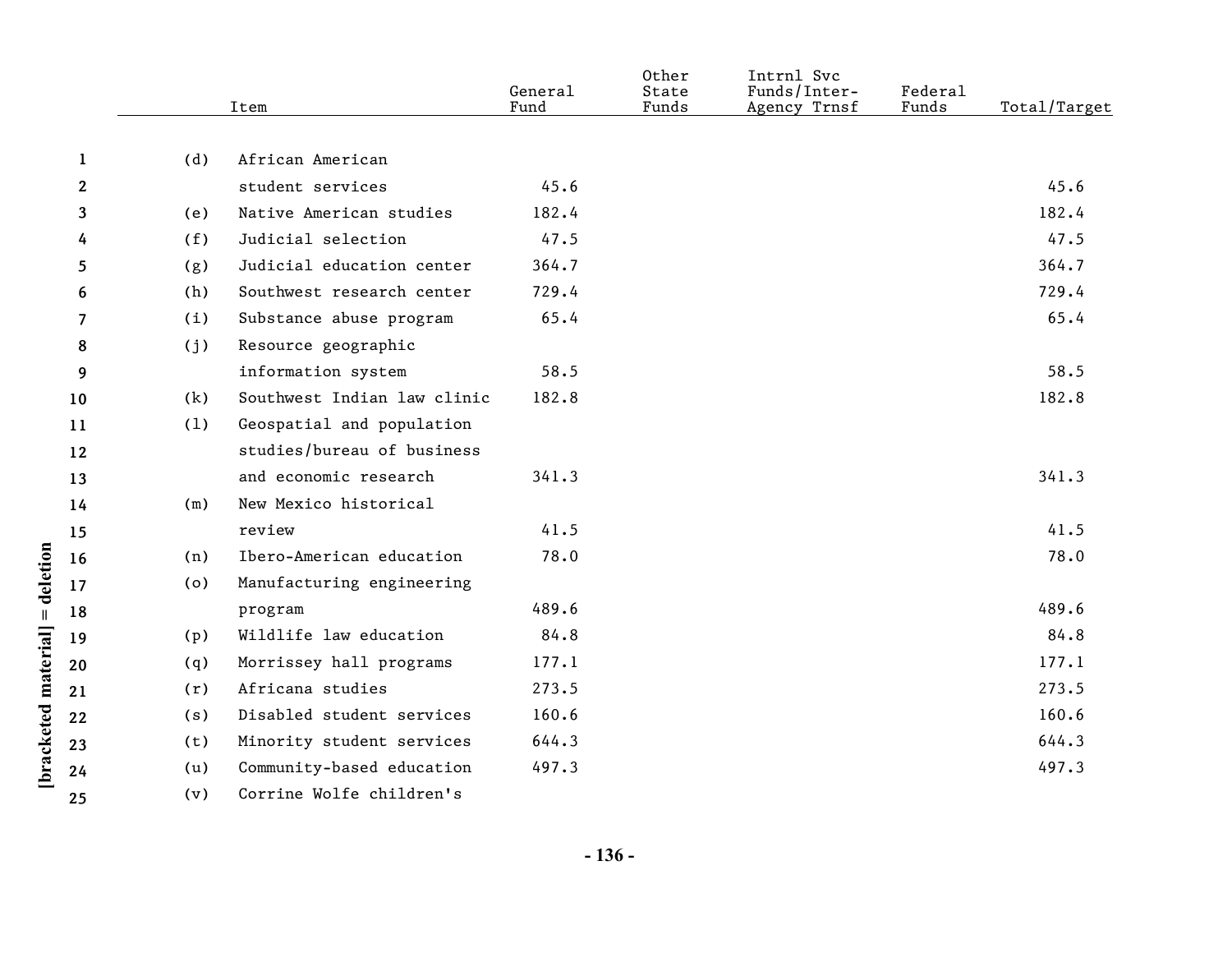|              |           | Item                                                                                                      | General<br>Fund | Other<br>State<br>Funds | Intrnl Svc<br>Funds/Inter-<br>Agency Trnsf | Federal<br>Funds | Total/Target |
|--------------|-----------|-----------------------------------------------------------------------------------------------------------|-----------------|-------------------------|--------------------------------------------|------------------|--------------|
|              |           |                                                                                                           |                 |                         |                                            |                  |              |
| $\mathbf{1}$ |           | law center                                                                                                | 150.4           |                         |                                            |                  | 150.4        |
| $\mathbf{2}$ | (w)       | Mock trials program                                                                                       | 114.0           |                         |                                            |                  | 114.0        |
| 3            | (x)       | Utton transboundary                                                                                       |                 |                         |                                            |                  |              |
| 4            |           | resources center                                                                                          | 392.8           |                         |                                            |                  | 392.8        |
| 5            | (y)       | Student mentoring program                                                                                 | 255.8           |                         |                                            |                  | 255.8        |
| 6            | (z)       | Land grant studies                                                                                        | 113.9           |                         |                                            |                  | 113.9        |
| 7            | (aa)      | Gallup branch - nurse                                                                                     |                 |                         |                                            |                  |              |
| 8            |           | expansion                                                                                                 | 180.6           |                         |                                            |                  | 180.6        |
| 9            | (bb)      | Valencia branch - nurse                                                                                   |                 |                         |                                            |                  |              |
| 10           |           | expansion                                                                                                 | 146.5           |                         |                                            |                  | 146.5        |
| 11           | (cc)      | Taos branch - nurse                                                                                       |                 |                         |                                            |                  |              |
| 12           |           | expansion                                                                                                 | 210.4           |                         |                                            |                  | 210.4        |
| 13           | (dd)      | Gallup branch - workforce                                                                                 |                 |                         |                                            |                  |              |
| 14           |           | development programs                                                                                      | 182.4           |                         |                                            |                  | 182.4        |
| 15           | (ee)      | University of New Mexico                                                                                  |                 |                         |                                            |                  |              |
| 16           |           | press                                                                                                     | 136.8           |                         |                                            |                  | 136.8        |
| 17           |           | (7) Health sciences center:                                                                               |                 |                         |                                            |                  |              |
| 18           |           | The purpose of the institution and general program of the university of New Mexico health sciences center |                 |                         |                                            |                  |              |
| 19           |           | is to provide educational, clinical and research support for the advancement of the health of all New     |                 |                         |                                            |                  |              |
| 20           | Mexicans. |                                                                                                           |                 |                         |                                            |                  |              |
| 21           |           | Appropriations:                                                                                           |                 |                         |                                            |                  |              |
| 22           | (a)       | Other                                                                                                     |                 | 416,600.0               |                                            | 94,900.0         | 511,500.0    |
| 23           | (b)       | Instruction and general                                                                                   |                 |                         |                                            |                  |              |
| 24           |           | purposes                                                                                                  | 61,826.7        | 62,551.9                |                                            | 4,000.0          | 128,378.6    |
| 25           |           | The other state funds appropriation to the health sciences center of the university of New Mexico in the  |                 |                         |                                            |                  |              |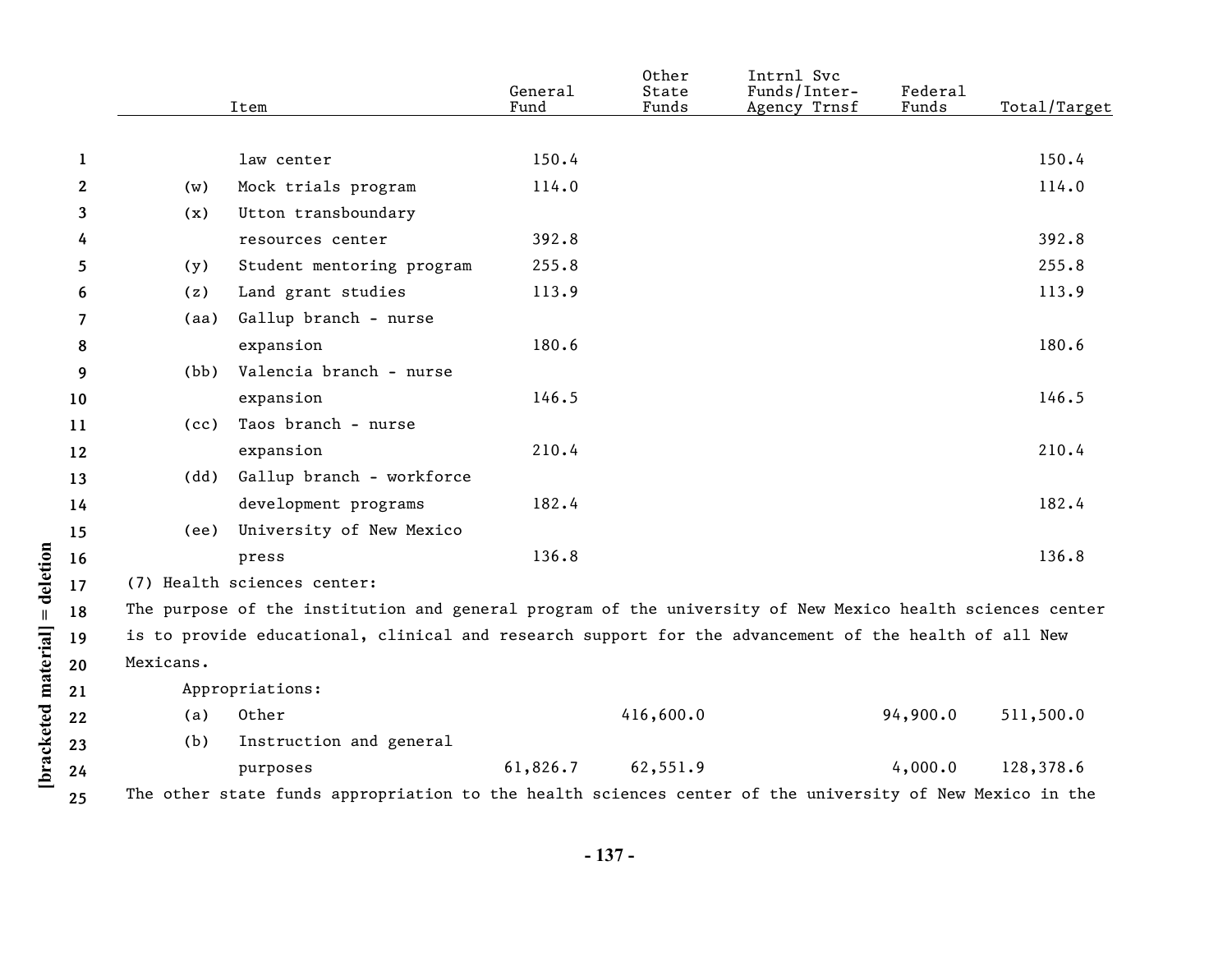|              |     | Item                                                                                                 | General<br>Fund | Other<br>State<br>Funds | Intrnl Svc<br>Funds/Inter-<br>Agency Trnsf | <b>Federal</b><br>Funds | Total/Target |
|--------------|-----|------------------------------------------------------------------------------------------------------|-----------------|-------------------------|--------------------------------------------|-------------------------|--------------|
| $\mathbf{1}$ |     | instruction and general purposes category includes three hundred ninety-eight thousand seven hundred |                 |                         |                                            |                         |              |
| $\mathbf{2}$ |     | dollars (\$398,700) from the tobacco settlement program fund.                                        |                 |                         |                                            |                         |              |
| 3            |     | (8) Health sciences center research and public service projects:                                     |                 |                         |                                            |                         |              |
| 4            |     | Appropriations:                                                                                      |                 |                         |                                            |                         |              |
| 5            | (a) | <b>ENLACE</b>                                                                                        | 812.2           |                         |                                            |                         | 812.2        |
| 6            | (b) | New Mexico bioscience                                                                                |                 |                         |                                            |                         |              |
| 7            |     | authority                                                                                            | 285.4           | 62.0                    |                                            |                         | 347.4        |
| 8            | (c) | Financial aid for medical                                                                            |                 |                         |                                            |                         |              |
| 9            |     | school                                                                                               | 182.4           |                         |                                            |                         | 182.4        |
| 10           | (d) | Graduate medical education                                                                           |                 |                         |                                            |                         |              |
| 11           |     | residencies                                                                                          | 1,971.2         |                         |                                            |                         | 1,971.2      |
| 12           | (e) | Office of medical                                                                                    |                 |                         |                                            |                         |              |
| 13           |     | investigator                                                                                         | 5,456.9         | 5,450.2                 |                                            | 25.0                    | 10,932.1     |
| 14           | (f) | Native American suicide                                                                              |                 |                         |                                            |                         |              |
| 15           |     | prevention                                                                                           | 87.0            |                         |                                            |                         | 87.0         |
| 16           | (g) | Minority student services                                                                            | 166.8           |                         |                                            |                         | 166.8        |
| 17           | (h) | Children's psychiatric                                                                               |                 |                         |                                            |                         |              |
| 18           |     | hospital                                                                                             | 7,195.6         | 12,900.0                |                                            |                         | 20,095.6     |
| 19           | (i) | Carrie Tingley hospital                                                                              | 5,527.3         | 16,501.4                |                                            |                         | 22,028.7     |
| 20           | (j) | Newborn intensive care                                                                               | 2,982.2         | 50.0                    |                                            | 190.3                   | 3,222.5      |
| 21           | (k) | Pediatric oncology                                                                                   | 1,160.1         | 171.3                   |                                            |                         | 1,331.4      |
| 22           | (1) | Poison and drug                                                                                      |                 |                         |                                            |                         |              |
| 23           |     | information center                                                                                   | 1,477.7         | 600.0                   |                                            | 350.0                   | 2,427.7      |
| 24           | (m) | Medical residents                                                                                    |                 | 37,850.0                |                                            | 6,969.7                 | 44,819.7     |
| 25           | (n) | Cancer center                                                                                        | 5,846.0         | 5,900.0                 |                                            | 13,900.0                | 25,646.0     |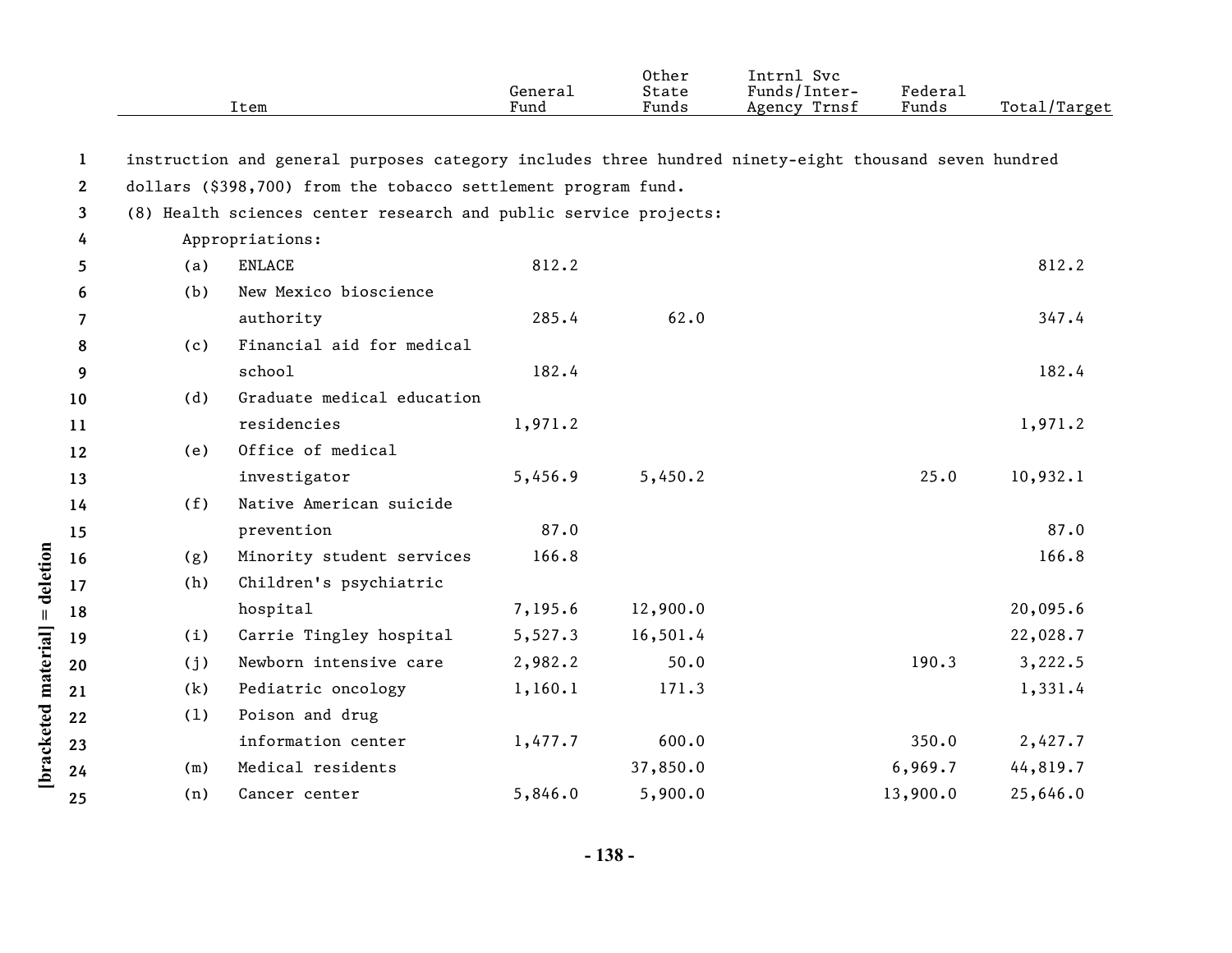|         |          | Item                                                                                                      | General<br>Fund | Other<br>State<br>Funds | Intrnl Svc<br>Funds/Inter-<br>Agency Trnsf | Federal<br>Funds           | Total/Target |
|---------|----------|-----------------------------------------------------------------------------------------------------------|-----------------|-------------------------|--------------------------------------------|----------------------------|--------------|
|         |          |                                                                                                           |                 |                         |                                            |                            |              |
| 1       | (o)      | Genomics, biocomputing and                                                                                |                 |                         |                                            |                            |              |
| 2       |          | environmental health research                                                                             |                 | 1,300.0                 |                                            | 6,000.0                    | 7,300.0      |
| 3       | (p)      | Trauma specialty education                                                                                |                 | 171.3                   |                                            |                            | 171.3        |
| 4       | (q)      | Pediatrics specialty                                                                                      |                 |                         |                                            |                            |              |
| 5       |          | education                                                                                                 |                 | 171.3                   |                                            |                            | 171.3        |
| 6       | (r)      | Native American health                                                                                    |                 |                         |                                            |                            |              |
| 7       |          | center                                                                                                    | 238.3           |                         |                                            |                            | 238.3        |
| 8       | (s)      | Nurse expansion                                                                                           | 951.6           |                         |                                            |                            | 951.6        |
| 9       | (t)      | Graduate nurse education                                                                                  | 1,653.1         |                         |                                            |                            | 1,653.1      |
| 10      | (u)      | Child abuse evaluation                                                                                    |                 |                         |                                            |                            |              |
| 11      |          | center                                                                                                    | 136.8           |                         |                                            |                            | 136.8        |
| $12 \,$ | (v)      | Hepatitis community health                                                                                |                 |                         |                                            |                            |              |
| 13      |          | outcomes                                                                                                  | 2,512.9         |                         |                                            |                            | 2,512.9      |
| 14      | (w)      | Comprehensive movement                                                                                    |                 |                         |                                            |                            |              |
| 15      |          | disoders clinic                                                                                           | 273.5           |                         |                                            |                            | 273.5        |
| 16      | (x)      | New Mexico nursing education                                                                              |                 |                         |                                            |                            |              |
| 17      |          | consortium                                                                                                | 235.0           |                         |                                            |                            | 235.0        |
| 18      | (y)      | Office of medical                                                                                         |                 |                         |                                            |                            |              |
| 19      |          | investigator grief services                                                                               | 200.6           | 150.0                   |                                            |                            | 350.6        |
| 20      | (z)      | Physician assistant program                                                                               |                 |                         |                                            |                            |              |
| 21      |          | and nurse practitioners                                                                                   | 340.8           |                         |                                            |                            | 340.8        |
| 22      |          | The other state funds appropriations to the health sciences center research and public service projects   |                 |                         |                                            |                            |              |
| 23      |          | program of the university of New Mexico include one million five hundred sixty-one thousand eight hundred |                 |                         |                                            |                            |              |
| 24      |          | dollars (\$1,561,800) from the tobacco settlement program fund.                                           |                 |                         |                                            |                            |              |
| 25      | Subtotal |                                                                                                           | [325, 533.9]    | [933, 711.1]            |                                            | $[279, 179.1]$ 1,538,424.1 |              |

**- 139 -**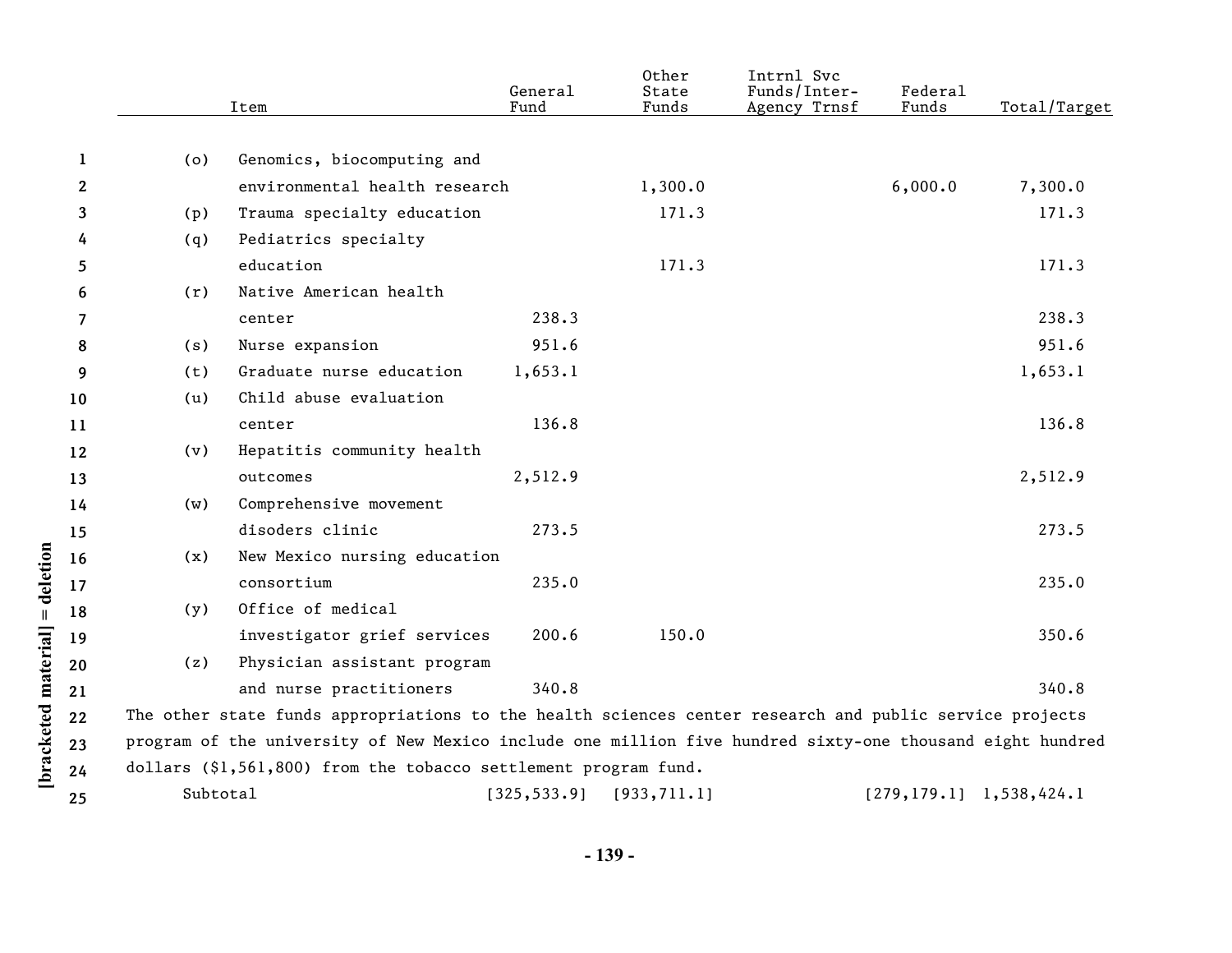|              | Item                                                                                                      |                                                      | General<br>Fund | Other<br>State<br>Funds | Intrnl Svc<br>Funds/Inter-<br>Agency Trnsf                  | Federal<br>Funds | Total/Target |
|--------------|-----------------------------------------------------------------------------------------------------------|------------------------------------------------------|-----------------|-------------------------|-------------------------------------------------------------|------------------|--------------|
| $\mathbf{1}$ | NEW MEXICO STATE UNIVERSITY:                                                                              |                                                      |                 |                         |                                                             |                  |              |
| $\mathbf{2}$ | (1) Main campus:                                                                                          |                                                      |                 |                         |                                                             |                  |              |
| 3            | The purpose of the instruction and general program is to provide education services designed to meet the  |                                                      |                 |                         |                                                             |                  |              |
| 4            | intellectual, educational and quality of life goals associated with the ability to enter the workforce,   |                                                      |                 |                         |                                                             |                  |              |
| 5            | compete and advance in the new economy and contribute to social advancement through informed citizenship. |                                                      |                 |                         |                                                             |                  |              |
| 6            | Appropriations:                                                                                           |                                                      |                 |                         |                                                             |                  |              |
| 7            | Other<br>(a)                                                                                              |                                                      |                 | 62,700.0                |                                                             | 77,600.0         | 140,300.0    |
| 8            | (b)                                                                                                       | Instruction and general                              |                 |                         |                                                             |                  |              |
| 9            | purposes                                                                                                  |                                                      | 118,015.3       | 120,000.0               |                                                             | 4,000.0          | 242,015.3    |
| 10           | Athletics<br>(c)                                                                                          |                                                      | 3,600.8         | 13,300.0                |                                                             | 100.0            | 17,000.8     |
| 11           | (d)                                                                                                       | Educational television                               | 961.3           | 1,000.0                 |                                                             |                  | 1,961.3      |
| 12           | Performance measures:                                                                                     |                                                      |                 |                         |                                                             |                  |              |
| 13           | (a) Output:                                                                                               | Number of students enrolled, by headcount            |                 |                         |                                                             |                  | 16,250       |
| 14           | (b) Output:                                                                                               |                                                      |                 |                         | Number of first-time freshmen enrolled who graduated from a |                  |              |
| 15           |                                                                                                           | New Mexico high school, by headcount                 |                 |                         |                                                             |                  | 2,200        |
| 16           | (c) Output:                                                                                               | Number of credit hours delivered                     |                 |                         |                                                             |                  | 350,000      |
| 17           | (d) Output:                                                                                               |                                                      |                 |                         | Number of unduplicated degree awards in the most recent     |                  |              |
| 18           |                                                                                                           | academic year                                        |                 |                         |                                                             |                  | 3,300        |
| 19           | (e) Outcome:                                                                                              | Percent of a cohort of first-time, full-time,        |                 |                         |                                                             |                  |              |
| 20           |                                                                                                           | degree-seeking freshmen who complete a baccalaureate |                 |                         |                                                             |                  |              |
| 21           |                                                                                                           | program within one hundred fifty percent of standard |                 |                         |                                                             |                  |              |
| 22           |                                                                                                           | graduation time                                      |                 |                         |                                                             |                  | 64%          |
| 23           | (f) Outcome:                                                                                              |                                                      |                 |                         | Percent of first-time, full-time freshmen retained to the   |                  |              |
| 24           |                                                                                                           | third semester                                       |                 |                         |                                                             |                  | 76%          |
| 25           | (2) Alamogordo branch:                                                                                    |                                                      |                 |                         |                                                             |                  |              |

[bracketed material] = deletion **[bracketed material] = deletion**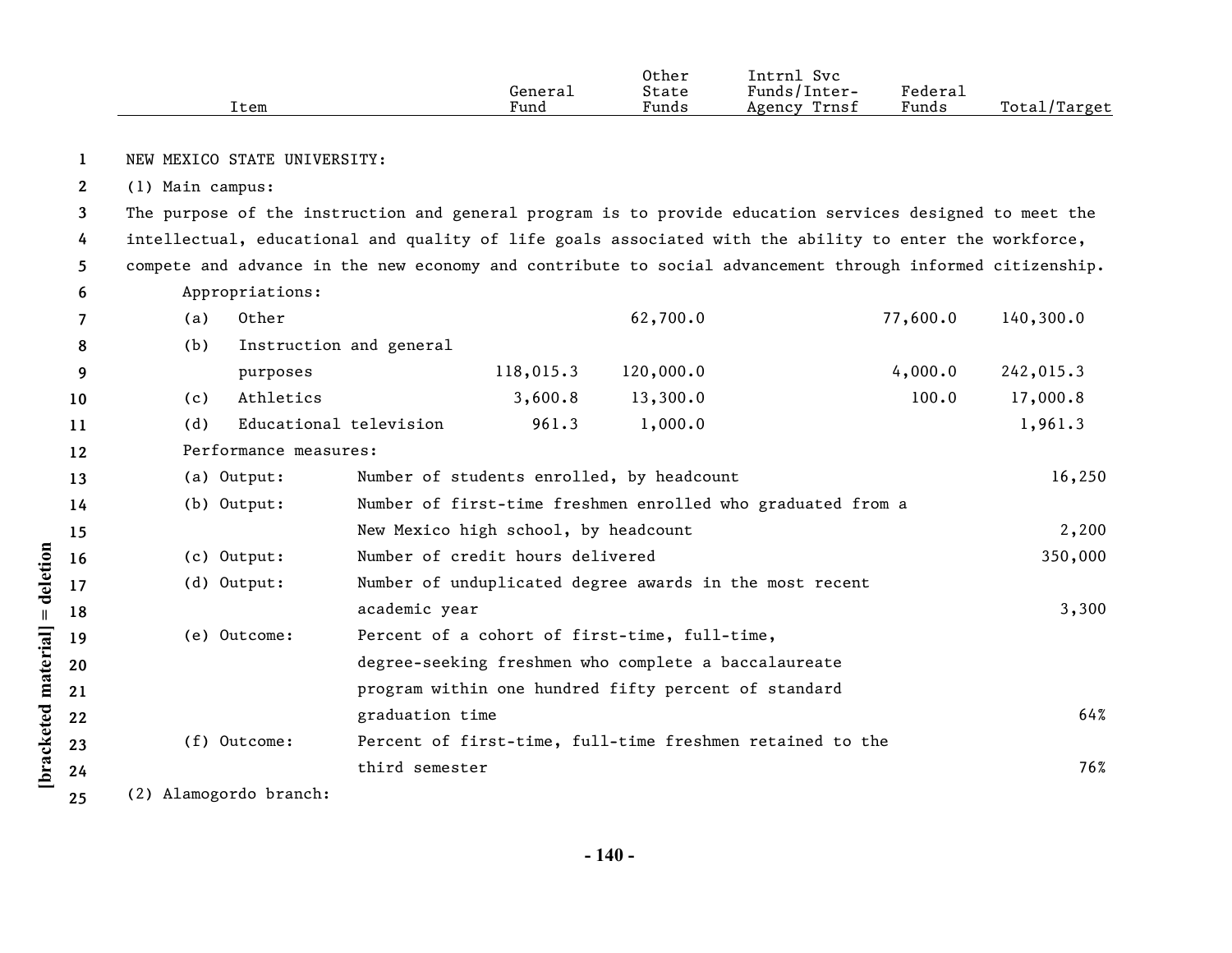|              | Item                  | General<br>Fund                                                                                          | Other<br>State<br>Funds | Intrnl Svc<br>Funds/Inter-<br>Agency Trnsf | Federal<br>Funds | Total/Target |
|--------------|-----------------------|----------------------------------------------------------------------------------------------------------|-------------------------|--------------------------------------------|------------------|--------------|
| 1            |                       | The purpose of the instruction and general program at New Mexico's community colleges is to provide      |                         |                                            |                  |              |
| $\mathbf{2}$ |                       | credit and noncredit postsecondary education and training opportunities to New Mexicans so they have the |                         |                                            |                  |              |
| 3            |                       | skills to be competitive in the new economy and are able to participate in lifelong learning activities. |                         |                                            |                  |              |
| 4            | Appropriations:       |                                                                                                          |                         |                                            |                  |              |
| 5            | Other<br>(a)          |                                                                                                          | 700.0                   |                                            | 1,574.0          | 2,274.0      |
| 6            | (b)                   | Instruction and general                                                                                  |                         |                                            |                  |              |
| 7            | purposes              | 7,032.3                                                                                                  | 3,600.0                 |                                            | 400.0            | 11,032.3     |
| 8            | Performance measures: |                                                                                                          |                         |                                            |                  |              |
| 9            | (a) Output:           | Number of students enrolled reported, by headcount                                                       |                         |                                            |                  | 2,000        |
| 10           | (b) Output:           | Number of first-time freshmen enrolled who graduated from a                                              |                         |                                            |                  |              |
| 11           |                       | New Mexico high school, by headcount                                                                     |                         |                                            |                  | 200          |
| 12           | (c) Output:           | Number of credit hours delivered                                                                         |                         |                                            |                  | 14,300       |
| 13           | (d) Output:           | Number of unduplicated awards conferred in the most recent                                               |                         |                                            |                  |              |
| 14           |                       | academic year                                                                                            |                         |                                            |                  | 110          |
| 15           | (e) Outcome:          | Percent of a cohort of first-time, full-time, degree- or                                                 |                         |                                            |                  |              |
| 16           |                       | certificate-seeking community college students who complete                                              |                         |                                            |                  |              |
| 17           |                       | an academic program within one hundred fifty percent of                                                  |                         |                                            |                  |              |
| 18           |                       | standard graduation time                                                                                 |                         |                                            |                  | 45%          |
| 19           | (f) Outcome:          | Percent of first-time, full-time freshmen retained to the                                                |                         |                                            |                  |              |
| 20           |                       | third semester                                                                                           |                         |                                            |                  | 55%          |
| 21           | (3) Carlsbad branch:  |                                                                                                          |                         |                                            |                  |              |
| 22           |                       | The purpose of the instruction and general program at New Mexico's community colleges is to provide      |                         |                                            |                  |              |
| 23           |                       | credit and noncredit postsecondary education and training opportunities to New Mexicans so they have the |                         |                                            |                  |              |
| 24           |                       | skills to be competitive in the new economy and are able to participate in lifelong learning activities. |                         |                                            |                  |              |

Appropriations:

**[bracketed material] = deletion**

[bracketed material] = deletion

**25**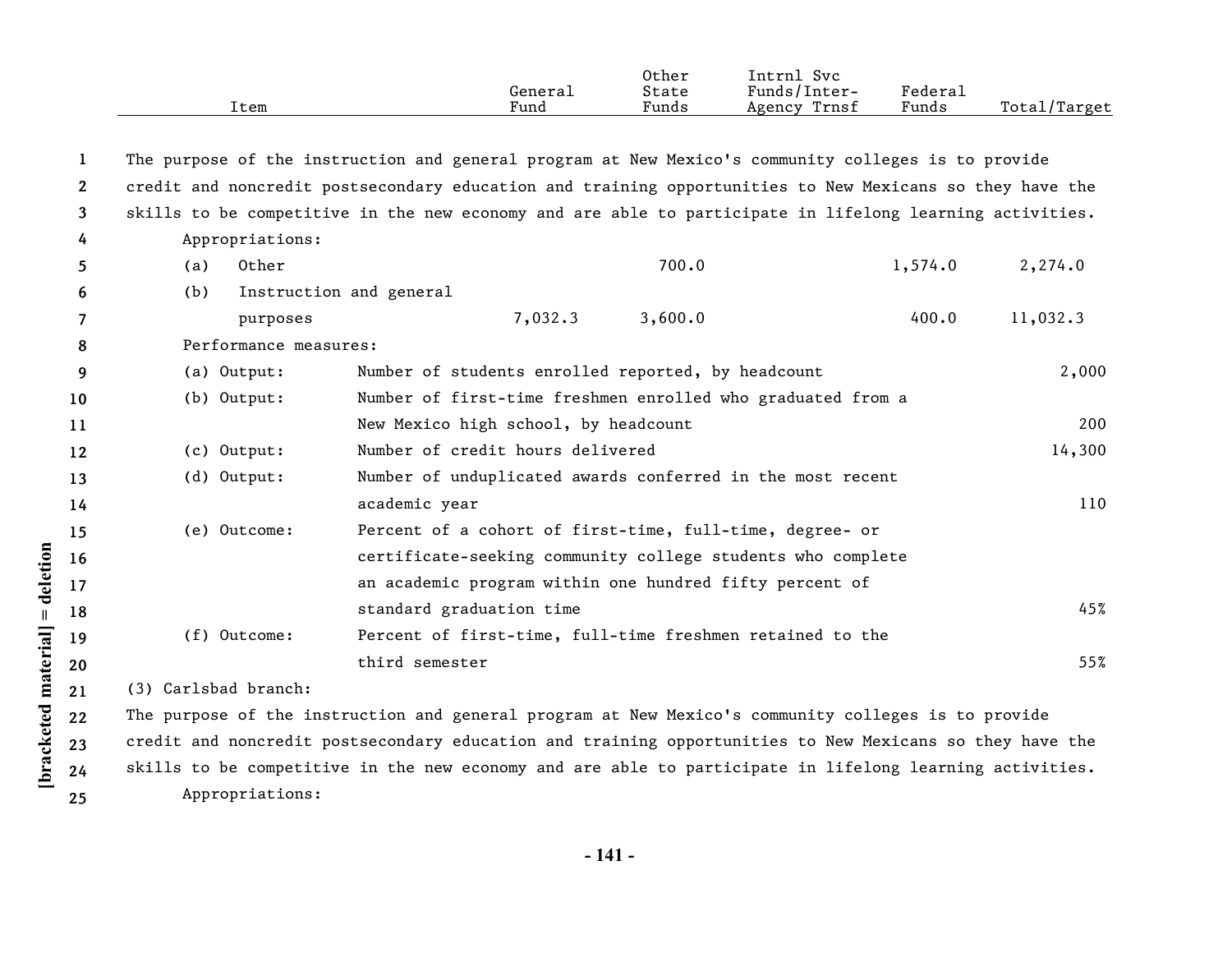|              | Item                                                                                                     |                                           | General<br>Fund | Other<br>State<br>Funds | Intrnl Svc<br>Funds/Inter-<br>Agency Trnsf                  | Federal<br>Funds | Total/Target |
|--------------|----------------------------------------------------------------------------------------------------------|-------------------------------------------|-----------------|-------------------------|-------------------------------------------------------------|------------------|--------------|
|              |                                                                                                          |                                           |                 |                         |                                                             |                  |              |
| 1            | Other<br>(a)                                                                                             |                                           |                 | 600.0                   |                                                             | 1,500.0          | 2,100.0      |
| $\mathbf{2}$ | (b)                                                                                                      | Instruction and general                   |                 |                         |                                                             |                  |              |
| 3            | purposes                                                                                                 |                                           | 4, 240.8        | 14,000.0                |                                                             | 2,000.0          | 20,240.8     |
| 4            | Performance measures:                                                                                    |                                           |                 |                         |                                                             |                  |              |
| 5.           | (a) Output:                                                                                              | Number of students enrolled, by headcount |                 |                         |                                                             |                  | 3,272        |
| 6            | $(b)$ Output:                                                                                            |                                           |                 |                         | Number of first-time freshmen enrolled who graduated from a |                  |              |
| 7            |                                                                                                          | New Mexico high school, by headcount      |                 |                         |                                                             |                  | 300          |
| 8            | (c) Output:                                                                                              | Number of credit hours delivered          |                 |                         |                                                             |                  | 26,332       |
| 9            | (d) Output:                                                                                              |                                           |                 |                         | Number of awards conferred within the most recent academic  |                  |              |
| 10           |                                                                                                          | year                                      |                 |                         |                                                             |                  | 135          |
| 11           | (e) Outcome:                                                                                             |                                           |                 |                         | Percent of a cohort of first-time, full-time, degree- or    |                  |              |
| 12           |                                                                                                          |                                           |                 |                         | certificate-seeking community college students who complete |                  |              |
| 13           |                                                                                                          |                                           |                 |                         | an academic program within one hundred fifty percent of     |                  |              |
| 14           |                                                                                                          | standard graduation time                  |                 |                         |                                                             |                  | 45%          |
| 15           | (f) Outcome:                                                                                             |                                           |                 |                         | Percent of first-time, full-time freshmen retained to the   |                  |              |
| 16           |                                                                                                          | third semester                            |                 |                         |                                                             |                  | 55%          |
| 17           | (4) Dona Ana branch:                                                                                     |                                           |                 |                         |                                                             |                  |              |
| 18           | The purpose of the instruction and general program at New Mexico's community colleges is to provide      |                                           |                 |                         |                                                             |                  |              |
| 19           | credit and noncredit postsecondary education and training opportunities to New Mexicans so they have the |                                           |                 |                         |                                                             |                  |              |
| 20           | skills to be competitive in the new economy and are able to participate in lifelong learning activities. |                                           |                 |                         |                                                             |                  |              |
| 21           | Appropriations:                                                                                          |                                           |                 |                         |                                                             |                  |              |
| 22           | Other<br>(a)                                                                                             |                                           |                 | 3,400.0                 |                                                             | 13,000.0         | 16,400.0     |
| 23           | (b)                                                                                                      | Instruction and general                   |                 |                         |                                                             |                  |              |
| 24           | purposes                                                                                                 |                                           | 23,343.9        | 18,700.0                |                                                             | 3,000.0          | 45,043.9     |
| 25           | Performance measures:                                                                                    |                                           |                 |                         |                                                             |                  |              |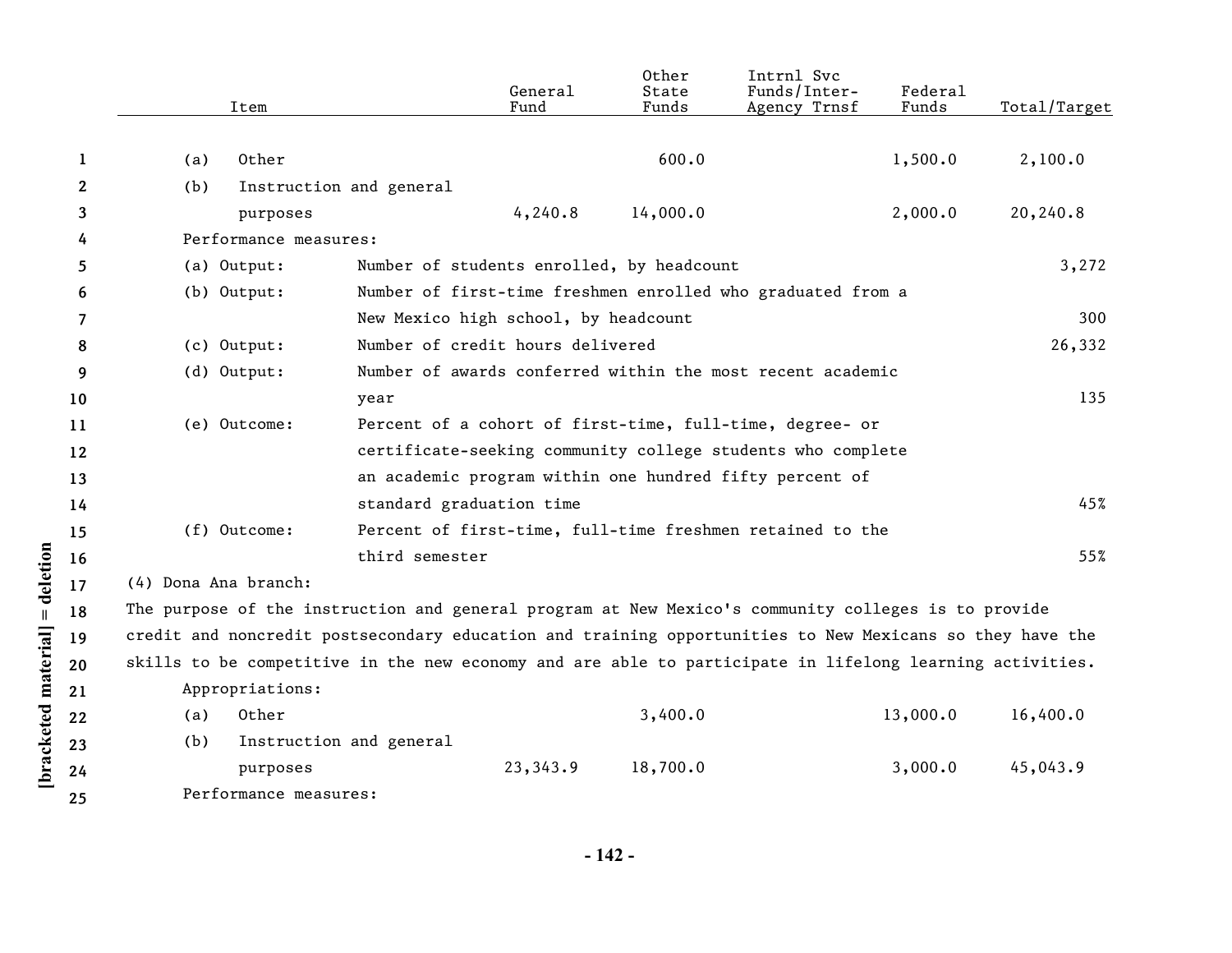|              | Item                  | General<br>Fund                                                                                          | Other<br>State<br>Funds | Intrnl Svc<br>Funds/Inter-<br>Agency Trnsf | Federal<br>Funds | Total/Target |
|--------------|-----------------------|----------------------------------------------------------------------------------------------------------|-------------------------|--------------------------------------------|------------------|--------------|
| $\mathbf{1}$ | (a) Output:           | Number of students enrolled, by headcount                                                                |                         |                                            |                  | 9,600        |
| 2            | (b) Output:           | Number of first-time freshmen enrolled who graduated from a                                              |                         |                                            |                  |              |
| 3            |                       | New Mexico high school, by headcount                                                                     |                         |                                            |                  | 1,750        |
| 4            | (c) Output:           | Number of credit hours delivered                                                                         |                         |                                            |                  | 130,000      |
| 5            | (d) Output:           | Number of unduplicated awards conferred in the most recent                                               |                         |                                            |                  |              |
| 6            |                       | academic year                                                                                            |                         |                                            |                  | 1,160        |
| 7            | (e) Outcome:          | Percent of a cohort of first-time, part-time, degree- or                                                 |                         |                                            |                  |              |
| 8            |                       | certificate-seeking community college students who complete                                              |                         |                                            |                  |              |
| 9            |                       | an academic program within one hundred fifty percent of                                                  |                         |                                            |                  |              |
| 10           |                       | standard graduation time                                                                                 |                         |                                            |                  | 45%          |
| 11           | (f) Outcome:          | Percent of first-time, full-time freshmen retained to the                                                |                         |                                            |                  |              |
| 12           |                       | third semester                                                                                           |                         |                                            |                  | 62%          |
| 13           | (5) Grants branch:    |                                                                                                          |                         |                                            |                  |              |
| 14           |                       | The purpose of the instruction and general program at New Mexico's community colleges is to provide      |                         |                                            |                  |              |
| 15           |                       | credit and noncredit postsecondary education and training opportunities to New Mexicans so they have the |                         |                                            |                  |              |
| 16           |                       | skills to be competitive in the new economy and are able to participate in lifelong learning activities. |                         |                                            |                  |              |
| 17           | Appropriations:       |                                                                                                          |                         |                                            |                  |              |
| 18           | Other<br>(a)          |                                                                                                          | 400.0                   |                                            | 1,700.0          | 2,100.0      |
| 19           | (b)                   | Instruction and general                                                                                  |                         |                                            |                  |              |
| 20           | purposes              | 3,443.8                                                                                                  | 1,700.0                 |                                            | 1,200.0          | 6,343.8      |
| 21           | Performance measures: |                                                                                                          |                         |                                            |                  |              |
| 22           | (a) Output:           | Number of students enrolled, by headcount                                                                |                         |                                            |                  | 1,159        |
| 23           | (b) Output:           | Number of first-time freshmen enrolled who graduated from a                                              |                         |                                            |                  |              |
| 24           |                       | New Mexico high school, by headcount                                                                     |                         |                                            |                  | 150          |
| 25           | (c) Output:           | Number of credit hours delivered                                                                         |                         |                                            |                  | 8,390        |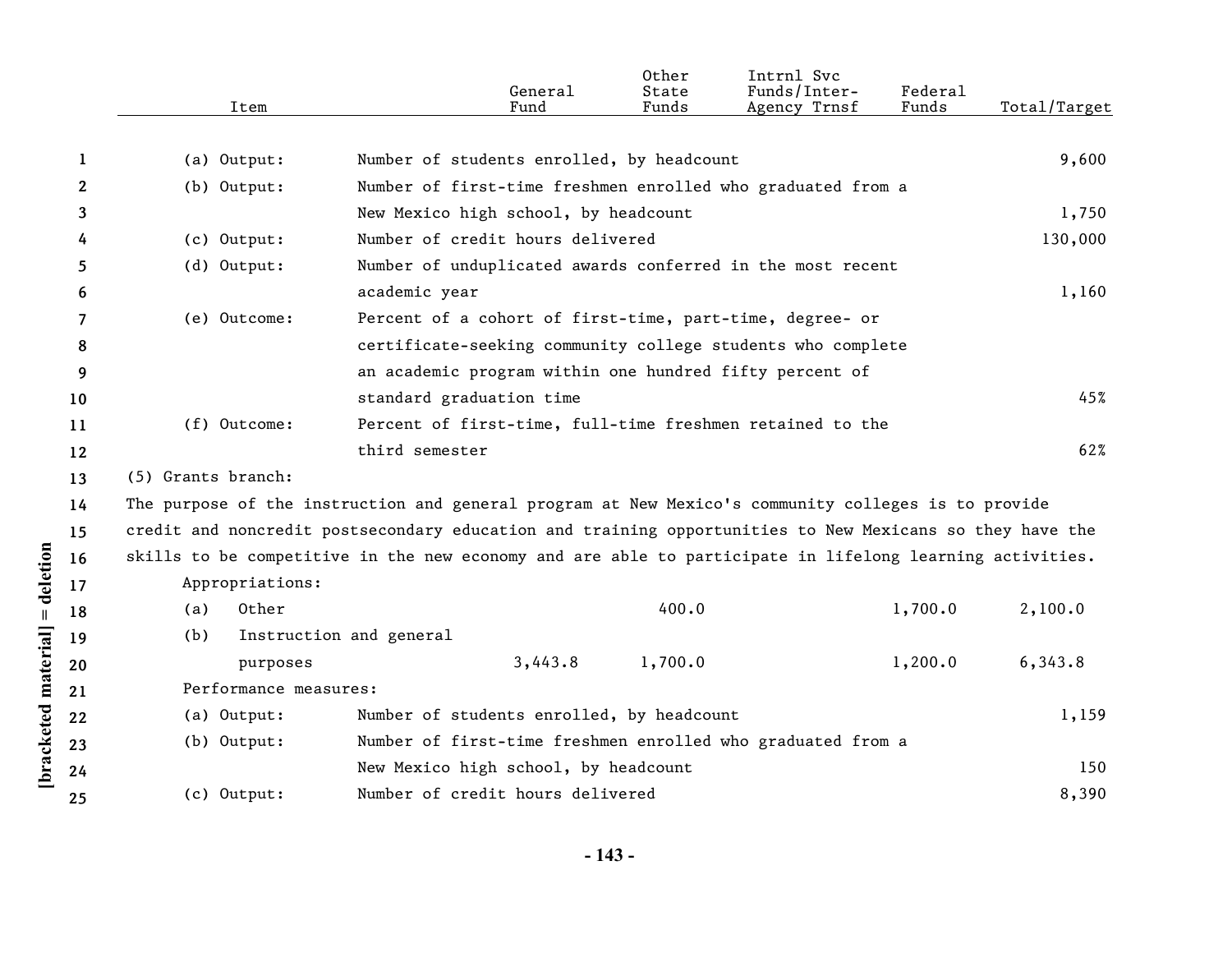|              | Item                                      |                              | General<br>Fund | Other<br>State<br>Funds | Intrnl Svc<br>Funds/Inter-<br>Agency Trnsf                  | Federal<br>Funds | Total/Target |
|--------------|-------------------------------------------|------------------------------|-----------------|-------------------------|-------------------------------------------------------------|------------------|--------------|
| $\mathbf{1}$ | (d) Output:                               |                              |                 |                         | Number of unduplicated awards conferred in the most recent  |                  |              |
| $\mathbf{2}$ |                                           | academic year                |                 |                         |                                                             |                  | 60           |
| 3            | (e) Outcome:                              |                              |                 |                         | Percent of a cohort of first-time, full-time, degree- or    |                  |              |
| 4            |                                           |                              |                 |                         | certificate-seeking community college students who complete |                  |              |
| 5            |                                           |                              |                 |                         | an academic program within one hundred fifty percent of     |                  |              |
| 6            |                                           | standard graduation time     |                 |                         |                                                             |                  | 45%          |
| 7            | (f) Outcome:                              |                              |                 |                         | Percent of first-time, full-time freshmen retained to the   |                  |              |
| 8            |                                           | third semester               |                 |                         |                                                             |                  | 53%          |
| 9            | (6) Research and public service projects: |                              |                 |                         |                                                             |                  |              |
| 10           | Appropriations:                           |                              |                 |                         |                                                             |                  |              |
| 11           | Autism program<br>(a)                     |                              | 559.8           |                         |                                                             |                  | 559.8        |
| 12           | (b)                                       | Sunspot solar observatory    |                 |                         |                                                             |                  |              |
| 13           | consortium                                |                              | 248.9           |                         |                                                             | 700.0            | 948.9        |
| 14           | (c)                                       | STEM alliance for minority   |                 |                         |                                                             |                  |              |
| 15           | participation                             |                              | 290.0           |                         |                                                             | 1,500.0          | 1,790.0      |
| 16           | (d)                                       | Mental health nurse          |                 |                         |                                                             |                  |              |
| 17           | practitioner                              |                              | 940.0           |                         |                                                             |                  | 940.0        |
| 18           | (e)                                       | Department of agriculture    | 11,911.0        | 6,000.0                 |                                                             | 2,900.0          | 20,811.0     |
| 19           | (f)                                       | Agricultural experiment      |                 |                         |                                                             |                  |              |
| 20           | station                                   |                              | 14,324.5        | 6,700.0                 |                                                             | 14, 250.0        | 35,274.5     |
| 21           | (g)                                       | Cooperative extension        |                 |                         |                                                             |                  |              |
| 22           | service                                   |                              | 12,988.1        | 4,900.0                 |                                                             | 9,100.0          | 26,988.1     |
| 23           | (h)                                       | Water resource research      |                 |                         |                                                             |                  |              |
| 24           | institute                                 |                              | 1,032.1         | 100.0                   |                                                             | 1,300.0          | 2,432.1      |
| 25           | (i)                                       | Indian resources development | 253.4           | 1,700.0                 |                                                             |                  | 1,953.4      |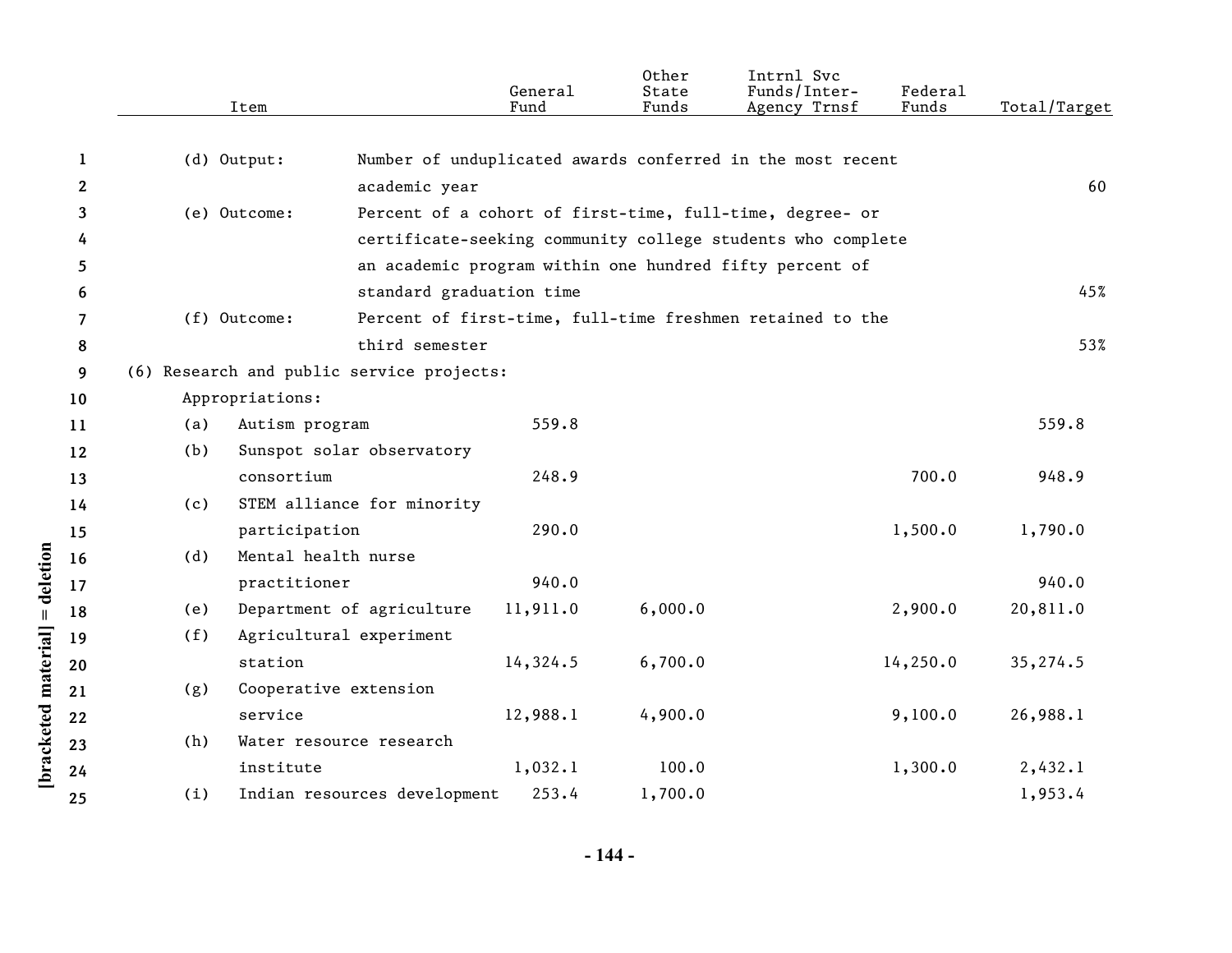|                       |                  | Item                             | General<br>Fund | Other<br>State<br>Funds | Intrnl Svc<br>Funds/Inter-<br>Agency Trnsf | Federal<br>Funds | Total/Target |
|-----------------------|------------------|----------------------------------|-----------------|-------------------------|--------------------------------------------|------------------|--------------|
|                       |                  |                                  |                 |                         |                                            |                  |              |
| $\mathbf{1}$          | (j)              | Manufacturing sector             |                 |                         |                                            |                  |              |
| $\mathbf{2}^{\prime}$ |                  | development program              | 615.1           |                         |                                            |                  | 615.1        |
| 3                     | (k)              | Arrowhead center for             |                 |                         |                                            |                  |              |
| 4                     |                  | business development             | 313.6           |                         |                                            | 1,300.0          | 1,613.6      |
| 5                     | (1)              | Nurse expansion                  | 846.2           |                         |                                            |                  | 846.2        |
| 6                     | (m)              | Alliance teaching and            |                 |                         |                                            |                  |              |
| 7                     |                  | learning advancement             | 142.1           |                         |                                            |                  | 142.1        |
| 8                     | (n)              | College assistance migrant       |                 |                         |                                            |                  |              |
| 9                     |                  | program                          | 187.6           |                         |                                            | 600.0            | 787.6        |
| 10                    | (o)              | Veterans center                  | 45.6            |                         |                                            |                  | 45.6         |
| 11                    | (p)              | Carlsbad branch -                |                 |                         |                                            |                  |              |
| 12                    |                  | manufacturing sector             |                 |                         |                                            |                  |              |
| 13                    |                  | development program              | 212.4           |                         |                                            |                  | 212.4        |
| 14                    | (q)              | Carlsbad branch - nurse          |                 |                         |                                            |                  |              |
| 15                    |                  | expansion                        | 102.4           |                         |                                            |                  | 102.4        |
| 16                    | (r)              | Dona Ana branch - dental         |                 |                         |                                            |                  |              |
| 17                    |                  | hygiene program                  | 279.0           |                         |                                            |                  | 279.0        |
| 18                    | (s)              | Dona Ana branch - nurse          |                 |                         |                                            |                  |              |
| 19                    |                  | expansion                        | 275.9           |                         |                                            |                  | 275.9        |
| 20                    | (t)              | Sustainable agriculture          |                 |                         |                                            |                  |              |
| 21                    |                  | center of excellence             | 232.8           |                         |                                            |                  | 232.8        |
| 22                    | (u)              | Anna age eight institute         | 796.9           |                         |                                            |                  | 796.9        |
| 23                    | Subtotal         |                                  | [207, 235.6]    | [259, 500.0]            |                                            | [137, 724.0]     | 604,459.6    |
| 24                    |                  | NEW MEXICO HIGHLANDS UNIVERSITY: |                 |                         |                                            |                  |              |
| 25                    | (1) Main campus: |                                  |                 |                         |                                            |                  |              |

**[bracketed material] = deletion**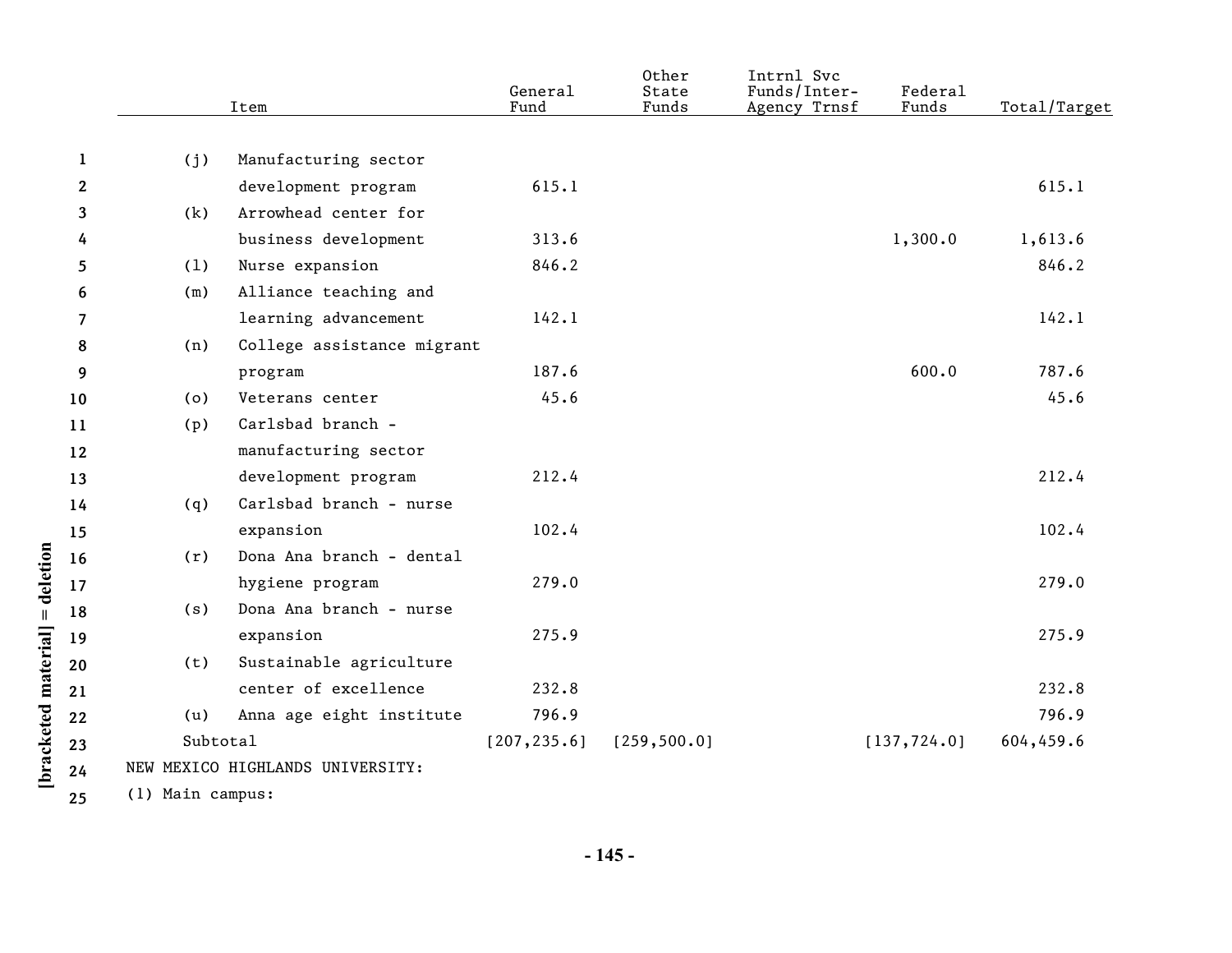|                       | Item                                                                                                      |                                                       | General<br>Fund | Other<br>State<br>Funds | Intrnl Svc<br>Funds/Inter-<br>Agency Trnsf                 | Federal<br>Funds | Total/Target |
|-----------------------|-----------------------------------------------------------------------------------------------------------|-------------------------------------------------------|-----------------|-------------------------|------------------------------------------------------------|------------------|--------------|
|                       |                                                                                                           |                                                       |                 |                         |                                                            |                  |              |
| 1                     | The purpose of the instruction and general program is to provide education services designed to meet the  |                                                       |                 |                         |                                                            |                  |              |
| $\mathbf{2}^{\prime}$ | intellectual, educational and quality of life goals associated with the ability to enter the workforce,   |                                                       |                 |                         |                                                            |                  |              |
| 3                     | compete and advance in the new economy and contribute to social advancement through informed citizenship. |                                                       |                 |                         |                                                            |                  |              |
| 4                     | Appropriations:                                                                                           |                                                       |                 |                         |                                                            |                  |              |
| 5.                    | Other<br>(a)                                                                                              |                                                       |                 | 13,500.0                |                                                            | 9,500.0          | 23,000.0     |
| 6                     | (b)                                                                                                       | Instruction and general                               |                 |                         |                                                            |                  |              |
| 7                     | purposes                                                                                                  |                                                       | 28,423.6        | 12,216.7                |                                                            | 172.5            | 40,812.8     |
| 8                     | Athletics<br>(c)                                                                                          |                                                       | 2,167.3         | 500.0                   |                                                            |                  | 2,667.3      |
| 9                     |                                                                                                           |                                                       |                 |                         |                                                            |                  |              |
| 10                    | Performance measures:                                                                                     |                                                       |                 |                         |                                                            |                  |              |
| 11                    | (a) Output:                                                                                               | Number of students enrolled, by headcount             |                 |                         |                                                            |                  | 4,100        |
| 12                    | (b) Output:                                                                                               |                                                       |                 |                         | Number of first-time freshmen enrolled, who graduated from |                  |              |
| 13                    |                                                                                                           | a New Mexico high school, by headcount                |                 |                         |                                                            |                  | 360          |
| 14                    | (c) Output:                                                                                               | Number of credit hours delivered                      |                 |                         |                                                            |                  | 60,000       |
| 15                    | $(d)$ Output:                                                                                             |                                                       |                 |                         | Number of unduplicated degree awards in the most recent    |                  |              |
| 16                    |                                                                                                           | academic year, reported by baccalaureate, masters and |                 |                         |                                                            |                  |              |
| 17                    |                                                                                                           | doctorate degrees                                     |                 |                         |                                                            |                  | 800          |
| 18                    | (e) Output:                                                                                               | Percent of a cohort of first-time, full-time,         |                 |                         |                                                            |                  |              |
| 19                    |                                                                                                           | degree-seeking freshmen who complete a baccalaureate  |                 |                         |                                                            |                  |              |
| 20                    |                                                                                                           | program within one hundred fifty percent of standard  |                 |                         |                                                            |                  |              |
| 21                    |                                                                                                           | graduation time                                       |                 |                         |                                                            |                  | 45%          |
| 22                    | (f) Outcome:                                                                                              |                                                       |                 |                         | Percent of first-time, full-time freshmen retained to the  |                  |              |
| 23                    |                                                                                                           | third semester                                        |                 |                         |                                                            |                  | 55%          |
| 24                    | (2) Research and public service projects:                                                                 |                                                       |                 |                         |                                                            |                  |              |
| 25                    | Appropriations:                                                                                           |                                                       |                 |                         |                                                            |                  |              |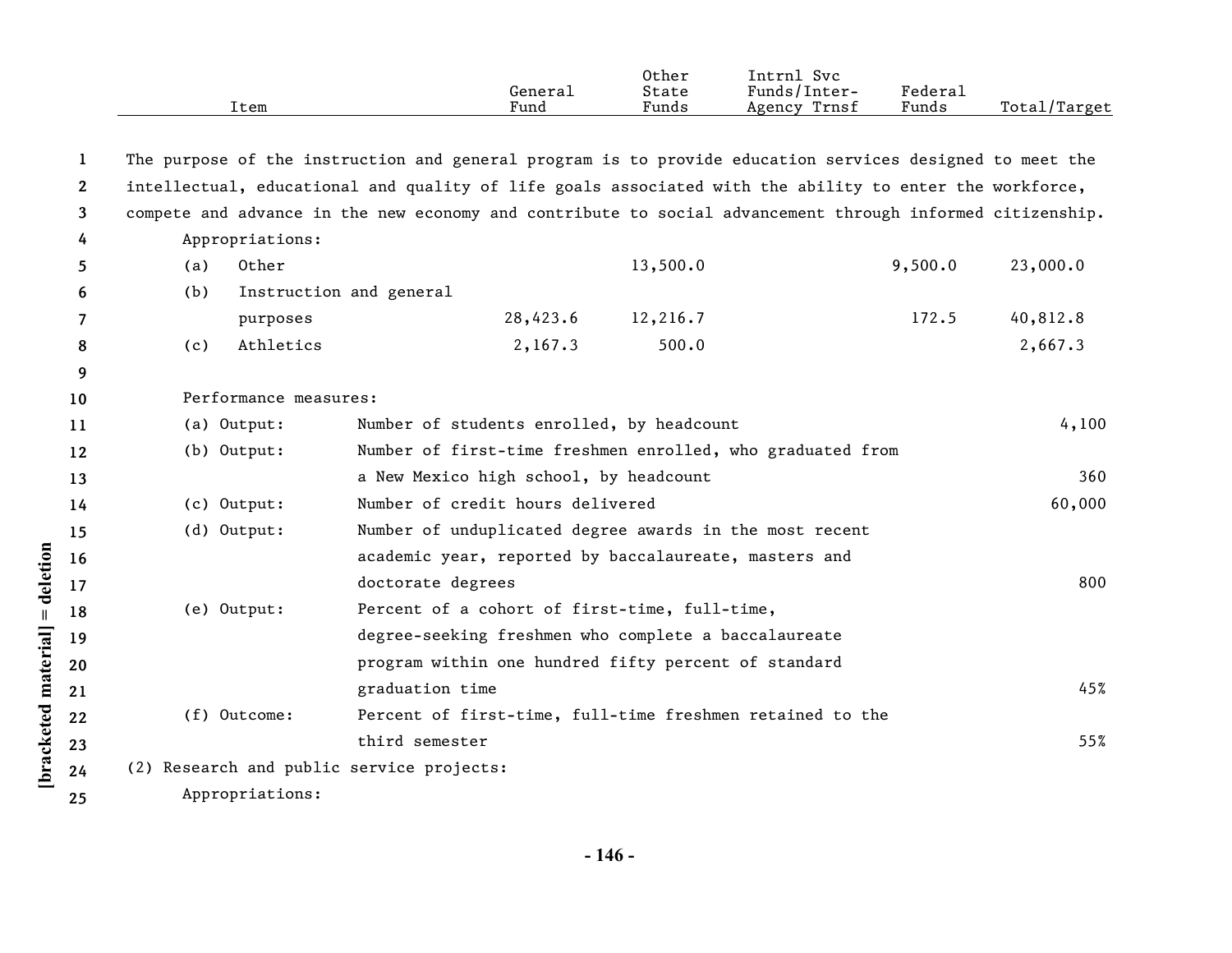| Native American social work<br>1<br>(a)<br>159.6<br>$\mathbf{2}$<br>159.6<br>institute<br>Advanced placement test<br>(b)<br>3<br>assistance<br>197.8<br>197.8<br>4<br>483.8<br>Minority student services<br>483.8<br>5.<br>(c)<br>Forest and watershed<br>(d)<br>6<br>277.7<br>277.7<br>institute<br>7<br>199.8<br>Nurse expansion<br>199.8<br>(e)<br>8<br>Acequia and land grant<br>(f)<br>9<br>education<br>45.6<br>45.6<br>10<br>Doctor of nurse practitioner<br>(g)<br>11<br>expansion<br>155.0<br>155.0<br>12<br>Center for professional<br>(h)<br>13<br>development and career<br>14<br>readiness<br>159.6<br>159.6<br>15<br>Subtotal<br>[32, 269.8]<br>[26, 216.7]<br>[9,672.5]<br>68,159.0<br>16<br>WESTERN NEW MEXICO UNIVERSITY:<br>17<br>(1) Main campus:<br>18<br>The purpose of the instruction and general program is to provide education services designed to meet the<br>19<br>intellectual, educational and quality of life goals associated with the ability to enter the workforce,<br>20<br>compete and advance in the new economy and contribute to social advancement through informed citizenship.<br>21<br>Appropriations:<br>22<br>Other<br>5,800.0<br>6,300.0<br>12,100.0<br>(a)<br>23<br>(b)<br>Instruction and general<br>24<br>18,558.3<br>13,100.0<br>200.0<br>31,858.3<br>purposes<br>25 |  | Item | General<br>Fund | Other<br>State<br>Funds | Intrnl Svc<br>Funds/Inter-<br>Agency Trnsf | Federal<br>Funds | Total/Target |
|--------------------------------------------------------------------------------------------------------------------------------------------------------------------------------------------------------------------------------------------------------------------------------------------------------------------------------------------------------------------------------------------------------------------------------------------------------------------------------------------------------------------------------------------------------------------------------------------------------------------------------------------------------------------------------------------------------------------------------------------------------------------------------------------------------------------------------------------------------------------------------------------------------------------------------------------------------------------------------------------------------------------------------------------------------------------------------------------------------------------------------------------------------------------------------------------------------------------------------------------------------------------------------------------------------------------------|--|------|-----------------|-------------------------|--------------------------------------------|------------------|--------------|
|                                                                                                                                                                                                                                                                                                                                                                                                                                                                                                                                                                                                                                                                                                                                                                                                                                                                                                                                                                                                                                                                                                                                                                                                                                                                                                                          |  |      |                 |                         |                                            |                  |              |
|                                                                                                                                                                                                                                                                                                                                                                                                                                                                                                                                                                                                                                                                                                                                                                                                                                                                                                                                                                                                                                                                                                                                                                                                                                                                                                                          |  |      |                 |                         |                                            |                  |              |
|                                                                                                                                                                                                                                                                                                                                                                                                                                                                                                                                                                                                                                                                                                                                                                                                                                                                                                                                                                                                                                                                                                                                                                                                                                                                                                                          |  |      |                 |                         |                                            |                  |              |
|                                                                                                                                                                                                                                                                                                                                                                                                                                                                                                                                                                                                                                                                                                                                                                                                                                                                                                                                                                                                                                                                                                                                                                                                                                                                                                                          |  |      |                 |                         |                                            |                  |              |
|                                                                                                                                                                                                                                                                                                                                                                                                                                                                                                                                                                                                                                                                                                                                                                                                                                                                                                                                                                                                                                                                                                                                                                                                                                                                                                                          |  |      |                 |                         |                                            |                  |              |
|                                                                                                                                                                                                                                                                                                                                                                                                                                                                                                                                                                                                                                                                                                                                                                                                                                                                                                                                                                                                                                                                                                                                                                                                                                                                                                                          |  |      |                 |                         |                                            |                  |              |
|                                                                                                                                                                                                                                                                                                                                                                                                                                                                                                                                                                                                                                                                                                                                                                                                                                                                                                                                                                                                                                                                                                                                                                                                                                                                                                                          |  |      |                 |                         |                                            |                  |              |
|                                                                                                                                                                                                                                                                                                                                                                                                                                                                                                                                                                                                                                                                                                                                                                                                                                                                                                                                                                                                                                                                                                                                                                                                                                                                                                                          |  |      |                 |                         |                                            |                  |              |
|                                                                                                                                                                                                                                                                                                                                                                                                                                                                                                                                                                                                                                                                                                                                                                                                                                                                                                                                                                                                                                                                                                                                                                                                                                                                                                                          |  |      |                 |                         |                                            |                  |              |
|                                                                                                                                                                                                                                                                                                                                                                                                                                                                                                                                                                                                                                                                                                                                                                                                                                                                                                                                                                                                                                                                                                                                                                                                                                                                                                                          |  |      |                 |                         |                                            |                  |              |
|                                                                                                                                                                                                                                                                                                                                                                                                                                                                                                                                                                                                                                                                                                                                                                                                                                                                                                                                                                                                                                                                                                                                                                                                                                                                                                                          |  |      |                 |                         |                                            |                  |              |
|                                                                                                                                                                                                                                                                                                                                                                                                                                                                                                                                                                                                                                                                                                                                                                                                                                                                                                                                                                                                                                                                                                                                                                                                                                                                                                                          |  |      |                 |                         |                                            |                  |              |
|                                                                                                                                                                                                                                                                                                                                                                                                                                                                                                                                                                                                                                                                                                                                                                                                                                                                                                                                                                                                                                                                                                                                                                                                                                                                                                                          |  |      |                 |                         |                                            |                  |              |
|                                                                                                                                                                                                                                                                                                                                                                                                                                                                                                                                                                                                                                                                                                                                                                                                                                                                                                                                                                                                                                                                                                                                                                                                                                                                                                                          |  |      |                 |                         |                                            |                  |              |
|                                                                                                                                                                                                                                                                                                                                                                                                                                                                                                                                                                                                                                                                                                                                                                                                                                                                                                                                                                                                                                                                                                                                                                                                                                                                                                                          |  |      |                 |                         |                                            |                  |              |
|                                                                                                                                                                                                                                                                                                                                                                                                                                                                                                                                                                                                                                                                                                                                                                                                                                                                                                                                                                                                                                                                                                                                                                                                                                                                                                                          |  |      |                 |                         |                                            |                  |              |
|                                                                                                                                                                                                                                                                                                                                                                                                                                                                                                                                                                                                                                                                                                                                                                                                                                                                                                                                                                                                                                                                                                                                                                                                                                                                                                                          |  |      |                 |                         |                                            |                  |              |
|                                                                                                                                                                                                                                                                                                                                                                                                                                                                                                                                                                                                                                                                                                                                                                                                                                                                                                                                                                                                                                                                                                                                                                                                                                                                                                                          |  |      |                 |                         |                                            |                  |              |
|                                                                                                                                                                                                                                                                                                                                                                                                                                                                                                                                                                                                                                                                                                                                                                                                                                                                                                                                                                                                                                                                                                                                                                                                                                                                                                                          |  |      |                 |                         |                                            |                  |              |
|                                                                                                                                                                                                                                                                                                                                                                                                                                                                                                                                                                                                                                                                                                                                                                                                                                                                                                                                                                                                                                                                                                                                                                                                                                                                                                                          |  |      |                 |                         |                                            |                  |              |
|                                                                                                                                                                                                                                                                                                                                                                                                                                                                                                                                                                                                                                                                                                                                                                                                                                                                                                                                                                                                                                                                                                                                                                                                                                                                                                                          |  |      |                 |                         |                                            |                  |              |
|                                                                                                                                                                                                                                                                                                                                                                                                                                                                                                                                                                                                                                                                                                                                                                                                                                                                                                                                                                                                                                                                                                                                                                                                                                                                                                                          |  |      |                 |                         |                                            |                  |              |
|                                                                                                                                                                                                                                                                                                                                                                                                                                                                                                                                                                                                                                                                                                                                                                                                                                                                                                                                                                                                                                                                                                                                                                                                                                                                                                                          |  |      |                 |                         |                                            |                  |              |
|                                                                                                                                                                                                                                                                                                                                                                                                                                                                                                                                                                                                                                                                                                                                                                                                                                                                                                                                                                                                                                                                                                                                                                                                                                                                                                                          |  |      |                 |                         |                                            |                  |              |
|                                                                                                                                                                                                                                                                                                                                                                                                                                                                                                                                                                                                                                                                                                                                                                                                                                                                                                                                                                                                                                                                                                                                                                                                                                                                                                                          |  |      |                 |                         |                                            |                  |              |
|                                                                                                                                                                                                                                                                                                                                                                                                                                                                                                                                                                                                                                                                                                                                                                                                                                                                                                                                                                                                                                                                                                                                                                                                                                                                                                                          |  |      |                 |                         |                                            |                  |              |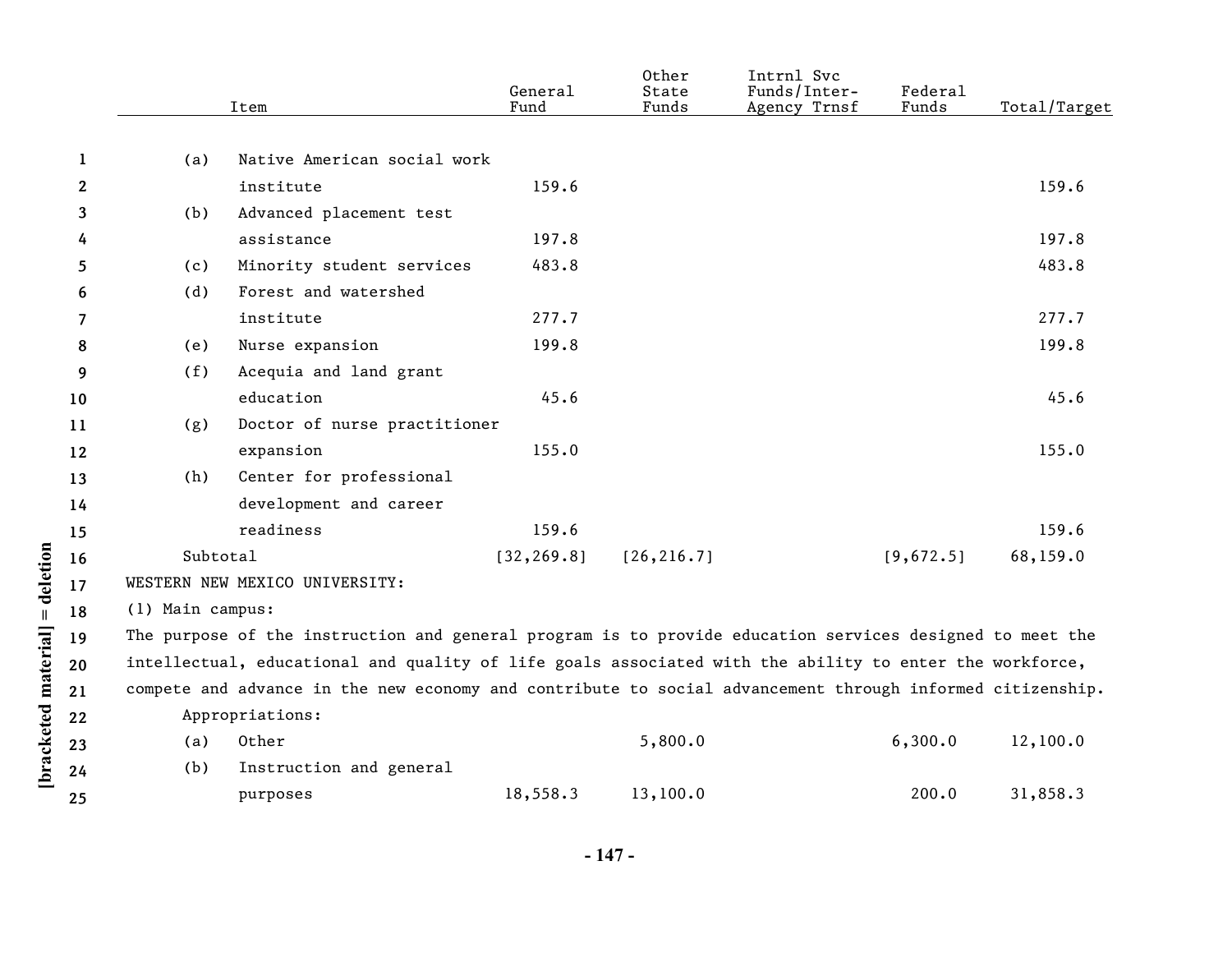|              | Item                                      |                                                      | General<br>Fund | Other<br>State<br>Funds | Intrnl Svc<br>Funds/Inter-<br>Agency Trnsf                  | Federal<br>Funds | Total/Target |
|--------------|-------------------------------------------|------------------------------------------------------|-----------------|-------------------------|-------------------------------------------------------------|------------------|--------------|
|              |                                           |                                                      |                 |                         |                                                             |                  |              |
| 1            | Athletics<br>(c)                          |                                                      | 2,109.8         | 1,100.0                 |                                                             |                  | 3,209.8      |
| $\mathbf{2}$ | Performance measures:                     |                                                      |                 |                         |                                                             |                  |              |
| 3            | (a) Output:                               | Number of students enrolled, by headcount            |                 |                         |                                                             |                  | 4,000        |
| 4            | (b) Output:                               |                                                      |                 |                         | Number of first-time freshmen enrolled who graduated from a |                  |              |
| 5            |                                           | New Mexico high school, by headcount                 |                 |                         |                                                             |                  | 300          |
| 6            | (c) Output:                               | Number of credit hours delivered                     |                 |                         |                                                             |                  | 43,000       |
| 7            | (d) Output:                               |                                                      |                 |                         | Number of certificates and associate degree awarded within  |                  |              |
| 8            |                                           | the most recent academic year                        |                 |                         |                                                             |                  | 175          |
| 9            | (e) Output:                               | Percent of a cohort of first-time, full-time,        |                 |                         |                                                             |                  |              |
| 10           |                                           | degree-seeking freshmen who complete a baccalaureate |                 |                         |                                                             |                  |              |
| 11           |                                           | program within one hundred fifty percent of standard |                 |                         |                                                             |                  |              |
| 12           |                                           | graduation time                                      |                 |                         |                                                             |                  | 45%          |
| 13           | (f) Outcome:                              |                                                      |                 |                         | Percent of first-time, full-time freshmen retained to the   |                  |              |
| 14           |                                           | third semester                                       |                 |                         |                                                             |                  | 58%          |
| 15           | (2) Research and public service projects: |                                                      |                 |                         |                                                             |                  |              |
| 16           | Appropriations:                           |                                                      |                 |                         |                                                             |                  |              |
| 17           | (a)                                       | Instructional television                             | 66.0            |                         |                                                             |                  | 66.0         |
| 18           | (b)                                       | Truth or Consequences and                            |                 |                         |                                                             |                  |              |
| 19           |                                           | Deming nurse expansion                               | 282.0           |                         |                                                             |                  | 282.0        |
| 20           | (c)                                       | Pharmacy and phlebotomy                              |                 |                         |                                                             |                  |              |
| 21           | programs                                  |                                                      | 91.2            |                         |                                                             |                  | 91.2         |
| 22           | (d)                                       | Web-based teacher licensure                          | 117.8           |                         |                                                             |                  | 117.8        |
| 23           | (e)                                       | Child development center                             | 278.3           |                         |                                                             |                  | 278.3        |
| 24           | (f)<br>Nurse expansion                    |                                                      | 900.3           |                         |                                                             |                  | 900.3        |
| 25           | Subtotal                                  |                                                      | [22, 403.7]     | [20,000.0]              |                                                             | [6, 500.0]       | 48,903.7     |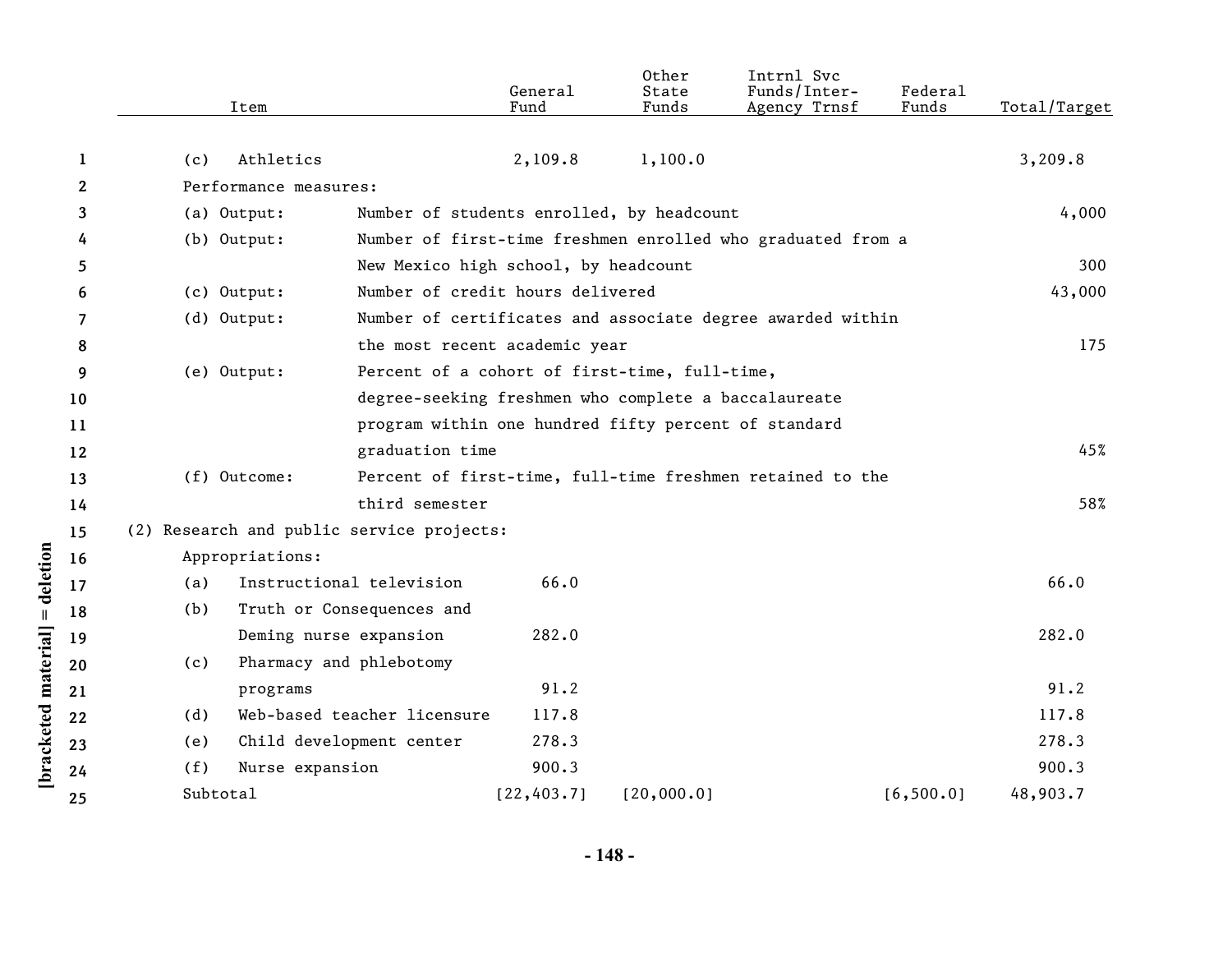|                       |                  | Item                           |                   | General<br>Fund                                      | Other<br>State<br>Funds | Intrnl Svc<br>Funds/Inter-<br>Agency Trnsf                                                                | Federal<br>Funds | Total/Target |
|-----------------------|------------------|--------------------------------|-------------------|------------------------------------------------------|-------------------------|-----------------------------------------------------------------------------------------------------------|------------------|--------------|
| 1                     |                  | EASTERN NEW MEXICO UNIVERSITY: |                   |                                                      |                         |                                                                                                           |                  |              |
| $\mathbf{2}^{\prime}$ | (1) Main campus: |                                |                   |                                                      |                         |                                                                                                           |                  |              |
| 3                     |                  |                                |                   |                                                      |                         | The purpose of the instruction and general program is to provide education services designed to meet the  |                  |              |
| 4                     |                  |                                |                   |                                                      |                         | intellectual, educational and quality of life goals associated with the ability to enter the workforce,   |                  |              |
| 5                     |                  |                                |                   |                                                      |                         | compete and advance in the new economy and contribute to social advancement through informed citizenship. |                  |              |
| 6                     |                  | Appropriations:                |                   |                                                      |                         |                                                                                                           |                  |              |
| 7                     | (a)              | Other                          |                   |                                                      | 13,000.0                |                                                                                                           | 27,000.0         | 40,000.0     |
| 8                     | (b)              | Instruction and general        |                   |                                                      |                         |                                                                                                           |                  |              |
| 9                     |                  | purposes                       |                   | 29,584.6                                             | 21,500.0                |                                                                                                           | 2,500.0          | 53,584.6     |
| 10                    | (c)              | Athletics                      |                   | 2,144.6                                              | 2,200.0                 |                                                                                                           | 15.0             | 4,359.6      |
| 11                    | (d)              | Educational television         |                   | 977.2                                                | 1,350.0                 |                                                                                                           | 10.0             | 2,337.2      |
| 12                    |                  | Performance measures:          |                   |                                                      |                         |                                                                                                           |                  |              |
| 13                    |                  | (a) Output:                    |                   | Number of students enrolled, by headcount            |                         |                                                                                                           |                  | 7,200        |
| 14                    |                  | (b) Output:                    |                   |                                                      |                         | Number of first-time freshmen enrolled who graduated from a                                               |                  |              |
| 15                    |                  |                                |                   | New Mexico high school, by headcount                 |                         |                                                                                                           |                  | 390          |
| 16                    |                  | (c) Output:                    |                   | Number of credit hours delivered                     |                         |                                                                                                           |                  | 102,000      |
| 17                    |                  | (d) Output:                    |                   |                                                      |                         | Number of unduplicated degree awards in the most recent                                                   |                  |              |
| 18                    |                  |                                |                   |                                                      |                         | academic year, reported by baccalaureate, masters and                                                     |                  |              |
| 19                    |                  |                                | doctorate degrees |                                                      |                         |                                                                                                           |                  | 1,050        |
| 20                    |                  | (e) Output:                    |                   | Percent of a cohort of first-time, full-time,        |                         |                                                                                                           |                  |              |
| 21                    |                  |                                |                   | degree-seeking freshmen who complete a baccalaureate |                         |                                                                                                           |                  |              |
| 22                    |                  |                                |                   | program within one hundred fifty percent of standard |                         |                                                                                                           |                  |              |
| 23                    |                  |                                | graduation time   |                                                      |                         |                                                                                                           |                  | 45%          |
| 24                    |                  | (f) Outcome:                   |                   |                                                      |                         | Percent of first-time, full-time freshmen retained to the                                                 |                  |              |
| 25                    |                  |                                | third semester    |                                                      |                         |                                                                                                           |                  | 64%          |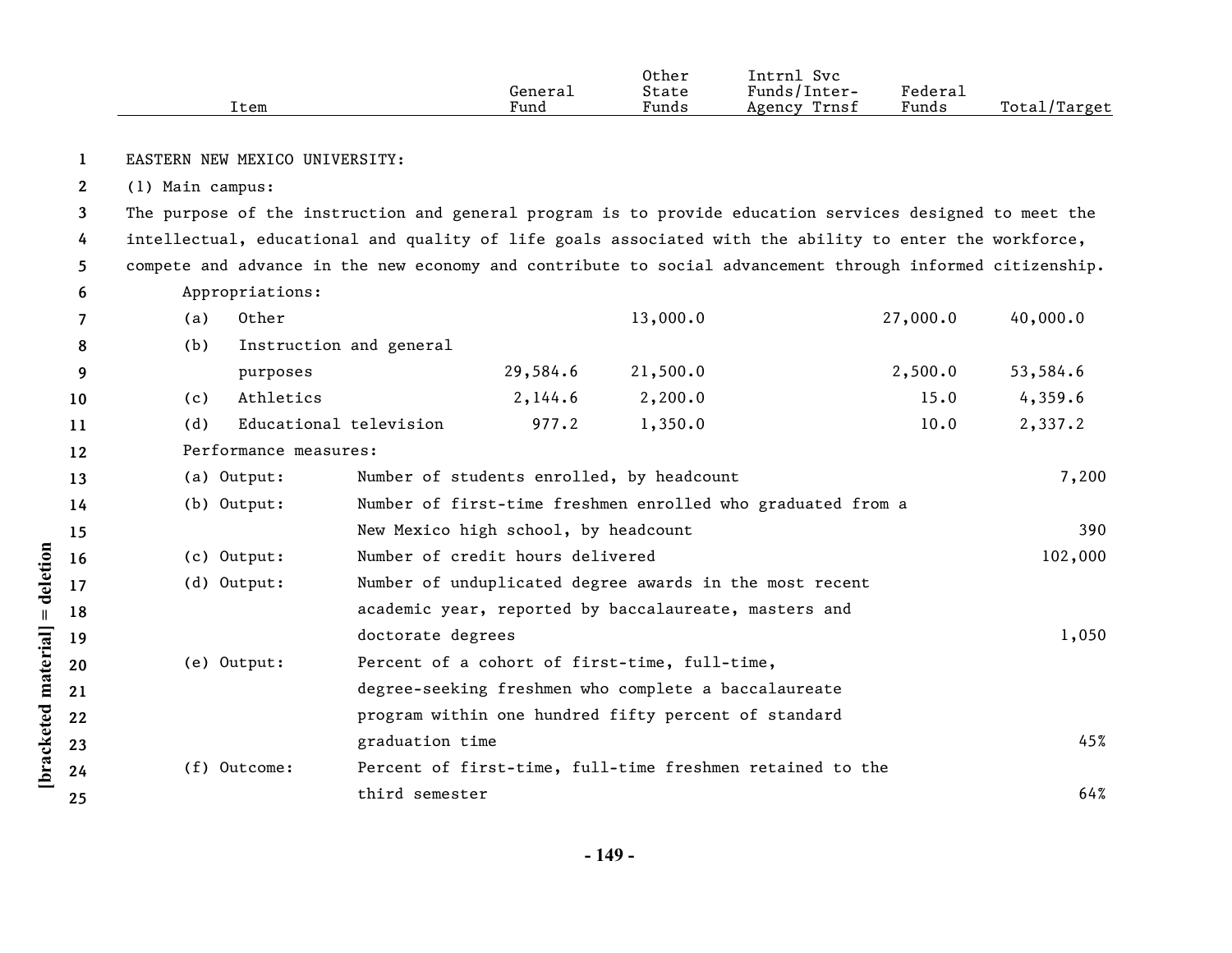|              | Item                  | General<br>Fund                                                                                          | Other<br>State<br>Funds | Intrnl Svc<br>Funds/Inter-<br>Agency Trnsf | Federal<br>Funds | Total/Target |
|--------------|-----------------------|----------------------------------------------------------------------------------------------------------|-------------------------|--------------------------------------------|------------------|--------------|
|              |                       |                                                                                                          |                         |                                            |                  |              |
| 1            | (2) Roswell branch:   |                                                                                                          |                         |                                            |                  |              |
| $\mathbf{2}$ |                       | The purpose of the instruction and general program at New Mexico's community colleges is to provide      |                         |                                            |                  |              |
| 3            |                       | credit and noncredit postsecondary education and training opportunities to New Mexicans so they have the |                         |                                            |                  |              |
| 4            |                       | skills to be competitive in the new economy and are able to participate in lifelong learning activities. |                         |                                            |                  |              |
| 5            | Appropriations:       |                                                                                                          |                         |                                            |                  |              |
| 6            | Other<br>(a)          |                                                                                                          | 1,642.6                 |                                            | 4,414.7          | 6,057.3      |
| 7            | (b)                   | Instruction and general                                                                                  |                         |                                            |                  |              |
| 8            | purposes              | 11,696.6                                                                                                 | 3,240.5                 |                                            | 1,710.0          | 16,647.1     |
| 9            | Performance measures: |                                                                                                          |                         |                                            |                  |              |
| 10           | (a) Output:           | Number of students enrolled, by headcount                                                                |                         |                                            |                  | 2,250        |
| 11           | $(b)$ Output:         | Number of first-time freshmen enrolled who graduated from a                                              |                         |                                            |                  |              |
| 12           |                       | New Mexico high school, by headcount                                                                     |                         |                                            |                  | 350          |
| 13           | (c) Output:           | Number of credit hours delivered                                                                         |                         |                                            |                  | 32,000       |
| 14           | (d) Output:           | Total number of unduplicated awards conferred in the most                                                |                         |                                            |                  |              |
| 15           |                       | recent academic year                                                                                     |                         |                                            |                  | 500          |
| 16           | (e) Outcome:          | Percent of a cohort of first-time, full-time, degree- or                                                 |                         |                                            |                  |              |
| 17           |                       | certificate-seeking community college students who complete                                              |                         |                                            |                  |              |
| 18           |                       | an academic program within one hundred fifty percent of                                                  |                         |                                            |                  |              |
| 19           |                       | standard graduation time                                                                                 |                         |                                            |                  | 45%          |
| 20           | (f) Outcome:          | Percent of first-time, full-time freshmen retained to the                                                |                         |                                            |                  |              |
| 21           |                       | third semester                                                                                           |                         |                                            |                  | 49.5%        |
| 22           | (3) Ruidoso branch:   |                                                                                                          |                         |                                            |                  |              |
| 23           |                       | The purpose of the instruction and general program at New Mexico's community colleges is to provide      |                         |                                            |                  |              |

**24 25** The purpose of the instruction and general program at New Mexico's community colleges is to provide credit and noncredit postsecondary education and training opportunities to New Mexicans so they have the skills to be competitive in the new economy and are able to participate in lifelong learning activities.

**[bracketed material] = deletion**

[bracketed material] = deletion

**- 150 -**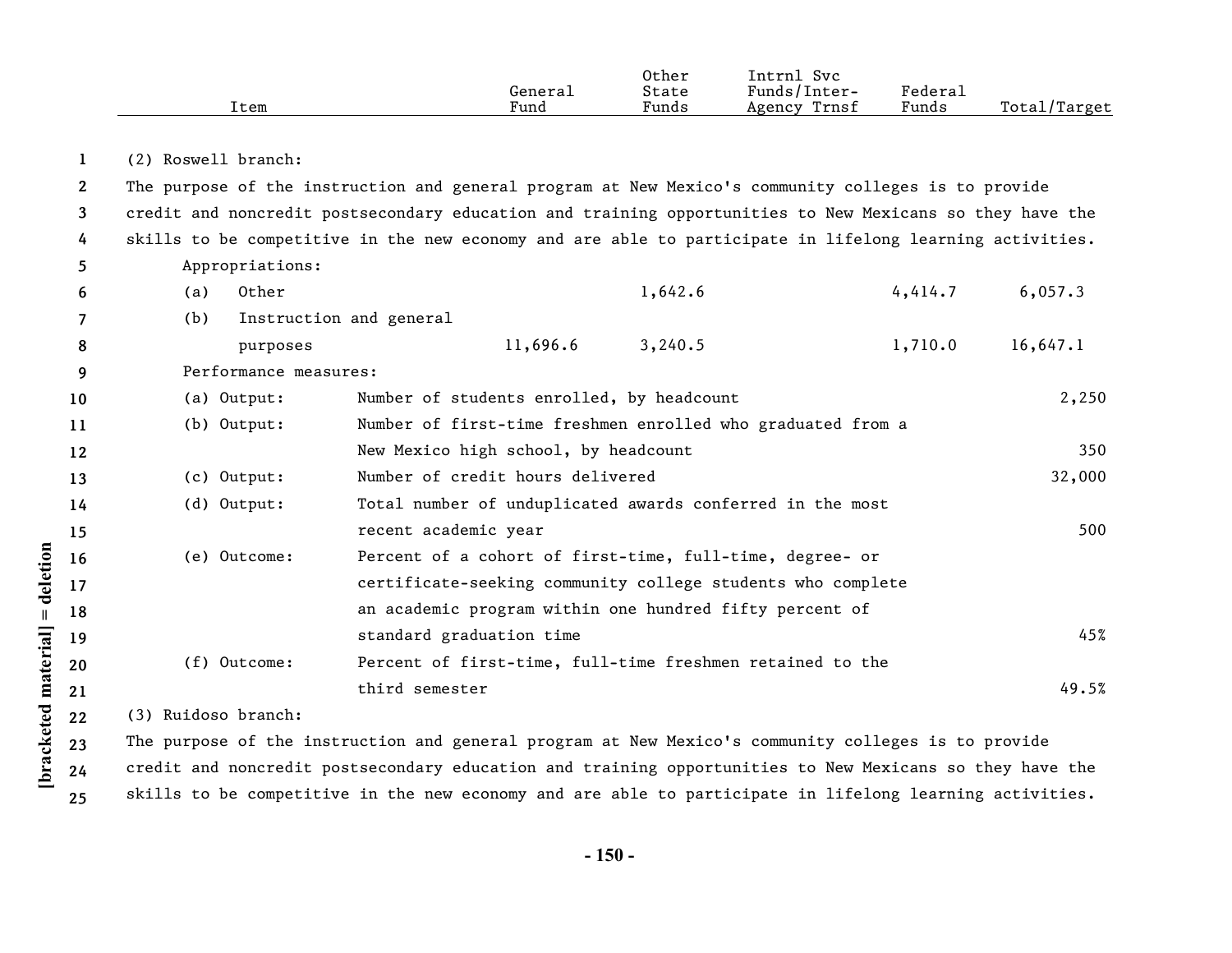|              |     | Item                  |                                           | General<br>Fund | Other<br>State<br>Funds | Intrnl Svc<br>Funds/Inter-<br>Agency Trnsf                  | Federal<br>Funds | Total/Target |
|--------------|-----|-----------------------|-------------------------------------------|-----------------|-------------------------|-------------------------------------------------------------|------------------|--------------|
|              |     |                       |                                           |                 |                         |                                                             |                  |              |
| 1            |     | Appropriations:       |                                           |                 |                         |                                                             |                  |              |
| $\mathbf{2}$ | (a) | Other                 |                                           |                 | 300.0                   |                                                             | 2,300.0          | 2,600.0      |
| 3            | (b) |                       | Instruction and general                   |                 |                         |                                                             |                  |              |
| 4            |     | purposes              |                                           | 2,065.1         | 2,000.0                 |                                                             | 300.0            | 4,365.1      |
| 5            |     | Performance measures: |                                           |                 |                         |                                                             |                  |              |
| 6            |     | (a) Output:           | Number of students enrolled, by headcount |                 |                         |                                                             |                  | 901          |
| 7            |     | $(b)$ Output:         |                                           |                 |                         | Number of first-time freshmen enrolled who graduated from a |                  |              |
| 8            |     |                       | New Mexico high school, by headcount      |                 |                         |                                                             |                  | 150          |
| 9            |     | (c) Output:           | Number of credit hours delivered          |                 |                         |                                                             |                  | 8,361        |
| 10           |     | (d) Output:           |                                           |                 |                         | Number of certificates and associate degrees awarded within |                  |              |
| 11           |     |                       | the most recent academic year             |                 |                         |                                                             |                  | 75           |
| 12           |     | (e) Outcome:          |                                           |                 |                         | Percent of a cohort of first-time, full-time, degree- or    |                  |              |
| 13           |     |                       |                                           |                 |                         | certificate-seeking community college students who complete |                  |              |
| 14           |     |                       |                                           |                 |                         | an academic program within one hundred fifty percent of     |                  |              |
| 15           |     |                       | standard graduation time                  |                 |                         |                                                             |                  | 45%          |
| 16           |     | (f) Outcome:          |                                           |                 |                         | Percent of first-time, full-time freshmen retained to the   |                  |              |
| 17           |     |                       | third semester                            |                 |                         |                                                             |                  | 41%          |
| 18           |     |                       | (4) Research and public service projects: |                 |                         |                                                             |                  |              |
| 19           |     | Appropriations:       |                                           |                 |                         |                                                             |                  |              |
| 20           | (a) | Blackwater draw site  |                                           |                 |                         |                                                             |                  |              |
| 21           |     | and museum            |                                           | 84.7            | 40.0                    |                                                             |                  | 124.7        |
| 22           | (b) |                       | Student success programs                  | 380.2           |                         |                                                             |                  | 380.2        |
| 23           | (c) | Nurse expansion       |                                           | 308.3           |                         |                                                             |                  | 308.3        |
| 24           | (d) |                       | At-risk student tutoring                  | 204.8           |                         |                                                             |                  | 204.8        |
| 25           | (e) | Allied health         |                                           | 129.8           |                         |                                                             |                  | 129.8        |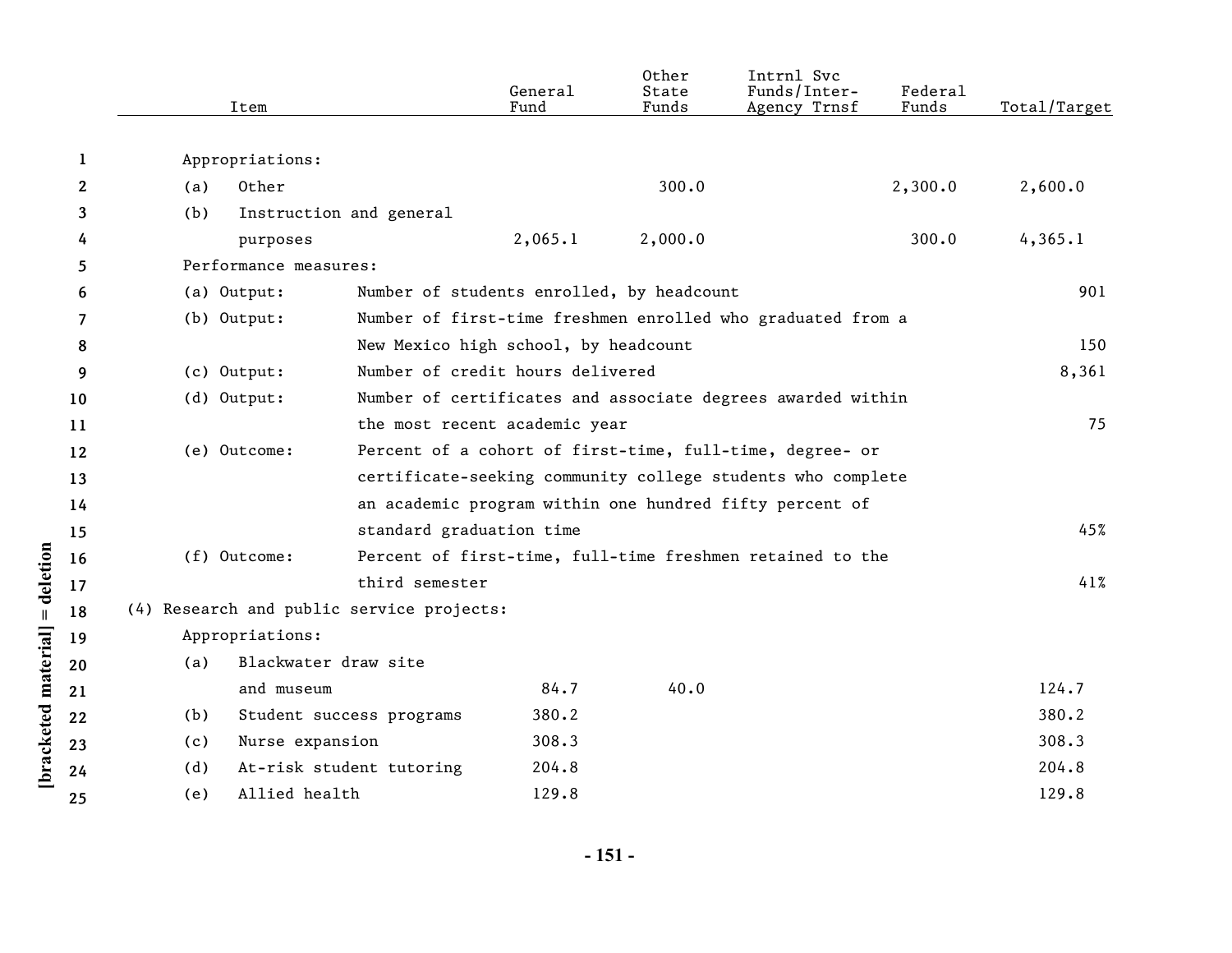|              |                  | Item                                           | General<br>Fund                                                                                           | State<br>Funds | Funds/Inter-<br>Agency Trnsf | Federal<br>Funds | Total/Target |
|--------------|------------------|------------------------------------------------|-----------------------------------------------------------------------------------------------------------|----------------|------------------------------|------------------|--------------|
|              |                  |                                                |                                                                                                           |                |                              |                  |              |
| 1            | (f)              | Roswell branch - nurse                         |                                                                                                           |                |                              |                  |              |
| $\mathbf{2}$ |                  | expansion                                      | 253.8                                                                                                     |                |                              |                  | 253.8        |
| 3            | (g)              | Roswell branch - airframe                      |                                                                                                           |                |                              |                  |              |
| 4            |                  | mechanics                                      | 68.5                                                                                                      |                |                              |                  | 68.5         |
| 5            | (h)              | Roswell branch - special                       |                                                                                                           |                |                              |                  |              |
| 6            |                  | services program                               | 108.1                                                                                                     |                |                              |                  | 108.1        |
| 7            | (i)              | Teacher education                              |                                                                                                           |                |                              |                  |              |
| 8            |                  | preparation program                            | 182.4                                                                                                     |                |                              |                  | 182.4        |
| 9            | (j)              | Greyhound promise                              | 91.2                                                                                                      |                |                              |                  | 91.2         |
| 10           | (k)              | Youth challenge                                | 91.2                                                                                                      |                |                              |                  | 91.2         |
| 11           | (1)              | Nursing program                                | 178.6                                                                                                     |                |                              |                  | 178.6        |
| 12           | Subtotal         |                                                | [48, 549.7]                                                                                               | [45, 273.1]    |                              | [38, 249.7]      | 132,072.5    |
| 13           |                  | NEW MEXICO INSTITUTE OF MINING AND TECHNOLOGY: |                                                                                                           |                |                              |                  |              |
| 14           | (1) Main campus: |                                                |                                                                                                           |                |                              |                  |              |
| 15           |                  |                                                | The purpose of the instruction and general program is to provide education services designed to meet the  |                |                              |                  |              |
| 16           |                  |                                                | intellectual, educational and quality of life goals associated with the ability to enter the workforce,   |                |                              |                  |              |
| 17           |                  |                                                | compete and advance in the new economy and contribute to social advancement through informed citizenship. |                |                              |                  |              |
| 18           |                  | Appropriations:                                |                                                                                                           |                |                              |                  |              |
| 19           | (a)              | Other                                          |                                                                                                           | 18,000.0       |                              | 21,095.0         | 39,095.0     |
| 20           | (b)              | Instruction and general                        |                                                                                                           |                |                              |                  |              |
| 21           |                  | purposes                                       | 28,048.8                                                                                                  | 23,126.0       |                              |                  | 51,174.8     |
| 22           |                  | Performance measures:                          |                                                                                                           |                |                              |                  |              |
| 23           |                  | (a) Output:                                    | Number of students enrolled, by headcount                                                                 |                |                              |                  | 1,900        |
| 24           |                  | (b) Output:                                    | Number of first-time freshmen enrolled who graduated from a                                               |                |                              |                  |              |
| 25           |                  |                                                | New Mexico high school, by headcount                                                                      |                |                              |                  | 350          |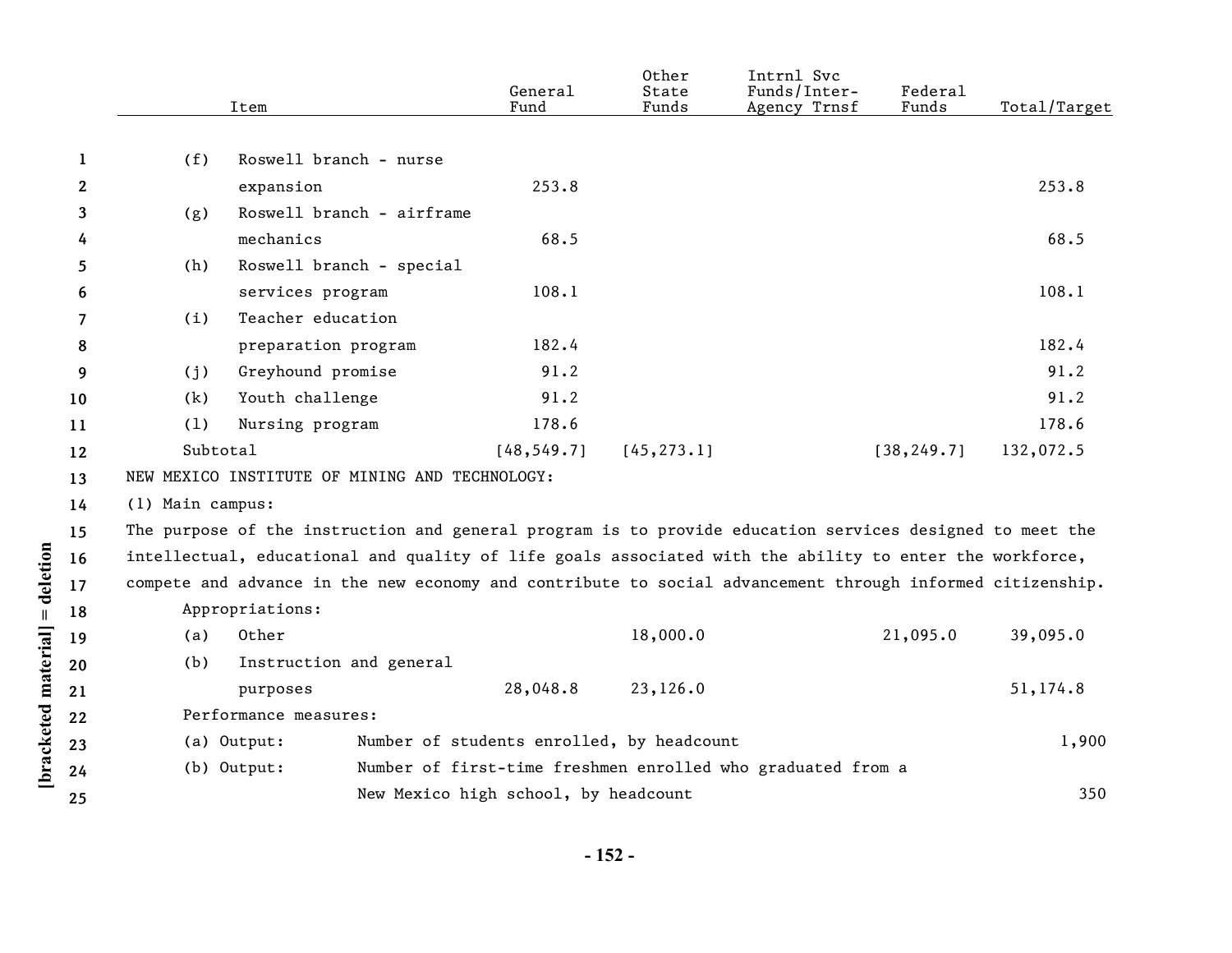|    | Item                                                                                                      |                             | General<br>Fund                                      | Other<br>State<br>Funds | Intrnl Svc<br>Funds/Inter-<br>Agency Trnsf                 | Federal<br>Funds | Total/Target |
|----|-----------------------------------------------------------------------------------------------------------|-----------------------------|------------------------------------------------------|-------------------------|------------------------------------------------------------|------------------|--------------|
|    |                                                                                                           |                             |                                                      |                         |                                                            |                  |              |
| 1  | $(c)$ Output:                                                                                             |                             | Number of credit hours delivered                     |                         |                                                            |                  | 45,000       |
| 2  | (d) Output:                                                                                               |                             |                                                      |                         | Number of unduplicated awards conferred in the most recent |                  |              |
| 3  |                                                                                                           | academic year               |                                                      |                         |                                                            |                  | 335          |
| 4  | (e) Output:                                                                                               |                             | Percent of a cohort of first-time, full-time,        |                         |                                                            |                  |              |
| 5  |                                                                                                           |                             | degree-seeking freshmen who complete a baccalaureate |                         |                                                            |                  |              |
| 6  |                                                                                                           |                             | program within one hundred fifty percent of standard |                         |                                                            |                  |              |
| 7  |                                                                                                           | graduation time             |                                                      |                         |                                                            |                  | 64%          |
| 8  | (f) Outcome:                                                                                              |                             |                                                      |                         | Percent of first-time, full-time freshmen retained to the  |                  |              |
| 9  |                                                                                                           | third semester              |                                                      |                         |                                                            |                  | 80%          |
| 10 | (2) Bureau of mine safety:                                                                                |                             |                                                      |                         |                                                            |                  |              |
| 11 | Appropriations:                                                                                           |                             |                                                      |                         |                                                            |                  |              |
| 12 | (a)                                                                                                       | Bureau of mine safety       | 292.8                                                |                         |                                                            | 300.0            | 592.8        |
| 13 | (3) Bureau of geology and mineral resources:                                                              |                             |                                                      |                         |                                                            |                  |              |
| 14 | Appropriations:                                                                                           |                             |                                                      |                         |                                                            |                  |              |
| 15 | Bureau of geology<br>(a)                                                                                  |                             |                                                      |                         |                                                            |                  |              |
| 16 |                                                                                                           | and mineral resources       | 4,046.3                                              | 1,035.0                 |                                                            | 528.0            | 5,609.3      |
| 17 | The general fund appropriation to the bureau of geology and mineral resources program of the New Mexico   |                             |                                                      |                         |                                                            |                  |              |
| 18 | institute of mining and technology includes one hundred thousand dollars (\$100,000) from federal Mineral |                             |                                                      |                         |                                                            |                  |              |
| 19 | Leasing Act receipts.                                                                                     |                             |                                                      |                         |                                                            |                  |              |
| 20 | (4) Petroleum recovery research center:                                                                   |                             |                                                      |                         |                                                            |                  |              |
| 21 | Appropriations:                                                                                           |                             |                                                      |                         |                                                            |                  |              |
| 22 | (a)                                                                                                       | Petroleum recovery research |                                                      |                         |                                                            |                  |              |
| 23 | center                                                                                                    |                             | 1,743.4                                              | 636.0                   |                                                            | 4,600.0          | 6,979.4      |
| 24 | (5) Geophysical research center:                                                                          |                             |                                                      |                         |                                                            |                  |              |
| 25 | Appropriations:                                                                                           |                             |                                                      |                         |                                                            |                  |              |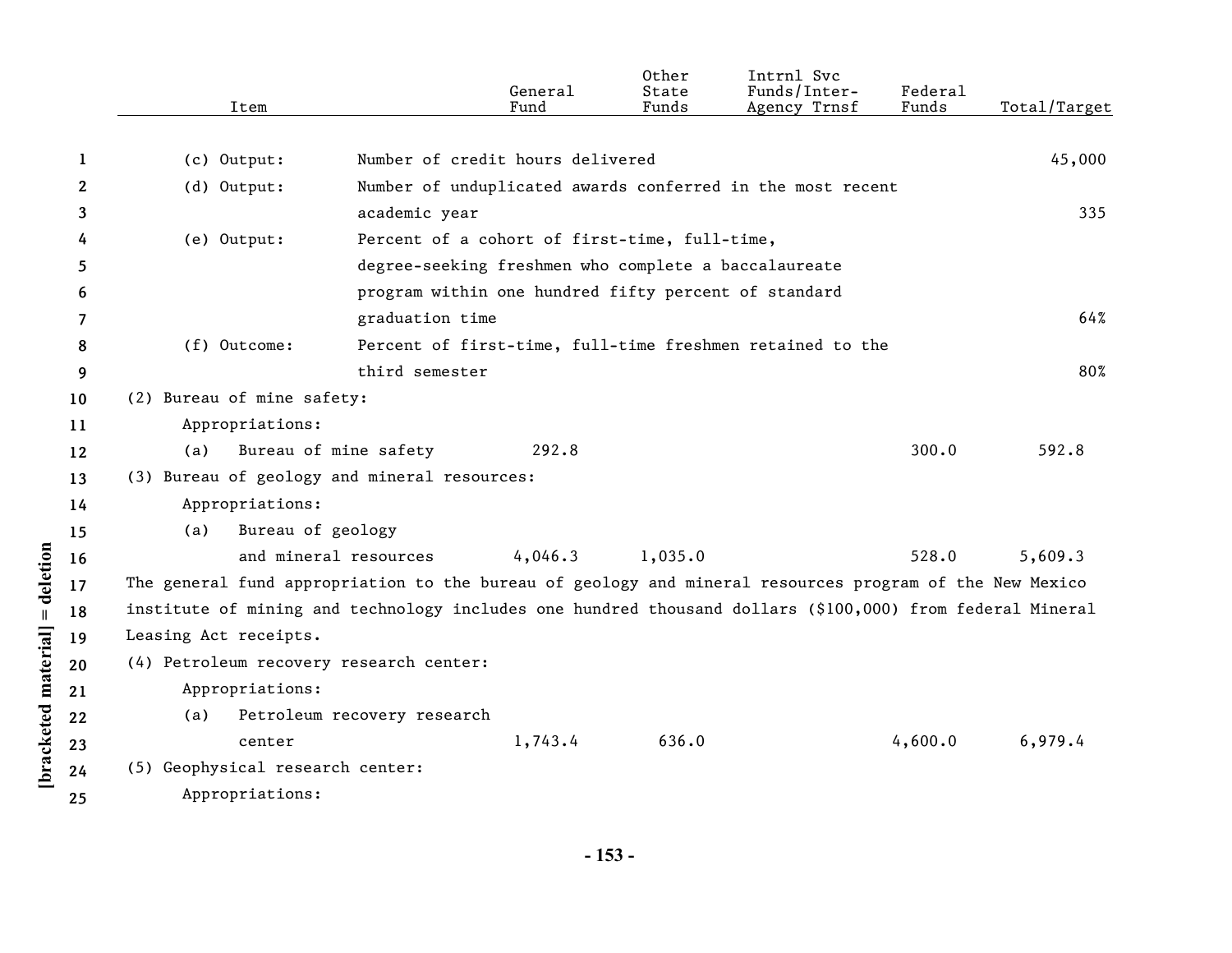|              |                  | Item                                                                                                     | General<br>Fund | Other<br>State<br>Funds | Intrnl Svc<br>Funds/Inter-<br>Agency Trnsf | Federal<br>Funds | Total/Target |
|--------------|------------------|----------------------------------------------------------------------------------------------------------|-----------------|-------------------------|--------------------------------------------|------------------|--------------|
|              |                  |                                                                                                          |                 |                         |                                            |                  |              |
| 1            | (a)              | Geophysical research center 1,025.8                                                                      |                 | 1,100.0                 |                                            | 1,900.0          | 4,025.8      |
| $\mathbf{2}$ |                  | (6) Research and public service projects:                                                                |                 |                         |                                            |                  |              |
| 3            |                  | Appropriations:                                                                                          |                 |                         |                                            |                  |              |
| 4            | (a)              | Mathematics, engineering,                                                                                |                 |                         |                                            |                  |              |
| 5.           |                  | science achievement program                                                                              | 1,052.2         |                         |                                            |                  | 1,052.2      |
| 6            | (b)              | Cybersecurity education and                                                                              |                 |                         |                                            |                  |              |
| 7            |                  | research center                                                                                          | 136.8           |                         |                                            |                  | 136.8        |
| 8            | (c)              | Energetic materials research                                                                             |                 |                         |                                            |                  |              |
| 9            |                  | center                                                                                                   | 739.9           | 4,403.0                 |                                            | 28,500.0         | 33,642.9     |
| 10           | (d)              | Science and engineering fair                                                                             | 189.2           |                         |                                            |                  | 189.2        |
| 11           | (e)              | Institute for complex                                                                                    |                 |                         |                                            |                  |              |
| 12           |                  | additive systems analysis                                                                                | 911.8           | 2,000.0                 |                                            | 1,000.0          | 3,911.8      |
| 13           | (f)              | Cave and karst research                                                                                  | 333.4           | 62.0                    |                                            |                  | 395.4        |
| 14           | (g)              | Homeland security center                                                                                 | 484.5           |                         |                                            | 3,313.0          | 3,797.5      |
| 15           | (h)              | Cybersecurity center of                                                                                  |                 |                         |                                            |                  |              |
| 16           |                  | excellence                                                                                               | 228.0           | 131.1                   |                                            | 346.0            | 705.1        |
| 17           | (i)              | Rural economic development                                                                               | 22.8            |                         |                                            |                  | 22.8         |
| 18           | (j)              | Chemical engineering student                                                                             |                 |                         |                                            |                  |              |
| 19           |                  | assistanceships                                                                                          | 79.3            |                         |                                            |                  | 79.3         |
| 20           | Subtotal         |                                                                                                          | [39, 335.0]     | [50, 493.1]             |                                            | [61, 582.0]      | 151,410.1    |
| 21           |                  | NORTHERN NEW MEXICO COLLEGE:                                                                             |                 |                         |                                            |                  |              |
| 22           | (1) Main campus: |                                                                                                          |                 |                         |                                            |                  |              |
| 23           |                  | The purpose of the instruction and general program is to provide education services designed to meet the |                 |                         |                                            |                  |              |
| 24           |                  | intellectual, educational and quality of life goals associated with the ability to enter the workforce,  |                 |                         |                                            |                  |              |

**25** compete and advance in the new economy and contribute to social advancement through informed citizenship.

**[bracketed material] = deletion**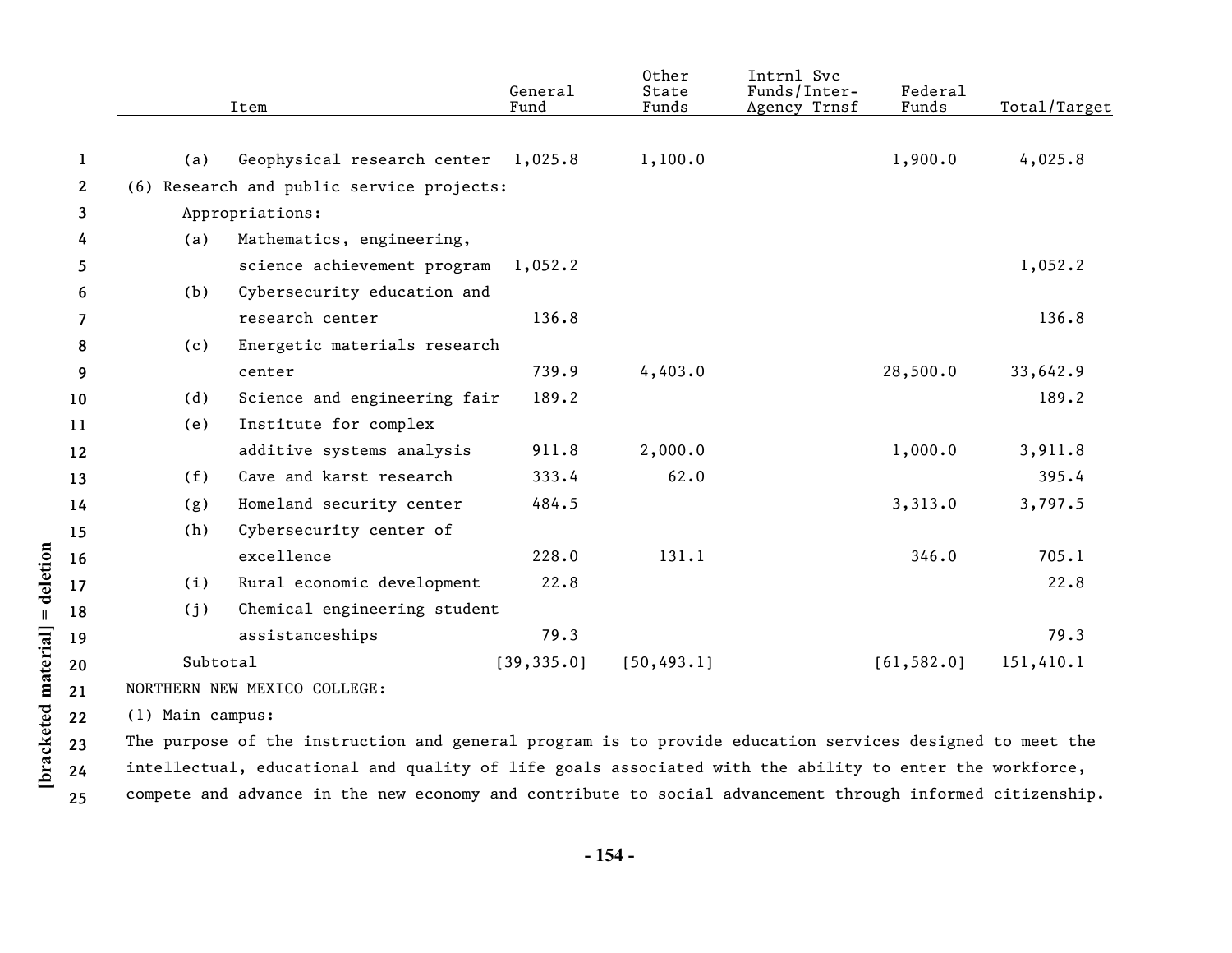|              | Item                                      |                                                       | General<br>Fund | Other<br>State<br>Funds | Intrnl Svc<br>Funds/Inter-<br>Agency Trnsf                  | Federal<br>Funds | Total/Target |
|--------------|-------------------------------------------|-------------------------------------------------------|-----------------|-------------------------|-------------------------------------------------------------|------------------|--------------|
| 1            | Appropriations:                           |                                                       |                 |                         |                                                             |                  |              |
| $\mathbf{2}$ | Other<br>(a)                              |                                                       |                 | 5,300.0                 |                                                             | 5,800.0          | 11,100.0     |
| 3            | (b)                                       | Instruction and general                               |                 |                         |                                                             |                  |              |
| 4            | purposes                                  |                                                       | 10, 146.4       | 5,000.0                 |                                                             | 4,200.0          | 19,346.4     |
| 5            | Athletics<br>(c)                          |                                                       | 520.4           | 200.0                   |                                                             |                  | 720.4        |
| 6            | Performance measures:                     |                                                       |                 |                         |                                                             |                  |              |
| 7            | (a) Output:                               | Number of students enrolled, by headcount             |                 |                         |                                                             |                  | 1,400        |
| 8            | (b) Output:                               |                                                       |                 |                         | Number of first-time freshmen enrolled who graduated from a |                  |              |
| 9            |                                           | New Mexico high school, by headcount                  |                 |                         |                                                             |                  | 350          |
| 10           | (c) Output:                               | Number of credit hours delivered                      |                 |                         |                                                             |                  | 23,700       |
| 11           | (d) Output:                               |                                                       |                 |                         | Number of unduplicated degree awards in the most recent     |                  |              |
| 12           |                                           | academic year, reported by baccalaureate, masters and |                 |                         |                                                             |                  |              |
| 13           |                                           | doctorate degrees                                     |                 |                         |                                                             |                  | 80           |
| 14           | (e) Output:                               | Percent of a cohort of first-time, full-time,         |                 |                         |                                                             |                  |              |
| 15           |                                           | degree-seeking freshmen who complete a baccalaureate  |                 |                         |                                                             |                  |              |
| 16           |                                           | program within one hundred fifty percent of standard  |                 |                         |                                                             |                  |              |
| 17           |                                           | graduation time                                       |                 |                         |                                                             |                  | 45%          |
| 18           | (f) Outcome:                              |                                                       |                 |                         | Percent of first-time, full-time freshmen retained to the   |                  |              |
| 19           |                                           | third semester                                        |                 |                         |                                                             |                  | 55%          |
| 20           | (2) Research and public service projects: |                                                       |                 |                         |                                                             |                  |              |
| 21           | Appropriations:                           |                                                       |                 |                         |                                                             |                  |              |
| 22           | (a)<br>Nurse expansion                    |                                                       | 376.0           |                         |                                                             |                  | 376.0        |
| 23           | Science, technology,<br>(b)               |                                                       |                 |                         |                                                             |                  |              |
| 24           |                                           | engineering, arts and math                            |                 |                         |                                                             |                  |              |
| 25           | initiative                                |                                                       | 125.2           |                         |                                                             |                  | 125.2        |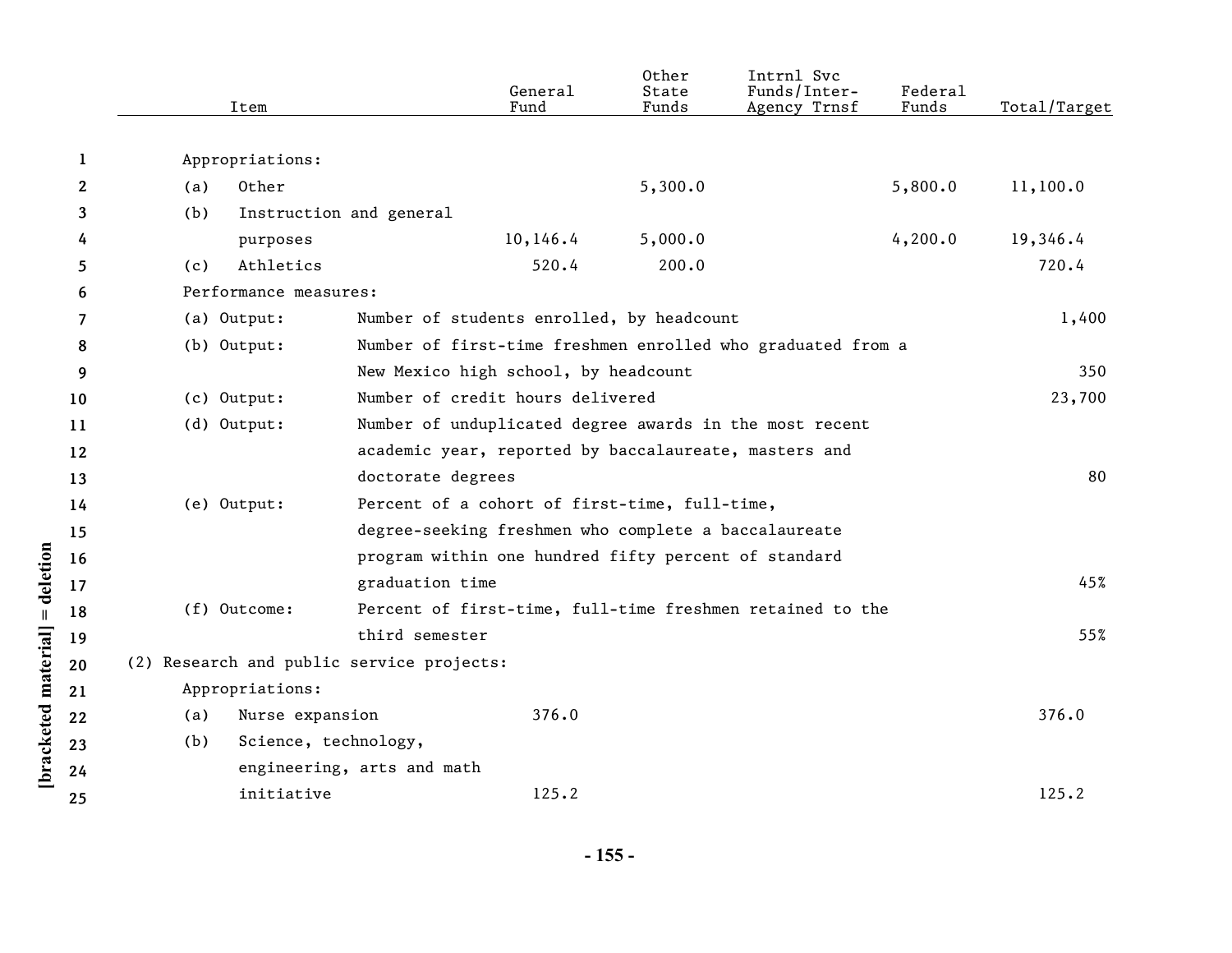|                | Item                        | General<br>Fund                                                                                          | Other<br>State<br>Funds | Intrnl Svc<br>Funds/Inter-<br>Agency Trnsf | Federal<br>Funds | Total/Target |
|----------------|-----------------------------|----------------------------------------------------------------------------------------------------------|-------------------------|--------------------------------------------|------------------|--------------|
| 1              | (c)<br>Veterans center      | 116.3                                                                                                    |                         |                                            |                  | 116.3        |
| $\mathbf{2}$   | (d)                         | Academic program evaluation                                                                              | 45.6                    |                                            |                  | 45.6         |
| 3              | Subtotal                    | [11, 329.9]                                                                                              | [10, 500.0]             |                                            | [10,000.0]       | 31,829.9     |
| 4              | SANTA FE COMMUNITY COLLEGE: |                                                                                                          |                         |                                            |                  |              |
| 5.             | (1) Main campus:            |                                                                                                          |                         |                                            |                  |              |
| 6              |                             | The purpose of the instruction and general program at New Mexico's community colleges is to provide      |                         |                                            |                  |              |
| $\overline{7}$ |                             | credit and noncredit postsecondary education and training opportunities to New Mexicans so they have the |                         |                                            |                  |              |
| 8              |                             | skills to be competitive in the new economy and are able to participate in lifelong learning activities. |                         |                                            |                  |              |
| 9              | Appropriations:             |                                                                                                          |                         |                                            |                  |              |
| 10             | Other<br>(a)                |                                                                                                          | 1,374.0                 |                                            | 15,477.0         | 16,851.0     |
| 11             | (b)                         | Instruction and general                                                                                  |                         |                                            |                  |              |
| 12             | purposes                    | 10,366.7                                                                                                 | 26,473.0                |                                            | 3,300.0          | 40,139.7     |
| 13             | Performance measures:       |                                                                                                          |                         |                                            |                  |              |
| 14             | (a) Output:                 | Number of students enrolled, by headcount                                                                |                         |                                            |                  | 5,381        |
| 15             | (b) Output:                 | Number of first-time freshmen enrolled who graduated from a                                              |                         |                                            |                  |              |
| 16             |                             | New Mexico high school, by headcount                                                                     |                         |                                            |                  | 250          |
| 17             | (c) Output:                 | Number of credit hours delivered                                                                         |                         |                                            |                  | 46,985       |
| 18             | (d) Output:                 | Total number of certificates and associate degrees awarded                                               |                         |                                            |                  |              |
| 19             |                             | within the most recent academic year                                                                     |                         |                                            |                  | 574          |
| 20             | (e) Outcome:                | Percent of a cohort of first-time, full-time, degree- or                                                 |                         |                                            |                  |              |
| 21             |                             | certificate-seeking community college students who complete                                              |                         |                                            |                  |              |
| 22             |                             | an academic program within one hundred fifty percent of                                                  |                         |                                            |                  |              |
| 23             |                             | standard graduation time                                                                                 |                         |                                            |                  | 45%          |
| 24             | (f) Outcome:                | Percent of first-time, full-time freshmen retained to the                                                |                         |                                            |                  |              |
| 25             |                             | third semester                                                                                           |                         |                                            |                  | 50%          |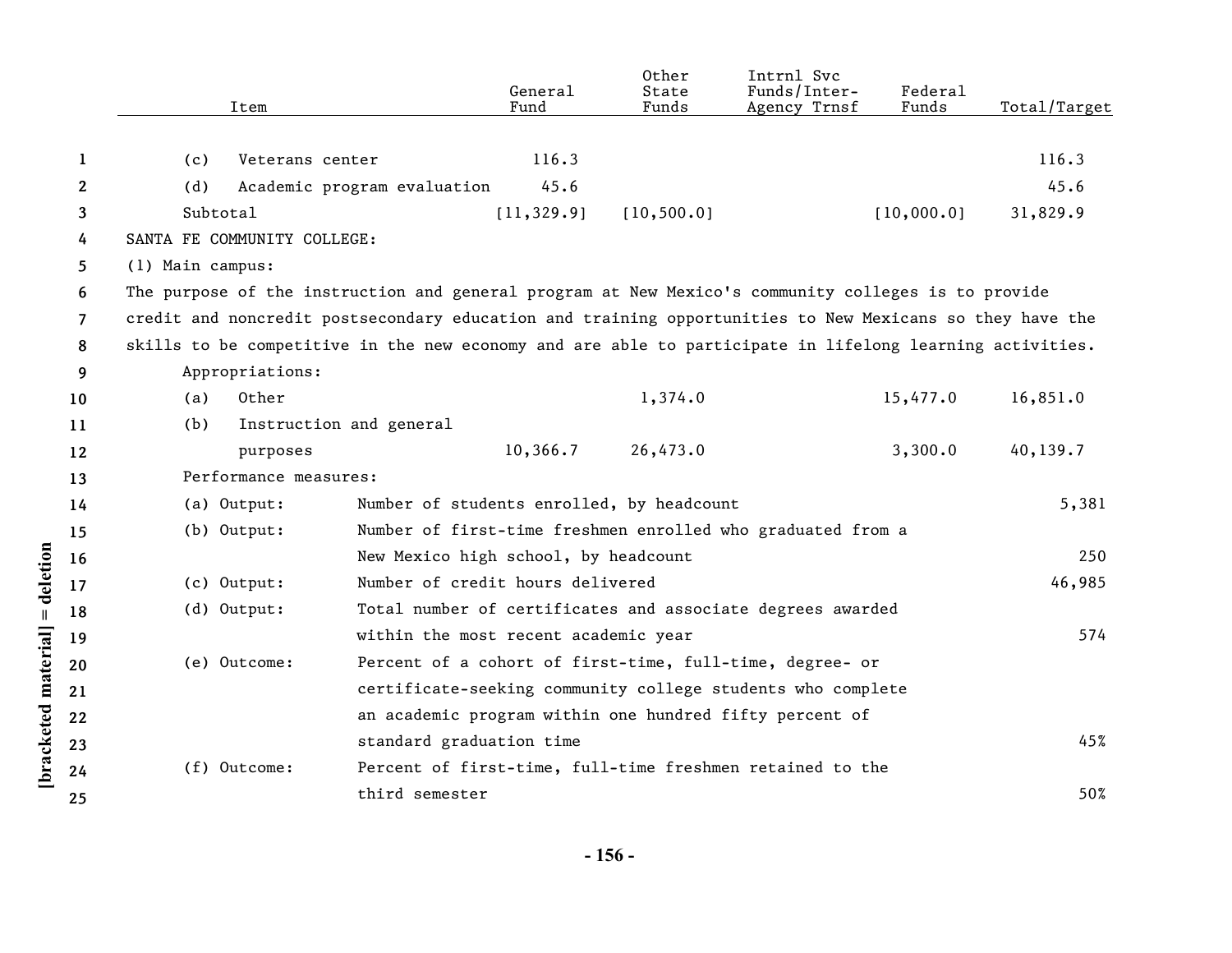|              |                  | Item                                                                                                     |                                      | General<br>Fund | Other<br>State<br>Funds                   | Intrnl Svc<br>Funds/Inter-<br>Agency Trnsf                  | Federal<br>Funds | Total/Target |
|--------------|------------------|----------------------------------------------------------------------------------------------------------|--------------------------------------|-----------------|-------------------------------------------|-------------------------------------------------------------|------------------|--------------|
| 1            |                  | (2) Research and public service projects:                                                                |                                      |                 |                                           |                                                             |                  |              |
| $\mathbf{2}$ |                  | Appropriations:                                                                                          |                                      |                 |                                           |                                                             |                  |              |
| 3            | (a)              | First born, home visiting                                                                                |                                      |                 |                                           |                                                             |                  |              |
| 4            |                  | and technical assistance                                                                                 |                                      | 136.8           |                                           |                                                             |                  | 136.8        |
| 5            | (b)              | Teacher education expansion                                                                              |                                      | 136.8           |                                           |                                                             |                  | 136.8        |
| 6            | (c)              | Small business                                                                                           |                                      |                 |                                           |                                                             |                  |              |
| 7            |                  | development centers                                                                                      |                                      | 3,794.3         |                                           |                                                             | 1,646.0          | 5,440.3      |
| 8            | (d)              | Nurse expansion                                                                                          |                                      | 332.7           |                                           |                                                             |                  | 332.7        |
| 9            | (e)              | EMS mental health                                                                                        |                                      |                 |                                           |                                                             |                  |              |
| 10           |                  | resiliency pilot                                                                                         |                                      | 91.2            |                                           |                                                             |                  | 91.2         |
| 11           | Subtotal         |                                                                                                          |                                      | [14, 858.5]     | [27, 847.0]                               |                                                             | [20, 423.0]      | 63,128.5     |
| $12 \,$      |                  | CENTRAL NEW MEXICO COMMUNITY COLLEGE:                                                                    |                                      |                 |                                           |                                                             |                  |              |
| 13           | (1) Main campus: |                                                                                                          |                                      |                 |                                           |                                                             |                  |              |
| 14           |                  | The purpose of the instruction and general program at New Mexico's community colleges is to provide      |                                      |                 |                                           |                                                             |                  |              |
| 15           |                  | credit and noncredit postsecondary education and training opportunities to New Mexicans so they have the |                                      |                 |                                           |                                                             |                  |              |
| 16           |                  | skills to be competitive in the new economy and are able to participate in lifelong learning activities. |                                      |                 |                                           |                                                             |                  |              |
| 17           |                  | Appropriations:                                                                                          |                                      |                 |                                           |                                                             |                  |              |
| 18           | (a)              | Other                                                                                                    |                                      |                 | 5,700.0                                   |                                                             | 22,900.0         | 28,600.0     |
| 19           | (b)              | Instruction and general                                                                                  |                                      |                 |                                           |                                                             |                  |              |
| 20           |                  | purposes                                                                                                 |                                      | 60, 116.1       | 87,700.0                                  |                                                             | 3,900.0          | 151,716.1    |
| 21           |                  | Performance measures:                                                                                    |                                      |                 |                                           |                                                             |                  |              |
| 22           |                  | (a) Output:                                                                                              |                                      |                 | Number of students enrolled, by headcount |                                                             |                  | 32,500       |
| 23           |                  | (b) Output:                                                                                              |                                      |                 |                                           | Number of first-time freshmen enrolled who graduated from a |                  |              |
| 24           |                  |                                                                                                          | New Mexico high school, by headcount |                 |                                           |                                                             |                  | 2,600        |
| 25           |                  | (c) Output:                                                                                              | Number of credit hours delivered     |                 |                                           |                                                             |                  | 355,215      |

**- 157 -** 

[bracketed material] = deletion **[bracketed material] = deletion**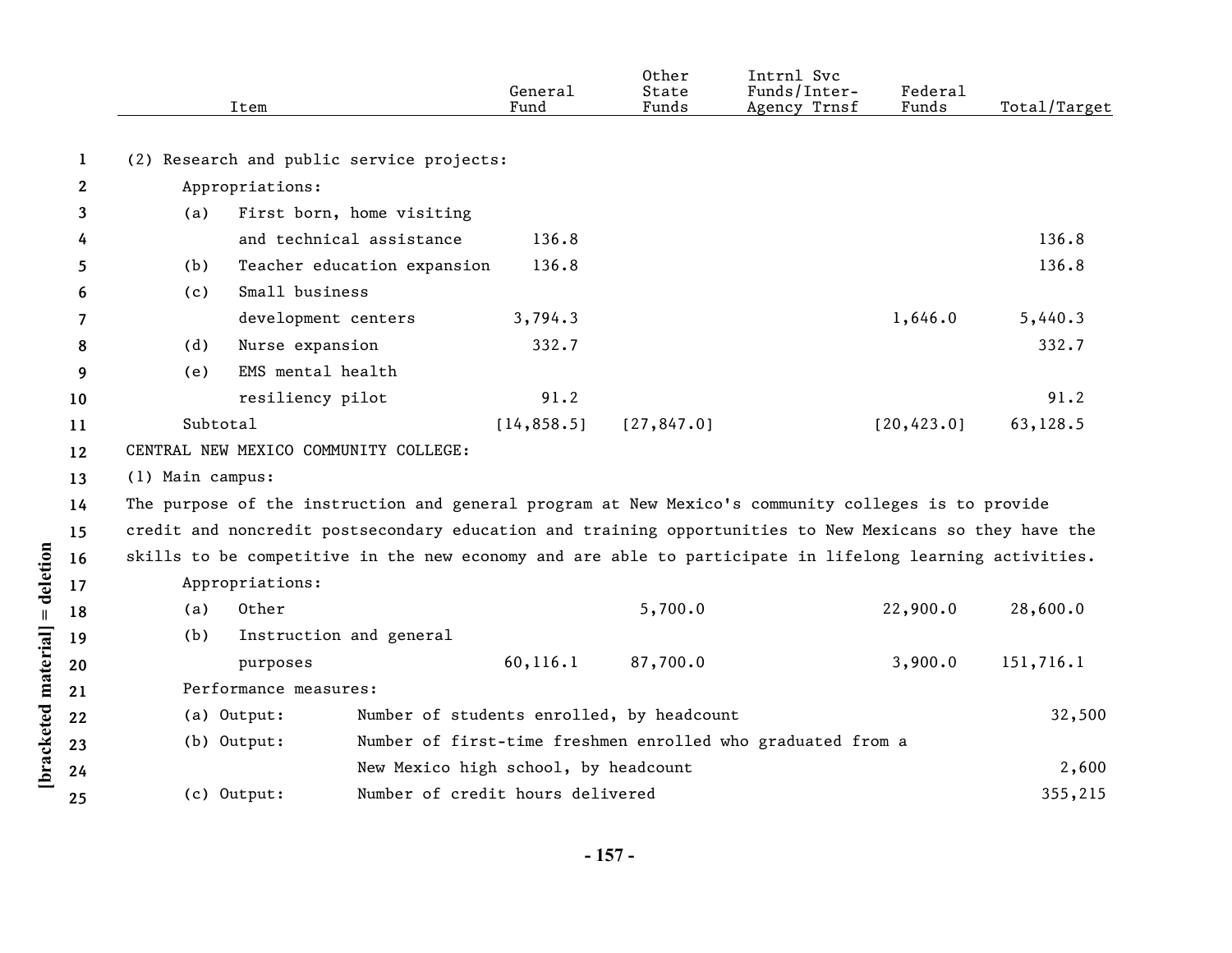|    | Item                                      | General<br>Fund                                                                                          | Other<br>State<br>Funds | Intrnl Svc<br>Funds/Inter-<br>Agency Trnsf | Federal<br>Funds | Total/Target |
|----|-------------------------------------------|----------------------------------------------------------------------------------------------------------|-------------------------|--------------------------------------------|------------------|--------------|
|    |                                           |                                                                                                          |                         |                                            |                  |              |
| 1  | (d) Output:                               | Number of certificates and associate's degrees awarded                                                   |                         |                                            |                  |              |
| 2  |                                           | within the most recent academic year                                                                     |                         |                                            |                  | 8,000        |
| 3  | (e) Outcome:                              | Percent of a cohort of first-time, full-time, degree- or                                                 |                         |                                            |                  |              |
| 4  |                                           | certificate-seeking community college students who complete                                              |                         |                                            |                  |              |
| 5  |                                           | an academic program within one hundred fifty percent of                                                  |                         |                                            |                  |              |
| 6  |                                           | standard graduation time                                                                                 |                         |                                            |                  | 45%          |
| 7  | $(f)$ Outcome:                            | Percent of first-time, full-time freshmen retained to the                                                |                         |                                            |                  |              |
| 8  |                                           | third semester                                                                                           |                         |                                            |                  | 65%          |
| 9  | (2) Research and public service projects: |                                                                                                          |                         |                                            |                  |              |
| 10 | Appropriations:                           |                                                                                                          |                         |                                            |                  |              |
| 11 | Nurse expansion<br>(a)                    | 168.8                                                                                                    |                         |                                            |                  | 168.8        |
| 12 | Subtotal                                  | [60, 284.9]                                                                                              | [93, 400.0]             |                                            | [26, 800.0]      | 180,484.9    |
| 13 | LUNA COMMUNITY COLLEGE:                   |                                                                                                          |                         |                                            |                  |              |
| 14 | (1) Main campus:                          |                                                                                                          |                         |                                            |                  |              |
| 15 |                                           | The purpose of the instruction and general program at New Mexico's community colleges is to provide      |                         |                                            |                  |              |
| 16 |                                           | credit and noncredit postsecondary education and training opportunities to New Mexicans so they have the |                         |                                            |                  |              |
| 17 |                                           | skills to be competitive in the new economy and are able to participate in lifelong learning activities. |                         |                                            |                  |              |
| 18 | Appropriations:                           |                                                                                                          |                         |                                            |                  |              |
| 19 | Other<br>(a)                              |                                                                                                          | 1,808.3                 |                                            | 58.3             | 1,866.6      |
| 20 | (b)                                       | Instruction and general                                                                                  |                         |                                            |                  |              |
| 21 | purposes                                  | 6,715.0                                                                                                  | 87.1                    |                                            | 182.1            | 6,984.2      |
| 22 | Athletics<br>(c)                          | 453.2                                                                                                    |                         |                                            |                  | 453.2        |
| 23 | Performance measures:                     |                                                                                                          |                         |                                            |                  |              |
| 24 | (a) Output:                               | Number of students enrolled, by headcount                                                                |                         |                                            |                  | 1,536        |
| 25 | (b) Output:                               | Number of first-time freshmen enrolled who graduated from a                                              |                         |                                            |                  |              |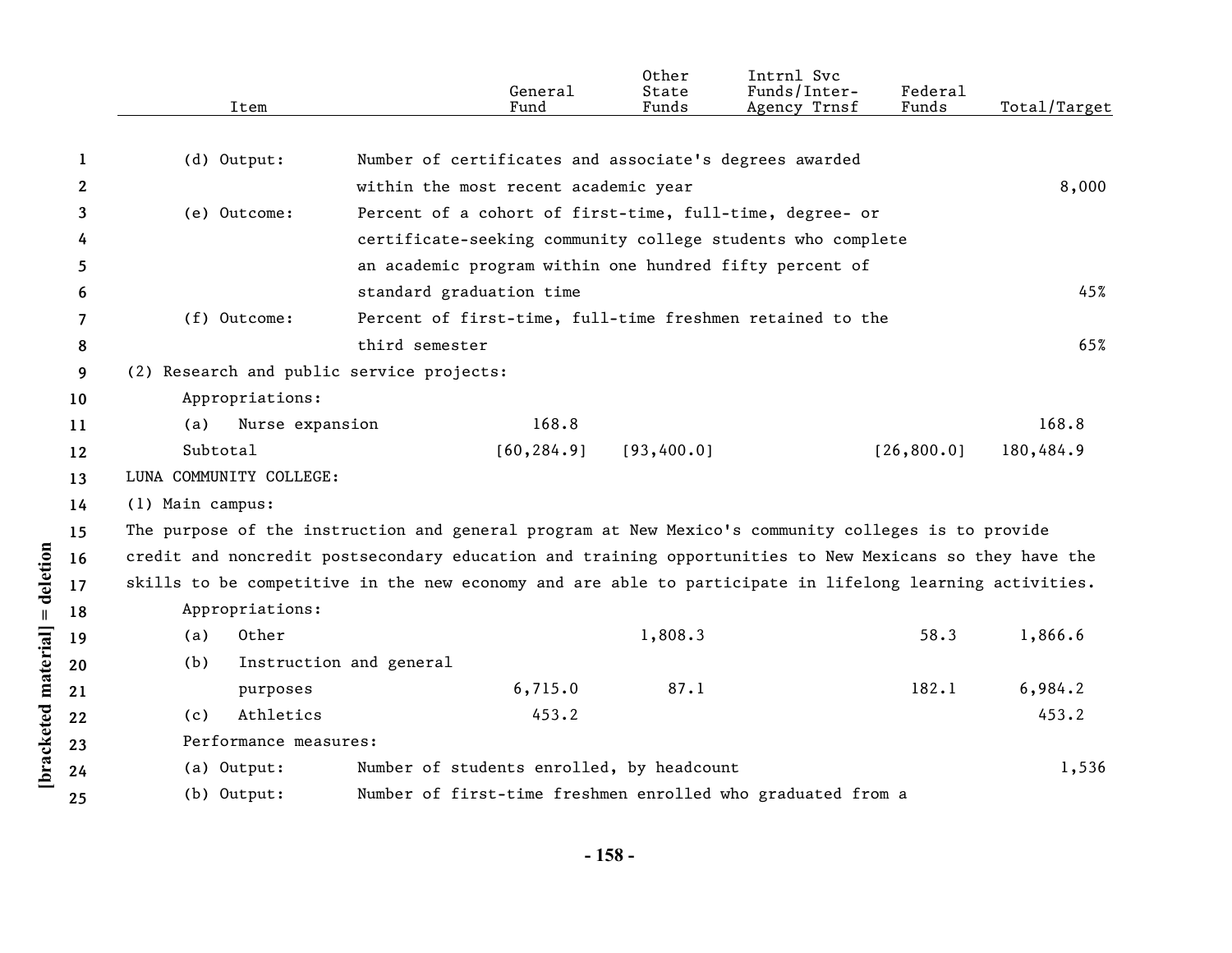|              | Item                                                                                                     |                         | General<br>Fund                                        | Other<br>State<br>Funds | Intrnl Svc<br>Funds/Inter-<br>Agency Trnsf                  | Federal<br>Funds | Total/Target |
|--------------|----------------------------------------------------------------------------------------------------------|-------------------------|--------------------------------------------------------|-------------------------|-------------------------------------------------------------|------------------|--------------|
|              |                                                                                                          |                         |                                                        |                         |                                                             |                  |              |
| 1            |                                                                                                          |                         | New Mexico high school, by headcount                   |                         |                                                             |                  | 150          |
| $\mathbf{2}$ | $(c)$ Output:                                                                                            |                         | Number of credit hours delivered                       |                         |                                                             |                  | 18,122       |
| 3            | $(d)$ Output:                                                                                            |                         | Number of certificates and associate's degrees awarded |                         |                                                             |                  |              |
| 4            |                                                                                                          |                         | within the most recent academic year                   |                         |                                                             |                  | 154          |
| 5            | (e) Outcome:                                                                                             |                         |                                                        |                         | Percent of a cohort of first-time, full-time, degree- or    |                  |              |
| 6            |                                                                                                          |                         |                                                        |                         | certificate-seeking community college students who complete |                  |              |
| 7            |                                                                                                          |                         |                                                        |                         | an academic program within one hundred fifty percent of     |                  |              |
| 8            |                                                                                                          |                         | standard graduation time                               |                         |                                                             |                  | 45%          |
| 9            | (f) Outcome:                                                                                             |                         |                                                        |                         | Percent of first-time, full-time freshmen retained to the   |                  |              |
| 10           |                                                                                                          | third semester          |                                                        |                         |                                                             |                  | 50%          |
| 11           | (2) Research and public service projects:                                                                |                         |                                                        |                         |                                                             |                  |              |
| 12           | Appropriations:                                                                                          |                         |                                                        |                         |                                                             |                  |              |
| 13           | (a)                                                                                                      | Nurse expansion         | 251.0                                                  |                         |                                                             |                  | 251.0        |
| 14           | (b)                                                                                                      | Student retention and   |                                                        |                         |                                                             |                  |              |
| 15           | completion                                                                                               |                         | 483.8                                                  |                         |                                                             |                  | 483.8        |
| 16           | Subtotal                                                                                                 |                         | [7,903.0]                                              | [1, 895.4]              |                                                             | [240.4]          | 10,038.8     |
| 17           | MESALANDS COMMUNITY COLLEGE:                                                                             |                         |                                                        |                         |                                                             |                  |              |
| 18           | (1) Main campus:                                                                                         |                         |                                                        |                         |                                                             |                  |              |
| 19           | The purpose of the instruction and general program at New Mexico's community colleges is to provide      |                         |                                                        |                         |                                                             |                  |              |
| 20           | credit and noncredit postsecondary education and training opportunities to New Mexicans so they have the |                         |                                                        |                         |                                                             |                  |              |
| 21           | skills to be competitive in the new economy and are able to participate in lifelong learning activities. |                         |                                                        |                         |                                                             |                  |              |
| 22           | Appropriations:                                                                                          |                         |                                                        |                         |                                                             |                  |              |
| 23           | Other<br>(a)                                                                                             |                         |                                                        | 242.2                   |                                                             | 842.9            | 1,085.1      |
| 24           | (b)                                                                                                      | Instruction and general |                                                        |                         |                                                             |                  |              |
| 25           | purposes                                                                                                 |                         | 4,087.7                                                | 116.4                   |                                                             | 87.9             | 4, 292.0     |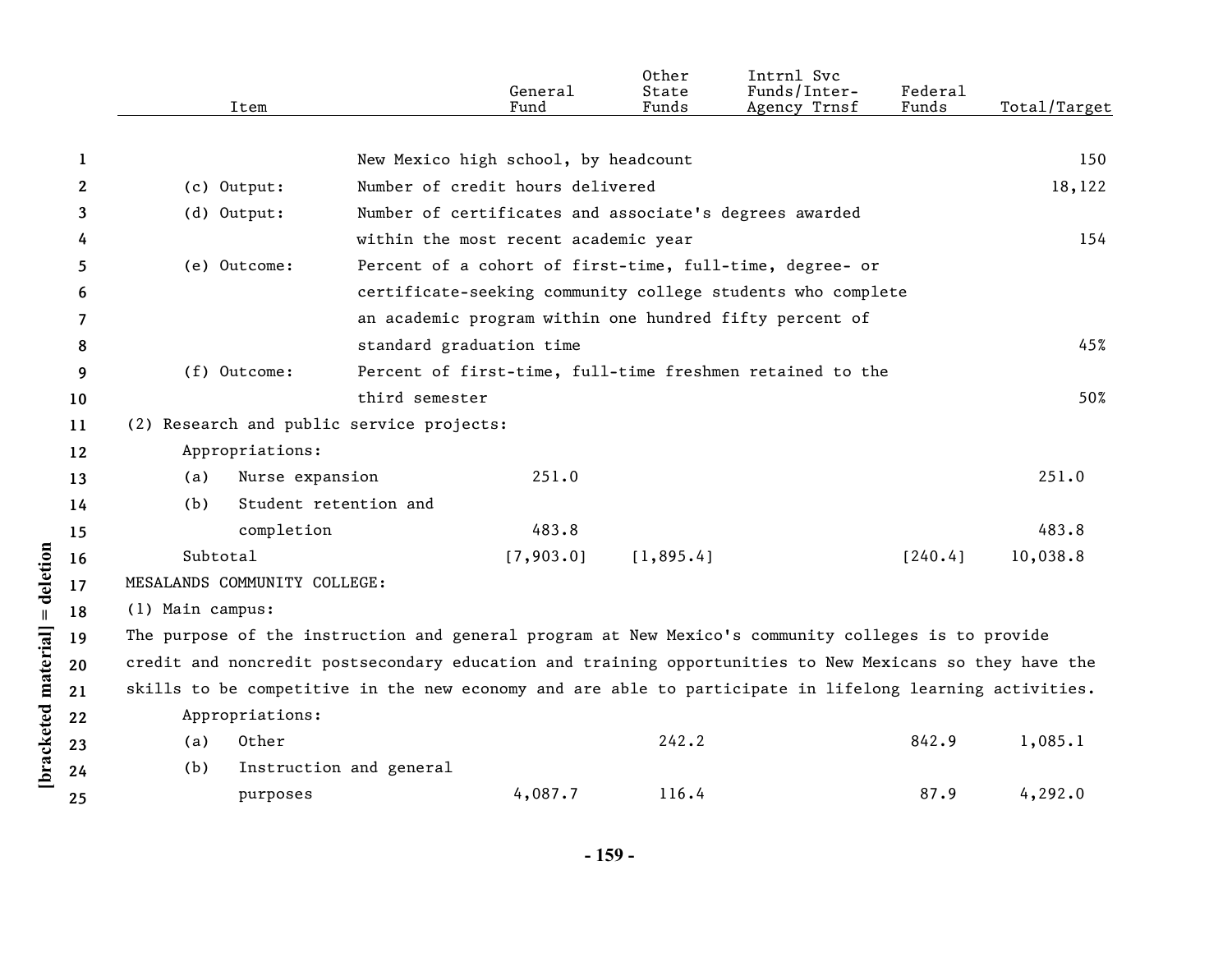|    | Item                                                                                                     |                | General<br>Fund                           | Other<br>State<br>Funds | Intrnl Svc<br>Funds/Inter-<br>Agency Trnsf                  | Federal<br>Funds | Total/Target |
|----|----------------------------------------------------------------------------------------------------------|----------------|-------------------------------------------|-------------------------|-------------------------------------------------------------|------------------|--------------|
|    |                                                                                                          |                |                                           |                         |                                                             |                  |              |
| 1  | Athletics<br>(c)                                                                                         |                | 209.5                                     |                         |                                                             |                  | 209.5        |
| 2  | Performance measures:                                                                                    |                |                                           |                         |                                                             |                  |              |
| 3  | (a) Output:                                                                                              |                | Number of students enrolled, by headcount |                         |                                                             |                  | 1,000        |
| 4  | (b) Output:                                                                                              |                |                                           |                         | Number of first-time freshmen enrolled who graduated from a |                  |              |
| 5  |                                                                                                          |                | New Mexico high school, by headcount      |                         |                                                             |                  | 100          |
| 6  | (c) Output:                                                                                              |                | Number of credit hours delivered          |                         |                                                             |                  | 6,500        |
| 7  | $(d)$ Output:                                                                                            |                |                                           |                         | Number of certificates and associate degrees awarded within |                  |              |
| 8  |                                                                                                          |                | the most recent academic year             |                         |                                                             |                  | 150          |
| 9  | (e) Outcome:                                                                                             |                |                                           |                         | Percent of a cohort of first-time, full-time, degree- or    |                  |              |
| 10 |                                                                                                          |                |                                           |                         | certificate-seeking community college students who complete |                  |              |
| 11 |                                                                                                          |                |                                           |                         | an academic program within one hundred fifty percent of     |                  |              |
| 12 |                                                                                                          |                | standard graduation time                  |                         |                                                             |                  | 40%          |
| 13 | (f) Outcome:                                                                                             |                |                                           |                         | Percent of first-time, full-time freshmen retained to the   |                  |              |
| 14 |                                                                                                          | third semester |                                           |                         |                                                             |                  | 60%          |
| 15 | (2) Research and public service projects:                                                                |                |                                           |                         |                                                             |                  |              |
| 16 | Appropriations:                                                                                          |                |                                           |                         |                                                             |                  |              |
| 17 | Wind training center<br>(a)                                                                              |                | 103.4                                     |                         |                                                             |                  | 103.4        |
| 18 | Subtotal                                                                                                 |                | [4, 400.6]                                | [358.6]                 |                                                             | [930.8]          | 5,690.0      |
| 19 | NEW MEXICO JUNIOR COLLEGE:                                                                               |                |                                           |                         |                                                             |                  |              |
| 20 | (1) Main campus:                                                                                         |                |                                           |                         |                                                             |                  |              |
| 21 | The purpose of the instruction and general program at New Mexico's community colleges is to provide      |                |                                           |                         |                                                             |                  |              |
| 22 | credit and noncredit postsecondary education and training opportunities to New Mexicans so they have the |                |                                           |                         |                                                             |                  |              |
| 23 | skills to be competitive in the new economy and are able to participate in lifelong learning activities. |                |                                           |                         |                                                             |                  |              |
| 24 | Appropriations:                                                                                          |                |                                           |                         |                                                             |                  |              |
| 25 | Other<br>(a)                                                                                             |                |                                           | 3,600.0                 |                                                             | 2,000.0          | 5,600.0      |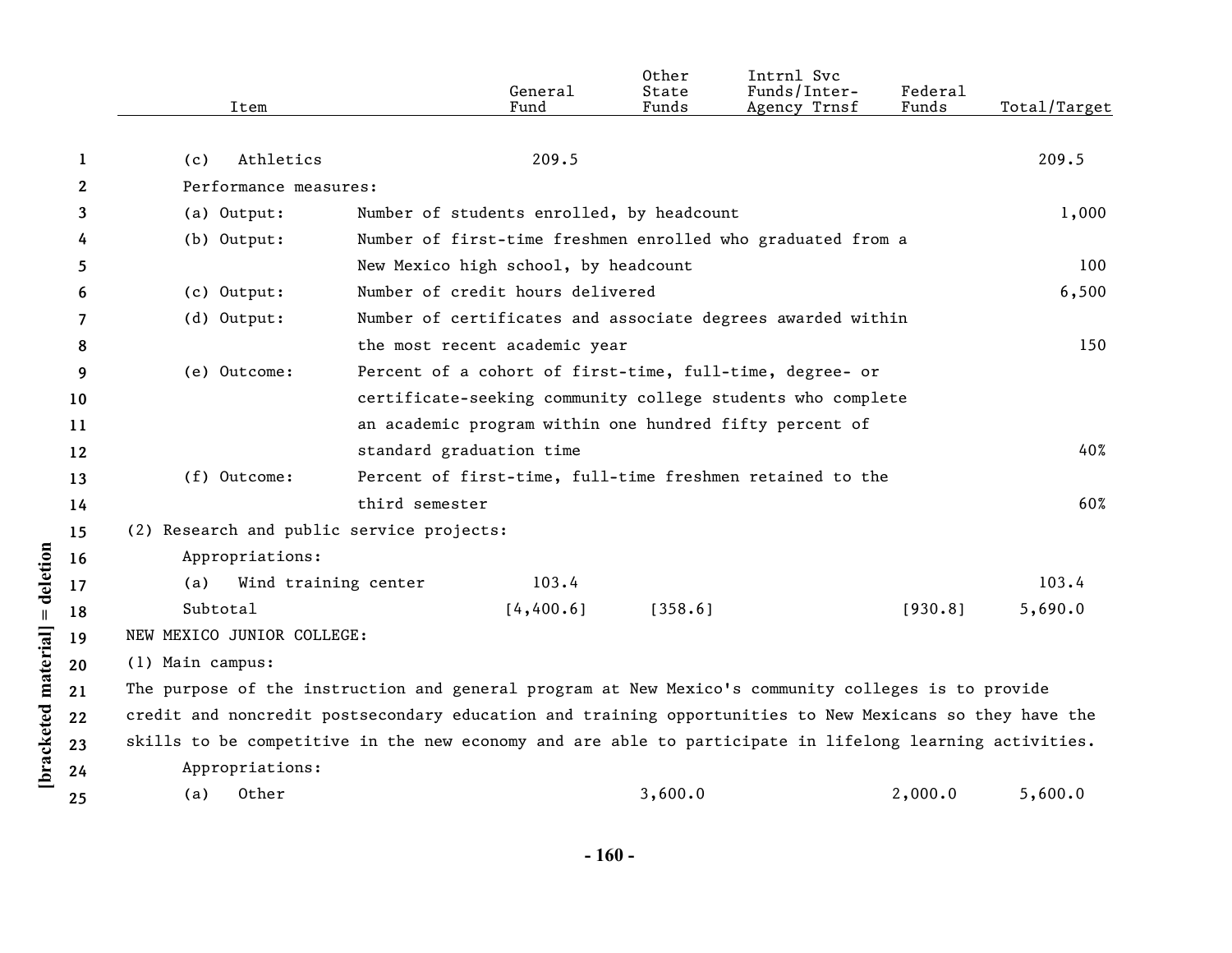|              | Item                                      |                         | General<br>Fund                           | Other<br>State<br>Funds | Intrnl Svc<br>Funds/Inter-<br>Agency Trnsf                  | Federal<br>Funds | Total/Target |
|--------------|-------------------------------------------|-------------------------|-------------------------------------------|-------------------------|-------------------------------------------------------------|------------------|--------------|
| 1            | (b)                                       | Instruction and general |                                           |                         |                                                             |                  |              |
| $\mathbf{2}$ | purposes                                  |                         | 5,667.1                                   | 15,000.0                |                                                             | 450.0            | 21, 117.1    |
| 3            | Athletics<br>(c)                          |                         | 519.5                                     |                         |                                                             |                  | 519.5        |
| 4            | Performance measures:                     |                         |                                           |                         |                                                             |                  |              |
| 5            | (a) Output:                               |                         | Number of students enrolled, by headcount |                         |                                                             |                  | 3,250        |
| 6            | $(b)$ Output:                             |                         |                                           |                         | Number of first-time freshmen enrolled who graduated from a |                  |              |
| 7            |                                           |                         | New Mexico high school, by headcount      |                         |                                                             |                  | 500          |
| 8            | (c) Output:                               |                         | Number of credit hours delivered          |                         |                                                             |                  | 45,000       |
| 9            | (d) Output:                               |                         |                                           |                         | Number of certificates and associate's degrees awarded      |                  |              |
| 10           |                                           |                         | within the most recent academic year      |                         |                                                             |                  | 350          |
| 11           | (e) Outcome:                              |                         |                                           |                         | Percent of a cohort of first-time, full-time, degree- or    |                  |              |
| 12           |                                           |                         |                                           |                         | certificate-seeking community college students who complete |                  |              |
| 13           |                                           |                         |                                           |                         | an academic program within one hundred fifty percent of     |                  |              |
| 14           |                                           |                         | standard graduation time                  |                         |                                                             |                  | 45%          |
| 15           | (f) Outcome:                              |                         |                                           |                         | Percent of first-time, full-time freshmen retained to the   |                  |              |
| 16           |                                           | third semester          |                                           |                         |                                                             |                  | 60%          |
| 17           | (2) Research and public service projects: |                         |                                           |                         |                                                             |                  |              |
| 18           | Appropriations:                           |                         |                                           |                         |                                                             |                  |              |
| 19           | (a)                                       | Oil and gas management  |                                           |                         |                                                             |                  |              |
| 20           | program                                   |                         | 156.2                                     |                         |                                                             |                  | 156.2        |
| 21           | Nurse expansion<br>(b)                    |                         | 281.9                                     |                         |                                                             |                  | 281.9        |
| 22           | (c)                                       | Lea county distance     |                                           |                         |                                                             |                  |              |
| 23           |                                           | education consortium    | 26.6                                      |                         |                                                             |                  | 26.6         |
| 24           | Subtotal                                  |                         | [6, 651.3]                                | [18,600.0]              |                                                             | [2,450.0]        | 27,701.3     |
| 25           | SAN JUAN COLLEGE:                         |                         |                                           |                         |                                                             |                  |              |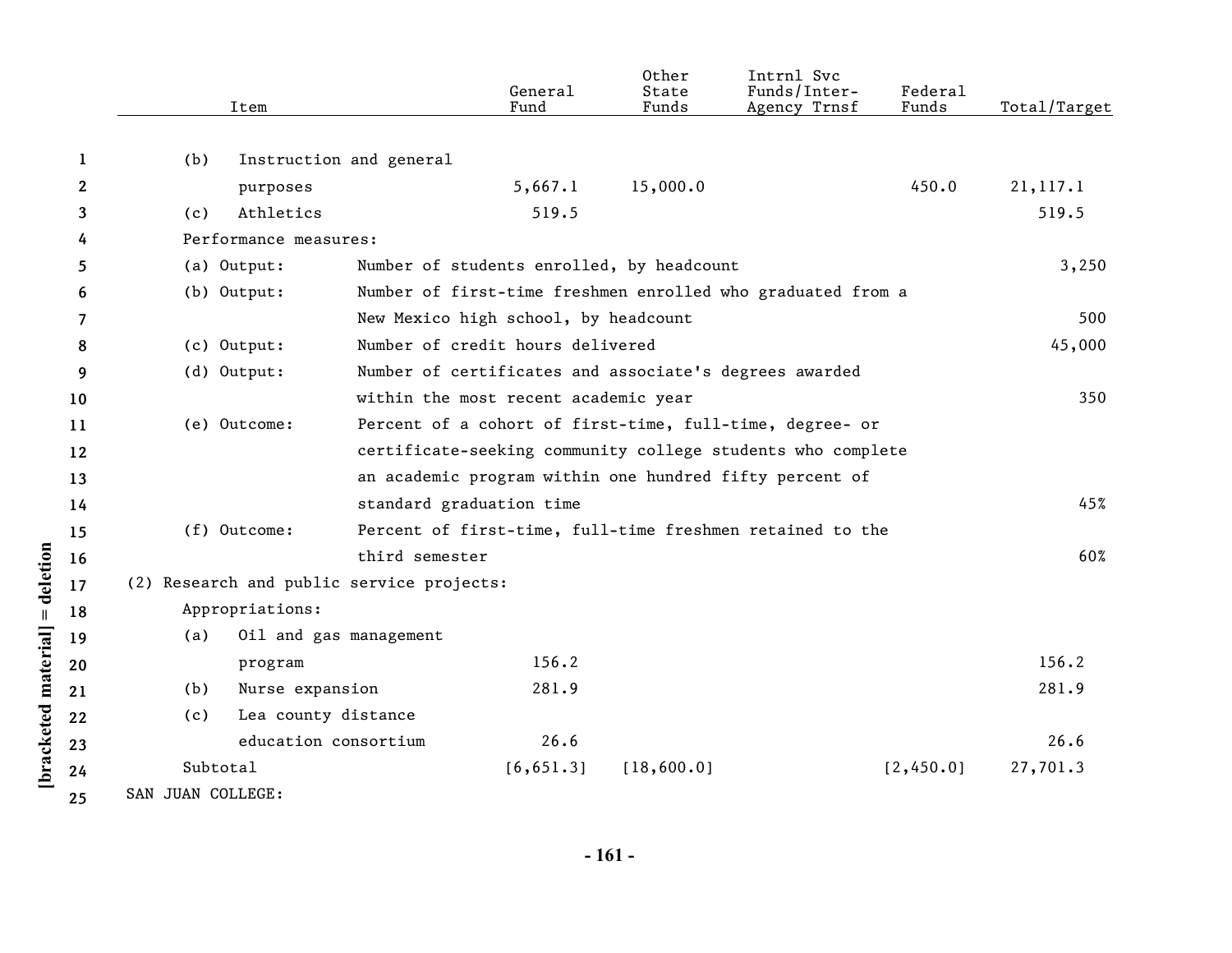|                       | Item                                                                                                     |                          | General<br>Fund                           | Other<br>State<br>Funds | Intrnl Svc<br>Funds/Inter-<br>Agency Trnsf                  | Federal<br>Funds | Total/Target |
|-----------------------|----------------------------------------------------------------------------------------------------------|--------------------------|-------------------------------------------|-------------------------|-------------------------------------------------------------|------------------|--------------|
| 1                     | (1) Main campus:                                                                                         |                          |                                           |                         |                                                             |                  |              |
| $\mathbf{2}^{\prime}$ | The purpose of the instruction and general program at New Mexico's community colleges is to provide      |                          |                                           |                         |                                                             |                  |              |
| 3                     | credit and noncredit postsecondary education and training opportunities to New Mexicans so they have the |                          |                                           |                         |                                                             |                  |              |
| 4                     | skills to be competitive in the new economy and are able to participate in lifelong learning activities. |                          |                                           |                         |                                                             |                  |              |
| 5                     | Appropriations:                                                                                          |                          |                                           |                         |                                                             |                  |              |
| 6                     | Other<br>(a)                                                                                             |                          |                                           | 14,000.0                |                                                             | 22,000.0         | 36,000.0     |
| 7                     | (b)                                                                                                      | Instruction and general  |                                           |                         |                                                             |                  |              |
| 8                     | purposes                                                                                                 |                          | 24,138.7                                  | 34,000.0                |                                                             | 6,000.0          | 64,138.7     |
| 9                     | Performance measures:                                                                                    |                          |                                           |                         |                                                             |                  |              |
| 10                    | (a) Output:                                                                                              |                          | Number of students enrolled, by headcount |                         |                                                             |                  | 8,100        |
| 11                    | $(b)$ Output:                                                                                            |                          |                                           |                         | Number of first-time freshmen enrolled who graduated from a |                  |              |
| 12                    |                                                                                                          |                          | New Mexico high school, by headcount      |                         |                                                             |                  | 700          |
| 13                    | (c) Output:                                                                                              |                          | Number of credit hours delivered          |                         |                                                             |                  | 103,800      |
| 14                    | (d) Output:                                                                                              |                          |                                           |                         | Number of certificates and associate's degrees awarded      |                  |              |
| 15                    |                                                                                                          |                          | within the most recent academic year      |                         |                                                             |                  | 970          |
| 16                    | (e) Outcome:                                                                                             |                          |                                           |                         | Percent of a cohort of first-time, full-time, degree- or    |                  |              |
| 17                    |                                                                                                          |                          |                                           |                         | certificate-seeking community college students who complete |                  |              |
| 18                    |                                                                                                          |                          |                                           |                         | an academic program within one hundred fifty percent of     |                  |              |
| 19                    |                                                                                                          | standard graduation time |                                           |                         |                                                             |                  | 45%          |
| 20                    | $(f)$ Outcome:                                                                                           |                          |                                           |                         | Percent of first-time, full-time freshmen retained to the   |                  |              |
| 21                    |                                                                                                          | third semester           |                                           |                         |                                                             |                  | 61%          |
| 22                    | (2) Research and public service projects:                                                                |                          |                                           |                         |                                                             |                  |              |
| 23                    | Appropriations:                                                                                          |                          |                                           |                         |                                                             |                  |              |
| 24                    | (a)                                                                                                      | Dental hygiene program   | 159.6                                     |                         |                                                             |                  | 159.6        |
| 25                    | (b)<br>Nurse expansion                                                                                   |                          | 235.0                                     |                         |                                                             |                  | 235.0        |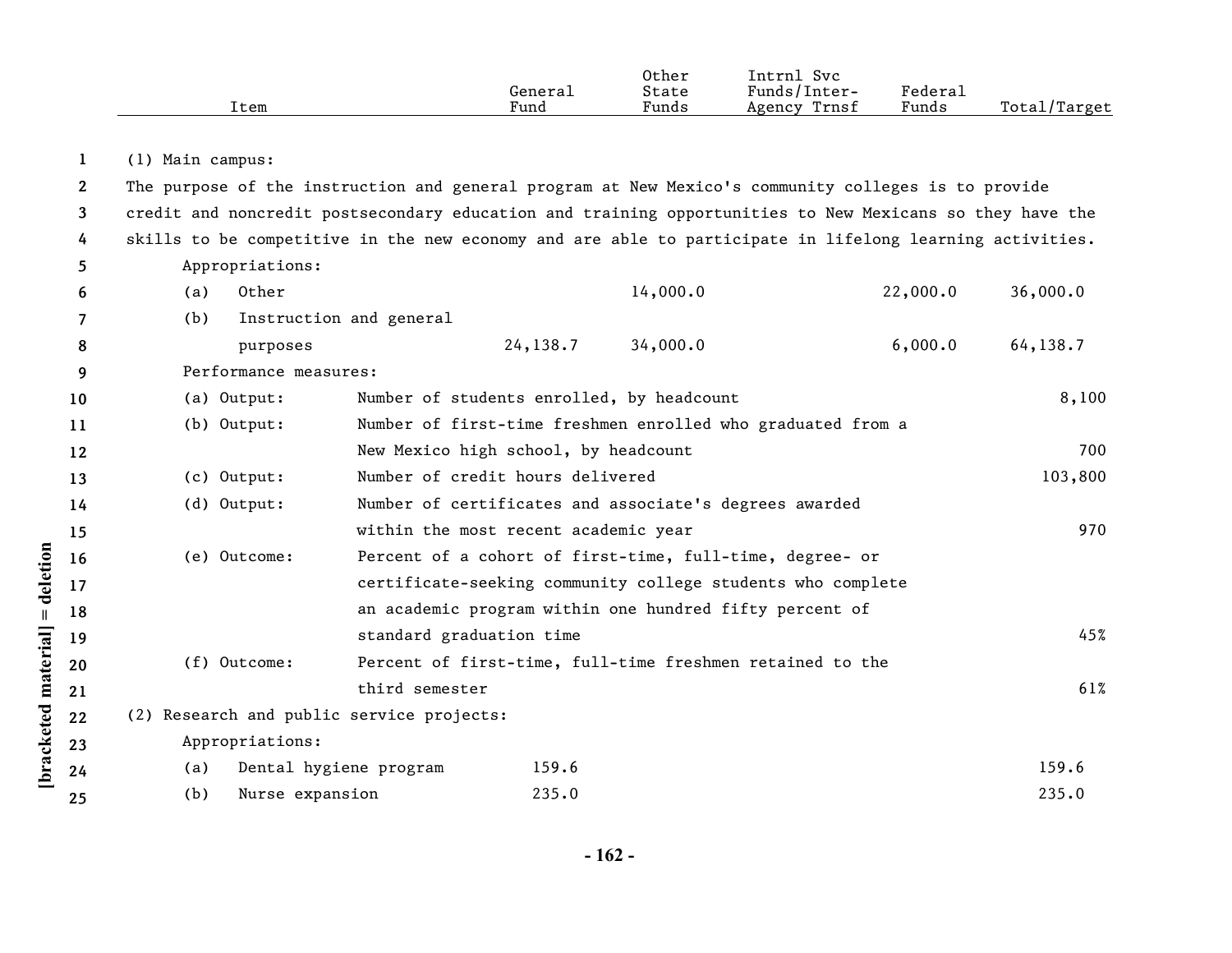|                | Item                                                                                                     |                                                             | General<br>Fund | Other<br>State<br>Funds | Intrnl Svc<br>Funds/Inter-<br>Agency Trnsf | Federal<br>Funds | Total/Target |
|----------------|----------------------------------------------------------------------------------------------------------|-------------------------------------------------------------|-----------------|-------------------------|--------------------------------------------|------------------|--------------|
| 1              | (c)                                                                                                      | Renewable energy center                                     |                 |                         |                                            |                  |              |
| $\mathbf{2}$   | of excellence                                                                                            |                                                             | 228.0           |                         |                                            |                  | 228.0        |
| 3              | Subtotal                                                                                                 |                                                             | [24, 761.3]     | [48,000.0]              |                                            | [28,000.0]       | 100,761.3    |
| 4              | CLOVIS COMMUNITY COLLEGE:                                                                                |                                                             |                 |                         |                                            |                  |              |
| 5.             | (1) Main campus:                                                                                         |                                                             |                 |                         |                                            |                  |              |
| 6              | The purpose of the instruction and general program at New Mexico's community colleges is to provide      |                                                             |                 |                         |                                            |                  |              |
| $\overline{7}$ | credit and noncredit postsecondary education and training opportunities to New Mexicans so they have the |                                                             |                 |                         |                                            |                  |              |
| 8              | skills to be competitive in the new economy and are able to participate in lifelong learning activities. |                                                             |                 |                         |                                            |                  |              |
| 9              | Appropriations:                                                                                          |                                                             |                 |                         |                                            |                  |              |
| 10             | Other<br>(a)                                                                                             |                                                             |                 | 500.0                   |                                            | 5,900.0          | 6,400.0      |
| 11             | (b)                                                                                                      | Instruction and general                                     |                 |                         |                                            |                  |              |
| 12             | purposes                                                                                                 |                                                             | 9,720.2         | 5,500.0                 |                                            | 1,200.0          | 16,420.2     |
| 13             | Performance measures:                                                                                    |                                                             |                 |                         |                                            |                  |              |
| 14             | (a) Output:                                                                                              | Number of students enrolled, by headcount                   |                 |                         |                                            |                  | 4,200        |
| 15             | $(b)$ Output:                                                                                            | Number of first-time freshmen enrolled who graduated from a |                 |                         |                                            |                  |              |
| 16             |                                                                                                          | New Mexico high school, by headcount                        |                 |                         |                                            |                  | 325          |
| 17             | $(c)$ Output:                                                                                            | Number of credit hours delivered                            |                 |                         |                                            |                  | 39,460       |
| 18             | $(d)$ Output:                                                                                            | Number of certificates and associate's degrees awarded      |                 |                         |                                            |                  |              |
| 19             |                                                                                                          | within the most recent academic year                        |                 |                         |                                            |                  | 475          |
| 20             | (e) Outcome:                                                                                             | Percent of a cohort of first-time, full-time, degree- or    |                 |                         |                                            |                  |              |
| 21             |                                                                                                          | certificate-seeking community college students who complete |                 |                         |                                            |                  |              |
| 22             |                                                                                                          | an academic program within one hundred fifty percent of     |                 |                         |                                            |                  |              |
| 23             |                                                                                                          | standard graduation time                                    |                 |                         |                                            |                  | 45%          |
| 24             | $(f)$ Outcome:                                                                                           | Percent of first-time, full-time freshmen retained to the   |                 |                         |                                            |                  |              |
| 25             |                                                                                                          | third semester                                              |                 |                         |                                            |                  | 63%          |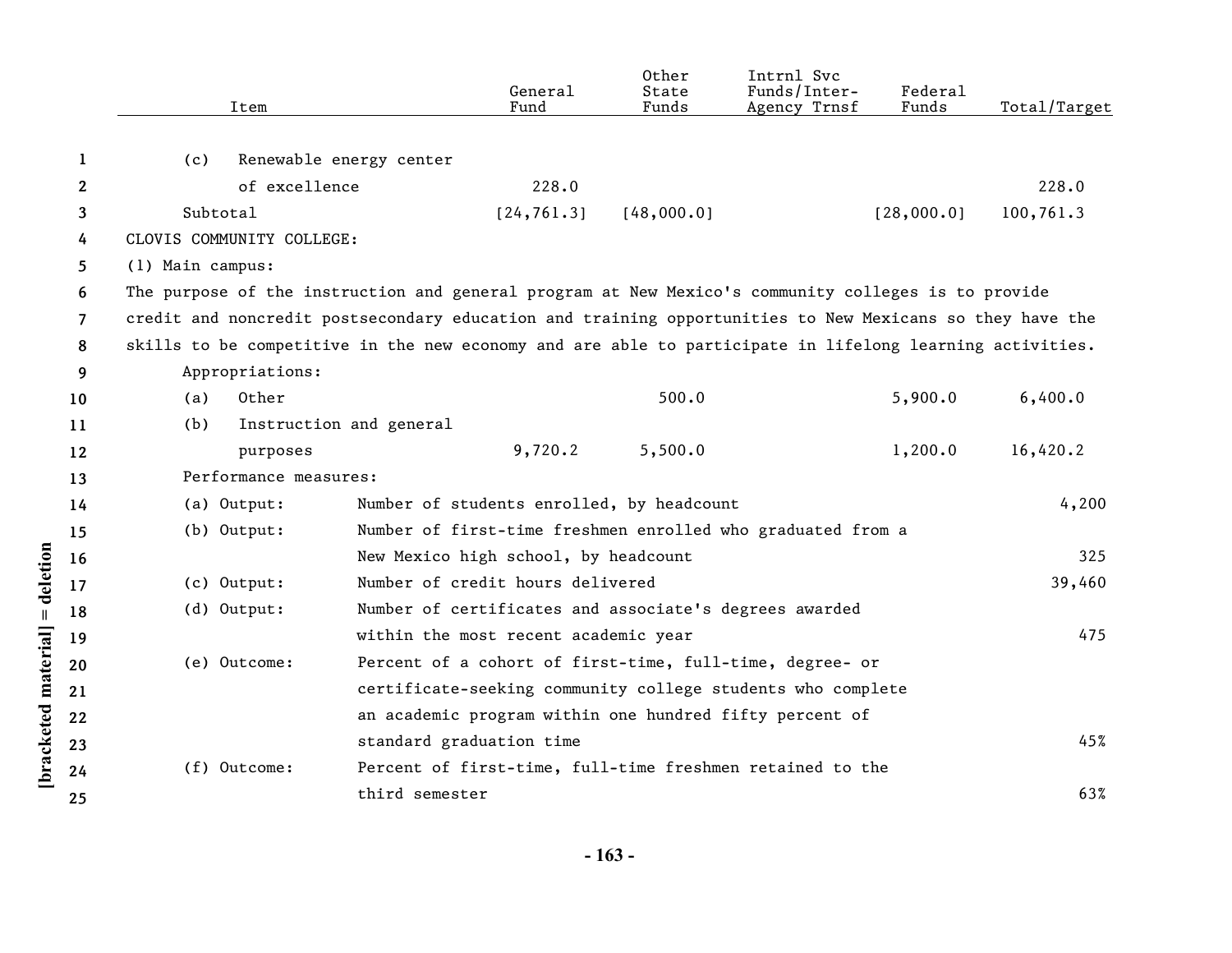|                |                  | Item                                                                                                    | General<br>Fund | Other<br>State<br>Funds | Intrnl Svc<br>Funds/Inter-<br>Agency Trnsf | Federal<br>Funds | Total/Target |
|----------------|------------------|---------------------------------------------------------------------------------------------------------|-----------------|-------------------------|--------------------------------------------|------------------|--------------|
|                |                  |                                                                                                         |                 |                         |                                            |                  |              |
| 1              |                  | (2) Research and public service projects:                                                               |                 |                         |                                            |                  |              |
| $\mathbf{2}$   |                  | Appropriations:                                                                                         |                 |                         |                                            |                  |              |
| 3              | (a)              | Nurse expansion                                                                                         | 256.5           |                         |                                            |                  | 256.5        |
| 4              | Subtotal         |                                                                                                         | [9, 976.7]      | [6,000.0]               |                                            | [7, 100.0]       | 23,076.7     |
| 5              |                  | NEW MEXICO MILITARY INSTITUTE:                                                                          |                 |                         |                                            |                  |              |
| 6              | (1) Main campus: |                                                                                                         |                 |                         |                                            |                  |              |
| $\overline{7}$ |                  | The purpose of the New Mexico military institute program is to provide college-preparatory instruction  |                 |                         |                                            |                  |              |
| 8              |                  | for students in a residential, military environment culminating in a high school diploma or associates  |                 |                         |                                            |                  |              |
| 9              | degree.          |                                                                                                         |                 |                         |                                            |                  |              |
| 10             |                  | Appropriations:                                                                                         |                 |                         |                                            |                  |              |
| 11             | (a)              | Other                                                                                                   |                 | 7,487.0                 |                                            | 1,348.0          | 8,835.0      |
| 12             | (b)              | Instruction and general                                                                                 |                 |                         |                                            |                  |              |
| 13             |                  | purposes                                                                                                | 1,318.7         | 27,847.0                |                                            | 233.0            | 29,398.7     |
| 14             | (c)              | Athletics                                                                                               | 322.0           | 456.0                   |                                            |                  | 778.0        |
| 15             |                  | (2) Research and public service projects:                                                               |                 |                         |                                            |                  |              |
| 16             |                  | Appropriations:                                                                                         |                 |                         |                                            |                  |              |
| 17             | (a)              | Knowles legislative                                                                                     |                 |                         |                                            |                  |              |
| 18             |                  | scholarship program                                                                                     | 1,353.7         |                         |                                            |                  | 1,353.7      |
| 19             | Subtotal         |                                                                                                         | [2, 994.4]      | [35, 790.0]             |                                            | [1, 581.0]       | 40,365.4     |
| 20             |                  | NEW MEXICO SCHOOL FOR THE BLIND AND VISUALLY IMPAIRED:                                                  |                 |                         |                                            |                  |              |
| 21             | (1) Main campus: |                                                                                                         |                 |                         |                                            |                  |              |
| 22             |                  | The purpose of the New Mexico school for the blind and visually impaired program is to provide the      |                 |                         |                                            |                  |              |
| 23             |                  | training, support and resources necessary to prepare blind and visually impaired children of New Mexico |                 |                         |                                            |                  |              |
| 24             |                  | to participate fully in their families, communities and workforce and to lead independent, productive   |                 |                         |                                            |                  |              |
| 25             | lives.           |                                                                                                         |                 |                         |                                            |                  |              |

 $[bracketed material] = deletion \label{eq:1}$ 

**- 164 -**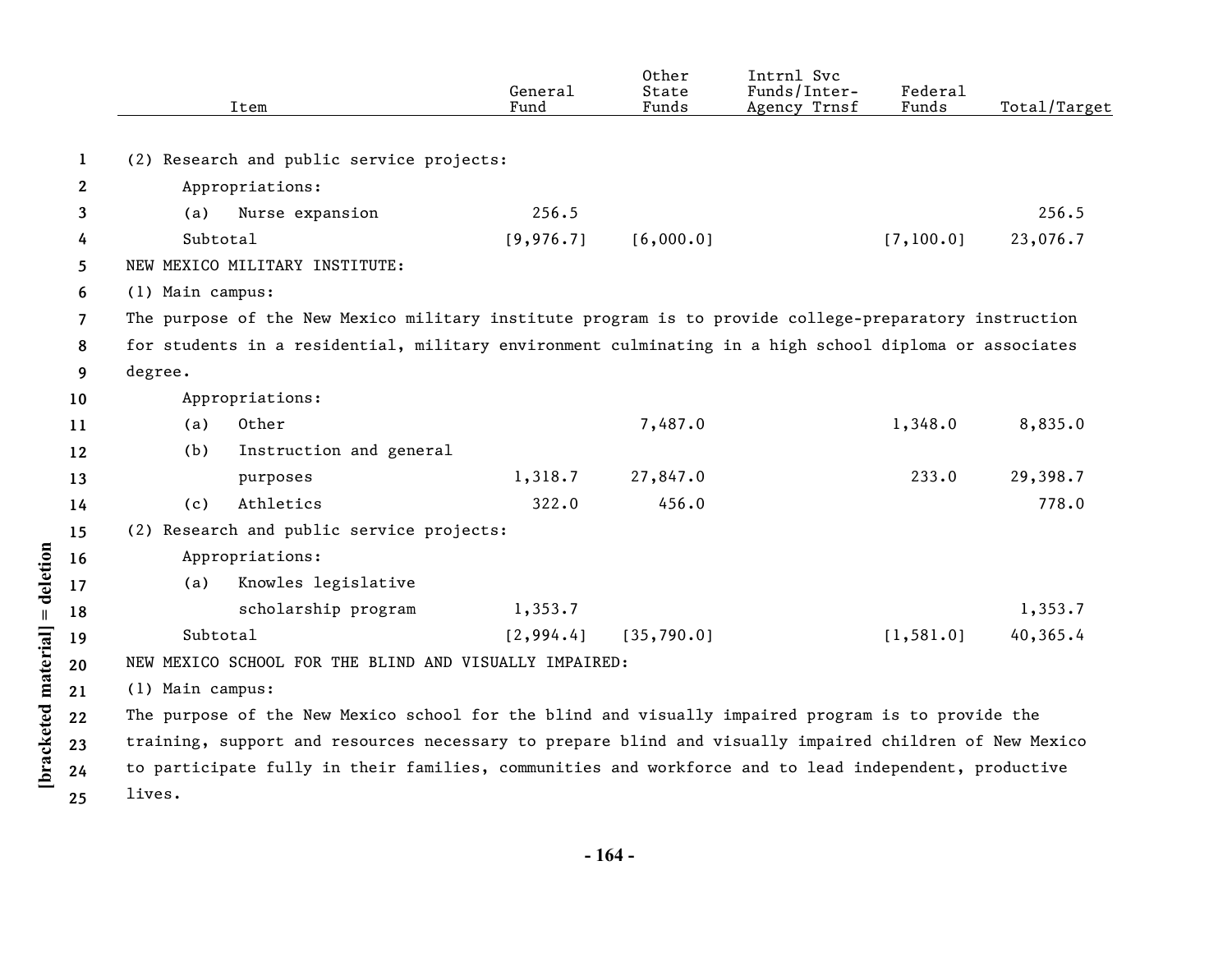|                |                  | Item                                                                                                      | General<br>Fund | Other<br>State<br>Funds  | Intrnl Svc<br>Funds/Inter-<br>Agency Trnsf | Federal<br>Funds | Total/Target |
|----------------|------------------|-----------------------------------------------------------------------------------------------------------|-----------------|--------------------------|--------------------------------------------|------------------|--------------|
| $\mathbf{1}$   |                  | Appropriations:                                                                                           |                 |                          |                                            |                  |              |
| 2              | (a)              | Instruction and general                                                                                   |                 |                          |                                            |                  |              |
| 3              |                  | purposes                                                                                                  | 1,029.5         | 16,229.5                 |                                            | 269.0            | 17,528.0     |
| 4              |                  | (2) Research and public service projects:                                                                 |                 |                          |                                            |                  |              |
| 5              |                  | Appropriations:                                                                                           |                 |                          |                                            |                  |              |
| 6              | (a)              | Early childhood center                                                                                    | 330.0           |                          |                                            |                  | 330.0        |
| $\overline{7}$ | (b)              | Low vision clinic programs                                                                                | 101.3           |                          |                                            |                  | 101.3        |
| 8              | Subtotal         |                                                                                                           | [1,460.8]       | [16, 229.5]              |                                            | [269.0]          | 17,959.3     |
| 9              |                  | NEW MEXICO SCHOOL FOR THE DEAF:                                                                           |                 |                          |                                            |                  |              |
| 10             | (1) Main campus: |                                                                                                           |                 |                          |                                            |                  |              |
| 11             |                  | The purpose of the New Mexico school for the deaf program is to provide a school-based comprehensive,     |                 |                          |                                            |                  |              |
| 12             |                  | fully accessible and language-rich learning environment for its students who are deaf and hard-of-hearing |                 |                          |                                            |                  |              |
| 13             |                  | and to work collaboratively with families, agencies and communities throughout the state to meet the      |                 |                          |                                            |                  |              |
| 14             |                  | unique communication, language and learning needs of children and youth who are deaf and hard-of-hearing. |                 |                          |                                            |                  |              |
| 15             |                  | Appropriations:                                                                                           |                 |                          |                                            |                  |              |
| 16             | (a)              | Instruction and general                                                                                   |                 |                          |                                            |                  |              |
| 17             |                  | purposes                                                                                                  | 3,985.7         | 12,100.0                 |                                            | 300.0            | 16,385.7     |
| 18             |                  | (2) Research and public service projects:                                                                 |                 |                          |                                            |                  |              |
| 19             |                  | Appropriations:                                                                                           |                 |                          |                                            |                  |              |
| 20             | (a)              | Statewide outreach services                                                                               | 215.7           |                          |                                            |                  | 215.7        |
| 21             | Subtotal         |                                                                                                           | [4, 201.4]      | [12, 100.0]              |                                            | [300.0]          | 16,601.4     |
| 22             |                  | TOTAL HIGHER EDUCATION                                                                                    | 862, 263.2      | 1,613,436.8              | 44, 565.7                                  | 641,801.5        | 3,162,067.2  |
| 23             |                  |                                                                                                           |                 | K. PUBLIC SCHOOL SUPPORT |                                            |                  |              |
| 24             |                  | Except as otherwise provided, unexpended balances of appropriations made in this subsection shall not     |                 |                          |                                            |                  |              |
| 25             |                  | revert at the end of fiscal year 2022.                                                                    |                 |                          |                                            |                  |              |

[bracketed material] = deletion **[bracketed material] = deletion**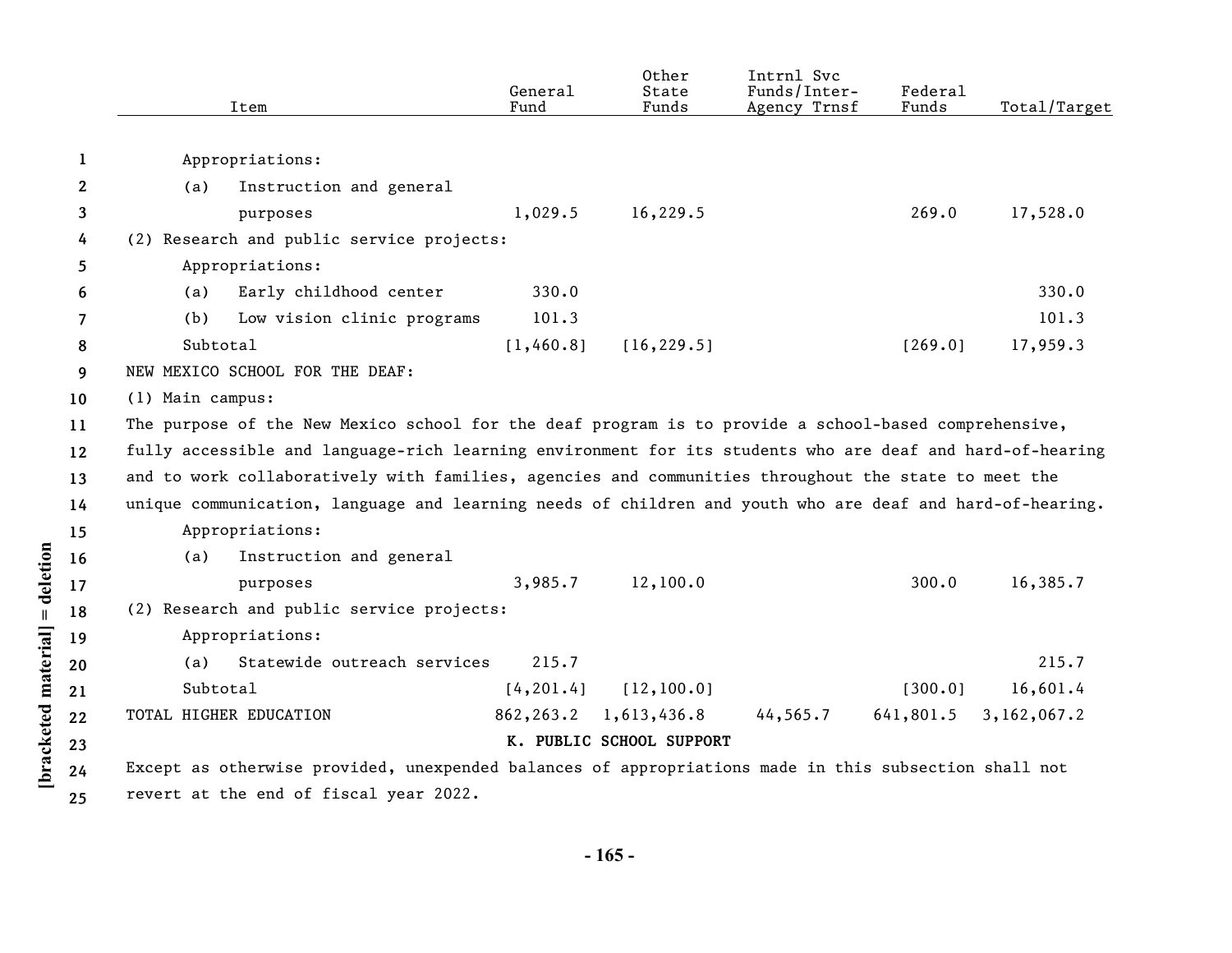|      | General | Other<br>State | Svc<br>Intrnl<br>Funds/Inter- | Federal |              |
|------|---------|----------------|-------------------------------|---------|--------------|
| Item | Fund    | Funds          | Trnsf<br>Agency               | Funds   | Total/Target |

**1** PUBLIC SCHOOL SUPPORT:

**2** (1) State equalization guarantee distribution:

**3 4 5** The purpose of public school support is to carry out the mandate to establish and maintain a uniform system of free public schools sufficient for the education of, and open to, all the children of school age in the state.

**6 7 8 9 10 11 12 13 14** Appropriations: 3,161,470.7 127,052.5 3,288,523.2 The rate of distribution of the state equalization guarantee distribution shall be based on a program unit value determined by the secretary of public education. The secretary of public education shall establish a preliminary unit value to establish budgets for the 2021-2022 school year and then, on verification of the number of units statewide for fiscal year 2022 but no later than January 15, 2022, the secretary of public education may adjust the program unit value. In setting the preliminary unit value and the final unit value in January, the public education department shall consult with the department of finance and administration, legislative finance committee and legislative education study committee.

**15 16 17** For fiscal year 2022, the public education department, in consultation with the department of finance and administration, legislative finance committee and legislative education study committee, shall issue budget instructions for school districts and charter schools on budgeting enrollment growth program units in preliminary budgets no later than April 15, 2021. The budget instructions shall allow school districts to budget enrollment growth program units based on students expected to enroll in the 2021-2022 school year and consider changes in enrollment from prior years.

The secretary of public education shall ensure that during fiscal year 2022 no full-time level one teacher receives a base salary less than forty-one thousand dollars (\$41,000).

The state equalization guarantee distribution includes eighty million one hundred sixty-eight thousand dollars (\$80,168,000) from the general fund and eighty million fifty-two thousand five hundred dollars (\$80,052,500) from the public education reform fund for in-person extended learning time programs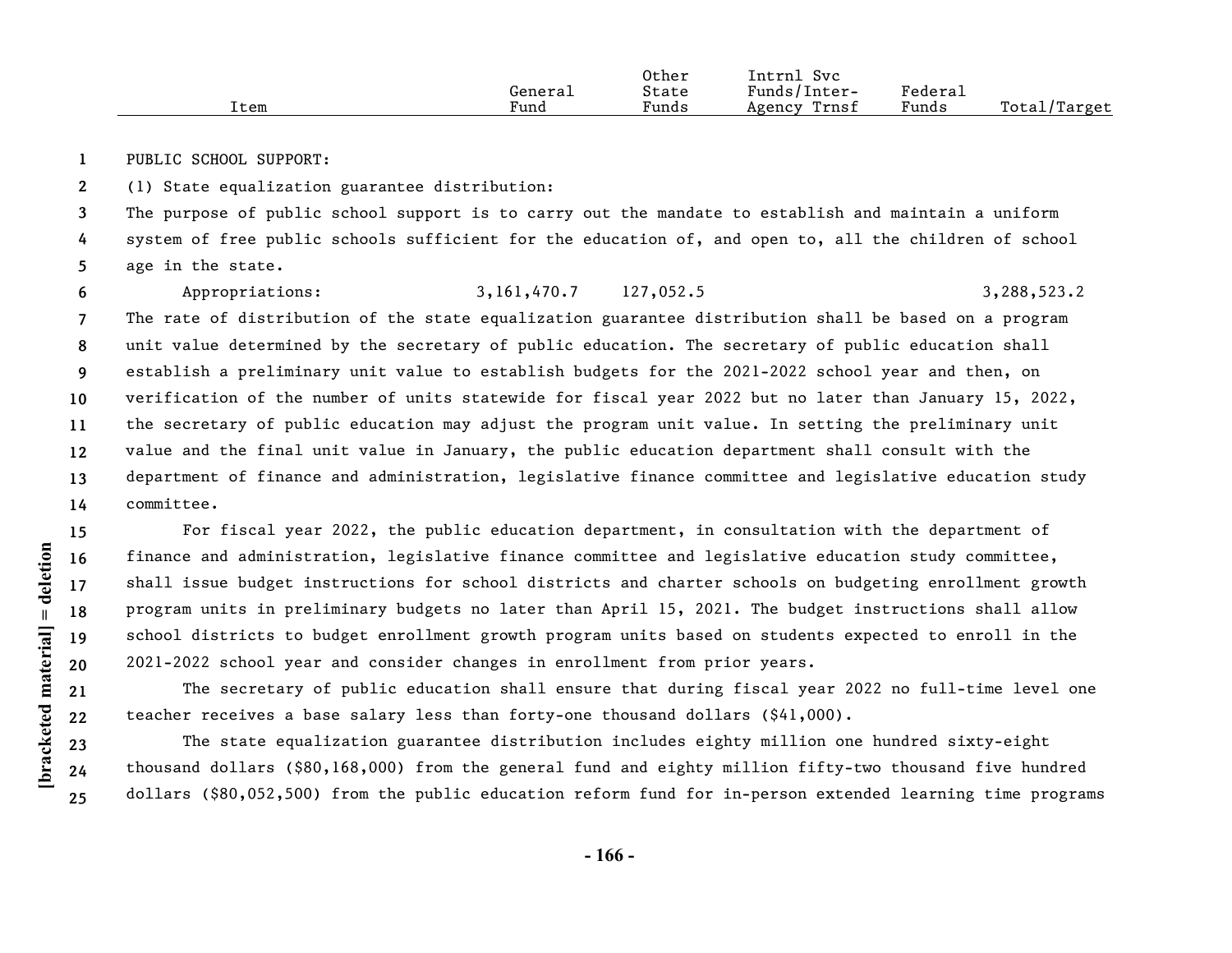|      |         | Other | Svc<br>Intrnl   |         |              |
|------|---------|-------|-----------------|---------|--------------|
|      | General | State | Funds/Inter-    | Federal |              |
| Item | Fund    | Funds | Trnsf<br>Agency | Funds   | Total/Target |

**1 2 3 4 5 6 7 8 9 10 11 12** pursuant to Section 22-8-23.10 NMSA 1978. The secretary of public education shall consider those extended learning time programs eligible for state financial support and the amount of state funding available for extended learning time programs and determine, in consultation with the department of finance and administration, legislative finance committee and legislative education study committee, the programs and consequent numbers of students in extended learning time programs that will be used to calculate the number of additional program units for extended learning time programs. Any amount of the eighty million one hundred sixty-eight thousand dollar (\$80,168,000) general fund appropriation or eighty million fiftytwo thousand five hundred dollars (\$80,052,500) other state fund appropriation from the public education reform fund that is not distributed through the extended learning time program factor, calculated by multiplying the final program unit value set for the 2021-2022 school year by the total extended learning time program units and subtracting that product from one hundred sixty million two hundred twenty thousand five hundred dollars (\$160,220,500) shall be transferred to the public education reform fund.

**13 14 15 16 17 18 19 20 21 22 23 24 25** The state equalization guarantee distribution includes seventy-nine million eight hundred ninetyfive thousand nine hundred dollars (\$79,895,900) from the general fund and forty million dollars (\$40,000,000) from the public education reform fund for in-person K-5 plus programs pursuant to the K-5 Plus Act. The secretary of public education shall consider those K-5 plus programs eligible for state financial support and the amount of state funding available for K-5 plus programs and determine, in consultation with the department of finance and administration, legislative finance committee and legislative education study committee, the programs and consequent numbers of students in K-5 plus programs that will be used to calculate the number of additional program units for K-5 plus programs. Any amount of the seventy-nine million eight hundred ninety-five thousand nine hundred dollar (\$79,895,900) general fund appropriation or forty million dollars (\$40,000,000) from the public education reform fund that is not distributed through the K-5 plus program factor, calculated by multiplying the final program unit value set for the 2021-2022 school year by the total K-5 plus program units and subtracting that product from one hundred nineteen million eight hundred ninety-five thousand nine hundred dollars

**- 167 -**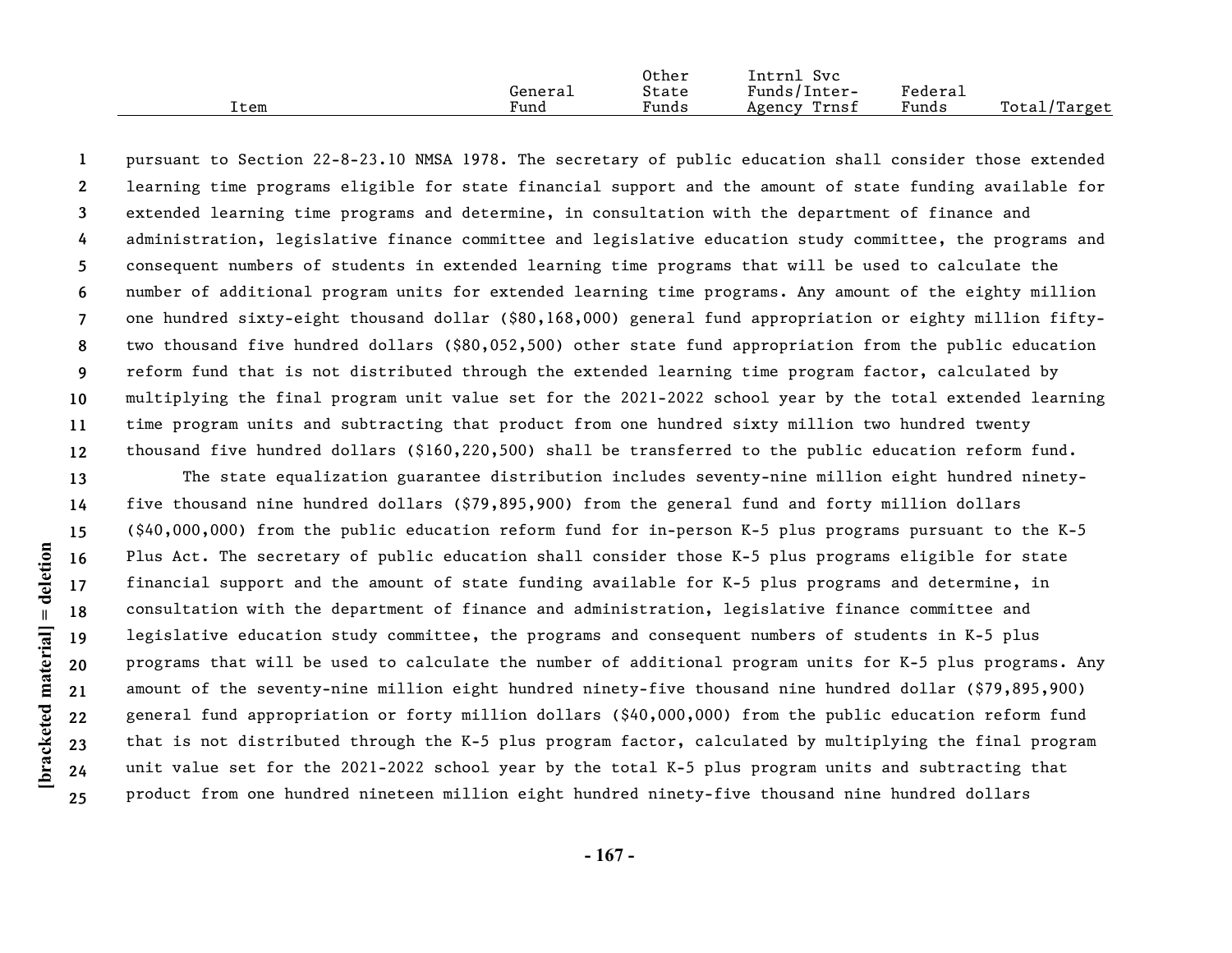|      |         | Other | Intrnl<br><b>Svc</b> |         |              |
|------|---------|-------|----------------------|---------|--------------|
|      | General | State | Funds/Inter-         | Federa⊥ |              |
| Item | Fund    | Funds | Trnsf<br>Agency      | Funds   | Total/Target |

**1** (\$119,895,900), shall be transferred to the public education reform fund.

**2 3 4 5 6 7** A school district or charter school that provides a department-approved K-5 plus program as defined in Section 22-13D-2 NMSA 1978 to all elementary school students in the school district or charter school in fiscal year 2022 shall be eligible to generate K-5 plus program units using the greater of the average of the number of students enrolled in each approved elementary school on the second and third reporting dates of the 2020-2021 school year or the number of students enrolled in each approved elementary school on the first reporting date of the 2021-2022 school year.

**8 9 10 11 12 13** Notwithstanding the provisions of Section 22-13D-2 NMSA 1978, for the 2021-2022 school year, a school district or charter school that provides a department-approved K-5 plus program as defined in Section 22-13D-2 NMSA 1978 to all elementary school students in the school district or charter school in fiscal year 2022 may add the required additional instructional days prior to the start of the regular school year or at any time during the regular school year and may transfer students into another classroom, provided the transfer is in the best interest of the student.

**14 22** Notwithstanding Section 22-8-23.10 NMSA 1978, a school district or charter school that provides all enrolled students ten additional instructional days beyond the number of regular instructional days provided in the 2020-2021 school year, a five-day school week and one hundred ninety instructional days during the 2021-2022 school year, or a four-day school week and one hundred sixty instructional days during the 2021-2022 school year is eligible to generate additional program units using the cost differential factor of eleven-hundredths as established in Section 22-8-23.10 NMSA 1978 multiplied by the greater of the average number of students enrolled in the school district or charter school on the second and third reporting date of the 2020-2021 school year or the number of students enrolled in the school district or charter school on the first reporting date of the 2021-2022 school year.

A school district or charter school that chooses not to participate in a K-5 plus program or extended learning time program during the 2021-2022 school year shall provide written notification to the public education department, legislative education study committee and legislative finance committee of

**- 168 -** 

**23 24 25**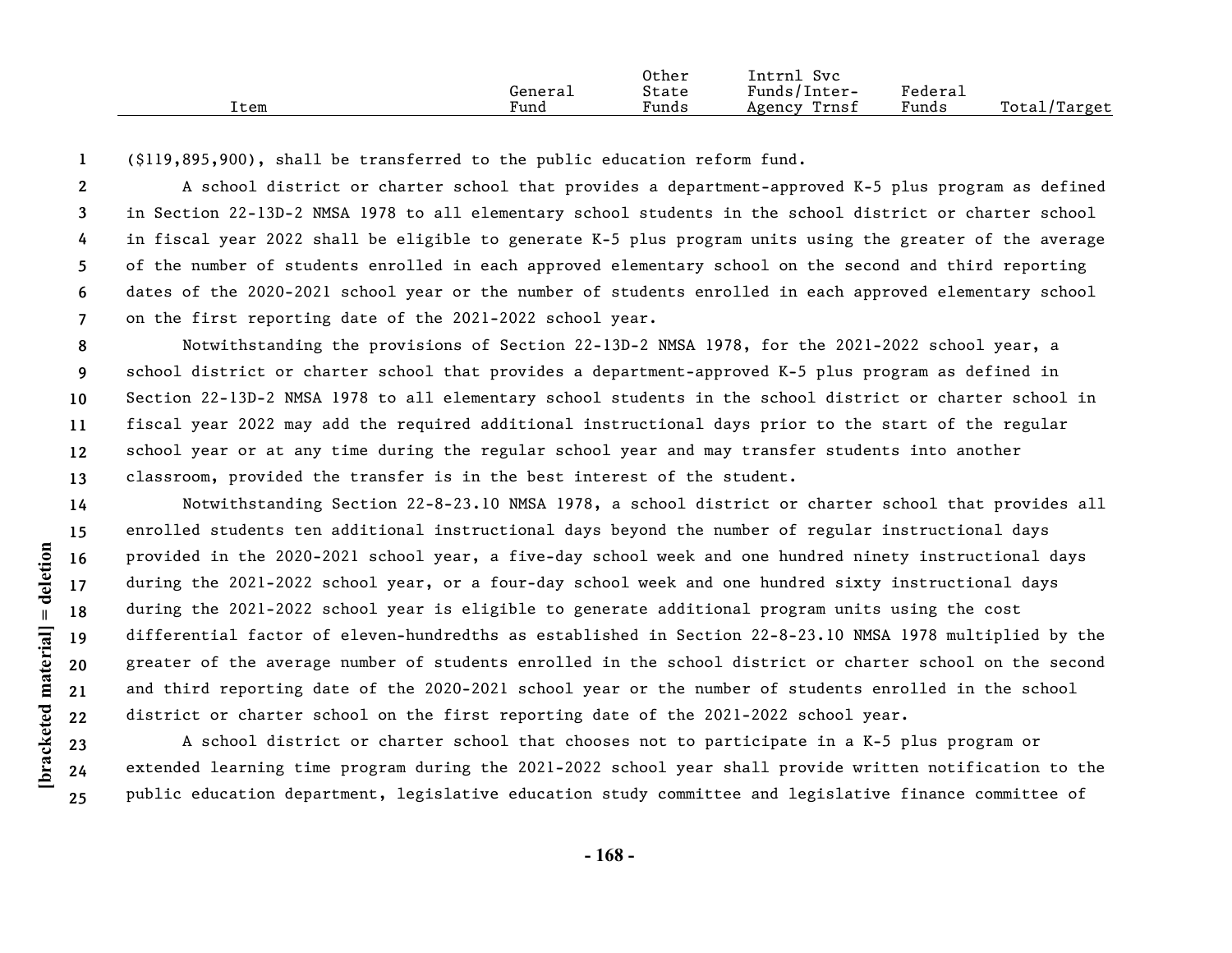|      |         | Other | Intrnl<br><b>Svc</b> |         |              |
|------|---------|-------|----------------------|---------|--------------|
|      | General | State | Funds/Inter-         | Federal |              |
| Item | ±und    | Funds | Trnsf<br>Agency      | Funds   | Total/Target |

**1 2 3** its intent not to participate and additional documentation detailing how the school district or charter school will recover instructional time that was lost to students due to the public health emergency in its educational plan pursuant to Section 22-8-6 NMSA 1978.

**4 5 6 7 8 9 10 11 12** For fiscal year 2022, if the program cost made available is insufficient to meet the level of state support required by the special education maintenance of effort requirements of Part B of the federal Individuals with Disabilities Education Act, the public education department shall reduce the program cost and state equalization guarantee distribution appropriation in an amount sufficient to cover the projected shortfall and distribute that amount to school districts and charter schools in proportion to each school district's and charter school's share of the total statewide program cost to meet the level of support required by Part B of the federal Individuals with Disabilities Education Act for fiscal year 2022. The public education department shall reset the final unit value and recalculate each school district's and charter school's program cost for fiscal year 2022.

**13 14 15 16 17 18 19 20** After considering those elementary physical education programs eligible for state financial support and the amount of state funding available for elementary physical education, the secretary of public education shall annually determine the programs and the consequent numbers of students in elementary physical education that will be used to calculate the number of elementary physical education program units, provided that no school district or charter school shall generate elementary physical education program units in fiscal year 2022 in excess of the total average number of elementary school students enrolled on the second and third reporting dates of the 2020-2021 school year multiplied by the cost differential factor of six one-hundredths as established in Section 22-8-23.7 NMSA 1978.

**22** The public education department shall monitor and evaluate the ways in which school districts and individual schools use funding distributed for at-risk program units, bilingual and multicultural education program units, extended learning time program units, K-5 plus program units, special education program units, instructional materials, new teacher mentorship and classroom instruction in fiscal year 2022 and report its findings and recommendations to the governor, legislative education study committee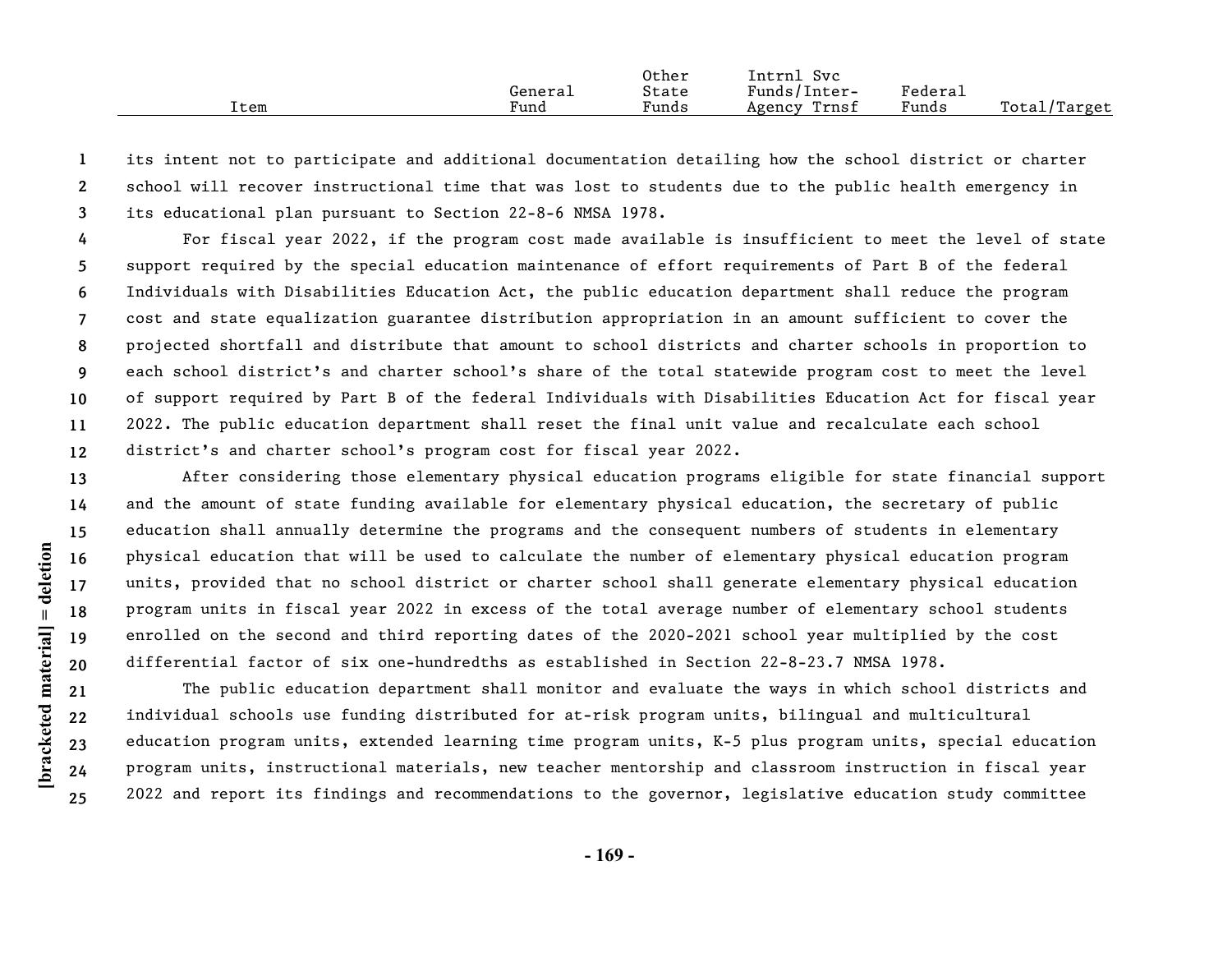|      |         | Other | Intrnl<br>Svc   |         |              |
|------|---------|-------|-----------------|---------|--------------|
|      | General | State | Funds/Inter-    | Federau |              |
| Item | Fund    | Funds | Trnsf<br>Agency | Funds   | Total/Target |

**1** and legislative finance committee on or before November 1, 2021.

**2 3 4 5 6 7 8** The general fund appropriation to the state equalization guarantee distribution includes thirtyfive million dollars (\$35,000,000) for school districts and charter schools to purchase culturally and linguistically appropriate instructional materials for eligible students, including dual-credit instructional materials. A school district or charter school that does not use its full proportional allocation for instructional materials shall provide the public education department a description of how the allocation was used and demonstrate that budgeted spending levels for instructional materials are sufficient to provide a free and appropriate public education to all students.

**9 10 11 12** The public education department shall monitor and evaluate the extent to which schools purchase and use instructional materials relevant to the cultures, languages, history and experiences of culturally and linguistically diverse students and report its findings and recommendations to the governor, legislative education study committee and legislative finance committee on or before November 1, 2021.

**13 14 15 16 17 18 19 20** The general fund appropriation to the state equalization guarantee distribution includes eleven million dollars (\$11,000,000) for school districts and charter schools to meet requirements of Section 22-10A-9 NMSA 1978, create an educational plan pursuant to Section 22-8-6 NMSA 1978 and provide targeted and ongoing professional development focused on case management, tutoring, data-guided instruction, coaching or other evidence-based practices that improve student outcomes. The public education department shall monitor and evaluate the ways in which school districts and individual schools use funding for mentorship and professional development and report its findings and recommendations to the governor, legislative education study committee and legislative finance committee on or before November 1, 2021.

The general fund appropriation to the state equalization guarantee distribution includes eight million dollars (\$8,000,000) for school districts and charter schools to provide evidence-based structured literacy interventions and develop literacy collaborative models that lead to improved reading and writing achievement of students in kindergarten through second grade. The public education department shall monitor and evaluate the ways in which school districts and charter schools use funding distributed

**- 170 -**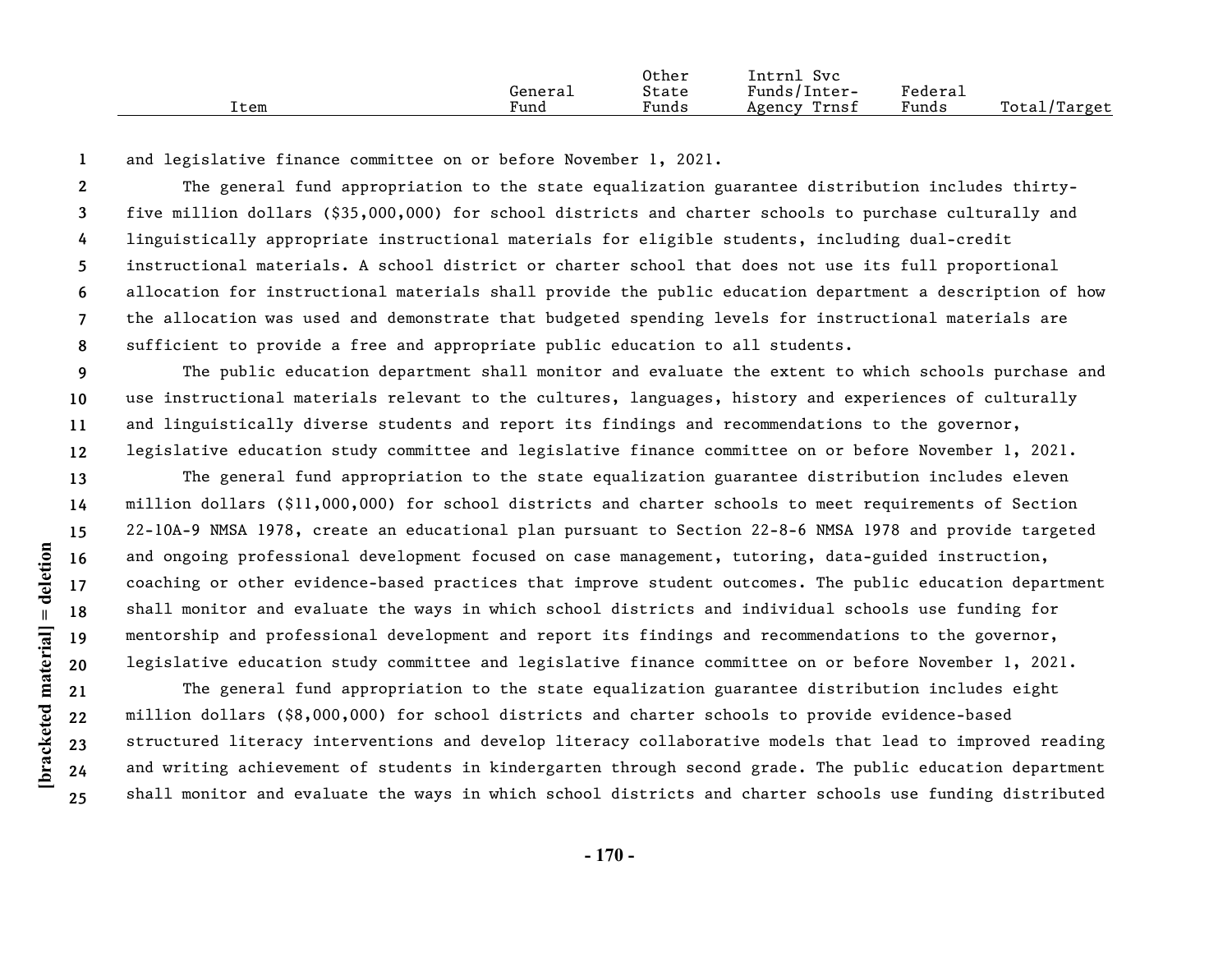|      |         | Other | Intrnl<br>Svc   |         |              |
|------|---------|-------|-----------------|---------|--------------|
|      | Genera⊥ | State | Funds/Inter-    | Federai |              |
| Item | Fund    | Funds | Trnsf<br>Agency | Funds   | Total/Target |

**1 2 3** for early literacy interventions and collaborative models and report its findings and recommendations to the governor, legislative education study committee and legislative finance committee on or before November 1, 2021.

**4 5 6** The public education department shall not approve the operating budget of any school district or charter school to operate a four-day school week during the 2021-2022 school year that did not provide a four-day school week during the 2020-2021 school year.

**7 8 9 10 11 12 13 14** The public education department shall monitor and review the operating budgets of school districts and charter schools to ensure the school district or charter school is prioritizing available funds to those functions most likely to improve student outcomes. If a school district or charter school submits a fiscal year 2022 operating budget that, in the opinion of the secretary of public education, fails to prioritize funds as described in this paragraph, the secretary of public education shall, prior to approving the school district's or charter school's fiscal year 2022 budget, direct the school district or charter school to revise its submitted budget or shall make such revisions as required to meet the requirements of this paragraph.

The general fund appropriation to the public school fund shall be reduced by the amounts transferred to the public school fund from the current school fund and from federal Mineral Leasing Act receipts otherwise unappropriated.

**22** The general fund appropriation to the state equalization guarantee distribution includes eighty-two million six hundred sixty-seven thousand five hundred dollars (\$82,667,500) contingent on enactment of a bill in the first session of the fifty-fifth legislature amending the Public School Finance Act to remove local and federal revenue credits from the public school funding formula and allocate an amount equal to the removed revenue credits for public school capital outlay, capital improvements, information technology and programs necessary to meet requirements of the Indian Education Act and Community Schools Act.

The other state funds appropriation to the state equalization guarantee distribution includes seven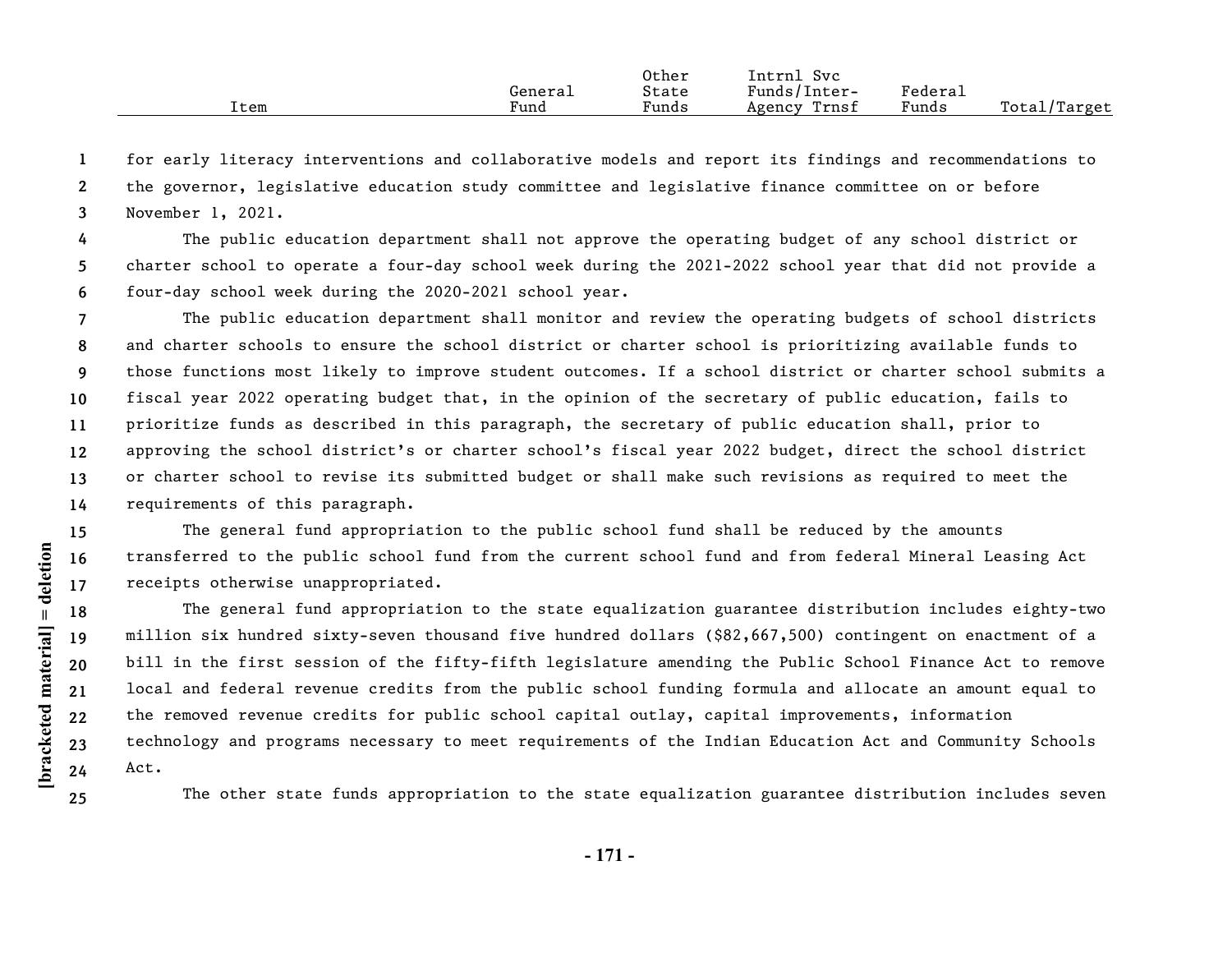|                            |              | Item                                                                        | General<br>Fund                                                                                     | Other<br>State<br>Funds | Intrnl Svc<br>Funds/Inter-<br>Agency Trnsf | Federal<br>Funds | Total/Target |
|----------------------------|--------------|-----------------------------------------------------------------------------|-----------------------------------------------------------------------------------------------------|-------------------------|--------------------------------------------|------------------|--------------|
|                            | 1            |                                                                             | million dollars (\$7,000,000) from balances received by the public education department pursuant to |                         |                                            |                  |              |
|                            | $\mathbf{2}$ | Section 66-5-44 NMSA 1978.                                                  |                                                                                                     |                         |                                            |                  |              |
|                            | 3            |                                                                             | Any unexpended balances in the authorized distributions remaining at the end of fiscal year 2022    |                         |                                            |                  |              |
|                            | 4            |                                                                             | from appropriations made from the general fund shall revert to the general fund.                    |                         |                                            |                  |              |
|                            | 5            | Performance measures:                                                       |                                                                                                     |                         |                                            |                  |              |
|                            | 6            | (a) Outcome:                                                                | Percent of fourth-grade students who achieve proficiency or                                         |                         |                                            |                  |              |
|                            | 7            |                                                                             | above on the standards-based assessment in reading                                                  |                         |                                            |                  | 34%          |
|                            | 8            | (b) Outcome:<br>Percent of fourth-grade students who achieve proficiency or |                                                                                                     |                         |                                            |                  |              |
|                            | 9            |                                                                             | above on the standards-based assessment in mathematics                                              |                         |                                            |                  |              |
|                            | 10           | (c) Outcome:                                                                | Percent of eighth-grade students who achieve proficiency or                                         |                         |                                            |                  |              |
|                            | 11           |                                                                             | above on the standards-based assessment in reading                                                  |                         |                                            | 34%              |              |
|                            | 12           | (d) Outcome:                                                                | Percent of eighth-grade students who achieve proficiency or                                         |                         |                                            |                  |              |
|                            | 13           |                                                                             | above on the standards-based assessment in mathematics                                              |                         |                                            |                  | 34%          |
|                            | 14           | (e) Quality:                                                                | Current four-year cohort graduation rate using shared                                               |                         |                                            |                  |              |
|                            | 15           |                                                                             | accountability                                                                                      |                         |                                            |                  | 75%          |
|                            | 16           | (f) Explanatory:                                                            | Percent of dollars budgeted by districts with fewer than                                            |                         |                                            |                  |              |
| deletion                   | 17           |                                                                             | 750 members for instructional support, budget categories                                            |                         |                                            |                  |              |
| $\ensuremath{\mathsf{II}}$ | 18           |                                                                             | 1000, 2100 and 2200                                                                                 |                         |                                            |                  |              |
|                            | 19           | (g) Explanatory:                                                            | Percent of dollars budgeted by districts with 750 members                                           |                         |                                            |                  |              |
|                            | 20           |                                                                             | or greater for instructional support, budget categories                                             |                         |                                            |                  |              |
|                            | 21           |                                                                             | 1000, 2100 and 2200                                                                                 |                         |                                            |                  |              |
|                            | 22           | (h) Explanatory:                                                            | Percent of dollars budgeted by charter schools for                                                  |                         |                                            |                  |              |
| bracketed material         | 23           |                                                                             | instructional support, budget categories 1000, 2100 and 2200                                        |                         |                                            |                  |              |
|                            | 24           | (i) Outcome:                                                                | Percent of economically disadvantaged eighth-grade students                                         |                         |                                            |                  |              |
|                            | 25           |                                                                             | who achieve proficiency or above on the standards-based                                             |                         |                                            |                  |              |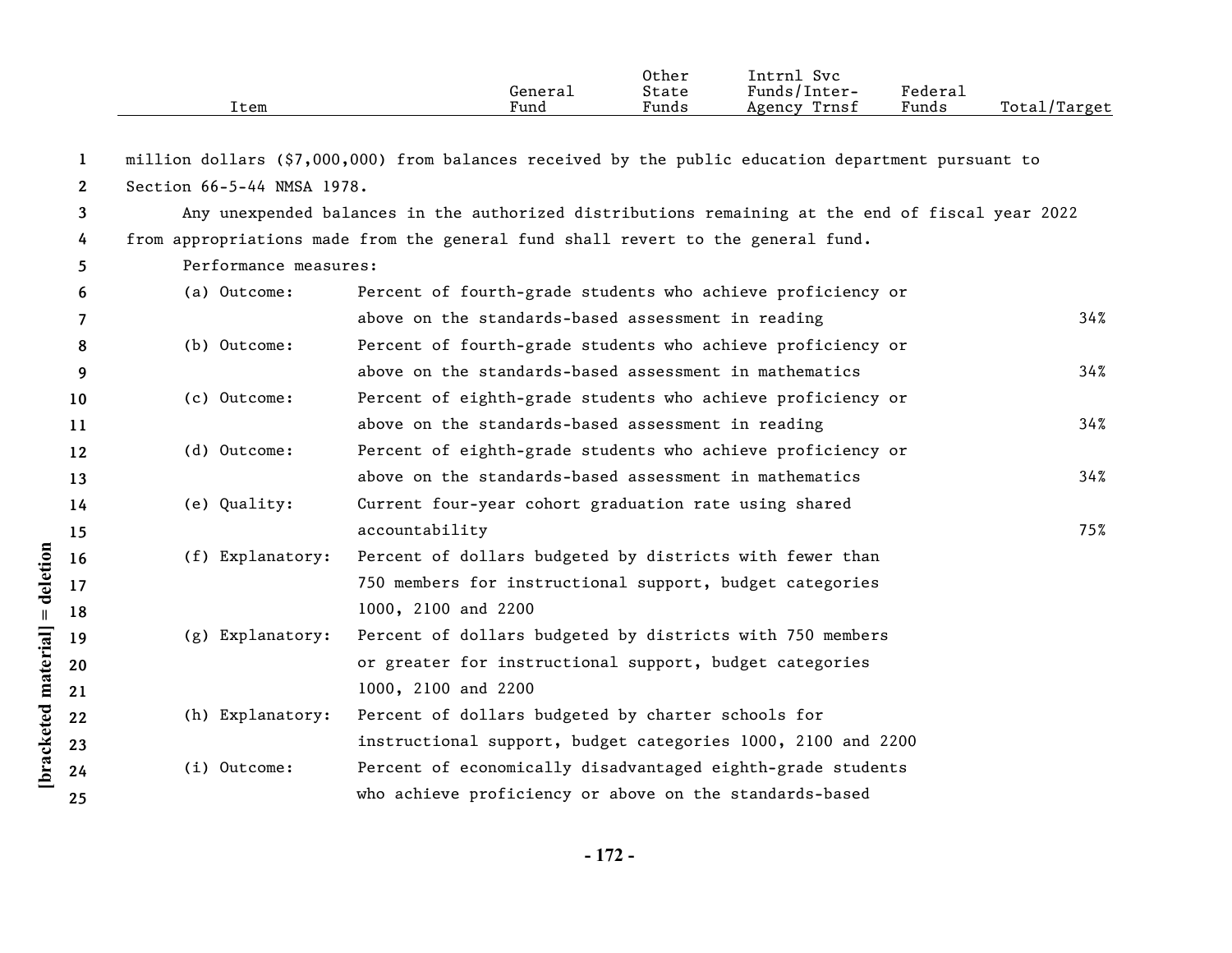|    | Item                             | General<br>Fund                                                                                            | Other<br>State<br>Funds | Intrnl Svc<br>Funds/Inter-<br>Agency Trnsf | Federal<br>Funds | Total/Target |
|----|----------------------------------|------------------------------------------------------------------------------------------------------------|-------------------------|--------------------------------------------|------------------|--------------|
|    |                                  |                                                                                                            |                         |                                            |                  |              |
| 1  |                                  | assessment in mathematics                                                                                  |                         |                                            |                  | 34%          |
| 2  | $(i)$ Outcome:                   | Percent of economically disadvantaged eighth-grade students                                                |                         |                                            |                  |              |
| 3  |                                  | who achieve proficiency or above on the standards-based                                                    |                         |                                            |                  |              |
| 4  |                                  | assessment in reading                                                                                      |                         |                                            |                  | 34%          |
| 5. | (k) Outcome:                     | Percent of economically disadvantaged fourth-grade students                                                |                         |                                            |                  |              |
| 6  |                                  | who achieve proficiency or above on the standards-based                                                    |                         |                                            |                  |              |
| 7  |                                  | assessment in reading                                                                                      |                         |                                            |                  | 34%          |
| 8  | $(1)$ Outcome:                   | Percent of economically disadvantaged fourth-grade students                                                |                         |                                            |                  |              |
| 9  |                                  | who achieve proficiency or above on the standards-based                                                    |                         |                                            |                  |              |
| 10 |                                  | assessment in mathematics                                                                                  |                         |                                            |                  | 34%          |
| 11 | (m) Explanatory:                 | Percent of funds generated by the at-risk index associated                                                 |                         |                                            |                  |              |
| 12 |                                  | with at-risk services                                                                                      |                         |                                            |                  |              |
| 13 | (n) Outcome:                     | Chronic absenteeism rate among students in middle school                                                   |                         |                                            |                  | $10\%$       |
| 14 | (o) Outcome:                     | Chronic absenteeism rate among students in high school                                                     |                         |                                            |                  | $10\%$       |
| 15 | (p) Outcome:                     | Chronic absenteeism rate among students in elementary school                                               |                         |                                            |                  | $10\%$       |
| 16 | (2) Transportation distribution: |                                                                                                            |                         |                                            |                  |              |
| 17 | Appropriations:                  |                                                                                                            |                         |                                            |                  |              |
| 18 | Transportation<br>(a)            |                                                                                                            |                         |                                            |                  |              |
| 19 | distribution                     | 106,452.4                                                                                                  | 5,300.6                 |                                            |                  | 111,753.0    |
| 20 |                                  | The transportation distribution includes two million four hundred nine thousand seven hundred dollars      |                         |                                            |                  |              |
| 21 |                                  | (\$2,409,700) from the general fund and two million two hundred sixty-five thousand nine hundred dollars   |                         |                                            |                  |              |
| 22 |                                  | $(92, 265, 900)$ from the public education reform fund for transportation of students to extended learning |                         |                                            |                  |              |
| 23 |                                  | time programs. If a school district or state-chartered charter school does not transport students to       |                         |                                            |                  |              |
| 24 |                                  | extended learning time programs, the school district's or state-chartered charter school's proportionate   |                         |                                            |                  |              |
| 25 |                                  | share of the four million six hundred seventy-five thousand six hundred dollars (\$4,675,600) general fund |                         |                                            |                  |              |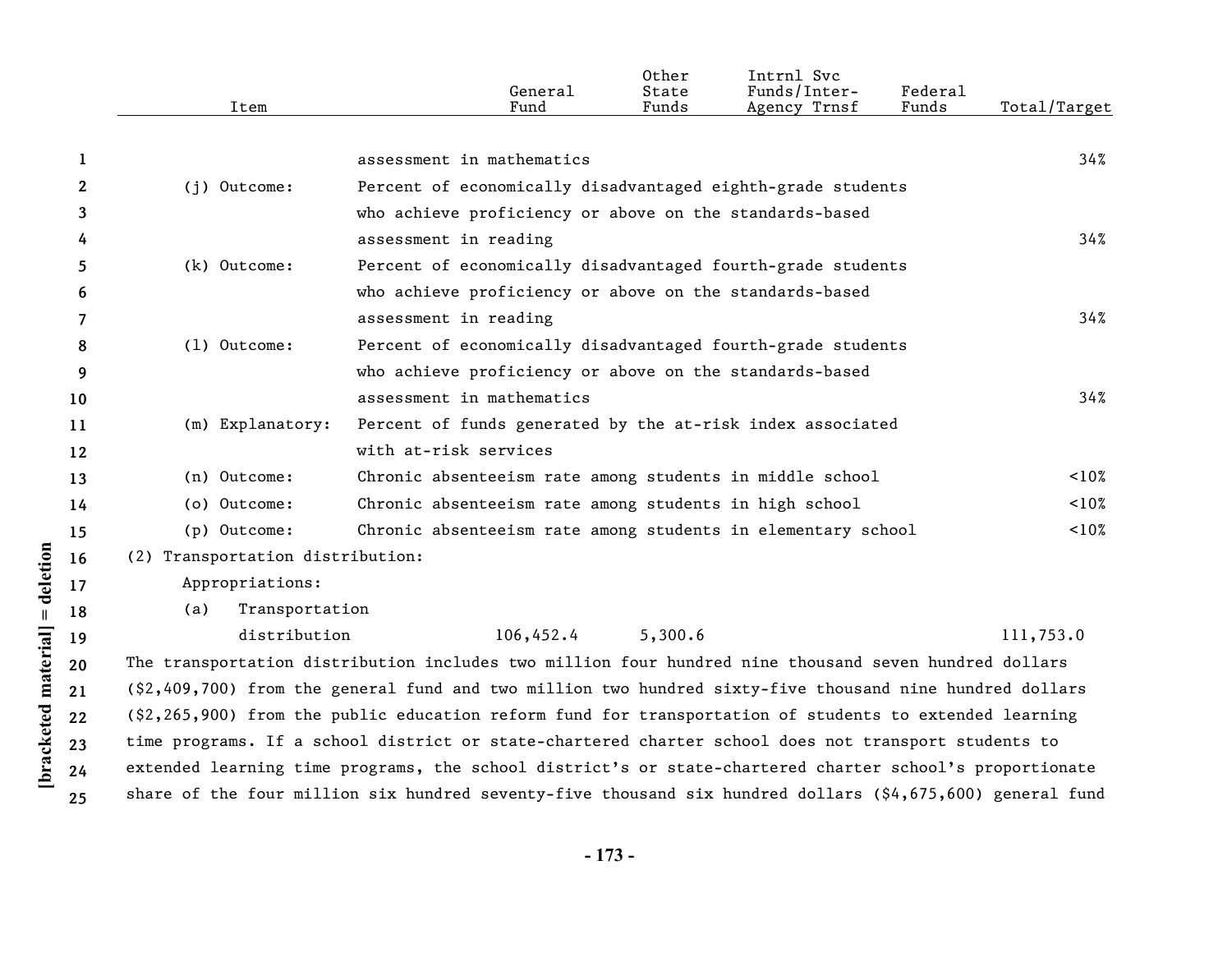|      |         | Other | Intrnl<br><b>Svc</b> |         |              |
|------|---------|-------|----------------------|---------|--------------|
|      | General | State | Funds/Inter-         | Federai |              |
| Item | Fund    | Funds | Trnsf<br>Agency      | Funds   | Total/Target |

**1 2** appropriation to the transportation distribution for extended learning time programs shall be transferred to the public education reform fund.

**3 4 5 6 7 8 9 10** The transportation distribution includes eight hundred ninety-nine thousand two hundred dollars (\$899,200) from the general fund and three million thirty-four thousand seven hundred dollars (\$3,034,700) from the public education reform fund for transportation of students to K-5 plus programs. If a school district or state-chartered charter school does not transport students to K-5 plus programs, the school district's or state-chartered charter school's proportionate share of the three million nine hundred thirty-three thousand nine hundred dollars (\$3,933,900) general fund appropriation to the transportation distribution for K-5 plus programs shall be transferred to the public education reform fund.

**11 12 13 14 15** Notwithstanding the provisions of Sections 22-8-29 and 22-8-29.1 NMSA 1978, for fiscal year 2022, the allocations from the transportation distribution shall be based on the transportation distribution formula established in the Public School Finance Act calculated and distributed for the entire school year using an average of the amounts reported on the second reporting date and third reporting date of the 2019-2020 school year and annual variables from two years prior to the 2020-2021 school year.

**16 17 18 19 20** Notwithstanding the provisions of Section 22-8-26 NMSA 1978, a state-chartered charter school that receives a transportation allocation that exceeds the amount required to provide to-and-from transportation, three- and four-year-old developmentally disabled transportation and vocational education transportation during fiscal year 2022 shall deposit one hundred percent of the remaining balance in the transportation emergency fund at the end of fiscal year 2022.

**21** (3) Supplemental distribution:

Appropriations:

|     | Out-of-state tuition   |  | 315.0   |  |                                                                                                     |  |         | 315.0 |
|-----|------------------------|--|---------|--|-----------------------------------------------------------------------------------------------------|--|---------|-------|
| (b) | Emergency supplemental |  | 3,000.0 |  |                                                                                                     |  | 3,000.0 |       |
|     |                        |  |         |  | The secretary of public education shall not distribute any emergency supplemental funds to a school |  |         |       |

**- 174 -**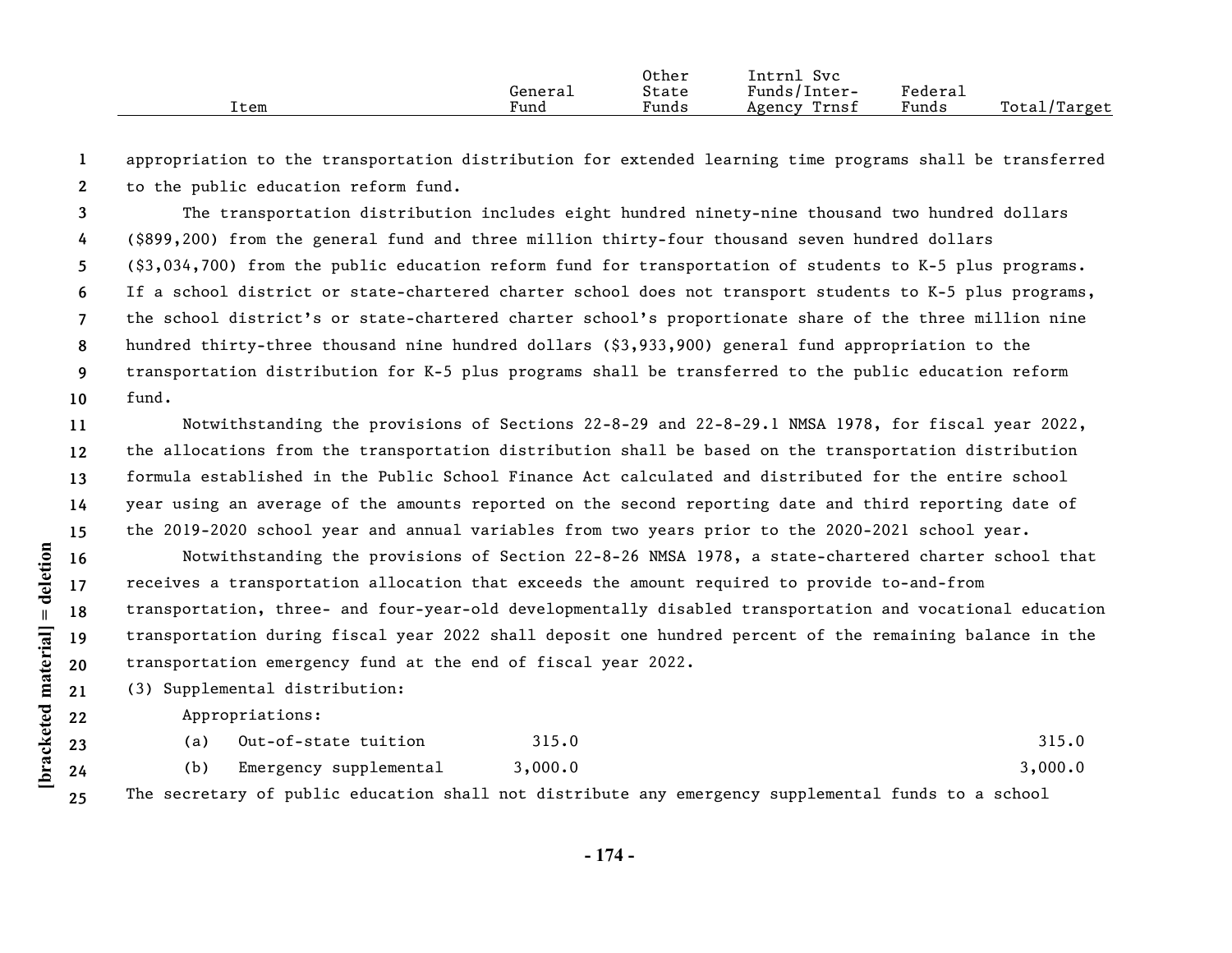|                       | Item                                                                                                      | General<br>Fund                                                                              | Other<br>State<br>Funds | Intrnl Svc<br>Funds/Inter-<br>Agency Trnsf | Federal<br>Funds | Total/Target |
|-----------------------|-----------------------------------------------------------------------------------------------------------|----------------------------------------------------------------------------------------------|-------------------------|--------------------------------------------|------------------|--------------|
|                       |                                                                                                           |                                                                                              |                         |                                            |                  |              |
| 1                     | district or charter school that is not in compliance with the Audit Act or that has cash and invested     |                                                                                              |                         |                                            |                  |              |
| $\mathbf{2}^{\prime}$ | reserves, or other resources or any combination thereof, equaling five percent or more of their operating |                                                                                              |                         |                                            |                  |              |
| 3                     | budget.                                                                                                   |                                                                                              |                         |                                            |                  |              |
| 4                     | Any unexpended balances in the supplemental distribution of the public education department               |                                                                                              |                         |                                            |                  |              |
| 5.                    | remaining at the end of fiscal year 2022 from appropriations made from the general fund shall revert to   |                                                                                              |                         |                                            |                  |              |
| 6                     | the general fund.                                                                                         |                                                                                              |                         |                                            |                  |              |
| $\overline{7}$        | Subtotal                                                                                                  | $[3, 271, 238.1]$ $[132, 353.1]$                                                             |                         |                                            |                  | 3,403,591.2  |
| 8                     | FEDERAL FLOW THROUGH:                                                                                     |                                                                                              |                         |                                            |                  |              |
| 9                     | purpose                                                                                                   |                                                                                              |                         |                                            |                  |              |
| 10                    | Appropriations:                                                                                           |                                                                                              |                         |                                            | 486,300.0        | 486,300.0    |
| 11                    | Subtotal                                                                                                  |                                                                                              |                         |                                            | [486, 300.0]     | 486,300.0    |
| $12 \,$               | INDIAN EDUCATION FUND:                                                                                    |                                                                                              |                         |                                            |                  |              |
| 13                    | Appropriations:                                                                                           | 5,250.0                                                                                      |                         |                                            |                  | 5,250.0      |
| 14                    | Subtotal                                                                                                  | [5, 250.0]                                                                                   |                         |                                            |                  | 5,250.0      |
| 15                    | STANDARDS-BASED ASSESSMENTS:                                                                              |                                                                                              |                         |                                            |                  |              |
| 16                    | Appropriations:                                                                                           | 7,236.0                                                                                      |                         |                                            |                  | 7,236.0      |
| 17                    | Any unexpended balances in the standards-based assessments appropriation remaining at the end of fiscal   |                                                                                              |                         |                                            |                  |              |
| 18                    | year 2022 from appropriations made from the general fund shall revert to the general fund.                |                                                                                              |                         |                                            |                  |              |
| 19                    | Subtotal                                                                                                  | [7, 236.0]                                                                                   |                         |                                            |                  | 7,236.0      |
| 20                    | TOTAL PUBLIC SCHOOL SUPPORT                                                                               | 3,283,724.1                                                                                  | 132, 353.1              |                                            | 486,300.0        | 3,902,377.2  |
| 21                    | GRAND TOTAL FISCAL YEAR 2022                                                                              |                                                                                              |                         |                                            |                  |              |
| 22                    | APPROPRIATIONS                                                                                            |                                                                                              | 7,283,783.4 4,467,003.1 | 732,058.8 8,849,367.2 21,332,212.5         |                  |              |
| 23                    | Section 5.                                                                                                | <b>SPECIAL APPROPRIATIONS.--The following amounts are appropriated from the general fund</b> |                         |                                            |                  |              |
| 24                    | or other funds as indicated for the purposes specified. Unless otherwise indicated, the appropriation may |                                                                                              |                         |                                            |                  |              |
| 25                    | be expended in fiscal years 2021 and 2022. Unless otherwise indicated, any unexpended balances of the     |                                                                                              |                         |                                            |                  |              |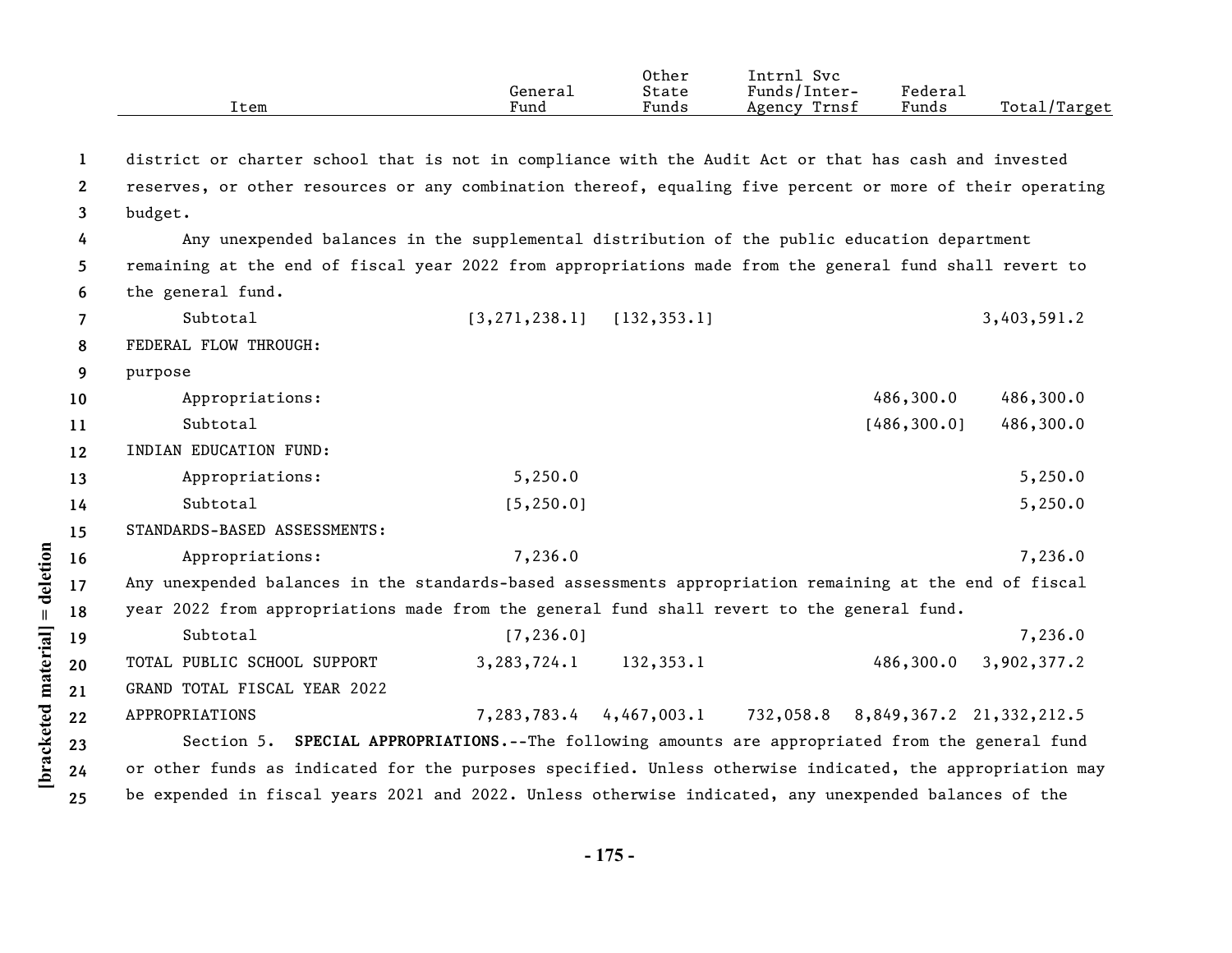|                            |                 | Item                                                                                                         | General<br>Fund | Other<br>State<br>Funds | Intrnl Svc<br>Funds/Inter-<br>Agency Trnsf | Federal<br>Funds | Total/Target |  |
|----------------------------|-----------------|--------------------------------------------------------------------------------------------------------------|-----------------|-------------------------|--------------------------------------------|------------------|--------------|--|
|                            | 1               | appropriations remaining at the end of fiscal year 2022 shall revert to the appropriate fund.                |                 |                         |                                            |                  |              |  |
|                            | $\mathbf{2}$    | ADMINISTRATIVE OFFICE<br>1)                                                                                  |                 |                         |                                            |                  |              |  |
|                            | 3               | OF THE COURTS                                                                                                | 100.0           |                         |                                            |                  | 100.0        |  |
|                            | 4               | For a subscription service for a data-sharing platform to enable justice partners to share case              |                 |                         |                                            |                  |              |  |
|                            | 5.              | management and jail management data.                                                                         |                 |                         |                                            |                  |              |  |
|                            | 6               | ADMINISTRATIVE OFFICE<br>(2)                                                                                 |                 |                         |                                            |                  |              |  |
|                            | $\overline{7}$  | OF THE COURTS                                                                                                | 585.0           |                         |                                            |                  | 585.0        |  |
|                            | 8               | To distribute to district courts to provide judges and magistrates a salary increase of two percent.         |                 |                         |                                            |                  |              |  |
|                            | 9               | ADMINISTRATIVE OFFICE OF THE COURTS<br>(3)                                                                   |                 |                         |                                            |                  |              |  |
|                            | 10 <sup>°</sup> | The period of time for expending the eighty thousand dollars (\$80,000) appropriated from the general fund   |                 |                         |                                            |                  |              |  |
|                            | 11              | in Subsection 11 of Section 5 of Chapter 83 of Laws 2020 for temporary relocation and renovation costs       |                 |                         |                                            |                  |              |  |
|                            | 12              | for the magistrate court in Grant county is extended through fiscal year 2022.                               |                 |                         |                                            |                  |              |  |
|                            | 13              | ADMINISTRATIVE OFFICE OF THE COURTS<br>(4)                                                                   |                 |                         |                                            |                  |              |  |
|                            | 14              | The period of time for expending the one million dollars $(\xi1,000,000)$ appropriated from the general fund |                 |                         |                                            |                  |              |  |
|                            | 15              | in Subsection 8 of Section 5 of Chapter 83 of Laws 2020 to purchase and install furniture and equipment      |                 |                         |                                            |                  |              |  |
|                            | 16              | and convert permanent and long-term retention case files to digitization at magistrate courts, later         |                 |                         |                                            |                  |              |  |
| deletion                   | 17              | reduced to five hundred thousand dollars (\$500,000) in Paragraph (2) of Subsection A of Section 7 of        |                 |                         |                                            |                  |              |  |
| $\ensuremath{\mathsf{II}}$ | 18              | Chapter 5 of Laws 2020 (1st Special Session) is extended through fiscal year 2022.                           |                 |                         |                                            |                  |              |  |
|                            | 19              | ADMINISTRATIVE OFFICE OF THE COURTS<br>(5)                                                                   |                 |                         |                                            |                  |              |  |
| material                   | 20              | The period of time for expending the one million eight hundred thousand dollars (\$1,800,000) appropriated   |                 |                         |                                            |                  |              |  |
|                            | 21              | from other state funds in Subsection 8 of Section 5 of Chapter 271 of Laws 2019 to redact personally         |                 |                         |                                            |                  |              |  |
|                            | 22              | identifiable information from historical court case filings is extended through fiscal year 2022. The        |                 |                         |                                            |                  |              |  |
| <b>bracketed</b>           | 23              | other state funds appropriation is from the electronic services fund.                                        |                 |                         |                                            |                  |              |  |
|                            | 24              | (6)<br>ADMINISTRATIVE OFFICE OF THE COURTS                                                                   |                 |                         |                                            |                  |              |  |
|                            | 25              | The period of time for expending the two hundred thousand dollars (\$200,000) appropriated from the          |                 |                         |                                            |                  |              |  |

**- 176 -**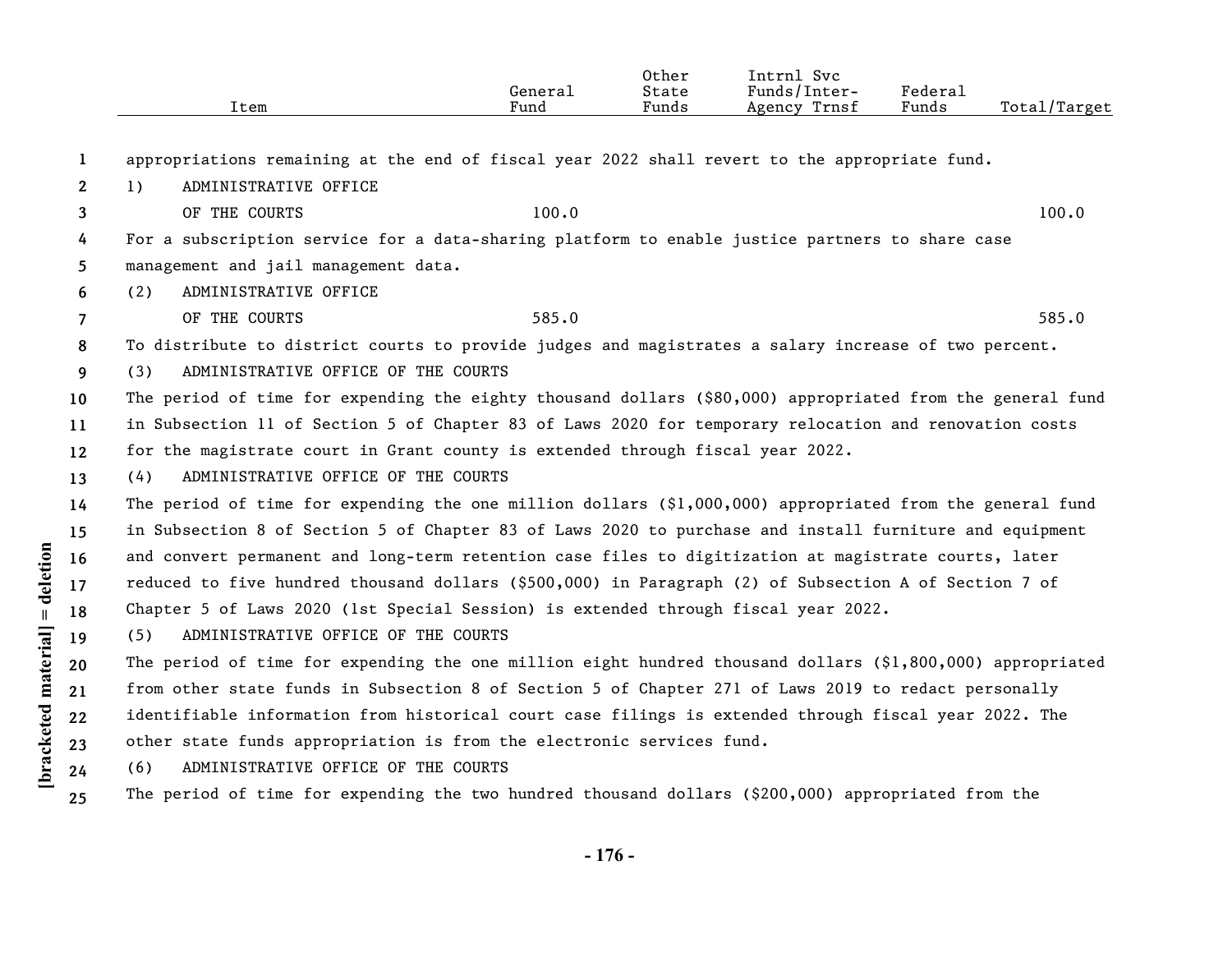|      |         | Other | Svc<br>Intrnl   |         |              |
|------|---------|-------|-----------------|---------|--------------|
|      | Generai | State | Funds/Inter-    | Federal |              |
| ⊥tem | Fund    | Funds | Trnsf<br>Agency | Funds   | Total/Target |

**1** general fund in Subsection 5 of Section 5 of Chapter 83 of Laws 2020 for a unified appropriation to the

**2 3** administrative office of the courts for equipment and vehicles at the district courts is extended through fiscal year 2022.

**4** (7) ADMINISTRATIVE OFFICE OF THE COURTS

**5 6 7** The period of time for expending the one million dollars (\$1,000,000) appropriated from the developmental disabilities planning council in Subsection 5 of Section 5 of Chapter 73 of Laws 2018 for reforming the New Mexico guardianship system is extended through fiscal year 2022.

**8** (8) ADMINISTRATIVE OFFICE OF THE COURTS

**9** The period of time for expending the one hundred thousand dollars (\$100,000) appropriated from the

**10** general fund in Subsection 7 of Section 5 of Chapter 83 of Laws 2020 for a pro tem judge in McKinley

**11** county to clear driving-while-intoxicated case backlog is extended through fiscal year 2022.

**12** (9) ADMINISTRATIVE OFFICE OF THE COURTS

**13 14 15** The period of time for expending the four hundred thousand dollars (\$400,000) appropriated from the general fund in Subsection 10 of Section 5 of Chapter 83 of Laws 2020 to implement a statewide information management system for problem-solving courts is extended through fiscal year 2022.

**16** (10) ADMINISTRATIVE OFFICE OF THE COURTS

**17 18 19 20 21** The period of time for expending the one million dollars  $(\xi_1,000,000)$  appropriated from the general fund in Subsection 9 of Section 5 of Chapter 83 of Laws 2020 for a unified appropriation for magistrate court security personnel, later reduced to eight hundred thousand dollars (\$800,000) in Paragraph (1) of Subsection A of Section 7 of Chapter 5 of Laws 2020 (1st Special Session) is extended through fiscal year 2022.

**22** (11) ADMINISTRATIVE OFFICE OF THE COURTS

**23 24 25** The period of time for expending the five hundred sixty-four thousand dollars (\$564,000) appropriated from the general fund and nine hundred thirty-four thousand dollars (\$934,000) appropriated from other state funds in Subsection 13 of Section 5 of Chapter 83 of Laws of 2020 for moving and related costs is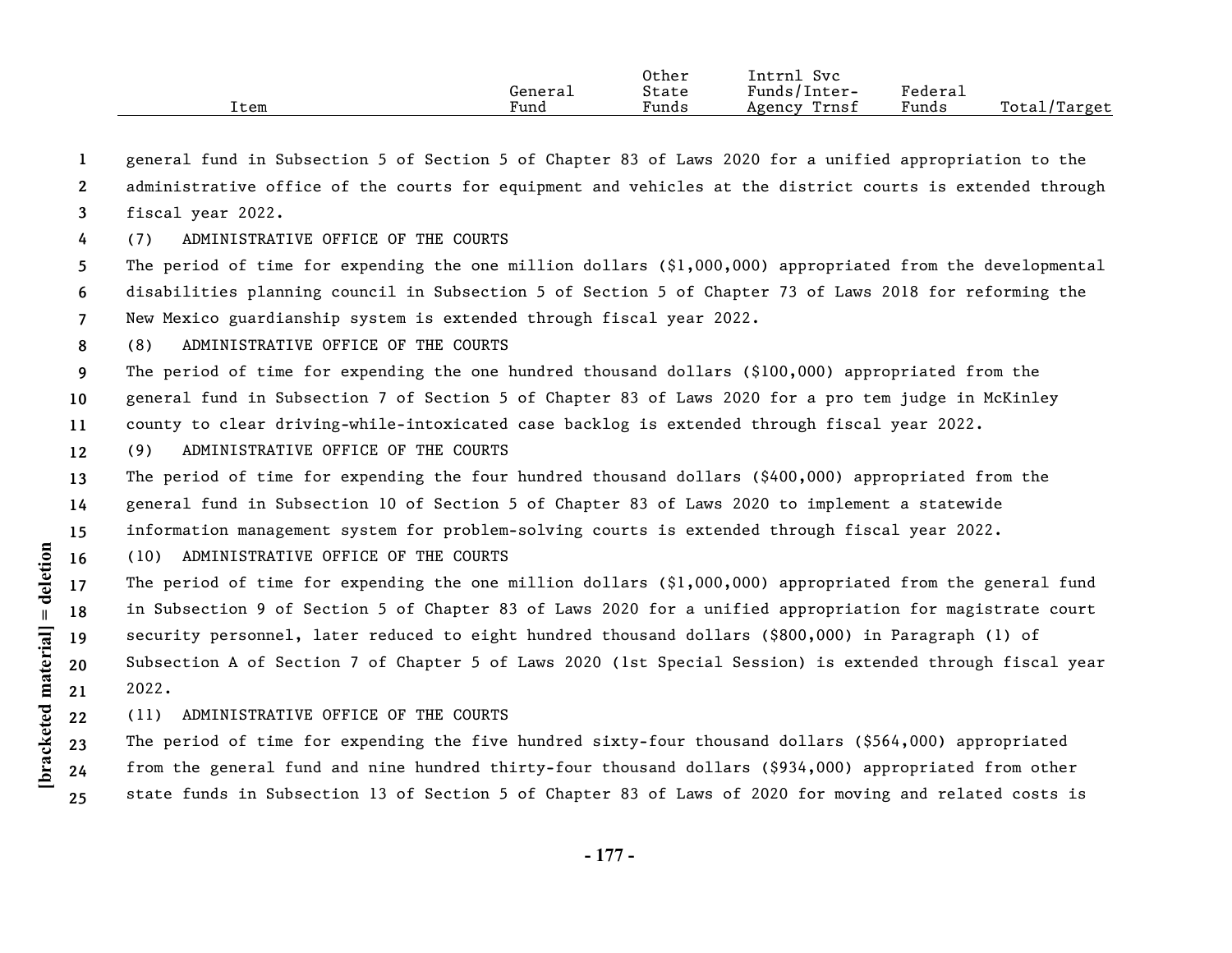|      |         | Other | Intrnl<br><b>Svc</b> |                   |                    |
|------|---------|-------|----------------------|-------------------|--------------------|
|      | Genera⊥ | State | Funds/Inter-         | ${}_{\rm Federa}$ |                    |
| ltem | Fund    | Funds | Trnsf<br>Agency      | Funds             | Total,<br>l/Target |

**1** extended through fiscal year 2022. The other state funds appropriation is from the consumer settlement

- **2** fund at the office of the attorney general.
- **3** (12) ADMINISTRATIVE OFFICE
- **4**
- 

OF THE COURTS 270.0 270.0

**5** To replace cameras in detention centers and the judicial information division.

**6** (13) FIRST JUDICIAL DISTRICT COURT

**7** The period of time for expending the one hundred thousand dollars (\$100,000) appropriated from the

**8** general fund in Subsection 15 of Section 5 of Chapter 83 of Laws 2020 to purchase and install network

- **9** switches is extended through fiscal year 2022.
- **10** (14) SECOND JUDICIAL DISTRICT ATTORNEY

**11 12 13 14 15 16 17 18** The period of time for expending the six hundred thousand dollars (\$600,000) appropriated from the general fund and five hundred thousand dollars (\$500,000) appropriated from the ignition interlock fund in Subsection 13 of Section 5 of Chapter 73 of Laws 2018 for a data-driven prosecution pilot program, the six hundred thousand dollars (\$600,000) appropriated from the general fund in Subsection 14 of Section 5 of Chapter 73 of Laws 2018 for case prosecution and the eight hundred thousand dollars (\$800,000) appropriated from the general fund in Subsection 15 of Section 5 of Chapter 73 of Laws 2018 to address case backlog is extended through fiscal year 2022 and the appropriations may be used for other purposes. (15) ADMINISTRATIVE OFFICE OF THE DISTRICT ATTORNEYS

**19 20 21 22 23 24 25** Any unexpended balances remaining at the end of fiscal year 2021 from revenues received in fiscal year 2021 and prior years by a district attorney from any Native American tribe, pueblo or political subdivision pursuant to a contract, memorandum of understanding, joint powers agreement or grant shall not revert and shall remain with the recipient district attorney's office for expenditure in fiscal year 2022. Prior to November 1, 2021, the administrative office of the district attorneys shall provide the department of finance and administration and the legislative finance committee a detailed report documenting the amount of all funds received from Native American tribes, pueblos and political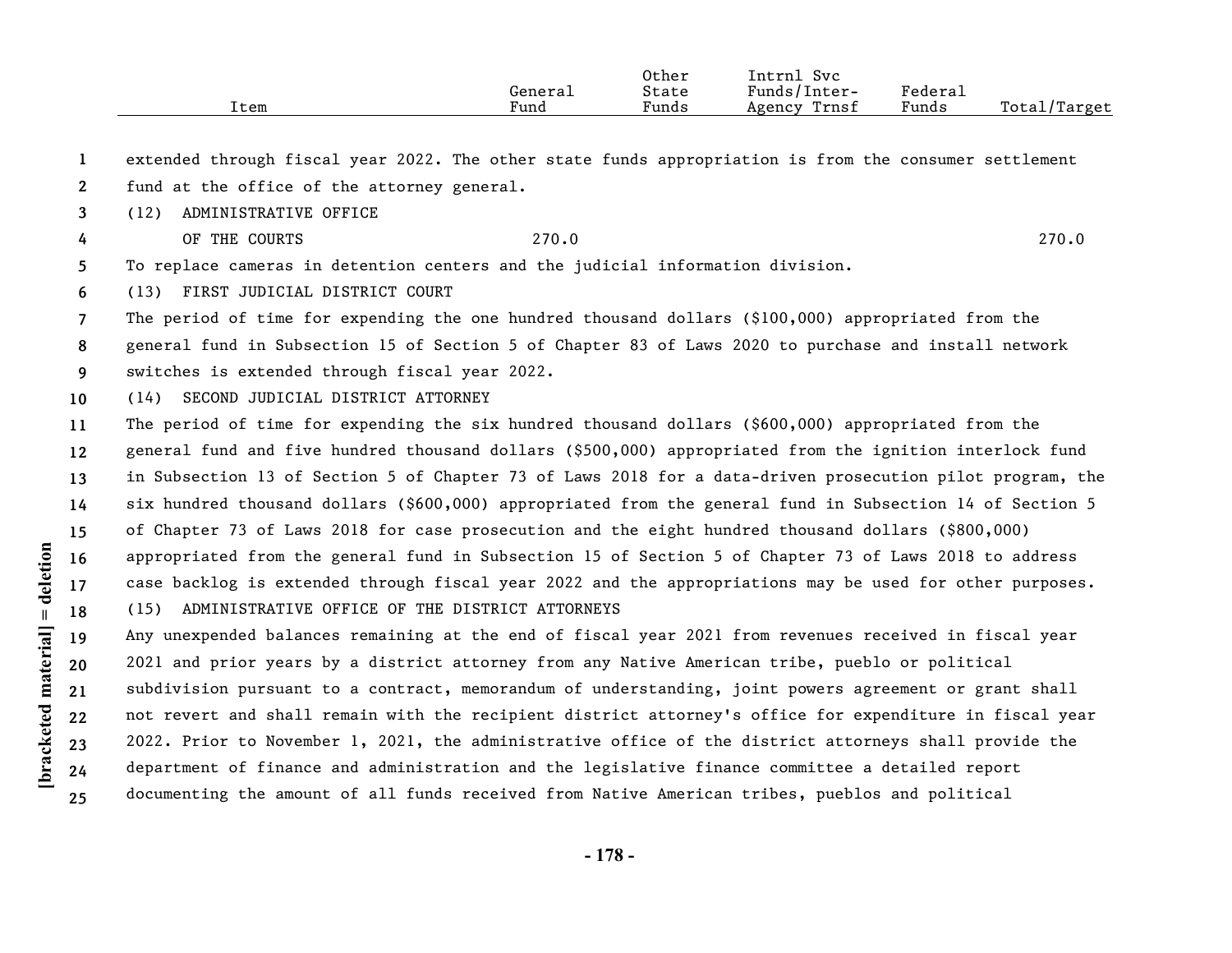|      |         | Other | Intrnl<br><b>Svc</b> |                     |                   |
|------|---------|-------|----------------------|---------------------|-------------------|
|      | General | State | Funds/Inter-         | Federa <sub>1</sub> |                   |
| Item | Fund    | Funds | Trnsf<br>Agency      | Funds               | Total,<br>'Target |

**1 2 3** subdivisions pursuant to a contract, memorandum of understanding, joint powers agreement or grant that do not revert at the end of fiscal year 2021 for each of the district attorneys and the administrative office of the district attorneys.

**4** (16) ADMINISTRATIVE OFFICE OF THE DISTRICT ATTORNEYS

**5 6 7 8 9 10 11 12 13** Any unexpended balances remaining at the end of fiscal year 2021 from revenues received in fiscal year 2021 and prior years by a district attorney or the administrative office of the district attorneys from the United States department of justice pursuant to the southwest border prosecution initiative shall not revert and shall remain with the recipient district attorney's office for expenditure in fiscal year 2022. Prior to November 1, 2021, the administrative office of the district attorneys shall provide to the department of finance and administration and the legislative finance committee a detailed report documenting the amount of all southwest border prosecution initiative funds that do not revert at the end of fiscal year 2021 for each of the district attorneys and the administrative office of the district attorneys.

**14** (17) LAW OFFICES

**[bracketed material] = deletion**

[bracketed material] = deletion

**17**

**15** OF THE PUBLIC DEFENDER 550.0 550.0 550.0 550.0 550.0 550.0 550.0 550.0 550.0 550.0 550.0 550.0 550.0 550.0 550

- **16** For litigation related to personnel matters.
	- (18) ATTORNEY GENERAL 250.0 250.0

**18 19 20 21** For extraordinary litigation expenses related to consumer protection in context of the coronavirus disease 2019 public health emergency, including civil and criminal enforcement of public health orders and instances of price gouging. The other state funds appropriation is from the consumer settlement fund. (19) ATTORNEY GENERAL

**22 23 24 25** The period of time for expending the four hundred fifty thousand dollars (\$450,000) appropriated from internal service funds/interagency transfers in Subsection 25 of Section 5 of Chapter 83 of Laws 2020 for a warrant round up initiative is extended through fiscal year 2022. The internal service funds/interagency transfers appropriation is from the consumer settlement fund.

**- 179 -**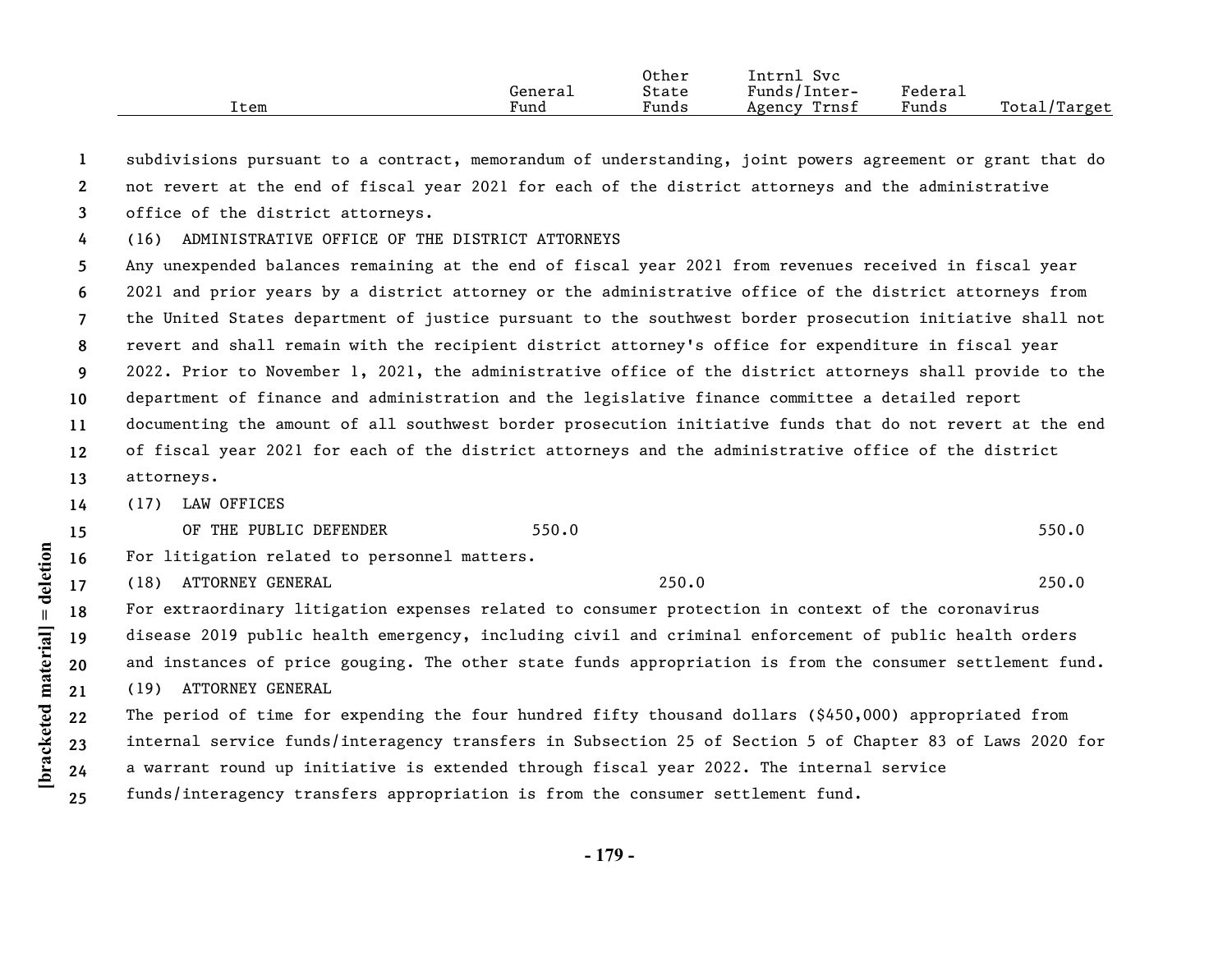|              | Item                                                                                                                | General<br>Fund | Other<br>State<br>Funds | Intrnl Svc<br>Funds/Inter-<br>Agency Trnsf | Federal<br>Funds | Total/Target |
|--------------|---------------------------------------------------------------------------------------------------------------------|-----------------|-------------------------|--------------------------------------------|------------------|--------------|
|              |                                                                                                                     |                 |                         |                                            |                  |              |
| 1            | ATTORNEY GENERAL<br>(20)<br>For tobacco enforcement.                                                                | 500.0           |                         |                                            |                  | 500.0        |
| $\mathbf{2}$ | (21) ATTORNEY GENERAL                                                                                               |                 | 3,000.0                 |                                            |                  |              |
| 3            |                                                                                                                     |                 |                         |                                            |                  | 3,000.0      |
| 4            | For interstate water litigation costs. The other state funds appropriation is from the consumer<br>settlement fund. |                 |                         |                                            |                  |              |
| 5            |                                                                                                                     |                 |                         |                                            |                  |              |
| 6            | DEPARTMENT OF FINANCE<br>(22)                                                                                       |                 |                         |                                            |                  |              |
| 7            | AND ADMINISTRATION                                                                                                  | 100.0           |                         |                                            |                  | 100.0        |
| 8            | For fiscal year 2022 operating costs for the New Mexico renewable transmission authority.                           |                 |                         |                                            |                  |              |
| 9            | DEPARTMENT OF FINANCE<br>(23)                                                                                       |                 |                         |                                            |                  |              |
| 10           | AND ADMINISTRATION                                                                                                  | 75,000.0        |                         |                                            |                  | 75,000.0     |
| 11           | For economic recovery efforts and income support, including for essential workers, in coordination with             |                 |                         |                                            |                  |              |
| 12           | any future federal stimulus funding. The appropriation may be expended in fiscal years 2021 through 2025.           |                 |                         |                                            |                  |              |
| 13           | Any unexpended balances shall revert at the end of fiscal year 2025.                                                |                 |                         |                                            |                  |              |
| 14           | (24) RETIREE HEALTH CARE AUTHORITY                                                                                  |                 |                         | 100.0                                      |                  | 100.0        |
| 15           | To upgrade information technology systems. The internal service funds/interagency transfers appropriation           |                 |                         |                                            |                  |              |
| 16           | is from the retiree health care authority trust fund.                                                               |                 |                         |                                            |                  |              |
| 17           | (25) GENERAL SERVICES DEPARTMENT                                                                                    |                 | 1,000.0                 |                                            |                  | 1,000.0      |
| 18           | To purchase vehicles. The other state funds appropriation is from the Volkswagen litigation settlement of           |                 |                         |                                            |                  |              |
| 19           | the department of environment.                                                                                      |                 |                         |                                            |                  |              |
| 20           | (26) EDUCATIONAL RETIREMENT BOARD                                                                                   |                 |                         |                                            |                  |              |
| 21           | The period of time for expending the one million five hundred forty-five thousand nine hundred dollars              |                 |                         |                                            |                  |              |
| 22           | (\$1,545,900) appropriated from other state funds in Subsection 44 of Section 5 of Chapter 271 of Laws              |                 |                         |                                            |                  |              |
| 23           | 2019 for expenditures required to implement and conduct a data cleanse project is extended through fiscal           |                 |                         |                                            |                  |              |
| 24           | year 2022. The other state funds appropriation is from the educational retirement fund.                             |                 |                         |                                            |                  |              |
| 25           | DEPARTMENT OF<br>(27)                                                                                               |                 |                         |                                            |                  |              |

[bracketed material] = deletion

**- 180 -**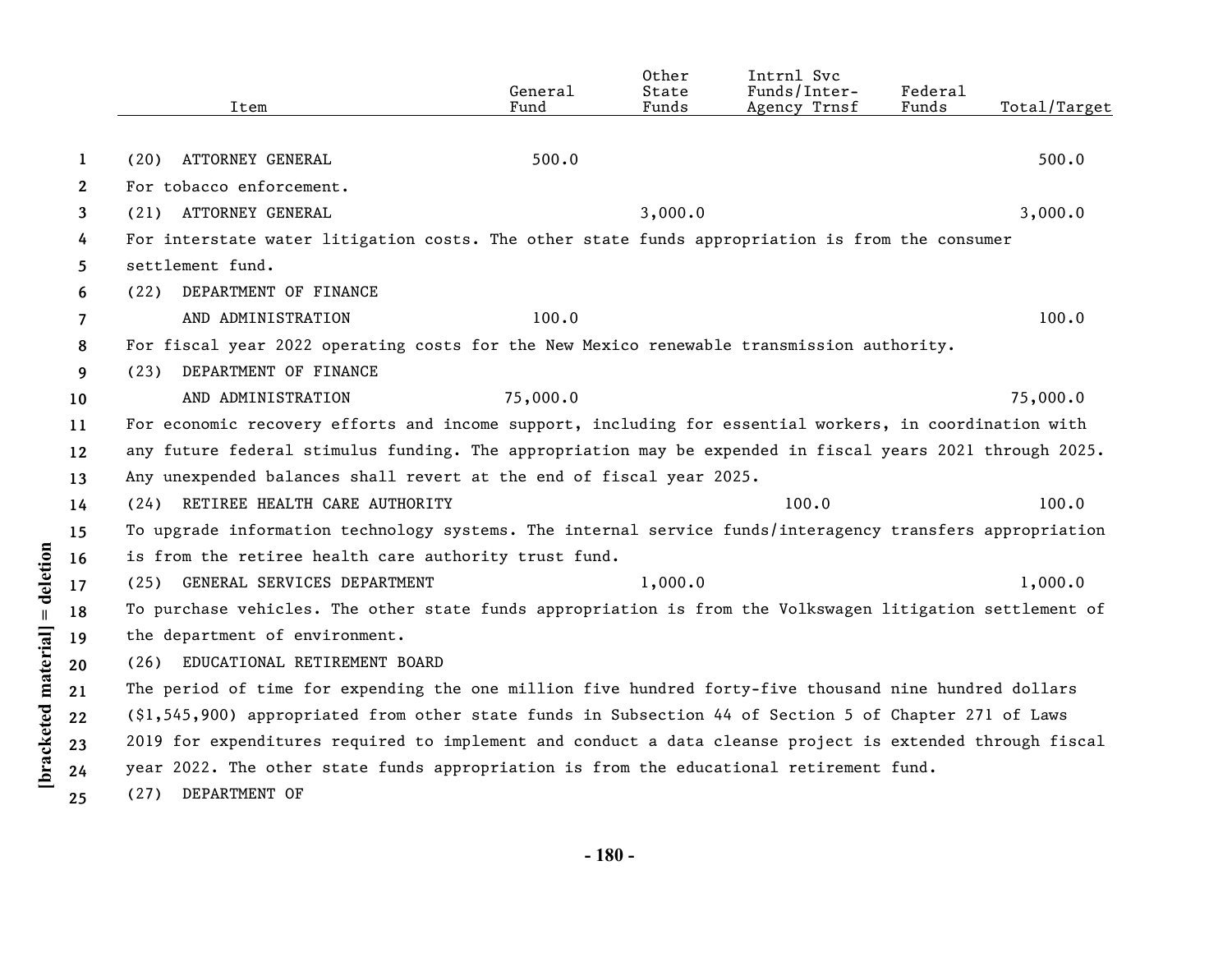|                | Item                                                                                                      | General<br>Fund | Other<br>State<br>Funds | Intrnl Svc<br>Funds/Inter-<br>Agency Trnsf | Federal<br>Funds | Total/Target |
|----------------|-----------------------------------------------------------------------------------------------------------|-----------------|-------------------------|--------------------------------------------|------------------|--------------|
| 1              | INFORMATION TECHNOLOGY                                                                                    | 10,000.0        |                         |                                            |                  | 10,000.0     |
| $\mathbf{2}$   | For broadband expansion, including assessments and contracts, in rural areas statewide in compliance with |                 |                         |                                            |                  |              |
| 3              | the anti-donation clause of the New Mexico state constitution.                                            |                 |                         |                                            |                  |              |
| 4              | (28) BORDER AUTHORITY                                                                                     | 25.0            |                         |                                            |                  | 25.0         |
| 5              | To host Mexican officials in the state for the New Mexico-Chihuahua and New Mexico-Sonora commissions.    |                 |                         |                                            |                  |              |
| 6              | TOURISM DEPARTMENT<br>(29)                                                                                |                 |                         |                                            |                  |              |
| $\overline{7}$ | The period of time for expending the six hundred thousand dollars (\$600,000) appropriated from the       |                 |                         |                                            |                  |              |
| 8              | general fund in Subsection 51 of Section 5 of Chapter 271 of Laws 2019 and extended in Subsection 46 of   |                 |                         |                                            |                  |              |
| 9              | Section 5 of Chapter 83 of Laws 2020 for the marketing and promotion of the inaugural Virgin Galactic     |                 |                         |                                            |                  |              |
| 10             | flight in New Mexico is extended through fiscal year 2022 and may be used for other purposes.             |                 |                         |                                            |                  |              |
| 11             | TOURISM DEPARTMENT<br>(30)                                                                                | 150.0           |                         |                                            |                  | 150.0        |
| 12             | For branded partnerships between New Mexico true and the special olympics.                                |                 |                         |                                            |                  |              |
| 13             | TOURISM DEPARTMENT<br>(31)                                                                                | 5,000.0         |                         |                                            |                  | 5,000.0      |
| 14             | For a revitalization strategy to restart the tourism economy.                                             |                 |                         |                                            |                  |              |
| 15             | ECONOMIC DEVELOPMENT<br>(32)                                                                              |                 |                         |                                            |                  |              |
| 16             | DEPARTMENT                                                                                                | 10,000.0        |                         |                                            |                  | 10,000.0     |
| 17             | To the development training fund for the job training incentive program.                                  |                 |                         |                                            |                  |              |
| 18             | ECONOMIC DEVELOPMENT<br>(33)                                                                              |                 |                         |                                            |                  |              |
| 19             | DEPARTMENT                                                                                                | 17,500.0        |                         |                                            |                  | 17,500.0     |
| 20             | For economic development projects pursuant to the Local Economic Development Act. Any unexpended balances |                 |                         |                                            |                  |              |
| 21             | remaining at the end of the fiscal year 2022 shall not revert and may be expended in future fiscal years. |                 |                         |                                            |                  |              |
| 22             | ECONOMIC DEVELOPMENT<br>(34)                                                                              |                 |                         |                                            |                  |              |
| 23             | DEPARTMENT                                                                                                |                 | 500.0                   |                                            |                  | 500.0        |
| 24             | To fund the outdoor recreation division's investment in trails throughout New Mexico. The other state     |                 |                         |                                            |                  |              |
| 25             | funds appropriation is from youth conservation corps fund balance.                                        |                 |                         |                                            |                  |              |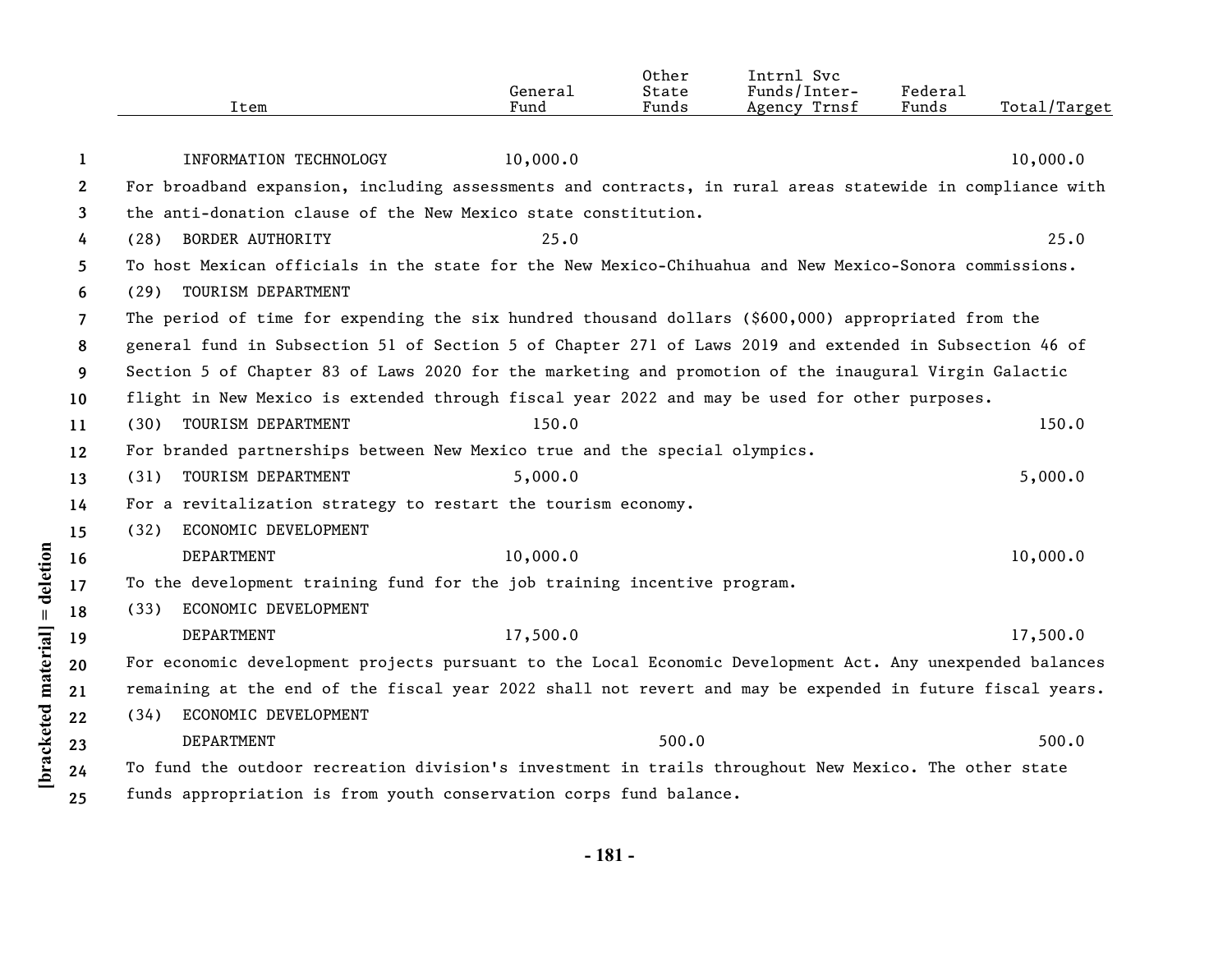|              |                                                                                                           | General | Other<br>State | Intrnl Svc<br>Funds/Inter- | Federal |              |
|--------------|-----------------------------------------------------------------------------------------------------------|---------|----------------|----------------------------|---------|--------------|
|              | Item                                                                                                      | Fund    | Funds          | Agency Trnsf               | Funds   | Total/Target |
| 1            | (35)<br>PUBLIC REGULATION COMMISSION                                                                      | 145.1   |                |                            |         | 145.1        |
| $\mathbf{2}$ | For moving and related costs.                                                                             |         |                |                            |         |              |
| 3            | NEW MEXICO LIVESTOCK BOARD<br>(36)                                                                        | 360.0   |                |                            |         | 360.0        |
| 4            | To purchase vehicles and body cameras.                                                                    |         |                |                            |         |              |
| 5            | ENERGY, MINERALS AND<br>(37)                                                                              |         |                |                            |         |              |
| 6            | NATURAL RESOURCES DEPARTMENT                                                                              | 3,000.0 | 2,000.0        |                            |         | 5,000.0      |
| 7            | For the continued remediation work of the Carlsbad brine well contingent upon a one hundred percent local |         |                |                            |         |              |
| 8            | match of expenditures. The other state funds appropriation is from the corrective action fund.            |         |                |                            |         |              |
| 9            | <b>STATE ENGINEER</b><br>(38)                                                                             | 1,500.0 | 1,500.0        |                            |         | 3,000.0      |
| 10           | For interstate water litigation costs. The other state funds appropriation is from the consumer           |         |                |                            |         |              |
| 11           | settlement fund.                                                                                          |         |                |                            |         |              |
| 12           | STATE ENGINEER<br>(39)                                                                                    | 1,000.0 |                |                            |         | 1,000.0      |
| 13           | For implementation of the Pecos river settlement agreement, including required augmentation pumping.      |         |                |                            |         |              |
| 14           | STATE ENGINEER<br>(40)                                                                                    | 300.0   |                |                            |         | 300.0        |
| 15           | For upgrades and replacements for the water administration technical engineering resource imaging system. |         |                |                            |         |              |
| 16           | EARLY CHILDHOOD EDUCATION<br>(41)                                                                         |         |                |                            |         |              |
| 17           | AND CARE DEPARTMENT                                                                                       | 500.0   |                |                            |         | 500.0        |
| 18           | For network and information technology infrastructure.                                                    |         |                |                            |         |              |
| 19           | AGING AND LONG-TERM SERVICES<br>(42)                                                                      |         |                |                            |         |              |
| 20           | DEPARTMENT                                                                                                | 600.0   |                |                            |         | 600.0        |
| 21           | For emergency advancements to aging network providers.                                                    |         |                |                            |         |              |
| 22           | HUMAN SERVICES DEPARTMENT<br>(43)                                                                         | 350.0   |                |                            |         | 350.0        |
| 23           | For the graduate medical education expansion grants program.                                              |         |                |                            |         |              |
| 24           | DEVELOPMENTAL DISABILITIES<br>(44)                                                                        |         |                |                            |         |              |
| 25           | PLANNING COUNCIL                                                                                          | 15.0    |                |                            |         | 15.0         |
|              |                                                                                                           |         |                |                            |         |              |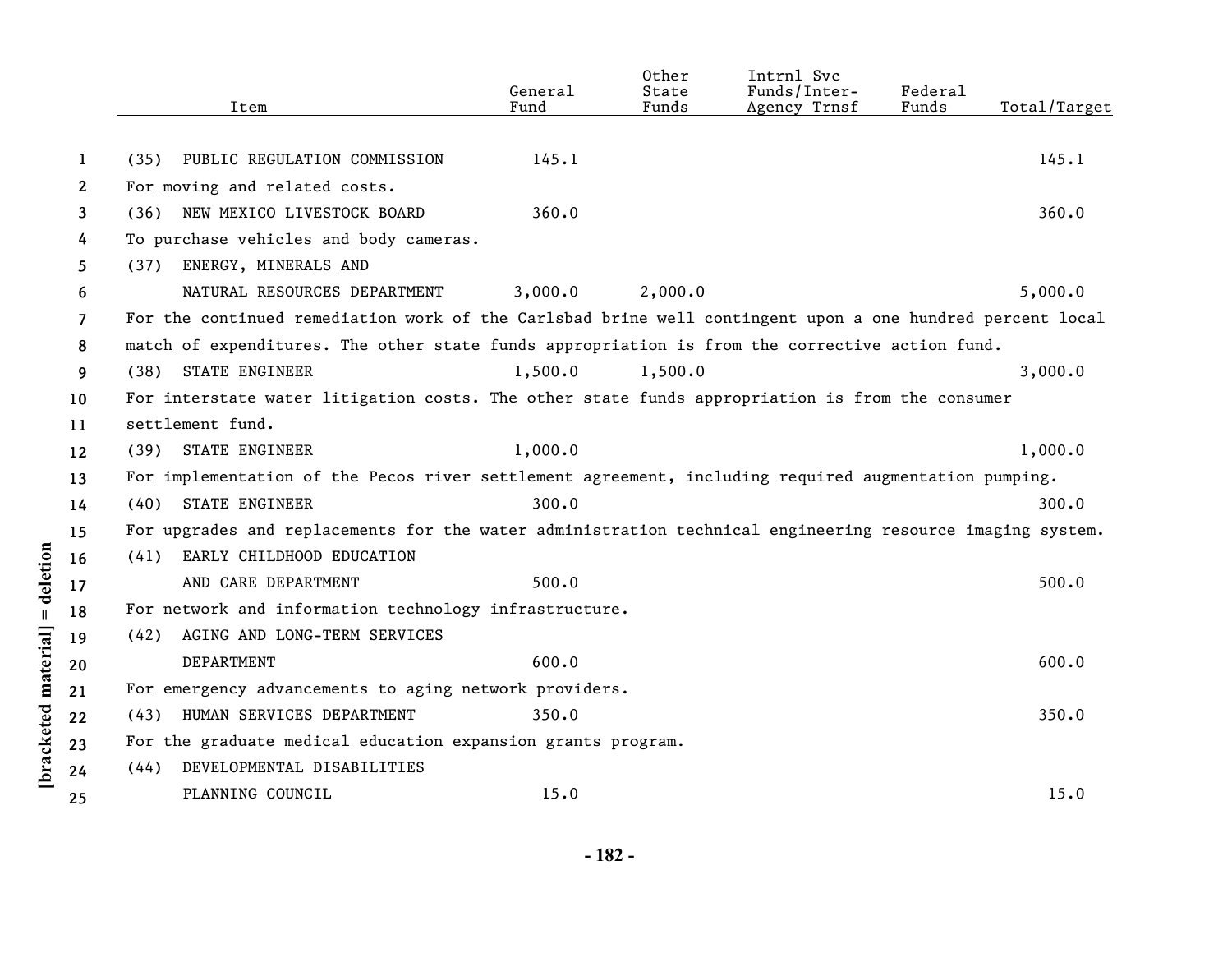| Item                              | General<br>Fund            | Other<br>State<br>Funds | Intrnl Svc<br>Funds/Inter-<br>Agency Trnsf           | Federal<br>Funds                                                                                                                                                                                                                                                                                                                                                                     | Total/Target                                                                                                                                                                                                                                                                                                                                                                                                                                                                                                                                                                                                                                                                                                                                                                                                                                                                                                                                                                                                                                                                   |
|-----------------------------------|----------------------------|-------------------------|------------------------------------------------------|--------------------------------------------------------------------------------------------------------------------------------------------------------------------------------------------------------------------------------------------------------------------------------------------------------------------------------------------------------------------------------------|--------------------------------------------------------------------------------------------------------------------------------------------------------------------------------------------------------------------------------------------------------------------------------------------------------------------------------------------------------------------------------------------------------------------------------------------------------------------------------------------------------------------------------------------------------------------------------------------------------------------------------------------------------------------------------------------------------------------------------------------------------------------------------------------------------------------------------------------------------------------------------------------------------------------------------------------------------------------------------------------------------------------------------------------------------------------------------|
|                                   |                            |                         |                                                      |                                                                                                                                                                                                                                                                                                                                                                                      |                                                                                                                                                                                                                                                                                                                                                                                                                                                                                                                                                                                                                                                                                                                                                                                                                                                                                                                                                                                                                                                                                |
|                                   |                            |                         |                                                      |                                                                                                                                                                                                                                                                                                                                                                                      |                                                                                                                                                                                                                                                                                                                                                                                                                                                                                                                                                                                                                                                                                                                                                                                                                                                                                                                                                                                                                                                                                |
| (45)                              |                            |                         |                                                      |                                                                                                                                                                                                                                                                                                                                                                                      |                                                                                                                                                                                                                                                                                                                                                                                                                                                                                                                                                                                                                                                                                                                                                                                                                                                                                                                                                                                                                                                                                |
| PLANNING COUNCIL                  |                            |                         |                                                      |                                                                                                                                                                                                                                                                                                                                                                                      | 950.0                                                                                                                                                                                                                                                                                                                                                                                                                                                                                                                                                                                                                                                                                                                                                                                                                                                                                                                                                                                                                                                                          |
|                                   |                            |                         |                                                      |                                                                                                                                                                                                                                                                                                                                                                                      |                                                                                                                                                                                                                                                                                                                                                                                                                                                                                                                                                                                                                                                                                                                                                                                                                                                                                                                                                                                                                                                                                |
| DEPARTMENT OF ENVIRONMENT<br>(46) | 600.0                      |                         |                                                      |                                                                                                                                                                                                                                                                                                                                                                                      | 600.0                                                                                                                                                                                                                                                                                                                                                                                                                                                                                                                                                                                                                                                                                                                                                                                                                                                                                                                                                                                                                                                                          |
|                                   |                            |                         |                                                      |                                                                                                                                                                                                                                                                                                                                                                                      |                                                                                                                                                                                                                                                                                                                                                                                                                                                                                                                                                                                                                                                                                                                                                                                                                                                                                                                                                                                                                                                                                |
| Mexico.                           |                            |                         |                                                      |                                                                                                                                                                                                                                                                                                                                                                                      |                                                                                                                                                                                                                                                                                                                                                                                                                                                                                                                                                                                                                                                                                                                                                                                                                                                                                                                                                                                                                                                                                |
| (47) DEPARTMENT OF ENVIRONMENT    |                            | 2,500.0                 |                                                      |                                                                                                                                                                                                                                                                                                                                                                                      | 2,500.0                                                                                                                                                                                                                                                                                                                                                                                                                                                                                                                                                                                                                                                                                                                                                                                                                                                                                                                                                                                                                                                                        |
|                                   |                            |                         |                                                      |                                                                                                                                                                                                                                                                                                                                                                                      |                                                                                                                                                                                                                                                                                                                                                                                                                                                                                                                                                                                                                                                                                                                                                                                                                                                                                                                                                                                                                                                                                |
|                                   |                            |                         |                                                      |                                                                                                                                                                                                                                                                                                                                                                                      |                                                                                                                                                                                                                                                                                                                                                                                                                                                                                                                                                                                                                                                                                                                                                                                                                                                                                                                                                                                                                                                                                |
|                                   |                            |                         |                                                      |                                                                                                                                                                                                                                                                                                                                                                                      |                                                                                                                                                                                                                                                                                                                                                                                                                                                                                                                                                                                                                                                                                                                                                                                                                                                                                                                                                                                                                                                                                |
| (48) DEPARTMENT OF ENVIRONMENT    | 1,416.0                    |                         |                                                      |                                                                                                                                                                                                                                                                                                                                                                                      | 1,416.0                                                                                                                                                                                                                                                                                                                                                                                                                                                                                                                                                                                                                                                                                                                                                                                                                                                                                                                                                                                                                                                                        |
|                                   |                            |                         |                                                      |                                                                                                                                                                                                                                                                                                                                                                                      |                                                                                                                                                                                                                                                                                                                                                                                                                                                                                                                                                                                                                                                                                                                                                                                                                                                                                                                                                                                                                                                                                |
|                                   |                            |                         |                                                      |                                                                                                                                                                                                                                                                                                                                                                                      |                                                                                                                                                                                                                                                                                                                                                                                                                                                                                                                                                                                                                                                                                                                                                                                                                                                                                                                                                                                                                                                                                |
| (49) DEPARTMENT OF ENVIRONMENT    | 180.0                      |                         |                                                      |                                                                                                                                                                                                                                                                                                                                                                                      | 180.0                                                                                                                                                                                                                                                                                                                                                                                                                                                                                                                                                                                                                                                                                                                                                                                                                                                                                                                                                                                                                                                                          |
|                                   |                            |                         |                                                      |                                                                                                                                                                                                                                                                                                                                                                                      |                                                                                                                                                                                                                                                                                                                                                                                                                                                                                                                                                                                                                                                                                                                                                                                                                                                                                                                                                                                                                                                                                |
| (50) DEPARTMENT OF ENVIRONMENT    |                            |                         |                                                      |                                                                                                                                                                                                                                                                                                                                                                                      |                                                                                                                                                                                                                                                                                                                                                                                                                                                                                                                                                                                                                                                                                                                                                                                                                                                                                                                                                                                                                                                                                |
|                                   |                            |                         |                                                      |                                                                                                                                                                                                                                                                                                                                                                                      |                                                                                                                                                                                                                                                                                                                                                                                                                                                                                                                                                                                                                                                                                                                                                                                                                                                                                                                                                                                                                                                                                |
|                                   |                            |                         |                                                      |                                                                                                                                                                                                                                                                                                                                                                                      |                                                                                                                                                                                                                                                                                                                                                                                                                                                                                                                                                                                                                                                                                                                                                                                                                                                                                                                                                                                                                                                                                |
|                                   |                            |                         |                                                      |                                                                                                                                                                                                                                                                                                                                                                                      |                                                                                                                                                                                                                                                                                                                                                                                                                                                                                                                                                                                                                                                                                                                                                                                                                                                                                                                                                                                                                                                                                |
|                                   |                            |                         |                                                      |                                                                                                                                                                                                                                                                                                                                                                                      |                                                                                                                                                                                                                                                                                                                                                                                                                                                                                                                                                                                                                                                                                                                                                                                                                                                                                                                                                                                                                                                                                |
| (51) DEPARTMENT OF ENVIRONMENT    |                            |                         |                                                      |                                                                                                                                                                                                                                                                                                                                                                                      |                                                                                                                                                                                                                                                                                                                                                                                                                                                                                                                                                                                                                                                                                                                                                                                                                                                                                                                                                                                                                                                                                |
|                                   |                            |                         |                                                      |                                                                                                                                                                                                                                                                                                                                                                                      |                                                                                                                                                                                                                                                                                                                                                                                                                                                                                                                                                                                                                                                                                                                                                                                                                                                                                                                                                                                                                                                                                |
|                                   |                            |                         |                                                      |                                                                                                                                                                                                                                                                                                                                                                                      |                                                                                                                                                                                                                                                                                                                                                                                                                                                                                                                                                                                                                                                                                                                                                                                                                                                                                                                                                                                                                                                                                |
|                                   |                            |                         |                                                      |                                                                                                                                                                                                                                                                                                                                                                                      |                                                                                                                                                                                                                                                                                                                                                                                                                                                                                                                                                                                                                                                                                                                                                                                                                                                                                                                                                                                                                                                                                |
|                                   | DEVELOPMENTAL DISABILITIES | 950.0                   | benefits costs is extended through fiscal year 2022. | To provide professional guardianship services to income-eligible adults.<br>end of fiscal year 2022 from this appropriation shall not revert.<br>the end of fiscal year 2022 from this appropriation shall not revert.<br>For a cost share for clean up of the Pecos mine and El Molino operable units.<br>department of defense in New Mexico is extended through fiscal year 2022. | To fund a task force to develop and recommend legislation around supported decision making.<br>For sample collection and analysis of drinking water quality at public water systems throughout New<br>For protection and restoration of the environment. The other state funds appropriation is from the<br>consumer settlement fund at the office of the attorney general. Any unexpended balances remaining at the<br>For federal match and clean-up of superfund hazardous waste sites. Any unexpended balances remaining at<br>The period of time for expending the one million dollars $(§1,000,000)$ appropriated from the general fund<br>in Subsection 98 of Section 5 of Chapter 83 of Laws of 2020 for ongoing litigation and protection<br>planning related to the release of per- and poly-fluorinated alkyl substances by the United States<br>The period of time for expending the seven hundred thousand dollars (\$700,000) appropriated from the<br>general fund in Subsection 100 of Section 5 of Chapter 83 of Laws 2020 for personal services and employee |

[bracketed material] = deletion

**- 183 -**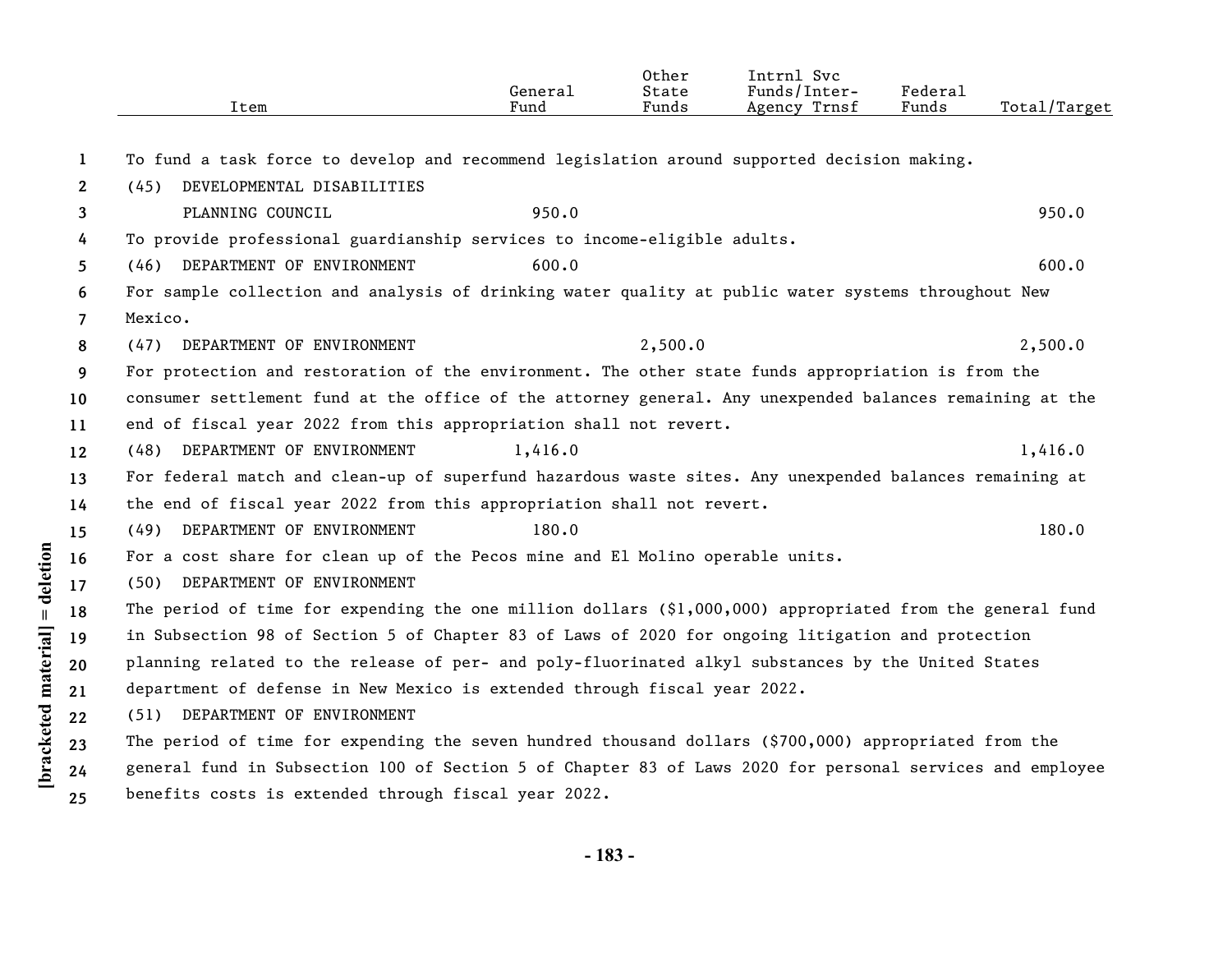|      |         | Other | Intrnl<br><b>Svc</b> |         |              |
|------|---------|-------|----------------------|---------|--------------|
|      | General | State | Funds/Inter-         | Federal |              |
| Item | Fund    | Funds | Trnsf<br>Agency      | Funds   | Total/Target |

## **1** (52) CHILDREN, YOUTH AND FAMILIES DEPARTMENT

**2 3 4** The period of time for expending the one million dollars (\$1,000,000) appropriated in Subsection 102 of Section 5 of Chapter 83 of Laws 2020 for behavioral health programs for continuing the multi-systemic expansion project is extended through fiscal year 2022.

**5** (53) DEPARTMENT OF MILITARY AFFAIRS 45.7 45.7 45.7

**6 7** For groundwater monitoring and site remediation at the Belen armory and operational maintenance shop. (54) CORRECTIONS DEPARTMENT

**8 9 10 11 12 13 14 15 16** The period of time for expending the two hundred thousand dollars (\$200,000) appropriated from the penitentiary income fund in Subsection 103 of Section 5 of Chapter 83 of Laws 2020 for a recidivismreduction programming plan and supplies for programs to reduce recidivism is extended through fiscal year 2022. The corrections department shall present the recidivism-reduction programming plan for fiscal years 2023 through 2025, including a current program inventory, program capacity and enrollment, number of inmates whose risk-needs assessments indicate they should participate in each program but are not enrolled, incentives for participation, program cost and metrics of program effectiveness to the legislative finance committee and the department of finance and administration by September 1, 2022.

## (55) CORRECTIONS DEPARTMENT

**17 18 19 20 21 22** The period of time for expending the three hundred thousand dollars (\$300,000) appropriated from the general fund in Subsection 106 of Section 5 of Chapter 83 of Laws 2020 to pilot re-entry programming, including employment counseling, housing assistance and case management, with a randomized control trial in at least two counties is extended through fiscal year 2022. The corrections department shall report to the legislative finance committee and the department of finance and administration by October 1, 2023 on the results of the impact of programming on one-year recidivism rates.

**23** (56) DEPARTMENT OF PUBLIC SAFETY

The period of time for expending the three hundred fifty thousand dollars (\$350,000) appropriated from the general fund in Subsection 111 of Section 5 of Chapter 83 of Laws 2020 for a data-sharing project

**24 25**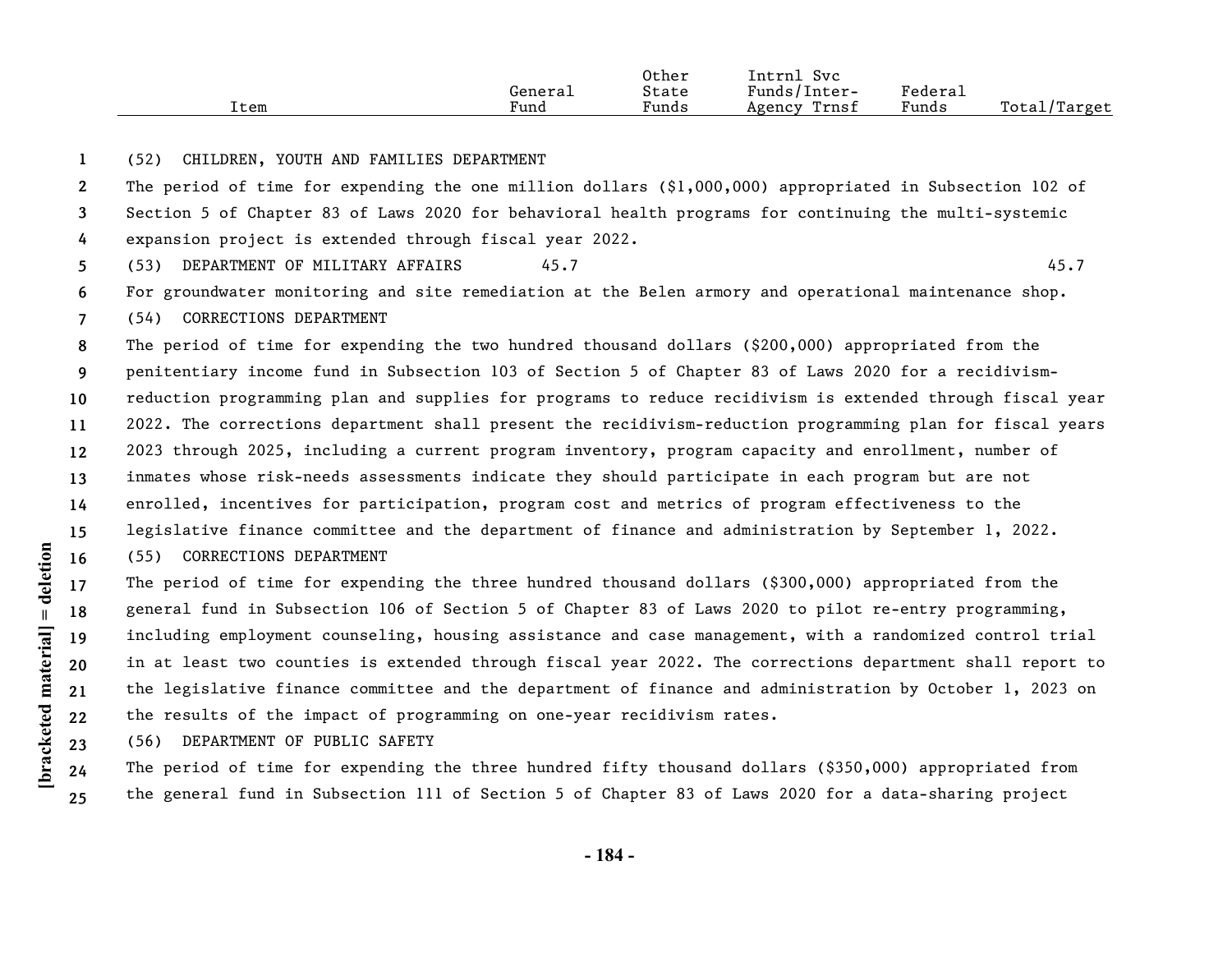|      |         | Other                                              | Svc<br>'ntrnl   |                       |                  |
|------|---------|----------------------------------------------------|-----------------|-----------------------|------------------|
|      | General | State                                              | Funds/Inter-    | $"$ edera $\lrcorner$ |                  |
| ltem | Funa    | $\sim$ $\sim$ $\sim$ $\sim$ $\sim$ $\sim$<br>Funds | Trnsf<br>Agency | Funds                 | Total,<br>Target |

**[bracketed material] = deletion 1 2 3 4 5 6 7 8 9 10 11 12 13 14 15 16 17 18 19 20 21 22 23 24 25** with the administrative office of the courts is extended through fiscal year 2022. (57) DEPARTMENT OF PUBLIC SAFETY 2,609.1 2,609.1 To pay for post-employment benefits. Of this amount, two million four hundred fourteen thousand four hundred dollars (\$2,414,400) shall be allocated for the payment of retirement benefits and one hundred ninety-four thousand seven hundred dollars (\$194,700) shall be allocated for the payment of retiree health care costs contingent on enactment of legislation during the first session of the fifty-fifth legislature moving motor transit officers into an enhanced retirement plan. (58) DEPARTMENT OF TRANSPORTATION Any unexpended balances in the project design and construction program, the highway operations program and the modal program of the department of transportation remaining at the end of fiscal year 2021 from appropriations made from other state funds shall not revert and shall be expended in fiscal year 2022. (59) PUBLIC EDUCATION DEPARTMENT 4,000.0 4,000.0 4,000 4,000 4,000.0 For a tribal remedy framework to support Native American students through fiscal year 2023. The other state funds appropriation is from the public education reform fund. (60) PUBLIC EDUCATION DEPARTMENT 1,000.0 1,000.0 1,000 1,000.0 For an educator evaluation system. The other state funds appropriation is from the public education reform fund. (61) PUBLIC EDUCATION DEPARTMENT 3,000.0 3,000.0 3,000 3,000.0 For community school initiatives pursuant to Section 22-32-4 NMSA 1978. The other state funds appropriation is from the public education reform fund. (62) PUBLIC EDUCATION DEPARTMENT 2,000.0 2,000.0 For high-quality career technical education pilot programs pursuant to Section 22-1-12 NMSA 1978. The other state funds appropriation is from the public education reform fund. (63) PUBLIC EDUCATION DEPARTMENT  $1,250.0$  1,250.0 For legal fees related to defending the state in Martinez v. state of New Mexico No. D-101-CV-2014-00793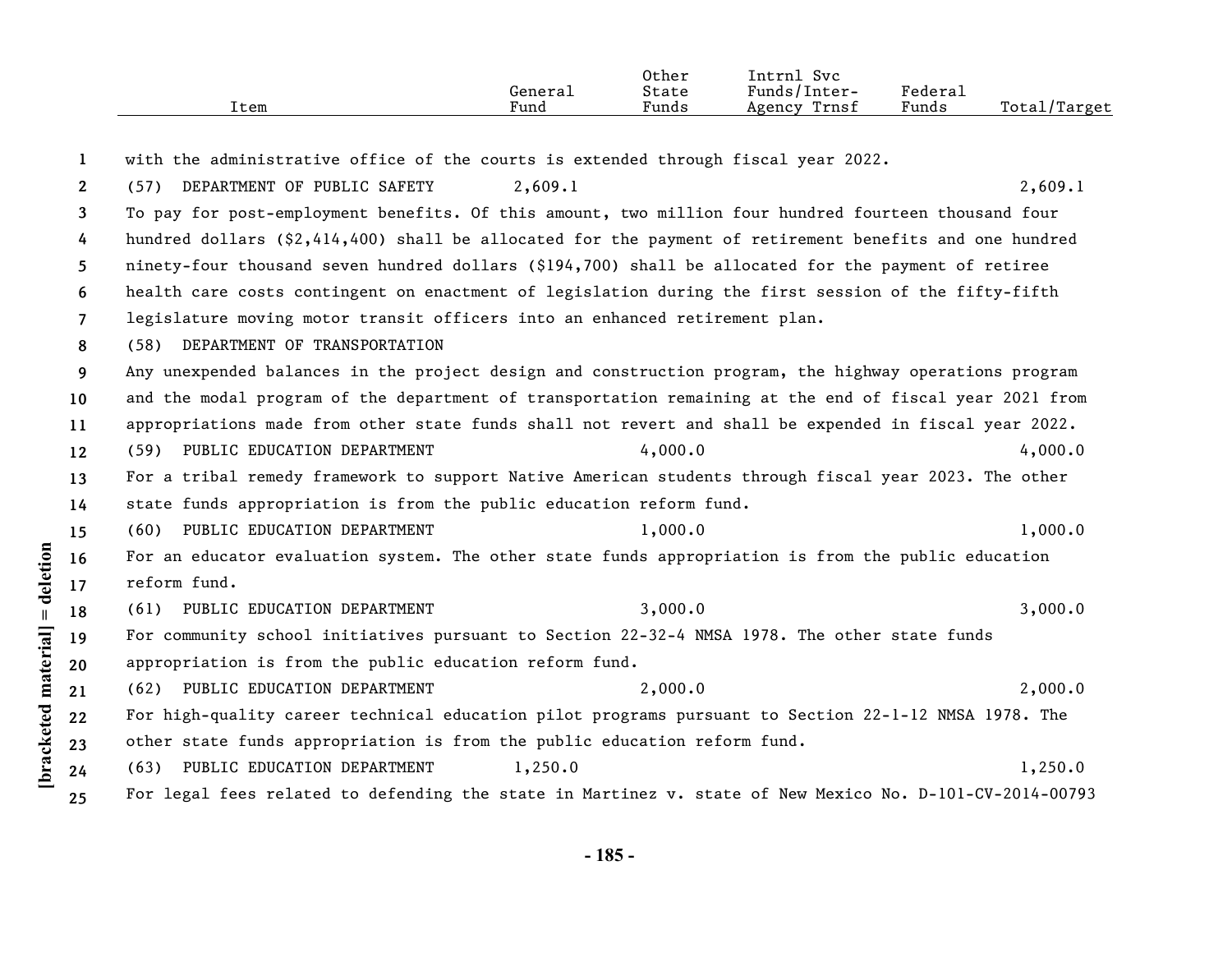| Item | General<br><sup></sup> und | Other<br>State<br>Funds | Intrnl<br>. Svc<br>Funds/Inter-<br>Agency Trnsf | Federal<br>Funds | Total/Target |
|------|----------------------------|-------------------------|-------------------------------------------------|------------------|--------------|
|      |                            |                         |                                                 |                  |              |

| 1               | and Yazzie v. state of New Mexico No. D-101-CV-2014-02224.          |                                                                                                           |          |
|-----------------|---------------------------------------------------------------------|-----------------------------------------------------------------------------------------------------------|----------|
| 2               | (64) PUBLIC EDUCATION DEPARTMENT                                    | 723.0                                                                                                     | 723.0    |
| 3               |                                                                     | For a commercial off-the-shelf solution and professional services for managing education data. The other  |          |
| 4               | state funds appropriation is from the public education reform fund. |                                                                                                           |          |
| 5               | (65) PUBLIC EDUCATION DEPARTMENT                                    | 1,000.0                                                                                                   | 1,000.0  |
| 6               |                                                                     | To the teacher residency fund. The other state funds appropriation is from the public education reform    |          |
| $\overline{7}$  | fund.                                                               |                                                                                                           |          |
| 8               | NEW MEXICO STATE UNIVERSITY<br>(66)                                 | 150.0                                                                                                     | 150.0    |
| 9               |                                                                     | For the New Mexico department of agriculture to support the development of a local meatpacking            |          |
| 10 <sup>°</sup> | cooperative.                                                        |                                                                                                           |          |
| 11              | (67) PUBLIC SCHOOL SUPPORT                                          | 15,000.0                                                                                                  | 15,000.0 |
| $12 \,$         |                                                                     | To pilot an additional twenty-five school days in kindergarten through twelfth grade (K-12 plus programs) |          |
| 13              |                                                                     | and support public schools establishing partial K-5 plus programs that will fully comply with all         |          |
| 14              |                                                                     | provisions of the K-5 Plus Act by fiscal year 2024. The secretary of public education may permit a school |          |
| 15 <sub>1</sub> |                                                                     | district or charter school to pilot K-12 plus programs at elementary schools, middle schools and high     |          |
| 16              |                                                                     | schools, provided that students in a K-12 plus program receive no fewer than twenty-five additional       |          |
| 17              |                                                                     | instructional days beyond the total number of instructional days provided during the 2018-2019 school     |          |
| 18              |                                                                     | year, teachers in the K-12 plus program receive collaboration time to align K-12 plus programming to      |          |
| 19              |                                                                     | state standards and K-12 plus programs are implemented for an entire grade level. The public education    |          |
| 20              |                                                                     | department shall monitor and evaluate the efficacy of K-12 plus pilot programs and partial K-5 plus       |          |
| 21              |                                                                     | programs on improving student academic outcomes and report its findings and recommendations to the        |          |
| 22              |                                                                     | governor, legislative education study committee and legislative finance committee on or before November   |          |
| 23              |                                                                     | 1, 2021. The other state funds appropriation is from the public education reform fund. The public         |          |
| 24              |                                                                     | education department may use up to three hundred thousand dollars $(§300,000)$ of this appropriation for  |          |
| 25              |                                                                     | marketing activities to promote K-12 plus and extended learning opportunities.                            |          |

[bracketed material] = deletion

**- 186 -**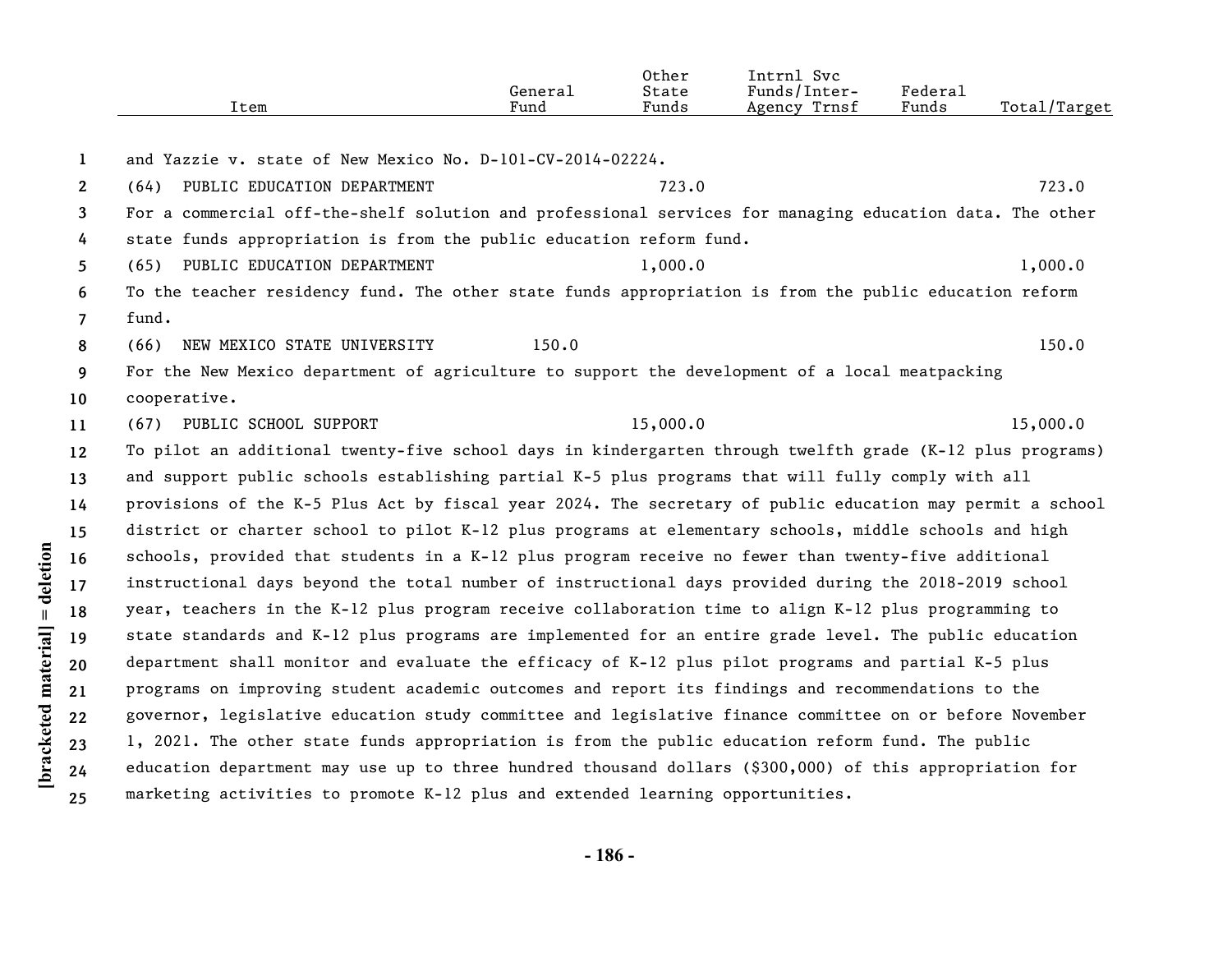|    | Item                                                                                                     | General<br>Fund | Other<br>State<br>Funds | Intrnl Svc<br>Funds/Inter-<br>Agency Trnsf | Federal<br>Funds | Total/Target |
|----|----------------------------------------------------------------------------------------------------------|-----------------|-------------------------|--------------------------------------------|------------------|--------------|
| 1  | <b>COMPUTER SYSTEMS</b><br>(68)                                                                          |                 |                         |                                            |                  |              |
| 2  | ENHANCEMENT FUND                                                                                         | 17,637.4        |                         |                                            |                  | 17,637.4     |
| 3  | For transfer to the computer systems enhancement fund for system replacements or enhancements.           |                 |                         |                                            |                  |              |
| 4  | TOTAL SPECIAL APPROPRIATIONS                                                                             | 152,388.3       | 37,473.0                | 100.0                                      |                  | 189,961.3    |
| 5  | Section 6. SUPPLEMENTAL AND DEFICIENCY APPROPRIATIONS.--The following amounts are appropriated           |                 |                         |                                            |                  |              |
| 6  | from the general fund or other funds as indicated for expenditure in fiscal year 2021 for the purposes   |                 |                         |                                            |                  |              |
| 7  | specified. Disbursement of these amounts shall be subject to certification by the agency to the          |                 |                         |                                            |                  |              |
| 8  | department of finance and administration and the legislative finance committee that no other funds are   |                 |                         |                                            |                  |              |
| 9  | available in fiscal year 2021 for the purpose specified and approval by the department of finance and    |                 |                         |                                            |                  |              |
| 10 | administration. Any unexpended balances remaining at the end of fiscal year 2021 shall revert to the     |                 |                         |                                            |                  |              |
| 11 | appropriate fund.                                                                                        |                 |                         |                                            |                  |              |
| 12 | <b>COURT OF APPEALS</b><br>(1)                                                                           | 2.5             |                         |                                            |                  | 2.5          |
| 13 | To correct an over reversion in fiscal year 2016.                                                        |                 |                         |                                            |                  |              |
| 14 | FIRST JUDICIAL DISTRICT COURT<br>(2)                                                                     | 90.0            |                         |                                            |                  | 90.0         |
| 15 | To fund a new judgeship created in Paragraph (1) of Subsection B of Section 4 of Chapter 83 of Laws 2020 |                 |                         |                                            |                  |              |
| 16 | and to fund associated staff in the first judicial district court.                                       |                 |                         |                                            |                  |              |
| 17 | THIRD JUDICIAL DISTRICT COURT<br>(3)                                                                     | 90.0            |                         |                                            |                  | 90.0         |
| 18 | To fund a new judgeship created in Paragraph (3) of Subsection B of Section 4 of Chapter 83 of Laws 2020 |                 |                         |                                            |                  |              |
| 19 | and to fund associated staff in the third judicial district court.                                       |                 |                         |                                            |                  |              |
| 20 | THIRD JUDICIAL DISTRICT COURT<br>(4)                                                                     | 30.0            |                         |                                            |                  | 30.0         |
| 21 | For shortfalls related to the magistrate court consolidation in Dona Ana county.                         |                 |                         |                                            |                  |              |
| 22 | TENTH JUDICIAL DISTRICT COURT<br>(5)                                                                     | 20.0            |                         |                                            |                  | 20.0         |
| 23 | For shortfalls in the personal services and employee benefits category for the magistrate courts in De   |                 |                         |                                            |                  |              |
| 24 | Baca, Quay and Harding counties.                                                                         |                 |                         |                                            |                  |              |
| 25 | TWELFTH JUDICIAL DISTRICT COURT<br>(6)                                                                   | 71.9            |                         |                                            |                  | 71.9         |

[bracketed material] = deletion

**- 187 -**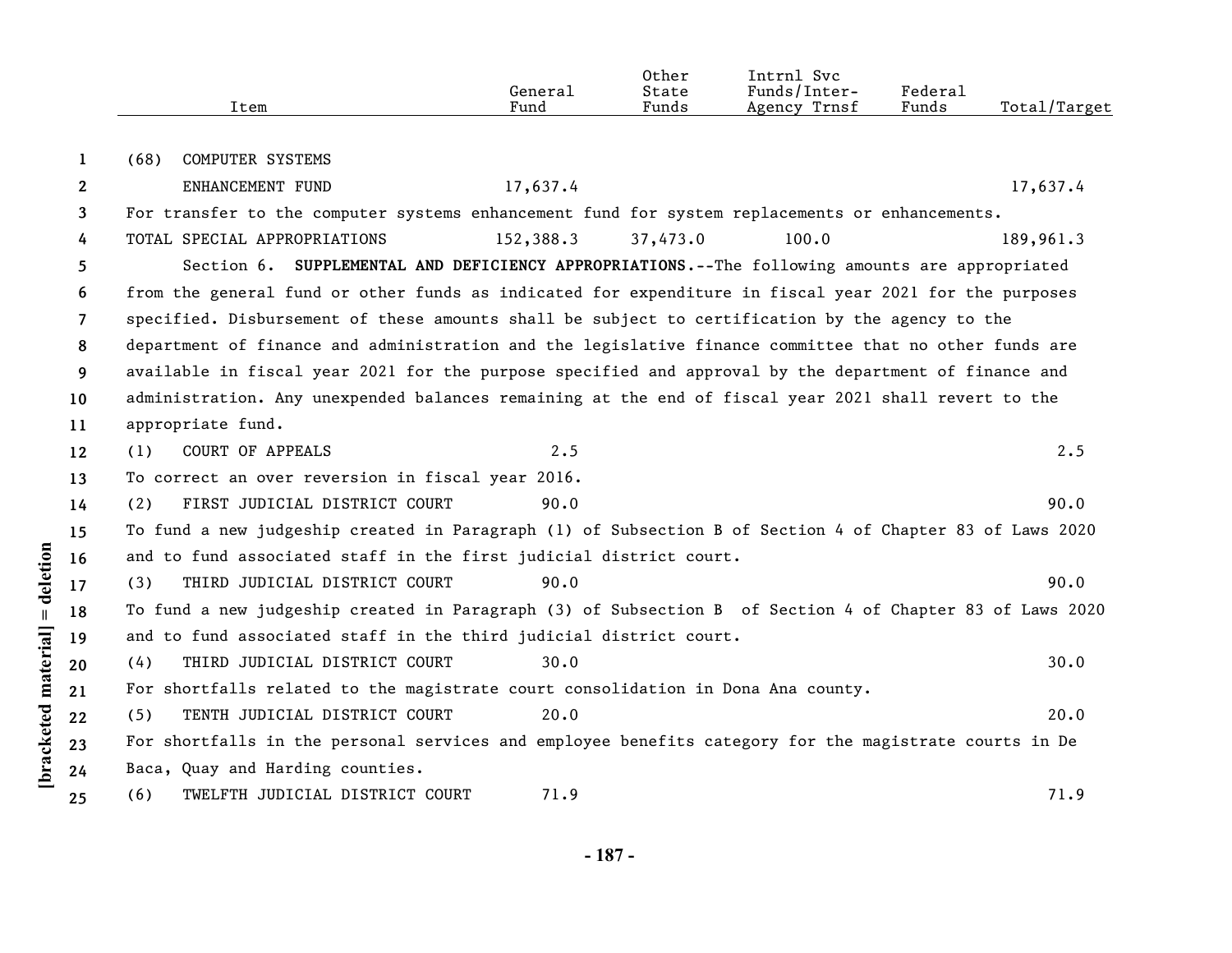|                       | Item                                                                                                      | General<br>Fund | Other<br>State<br>Funds | Intrnl Svc<br>Funds/Inter-<br>Agency Trnsf | Federal<br>Funds | Total/Target |
|-----------------------|-----------------------------------------------------------------------------------------------------------|-----------------|-------------------------|--------------------------------------------|------------------|--------------|
| 1                     | To fund a new judgeship created in Paragraph (12) of Subsection B of Section 4 of Chapter 83 of Laws 2020 |                 |                         |                                            |                  |              |
| $\mathbf{2}^{\prime}$ | and to fund associated staff in the twelfth judicial district court.                                      |                 |                         |                                            |                  |              |
| 3                     | THIRTEENTH JUDICIAL<br>(7)                                                                                |                 |                         |                                            |                  |              |
| 4                     | DISTRICT ATTORNEY                                                                                         | 22.2            |                         |                                            |                  | 22.2         |
| 5.                    | To correct an over reversion in fiscal year 2016.                                                         |                 |                         |                                            |                  |              |
| 6                     | TAXATION AND REVENUE<br>(8)                                                                               |                 |                         |                                            |                  |              |
| 7                     | DEPARTMENT                                                                                                | 1,250.0         |                         |                                            |                  | 1,250.0      |
| 8                     | For shortfalls in the personal services and employee benefits category in the tax administration act      |                 |                         |                                            |                  |              |
| 9                     | program.                                                                                                  |                 |                         |                                            |                  |              |
| 10                    | REGULATION AND LICENSING<br>(9)                                                                           |                 |                         |                                            |                  |              |
| 11                    | DEPARTMENT                                                                                                |                 | 284.2                   |                                            |                  | 284.2        |
| $12 \overline{ }$     | For a deficiency in the boards and commissions program. The other state funds appropriations is from the  |                 |                         |                                            |                  |              |
| 13                    | mortgage regulatory fund.                                                                                 |                 |                         |                                            |                  |              |
| 14                    | (10) NEW MEXICO STATE FAIR                                                                                | 200.0           |                         |                                            |                  | 200.0        |
| 15                    | For prior year shortfalls in the personal services and employee benefits category due to the coronavirus  |                 |                         |                                            |                  |              |
| 16                    | disease 2019 shut down.                                                                                   |                 |                         |                                            |                  |              |
| 17                    | (11) NEW MEXICO STATE FAIR                                                                                | 2,000.0         |                         |                                            |                  | 2,000.0      |
| 18                    | For current year operational shortfalls due to the coronavirus disease 2019 shut down.                    |                 |                         |                                            |                  |              |
| 19                    | STATE RACING COMMISSION<br>(12)                                                                           | 125.0           |                         |                                            |                  | 125.0        |
| 20                    | For prior year budget deficits.                                                                           |                 |                         |                                            |                  |              |
| 21                    | DEVELOPMENTAL DISABILITIES<br>(13)                                                                        |                 |                         |                                            |                  |              |
| 22                    | PLANNING COUNCIL                                                                                          | 250.0           |                         |                                            |                  | 250.0        |
| 23                    | For projected shortfalls for professional contract guardians.                                             |                 |                         |                                            |                  |              |
| 24                    | (14) DEPARTMENT OF ENVIRONMENT                                                                            | 3,000.0         |                         |                                            |                  | 3,000.0      |
| 25                    | To restore funds to the air quality bureau title v fund.                                                  |                 |                         |                                            |                  |              |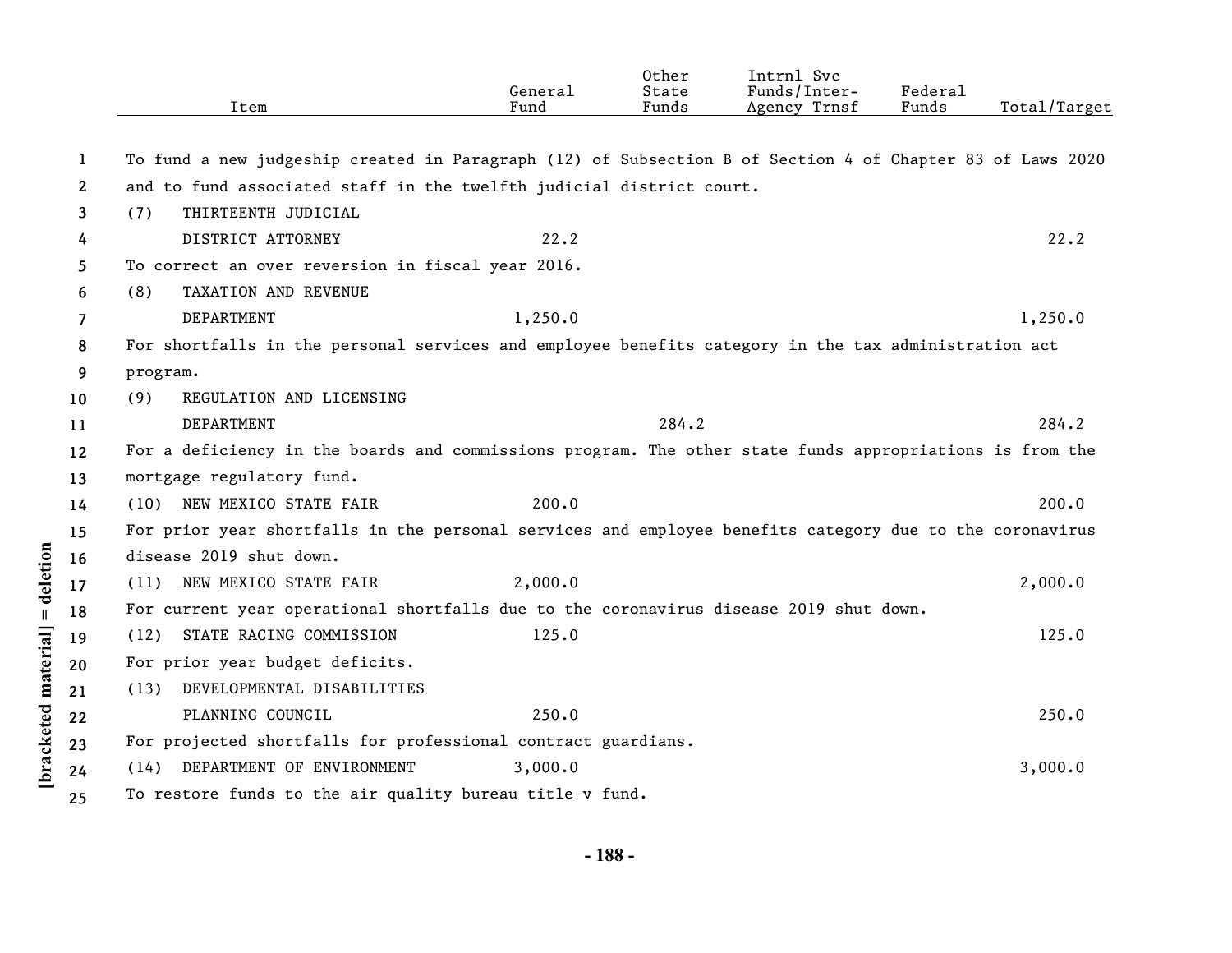|      |         | Other | Intrnl<br><b>Svc</b> |         |                           |
|------|---------|-------|----------------------|---------|---------------------------|
|      | General | State | Funds/Inter-         | Federai |                           |
| Item | Fund    | Funds | Trnsf<br>Agency      | Funds   | Total/<br><i>l</i> Target |

**1** (15) PUBLIC EDUCATION DEPARTMENT 20,899.6 20,899.6

**2 3 4 5 6 7 8** To the state-support reserve fund. If the secretary of public education determines that a final decision by the United States department of education prohibits the deduction of federal revenue pursuant to Paragraph (2) of Subsection C of Section 22-8-25 NMSA 1978 that includes payments to school districts and charter schools commonly known as "impact aid funds" pursuant to 20 U.S.C. 7701 et seq., and formerly known as "PL874 funds" for fiscal year 2020, the state board of finance shall approve a transfer from the state-support reserve fund to make payments to school districts and charter schools that receive impact aid and are affected by the decision.

**9** (16) PUBLIC SCHOOL SUPPORT

**10 11 12 13 14** Notwithstanding the provisions of Section 22-8-26 NMSA 1978, a school district or a state-chartered charter school that receives a transportation allocation that exceeds the amount required to provide toand-from transportation, three- and four-year-old developmentally disabled transportation and vocational education transportation during fiscal year 2021 shall deposit one hundred percent of the remaining balance in the transportation emergency fund at the end of fiscal year 2021.

**15** TOTAL SUPPLEMENTAL AND

**16**

## DEFICIENCY APPROPRIATIONS 28,051.2 284.2 28,335.4

**17 18 19 20 21 22 23 24 25** Section 7. **INFORMATION TECHNOLOGY APPROPRIATIONS**.--The following amounts are appropriated from the computer systems enhancement fund, or other funds as indicated, for the purposes specified. Unless otherwise indicated, the appropriation may be expended in fiscal years 2021, 2022 and 2023. Unless otherwise indicated, any unexpended balances remaining at the end of fiscal year 2023 shall revert to the computer systems enhancement fund or other funds as indicated. For each executive branch agency project, the state chief information officer shall certify compliance with the project certification process prior to the allocation of seventeen million six hundred thirty-seven thousand four hundred dollars (\$17,637,400) by the department of finance and administration from the funds for the purposes specified. The judicial information systems council shall certify compliance to the department of finance and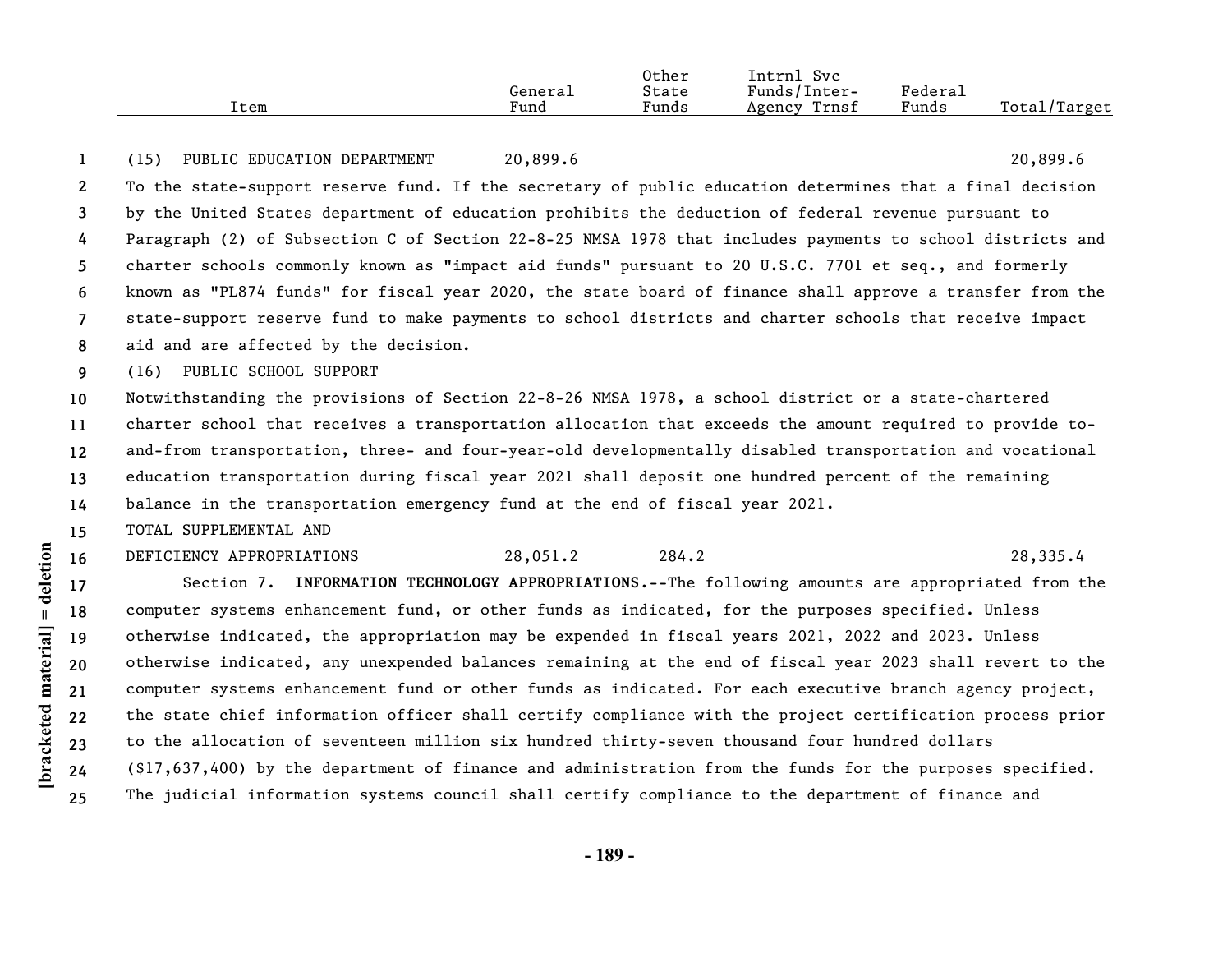|      |         | Other | $\sim$ $\sim$<br>lntrn.<br>Svc |               |                   |
|------|---------|-------|--------------------------------|---------------|-------------------|
|      | General | State | Funds/Inter-                   | <b>Federa</b> |                   |
| ltem | Funa    | Funds | Trnsf<br>Agency                | Funds         | Total,<br>'Target |

**1 2 3 4 5 6 7 8 9 10 11 12 13 14 15 16 17 18 19 20 21 22 23 24 25** administration for judicial branch projects. For executive branch agencies, all hardware and software purchases funded through appropriations made in Sections 4, 5, 6 and 7 of this act shall be procured using consolidated purchasing led by the state chief information officer and state purchasing division to achieve economies of scale and to provide the state with the best unit price. (1) LAW OFFICES OF THE PUBLIC DEFENDER 1,070.0 1,070.0 1,070.0 To implement an integrated document management system and a redundant storage system for digital archives. (2) TAXATION AND REVENUE DEPARTMENT The period of time for expending the two million dollars (\$2,000,000) appropriated from the delinquent property tax fund in Subsection 6 of Section 7 of Chapter 11 of Laws 2016 as extended in Subsection 7 of Section 7 of Chapter 73 of Laws 2018 as extended in Subsection 8 of Section 7 of Chapter 271 of Laws 2019 as extended in Subsection 6 of Section 7 of Chapter 83 of Laws 2020 to modernize the property tax business system is extended through fiscal year 2022. (3) RETIREE HEALTH CARE AUTHORITY 100.0 100.0 100.0 100.0 100.0 100.0 100.0 100.0 100.0 100.0 100.0 100.0 100.0 100.0 100.0 100.0 100.0 100.0 100.0 100.0 100.0 100.0 100.0 100.0 100.0 100.0 100.0 100.0 100.0 100.0 100.0 10 For a web portal. The other state funds appropriation is from the health benefits fund. (4) GENERAL SERVICES DEPARTMENT The period of time for expending the one million ninety thousand one hundred dollars  $(\$1,090,100)$ appropriated from the public property reserve fund, the public liability fund and the workers' compensation retention fund in Subsection 12 of Section 7 of Chapter 271 of Laws 2019 to continue the risk management information system replacement with a commercial off-the-shelf solution is extended through fiscal year 2023. (5) REGULATION AND LICENSING DEPARTMENT 2,580.0 2,580.0 To continue the modernization of the regulation and licensing permitting and inspection software. Two million dollars (\$2,000,000) of the other state funds appropriation is from fund balances. The appropriation is contingent on the regulation and licensing department's successful implementation of the

**[bracketed material] = deletion**

 $[\text{bracketed material}] = \text{detection}$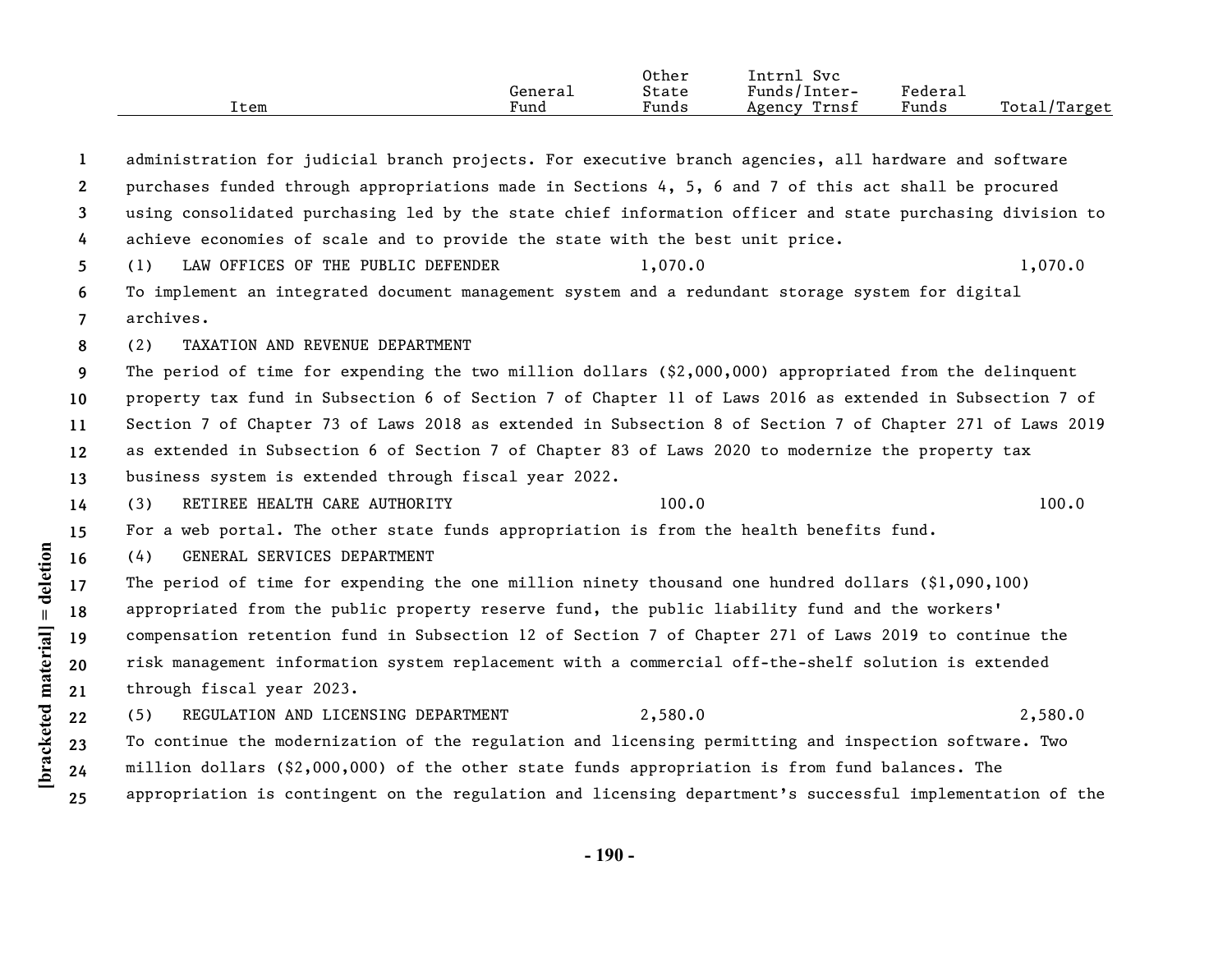|      |         | Other | $\sim$<br>'ntrni<br><b>Svc</b> |                   |                    |
|------|---------|-------|--------------------------------|-------------------|--------------------|
|      | Genera⊥ | State | Funds/Inter-                   | ${}_{\rm Federa}$ |                    |
| Item | Fund    | Funds | Trnst<br>Agency                | Funds             | Total<br>$T$ arget |

**1 2 3 4 5 6 7 8 9 10 11 12 13 14 15 16 17 18 19 20 21 22 23 24 25** pilot for manufactured housing division and the estimated completion date, estimated total costs and expected deliverables for phase two implementation of construction industries division and providing quarterly project status reports to the department of information technology, the department of finance and administration and the legislative finance committee. (6) MEDICAL BOARD 500.0 500.0 500.0 500.0 500.0 500.0 500.0 500.0 500.0 500.0 500.0 500.0 500.0 500.0 500.0 500.0 500.0 500.0 500.0 500.0 500.0 500.0 500.0 500.0 500.0 500.0 500.0 500.0 500.0 500.0 500.0 500.0 500.0 500.0 To modernize licensing software. The other state funds appropriation is from the New Mexico board of medical examiners fund. (7) COMMISSIONER OF PUBLIC LANDS 548.0 548.0 548.0 For an accounts payable system. The other state funds appropriation is from the land maintenance fund. (8) EARLY CHILDHOOD EDUCATION AND CARE DEPARTMENT 49.5 495.0 To integrate functionality between the enterprise provider information and constituent services system and the medicaid management information system applications. (9) EARLY CHILDHOOD EDUCATION AND CARE DEPARTMENT The period of time for expending the twenty-five thousand dollars (\$25,000) appropriated from the computer systems enhancement fund in Subsection 24 of Section 7 of Chapter 73 of Laws 2018 to integrate the families first medicaid eligibility system with the human services department's medicaid management information system replacement project is extended through fiscal year 2023. (10) HUMAN SERVICES DEPARTMENT 1,208.9 10,812.8 12,021.7 To continue the implementation phase of the medicaid management information system replacement project. (11) HUMAN SERVICES DEPARTMENT The period of time for expending the one million seven hundred eighty-three thousand six hundred dollars (\$1,783,600) appropriated from the computer systems enhancement fund in Subsection 21 of Section 7 of Chapter 271 of laws 2019 to continue the implementation of the child support enforcement replacement project is extended through fiscal year 2022.

**[bracketed material] = deletion**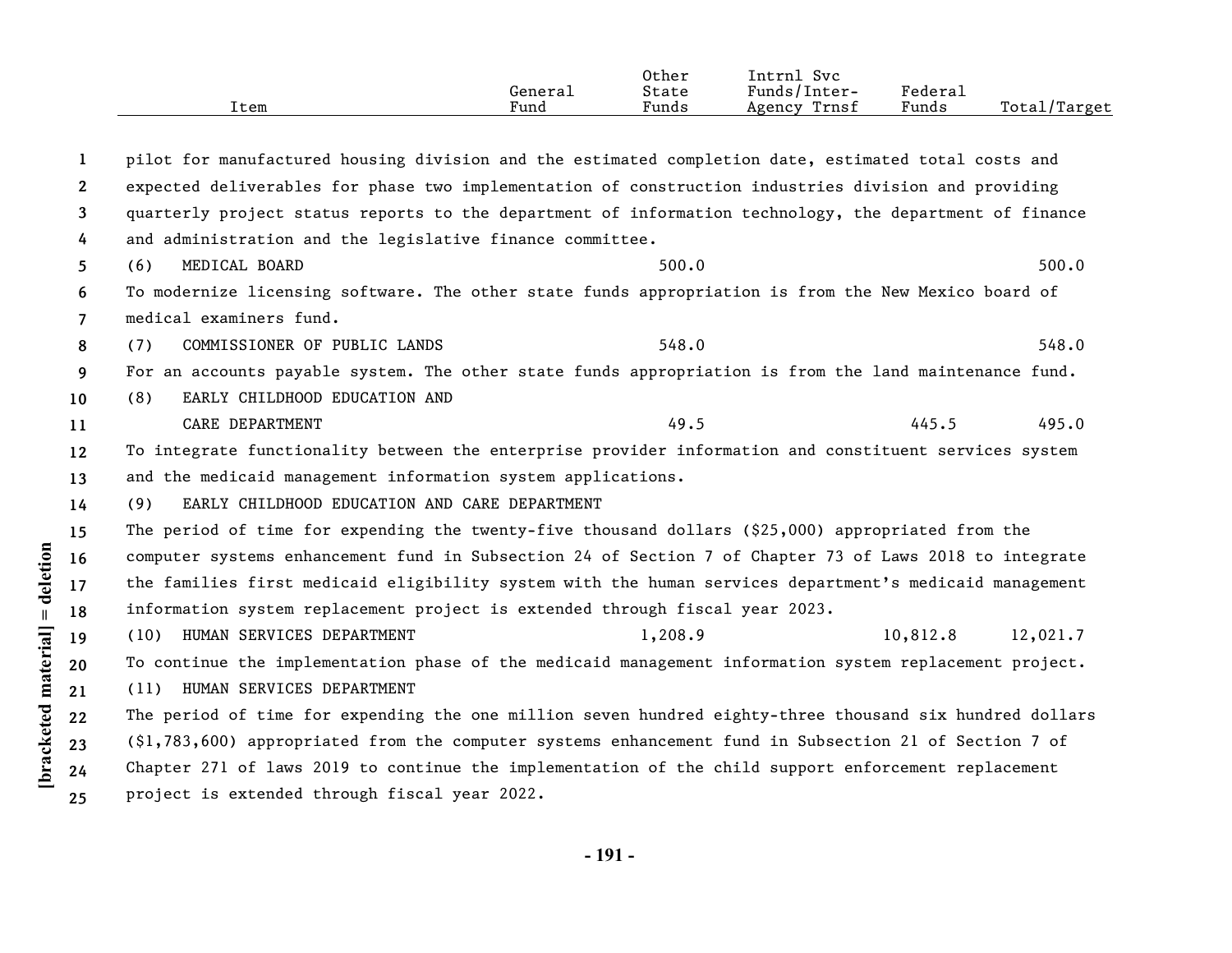|      |         | Other | Intrnl<br>Svc   |         |              |
|------|---------|-------|-----------------|---------|--------------|
|      | General | State | Funds/Inter-    | Federal |              |
| Item | Fund    | Funds | Trnsf<br>Agency | Funds   | Total/Target |

## **1** (12) HUMAN SERVICES DEPARTMENT

**2 3 4 5 6 7** The period of time for expending the one million two hundred fifty-five thousand six hundred dollars (\$1,255,600) appropriated from the computer systems enhancement fund in Subsection 22 of Section 7 of Chapter 271 of Laws 2019 to continue the implementation of the medicaid management information system replacement project is extended through fiscal year 2022. (13) HUMAN SERVICES DEPARTMENT The period of time for expending the six million eight hundred one thousand nine hundred dollars

**8 9** (\$6,801,900) appropriated from the computer systems enhancement fund in Subsection 21 of Section 7 of Chapter 73 of Laws 2018 as extended in Subsection 26 of Section 7 of Chapter 83 of Laws 2020 to continue

**10** the implementation of the medicaid management information system replacement project is extended through

**11** fiscal year 2022.

**12** (14) HUMAN SERVICES DEPARTMENT

**13** The period of time for expending the three million four hundred thousand dollars (\$3,400,000)

**14 15 16 17 18** appropriated from other state funds in Subsection 19 of Section 7 of Chapter 101 of Laws 2015 as extended in Subsection 8 of Section 7 of Chapter 135 of Laws 2017 as extended in Subsection 20 of Section 7 of Chapter 271 of Laws 2019 as extended in Subsection 25 of Section 7 of Chapter 83 of Laws 2020 for the planning phase to enhance or replace the current child support enforcement system is extended through fiscal year 2022. The other state funds appropriation is from fund balances.

- **19** (15) WORKERS' COMPENSATION ADMINISTRATION 2,000.0 2,000.0
- **20 21** To modernize existing information technology systems and applications. The other state funds appropriation is from the worker's compensation fund.
- **22** (16) DEPARTMENT OF HEALTH 500.0 500.0 500.0

**23** For an all payer claims database.

- (17) DEPARTMENT OF HEALTH  $500.0$  4,500.0 5,000.0
- **25** To continue the implementation of a comprehensive care management system for the developmental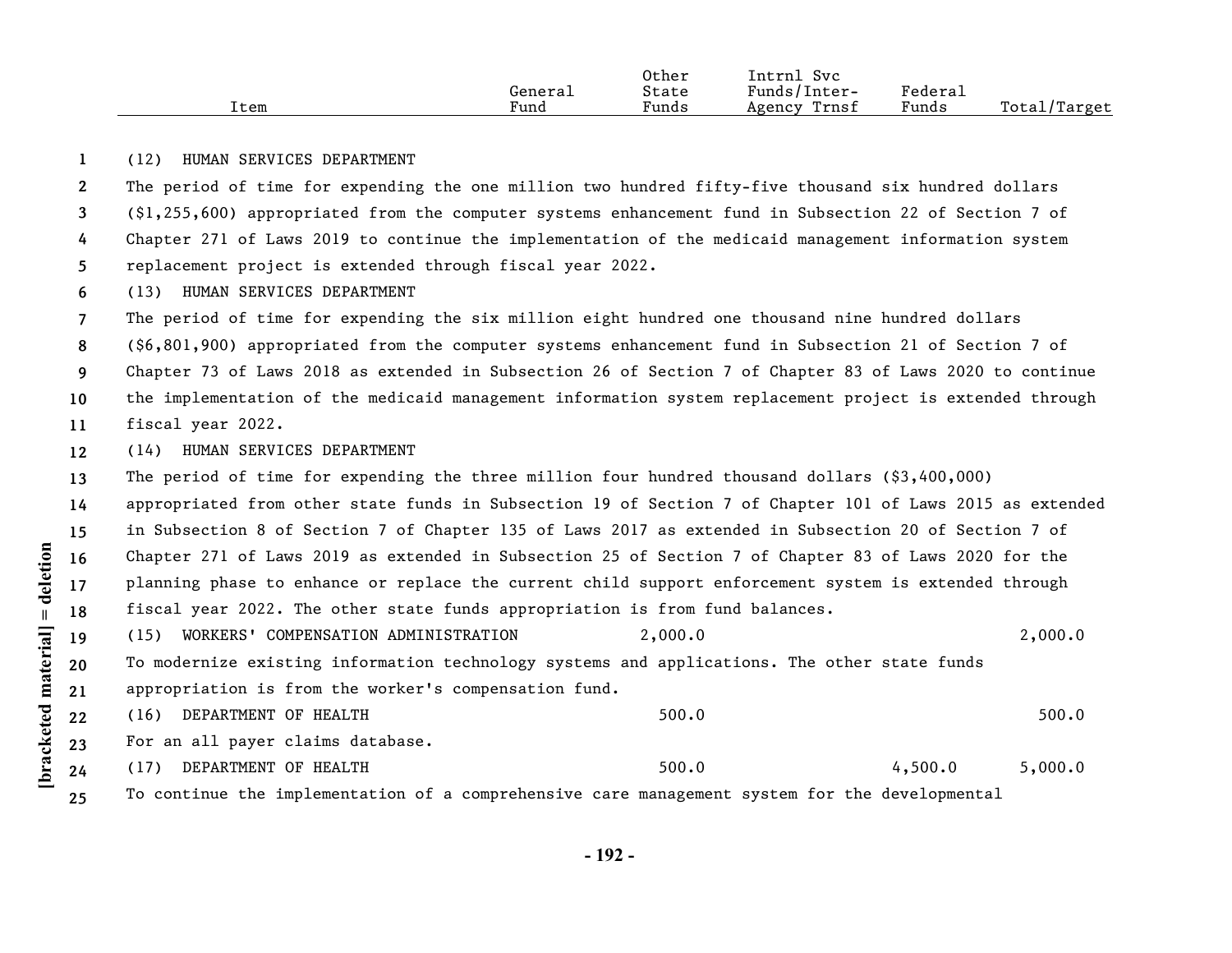|                | Item                                                                                                               | General<br>Fund | Other<br>State<br>Funds | Intrnl Svc<br>Funds/Inter-<br>Agency Trnsf | Federal<br>Funds | Total/Target |
|----------------|--------------------------------------------------------------------------------------------------------------------|-----------------|-------------------------|--------------------------------------------|------------------|--------------|
| 1              | disabilities supports division within the medicaid management information system.                                  |                 |                         |                                            |                  |              |
| $\mathbf{2}$   | (18) DEPARTMENT OF HEALTH                                                                                          |                 | 3,750.0                 |                                            |                  | 3,750.0      |
| 3              | To continue the implementation of an enterprise electronic health records system.                                  |                 |                         |                                            |                  |              |
| 4              | (19) DEPARTMENT OF HEALTH                                                                                          |                 | 442.0                   |                                            |                  | 442.0        |
| 5              | To continue the implementation of a consolidated pharmacy system.                                                  |                 |                         |                                            |                  |              |
| 6              | (20) DEPARTMENT OF ENVIRONMENT                                                                                     |                 | 1,580.6                 |                                            |                  | 1,580.6      |
| $\overline{7}$ | To continue the implementation of an enterprise environmental information system for the department of             |                 |                         |                                            |                  |              |
| 8              | environment programs.                                                                                              |                 |                         |                                            |                  |              |
| 9              | CHILDREN, YOUTH AND FAMILIES DEPARTMENT<br>(21)                                                                    |                 | 3,523.7                 |                                            | 17,095.9         | 20,619.6     |
| 10             | To continue the modernization of the comprehensive child welfare information system. The appropriation is          |                 |                         |                                            |                  |              |
| 11             | contingent on the children, youth and families department's successful implementation of the pilot and             |                 |                         |                                            |                  |              |
| 12             | federal approval.                                                                                                  |                 |                         |                                            |                  |              |
| 13             | (22) CORRECTIONS DEPARTMENT                                                                                        |                 | 500.0                   |                                            |                  | 500.0        |
| 14             | To continue the implementation of an electronic health records system with a commercial off-the-shelf              |                 |                         |                                            |                  |              |
| 15             | solution.                                                                                                          |                 |                         |                                            |                  |              |
| 16             | CORRECTIONS DEPARTMENT<br>(23)                                                                                     |                 |                         |                                            |                  |              |
| 17             | The period of time for expending the four million one hundred five thousand two hundred dollars                    |                 |                         |                                            |                  |              |
| 18             | $(\frac{6}{4}, 105, 200)$ appropriated from the computer systems enhancement fund in Subsection 29 of Section 7 of |                 |                         |                                            |                  |              |
| 19             | Chapter 271 of Laws 2019 to implement additional components of the commercial off-the-shelf offender               |                 |                         |                                            |                  |              |
| 20             | management system, including mobile functionality, a business intelligence tool and data standardization           |                 |                         |                                            |                  |              |
| 21             | functionality is extended through fiscal year 2022. The other state funds appropriation includes one               |                 |                         |                                            |                  |              |
| 22             | million fifty-two thousand six hundred dollars (\$1,052,600) from the penitentiary income fund.                    |                 |                         |                                            |                  |              |
| 23             | (24) CORRECTIONS DEPARTMENT                                                                                        |                 |                         |                                            |                  |              |
| 24             | The period of time for expending the two million two hundred ninety thousand dollars $(2, 290, 000)$               |                 |                         |                                            |                  |              |
| 25             | appropriated from the computer systems enhancement fund in Subsection 29 of Section 7 of Chapter 73 of             |                 |                         |                                            |                  |              |

[bracketed material] = deletion

**- 193 -**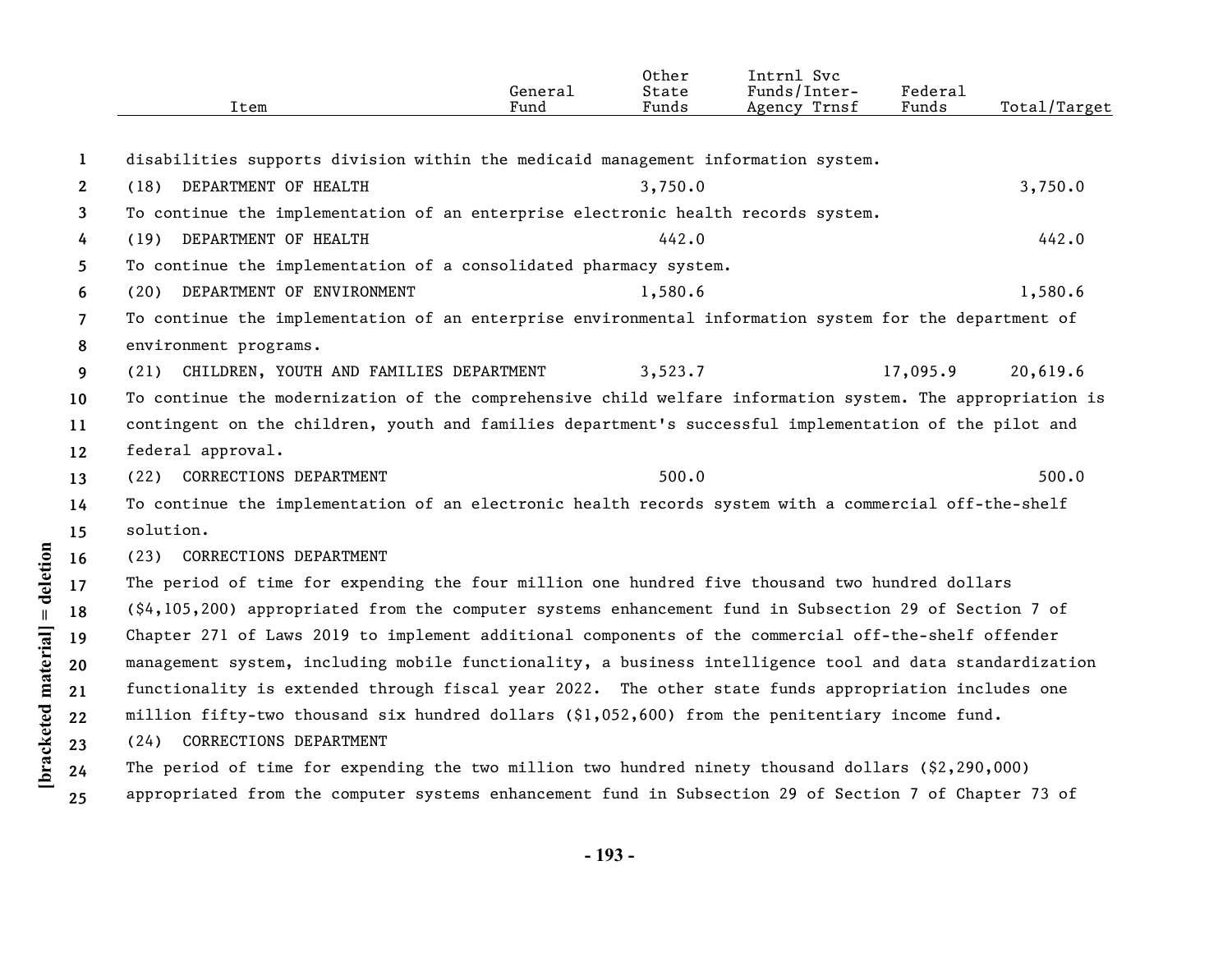|      |                      | Other | <b>Lntrni</b><br><b>Svc</b> |                                   |                  |
|------|----------------------|-------|-----------------------------|-----------------------------------|------------------|
|      | Generai              | State | Funds/Inter-                | $"$ edera $\lrcorner$             |                  |
| ltem | $\mathbf{r}$<br>Fund | Funds | Trnst<br>Agency             | $\overline{\phantom{a}}$<br>Funds | Total,<br>Target |

| 1                     | Laws 2018 as extended in Subsection 40 of Section 7 of Chapter 83 of Laws 2020 to continue the             |          |          |          |
|-----------------------|------------------------------------------------------------------------------------------------------------|----------|----------|----------|
| $\mathbf{2}^{\prime}$ | implementation of the commercial off-the-shelf offender management system is extended through fiscal year  |          |          |          |
| 3                     | 2022.                                                                                                      |          |          |          |
| 4                     | DEPARTMENT OF PUBLIC SAFETY<br>(25)                                                                        |          |          |          |
| 5.                    | The period of time for expending the one million five hundred thousand dollars $(91,500,000)$ appropriated |          |          |          |
| 6                     | from other state funds in Subsection 32 of Section 7 of Chapter 73 of Laws 2018 are extended in            |          |          |          |
| $\overline{7}$        | Subsection 40 of Section 7 of Chapter 83 of Laws 2020 to implement a commercial off-the-shelf records      |          |          |          |
| 8                     | management system is extended through fiscal year 2022.                                                    |          |          |          |
| 9                     | (26) PUBLIC EDUCATION DEPARTMENT                                                                           | 1,215.4  |          | 1,215.4  |
| 10                    | For a business intelligence, integration and reporting system. The appropriation includes six hundred      |          |          |          |
| 11                    | seven thousand seven hundred dollars (\$607,700) from the public education reform fund.                    |          |          |          |
| 12                    | HIGHER EDUCATION DEPARTMENT<br>(27)                                                                        | 401.0    |          | 401.0    |
| 13                    | For a commercial off-the-shelf longitudinal data system. The appropriation includes two hundred one        |          |          |          |
| 14                    | thousand dollars $(§201,000)$ from the public education reform fund.                                       |          |          |          |
| 15                    | HIGHER EDUCATION DEPARTMENT<br>(28)                                                                        | 3,125.0  |          | 3,125.0  |
| 16                    | For a shared services enterprise resource planning system. The appropriation includes two hundred fifty    |          |          |          |
| 17                    | thousand dollars (\$250,000) for a predictive analytics software system to report statewide performance    |          |          |          |
| 18                    | metrics.                                                                                                   |          |          |          |
| 19                    | TOTAL INFORMATION TECHNOLOGY APPROPRIATIONS                                                                | 23,594.1 | 32,854.2 | 56,448.3 |
| 20                    | Section 8. COMPENSATION APPROPRIATIONS.--                                                                  |          |          |          |
| 21                    | A. Sixty million dollars (\$60,000,000) is appropriated from the general fund to the                       |          |          |          |
| 22                    | department of finance and administration for expenditure in fiscal year 2022 to provide salary increases   |          |          |          |
| 23                    | of one and one-half percent on average to employees in the legislative, judicial and executive branches    |          |          |          |
| 24                    | in budgeted positions who have completed their probationary period subject to satisfactory job             |          |          |          |

**25** performance as well as to public and higher education employees. Police officers of the department of

**[bracketed material] = deletion**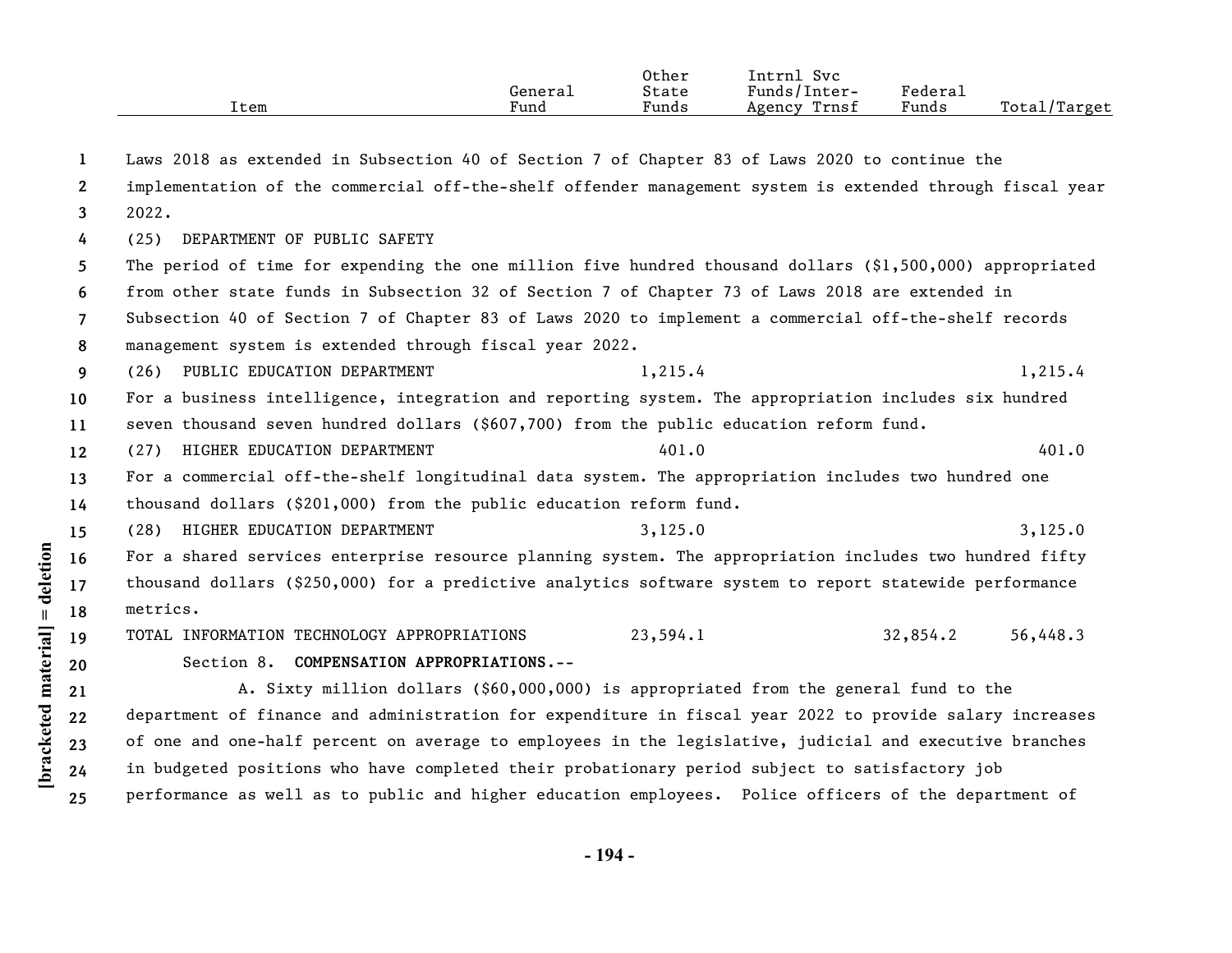|      |         | Other | Svc<br>Intrnl   |         |              |
|------|---------|-------|-----------------|---------|--------------|
|      | General | State | Funds/Inter-    | Federau |              |
| Item | Fund    | Funds | Trnsf<br>Agency | Funds   | Total/Target |

| 1               | public safety shall be exempt from the requirement to complete their probationary period. Of this amount, |
|-----------------|-----------------------------------------------------------------------------------------------------------|
| $\mathbf{2}$    | three million dollars $(§3,000,000)$ shall be used to provide salary increases in addition to the one and |
| 3               | one-half percent for frontline health and social service employees employed by state agencies. The salary |
| 4               | increases shall be effective the first full pay period after July 1, 2021.                                |
| 5.              | Section 9. ROAD APPROPRIATIONS.--The following amounts are appropriated from the general fund as          |
| 6               | indicated for the purposes specified. Unless otherwise indicated, the appropriation may be expended in    |
| 7               | fiscal years 2021, 2022, 2023, 2024 and 2025. Unless otherwise indicated, any unexpended balances of the  |
| 8               | appropriations remaining at the end of fiscal year 2025 shall revert to the appropriate fund.             |
| 9               | 150,000.0<br>DEPARTMENT OF TRANSPORTATION<br>150,000.0<br>(1)                                             |
| 10 <sup>°</sup> | To be distributed equally among the six transportation districts statewide for roadway planning, design,  |
| 11              | construction and maintenance in accordance with projects identified on the statewide transportation       |
| 12              | improvement program. Up to five million dollars (\$5,000,000) may be expended for essential air service,  |
| 13              | contingent on the enactment of legislation in the first session of the fifty-fifth legislature that       |
| 14              | authorizes such an expenditure. Any unexpended or unencumbered balance remaining from this appropriation  |
| 15              | at the end of fiscal year 2025 shall revert to the general fund.                                          |
| 16              | 100,000.0<br>DEPARTMENT OF TRANSPORTATION<br>100,000.0<br>(2)                                             |
| 17              | To the local government transportation project fund. Any unexpended or unencumbered balance remaining     |
| 18              | from this appropriation at the end of fiscal year 2025 shall revert to the general fund.                  |
| 19              | 250,000.0<br>TOTAL ROAD APPROPRIATIONS<br>250,000.0                                                       |
| 20              | Section 10. FUND TRANSFERS.--The following amounts are transferred from the general fund to other         |
| 21              | state funds as specified.                                                                                 |
| 22              | EARLY CHILDHOOD EDUCATION<br>(1)                                                                          |
| 23              | 20,000.0<br>20,000.0<br>AND CARE FUND                                                                     |
| 24              | DEPARTMENT OF FINANCE<br>(2)                                                                              |
| 25              | AND ADMINISTRATION                                                                                        |
|                 |                                                                                                           |